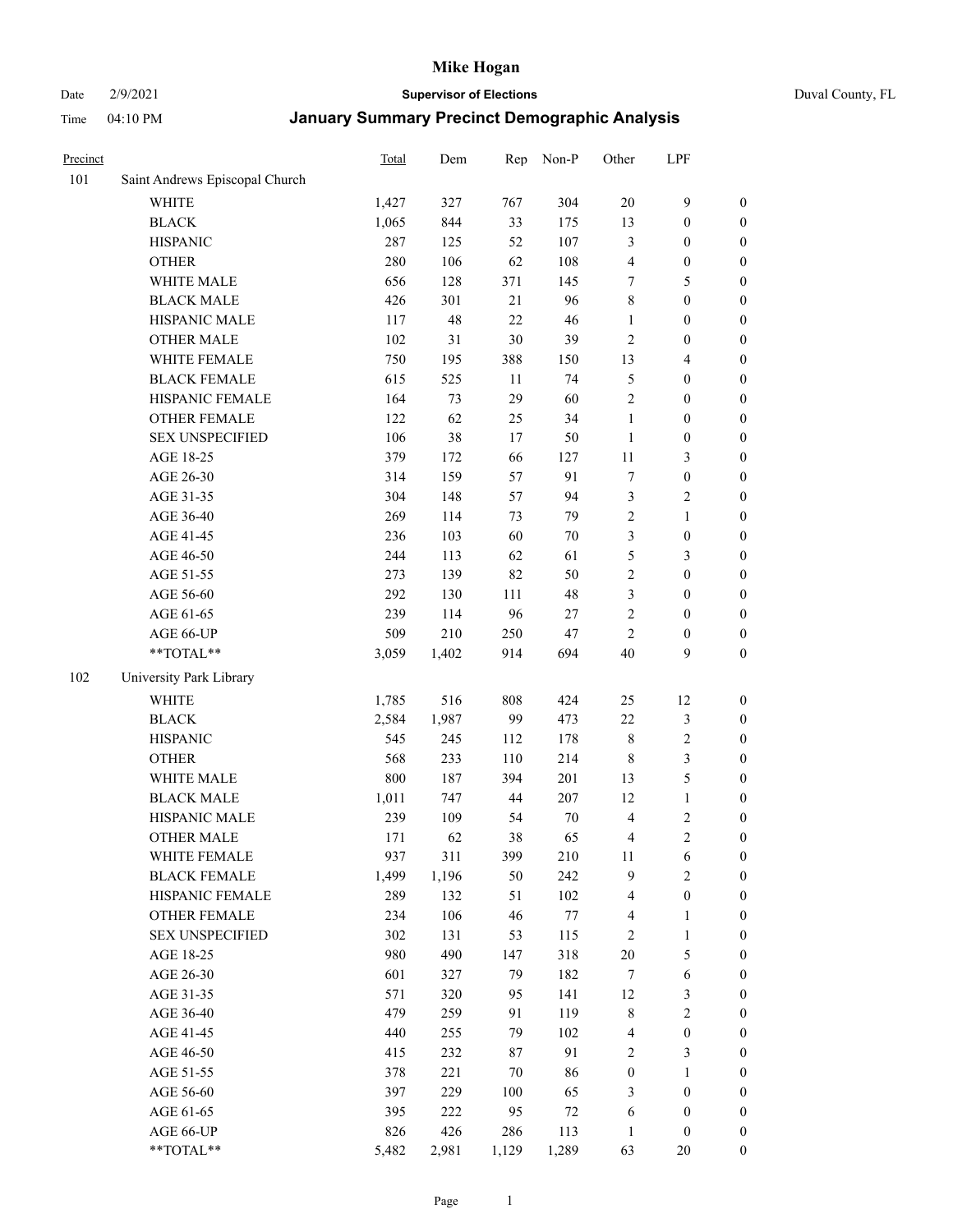Date 2/9/2021 **Supervisor of Elections** Duval County, FL

| Precinct |                            | Total | Dem    | Rep   | Non-P | Other            | LPF                     |                  |
|----------|----------------------------|-------|--------|-------|-------|------------------|-------------------------|------------------|
| 103      | River Reach Baptist Church |       |        |       |       |                  |                         |                  |
|          | <b>WHITE</b>               | 963   | 199    | 531   | 206   | $20\,$           | $\boldsymbol{7}$        | 0                |
|          | <b>BLACK</b>               | 497   | 383    | 20    | 85    | 9                | $\boldsymbol{0}$        | $\boldsymbol{0}$ |
|          | <b>HISPANIC</b>            | 156   | 58     | 33    | 64    | $\mathbf{1}$     | $\boldsymbol{0}$        | $\boldsymbol{0}$ |
|          | <b>OTHER</b>               | 225   | 58     | 60    | 102   | 3                | $\mathfrak{2}$          | $\boldsymbol{0}$ |
|          | WHITE MALE                 | 464   | 76     | 272   | 105   | 7                | $\overline{\mathbf{4}}$ | $\boldsymbol{0}$ |
|          | <b>BLACK MALE</b>          | 226   | 164    | 9     | 47    | 6                | $\boldsymbol{0}$        | $\boldsymbol{0}$ |
|          | HISPANIC MALE              | 67    | 24     | 16    | 27    | $\boldsymbol{0}$ | $\boldsymbol{0}$        | $\boldsymbol{0}$ |
|          | <b>OTHER MALE</b>          | 85    | 23     | 23    | 38    | $\boldsymbol{0}$ | $\mathbf{1}$            | $\boldsymbol{0}$ |
|          | WHITE FEMALE               | 484   | 119    | 252   | 98    | 13               | $\sqrt{2}$              | $\boldsymbol{0}$ |
|          | <b>BLACK FEMALE</b>        | 263   | 213    | 10    | 37    | 3                | $\boldsymbol{0}$        | 0                |
|          | HISPANIC FEMALE            | 85    | 32     | 17    | 35    | $\mathbf{1}$     | $\boldsymbol{0}$        | 0                |
|          | OTHER FEMALE               | 107   | $28\,$ | 31    | 44    | 3                | $\mathbf{1}$            | $\boldsymbol{0}$ |
|          | <b>SEX UNSPECIFIED</b>     | 60    | 19     | 14    | 26    | $\boldsymbol{0}$ | $\mathbf{1}$            | $\boldsymbol{0}$ |
|          | AGE 18-25                  | 202   | 75     | 50    | 68    | 7                | $\sqrt{2}$              | $\boldsymbol{0}$ |
|          | AGE 26-30                  | 187   | 58     | 54    | 68    | 7                | $\boldsymbol{0}$        | $\boldsymbol{0}$ |
|          | AGE 31-35                  | 190   | 69     | 60    | 57    | $\mathbf{1}$     | $\mathfrak{Z}$          | $\boldsymbol{0}$ |
|          | AGE 36-40                  | 177   | 63     | 48    | 63    | 3                | $\boldsymbol{0}$        | $\boldsymbol{0}$ |
|          | AGE 41-45                  | 147   | 64     | 42    | 38    | 2                | $\mathbf{1}$            | $\boldsymbol{0}$ |
|          | AGE 46-50                  | 137   | 63     | 42    | 29    | 3                | $\boldsymbol{0}$        | $\boldsymbol{0}$ |
|          | AGE 51-55                  | 174   | 69     | 67    | 34    | 3                | $\mathbf{1}$            | 0                |
|          | AGE 56-60                  | 182   | 58     | 82    | 40    | $\sqrt{2}$       | $\boldsymbol{0}$        | 0                |
|          | AGE 61-65                  | 117   | 50     | 51    | 13    | $\sqrt{2}$       | $\mathbf{1}$            | 0                |
|          | AGE 66-UP                  | 328   | 129    | 148   | 47    | 3                | $\mathbf{1}$            | $\boldsymbol{0}$ |
|          | **TOTAL**                  | 1,841 | 698    | 644   | 457   | 33               | $\boldsymbol{9}$        | $\boldsymbol{0}$ |
| 104      | Arlington Christian Church |       |        |       |       |                  |                         |                  |
|          | <b>WHITE</b>               | 1,500 | 324    | 804   | 341   | 24               | $\boldsymbol{7}$        | $\boldsymbol{0}$ |
|          | <b>BLACK</b>               | 937   | 731    | 60    | 135   | 9                | $\sqrt{2}$              | $\boldsymbol{0}$ |
|          | <b>HISPANIC</b>            | 342   | 127    | 83    | 125   | $\overline{4}$   | 3                       | $\boldsymbol{0}$ |
|          | <b>OTHER</b>               | 331   | 112    | 94    | 123   | $\sqrt{2}$       | $\boldsymbol{0}$        | $\boldsymbol{0}$ |
|          | WHITE MALE                 | 729   | 133    | 395   | 182   | 12               | $\boldsymbol{7}$        | $\boldsymbol{0}$ |
|          | <b>BLACK MALE</b>          | 394   | 284    | 30    | 73    | 5                | $\sqrt{2}$              | $\boldsymbol{0}$ |
|          | HISPANIC MALE              | 149   | 48     | 36    | 62    | $\sqrt{2}$       | $\mathbf{1}$            | $\boldsymbol{0}$ |
|          | <b>OTHER MALE</b>          | 127   | 36     | 44    | 45    | $\sqrt{2}$       | $\boldsymbol{0}$        | $\boldsymbol{0}$ |
|          | WHITE FEMALE               | 744   | 187    | 391   | 154   | 12               | $\boldsymbol{0}$        | 0                |
|          | <b>BLACK FEMALE</b>        | 529   | 437    | 30    | 58    | 4                | $\boldsymbol{0}$        | $\boldsymbol{0}$ |
|          | HISPANIC FEMALE            | 184   | 74     | 43    | 63    | $\sqrt{2}$       | $\sqrt{2}$              | $\overline{0}$   |
|          | OTHER FEMALE               | 157   | 61     | 43    | 53    | $\boldsymbol{0}$ | $\boldsymbol{0}$        | $\overline{0}$   |
|          | <b>SEX UNSPECIFIED</b>     | 97    | 34     | 29    | 34    | $\boldsymbol{0}$ | $\boldsymbol{0}$        | $\overline{0}$   |
|          | AGE 18-25                  | 353   | 150    | 77    | 117   | $\,$ 8 $\,$      | $\mathbf{1}$            | $\overline{0}$   |
|          | AGE 26-30                  | 322   | 129    | 80    | 105   | 5                | $\mathfrak{Z}$          | 0                |
|          | AGE 31-35                  | 329   | 138    | 83    | 97    | $\mathbf{9}$     | $\sqrt{2}$              | 0                |
|          | AGE 36-40                  | 301   | 105    | 89    | 103   | $\sqrt{2}$       | $\sqrt{2}$              | 0                |
|          | AGE 41-45                  | 242   | 114    | 68    | 57    | $\overline{c}$   | $\mathbf{1}$            | 0                |
|          | AGE 46-50                  | 264   | 105    | 92    | 60    | $\boldsymbol{7}$ | $\boldsymbol{0}$        | 0                |
|          | AGE 51-55                  | 243   | 104    | 93    | 44    | 2                | $\boldsymbol{0}$        | $\boldsymbol{0}$ |
|          | AGE 56-60                  | 284   | 124    | 120   | 38    | 2                | $\boldsymbol{0}$        | $\boldsymbol{0}$ |
|          | AGE 61-65                  | 251   | 102    | 102   | 45    | $\mathbf{1}$     | $\mathbf{1}$            | $\boldsymbol{0}$ |
|          | AGE 66-UP                  | 521   | 223    | 237   | 58    | $\mathbf{1}$     | $\sqrt{2}$              | $\boldsymbol{0}$ |
|          | **TOTAL**                  | 3,110 | 1,294  | 1,041 | 724   | 39               | 12                      | $\boldsymbol{0}$ |
|          |                            |       |        |       |       |                  |                         |                  |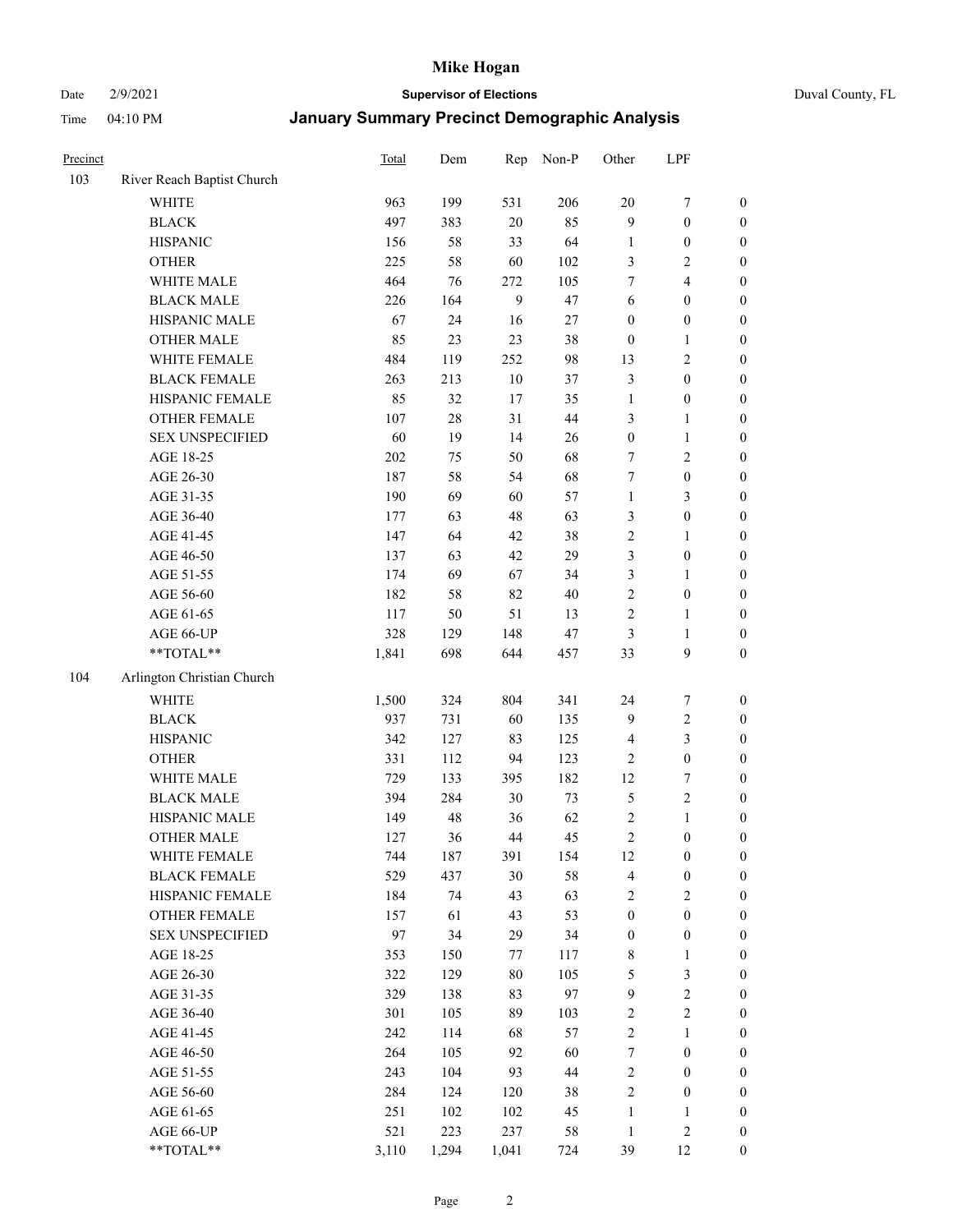Date 2/9/2021 **Supervisor of Elections** Duval County, FL

| Precinct |                               | Total | Dem   | Rep    | Non-P  | Other            | LPF                     |                  |
|----------|-------------------------------|-------|-------|--------|--------|------------------|-------------------------|------------------|
| 105      | Terry Parker Baptist Church   |       |       |        |        |                  |                         |                  |
|          | <b>WHITE</b>                  | 2,493 | 591   | 1,313  | 544    | 31               | 14                      | $\boldsymbol{0}$ |
|          | <b>BLACK</b>                  | 1,164 | 893   | 59     | 198    | 12               | $\sqrt{2}$              | $\boldsymbol{0}$ |
|          | <b>HISPANIC</b>               | 385   | 138   | 111    | 130    | 6                | $\boldsymbol{0}$        | $\boldsymbol{0}$ |
|          | <b>OTHER</b>                  | 408   | 125   | 113    | 166    | $\mathbf{1}$     | $\mathfrak{Z}$          | $\boldsymbol{0}$ |
|          | WHITE MALE                    | 1,147 | 220   | 609    | 289    | 17               | 12                      | $\boldsymbol{0}$ |
|          | <b>BLACK MALE</b>             | 509   | 369   | 31     | 101    | 7                | $\mathbf{1}$            | $\boldsymbol{0}$ |
|          | HISPANIC MALE                 | 152   | 47    | 49     | 52     | 4                | $\boldsymbol{0}$        | $\boldsymbol{0}$ |
|          | <b>OTHER MALE</b>             | 158   | 38    | 51     | 68     | $\boldsymbol{0}$ | $\mathbf{1}$            | $\boldsymbol{0}$ |
|          | WHITE FEMALE                  | 1,307 | 362   | 682    | 247    | 14               | $\sqrt{2}$              | $\boldsymbol{0}$ |
|          | <b>BLACK FEMALE</b>           | 622   | 505   | 26     | 85     | 5                | $\mathbf{1}$            | $\boldsymbol{0}$ |
|          | HISPANIC FEMALE               | 224   | 87    | 60     | 75     | $\sqrt{2}$       | $\boldsymbol{0}$        | 0                |
|          | OTHER FEMALE                  | 168   | 65    | 49     | 51     | $\mathbf{1}$     | $\sqrt{2}$              | $\boldsymbol{0}$ |
|          | <b>SEX UNSPECIFIED</b>        | 163   | 54    | 39     | $70\,$ | $\boldsymbol{0}$ | $\boldsymbol{0}$        | $\boldsymbol{0}$ |
|          | AGE 18-25                     | 531   | 212   | 123    | 187    | 6                | $\mathfrak{Z}$          | $\boldsymbol{0}$ |
|          | AGE 26-30                     | 399   | 138   | 104    | 146    | 9                | $\sqrt{2}$              | $\boldsymbol{0}$ |
|          | AGE 31-35                     | 446   | 161   | 116    | 157    | 6                | 6                       | $\boldsymbol{0}$ |
|          | AGE 36-40                     | 391   | 155   | 106    | 122    | 4                | $\overline{\mathbf{4}}$ | $\boldsymbol{0}$ |
|          | AGE 41-45                     | 334   | 128   | 115    | $87\,$ | $\sqrt{2}$       | $\sqrt{2}$              | $\boldsymbol{0}$ |
|          | AGE 46-50                     | 310   | 112   | 117    | 76     | 3                | $\overline{2}$          | $\boldsymbol{0}$ |
|          | AGE 51-55                     | 353   | 134   | 156    | 57     | 6                | $\boldsymbol{0}$        | $\boldsymbol{0}$ |
|          | AGE 56-60                     | 430   | 173   | 180    | 72     | 5                | $\boldsymbol{0}$        | 0                |
|          | AGE 61-65                     | 393   | 169   | 166    | 54     | 4                | $\boldsymbol{0}$        | $\boldsymbol{0}$ |
|          | AGE 66-UP                     | 863   | 365   | 413    | $80\,$ | 5                | $\boldsymbol{0}$        | $\boldsymbol{0}$ |
|          | $**TOTAL**$                   | 4,450 | 1,747 | 1,596  | 1,038  | 50               | 19                      | $\boldsymbol{0}$ |
| 106      | Blue Cypress Community Center |       |       |        |        |                  |                         |                  |
|          | <b>WHITE</b>                  | 2,338 | 563   | 1,282  | 450    | 30               | 13                      | $\boldsymbol{0}$ |
|          | <b>BLACK</b>                  | 2,062 | 1,683 | 79     | 280    | 18               | $\sqrt{2}$              | $\boldsymbol{0}$ |
|          | <b>HISPANIC</b>               | 287   | 108   | 71     | 104    | 3                | $\mathbf{1}$            | $\boldsymbol{0}$ |
|          | <b>OTHER</b>                  | 462   | 138   | 138    | 179    | 5                | $\sqrt{2}$              | $\boldsymbol{0}$ |
|          | WHITE MALE                    | 1,098 | 229   | 636    | 215    | 10               | $8\,$                   | $\boldsymbol{0}$ |
|          | <b>BLACK MALE</b>             | 771   | 588   | 37     | 136    | $\overline{9}$   | $\mathbf{1}$            | $\boldsymbol{0}$ |
|          | HISPANIC MALE                 | 133   | 47    | 33     | 49     | $\mathfrak{Z}$   | 1                       | $\boldsymbol{0}$ |
|          | <b>OTHER MALE</b>             | 163   | 46    | 61     | 54     | $\mathbf{1}$     | $\mathbf{1}$            | $\boldsymbol{0}$ |
|          | WHITE FEMALE                  | 1,204 | 324   | 628    | 228    | 19               | 5                       | 0                |
|          | <b>BLACK FEMALE</b>           | 1,256 | 1,067 | $40\,$ | 140    | 8                | $\mathbf{1}$            | $\boldsymbol{0}$ |
|          | HISPANIC FEMALE               | 150   | 59    | 38     | 53     | $\boldsymbol{0}$ | $\boldsymbol{0}$        | $\overline{0}$   |
|          | OTHER FEMALE                  | 220   | 72    | 67     | 77     | $\overline{4}$   | $\boldsymbol{0}$        | $\overline{0}$   |
|          | <b>SEX UNSPECIFIED</b>        | 154   | 60    | 30     | 61     | 2                | $\mathbf{1}$            | 0                |
|          | AGE 18-25                     | 637   | 319   | 133    | 168    | 13               | $\overline{\mathbf{4}}$ | 0                |
|          | AGE 26-30                     | 544   | 281   | 99     | 155    | 6                | $\mathfrak{Z}$          | 0                |
|          | AGE 31-35                     | 522   | 279   | 108    | 125    | 8                | $\sqrt{2}$              | 0                |
|          | AGE 36-40                     | 443   | 223   | 98     | 116    | 5                | $\mathbf{1}$            | 0                |
|          | AGE 41-45                     | 392   | 209   | 85     | 95     | $\boldsymbol{0}$ | $\mathfrak{Z}$          | 0                |
|          | AGE 46-50                     | 386   | 180   | 127    | 69     | $\overline{9}$   | $\mathbf{1}$            | 0                |
|          | AGE 51-55                     | 370   | 181   | 126    | 60     | $\mathbf{1}$     | $\sqrt{2}$              | 0                |
|          | AGE 56-60                     | 457   | 211   | 170    | 67     | 7                | $\sqrt{2}$              | $\boldsymbol{0}$ |
|          | AGE 61-65                     | 404   | 183   | 165    | 54     | 2                | $\boldsymbol{0}$        | $\boldsymbol{0}$ |
|          | AGE 66-UP                     | 994   | 426   | 459    | 104    | 5                | $\boldsymbol{0}$        | 0                |
|          | **TOTAL**                     | 5,149 | 2,492 | 1,570  | 1,013  | 56               | 18                      | $\boldsymbol{0}$ |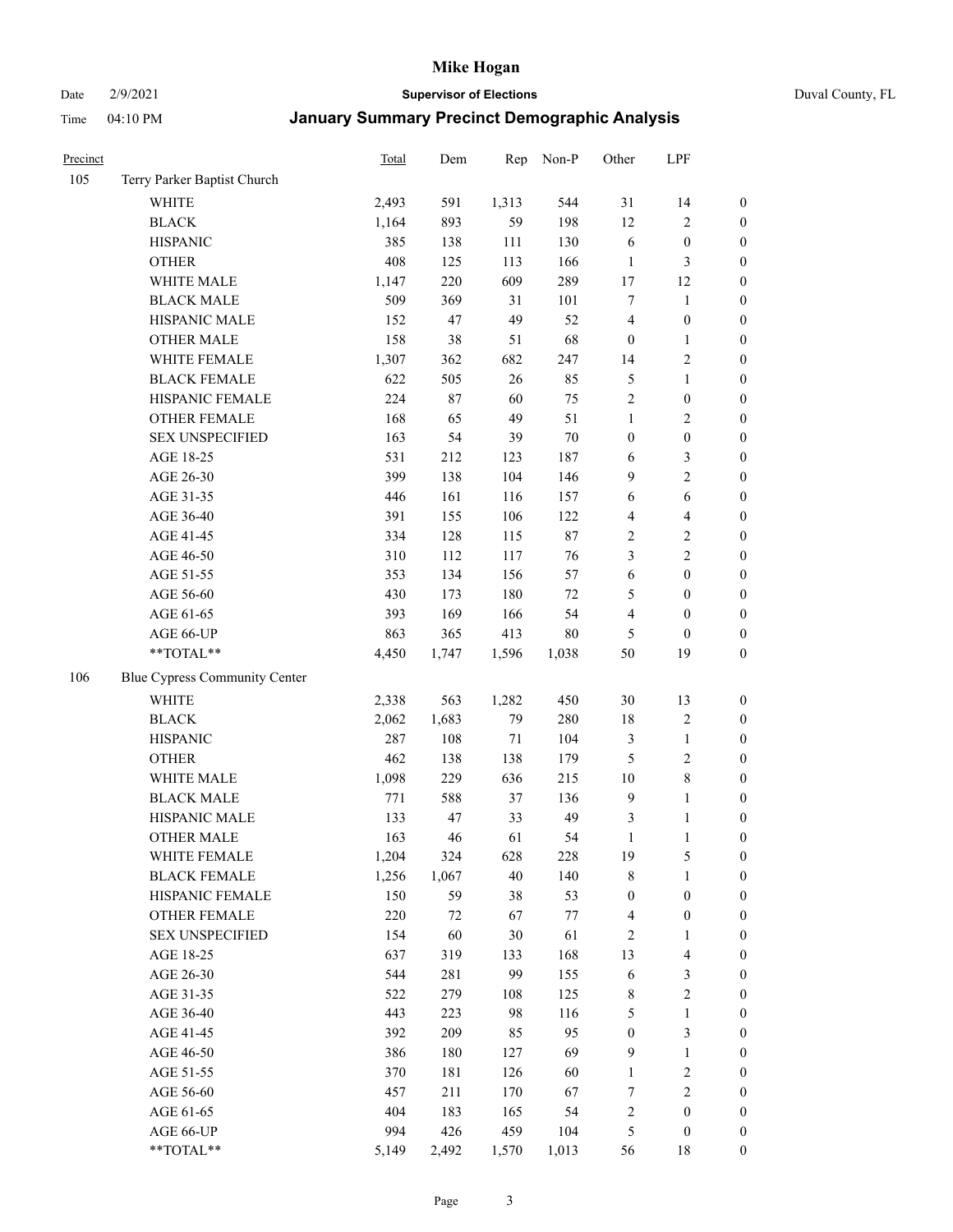Date 2/9/2021 **Supervisor of Elections** Duval County, FL

| Precinct |                                    | <b>Total</b> | Dem    | Rep         | Non-P | Other            | LPF                     |                  |
|----------|------------------------------------|--------------|--------|-------------|-------|------------------|-------------------------|------------------|
| 107      | Arlington Baptist Church           |              |        |             |       |                  |                         |                  |
|          | <b>WHITE</b>                       | 651          | 198    | 292         | 150   | 10               | $\mathbf{1}$            | 0                |
|          | <b>BLACK</b>                       | 789          | 618    | 35          | 131   | 3                | $\sqrt{2}$              | $\boldsymbol{0}$ |
|          | <b>HISPANIC</b>                    | 108          | 47     | 21          | 37    | 3                | $\boldsymbol{0}$        | $\boldsymbol{0}$ |
|          | <b>OTHER</b>                       | 159          | 69     | 26          | 62    | 1                | $\mathbf{1}$            | $\boldsymbol{0}$ |
|          | WHITE MALE                         | 312          | 89     | 146         | 73    | 4                | $\boldsymbol{0}$        | $\boldsymbol{0}$ |
|          | <b>BLACK MALE</b>                  | 317          | 237    | 18          | 59    | $\overline{c}$   | $\mathbf{1}$            | $\boldsymbol{0}$ |
|          | HISPANIC MALE                      | 48           | $20\,$ | $10\,$      | 17    | 1                | $\boldsymbol{0}$        | $\boldsymbol{0}$ |
|          | <b>OTHER MALE</b>                  | 55           | 19     | 17          | 18    | $\boldsymbol{0}$ | $\mathbf{1}$            | $\boldsymbol{0}$ |
|          | WHITE FEMALE                       | 332          | 107    | 142         | 76    | 6                | $\mathbf{1}$            | $\boldsymbol{0}$ |
|          | <b>BLACK FEMALE</b>                | 457          | 370    | 16          | 69    | $\mathbf{1}$     | $\mathbf{1}$            | 0                |
|          | HISPANIC FEMALE                    | 58           | 27     | $10\,$      | 19    | 2                | $\boldsymbol{0}$        | 0                |
|          | <b>OTHER FEMALE</b>                | 72           | 37     | $\tau$      | 27    | 1                | $\boldsymbol{0}$        | $\boldsymbol{0}$ |
|          | <b>SEX UNSPECIFIED</b>             | 56           | 26     | $\,$ 8 $\,$ | 22    | $\boldsymbol{0}$ | $\boldsymbol{0}$        | $\boldsymbol{0}$ |
|          | AGE 18-25                          | 176          | 103    | 26          | 45    | $\sqrt{2}$       | $\boldsymbol{0}$        | $\boldsymbol{0}$ |
|          | AGE 26-30                          | 167          | 92     | 25          | 49    | $\mathbf{1}$     | $\boldsymbol{0}$        | $\boldsymbol{0}$ |
|          | AGE 31-35                          | 186          | 115    | 16          | 53    | $\sqrt{2}$       | $\boldsymbol{0}$        | $\boldsymbol{0}$ |
|          | AGE 36-40                          | 134          | 73     | 19          | 38    | 4                | $\boldsymbol{0}$        | $\boldsymbol{0}$ |
|          | AGE 41-45                          | 128          | 65     | 27          | 34    | $\mathfrak{2}$   | $\boldsymbol{0}$        | $\boldsymbol{0}$ |
|          | AGE 46-50                          | 137          | 76     | 27          | 32    | $\mathbf{1}$     | $\mathbf{1}$            | $\boldsymbol{0}$ |
|          | AGE 51-55                          | 143          | 78     | 38          | 24    | $\mathbf{1}$     | $\sqrt{2}$              | $\boldsymbol{0}$ |
|          | AGE 56-60                          | 156          | 92     | 37          | 26    | $\mathbf{1}$     | $\boldsymbol{0}$        | 0                |
|          | AGE 61-65                          | 153          | 81     | 39          | 31    | $\overline{c}$   | $\boldsymbol{0}$        | 0                |
|          | AGE 66-UP                          | 327          | 157    | 120         | 48    | $\mathbf{1}$     | $\mathbf{1}$            | $\boldsymbol{0}$ |
|          | **TOTAL**                          | 1,707        | 932    | 374         | 380   | $17$             | $\overline{\mathbf{4}}$ | $\boldsymbol{0}$ |
| 108      | The Central Church of the Nazarene |              |        |             |       |                  |                         |                  |
|          | <b>WHITE</b>                       | 1,495        | 358    | 771         | 339   | $21\,$           | 6                       | $\boldsymbol{0}$ |
|          | <b>BLACK</b>                       | 569          | 461    | 20          | 83    | 4                | $\mathbf{1}$            | $\boldsymbol{0}$ |
|          | <b>HISPANIC</b>                    | 202          | 86     | 43          | 72    | $\mathbf{1}$     | $\boldsymbol{0}$        | $\boldsymbol{0}$ |
|          | <b>OTHER</b>                       | 198          | 83     | $46\,$      | 67    | $\overline{c}$   | $\boldsymbol{0}$        | $\boldsymbol{0}$ |
|          | WHITE MALE                         | 673          | 137    | 363         | 164   | 5                | $\overline{\mathbf{4}}$ | $\boldsymbol{0}$ |
|          | <b>BLACK MALE</b>                  | 231          | 173    | 14          | 41    | $\mathbf{2}$     | $\mathbf{1}$            | $\boldsymbol{0}$ |
|          | HISPANIC MALE                      | 95           | 36     | 24          | 35    | $\boldsymbol{0}$ | $\boldsymbol{0}$        | $\boldsymbol{0}$ |
|          | <b>OTHER MALE</b>                  | 66           | 26     | 22          | 18    | $\boldsymbol{0}$ | $\boldsymbol{0}$        | $\boldsymbol{0}$ |
|          | WHITE FEMALE                       | 813          | 219    | 404         | 172   | 16               | 2                       | 0                |
|          | <b>BLACK FEMALE</b>                | 319          | 272    | 6           | 39    | $\mathbf{2}$     | $\boldsymbol{0}$        | $\boldsymbol{0}$ |
|          | HISPANIC FEMALE                    | 103          | 49     | 19          | 34    | $\mathbf{1}$     | $\boldsymbol{0}$        | $\overline{0}$   |
|          | OTHER FEMALE                       | 85           | 40     | 17          | 26    | 2                | $\boldsymbol{0}$        | $\overline{0}$   |
|          | <b>SEX UNSPECIFIED</b>             | 79           | 36     | 11          | 32    | $\boldsymbol{0}$ | $\boldsymbol{0}$        | 0                |
|          | AGE 18-25                          | 257          | 116    | 56          | 79    | 5                | $\mathbf{1}$            | $\theta$         |
|          | AGE 26-30                          | 226          | 94     | 48          | 79    | 4                | $\mathbf{1}$            | 0                |
|          | AGE 31-35                          | 231          | 101    | 64          | 60    | 6                | $\boldsymbol{0}$        | 0                |
|          | AGE 36-40                          | 217          | $80\,$ | 62          | 71    | 3                | $\mathbf{1}$            | 0                |
|          | AGE 41-45                          | 179          | 70     | 46          | 60    | $\sqrt{2}$       | $\mathbf{1}$            | 0                |
|          | AGE 46-50                          | 172          | 63     | 66          | 41    | $\sqrt{2}$       | $\boldsymbol{0}$        | 0                |
|          | AGE 51-55                          | 202          | 88     | 82          | 30    | $\sqrt{2}$       | $\boldsymbol{0}$        | 0                |
|          | AGE 56-60                          | 291          | 121    | 124         | 42    | $\mathbf{2}$     | $\mathbf{2}$            | $\overline{0}$   |
|          | AGE 61-65                          | 225          | 84     | 98          | 43    | $\boldsymbol{0}$ | $\boldsymbol{0}$        | $\overline{0}$   |
|          | AGE 66-UP                          | 464          | 171    | 234         | 56    | 2                | $\mathbf{1}$            | $\boldsymbol{0}$ |
|          | **TOTAL**                          | 2,464        | 988    | 880         | 561   | 28               | $\tau$                  | $\boldsymbol{0}$ |
|          |                                    |              |        |             |       |                  |                         |                  |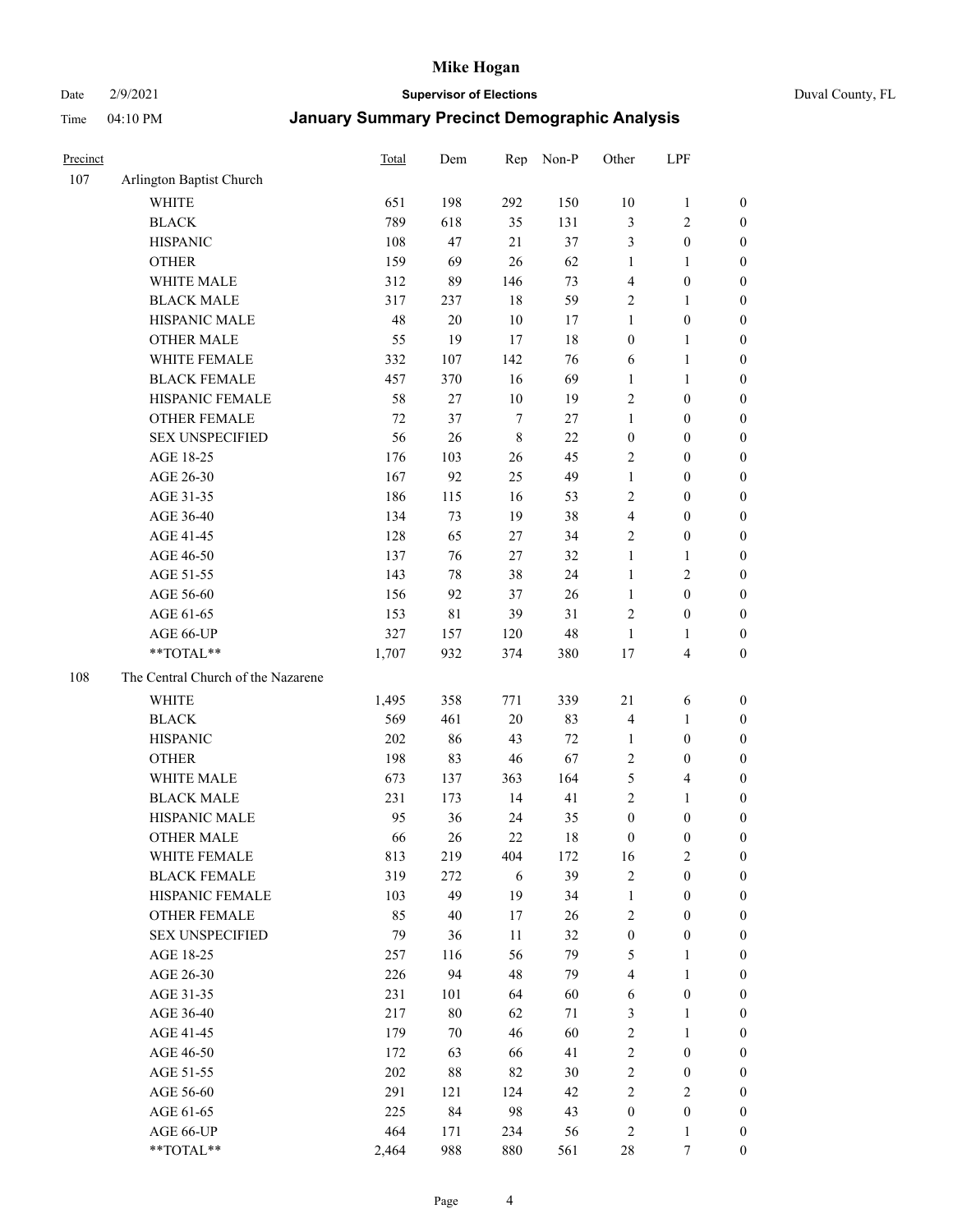#### Date 2/9/2021 **Supervisor of Elections** Duval County, FL

| Precinct |                                 | Total | Dem    | Rep              | Non-P       | Other            | LPF                     |                  |
|----------|---------------------------------|-------|--------|------------------|-------------|------------------|-------------------------|------------------|
| 109      | Arlington Congregational Church |       |        |                  |             |                  |                         |                  |
|          | <b>WHITE</b>                    | 882   | 228    | 471              | 163         | 13               | $\boldsymbol{7}$        | 0                |
|          | <b>BLACK</b>                    | 451   | 333    | 19               | 93          | 5                | $\mathbf{1}$            | $\boldsymbol{0}$ |
|          | <b>HISPANIC</b>                 | 111   | 54     | 25               | 29          | $\sqrt{2}$       | $\mathbf{1}$            | $\boldsymbol{0}$ |
|          | <b>OTHER</b>                    | 116   | 45     | 26               | 43          | $\sqrt{2}$       | $\boldsymbol{0}$        | $\boldsymbol{0}$ |
|          | WHITE MALE                      | 420   | 91     | 232              | 89          | 4                | $\overline{\mathbf{4}}$ | $\boldsymbol{0}$ |
|          | <b>BLACK MALE</b>               | 188   | 129    | $10\,$           | 45          | 3                | $\mathbf{1}$            | $\boldsymbol{0}$ |
|          | HISPANIC MALE                   | 43    | 22     | $\,$ 8 $\,$      | 12          | $\boldsymbol{0}$ | $\mathbf{1}$            | $\boldsymbol{0}$ |
|          | <b>OTHER MALE</b>               | 40    | $10\,$ | $10\,$           | 19          | $\mathbf{1}$     | $\boldsymbol{0}$        | $\boldsymbol{0}$ |
|          | WHITE FEMALE                    | 454   | 136    | 233              | 73          | 9                | $\mathfrak{Z}$          | $\boldsymbol{0}$ |
|          | <b>BLACK FEMALE</b>             | 252   | 198    | $\,$ 8 $\,$      | 44          | $\sqrt{2}$       | $\boldsymbol{0}$        | $\boldsymbol{0}$ |
|          | HISPANIC FEMALE                 | 62    | 30     | 16               | 14          | $\sqrt{2}$       | $\boldsymbol{0}$        | $\boldsymbol{0}$ |
|          | <b>OTHER FEMALE</b>             | 54    | 31     | 11               | 11          | $\mathbf{1}$     | $\boldsymbol{0}$        | $\boldsymbol{0}$ |
|          | <b>SEX UNSPECIFIED</b>          | 47    | 13     | 13               | 21          | $\boldsymbol{0}$ | $\boldsymbol{0}$        | $\boldsymbol{0}$ |
|          | AGE 18-25                       | 192   | 76     | 48               | 63          | $\sqrt{2}$       | $\mathfrak{Z}$          | $\boldsymbol{0}$ |
|          | AGE 26-30                       | 173   | 79     | 43               | 47          | 4                | $\boldsymbol{0}$        | $\boldsymbol{0}$ |
|          | AGE 31-35                       | 198   | 87     | 46               | 61          | $\sqrt{2}$       | $\sqrt{2}$              | $\boldsymbol{0}$ |
|          | AGE 36-40                       | 117   | 63     | $28\,$           | 23          | $\sqrt{2}$       | $\mathbf{1}$            | $\boldsymbol{0}$ |
|          | AGE 41-45                       | 108   | 58     | 25               | 22          | 3                | $\boldsymbol{0}$        | $\boldsymbol{0}$ |
|          | AGE 46-50                       | 96    | 37     | 29               | $28\,$      | $\sqrt{2}$       | $\boldsymbol{0}$        | $\boldsymbol{0}$ |
|          | AGE 51-55                       | 133   | 51     | 57               | $21\,$      | $\sqrt{2}$       | $\sqrt{2}$              | $\boldsymbol{0}$ |
|          | AGE 56-60                       | 117   | 44     | 57               | 14          | $\sqrt{2}$       | $\boldsymbol{0}$        | 0                |
|          | AGE 61-65                       | 127   | 48     | 59               | 19          | $\mathbf{1}$     | $\boldsymbol{0}$        | 0                |
|          | AGE 66-UP                       | 299   | 117    | 149              | $30\,$      | $\sqrt{2}$       | $\mathbf{1}$            | $\boldsymbol{0}$ |
|          | $**TOTAL**$                     | 1,560 | 660    | 541              | 328         | $22\,$           | $\boldsymbol{9}$        | $\boldsymbol{0}$ |
| 110      | St. Pauls Episcopal Church      |       |        |                  |             |                  |                         |                  |
|          | <b>WHITE</b>                    | 1,769 | 474    | 955              | 309         | $20\,$           | $11\,$                  | $\boldsymbol{0}$ |
|          | <b>BLACK</b>                    | 239   | 174    | 12               | 50          | 3                | $\boldsymbol{0}$        | $\boldsymbol{0}$ |
|          | <b>HISPANIC</b>                 | 106   | 41     | 36               | 28          | $\mathbf{1}$     | $\boldsymbol{0}$        | $\boldsymbol{0}$ |
|          | <b>OTHER</b>                    | 174   | 55     | 52               | 62          | 4                | $\mathbf{1}$            | $\boldsymbol{0}$ |
|          | WHITE MALE                      | 829   | 187    | 465              | 162         | $10\,$           | $\mathfrak{S}$          | $\boldsymbol{0}$ |
|          | <b>BLACK MALE</b>               | 104   | 69     | $\boldsymbol{7}$ | 26          | $\overline{2}$   | $\boldsymbol{0}$        | $\boldsymbol{0}$ |
|          | HISPANIC MALE                   | 46    | 17     | 21               | $\,$ 8 $\,$ | $\boldsymbol{0}$ | $\boldsymbol{0}$        | $\boldsymbol{0}$ |
|          | <b>OTHER MALE</b>               | 55    | 17     | $20\,$           | 15          | 2                | $\mathbf{1}$            | $\boldsymbol{0}$ |
|          | WHITE FEMALE                    | 919   | 277    | 482              | 144         | 10               | 6                       | 0                |
|          | <b>BLACK FEMALE</b>             | 130   | 102    | $\mathfrak{H}$   | 22          | $\mathbf{1}$     | $\boldsymbol{0}$        | $\boldsymbol{0}$ |
|          | HISPANIC FEMALE                 | 59    | 24     | 15               | 19          | $\mathbf{1}$     | $\boldsymbol{0}$        | $\overline{0}$   |
|          | <b>OTHER FEMALE</b>             | 85    | 31     | 25               | $28\,$      | $\mathbf{1}$     | $\boldsymbol{0}$        | $\overline{0}$   |
|          | <b>SEX UNSPECIFIED</b>          | 61    | $20\,$ | 15               | 25          | $\mathbf{1}$     | $\boldsymbol{0}$        | $\overline{0}$   |
|          | AGE 18-25                       | 193   | 52     | $8\sqrt{1}$      | 57          | 3                | $\boldsymbol{0}$        | $\overline{0}$   |
|          | AGE 26-30                       | 178   | 62     | 65               | 50          | $\mathbf{1}$     | $\boldsymbol{0}$        | 0                |
|          | AGE 31-35                       | 186   | 54     | 70               | 52          | 6                | $\overline{\mathbf{4}}$ | 0                |
|          | AGE 36-40                       | 184   | 59     | 70               | 48          | 4                | $\mathfrak{Z}$          | 0                |
|          | AGE 41-45                       | 155   | 42     | 70               | 42          | $\mathbf{1}$     | $\boldsymbol{0}$        | 0                |
|          | AGE 46-50                       | 171   | 49     | 85               | 32          | 3                | $\sqrt{2}$              | 0                |
|          | AGE 51-55                       | 199   | 65     | 91               | 40          | $\sqrt{2}$       | $\mathbf{1}$            | $\overline{0}$   |
|          | AGE 56-60                       | 217   | 65     | 109              | 40          | 3                | $\boldsymbol{0}$        | $\overline{0}$   |
|          | AGE 61-65                       | 220   | 79     | 111              | 29          | $\boldsymbol{0}$ | $\mathbf{1}$            | $\boldsymbol{0}$ |
|          | AGE 66-UP                       | 585   | 217    | 303              | 59          | 5                | $\mathbf{1}$            | $\boldsymbol{0}$ |
|          | **TOTAL**                       | 2,288 | 744    | 1,055            | 449         | 28               | 12                      | $\boldsymbol{0}$ |
|          |                                 |       |        |                  |             |                  |                         |                  |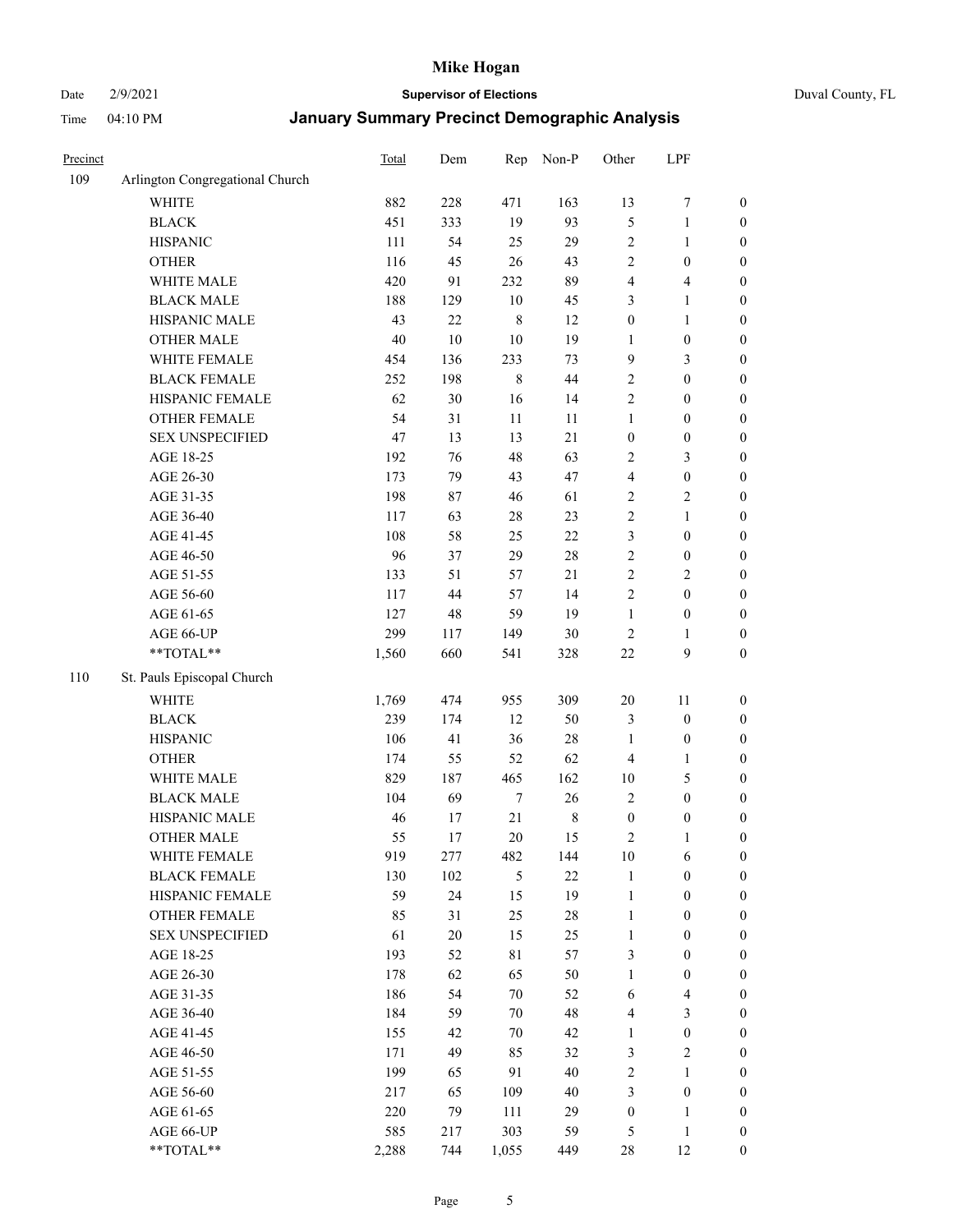#### Date 2/9/2021 **Supervisor of Elections** Duval County, FL

| Precinct |                                   | Total | Dem    | Rep    | Non-P  | Other                   | LPF                     |                  |
|----------|-----------------------------------|-------|--------|--------|--------|-------------------------|-------------------------|------------------|
| 111      | Fort Caroline Presbyterian Church |       |        |        |        |                         |                         |                  |
|          | <b>WHITE</b>                      | 1,160 | 268    | 671    | 195    | $20\,$                  | 6                       | 0                |
|          | <b>BLACK</b>                      | 330   | 261    | 12     | 55     | $\mathbf{2}$            | $\boldsymbol{0}$        | $\boldsymbol{0}$ |
|          | <b>HISPANIC</b>                   | 109   | 44     | 28     | 35     | $\mathbf{1}$            | $\mathbf{1}$            | $\boldsymbol{0}$ |
|          | <b>OTHER</b>                      | 129   | 38     | 41     | 49     | 1                       | $\boldsymbol{0}$        | $\boldsymbol{0}$ |
|          | WHITE MALE                        | 553   | 102    | 342    | 96     | 9                       | $\overline{4}$          | $\boldsymbol{0}$ |
|          | <b>BLACK MALE</b>                 | 146   | 104    | $\tau$ | 33     | 2                       | $\boldsymbol{0}$        | $\boldsymbol{0}$ |
|          | HISPANIC MALE                     | 44    | 15     | 14     | 15     | $\boldsymbol{0}$        | $\boldsymbol{0}$        | $\boldsymbol{0}$ |
|          | <b>OTHER MALE</b>                 | 46    | 9      | 17     | $20\,$ | $\boldsymbol{0}$        | $\boldsymbol{0}$        | $\boldsymbol{0}$ |
|          | WHITE FEMALE                      | 595   | 164    | 323    | 95     | 11                      | $\overline{2}$          | $\boldsymbol{0}$ |
|          | <b>BLACK FEMALE</b>               | 180   | 154    | 5      | 21     | $\boldsymbol{0}$        | $\boldsymbol{0}$        | 0                |
|          | HISPANIC FEMALE                   | 60    | 25     | 14     | 19     | 1                       | $\mathbf{1}$            | 0                |
|          | OTHER FEMALE                      | 69    | $27\,$ | 17     | 24     | $\mathbf{1}$            | $\boldsymbol{0}$        | $\boldsymbol{0}$ |
|          | <b>SEX UNSPECIFIED</b>            | 35    | 11     | 13     | 11     | $\boldsymbol{0}$        | $\boldsymbol{0}$        | $\boldsymbol{0}$ |
|          | AGE 18-25                         | 180   | 68     | 60     | 49     | $\sqrt{2}$              | 1                       | $\boldsymbol{0}$ |
|          | AGE 26-30                         | 135   | 44     | 42     | 45     | 3                       | $\mathbf{1}$            | $\boldsymbol{0}$ |
|          | AGE 31-35                         | 132   | 46     | 47     | 37     | $\sqrt{2}$              | $\boldsymbol{0}$        | $\boldsymbol{0}$ |
|          | AGE 36-40                         | 152   | 58     | 46     | 44     | 3                       | $\mathbf{1}$            | $\boldsymbol{0}$ |
|          | AGE 41-45                         | 127   | 44     | 51     | $28\,$ | $\mathbf{1}$            | 3                       | $\boldsymbol{0}$ |
|          | AGE 46-50                         | 118   | 47     | 49     | $20\,$ | 2                       | $\boldsymbol{0}$        | $\boldsymbol{0}$ |
|          | AGE 51-55                         | 135   | 47     | 65     | 21     | $\sqrt{2}$              | $\boldsymbol{0}$        | $\boldsymbol{0}$ |
|          | AGE 56-60                         | 166   | 44     | 94     | 23     | 5                       | $\boldsymbol{0}$        | 0                |
|          | AGE 61-65                         | 159   | 44     | 87     | 25     | $\mathfrak{2}$          | $\mathbf{1}$            | 0                |
|          | AGE 66-UP                         | 424   | 169    | 211    | 42     | $\mathfrak{2}$          | $\boldsymbol{0}$        | $\boldsymbol{0}$ |
|          | **TOTAL**                         | 1,728 | 611    | 752    | 334    | 24                      | $\boldsymbol{7}$        | $\boldsymbol{0}$ |
| 112      | Regency Square Regional Library   |       |        |        |        |                         |                         |                  |
|          | <b>WHITE</b>                      | 981   | 256    | 431    | 269    | 18                      | $\boldsymbol{7}$        | $\boldsymbol{0}$ |
|          | <b>BLACK</b>                      | 867   | 649    | 40     | 167    | 10                      | $\mathbf{1}$            | $\boldsymbol{0}$ |
|          | <b>HISPANIC</b>                   | 199   | $80\,$ | 35     | $80\,$ | 4                       | $\boldsymbol{0}$        | $\boldsymbol{0}$ |
|          | <b>OTHER</b>                      | 235   | 89     | 57     | $80\,$ | 6                       | $\mathfrak{Z}$          | $\boldsymbol{0}$ |
|          | WHITE MALE                        | 462   | 93     | 215    | 143    | 7                       | $\overline{\mathbf{4}}$ | $\boldsymbol{0}$ |
|          | <b>BLACK MALE</b>                 | 337   | 240    | 18     | 75     | $\overline{\mathbf{4}}$ | $\boldsymbol{0}$        | $\boldsymbol{0}$ |
|          | HISPANIC MALE                     | 72    | 25     | 14     | 31     | 2                       | $\boldsymbol{0}$        | $\boldsymbol{0}$ |
|          | <b>OTHER MALE</b>                 | 88    | 27     | 22     | 34     | $\overline{c}$          | $\mathfrak{Z}$          | $\boldsymbol{0}$ |
|          | WHITE FEMALE                      | 513   | 161    | 215    | 124    | 10                      | 3                       | 0                |
|          | <b>BLACK FEMALE</b>               | 517   | 400    | 22     | $88\,$ | 6                       | $\mathbf{1}$            | $\boldsymbol{0}$ |
|          | HISPANIC FEMALE                   | 124   | 54     | $21\,$ | 47     | $\sqrt{2}$              | $\boldsymbol{0}$        | $\overline{0}$   |
|          | OTHER FEMALE                      | 103   | 51     | 23     | 27     | $\sqrt{2}$              | $\boldsymbol{0}$        | $\overline{0}$   |
|          | <b>SEX UNSPECIFIED</b>            | 66    | 23     | 13     | $27\,$ | 3                       | $\boldsymbol{0}$        | 0                |
|          | AGE 18-25                         | 317   | 141    | 58     | 109    | 7                       | $\sqrt{2}$              | 0                |
|          | AGE 26-30                         | 335   | 160    | 58     | 107    | $\boldsymbol{7}$        | $\mathfrak{Z}$          | 0                |
|          | AGE 31-35                         | 232   | 122    | 36     | $72\,$ | $\overline{c}$          | $\boldsymbol{0}$        | 0                |
|          | AGE 36-40                         | 186   | 85     | 39     | 53     | 7                       | $\sqrt{2}$              | 0                |
|          | AGE 41-45                         | 173   | 77     | 40     | 51     | 5                       | $\boldsymbol{0}$        | 0                |
|          | AGE 46-50                         | 164   | 84     | 37     | 42     | $\boldsymbol{0}$        | $\mathbf{1}$            | 0                |
|          | AGE 51-55                         | 156   | 78     | 35     | 39     | $\overline{4}$          | $\boldsymbol{0}$        | 0                |
|          | AGE 56-60                         | 163   | 83     | 43     | 33     | $\overline{2}$          | $\mathbf{2}$            | 0                |
|          | AGE 61-65                         | 160   | 71     | 58     | 30     | $\mathbf{1}$            | $\boldsymbol{0}$        | $\overline{0}$   |
|          | AGE 66-UP                         | 396   | 173    | 159    | 60     | 3                       | $\mathbf{1}$            | $\boldsymbol{0}$ |
|          | **TOTAL**                         | 2,282 | 1,074  | 563    | 596    | 38                      | 11                      | $\boldsymbol{0}$ |
|          |                                   |       |        |        |        |                         |                         |                  |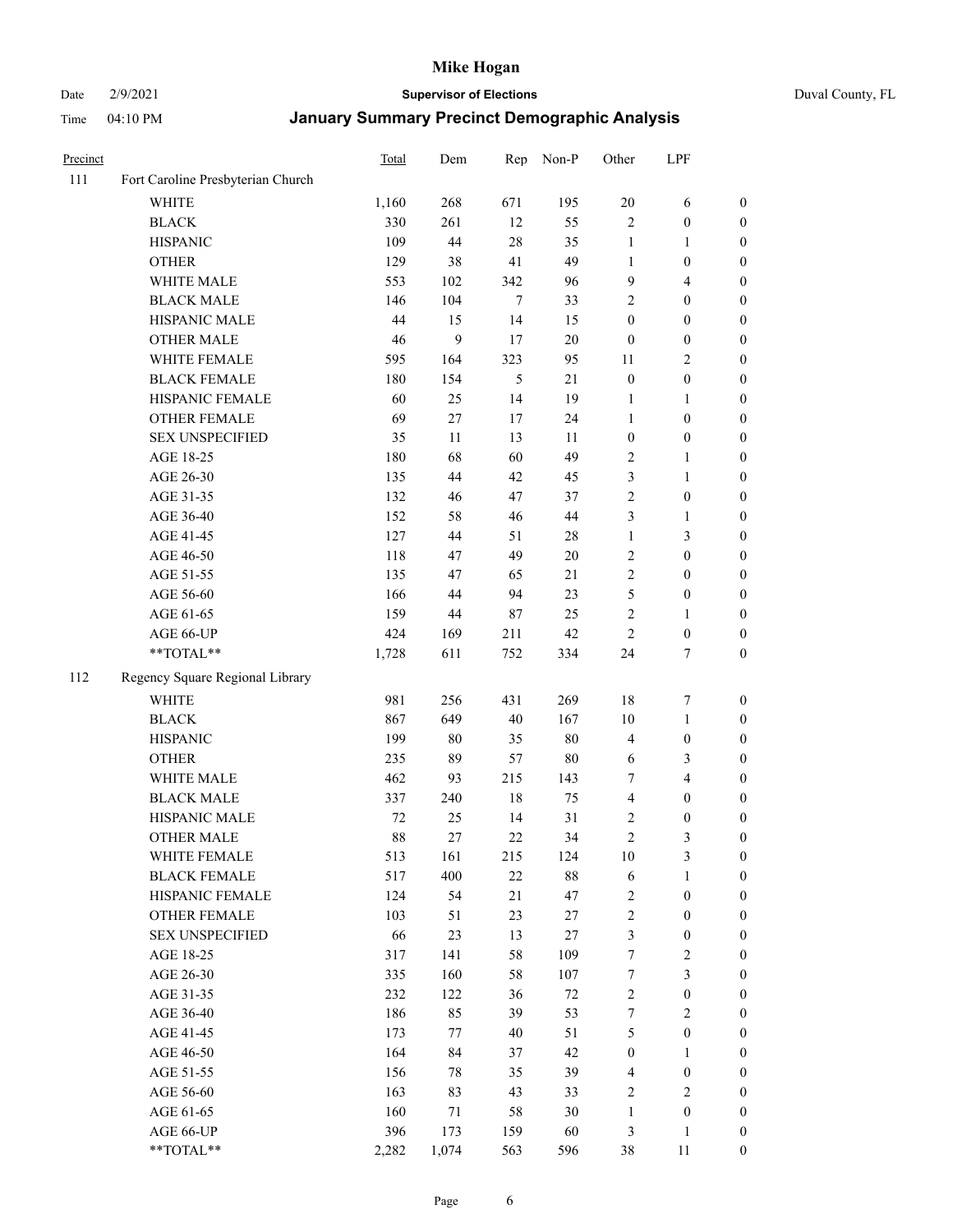Date 2/9/2021 **Supervisor of Elections** Duval County, FL

| Precinct |                                    | Total | Dem    | Rep    | Non-P   | Other            | LPF                     |                  |
|----------|------------------------------------|-------|--------|--------|---------|------------------|-------------------------|------------------|
| 113      | Fort Caroline Christian Church     |       |        |        |         |                  |                         |                  |
|          | <b>WHITE</b>                       | 3,134 | 761    | 1,649  | 669     | 41               | 14                      | 0                |
|          | <b>BLACK</b>                       | 2,071 | 1,625  | 73     | 344     | $27\,$           | $\sqrt{2}$              | 0                |
|          | <b>HISPANIC</b>                    | 483   | 198    | 114    | 166     | $\overline{4}$   | $\mathbf{1}$            | $\boldsymbol{0}$ |
|          | <b>OTHER</b>                       | 633   | 214    | 137    | 270     | 8                | $\overline{\mathbf{4}}$ | $\boldsymbol{0}$ |
|          | WHITE MALE                         | 1,419 | 289    | 771    | 328     | 21               | 10                      | $\boldsymbol{0}$ |
|          | <b>BLACK MALE</b>                  | 830   | 626    | 43     | 148     | 13               | $\boldsymbol{0}$        | $\boldsymbol{0}$ |
|          | HISPANIC MALE                      | 227   | $88\,$ | 59     | 76      | $\mathfrak z$    | $\mathbf{1}$            | $\boldsymbol{0}$ |
|          | <b>OTHER MALE</b>                  | 240   | 74     | 60     | $100\,$ | $\mathfrak{Z}$   | $\mathfrak{Z}$          | $\boldsymbol{0}$ |
|          | WHITE FEMALE                       | 1,677 | 462    | 861    | 332     | 19               | $\mathfrak{Z}$          | $\boldsymbol{0}$ |
|          | <b>BLACK FEMALE</b>                | 1,191 | 968    | $28\,$ | 179     | 14               | $\sqrt{2}$              | 0                |
|          | HISPANIC FEMALE                    | 242   | 104    | 53     | 84      | $\mathbf{1}$     | $\boldsymbol{0}$        | 0                |
|          | OTHER FEMALE                       | 288   | 108    | 61     | 114     | $\overline{4}$   | $\mathbf{1}$            | 0                |
|          | <b>SEX UNSPECIFIED</b>             | 206   | 79     | 37     | $87\,$  | $\sqrt{2}$       | $\mathbf{1}$            | $\boldsymbol{0}$ |
|          | AGE 18-25                          | 804   | 347    | 191    | 237     | $22\,$           | $\tau$                  | $\boldsymbol{0}$ |
|          | AGE 26-30                          | 673   | 306    | 147    | 206     | 10               | $\overline{\mathbf{4}}$ | $\boldsymbol{0}$ |
|          | AGE 31-35                          | 572   | 255    | 127    | 180     | $\,8\,$          | $\sqrt{2}$              | $\boldsymbol{0}$ |
|          | AGE 36-40                          | 585   | 268    | 137    | 168     | 10               | $\sqrt{2}$              | $\boldsymbol{0}$ |
|          | AGE 41-45                          | 467   | 224    | 112    | 122     | 6                | $\mathfrak{Z}$          | $\boldsymbol{0}$ |
|          | AGE 46-50                          | 538   | 245    | 174    | 112     | 5                | $\overline{2}$          | $\boldsymbol{0}$ |
|          | AGE 51-55                          | 562   | 254    | 181    | 120     | 7                | $\boldsymbol{0}$        | 0                |
|          | AGE 56-60                          | 541   | 222    | 214    | 98      | 6                | $\mathbf{1}$            | 0                |
|          | AGE 61-65                          | 490   | 226    | 195    | 65      | 4                | $\boldsymbol{0}$        | 0                |
|          | AGE 66-UP                          | 1,089 | 451    | 495    | 141     | $\overline{c}$   | $\boldsymbol{0}$        | $\boldsymbol{0}$ |
|          | $**TOTAL**$                        | 6,321 | 2,798  | 1,973  | 1,449   | $80\,$           | 21                      | $\boldsymbol{0}$ |
| 114      | Destination Church Assembly of God |       |        |        |         |                  |                         |                  |
|          | <b>WHITE</b>                       | 1,021 | 254    | 452    | 294     | 16               | 5                       | $\boldsymbol{0}$ |
|          | <b>BLACK</b>                       | 1,308 | 1,009  | 53     | 228     | 14               | $\overline{\mathbf{4}}$ | $\boldsymbol{0}$ |
|          | <b>HISPANIC</b>                    | 260   | 121    | $40\,$ | 93      | 5                | $\mathbf{1}$            | $\boldsymbol{0}$ |
|          | <b>OTHER</b>                       | 276   | 112    | 37     | 123     | 3                | $\mathbf{1}$            | $\boldsymbol{0}$ |
|          | WHITE MALE                         | 508   | 108    | 239    | 150     | $\tau$           | $\overline{4}$          | $\boldsymbol{0}$ |
|          | <b>BLACK MALE</b>                  | 469   | 337    | 21     | 102     | $\tau$           | $\overline{2}$          | $\boldsymbol{0}$ |
|          | HISPANIC MALE                      | 112   | 54     | $20\,$ | 37      | $\mathbf{1}$     | $\boldsymbol{0}$        | $\boldsymbol{0}$ |
|          | <b>OTHER MALE</b>                  | 89    | 39     | 14     | 35      | $\mathbf{1}$     | $\boldsymbol{0}$        | $\boldsymbol{0}$ |
|          | WHITE FEMALE                       | 495   | 143    | 203    | 139     | 9                | $\mathbf{1}$            | 0                |
|          | <b>BLACK FEMALE</b>                | 794   | 634    | 29     | 122     | 7                | $\sqrt{2}$              | $\overline{0}$   |
|          | HISPANIC FEMALE                    | 139   | 61     | 19     | 54      | 4                | $\mathbf{1}$            | $\overline{0}$   |
|          | OTHER FEMALE                       | 110   | 51     | 13     | 43      | 2                | $\mathbf{1}$            | $\overline{0}$   |
|          | <b>SEX UNSPECIFIED</b>             | 149   | 69     | 24     | 56      | $\boldsymbol{0}$ | $\boldsymbol{0}$        | 0                |
|          | AGE 18-25                          | 438   | 219    | 49     | 159     | 10               | $\mathbf{1}$            | 0                |
|          | AGE 26-30                          | 379   | 205    | 56     | 108     | 6                | $\overline{\mathbf{4}}$ | 0                |
|          | AGE 31-35                          | 391   | 202    | 54     | 131     | 3                | $\mathbf{1}$            | 0                |
|          | AGE 36-40                          | 266   | 143    | 37     | $78\,$  | 6                | $\sqrt{2}$              | 0                |
|          | AGE 41-45                          | 216   | 119    | 47     | 44      | 6                | $\boldsymbol{0}$        | 0                |
|          | AGE 46-50                          | 225   | 118    | 56     | 47      | $\sqrt{2}$       | $\sqrt{2}$              | 0                |
|          | AGE 51-55                          | 221   | 110    | 63     | 45      | $\sqrt{2}$       | $\mathbf{1}$            | $\overline{0}$   |
|          | AGE 56-60                          | 241   | 117    | 64     | 57      | 3                | $\boldsymbol{0}$        | $\overline{0}$   |
|          | AGE 61-65                          | 174   | 99     | 49     | 26      | $\boldsymbol{0}$ | $\boldsymbol{0}$        | $\overline{0}$   |
|          | AGE 66-UP                          | 314   | 164    | 107    | 43      | $\boldsymbol{0}$ | $\boldsymbol{0}$        | 0                |
|          | **TOTAL**                          | 2,865 | 1,496  | 582    | 738     | 38               | 11                      | $\boldsymbol{0}$ |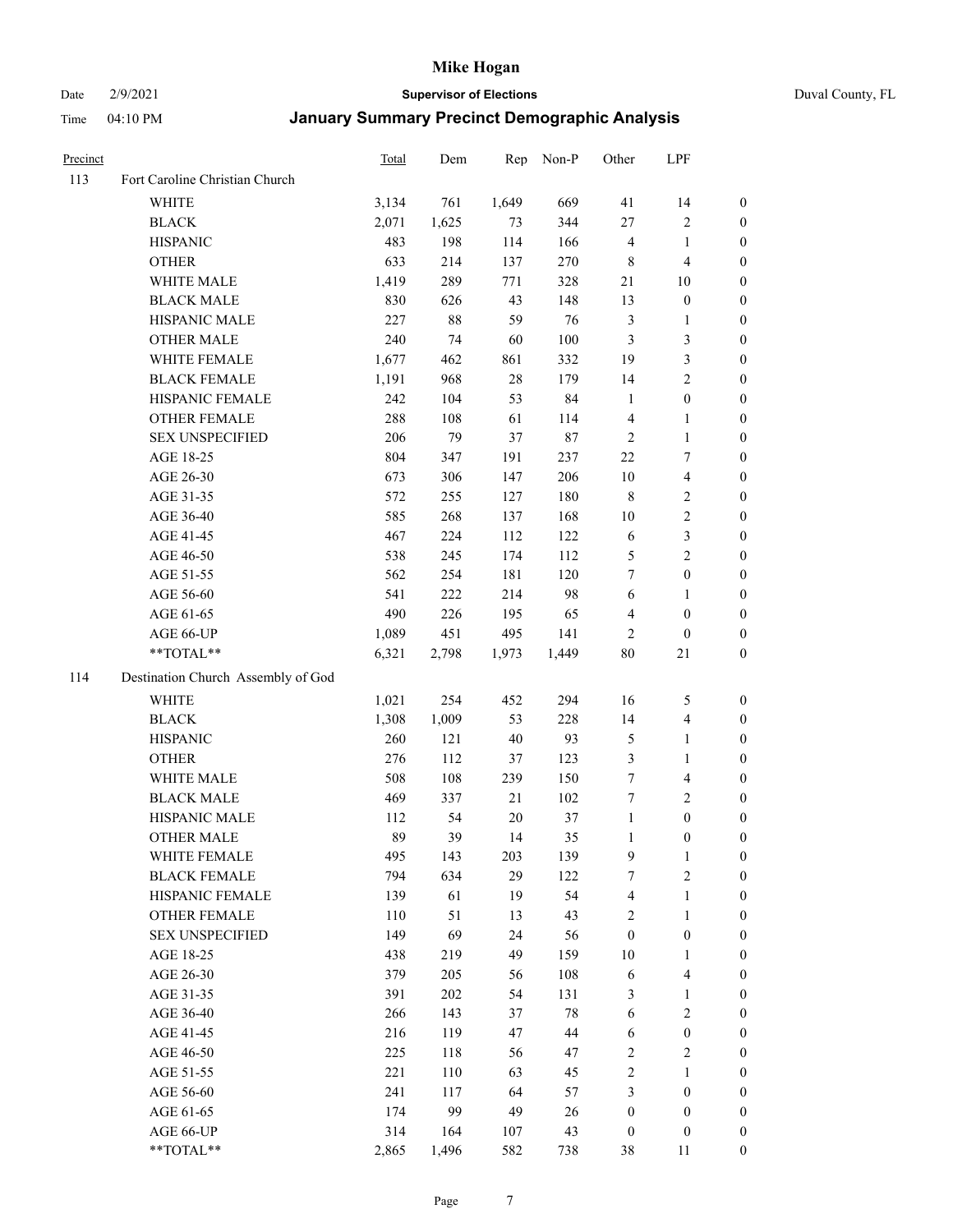#### Date 2/9/2021 **Supervisor of Elections** Duval County, FL

| Precinct |                        | Total | Dem   | Rep   | Non-P  | Other                   | LPF                     |                  |
|----------|------------------------|-------|-------|-------|--------|-------------------------|-------------------------|------------------|
| 201      | New Berlin Elementary  |       |       |       |        |                         |                         |                  |
|          | <b>WHITE</b>           | 2,097 | 343   | 1,298 | 404    | 37                      | 15                      | 0                |
|          | <b>BLACK</b>           | 1,031 | 781   | 46    | 181    | 19                      | $\overline{\mathbf{4}}$ | 0                |
|          | <b>HISPANIC</b>        | 306   | 94    | 87    | 120    | 4                       | $\mathbf{1}$            | $\boldsymbol{0}$ |
|          | <b>OTHER</b>           | 350   | 114   | 114   | 116    | 5                       | $\mathbf{1}$            | $\boldsymbol{0}$ |
|          | WHITE MALE             | 1,028 | 140   | 652   | 209    | 17                      | $10\,$                  | $\boldsymbol{0}$ |
|          | <b>BLACK MALE</b>      | 464   | 323   | 27    | 100    | 11                      | $\mathfrak{Z}$          | $\boldsymbol{0}$ |
|          | HISPANIC MALE          | 142   | 33    | 50    | 55     | $\mathfrak{Z}$          | $\mathbf{1}$            | $\boldsymbol{0}$ |
|          | <b>OTHER MALE</b>      | 147   | 43    | 53    | 50     | $\boldsymbol{0}$        | $\mathbf{1}$            | $\boldsymbol{0}$ |
|          | WHITE FEMALE           | 1,045 | 199   | 633   | 189    | 19                      | $\mathfrak s$           | $\boldsymbol{0}$ |
|          | <b>BLACK FEMALE</b>    | 552   | 450   | 19    | 74     | 8                       | $\mathbf{1}$            | $\boldsymbol{0}$ |
|          | HISPANIC FEMALE        | 156   | 59    | 34    | 62     | $\mathbf{1}$            | $\boldsymbol{0}$        | 0                |
|          | OTHER FEMALE           | 163   | 62    | 52    | 45     | 4                       | $\boldsymbol{0}$        | $\boldsymbol{0}$ |
|          | <b>SEX UNSPECIFIED</b> | 87    | 23    | 25    | 37     | $\sqrt{2}$              | $\boldsymbol{0}$        | $\boldsymbol{0}$ |
|          | AGE 18-25              | 420   | 152   | 129   | 125    | $11\,$                  | $\mathfrak{Z}$          | $\boldsymbol{0}$ |
|          | AGE 26-30              | 415   | 132   | 149   | 122    | $\,$ $\,$               | $\overline{\mathbf{4}}$ | $\boldsymbol{0}$ |
|          | AGE 31-35              | 435   | 139   | 185   | 99     | $\,$ 8 $\,$             | $\overline{\mathbf{4}}$ | $\boldsymbol{0}$ |
|          | AGE 36-40              | 428   | 159   | 124   | 130    | $10\,$                  | 5                       | $\boldsymbol{0}$ |
|          | AGE 41-45              | 341   | 119   | 136   | $80\,$ | $\overline{\mathbf{4}}$ | $\sqrt{2}$              | $\boldsymbol{0}$ |
|          | AGE 46-50              | 354   | 128   | 148   | $72\,$ | 5                       | $\mathbf{1}$            | $\boldsymbol{0}$ |
|          | AGE 51-55              | 335   | 137   | 139   | 54     | 5                       | $\boldsymbol{0}$        | $\boldsymbol{0}$ |
|          | AGE 56-60              | 311   | 118   | 147   | 38     | $\boldsymbol{7}$        | 1                       | 0                |
|          | AGE 61-65              | 270   | 89    | 138   | 41     | 2                       | $\boldsymbol{0}$        | $\boldsymbol{0}$ |
|          | AGE 66-UP              | 475   | 159   | 250   | 60     | 5                       | $\mathbf{1}$            | $\boldsymbol{0}$ |
|          | **TOTAL**              | 3,784 | 1,332 | 1,545 | 821    | 65                      | $21\,$                  | $\boldsymbol{0}$ |
| 202      | Faith Bridge Church    |       |       |       |        |                         |                         |                  |
|          | <b>WHITE</b>           | 3,652 | 751   | 1,994 | 820    | 66                      | 21                      | $\boldsymbol{0}$ |
|          | <b>BLACK</b>           | 872   | 640   | 60    | 162    | $10\,$                  | $\boldsymbol{0}$        | $\boldsymbol{0}$ |
|          | <b>HISPANIC</b>        | 455   | 150   | 138   | 159    | 5                       | $\mathfrak{Z}$          | $\boldsymbol{0}$ |
|          | <b>OTHER</b>           | 1,018 | 267   | 332   | 403    | 15                      | $\mathbf{1}$            | $\boldsymbol{0}$ |
|          | WHITE MALE             | 1,759 | 295   | 987   | 435    | $28\,$                  | 14                      | $\boldsymbol{0}$ |
|          | <b>BLACK MALE</b>      | 410   | 275   | 34    | 97     | $\overline{\mathbf{4}}$ | $\boldsymbol{0}$        | $\boldsymbol{0}$ |
|          | HISPANIC MALE          | 217   | 63    | 69    | $80\,$ | $\overline{\mathbf{4}}$ | 1                       | $\boldsymbol{0}$ |
|          | <b>OTHER MALE</b>      | 422   | 112   | 143   | 161    | 5                       | $\mathbf{1}$            | $\boldsymbol{0}$ |
|          | WHITE FEMALE           | 1,853 | 447   | 987   | 374    | 38                      | 7                       | 0                |
|          | <b>BLACK FEMALE</b>    | 443   | 349   | 26    | 63     | 5                       | $\boldsymbol{0}$        | $\boldsymbol{0}$ |
|          | HISPANIC FEMALE        | 226   | 84    | 67    | $72\,$ | $\mathbf{1}$            | $\sqrt{2}$              | $\overline{0}$   |
|          | OTHER FEMALE           | 489   | 133   | 163   | 184    | 9                       | $\boldsymbol{0}$        | $\overline{0}$   |
|          | <b>SEX UNSPECIFIED</b> | 178   | 50    | 48    | $78\,$ | $\overline{c}$          | $\boldsymbol{0}$        | 0                |
|          | AGE 18-25              | 797   | 263   | 285   | 216    | $28\,$                  | $\mathfrak{S}$          | $\theta$         |
|          | AGE 26-30              | 606   | 177   | 230   | 181    | 14                      | $\overline{\mathbf{4}}$ | 0                |
|          | AGE 31-35              | 695   | 195   | 248   | 236    | $10\,$                  | 6                       | 0                |
|          | AGE 36-40              | 573   | 156   | 227   | 179    | $\,$ 8 $\,$             | $\mathfrak{Z}$          | 0                |
|          | AGE 41-45              | 529   | 159   | 193   | 163    | 12                      | $\sqrt{2}$              | 0                |
|          | AGE 46-50              | 573   | 168   | 270   | 130    | 3                       | $\sqrt{2}$              | 0                |
|          | AGE 51-55              | 511   | 147   | 249   | 109    | 4                       | $\overline{2}$          | 0                |
|          | AGE 56-60              | 521   | 147   | 263   | 107    | 4                       | $\boldsymbol{0}$        | $\overline{0}$   |
|          | AGE 61-65              | 387   | 131   | 176   | 74     | 6                       | $\boldsymbol{0}$        | $\boldsymbol{0}$ |
|          | AGE 66-UP              | 805   | 265   | 383   | 149    | 7                       | $\mathbf{1}$            | 0                |
|          | **TOTAL**              | 5,997 | 1,808 | 2,524 | 1,544  | 96                      | 25                      | $\boldsymbol{0}$ |
|          |                        |       |       |       |        |                         |                         |                  |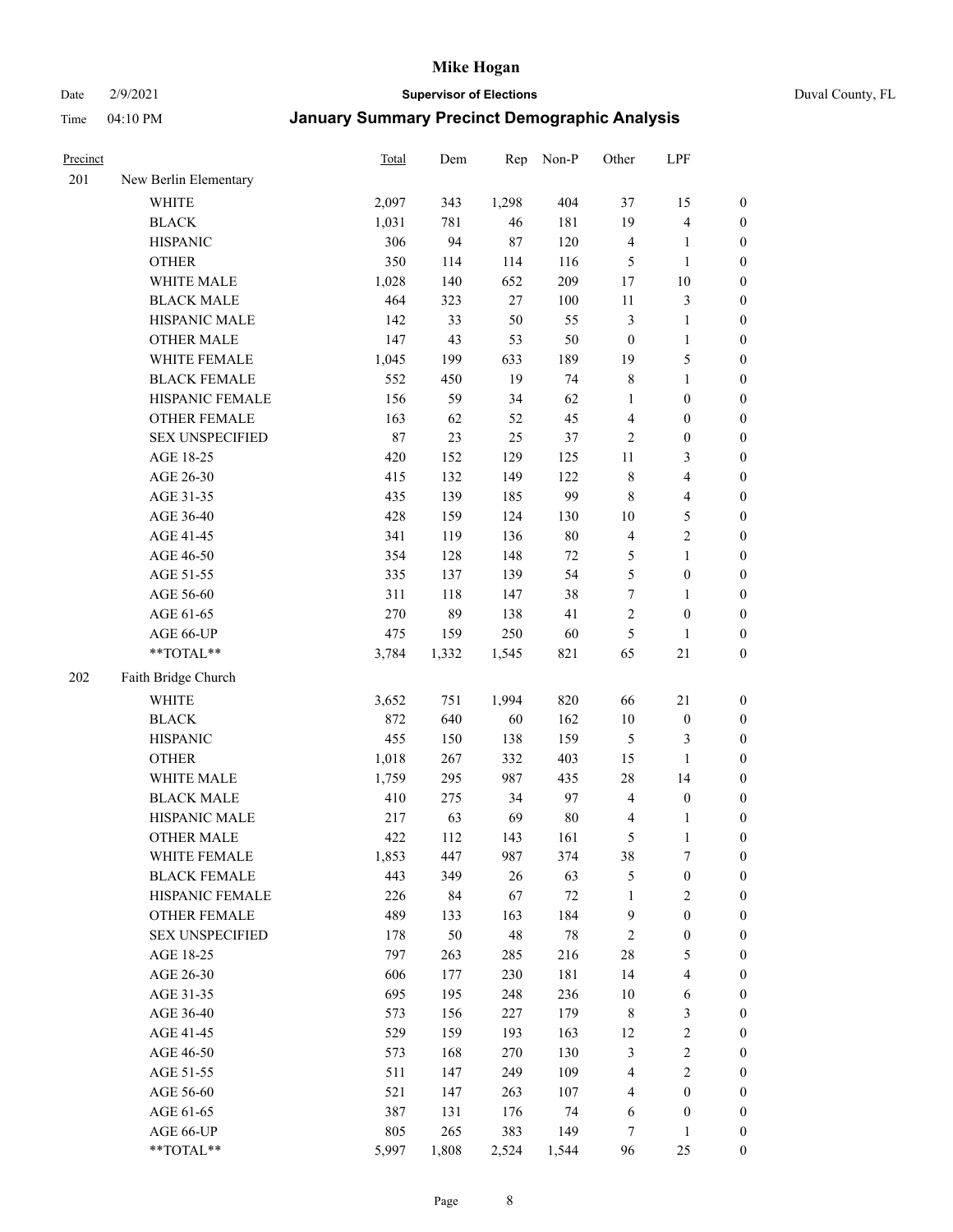#### Date 2/9/2021 **Supervisor of Elections** Duval County, FL

| Precinct |                                       | Total | Dem    | Rep    | Non-P  | Other                   | LPF              |                  |
|----------|---------------------------------------|-------|--------|--------|--------|-------------------------|------------------|------------------|
| 203      | Faith Chapel Free Will Baptist Church |       |        |        |        |                         |                  |                  |
|          | <b>WHITE</b>                          | 2,742 | 594    | 1,499  | 586    | 37                      | 26               | 0                |
|          | <b>BLACK</b>                          | 1,399 | 1,045  | 51     | 285    | 15                      | $\mathfrak{Z}$   | 0                |
|          | <b>HISPANIC</b>                       | 399   | 171    | $71\,$ | 152    | 5                       | $\boldsymbol{0}$ | $\boldsymbol{0}$ |
|          | <b>OTHER</b>                          | 482   | 149    | 127    | 191    | 10                      | 5                | $\boldsymbol{0}$ |
|          | WHITE MALE                            | 1,325 | 253    | 732    | 303    | 19                      | $18\,$           | $\boldsymbol{0}$ |
|          | <b>BLACK MALE</b>                     | 554   | 366    | 28     | 149    | 8                       | $\mathfrak{Z}$   | $\boldsymbol{0}$ |
|          | HISPANIC MALE                         | 181   | 75     | 40     | 65     | $\mathbf{1}$            | $\boldsymbol{0}$ | $\boldsymbol{0}$ |
|          | <b>OTHER MALE</b>                     | 180   | 57     | 55     | 62     | $\overline{4}$          | $\overline{2}$   | $\boldsymbol{0}$ |
|          | WHITE FEMALE                          | 1,382 | 329    | 751    | 276    | 18                      | $8\,$            | $\boldsymbol{0}$ |
|          | <b>BLACK FEMALE</b>                   | 821   | 666    | 23     | 125    | 7                       | $\boldsymbol{0}$ | 0                |
|          | HISPANIC FEMALE                       | 206   | 92     | 28     | 82     | $\overline{\mathbf{4}}$ | $\boldsymbol{0}$ | 0                |
|          | OTHER FEMALE                          | 236   | 76     | 59     | 92     | 6                       | $\mathfrak{Z}$   | $\boldsymbol{0}$ |
|          | <b>SEX UNSPECIFIED</b>                | 137   | 45     | 32     | 60     | $\boldsymbol{0}$        | $\boldsymbol{0}$ | $\boldsymbol{0}$ |
|          | AGE 18-25                             | 610   | 236    | 156    | 200    | 13                      | $\mathfrak{S}$   | $\boldsymbol{0}$ |
|          | AGE 26-30                             | 590   | 253    | 131    | 188    | 12                      | 6                | $\boldsymbol{0}$ |
|          | AGE 31-35                             | 549   | 229    | 140    | 167    | $\boldsymbol{7}$        | 6                | $\boldsymbol{0}$ |
|          | AGE 36-40                             | 495   | 191    | 133    | 162    | 3                       | 6                | $\boldsymbol{0}$ |
|          | AGE 41-45                             | 409   | 150    | 138    | 110    | 6                       | $\mathfrak{S}$   | $\boldsymbol{0}$ |
|          | AGE 46-50                             | 379   | 140    | 143    | 85     | 8                       | $\mathfrak{Z}$   | $\boldsymbol{0}$ |
|          | AGE 51-55                             | 405   | 144    | 177    | 76     | 8                       | $\boldsymbol{0}$ | $\boldsymbol{0}$ |
|          | AGE 56-60                             | 420   | 143    | 191    | 83     | $\sqrt{2}$              | $\mathbf{1}$     | 0                |
|          | AGE 61-65                             | 373   | 137    | 178    | 52     | 5                       | $\mathbf{1}$     | 0                |
|          | AGE 66-UP                             | 792   | 336    | 361    | 91     | 3                       | $\mathbf{1}$     | $\boldsymbol{0}$ |
|          | **TOTAL**                             | 5,022 | 1,959  | 1,748  | 1,214  | 67                      | 34               | $\boldsymbol{0}$ |
| 204      | Cedar Bay Baptist Church              |       |        |        |        |                         |                  |                  |
|          | <b>WHITE</b>                          | 2,115 | 422    | 1,321  | 332    | 31                      | $\mathbf{9}$     | $\boldsymbol{0}$ |
|          | <b>BLACK</b>                          | 324   | 250    | $17$   | 53     | 3                       | $\mathbf{1}$     | $\boldsymbol{0}$ |
|          | <b>HISPANIC</b>                       | 91    | 30     | 39     | 22     | $\boldsymbol{0}$        | $\boldsymbol{0}$ | $\boldsymbol{0}$ |
|          | <b>OTHER</b>                          | 167   | 34     | 66     | 64     | 3                       | $\boldsymbol{0}$ | $\boldsymbol{0}$ |
|          | WHITE MALE                            | 942   | 160    | 597    | 168    | 12                      | $\mathfrak{S}$   | $\boldsymbol{0}$ |
|          | <b>BLACK MALE</b>                     | 139   | 96     | $10\,$ | 31     | $\mathbf{1}$            | $\mathbf{1}$     | $\boldsymbol{0}$ |
|          | HISPANIC MALE                         | 52    | 17     | 23     | 12     | $\boldsymbol{0}$        | $\boldsymbol{0}$ | 0                |
|          | <b>OTHER MALE</b>                     | 68    | 9      | 24     | 34     | $\mathbf{1}$            | $\boldsymbol{0}$ | $\boldsymbol{0}$ |
|          | WHITE FEMALE                          | 1,154 | 259    | 715    | 158    | 19                      | 3                | 0                |
|          | <b>BLACK FEMALE</b>                   | 184   | 153    | 7      | 22     | 2                       | $\boldsymbol{0}$ | $\overline{0}$   |
|          | HISPANIC FEMALE                       | 39    | 13     | 16     | $10\,$ | $\boldsymbol{0}$        | $\boldsymbol{0}$ | $\overline{0}$   |
|          | <b>OTHER FEMALE</b>                   | 62    | $18\,$ | 28     | 14     | $\sqrt{2}$              | $\boldsymbol{0}$ | $\overline{0}$   |
|          | <b>SEX UNSPECIFIED</b>                | 57    | 11     | 23     | $22\,$ | $\boldsymbol{0}$        | $\mathbf{1}$     | 0                |
|          | AGE 18-25                             | 272   | 77     | 118    | $70\,$ | 7                       | $\boldsymbol{0}$ | 0                |
|          | AGE 26-30                             | 252   | 62     | 103    | $78\,$ | 6                       | $\mathfrak{Z}$   | 0                |
|          | AGE 31-35                             | 239   | 63     | 109    | 60     | 3                       | $\overline{4}$   | 0                |
|          | AGE 36-40                             | 215   | 64     | 110    | 37     | 3                       | $\mathbf{1}$     | 0                |
|          | AGE 41-45                             | 200   | 52     | 85     | 62     | $\mathbf{1}$            | $\boldsymbol{0}$ | 0                |
|          | AGE 46-50                             | 209   | 69     | 98     | 37     | 5                       | $\boldsymbol{0}$ | 0                |
|          | AGE 51-55                             | 208   | 53     | 124    | $28\,$ | 2                       | $\mathbf{1}$     | 0                |
|          | AGE 56-60                             | 260   | 63     | 156    | 35     | 6                       | $\boldsymbol{0}$ | $\overline{0}$   |
|          | AGE 61-65                             | 224   | 54     | 148    | 21     | 1                       | $\boldsymbol{0}$ | $\overline{0}$   |
|          | AGE 66-UP                             | 618   | 179    | 392    | 43     | 3                       | $\mathbf{1}$     | 0                |
|          | **TOTAL**                             | 2,697 | 736    | 1,443  | 471    | 37                      | 10               | $\boldsymbol{0}$ |
|          |                                       |       |        |        |        |                         |                  |                  |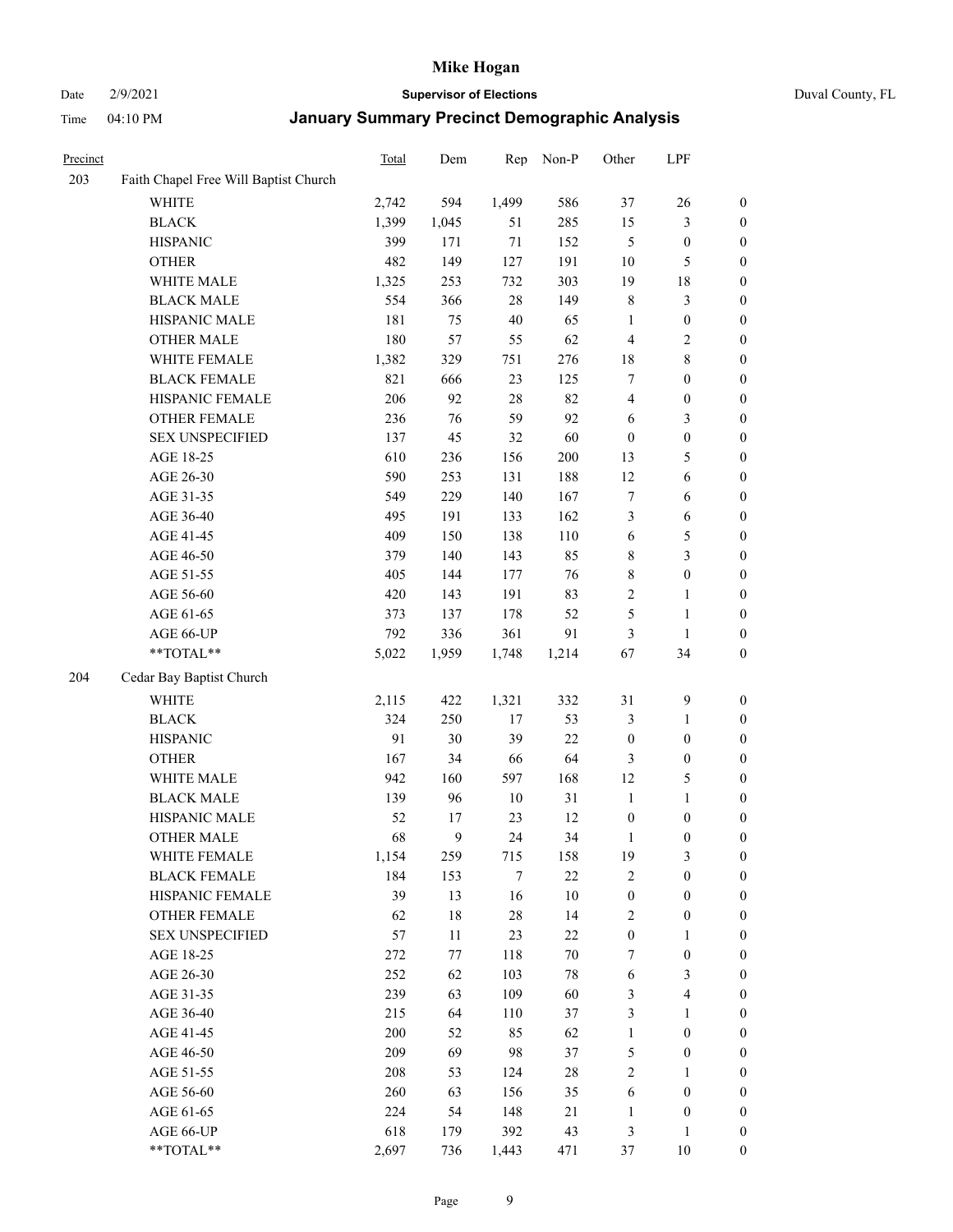Date 2/9/2021 **Supervisor of Elections** Duval County, FL

| Precinct |                               | <b>Total</b> | Dem   | Rep    | Non-P | Other            | LPF                     |                  |
|----------|-------------------------------|--------------|-------|--------|-------|------------------|-------------------------|------------------|
| 205      | Dunns Creek Baptist Church    |              |       |        |       |                  |                         |                  |
|          | <b>WHITE</b>                  | 5,473        | 983   | 3,262  | 1,107 | $80\,$           | 41                      | $\boldsymbol{0}$ |
|          | <b>BLACK</b>                  | 2,688        | 2,113 | 111    | 423   | 38               | $\mathfrak{Z}$          | $\boldsymbol{0}$ |
|          | <b>HISPANIC</b>               | 606          | 220   | 165    | 214   | $\tau$           | $\boldsymbol{0}$        | $\boldsymbol{0}$ |
|          | <b>OTHER</b>                  | 840          | 234   | 274    | 315   | 12               | $\mathfrak{S}$          | $\boldsymbol{0}$ |
|          | WHITE MALE                    | 2,589        | 378   | 1,581  | 569   | 35               | 26                      | $\boldsymbol{0}$ |
|          | <b>BLACK MALE</b>             | 1,188        | 874   | 66     | 229   | 16               | $\mathfrak{Z}$          | $\boldsymbol{0}$ |
|          | HISPANIC MALE                 | 289          | 90    | 92     | 103   | $\overline{4}$   | $\boldsymbol{0}$        | $\boldsymbol{0}$ |
|          | <b>OTHER MALE</b>             | 323          | 84    | 109    | 123   | $\mathfrak{Z}$   | $\overline{4}$          | $\boldsymbol{0}$ |
|          | WHITE FEMALE                  | 2,822        | 598   | 1,639  | 526   | 44               | 15                      | $\boldsymbol{0}$ |
|          | <b>BLACK FEMALE</b>           | 1,467        | 1,216 | 45     | 184   | 22               | $\boldsymbol{0}$        | $\boldsymbol{0}$ |
|          | HISPANIC FEMALE               | 311          | 127   | $70\,$ | 111   | 3                | $\boldsymbol{0}$        | 0                |
|          | OTHER FEMALE                  | 376          | 118   | 126    | 125   | 6                | $\mathbf{1}$            | $\boldsymbol{0}$ |
|          | <b>SEX UNSPECIFIED</b>        | 242          | 65    | 84     | 89    | $\overline{4}$   | $\boldsymbol{0}$        | $\boldsymbol{0}$ |
|          | AGE 18-25                     | 1,130        | 426   | 345    | 323   | 33               | $\mathfrak{Z}$          | $\boldsymbol{0}$ |
|          | AGE 26-30                     | 887          | 307   | 289    | 260   | 18               | 13                      | $\boldsymbol{0}$ |
|          | AGE 31-35                     | 1,041        | 320   | 376    | 321   | $17$             | $\boldsymbol{7}$        | $\boldsymbol{0}$ |
|          | AGE 36-40                     | 997          | 362   | 343    | 268   | 13               | $11\,$                  | $\boldsymbol{0}$ |
|          | AGE 41-45                     | 891          | 349   | 308    | 215   | 12               | $\boldsymbol{7}$        | $\boldsymbol{0}$ |
|          | AGE 46-50                     | 917          | 397   | 335    | 174   | $\tau$           | $\overline{\mathbf{4}}$ | $\boldsymbol{0}$ |
|          | AGE 51-55                     | 892          | 317   | 407    | 156   | 11               | $\mathbf{1}$            | $\boldsymbol{0}$ |
|          | AGE 56-60                     | 841          | 323   | 385    | 122   | 9                | $\mathbf{2}$            | 0                |
|          | AGE 61-65                     | 647          | 236   | 331    | 74    | 6                | $\boldsymbol{0}$        | $\boldsymbol{0}$ |
|          | AGE 66-UP                     | 1,364        | 513   | 693    | 146   | 11               | $\mathbf{1}$            | $\boldsymbol{0}$ |
|          | $**TOTAL**$                   | 9,607        | 3,550 | 3,812  | 2,059 | 137              | 49                      | $\boldsymbol{0}$ |
| 206      | Resurrection Episcopal Church |              |       |        |       |                  |                         |                  |
|          | <b>WHITE</b>                  | 3,997        | 712   | 2,587  | 628   | 56               | 14                      | $\boldsymbol{0}$ |
|          | <b>BLACK</b>                  | 322          | 251   | $20\,$ | 49    | $\mathbf{1}$     | $\mathbf{1}$            | $\boldsymbol{0}$ |
|          | <b>HISPANIC</b>               | 185          | 53    | 75     | 55    | $\overline{c}$   | $\boldsymbol{0}$        | $\boldsymbol{0}$ |
|          | <b>OTHER</b>                  | 344          | 97    | 133    | 111   | $\mathfrak{Z}$   | $\boldsymbol{0}$        | $\boldsymbol{0}$ |
|          | WHITE MALE                    | 1,934        | 284   | 1,274  | 340   | 26               | $10\,$                  | $\boldsymbol{0}$ |
|          | <b>BLACK MALE</b>             | 154          | 115   | 12     | 26    | $\boldsymbol{0}$ | $\mathbf{1}$            | $\boldsymbol{0}$ |
|          | HISPANIC MALE                 | 72           | 13    | 31     | 27    | 1                | $\boldsymbol{0}$        | $\boldsymbol{0}$ |
|          | <b>OTHER MALE</b>             | 135          | 32    | 54     | 47    | $\overline{c}$   | $\boldsymbol{0}$        | $\boldsymbol{0}$ |
|          | WHITE FEMALE                  | 2,031        | 424   | 1,291  | 282   | 30               | 4                       | 0                |
|          | <b>BLACK FEMALE</b>           | 166          | 134   | 8      | 23    | $\mathbf{1}$     | $\boldsymbol{0}$        | $\boldsymbol{0}$ |
|          | HISPANIC FEMALE               | 108          | 38    | 43     | 26    | $\mathbf{1}$     | $\boldsymbol{0}$        | $\overline{0}$   |
|          | OTHER FEMALE                  | 156          | 50    | 63     | 43    | $\boldsymbol{0}$ | $\boldsymbol{0}$        | $\overline{0}$   |
|          | <b>SEX UNSPECIFIED</b>        | 92           | 23    | 39     | 29    | $\mathbf{1}$     | $\boldsymbol{0}$        | 0                |
|          | AGE 18-25                     | 447          | 108   | 208    | 119   | $11\,$           | $\mathbf{1}$            | 0                |
|          | AGE 26-30                     | 344          | 90    | 159    | 84    | $\,$ 8 $\,$      | $\mathfrak{Z}$          | 0                |
|          | AGE 31-35                     | 369          | 92    | 183    | 83    | 9                | $\sqrt{2}$              | 0                |
|          | AGE 36-40                     | 386          | 83    | 201    | 93    | 7                | $\sqrt{2}$              | 0                |
|          | AGE 41-45                     | 335          | 82    | 166    | 84    | 3                | $\boldsymbol{0}$        | 0                |
|          | AGE 46-50                     | 343          | 74    | 186    | 73    | 7                | 3                       | 0                |
|          | AGE 51-55                     | 452          | 86    | 287    | 74    | 3                | $\sqrt{2}$              | 0                |
|          | AGE 56-60                     | 547          | 119   | 364    | 61    | $\overline{c}$   | 1                       | $\boldsymbol{0}$ |
|          | AGE 61-65                     | 446          | 95    | 296    | 54    | $\mathbf{1}$     | $\boldsymbol{0}$        | $\boldsymbol{0}$ |
|          | AGE 66-UP                     | 1,179        | 284   | 765    | 118   | 11               | $\mathbf{1}$            | 0                |
|          | **TOTAL**                     | 4,848        | 1,113 | 2,815  | 843   | 62               | 15                      | $\boldsymbol{0}$ |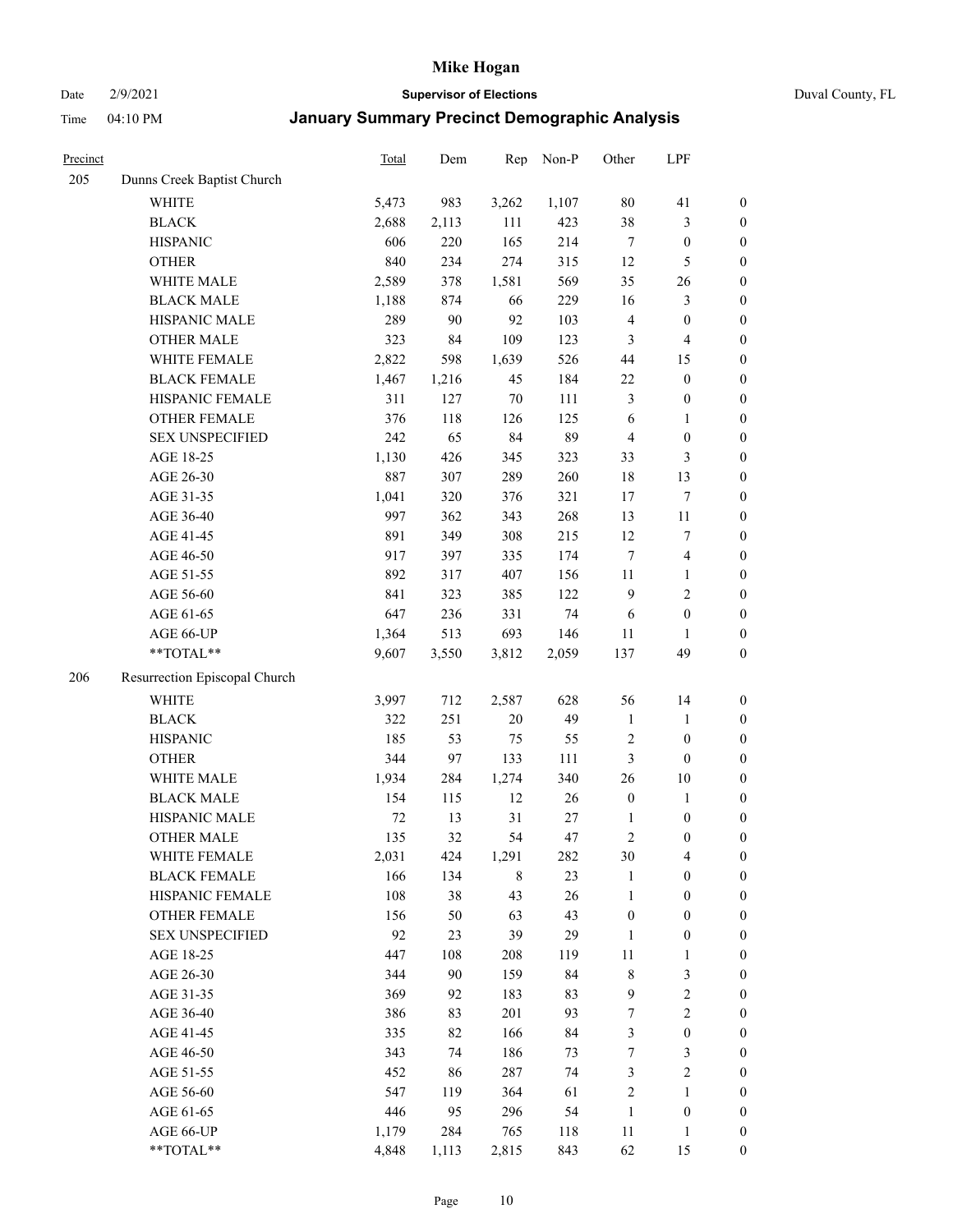#### Date 2/9/2021 **Supervisor of Elections** Duval County, FL

| Precinct |                                   | Total  | Dem    | Rep              | Non-P       | Other            | LPF                     |                  |
|----------|-----------------------------------|--------|--------|------------------|-------------|------------------|-------------------------|------------------|
| 207      | Police Athletic League            |        |        |                  |             |                  |                         |                  |
|          | <b>WHITE</b>                      | 3,631  | 763    | 2,007            | 785         | 59               | 17                      | 0                |
|          | <b>BLACK</b>                      | 1,137  | 896    | 28               | 200         | 12               | $\mathbf{1}$            | $\boldsymbol{0}$ |
|          | <b>HISPANIC</b>                   | 456    | 168    | 113              | 170         | 4                | $\mathbf{1}$            | $\boldsymbol{0}$ |
|          | <b>OTHER</b>                      | 581    | 162    | 192              | 216         | 8                | $\mathfrak{Z}$          | $\boldsymbol{0}$ |
|          | WHITE MALE                        | 1,709  | 291    | 1,009            | 369         | 32               | $\,$ 8 $\,$             | $\boldsymbol{0}$ |
|          | <b>BLACK MALE</b>                 | 471    | 341    | 16               | 107         | 6                | $\mathbf{1}$            | $\boldsymbol{0}$ |
|          | HISPANIC MALE                     | 193    | 58     | 53               | $80\,$      | $\mathbf{1}$     | $\mathbf{1}$            | $\boldsymbol{0}$ |
|          | <b>OTHER MALE</b>                 | 244    | 58     | 89               | 92          | 4                | $\mathbf{1}$            | $\boldsymbol{0}$ |
|          | WHITE FEMALE                      | 1,888  | 466    | 985              | 401         | 27               | $\mathbf{9}$            | $\boldsymbol{0}$ |
|          | <b>BLACK FEMALE</b>               | 650    | 543    | 11               | 90          | 6                | $\boldsymbol{0}$        | $\boldsymbol{0}$ |
|          | HISPANIC FEMALE                   | 249    | 104    | 59               | 83          | 3                | $\boldsymbol{0}$        | $\boldsymbol{0}$ |
|          | <b>OTHER FEMALE</b>               | 254    | $88\,$ | 80               | $8\sqrt{1}$ | 4                | $\mathbf{1}$            | $\boldsymbol{0}$ |
|          | <b>SEX UNSPECIFIED</b>            | 147    | 40     | 38               | 68          | $\boldsymbol{0}$ | $\mathbf{1}$            | $\boldsymbol{0}$ |
|          | AGE 18-25                         | 551    | 196    | 144              | 190         | 18               | $\mathfrak{Z}$          | $\boldsymbol{0}$ |
|          | AGE 26-30                         | 571    | 196    | 179              | 176         | 16               | $\overline{\mathbf{4}}$ | $\boldsymbol{0}$ |
|          | AGE 31-35                         | 619    | 216    | 192              | 200         | 3                | $\,8\,$                 | $\boldsymbol{0}$ |
|          | AGE 36-40                         | 557    | 184    | 195              | 168         | 7                | $\mathfrak{Z}$          | $\boldsymbol{0}$ |
|          | AGE 41-45                         | 451    | 170    | 145              | 128         | 8                | $\boldsymbol{0}$        | $\boldsymbol{0}$ |
|          | AGE 46-50                         | 426    | 142    | 171              | 105         | $\sqrt{6}$       | $\overline{2}$          | $\boldsymbol{0}$ |
|          | AGE 51-55                         | 473    | 170    | 191              | 107         | 4                | $\mathbf{1}$            | $\boldsymbol{0}$ |
|          | AGE 56-60                         | 546    | 186    | 265              | 89          | 5                | $\mathbf{1}$            | 0                |
|          | AGE 61-65                         | 503    | 184    | 234              | 79          | 6                | $\boldsymbol{0}$        | $\boldsymbol{0}$ |
|          | AGE 66-UP                         | 1,108  | 345    | 624              | 129         | $10\,$           | $\boldsymbol{0}$        | $\boldsymbol{0}$ |
|          | **TOTAL**                         | 5,805  | 1,989  | 2,340            | 1,371       | 83               | $22\,$                  | $\boldsymbol{0}$ |
| 208      | Christ's Church River City Campus |        |        |                  |             |                  |                         |                  |
|          | <b>WHITE</b>                      | 1,987  | 283    | 1,393            | 289         | 17               | $\mathfrak{S}$          | $\boldsymbol{0}$ |
|          | <b>BLACK</b>                      | 183    | 132    | 16               | 31          | 4                | $\boldsymbol{0}$        | $\boldsymbol{0}$ |
|          | <b>HISPANIC</b>                   | 52     | 9      | 29               | 13          | $\mathbf{1}$     | $\boldsymbol{0}$        | $\boldsymbol{0}$ |
|          | <b>OTHER</b>                      | 105    | 31     | 41               | 31          | 2                | $\boldsymbol{0}$        | $\boldsymbol{0}$ |
|          | WHITE MALE                        | 955    | 122    | 675              | 147         | 9                | $\overline{2}$          | $\boldsymbol{0}$ |
|          | <b>BLACK MALE</b>                 | $90\,$ | 55     | $\boldsymbol{9}$ | 22          | $\overline{4}$   | $\boldsymbol{0}$        | $\boldsymbol{0}$ |
|          | HISPANIC MALE                     | 27     | 3      | $17$             | 7           | $\boldsymbol{0}$ | $\boldsymbol{0}$        | $\boldsymbol{0}$ |
|          | <b>OTHER MALE</b>                 | 30     | 9      | 11               | $10\,$      | $\boldsymbol{0}$ | $\boldsymbol{0}$        | $\boldsymbol{0}$ |
|          | WHITE FEMALE                      | 1,004  | 158    | 698              | 138         | 7                | 3                       | 0                |
|          | <b>BLACK FEMALE</b>               | 91     | 76     | 7                | $8\,$       | $\boldsymbol{0}$ | $\boldsymbol{0}$        | $\boldsymbol{0}$ |
|          | HISPANIC FEMALE                   | 23     | 6      | $11\,$           | 6           | $\boldsymbol{0}$ | $\boldsymbol{0}$        | $\overline{0}$   |
|          | <b>OTHER FEMALE</b>               | 47     | 16     | 21               | $10\,$      | $\boldsymbol{0}$ | $\boldsymbol{0}$        | $\overline{0}$   |
|          | <b>SEX UNSPECIFIED</b>            | 60     | 10     | 30               | 16          | 4                | $\boldsymbol{0}$        | 0                |
|          | AGE 18-25                         | 212    | 43     | 114              | 51          | 4                | $\boldsymbol{0}$        | $\theta$         |
|          | AGE 26-30                         | 127    | 29     | 63               | $30\,$      | $\overline{4}$   | $\mathbf{1}$            | 0                |
|          | AGE 31-35                         | 124    | 20     | $70\,$           | 34          | $\boldsymbol{0}$ | $\boldsymbol{0}$        | 0                |
|          | AGE 36-40                         | 171    | 17     | 105              | 44          | 2                | $\mathfrak{Z}$          | 0                |
|          | AGE 41-45                         | 151    | 34     | 91               | 25          | $\mathbf{1}$     | $\boldsymbol{0}$        | 0                |
|          | AGE 46-50                         | 183    | 24     | 131              | 25          | 3                | $\boldsymbol{0}$        | 0                |
|          | AGE 51-55                         | 235    | 50     | 152              | 29          | 4                | $\boldsymbol{0}$        | 0                |
|          | AGE 56-60                         | 274    | 60     | 169              | 42          | 3                | $\boldsymbol{0}$        | $\overline{0}$   |
|          | AGE 61-65                         | 271    | 58     | 181              | 29          | 2                | $\mathbf{1}$            | $\overline{0}$   |
|          | AGE 66-UP                         | 579    | 120    | 403              | 55          | $\mathbf{1}$     | $\boldsymbol{0}$        | 0                |
|          | **TOTAL**                         | 2,327  | 455    | 1,479            | 364         | 24               | 5                       | $\boldsymbol{0}$ |
|          |                                   |        |        |                  |             |                  |                         |                  |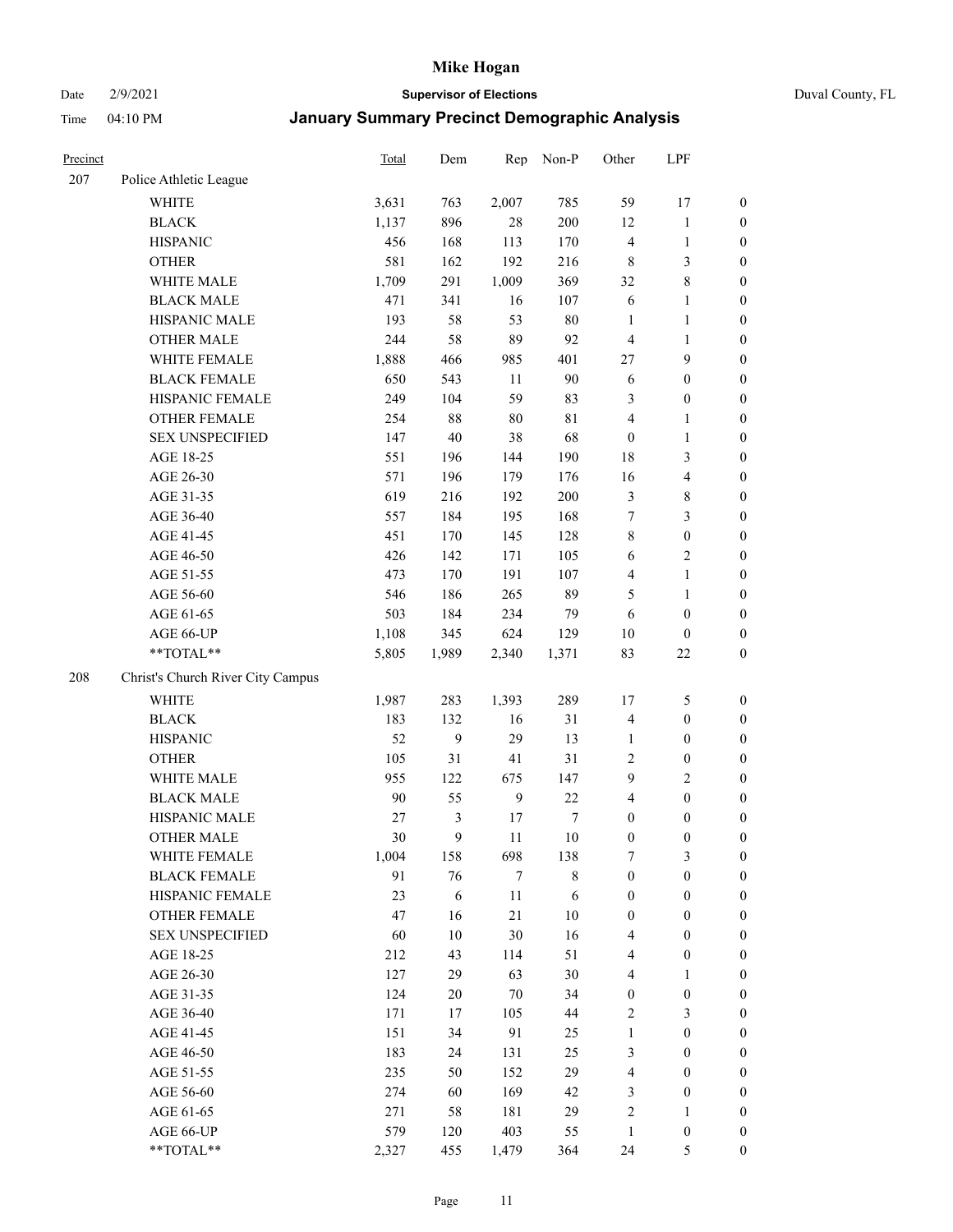Date 2/9/2021 **Supervisor of Elections** Duval County, FL

| Precinct |                            | <b>Total</b> | Dem    | Rep              | Non-P          | Other            | LPF                     |                  |
|----------|----------------------------|--------------|--------|------------------|----------------|------------------|-------------------------|------------------|
| 209      | Monument Pointe Fellowship |              |        |                  |                |                  |                         |                  |
|          | <b>WHITE</b>               | 2,242        | 444    | 1,393            | 367            | 28               | $10\,$                  | 0                |
|          | <b>BLACK</b>               | 131          | 96     | 17               | $18\,$         | $\boldsymbol{0}$ | $\boldsymbol{0}$        | 0                |
|          | <b>HISPANIC</b>            | 101          | 43     | 36               | 21             | $\mathbf{1}$     | $\boldsymbol{0}$        | $\boldsymbol{0}$ |
|          | <b>OTHER</b>               | 189          | 32     | 90               | 61             | 5                | 1                       | $\boldsymbol{0}$ |
|          | WHITE MALE                 | 1,106        | 179    | 709              | 192            | 17               | 9                       | $\boldsymbol{0}$ |
|          | <b>BLACK MALE</b>          | 70           | 45     | 12               | 13             | $\boldsymbol{0}$ | $\boldsymbol{0}$        | $\boldsymbol{0}$ |
|          | HISPANIC MALE              | 48           | 15     | 19               | 13             | $\mathbf{1}$     | $\boldsymbol{0}$        | $\boldsymbol{0}$ |
|          | <b>OTHER MALE</b>          | 64           | 9      | 27               | 26             | $\mathbf{2}$     | $\boldsymbol{0}$        | $\boldsymbol{0}$ |
|          | WHITE FEMALE               | 1,109        | 261    | 666              | 170            | 11               | $\mathbf{1}$            | $\boldsymbol{0}$ |
|          | <b>BLACK FEMALE</b>        | 61           | 51     | $\mathfrak{S}$   | $\mathfrak{S}$ | $\boldsymbol{0}$ | $\boldsymbol{0}$        | 0                |
|          | HISPANIC FEMALE            | 52           | $28\,$ | 17               | $\tau$         | $\boldsymbol{0}$ | $\boldsymbol{0}$        | 0                |
|          | OTHER FEMALE               | 88           | 19     | 49               | 16             | 3                | $\mathbf{1}$            | $\boldsymbol{0}$ |
|          | <b>SEX UNSPECIFIED</b>     | 65           | 8      | 32               | 25             | $\boldsymbol{0}$ | $\boldsymbol{0}$        | $\boldsymbol{0}$ |
|          | AGE 18-25                  | 226          | 54     | 113              | 52             | 6                | 1                       | $\boldsymbol{0}$ |
|          | AGE 26-30                  | 185          | 51     | 84               | 45             | 4                | $\mathbf{1}$            | $\boldsymbol{0}$ |
|          | AGE 31-35                  | 231          | 45     | 112              | $70\,$         | 4                | $\boldsymbol{0}$        | $\boldsymbol{0}$ |
|          | AGE 36-40                  | 232          | 46     | 113              | 64             | 3                | 6                       | $\boldsymbol{0}$ |
|          | AGE 41-45                  | 180          | 36     | 97               | 46             | $\mathbf{1}$     | $\boldsymbol{0}$        | $\boldsymbol{0}$ |
|          | AGE 46-50                  | 198          | 32     | 126              | 33             | 6                | $\mathbf{1}$            | $\boldsymbol{0}$ |
|          | AGE 51-55                  | 213          | 51     | 125              | 33             | 3                | $\mathbf{1}$            | 0                |
|          | AGE 56-60                  | 274          | 52     | 184              | 35             | 2                | 1                       | 0                |
|          | AGE 61-65                  | 287          | 74     | 185              | 25             | 3                | $\boldsymbol{0}$        | 0                |
|          | AGE 66-UP                  | 637          | 174    | 397              | 64             | $\mathbf{2}$     | $\boldsymbol{0}$        | $\boldsymbol{0}$ |
|          | **TOTAL**                  | 2,663        | 615    | 1,536            | 467            | 34               | 11                      | $\boldsymbol{0}$ |
|          |                            |              |        |                  |                |                  |                         |                  |
| 210      | Sisters Creek Marina       |              |        |                  |                |                  |                         |                  |
|          | <b>WHITE</b>               | 1,317        | 240    | 866              | 184            | 16               | 11                      | $\boldsymbol{0}$ |
|          | <b>BLACK</b>               | 71           | 58     | $\sqrt{2}$       | $10\,$         | $\mathbf{1}$     | $\boldsymbol{0}$        | $\boldsymbol{0}$ |
|          | <b>HISPANIC</b>            | 47           | 13     | $17$             | 17             | $\boldsymbol{0}$ | $\boldsymbol{0}$        | $\boldsymbol{0}$ |
|          | <b>OTHER</b>               | 92           | 24     | 45               | 22             | $\mathbf{1}$     | $\boldsymbol{0}$        | $\boldsymbol{0}$ |
|          | WHITE MALE                 | 658          | 109    | 446              | 91             | 7                | $\mathfrak{S}$          | $\boldsymbol{0}$ |
|          | <b>BLACK MALE</b>          | 39           | 31     | $\boldsymbol{0}$ | $\,$ 8 $\,$    | $\boldsymbol{0}$ | $\boldsymbol{0}$        | $\boldsymbol{0}$ |
|          | HISPANIC MALE              | $21\,$       | 3      | $\,$ 8 $\,$      | $10\,$         | $\boldsymbol{0}$ | $\boldsymbol{0}$        | 0                |
|          | OTHER MALE                 | 41           | 9      | 22               | $10\,$         | $\boldsymbol{0}$ | $\boldsymbol{0}$        | $\boldsymbol{0}$ |
|          | WHITE FEMALE               | 641          | 127    | 412              | 87             | 9                | 6                       | 0                |
|          | <b>BLACK FEMALE</b>        | 31           | 26     | $\overline{2}$   | $\sqrt{2}$     | $\mathbf{1}$     | $\boldsymbol{0}$        | $\overline{0}$   |
|          | HISPANIC FEMALE            | 25           | 9      | 9                | 7              | $\boldsymbol{0}$ | $\boldsymbol{0}$        | $\overline{0}$   |
|          | OTHER FEMALE               | 42           | 15     | 18               | $8\,$          | $\mathbf{1}$     | $\boldsymbol{0}$        | $\overline{0}$   |
|          | <b>SEX UNSPECIFIED</b>     | 29           | 6      | 13               | $10\,$         | $\boldsymbol{0}$ | $\boldsymbol{0}$        | 0                |
|          | AGE 18-25                  | 116          | 26     | 65               | 23             | $\mathbf{1}$     | $\mathbf{1}$            | 0                |
|          | AGE 26-30                  | $80\,$       | $18\,$ | 41               | 18             | 3                | $\boldsymbol{0}$        | 0                |
|          | AGE 31-35                  | 92           | $10\,$ | 53               | 25             | $\overline{2}$   | $\sqrt{2}$              | 0                |
|          | AGE 36-40                  | 75           | 12     | 37               | $22\,$         | 4                | $\boldsymbol{0}$        | 0                |
|          | AGE 41-45                  | 103          | 20     | 60               | 18             | $\mathbf{1}$     | $\overline{\mathbf{4}}$ | 0                |
|          | AGE 46-50                  | 104          | 18     | 68               | 14             | 2                | $\sqrt{2}$              | 0                |
|          | AGE 51-55                  | 133          | 17     | 95               | 19             | $\overline{c}$   | $\boldsymbol{0}$        | $\overline{0}$   |
|          | AGE 56-60                  | 180          | 37     | 123              | 18             | 2                | $\boldsymbol{0}$        | $\overline{0}$   |
|          | AGE 61-65                  | 205          | 51     | 122              | 31             | $\boldsymbol{0}$ | $\mathbf{1}$            | $\overline{0}$   |
|          | AGE 66-UP                  | 439          | 126    | 266              | 45             | $\mathbf{1}$     | $\mathbf{1}$            | 0                |
|          | **TOTAL**                  | 1,527        | 335    | 930              | 233            | $18\,$           | 11                      | $\boldsymbol{0}$ |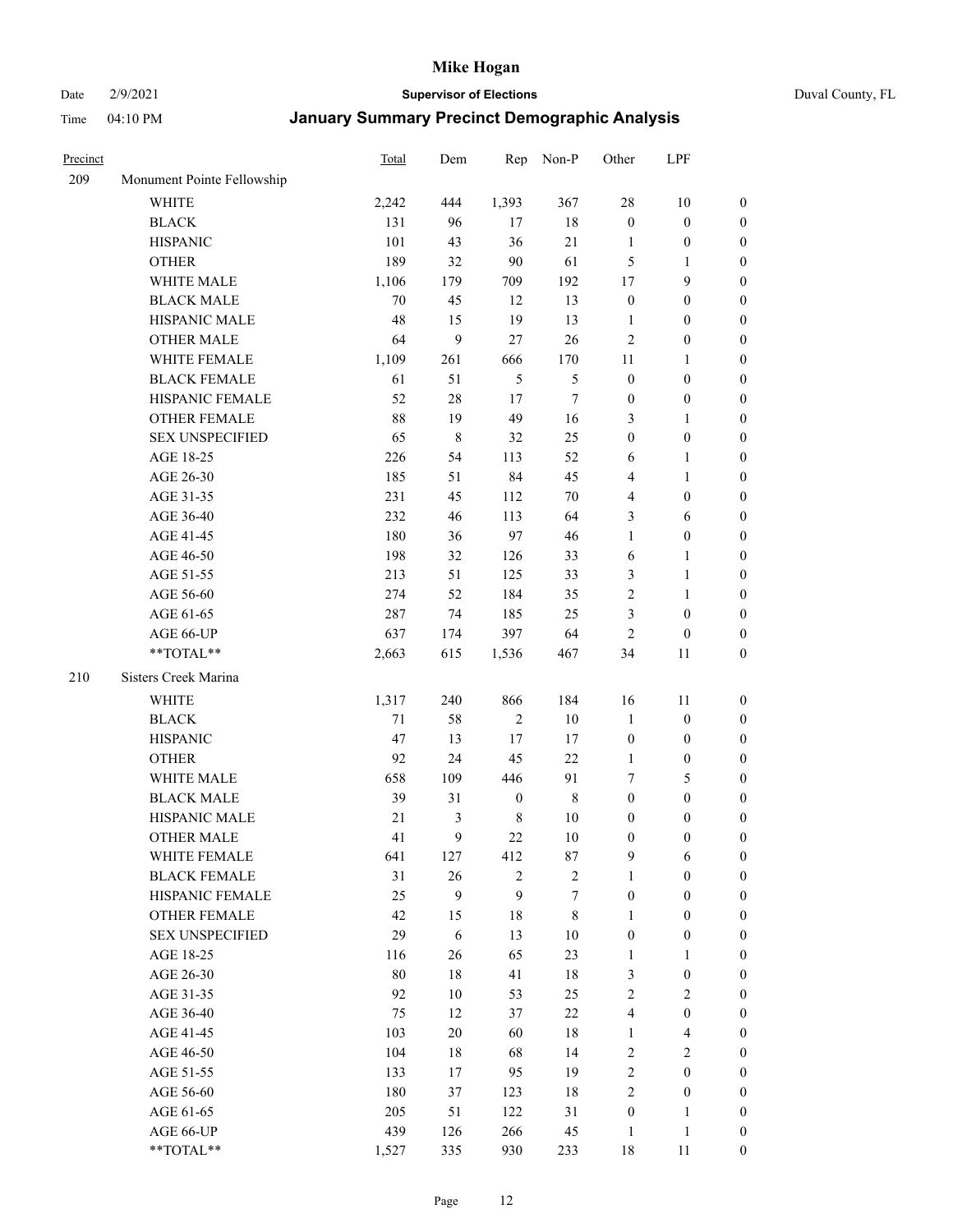Date 2/9/2021 **Supervisor of Elections** Duval County, FL

| Precinct |                                       | Total                   | Dem                     | Rep              | Non-P            | Other            | LPF              |                  |
|----------|---------------------------------------|-------------------------|-------------------------|------------------|------------------|------------------|------------------|------------------|
| 211      | Spirit of Life Lutheran Church        |                         |                         |                  |                  |                  |                  |                  |
|          | <b>WHITE</b>                          | 3,283                   | 556                     | 1,960            | 708              | 46               | 13               | 0                |
|          | <b>BLACK</b>                          | 1,472                   | 1,103                   | 72               | 275              | 21               | $\mathbf{1}$     | 0                |
|          | <b>HISPANIC</b>                       | 335                     | 128                     | 97               | 107              | 3                | $\boldsymbol{0}$ | $\boldsymbol{0}$ |
|          | <b>OTHER</b>                          | 519                     | 136                     | 161              | 215              | $\overline{2}$   | 5                | $\boldsymbol{0}$ |
|          | WHITE MALE                            | 1,594                   | 217                     | 976              | 370              | 20               | 11               | $\boldsymbol{0}$ |
|          | <b>BLACK MALE</b>                     | 671                     | 468                     | 38               | 151              | 13               | $\mathbf{1}$     | $\boldsymbol{0}$ |
|          | HISPANIC MALE                         | 170                     | 64                      | 54               | 51               | $\mathbf{1}$     | $\boldsymbol{0}$ | $\boldsymbol{0}$ |
|          | <b>OTHER MALE</b>                     | 210                     | 54                      | 73               | 79               | $\mathbf{1}$     | $\mathfrak{Z}$   | $\boldsymbol{0}$ |
|          | WHITE FEMALE                          | 1,650                   | 333                     | 960              | 329              | 26               | $\overline{2}$   | $\boldsymbol{0}$ |
|          | <b>BLACK FEMALE</b>                   | 775                     | 613                     | 34               | 120              | 8                | $\boldsymbol{0}$ | 0                |
|          | HISPANIC FEMALE                       | 162                     | 61                      | 43               | 56               | $\mathfrak{2}$   | $\boldsymbol{0}$ | 0                |
|          | OTHER FEMALE                          | 216                     | 68                      | 66               | $8\sqrt{1}$      | $\boldsymbol{0}$ | $\mathbf{1}$     | 0                |
|          | <b>SEX UNSPECIFIED</b>                | 161                     | 45                      | 46               | 68               | $\mathbf{1}$     | $\mathbf{1}$     | $\boldsymbol{0}$ |
|          | AGE 18-25                             | 680                     | 222                     | 212              | 230              | $11\,$           | $\mathfrak{S}$   | $\boldsymbol{0}$ |
|          | AGE 26-30                             | 501                     | 167                     | 163              | 160              | 9                | $\sqrt{2}$       | $\boldsymbol{0}$ |
|          | AGE 31-35                             | 618                     | 194                     | 243              | 167              | 11               | $\mathfrak{Z}$   | $\boldsymbol{0}$ |
|          | AGE 36-40                             | 637                     | 223                     | 221              | 182              | 5                | 6                | $\boldsymbol{0}$ |
|          | AGE 41-45                             | 598                     | 209                     | 230              | 150              | 7                | $\overline{2}$   | $\boldsymbol{0}$ |
|          | AGE 46-50                             | 609                     | 261                     | 223              | 119              | 6                | $\boldsymbol{0}$ | $\boldsymbol{0}$ |
|          | AGE 51-55                             | 516                     | 194                     | 213              | 100              | 9                | $\boldsymbol{0}$ | 0                |
|          | AGE 56-60                             | 439                     | 131                     | 236              | 67               | 5                | $\boldsymbol{0}$ | 0                |
|          | AGE 61-65                             | 356                     | 113                     | 190              | 47               | 6                | $\boldsymbol{0}$ | 0                |
|          | AGE 66-UP                             | 655                     | 209                     | 359              | 83               | 3                | $\mathbf{1}$     | $\boldsymbol{0}$ |
|          | $**TOTAL**$                           | 5,609                   | 1,923                   | 2,290            | 1,305            | $72\,$           | 19               | $\boldsymbol{0}$ |
| 212      | Black Hammock Island Community Center |                         |                         |                  |                  |                  |                  |                  |
|          | <b>WHITE</b>                          | 719                     | 119                     | 471              | 120              | 8                | $\mathbf{1}$     | $\boldsymbol{0}$ |
|          | <b>BLACK</b>                          | $\sqrt{6}$              | 5                       | $\boldsymbol{0}$ | $\mathbf{1}$     | $\boldsymbol{0}$ | $\boldsymbol{0}$ | $\boldsymbol{0}$ |
|          | <b>HISPANIC</b>                       | 5                       | $\mathfrak{Z}$          | $\overline{2}$   | $\boldsymbol{0}$ | $\boldsymbol{0}$ | $\boldsymbol{0}$ | $\boldsymbol{0}$ |
|          | <b>OTHER</b>                          | 28                      | 5                       | 12               | 11               | $\boldsymbol{0}$ | $\boldsymbol{0}$ | $\boldsymbol{0}$ |
|          | WHITE MALE                            | 353                     | 47                      | 238              | 63               | 4                | $\mathbf{1}$     | $\boldsymbol{0}$ |
|          | <b>BLACK MALE</b>                     | $\overline{\mathbf{4}}$ | $\overline{\mathbf{4}}$ | $\boldsymbol{0}$ | $\boldsymbol{0}$ | $\boldsymbol{0}$ | $\boldsymbol{0}$ | $\boldsymbol{0}$ |
|          | HISPANIC MALE                         | $\mathfrak{Z}$          | $\mathbf{2}$            | $\mathbf{1}$     | $\boldsymbol{0}$ | $\boldsymbol{0}$ | $\boldsymbol{0}$ | 0                |
|          | <b>OTHER MALE</b>                     | 12                      | $\overline{c}$          | 6                | $\overline{4}$   | $\boldsymbol{0}$ | $\boldsymbol{0}$ | $\boldsymbol{0}$ |
|          | WHITE FEMALE                          | 354                     | 71                      | 223              | 56               | 4                | $\boldsymbol{0}$ | 0                |
|          | <b>BLACK FEMALE</b>                   | $\overline{2}$          | $\mathbf{1}$            | $\boldsymbol{0}$ | $\mathbf{1}$     | $\boldsymbol{0}$ | $\boldsymbol{0}$ | $\overline{0}$   |
|          | HISPANIC FEMALE                       | 1                       | $\mathbf{1}$            | $\boldsymbol{0}$ | $\boldsymbol{0}$ | $\boldsymbol{0}$ | $\boldsymbol{0}$ | $\overline{0}$   |
|          | <b>OTHER FEMALE</b>                   | $\,$ 8 $\,$             | 3                       | 3                | $\mathbf{2}$     | $\boldsymbol{0}$ | $\boldsymbol{0}$ | $\overline{0}$   |
|          | <b>SEX UNSPECIFIED</b>                | 21                      | $\mathbf{1}$            | 14               | 6                | $\boldsymbol{0}$ | $\boldsymbol{0}$ | $\overline{0}$   |
|          | AGE 18-25                             | 61                      | 5                       | 36               | $18\,$           | 2                | $\boldsymbol{0}$ | $\theta$         |
|          | AGE 26-30                             | 49                      | 3                       | 31               | 14               | $\boldsymbol{0}$ | $\mathbf{1}$     | $\overline{0}$   |
|          | AGE 31-35                             | 63                      | 8                       | 38               | 17               | $\boldsymbol{0}$ | $\boldsymbol{0}$ | $\overline{0}$   |
|          | AGE 36-40                             | 46                      | 8                       | $28\,$           | $10\,$           | $\boldsymbol{0}$ | $\boldsymbol{0}$ | 0                |
|          | AGE 41-45                             | 37                      | 6                       | 21               | 10               | $\boldsymbol{0}$ | $\boldsymbol{0}$ | 0                |
|          | AGE 46-50                             | 68                      | 9                       | 41               | 17               | $\mathbf{1}$     | $\boldsymbol{0}$ | $\overline{0}$   |
|          | AGE 51-55                             | 84                      | 17                      | 56               | 11               | $\boldsymbol{0}$ | $\boldsymbol{0}$ | $\overline{0}$   |
|          | AGE 56-60                             | 101                     | 15                      | 74               | 12               | $\boldsymbol{0}$ | $\boldsymbol{0}$ | $\overline{0}$   |
|          | AGE 61-65                             | 100                     | 27                      | 63               | 7                | 3                | $\boldsymbol{0}$ | $\overline{0}$   |
|          | AGE 66-UP                             | 149                     | 34                      | 97               | 16               | $\overline{c}$   | $\boldsymbol{0}$ | $\boldsymbol{0}$ |
|          | **TOTAL**                             | 758                     | 132                     | 485              | 132              | $8\,$            | $\mathbf{1}$     | $\overline{0}$   |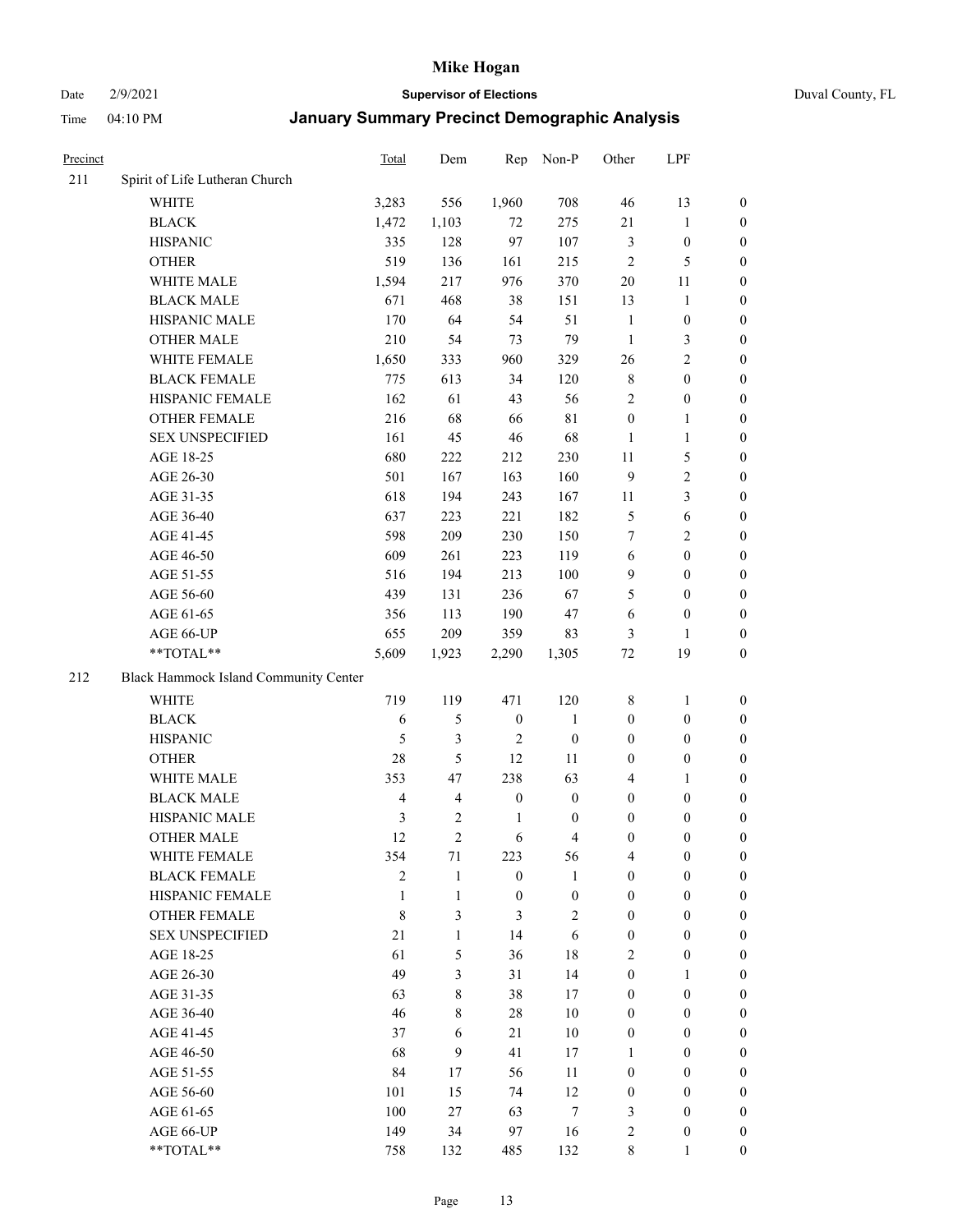Date 2/9/2021 **Supervisor of Elections** Duval County, FL

| Precinct |                                     | <b>Total</b> | Dem    | Rep            | Non-P          | Other            | LPF              |                  |
|----------|-------------------------------------|--------------|--------|----------------|----------------|------------------|------------------|------------------|
| 213      | Hidden Hills Country Club           |              |        |                |                |                  |                  |                  |
|          | <b>WHITE</b>                        | 987          | 174    | 665            | 136            | 11               | $\mathbf{1}$     | 0                |
|          | <b>BLACK</b>                        | 204          | 169    | 13             | $20\,$         | $\sqrt{2}$       | $\boldsymbol{0}$ | $\boldsymbol{0}$ |
|          | <b>HISPANIC</b>                     | 53           | 18     | 24             | 9              | $\mathbf{2}$     | $\boldsymbol{0}$ | $\boldsymbol{0}$ |
|          | <b>OTHER</b>                        | 130          | 28     | 67             | 35             | $\boldsymbol{0}$ | $\boldsymbol{0}$ | $\boldsymbol{0}$ |
|          | WHITE MALE                          | 487          | 81     | 331            | 68             | 7                | $\boldsymbol{0}$ | $\boldsymbol{0}$ |
|          | <b>BLACK MALE</b>                   | 96           | 74     | 9              | 12             | $\mathbf{1}$     | $\boldsymbol{0}$ | $\boldsymbol{0}$ |
|          | HISPANIC MALE                       | 24           | 8      | 10             | 5              | $\mathbf{1}$     | $\boldsymbol{0}$ | $\boldsymbol{0}$ |
|          | <b>OTHER MALE</b>                   | 49           | $10\,$ | 26             | 13             | $\boldsymbol{0}$ | $\boldsymbol{0}$ | $\boldsymbol{0}$ |
|          | WHITE FEMALE                        | 492          | 93     | 330            | 64             | 4                | $\mathbf{1}$     | $\boldsymbol{0}$ |
|          | <b>BLACK FEMALE</b>                 | 102          | 90     | $\overline{4}$ | 7              | $\mathbf{1}$     | $\boldsymbol{0}$ | $\boldsymbol{0}$ |
|          | HISPANIC FEMALE                     | 28           | 10     | 13             | $\overline{4}$ | $\mathbf{1}$     | $\boldsymbol{0}$ | 0                |
|          | <b>OTHER FEMALE</b>                 | 60           | 13     | 33             | 14             | $\boldsymbol{0}$ | $\boldsymbol{0}$ | $\boldsymbol{0}$ |
|          | <b>SEX UNSPECIFIED</b>              | 36           | 10     | 13             | 13             | $\boldsymbol{0}$ | $\boldsymbol{0}$ | $\boldsymbol{0}$ |
|          | AGE 18-25                           | 135          | 47     | 58             | 27             | 3                | $\boldsymbol{0}$ | $\boldsymbol{0}$ |
|          | AGE 26-30                           | 69           | 21     | 25             | 19             | 3                | $\mathbf{1}$     | $\boldsymbol{0}$ |
|          | AGE 31-35                           | 59           | 13     | 35             | 11             | $\boldsymbol{0}$ | $\boldsymbol{0}$ | $\boldsymbol{0}$ |
|          | AGE 36-40                           | 51           | 15     | 20             | 14             | $\overline{c}$   | $\boldsymbol{0}$ | $\boldsymbol{0}$ |
|          | AGE 41-45                           | 88           | 34     | 37             | 17             | $\boldsymbol{0}$ | $\boldsymbol{0}$ | $\boldsymbol{0}$ |
|          | AGE 46-50                           | 115          | 35     | 53             | 26             | $\mathbf{1}$     | $\boldsymbol{0}$ | $\boldsymbol{0}$ |
|          | AGE 51-55                           | 134          | 41     | 71             | $22\,$         | $\boldsymbol{0}$ | $\boldsymbol{0}$ | $\boldsymbol{0}$ |
|          | AGE 56-60                           | 155          | 32     | 103            | 18             | $\overline{c}$   | $\boldsymbol{0}$ | 0                |
|          | AGE 61-65                           | 164          | 51     | 98             | 13             | $\mathbf{2}$     | $\boldsymbol{0}$ | 0                |
|          | AGE 66-UP                           | 404          | 100    | 269            | 33             | $\sqrt{2}$       | $\boldsymbol{0}$ | $\boldsymbol{0}$ |
|          | $**TOTAL**$                         | 1,374        | 389    | 769            | 200            | 15               | $\mathbf{1}$     | $\boldsymbol{0}$ |
| 301      | Queen's Harbor Yacht & Country Club |              |        |                |                |                  |                  |                  |
|          | <b>WHITE</b>                        | 1,781        | 295    | 1,190          | 265            | $28\,$           | $\mathfrak{Z}$   | $\boldsymbol{0}$ |
|          | <b>BLACK</b>                        | 144          | 111    | 11             | 21             | $\mathbf{1}$     | $\boldsymbol{0}$ | $\boldsymbol{0}$ |
|          | <b>HISPANIC</b>                     | 58           | 11     | 32             | 15             | $\boldsymbol{0}$ | $\boldsymbol{0}$ | $\boldsymbol{0}$ |
|          | <b>OTHER</b>                        | 189          | 36     | 82             | 69             | $\overline{c}$   | $\boldsymbol{0}$ | $\boldsymbol{0}$ |
|          | WHITE MALE                          | 889          | 120    | 613            | 138            | 16               | $\overline{2}$   | $\boldsymbol{0}$ |
|          | <b>BLACK MALE</b>                   | 70           | 51     | 9              | $10\,$         | $\boldsymbol{0}$ | $\boldsymbol{0}$ | $\boldsymbol{0}$ |
|          | HISPANIC MALE                       | 25           | 5      | 14             | 6              | $\boldsymbol{0}$ | $\boldsymbol{0}$ | $\boldsymbol{0}$ |
|          | <b>OTHER MALE</b>                   | 66           | $\tau$ | 28             | 31             | $\boldsymbol{0}$ | $\boldsymbol{0}$ | $\boldsymbol{0}$ |
|          | WHITE FEMALE                        | 871          | 172    | 568            | 118            | 12               | 1                | 0                |
|          | <b>BLACK FEMALE</b>                 | $72\,$       | 59     | $\overline{2}$ | $10\,$         | $\mathbf{1}$     | $\boldsymbol{0}$ | $\boldsymbol{0}$ |
|          | HISPANIC FEMALE                     | 31           | 6      | $18\,$         | 7              | $\boldsymbol{0}$ | $\boldsymbol{0}$ | $\overline{0}$   |
|          | OTHER FEMALE                        | 91           | 21     | 40             | $28\,$         | $\overline{c}$   | $\boldsymbol{0}$ | $\overline{0}$   |
|          | <b>SEX UNSPECIFIED</b>              | 57           | 12     | 23             | 22             | $\boldsymbol{0}$ | $\boldsymbol{0}$ | 0                |
|          | AGE 18-25                           | 214          | 59     | 105            | 41             | 9                | $\boldsymbol{0}$ | $\overline{0}$   |
|          | AGE 26-30                           | 100          | 30     | 51             | 17             | $\mathbf{1}$     | $\mathbf{1}$     | $\overline{0}$   |
|          | AGE 31-35                           | $70\,$       | 13     | 38             | 19             | $\boldsymbol{0}$ | $\boldsymbol{0}$ | 0                |
|          | AGE 36-40                           | 99           | $22\,$ | 48             | 29             | $\boldsymbol{0}$ | $\boldsymbol{0}$ | 0                |
|          | AGE 41-45                           | 116          | 24     | 59             | 33             | $\boldsymbol{0}$ | $\boldsymbol{0}$ | 0                |
|          | AGE 46-50                           | 183          | 41     | 98             | 40             | 3                | $\mathbf{1}$     | 0                |
|          | AGE 51-55                           | 196          | 40     | 123            | $28\,$         | 5                | $\boldsymbol{0}$ | $\overline{0}$   |
|          | AGE 56-60                           | 235          | 35     | 166            | 34             | $\boldsymbol{0}$ | $\boldsymbol{0}$ | $\overline{0}$   |
|          | AGE 61-65                           | 249          | 50     | 141            | 47             | 11               | $\boldsymbol{0}$ | $\boldsymbol{0}$ |
|          | AGE 66-UP                           | 710          | 139    | 486            | 82             | 2                | $\mathbf{1}$     | $\boldsymbol{0}$ |
|          | **TOTAL**                           | 2,172        | 453    | 1,315          | 370            | 31               | $\mathfrak{Z}$   | $\boldsymbol{0}$ |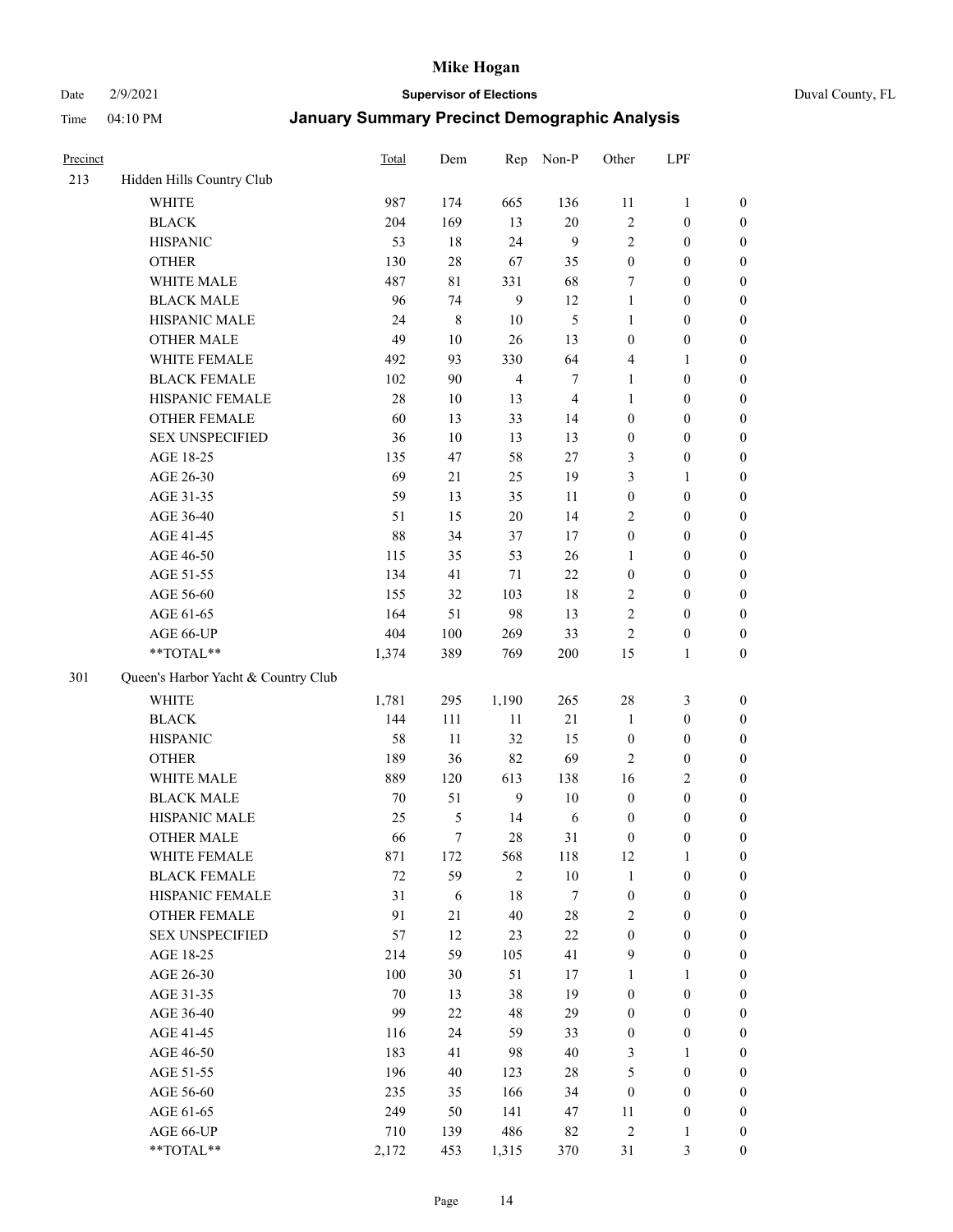#### Date 2/9/2021 **Supervisor of Elections** Duval County, FL

| Precinct |                                       | Total  | Dem    | Rep         | Non-P          | Other            | LPF              |                  |
|----------|---------------------------------------|--------|--------|-------------|----------------|------------------|------------------|------------------|
| 302      | Abess Elementary                      |        |        |             |                |                  |                  |                  |
|          | <b>WHITE</b>                          | 1,690  | 389    | 863         | 412            | 17               | $\boldsymbol{9}$ | $\boldsymbol{0}$ |
|          | <b>BLACK</b>                          | 247    | 182    | 17          | 46             | 2                | $\boldsymbol{0}$ | 0                |
|          | <b>HISPANIC</b>                       | 172    | 52     | 54          | 61             | 4                | 1                | 0                |
|          | <b>OTHER</b>                          | 320    | 76     | 131         | 108            | 5                | $\boldsymbol{0}$ | $\boldsymbol{0}$ |
|          | WHITE MALE                            | 838    | 155    | 461         | 205            | 9                | $\,$ 8 $\,$      | $\boldsymbol{0}$ |
|          | <b>BLACK MALE</b>                     | 115    | 77     | 11          | 25             | 2                | $\boldsymbol{0}$ | $\boldsymbol{0}$ |
|          | HISPANIC MALE                         | 87     | $21\,$ | 24          | 39             | 2                | $\mathbf{1}$     | $\boldsymbol{0}$ |
|          | <b>OTHER MALE</b>                     | 129    | 31     | 52          | 43             | 3                | $\boldsymbol{0}$ | $\boldsymbol{0}$ |
|          | WHITE FEMALE                          | 833    | 229    | 395         | 201            | 7                | $\mathbf{1}$     | $\boldsymbol{0}$ |
|          | <b>BLACK FEMALE</b>                   | 129    | 103    | $\sqrt{6}$  | $20\,$         | $\boldsymbol{0}$ | $\boldsymbol{0}$ | $\boldsymbol{0}$ |
|          | HISPANIC FEMALE                       | 81     | 28     | 30          | 21             | 2                | $\boldsymbol{0}$ | 0                |
|          | OTHER FEMALE                          | 144    | 31     | 67          | 44             | $\overline{c}$   | $\boldsymbol{0}$ | 0                |
|          | <b>SEX UNSPECIFIED</b>                | 73     | 24     | 19          | 29             | $\mathbf{1}$     | $\boldsymbol{0}$ | 0                |
|          | AGE 18-25                             | 233    | 73     | 75          | 80             | 4                | 1                | 0                |
|          | AGE 26-30                             | 252    | 79     | 85          | 83             | 3                | $\sqrt{2}$       | $\boldsymbol{0}$ |
|          | AGE 31-35                             | 246    | 56     | 97          | 87             | 4                | $\sqrt{2}$       | $\boldsymbol{0}$ |
|          | AGE 36-40                             | 206    | 50     | 84          | 65             | 5                | $\mathfrak{2}$   | $\boldsymbol{0}$ |
|          | AGE 41-45                             | 236    | 67     | 94          | 70             | 4                | $\mathbf{1}$     | $\boldsymbol{0}$ |
|          | AGE 46-50                             | 184    | 45     | 91          | 45             | 3                | $\boldsymbol{0}$ | $\boldsymbol{0}$ |
|          | AGE 51-55                             | 178    | 52     | $8\sqrt{1}$ | 44             | $\mathbf{1}$     | $\boldsymbol{0}$ | $\boldsymbol{0}$ |
|          | AGE 56-60                             | 220    | 58     | 113         | 48             | 0                | 1                | 0                |
|          | AGE 61-65                             | 231    | 79     | 114         | 36             | 2                | $\boldsymbol{0}$ | 0                |
|          | AGE 66-UP                             | 443    | 140    | 231         | 69             | 2                | 1                | 0                |
|          | **TOTAL**                             | 2,429  | 699    | 1,065       | 627            | 28               | 10               | $\boldsymbol{0}$ |
| 303      | Isle of Faith United Methodist Church |        |        |             |                |                  |                  |                  |
|          | <b>WHITE</b>                          | 2,865  | 648    | 1,568       | 598            | 38               | 13               | $\boldsymbol{0}$ |
|          | <b>BLACK</b>                          | 150    | 110    | $\,$ 8 $\,$ | 29             | 3                | $\boldsymbol{0}$ | $\boldsymbol{0}$ |
|          | <b>HISPANIC</b>                       | 141    | 45     | 54          | 40             | $\mathbf{1}$     | 1                | $\boldsymbol{0}$ |
|          | <b>OTHER</b>                          | 286    | 74     | 115         | 95             | $\overline{c}$   | $\boldsymbol{0}$ | $\boldsymbol{0}$ |
|          | WHITE MALE                            | 1,352  | 249    | 778         | 296            | 21               | 8                | $\boldsymbol{0}$ |
|          | <b>BLACK MALE</b>                     | 76     | 47     | 3           | 24             | 2                | $\boldsymbol{0}$ | $\boldsymbol{0}$ |
|          | HISPANIC MALE                         | 60     | 15     | 23          | 20             | $\mathbf{1}$     | 1                | 0                |
|          | <b>OTHER MALE</b>                     | 105    | 25     | 38          | 42             | 0                | $\boldsymbol{0}$ | $\boldsymbol{0}$ |
|          | WHITE FEMALE                          | 1,477  | 391    | 775         | 289            | 17               | $\mathfrak s$    | 0                |
|          | <b>BLACK FEMALE</b>                   | $70\,$ | 59     | 5           | $\mathfrak{S}$ | $\mathbf{1}$     | $\boldsymbol{0}$ | 0                |
|          | HISPANIC FEMALE                       | 76     | 29     | 30          | 17             | $\boldsymbol{0}$ | $\boldsymbol{0}$ | 0                |
|          | OTHER FEMALE                          | 137    | 40     | 57          | 38             | 2                | $\boldsymbol{0}$ | 0                |
|          | <b>SEX UNSPECIFIED</b>                | 89     | 22     | 36          | 31             | 0                | $\boldsymbol{0}$ | $\overline{0}$   |
|          | AGE 18-25                             | 343    | 93     | 149         | 94             | 6                | $\mathbf{1}$     | 0                |
|          | AGE 26-30                             | 309    | 94     | 141         | 68             | 5                | $\mathbf{1}$     | 0                |
|          | AGE 31-35                             | 308    | 80     | 123         | 100            | 4                | $\mathbf{1}$     | 0                |
|          | AGE 36-40                             | 326    | 72     | 128         | 119            | 5                | $\sqrt{2}$       | 0                |
|          | AGE 41-45                             | 273    | 69     | 123         | 75             | $\overline{c}$   | $\overline{4}$   | 0                |
|          | AGE 46-50                             | 271    | 63     | 139         | 62             | 4                | $\mathfrak{Z}$   | 0                |
|          | AGE 51-55                             | 270    | 57     | 160         | 46             | 5                | $\sqrt{2}$       | $\boldsymbol{0}$ |
|          | AGE 56-60                             | 314    | 72     | 195         | 44             | 3                | $\boldsymbol{0}$ | $\overline{0}$   |
|          | AGE 61-65                             | 305    | 67     | 178         | 57             | 3                | $\boldsymbol{0}$ | $\boldsymbol{0}$ |
|          | AGE 66-UP                             | 723    | 210    | 409         | 97             | 7                | $\boldsymbol{0}$ | $\boldsymbol{0}$ |
|          | **TOTAL**                             | 3,442  | 877    | 1,745       | 762            | 44               | 14               | $\boldsymbol{0}$ |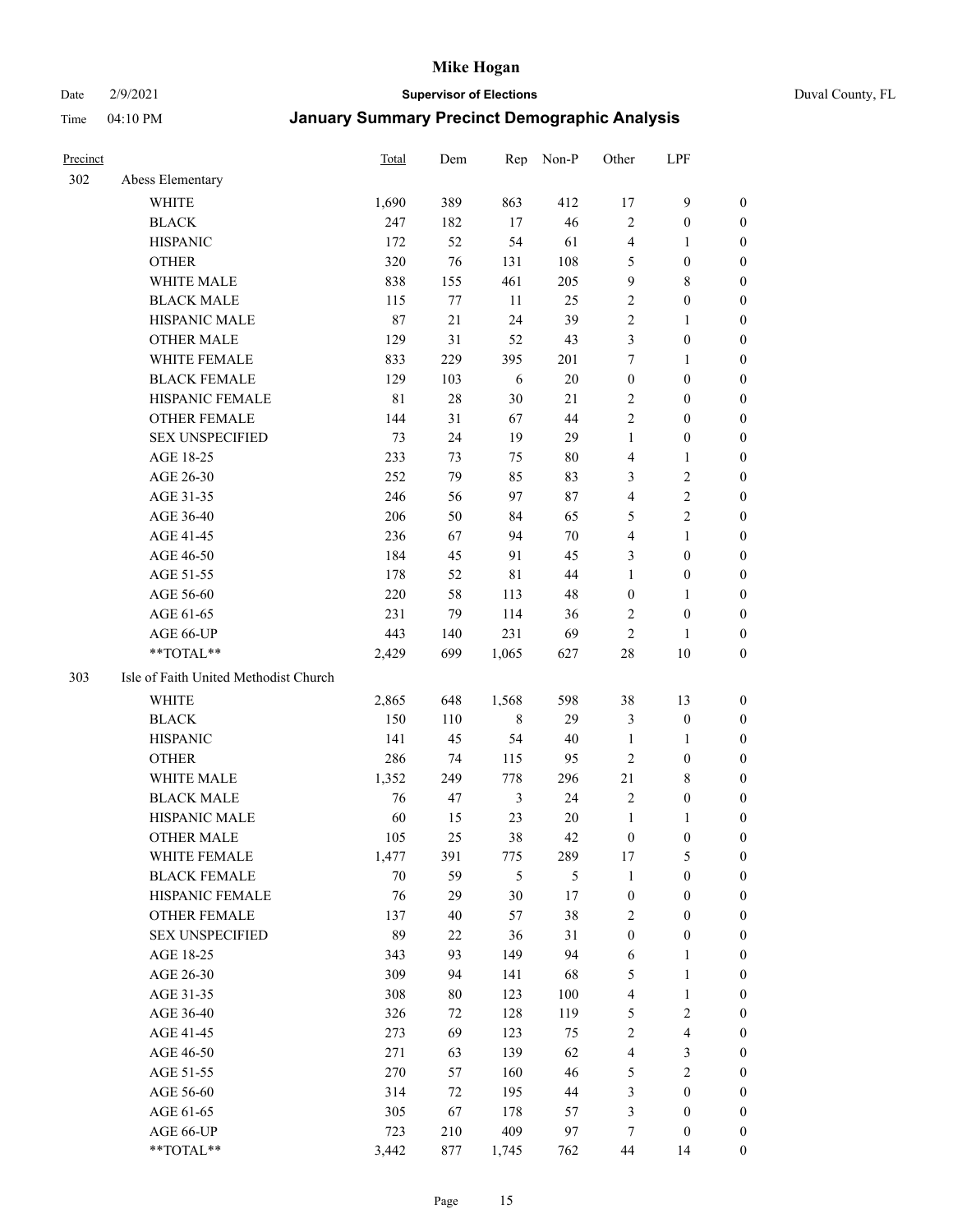Date 2/9/2021 **Supervisor of Elections** Duval County, FL

| Precinct |                                    | Total | Dem    | Rep            | Non-P        | Other            | LPF                     |                  |
|----------|------------------------------------|-------|--------|----------------|--------------|------------------|-------------------------|------------------|
| 304      | Jacksonville Golf and Country Club |       |        |                |              |                  |                         |                  |
|          | <b>WHITE</b>                       | 1,831 | 297    | 1,184          | 326          | 20               | $\overline{4}$          | 0                |
|          | <b>BLACK</b>                       | 59    | 41     | 10             | $8\,$        | $\boldsymbol{0}$ | $\boldsymbol{0}$        | 0                |
|          | <b>HISPANIC</b>                    | 58    | 14     | 27             | 15           | $\overline{2}$   | $\boldsymbol{0}$        | $\boldsymbol{0}$ |
|          | <b>OTHER</b>                       | 182   | 33     | 64             | 85           | $\boldsymbol{0}$ | $\boldsymbol{0}$        | $\boldsymbol{0}$ |
|          | WHITE MALE                         | 887   | 102    | 608            | 168          | 7                | $\sqrt{2}$              | $\boldsymbol{0}$ |
|          | <b>BLACK MALE</b>                  | 27    | 15     | 6              | 6            | $\boldsymbol{0}$ | $\boldsymbol{0}$        | $\boldsymbol{0}$ |
|          | HISPANIC MALE                      | 29    | 9      | 11             | $\,$ 8 $\,$  | $\mathbf{1}$     | $\boldsymbol{0}$        | $\boldsymbol{0}$ |
|          | <b>OTHER MALE</b>                  | 76    | 12     | $30\,$         | 34           | $\boldsymbol{0}$ | $\boldsymbol{0}$        | $\boldsymbol{0}$ |
|          | WHITE FEMALE                       | 927   | 191    | 568            | 155          | 11               | $\mathfrak{2}$          | $\boldsymbol{0}$ |
|          | <b>BLACK FEMALE</b>                | 31    | 26     | $\overline{4}$ | $\mathbf{1}$ | $\boldsymbol{0}$ | $\boldsymbol{0}$        | $\boldsymbol{0}$ |
|          | HISPANIC FEMALE                    | 27    | 5      | 16             | 6            | $\boldsymbol{0}$ | $\boldsymbol{0}$        | 0                |
|          | <b>OTHER FEMALE</b>                | 78    | 16     | 24             | 38           | $\boldsymbol{0}$ | $\boldsymbol{0}$        | 0                |
|          | <b>SEX UNSPECIFIED</b>             | 48    | 9      | 18             | $18\,$       | 3                | $\boldsymbol{0}$        | $\boldsymbol{0}$ |
|          | AGE 18-25                          | 237   | 51     | 130            | 51           | 5                | $\boldsymbol{0}$        | $\boldsymbol{0}$ |
|          | AGE 26-30                          | 110   | 25     | 51             | 32           | 2                | $\boldsymbol{0}$        | $\boldsymbol{0}$ |
|          | AGE 31-35                          | 93    | 11     | 59             | 22           | $\mathbf{1}$     | $\boldsymbol{0}$        | $\boldsymbol{0}$ |
|          | AGE 36-40                          | 132   | 27     | 69             | 34           | 2                | $\boldsymbol{0}$        | $\boldsymbol{0}$ |
|          | AGE 41-45                          | 139   | 21     | 78             | 37           | $\mathbf{2}$     | $\mathbf{1}$            | $\boldsymbol{0}$ |
|          | AGE 46-50                          | 165   | 31     | 92             | 41           | $\boldsymbol{0}$ | $\mathbf{1}$            | $\boldsymbol{0}$ |
|          | AGE 51-55                          | 188   | 24     | 137            | 25           | 1                | $\mathbf{1}$            | 0                |
|          | AGE 56-60                          | 243   | 47     | 144            | 49           | 3                | $\boldsymbol{0}$        | 0                |
|          | AGE 61-65                          | 242   | 34     | 161            | 45           | $\mathbf{1}$     | $\mathbf{1}$            | 0                |
|          | AGE 66-UP                          | 581   | 114    | 364            | 98           | $\mathfrak{S}$   | $\boldsymbol{0}$        | $\boldsymbol{0}$ |
|          | **TOTAL**                          | 2,130 | 385    | 1,285          | 434          | $22\,$           | $\overline{\mathbf{4}}$ | $\boldsymbol{0}$ |
| 305      | Chets Creek Church                 |       |        |                |              |                  |                         |                  |
|          | <b>WHITE</b>                       | 4,463 | 1,038  | 2,312          | 995          | 86               | 32                      | $\boldsymbol{0}$ |
|          | <b>BLACK</b>                       | 387   | 272    | $30\,$         | $77 \,$      | 7                | $\mathbf{1}$            | $\boldsymbol{0}$ |
|          | <b>HISPANIC</b>                    | 321   | 120    | 89             | 104          | 6                | $\sqrt{2}$              | $\boldsymbol{0}$ |
|          | <b>OTHER</b>                       | 547   | 157    | 169            | 211          | 7                | $\mathfrak{Z}$          | $\boldsymbol{0}$ |
|          | WHITE MALE                         | 2,056 | 370    | 1,115          | 507          | 40               | 24                      | $\boldsymbol{0}$ |
|          | <b>BLACK MALE</b>                  | 183   | 119    | 21             | 39           | $\mathfrak{Z}$   | $\mathbf{1}$            | $\boldsymbol{0}$ |
|          | HISPANIC MALE                      | 131   | 46     | 39             | 43           | 3                | $\boldsymbol{0}$        | 0                |
|          | <b>OTHER MALE</b>                  | 190   | 55     | 58             | 75           | $\mathbf{1}$     | $\mathbf{1}$            | $\boldsymbol{0}$ |
|          | WHITE FEMALE                       | 2,361 | 654    | 1,181          | 475          | 45               | 6                       | 0                |
|          | <b>BLACK FEMALE</b>                | 199   | 149    | 9              | 37           | 4                | $\boldsymbol{0}$        | $\boldsymbol{0}$ |
|          | HISPANIC FEMALE                    | 185   | 73     | 49             | 59           | 3                | $\mathbf{1}$            | $\boldsymbol{0}$ |
|          | OTHER FEMALE                       | 249   | $80\,$ | 76             | 87           | 5                | $\mathbf{1}$            | $\overline{0}$   |
|          | <b>SEX UNSPECIFIED</b>             | 164   | 41     | 52             | 65           | $\overline{c}$   | $\overline{\mathbf{4}}$ | 0                |
|          | AGE 18-25                          | 712   | 210    | 246            | 216          | 30               | $10\,$                  | 0                |
|          | AGE 26-30                          | 597   | 180    | 251            | 152          | $\,$ 8 $\,$      | 6                       | 0                |
|          | AGE 31-35                          | 540   | 167    | 184            | 177          | 8                | $\overline{\mathbf{4}}$ | 0                |
|          | AGE 36-40                          | 480   | 139    | 176            | 156          | 7                | $\sqrt{2}$              | 0                |
|          | AGE 41-45                          | 448   | 128    | 183            | 124          | $\boldsymbol{7}$ | $\sqrt{6}$              | 0                |
|          | AGE 46-50                          | 496   | 118    | 224            | 137          | 14               | $\mathfrak{Z}$          | 0                |
|          | AGE 51-55                          | 494   | 110    | 280            | 95           | $\tau$           | $\sqrt{2}$              | 0                |
|          | AGE 56-60                          | 449   | 109    | 240            | 84           | 14               | $\sqrt{2}$              | $\boldsymbol{0}$ |
|          | AGE 61-65                          | 406   | 120    | 213            | 66           | 5                | $\sqrt{2}$              | $\boldsymbol{0}$ |
|          | AGE 66-UP                          | 1,096 | 306    | 603            | 180          | 6                | $\mathbf{1}$            | $\boldsymbol{0}$ |
|          | **TOTAL**                          | 5,718 | 1,587  | 2,600          | 1,387        | 106              | 38                      | $\boldsymbol{0}$ |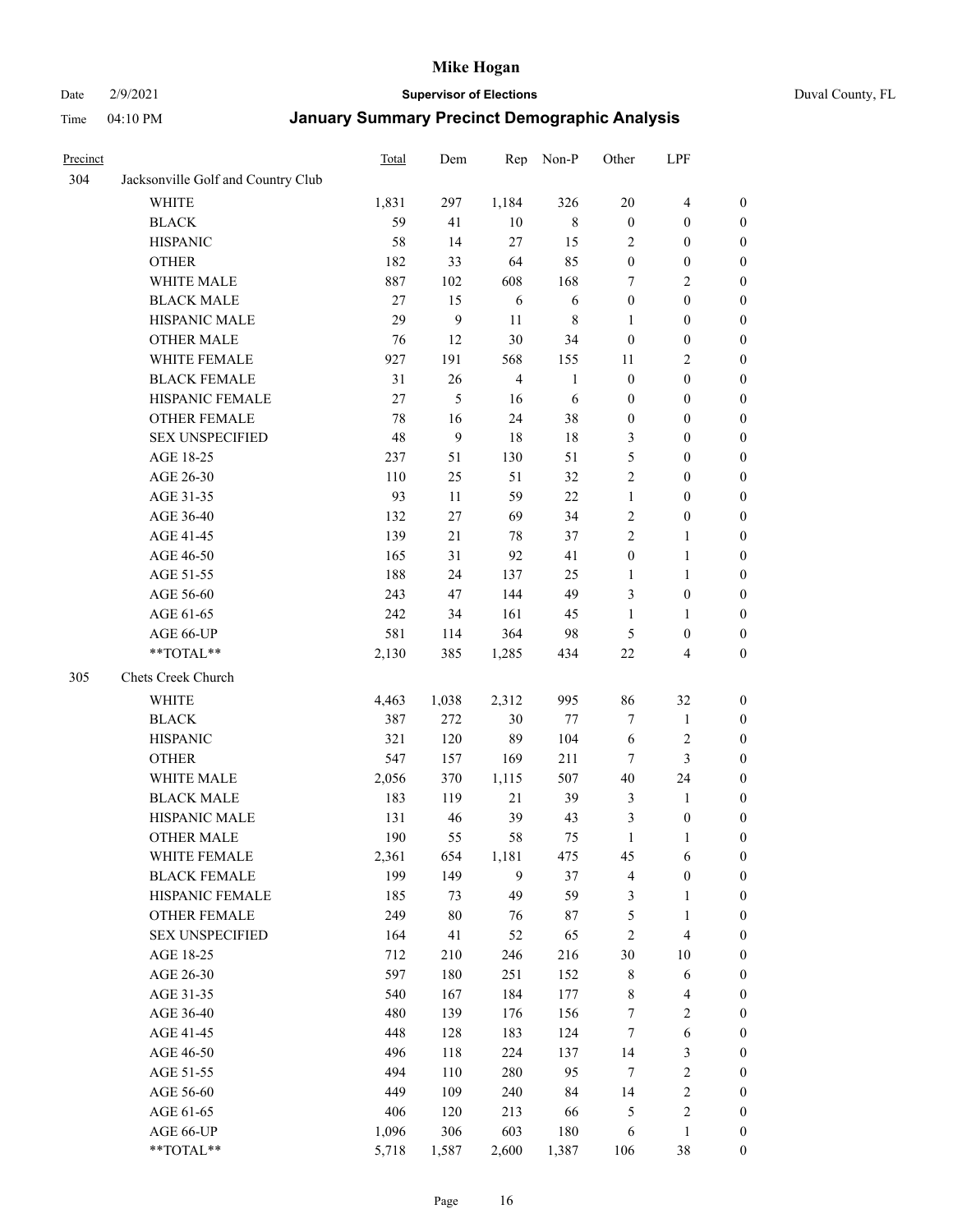Date 2/9/2021 **Supervisor of Elections** Duval County, FL

| Precinct |                              | Total | Dem   | Rep         | Non-P  | Other            | LPF                     |                  |
|----------|------------------------------|-------|-------|-------------|--------|------------------|-------------------------|------------------|
| 306      | East Pointe Baptist Church   |       |       |             |        |                  |                         |                  |
|          | <b>WHITE</b>                 | 2,346 | 576   | 1,105       | 615    | 33               | 17                      | 0                |
|          | <b>BLACK</b>                 | 784   | 562   | 37          | 175    | $\,$ 8 $\,$      | $\sqrt{2}$              | $\boldsymbol{0}$ |
|          | <b>HISPANIC</b>              | 450   | 148   | 124         | 169    | $\,$ 8 $\,$      | $\mathbf{1}$            | $\boldsymbol{0}$ |
|          | <b>OTHER</b>                 | 1,082 | 309   | 327         | 428    | 16               | $\sqrt{2}$              | $\boldsymbol{0}$ |
|          | WHITE MALE                   | 1,126 | 242   | 563         | 296    | 13               | 12                      | $\boldsymbol{0}$ |
|          | <b>BLACK MALE</b>            | 373   | 251   | 25          | 91     | 5                | $\mathbf{1}$            | $\boldsymbol{0}$ |
|          | HISPANIC MALE                | 203   | 51    | 65          | 79     | 7                | $\mathbf{1}$            | $\boldsymbol{0}$ |
|          | <b>OTHER MALE</b>            | 472   | 127   | 148         | 187    | 8                | $\overline{2}$          | $\boldsymbol{0}$ |
|          | WHITE FEMALE                 | 1,182 | 329   | 523         | 305    | $20\,$           | $\mathfrak s$           | $\boldsymbol{0}$ |
|          | <b>BLACK FEMALE</b>          | 400   | 303   | 12          | 81     | 3                | $\mathbf{1}$            | $\boldsymbol{0}$ |
|          | HISPANIC FEMALE              | 230   | 92    | 55          | 82     | $\mathbf{1}$     | $\boldsymbol{0}$        | 0                |
|          | OTHER FEMALE                 | 503   | 156   | 161         | 180    | $\sqrt{6}$       | $\boldsymbol{0}$        | $\boldsymbol{0}$ |
|          | <b>SEX UNSPECIFIED</b>       | 173   | 44    | 41          | 86     | $\sqrt{2}$       | $\boldsymbol{0}$        | $\boldsymbol{0}$ |
|          | AGE 18-25                    | 603   | 217   | 139         | 227    | $17$             | $\mathfrak{Z}$          | $\boldsymbol{0}$ |
|          | AGE 26-30                    | 474   | 143   | 155         | 164    | 9                | $\mathfrak{Z}$          | $\boldsymbol{0}$ |
|          | AGE 31-35                    | 496   | 175   | 154         | 156    | 6                | $\mathfrak s$           | $\boldsymbol{0}$ |
|          | AGE 36-40                    | 497   | 161   | 156         | 166    | 10               | $\overline{\mathbf{4}}$ | $\boldsymbol{0}$ |
|          | AGE 41-45                    | 467   | 151   | 156         | 153    | 6                | $\mathbf{1}$            | $\boldsymbol{0}$ |
|          | AGE 46-50                    | 453   | 163   | 156         | 125    | 7                | $\sqrt{2}$              | $\boldsymbol{0}$ |
|          | AGE 51-55                    | 402   | 155   | 151         | 93     | $\mathbf{1}$     | $\sqrt{2}$              | $\boldsymbol{0}$ |
|          | AGE 56-60                    | 398   | 133   | 156         | 105    | $\overline{4}$   | $\boldsymbol{0}$        | 0                |
|          | AGE 61-65                    | 304   | 98    | 130         | 73     | $\mathbf{1}$     | $\mathbf{2}$            | $\boldsymbol{0}$ |
|          | AGE 66-UP                    | 568   | 199   | 240         | 125    | $\overline{4}$   | $\boldsymbol{0}$        | $\boldsymbol{0}$ |
|          | $**TOTAL**$                  | 4,662 | 1,595 | 1,593       | 1,387  | 65               | $22\,$                  | $\boldsymbol{0}$ |
| 307      | Pablo Creek Regional Library |       |       |             |        |                  |                         |                  |
|          | <b>WHITE</b>                 | 2,068 | 449   | 998         | 563    | 41               | 17                      | $\boldsymbol{0}$ |
|          | <b>BLACK</b>                 | 323   | 216   | $27\,$      | 75     | 5                | $\boldsymbol{0}$        | $\boldsymbol{0}$ |
|          | <b>HISPANIC</b>              | 388   | 158   | 77          | 145    | 6                | $\mathbf{2}$            | $\boldsymbol{0}$ |
|          | <b>OTHER</b>                 | 320   | 79    | 96          | 137    | $\,$ 8 $\,$      | $\boldsymbol{0}$        | $\boldsymbol{0}$ |
|          | WHITE MALE                   | 947   | 165   | 488         | 269    | 13               | 12                      | $\boldsymbol{0}$ |
|          | <b>BLACK MALE</b>            | 160   | 99    | 18          | 39     | $\overline{4}$   | $\boldsymbol{0}$        | $\boldsymbol{0}$ |
|          | HISPANIC MALE                | 177   | 66    | 39          | 67     | 3                | $\sqrt{2}$              | $\boldsymbol{0}$ |
|          | <b>OTHER MALE</b>            | 123   | 31    | 41          | 49     | $\mathfrak{2}$   | $\boldsymbol{0}$        | $\boldsymbol{0}$ |
|          | WHITE FEMALE                 | 1,093 | 279   | 493         | 288    | 28               | 5                       | 0                |
|          | <b>BLACK FEMALE</b>          | 159   | 114   | 9           | 35     | $\mathbf{1}$     | $\boldsymbol{0}$        | $\boldsymbol{0}$ |
|          | HISPANIC FEMALE              | 204   | 89    | 36          | 76     | 3                | $\boldsymbol{0}$        | $\overline{0}$   |
|          | OTHER FEMALE                 | 158   | 40    | 49          | 63     | 6                | $\boldsymbol{0}$        | $\overline{0}$   |
|          | <b>SEX UNSPECIFIED</b>       | 78    | 19    | 25          | 34     | $\boldsymbol{0}$ | $\boldsymbol{0}$        | 0                |
|          | AGE 18-25                    | 434   | 131   | 129         | 158    | 15               | $\mathbf{1}$            | 0                |
|          | AGE 26-30                    | 396   | 112   | 115         | 156    | 6                | $\boldsymbol{7}$        | 0                |
|          | AGE 31-35                    | 363   | 105   | 115         | 125    | 13               | $\mathfrak s$           | 0                |
|          | AGE 36-40                    | 295   | 82    | 97          | 110    | $\mathfrak{Z}$   | $\mathfrak{Z}$          | 0                |
|          | AGE 41-45                    | 227   | 74    | $8\sqrt{1}$ | 68     | 3                | $\mathbf{1}$            | 0                |
|          | AGE 46-50                    | 265   | 78    | 113         | $70\,$ | 4                | $\boldsymbol{0}$        | 0                |
|          | AGE 51-55                    | 232   | 63    | 100         | 63     | 5                | $\mathbf{1}$            | 0                |
|          | AGE 56-60                    | 270   | 66    | 141         | 62     | $\mathbf{1}$     | $\boldsymbol{0}$        | $\boldsymbol{0}$ |
|          | AGE 61-65                    | 214   | 62    | 101         | 45     | 5                | 1                       | $\boldsymbol{0}$ |
|          | AGE 66-UP                    | 403   | 129   | 206         | 63     | 5                | $\boldsymbol{0}$        | $\boldsymbol{0}$ |
|          | **TOTAL**                    | 3,099 | 902   | 1,198       | 920    | 60               | 19                      | $\boldsymbol{0}$ |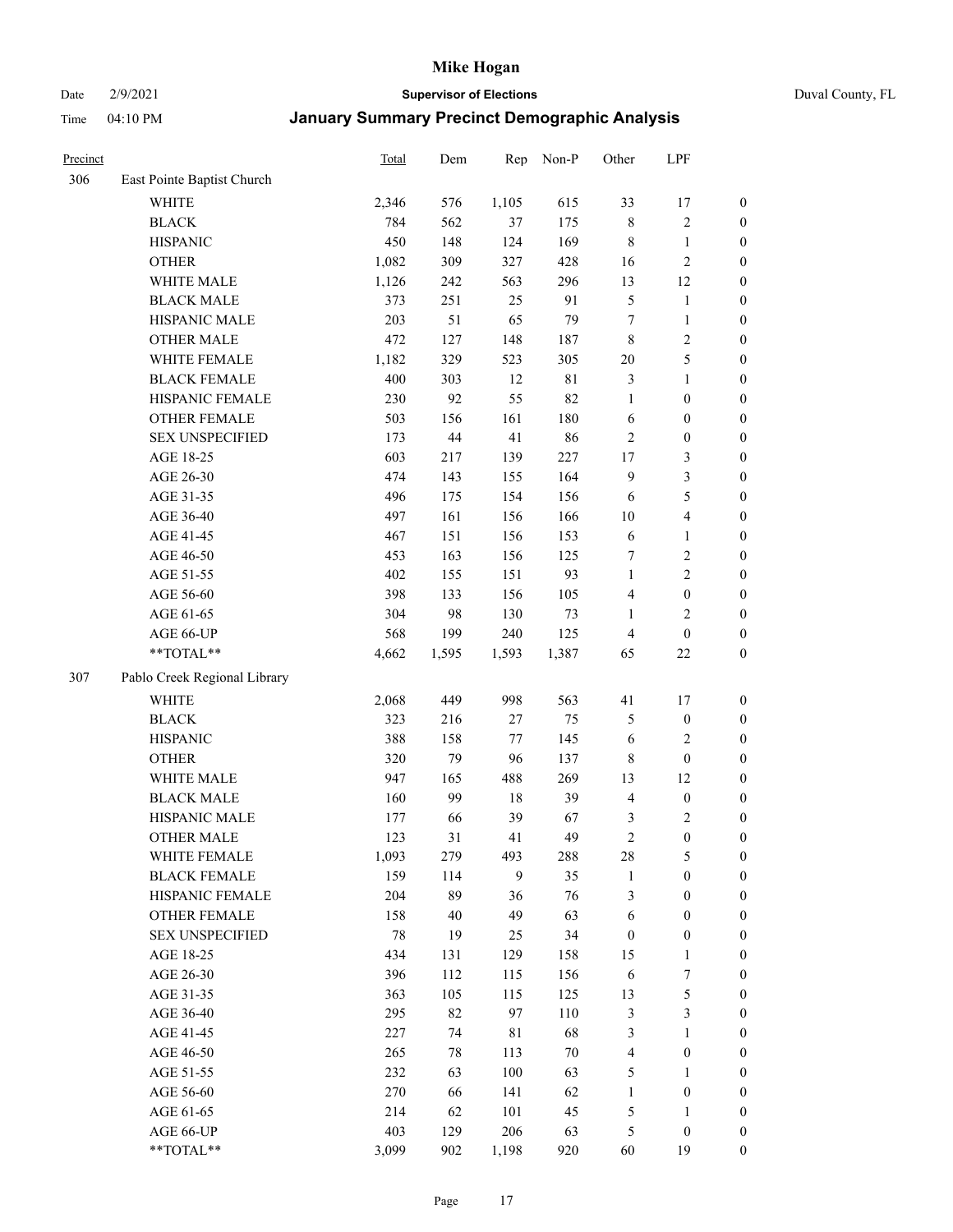Date 2/9/2021 **Supervisor of Elections** Duval County, FL

| Precinct |                            | Total  | Dem   | Rep            | Non-P  | Other            | LPF                     |                  |
|----------|----------------------------|--------|-------|----------------|--------|------------------|-------------------------|------------------|
| 308      | The Woods Community Center |        |       |                |        |                  |                         |                  |
|          | <b>WHITE</b>               | 1,475  | 322   | 843            | 279    | 17               | 14                      | $\boldsymbol{0}$ |
|          | <b>BLACK</b>               | 98     | 72    | 9              | 16     | $\mathbf{1}$     | $\boldsymbol{0}$        | $\boldsymbol{0}$ |
|          | <b>HISPANIC</b>            | 72     | 26    | 29             | 16     | $\mathbf{1}$     | $\boldsymbol{0}$        | $\boldsymbol{0}$ |
|          | <b>OTHER</b>               | 141    | 34    | 45             | 56     | 3                | 3                       | $\boldsymbol{0}$ |
|          | WHITE MALE                 | 703    | 126   | 415            | 145    | 8                | 9                       | $\boldsymbol{0}$ |
|          | <b>BLACK MALE</b>          | 51     | 38    | 5              | $8\,$  | $\boldsymbol{0}$ | $\boldsymbol{0}$        | $\boldsymbol{0}$ |
|          | HISPANIC MALE              | $27\,$ | 9     | 12             | 5      | $\mathbf{1}$     | $\boldsymbol{0}$        | $\boldsymbol{0}$ |
|          | <b>OTHER MALE</b>          | 56     | 11    | 23             | 18     | $\mathbf{2}$     | $\overline{2}$          | $\boldsymbol{0}$ |
|          | WHITE FEMALE               | 758    | 194   | 423            | 128    | $\,$ $\,$        | 5                       | $\boldsymbol{0}$ |
|          | <b>BLACK FEMALE</b>        | 44     | 33    | $\mathfrak{Z}$ | $\tau$ | $\mathbf{1}$     | $\boldsymbol{0}$        | $\boldsymbol{0}$ |
|          | HISPANIC FEMALE            | 45     | 17    | 17             | 11     | $\boldsymbol{0}$ | $\boldsymbol{0}$        | 0                |
|          | <b>OTHER FEMALE</b>        | 67     | 21    | $18\,$         | 27     | $\boldsymbol{0}$ | $\mathbf{1}$            | $\boldsymbol{0}$ |
|          | <b>SEX UNSPECIFIED</b>     | 35     | 5     | 10             | 18     | $\sqrt{2}$       | $\boldsymbol{0}$        | $\boldsymbol{0}$ |
|          | AGE 18-25                  | 175    | 55    | 59             | 54     | 5                | $\sqrt{2}$              | $\boldsymbol{0}$ |
|          | AGE 26-30                  | 93     | 24    | 43             | 23     | $\boldsymbol{0}$ | $\mathfrak{Z}$          | $\boldsymbol{0}$ |
|          | AGE 31-35                  | 159    | 41    | 74             | 40     | $\sqrt{2}$       | $\sqrt{2}$              | $\boldsymbol{0}$ |
|          | AGE 36-40                  | 186    | 27    | 109            | 42     | 3                | $\mathfrak s$           | $\boldsymbol{0}$ |
|          | AGE 41-45                  | 177    | 47    | 83             | 43     | 3                | $\mathbf{1}$            | $\boldsymbol{0}$ |
|          | AGE 46-50                  | 159    | 34    | $8\sqrt{1}$    | 41     | $\mathbf{1}$     | $\overline{c}$          | $\boldsymbol{0}$ |
|          | AGE 51-55                  | 140    | 27    | 82             | 29     | $\mathbf{1}$     | $\mathbf{1}$            | $\boldsymbol{0}$ |
|          | AGE 56-60                  | 157    | 40    | 95             | 21     | $\mathbf{1}$     | $\boldsymbol{0}$        | 0                |
|          | AGE 61-65                  | 141    | 37    | $80\,$         | 21     | $\overline{c}$   | $\mathbf{1}$            | 0                |
|          | AGE 66-UP                  | 399    | 122   | 220            | 53     | $\overline{4}$   | $\boldsymbol{0}$        | $\boldsymbol{0}$ |
|          | $**TOTAL**$                | 1,786  | 454   | 926            | 367    | 22               | 17                      | $\boldsymbol{0}$ |
| 309      | Watson Realty Corporation  |        |       |                |        |                  |                         |                  |
|          | <b>WHITE</b>               | 2,238  | 493   | 1,113          | 581    | 34               | 17                      | $\boldsymbol{0}$ |
|          | <b>BLACK</b>               | 528    | 413   | 23             | 87     | 4                | $\mathbf{1}$            | $\boldsymbol{0}$ |
|          | <b>HISPANIC</b>            | 264    | 105   | 76             | 80     | 3                | $\boldsymbol{0}$        | $\boldsymbol{0}$ |
|          | <b>OTHER</b>               | 485    | 165   | 149            | 165    | 6                | $\boldsymbol{0}$        | $\boldsymbol{0}$ |
|          | WHITE MALE                 | 1,024  | 167   | 551            | 275    | 16               | 15                      | $\boldsymbol{0}$ |
|          | <b>BLACK MALE</b>          | 222    | 162   | 13             | 44     | $\overline{2}$   | $\mathbf{1}$            | $\boldsymbol{0}$ |
|          | HISPANIC MALE              | 110    | 39    | 35             | 34     | $\overline{c}$   | $\boldsymbol{0}$        | $\boldsymbol{0}$ |
|          | <b>OTHER MALE</b>          | 205    | 61    | 64             | 78     | $\overline{c}$   | $\boldsymbol{0}$        | $\boldsymbol{0}$ |
|          | WHITE FEMALE               | 1,185  | 318   | 552            | 297    | 17               | $\mathbf{1}$            | 0                |
|          | <b>BLACK FEMALE</b>        | 305    | 250   | 10             | 43     | $\overline{c}$   | $\boldsymbol{0}$        | $\boldsymbol{0}$ |
|          | HISPANIC FEMALE            | 148    | 64    | 39             | 44     | $\mathbf{1}$     | $\boldsymbol{0}$        | $\overline{0}$   |
|          | OTHER FEMALE               | 225    | 85    | 75             | 63     | $\overline{c}$   | $\boldsymbol{0}$        | $\overline{0}$   |
|          | <b>SEX UNSPECIFIED</b>     | 91     | 30    | $22\,$         | 35     | 3                | $\mathbf{1}$            | 0                |
|          | AGE 18-25                  | 412    | 154   | 126            | 122    | 9                | $\mathbf{1}$            | 0                |
|          | AGE 26-30                  | 362    | 131   | 111            | 111    | 6                | $\mathfrak{Z}$          | 0                |
|          | AGE 31-35                  | 391    | 138   | 111            | 131    | 7                | $\overline{\mathbf{4}}$ | 0                |
|          | AGE 36-40                  | 364    | 106   | 133            | 114    | 4                | 7                       | 0                |
|          | AGE 41-45                  | 272    | 104   | $77\,$         | $88\,$ | 3                | $\boldsymbol{0}$        | 0                |
|          | AGE 46-50                  | 230    | 69    | 99             | 55     | 6                | $\mathbf{1}$            | 0                |
|          | AGE 51-55                  | 263    | 84    | 122            | 56     | $\mathbf{1}$     | $\boldsymbol{0}$        | 0                |
|          | AGE 56-60                  | 300    | 78    | 148            | 73     | $\mathbf{1}$     | $\boldsymbol{0}$        | $\boldsymbol{0}$ |
|          | AGE 61-65                  | 318    | 110   | 154            | 52     | $\mathbf{1}$     | 1                       | $\boldsymbol{0}$ |
|          | AGE 66-UP                  | 603    | 202   | 280            | 111    | $\overline{9}$   | $\mathbf{1}$            | $\boldsymbol{0}$ |
|          | **TOTAL**                  | 3,515  | 1,176 | 1,361          | 913    | 47               | 18                      | $\boldsymbol{0}$ |
|          |                            |        |       |                |        |                  |                         |                  |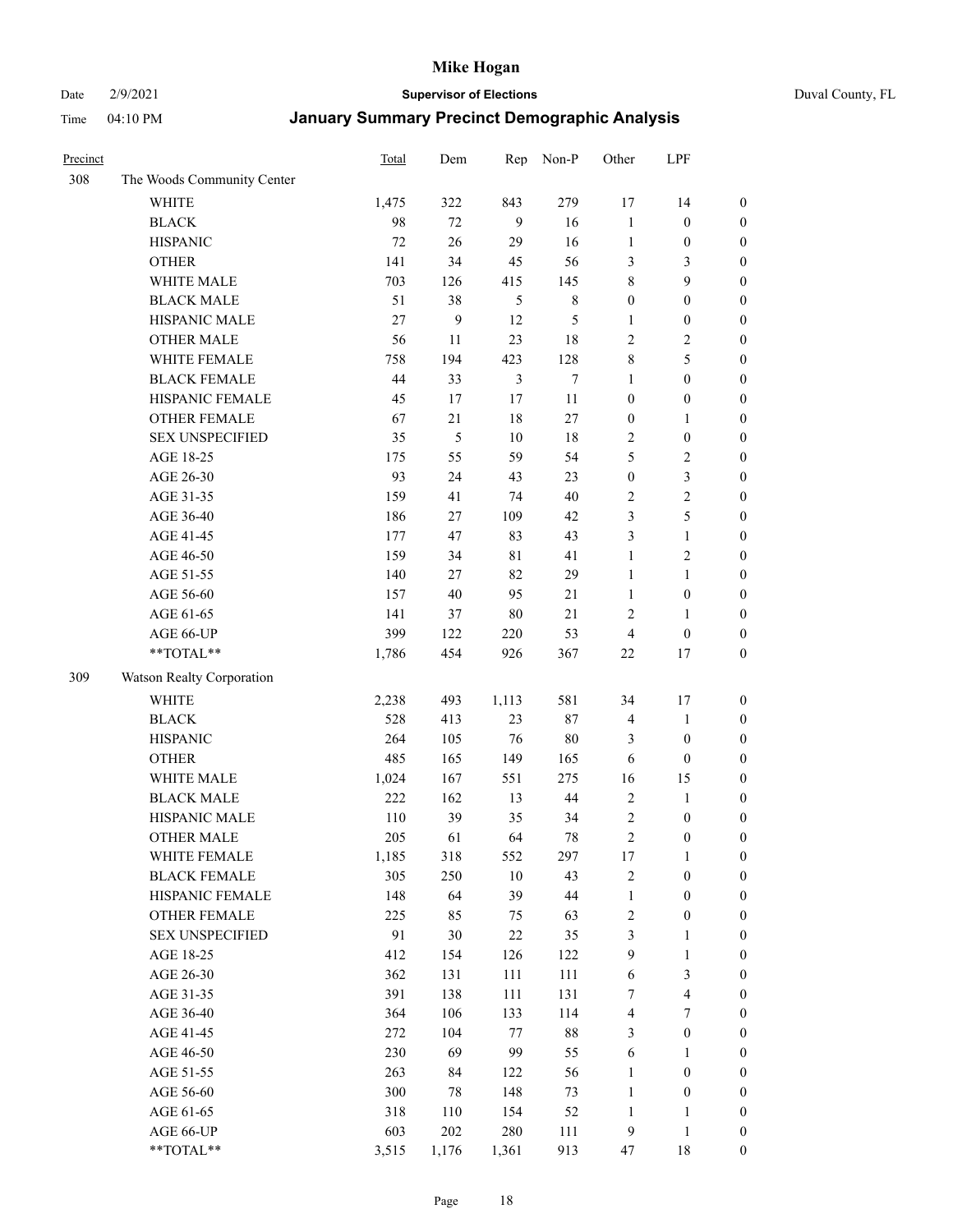#### Date 2/9/2021 **Supervisor of Elections** Duval County, FL

| Precinct |                                       | <b>Total</b> | Dem    |                | Rep Non-P | Other                   | LPF              |                  |
|----------|---------------------------------------|--------------|--------|----------------|-----------|-------------------------|------------------|------------------|
| 310      | Fire Station #59                      |              |        |                |           |                         |                  |                  |
|          | WHITE                                 | 2,536        | 504    | 1,515          | 479       | 29                      | $\boldsymbol{9}$ | 0                |
|          | <b>BLACK</b>                          | 91           | 71     | $\overline{4}$ | 15        | $\mathbf{1}$            | $\boldsymbol{0}$ | 0                |
|          | <b>HISPANIC</b>                       | 100          | 25     | 33             | 41        | $\mathbf{1}$            | $\boldsymbol{0}$ | $\boldsymbol{0}$ |
|          | <b>OTHER</b>                          | 224          | 75     | 74             | 68        | $\overline{4}$          | $\mathfrak{Z}$   | $\boldsymbol{0}$ |
|          | WHITE MALE                            | 1,130        | 174    | 693            | 244       | 12                      | $\tau$           | $\boldsymbol{0}$ |
|          | <b>BLACK MALE</b>                     | 44           | 34     | $\mathbf{1}$   | $\,$ $\,$ | $\mathbf{1}$            | $\boldsymbol{0}$ | $\boldsymbol{0}$ |
|          | HISPANIC MALE                         | 38           | 10     | 14             | 14        | $\boldsymbol{0}$        | $\boldsymbol{0}$ | $\boldsymbol{0}$ |
|          | <b>OTHER MALE</b>                     | 78           | $21\,$ | 30             | 24        | 2                       | $\mathbf{1}$     | $\boldsymbol{0}$ |
|          | WHITE FEMALE                          | 1,387        | 322    | 813            | 233       | 17                      | $\sqrt{2}$       | 0                |
|          | <b>BLACK FEMALE</b>                   | 46           | 36     | $\mathfrak{Z}$ | $\tau$    | $\boldsymbol{0}$        | $\boldsymbol{0}$ | 0                |
|          | HISPANIC FEMALE                       | 62           | 15     | 19             | $27\,$    | 1                       | $\boldsymbol{0}$ | 0                |
|          | OTHER FEMALE                          | 119          | 50     | 35             | 30        | 2                       | $\overline{2}$   | 0                |
|          | <b>SEX UNSPECIFIED</b>                | 47           | 13     | 18             | 16        | $\boldsymbol{0}$        | $\boldsymbol{0}$ | $\boldsymbol{0}$ |
|          | AGE 18-25                             | 166          | 45     | 68             | 47        | 5                       | 1                | $\boldsymbol{0}$ |
|          | AGE 26-30                             | 131          | 26     | 64             | 38        | $\overline{\mathbf{c}}$ | $\mathbf{1}$     | $\boldsymbol{0}$ |
|          | AGE 31-35                             | 195          | 36     | 94             | 59        | 3                       | $\mathfrak{Z}$   | 0                |
|          | AGE 36-40                             | 278          | 65     | 125            | 81        | 5                       | $\sqrt{2}$       | $\boldsymbol{0}$ |
|          | AGE 41-45                             | 238          | 57     | 115            | 63        | 2                       | $\mathbf{1}$     | $\boldsymbol{0}$ |
|          | AGE 46-50                             | 231          | 56     | 123            | 50        | $\overline{c}$          | $\boldsymbol{0}$ | 0                |
|          | AGE 51-55                             | 209          | 34     | 125            | 47        | $\mathbf{1}$            | $\sqrt{2}$       | 0                |
|          | AGE 56-60                             | 206          | 39     | 125            | 41        | $\boldsymbol{0}$        | $\mathbf{1}$     | 0                |
|          | AGE 61-65                             | 178          | 51     | 103            | 22        | 2                       | $\boldsymbol{0}$ | 0                |
|          | AGE 66-UP                             | 1,119        | 266    | 684            | 155       | 13                      | $\mathbf{1}$     | 0                |
|          | **TOTAL**                             | 2,951        | 675    | 1,626          | 603       | 35                      | 12               | $\boldsymbol{0}$ |
| 311      | Isle of Faith United Methodist Church |              |        |                |           |                         |                  |                  |
|          | WHITE                                 | 2,528        | 505    | 1,444          | 529       | 34                      | 16               | $\boldsymbol{0}$ |
|          | <b>BLACK</b>                          | 99           | 74     | 6              | 17        | 2                       | $\boldsymbol{0}$ | $\boldsymbol{0}$ |
|          | <b>HISPANIC</b>                       | 95           | 30     | 39             | 25        | $\mathbf{1}$            | $\boldsymbol{0}$ | $\boldsymbol{0}$ |
|          | <b>OTHER</b>                          | 210          | 66     | 81             | 60        | $\mathbf{1}$            | $\overline{2}$   | $\boldsymbol{0}$ |
|          | WHITE MALE                            | 1,193        | 169    | 721            | 270       | 21                      | 12               | $\boldsymbol{0}$ |
|          | <b>BLACK MALE</b>                     | 46           | 32     | $\overline{4}$ | 10        | $\boldsymbol{0}$        | $\boldsymbol{0}$ | $\boldsymbol{0}$ |
|          | HISPANIC MALE                         | 41           | 14     | 15             | 12        | 0                       | 0                | 0                |
|          | <b>OTHER MALE</b>                     | 85           | 27     | 35             | 22        | 0                       | 1                | $\boldsymbol{0}$ |
|          | WHITE FEMALE                          | 1,314        | 331    | 712            | 255       | 12                      | $\overline{4}$   | 0                |
|          | <b>BLACK FEMALE</b>                   | 51           | 40     | $\sqrt{2}$     | 7         | 2                       | $\boldsymbol{0}$ | 0                |
|          | HISPANIC FEMALE                       | 52           | 15     | 24             | 12        | $\mathbf{1}$            | $\boldsymbol{0}$ | $\boldsymbol{0}$ |
|          | OTHER FEMALE                          | 89           | 30     | 34             | 24        | $\mathbf{1}$            | $\boldsymbol{0}$ | 0                |
|          | <b>SEX UNSPECIFIED</b>                | 61           | 17     | 23             | 19        | $\mathbf{1}$            | $\mathbf{1}$     | 0                |
|          | AGE 18-25                             | 281          | 75     | 130            | 65        | 6                       | $\mathfrak s$    | 0                |
|          | AGE 26-30                             | 301          | 68     | 130            | 94        | 5                       | $\overline{4}$   | 0                |
|          | AGE 31-35                             | 255          | 60     | 109            | 81        | 3                       | $\sqrt{2}$       | 0                |
|          | AGE 36-40                             | 250          | 60     | 111            | $72\,$    | 5                       | $\sqrt{2}$       | 0                |
|          | AGE 41-45                             | 184          | 43     | 86             | 53        | $\mathbf{1}$            | $\mathbf{1}$     | 0                |
|          | AGE 46-50                             | 200          | 39     | 120            | 39        | $\mathbf{1}$            | $\mathbf{1}$     | 0                |
|          | AGE 51-55                             | 248          | 52     | 134            | 58        | $\mathbf{2}$            | $\sqrt{2}$       | $\boldsymbol{0}$ |
|          | AGE 56-60                             | 265          | 48     | 172            | 39        | 5                       | $\mathbf{1}$     | $\boldsymbol{0}$ |
|          | AGE 61-65                             | 268          | 59     | 163            | 42        | 4                       | $\boldsymbol{0}$ | $\overline{0}$   |
|          | AGE 66-UP                             | 680          | 171    | 415            | $88\,$    | 6                       | $\boldsymbol{0}$ | 0                |
|          | **TOTAL**                             | 2,932        | 675    | 1,570          | 631       | 38                      | 18               | $\overline{0}$   |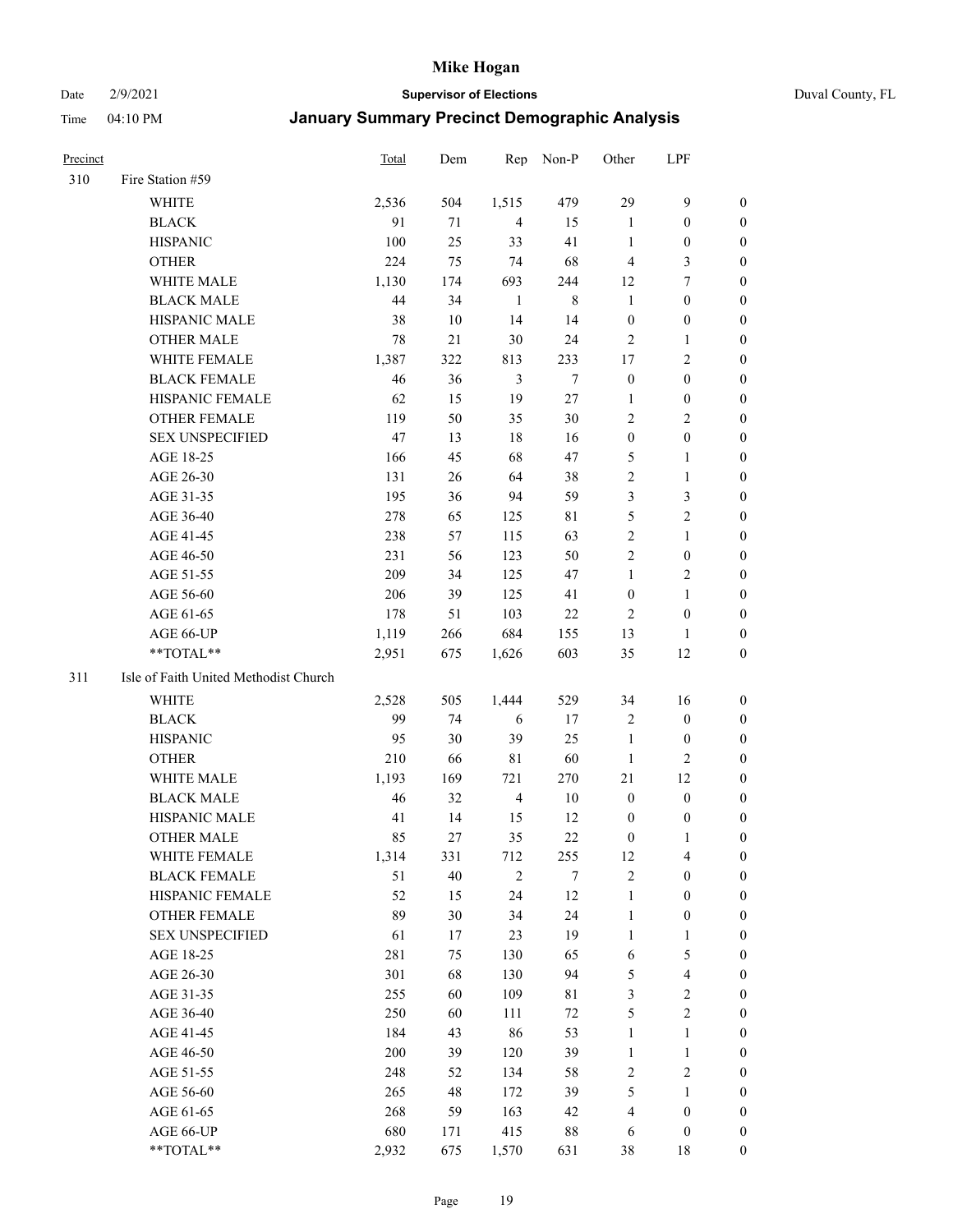Date 2/9/2021 **Supervisor of Elections** Duval County, FL

| <b>Precinct</b> |                              | Total | Dem   | Rep   | Non-P  | Other            | LPF                     |                  |
|-----------------|------------------------------|-------|-------|-------|--------|------------------|-------------------------|------------------|
| 312             | Pablo Creek Regional Library |       |       |       |        |                  |                         |                  |
|                 | <b>WHITE</b>                 | 6,359 | 1,365 | 3,401 | 1,441  | 110              | 42                      | 0                |
|                 | <b>BLACK</b>                 | 872   | 622   | 42    | 192    | 15               | $\mathbf{1}$            | $\boldsymbol{0}$ |
|                 | <b>HISPANIC</b>              | 661   | 238   | 173   | 234    | 15               | $\mathbf{1}$            | $\boldsymbol{0}$ |
|                 | <b>OTHER</b>                 | 1,472 | 436   | 434   | 585    | $\overline{9}$   | 8                       | $\boldsymbol{0}$ |
|                 | WHITE MALE                   | 2,964 | 502   | 1,689 | 691    | 51               | 31                      | $\boldsymbol{0}$ |
|                 | <b>BLACK MALE</b>            | 405   | 261   | 24    | 109    | 10               | $\mathbf{1}$            | $\boldsymbol{0}$ |
|                 | HISPANIC MALE                | 291   | 87    | 76    | 119    | $\,$ 8 $\,$      | $\mathbf{1}$            | $\boldsymbol{0}$ |
|                 | <b>OTHER MALE</b>            | 589   | 168   | 171   | 240    | $\mathfrak{S}$   | $\mathfrak{S}$          | $\boldsymbol{0}$ |
|                 | WHITE FEMALE                 | 3,326 | 844   | 1,680 | 733    | 58               | $11\,$                  | $\boldsymbol{0}$ |
|                 | <b>BLACK FEMALE</b>          | 453   | 352   | 16    | $80\,$ | 5                | $\boldsymbol{0}$        | $\boldsymbol{0}$ |
|                 | HISPANIC FEMALE              | 355   | 148   | 92    | 108    | $\boldsymbol{7}$ | $\boldsymbol{0}$        | 0                |
|                 | OTHER FEMALE                 | 702   | 224   | 216   | 257    | 3                | $\sqrt{2}$              | $\boldsymbol{0}$ |
|                 | <b>SEX UNSPECIFIED</b>       | 279   | 75    | 86    | 115    | $\sqrt{2}$       | $\mathbf{1}$            | $\boldsymbol{0}$ |
|                 | AGE 18-25                    | 1,083 | 361   | 350   | 334    | $28\,$           | $10\,$                  | $\boldsymbol{0}$ |
|                 | AGE 26-30                    | 982   | 262   | 374   | 319    | 16               | $11\,$                  | $\boldsymbol{0}$ |
|                 | AGE 31-35                    | 893   | 246   | 324   | 299    | 15               | $\boldsymbol{9}$        | $\boldsymbol{0}$ |
|                 | AGE 36-40                    | 849   | 243   | 321   | 258    | 19               | $\,$ 8 $\,$             | $\boldsymbol{0}$ |
|                 | AGE 41-45                    | 766   | 209   | 295   | 249    | $\overline{9}$   | $\overline{4}$          | $\boldsymbol{0}$ |
|                 | AGE 46-50                    | 855   | 259   | 363   | 219    | 12               | $\sqrt{2}$              | $\boldsymbol{0}$ |
|                 | AGE 51-55                    | 821   | 213   | 405   | 195    | 6                | $\sqrt{2}$              | $\boldsymbol{0}$ |
|                 | AGE 56-60                    | 806   | 188   | 422   | 177    | 15               | $\overline{\mathbf{4}}$ | 0                |
|                 | AGE 61-65                    | 733   | 224   | 353   | 140    | 15               | $\mathbf{1}$            | 0                |
|                 | AGE 66-UP                    | 1,576 | 456   | 843   | 262    | 14               | $\mathbf{1}$            | $\boldsymbol{0}$ |
|                 | $**TOTAL**$                  | 9,364 | 2,661 | 4,050 | 2,452  | 149              | 52                      | $\boldsymbol{0}$ |
| 313             | Coastal Baptist Church       |       |       |       |        |                  |                         |                  |
|                 | <b>WHITE</b>                 | 3,010 | 626   | 1,659 | 684    | 28               | 13                      | $\boldsymbol{0}$ |
|                 | <b>BLACK</b>                 | 788   | 606   | 36    | 143    | 3                | $\boldsymbol{0}$        | $\boldsymbol{0}$ |
|                 | <b>HISPANIC</b>              | 388   | 145   | 119   | 118    | 6                | $\boldsymbol{0}$        | $\boldsymbol{0}$ |
|                 | <b>OTHER</b>                 | 1,039 | 250   | 359   | 416    | 10               | $\overline{\mathbf{4}}$ | $\boldsymbol{0}$ |
|                 | WHITE MALE                   | 1,476 | 236   | 878   | 340    | 14               | $\,$ 8 $\,$             | $\boldsymbol{0}$ |
|                 | <b>BLACK MALE</b>            | 374   | 264   | 19    | 89     | $\overline{2}$   | $\boldsymbol{0}$        | $\boldsymbol{0}$ |
|                 | HISPANIC MALE                | 165   | 46    | 63    | 56     | $\boldsymbol{0}$ | $\boldsymbol{0}$        | $\boldsymbol{0}$ |
|                 | <b>OTHER MALE</b>            | 424   | 93    | 145   | 181    | 4                | $\mathbf{1}$            | $\boldsymbol{0}$ |
|                 | WHITE FEMALE                 | 1,493 | 388   | 761   | 326    | 13               | 5                       | 0                |
|                 | <b>BLACK FEMALE</b>          | 397   | 333   | 16    | 47     | $\mathbf{1}$     | $\boldsymbol{0}$        | $\boldsymbol{0}$ |
|                 | HISPANIC FEMALE              | 216   | 96    | 56    | 58     | 6                | $\boldsymbol{0}$        | $\overline{0}$   |
|                 | OTHER FEMALE                 | 504   | 130   | 193   | 173    | 5                | $\mathfrak{Z}$          | $\overline{0}$   |
|                 | <b>SEX UNSPECIFIED</b>       | 175   | 41    | 42    | $90\,$ | 2                | $\boldsymbol{0}$        | 0                |
|                 | AGE 18-25                    | 579   | 191   | 186   | 190    | 11               | $\mathbf{1}$            | 0                |
|                 | AGE 26-30                    | 514   | 159   | 183   | 159    | $\overline{9}$   | $\overline{\mathbf{4}}$ | 0                |
|                 | AGE 31-35                    | 548   | 156   | 216   | 171    | 4                | $\mathbf{1}$            | 0                |
|                 | AGE 36-40                    | 574   | 163   | 235   | 170    | 4                | $\sqrt{2}$              | 0                |
|                 | AGE 41-45                    | 470   | 145   | 164   | 153    | 3                | $\mathfrak{S}$          | 0                |
|                 | AGE 46-50                    | 422   | 119   | 189   | 111    | $\overline{c}$   | $\mathbf{1}$            | 0                |
|                 | AGE 51-55                    | 449   | 151   | 193   | 99     | 3                | $\mathfrak{Z}$          | $\boldsymbol{0}$ |
|                 | AGE 56-60                    | 522   | 168   | 241   | 108    | 5                | $\boldsymbol{0}$        | $\boldsymbol{0}$ |
|                 | AGE 61-65                    | 441   | 143   | 207   | 89     | $\overline{c}$   | $\boldsymbol{0}$        | $\boldsymbol{0}$ |
|                 | AGE 66-UP                    | 706   | 232   | 359   | 111    | $\overline{4}$   | $\boldsymbol{0}$        | 0                |
|                 | **TOTAL**                    | 5,225 | 1,627 | 2,173 | 1,361  | 47               | 17                      | $\boldsymbol{0}$ |
|                 |                              |       |       |       |        |                  |                         |                  |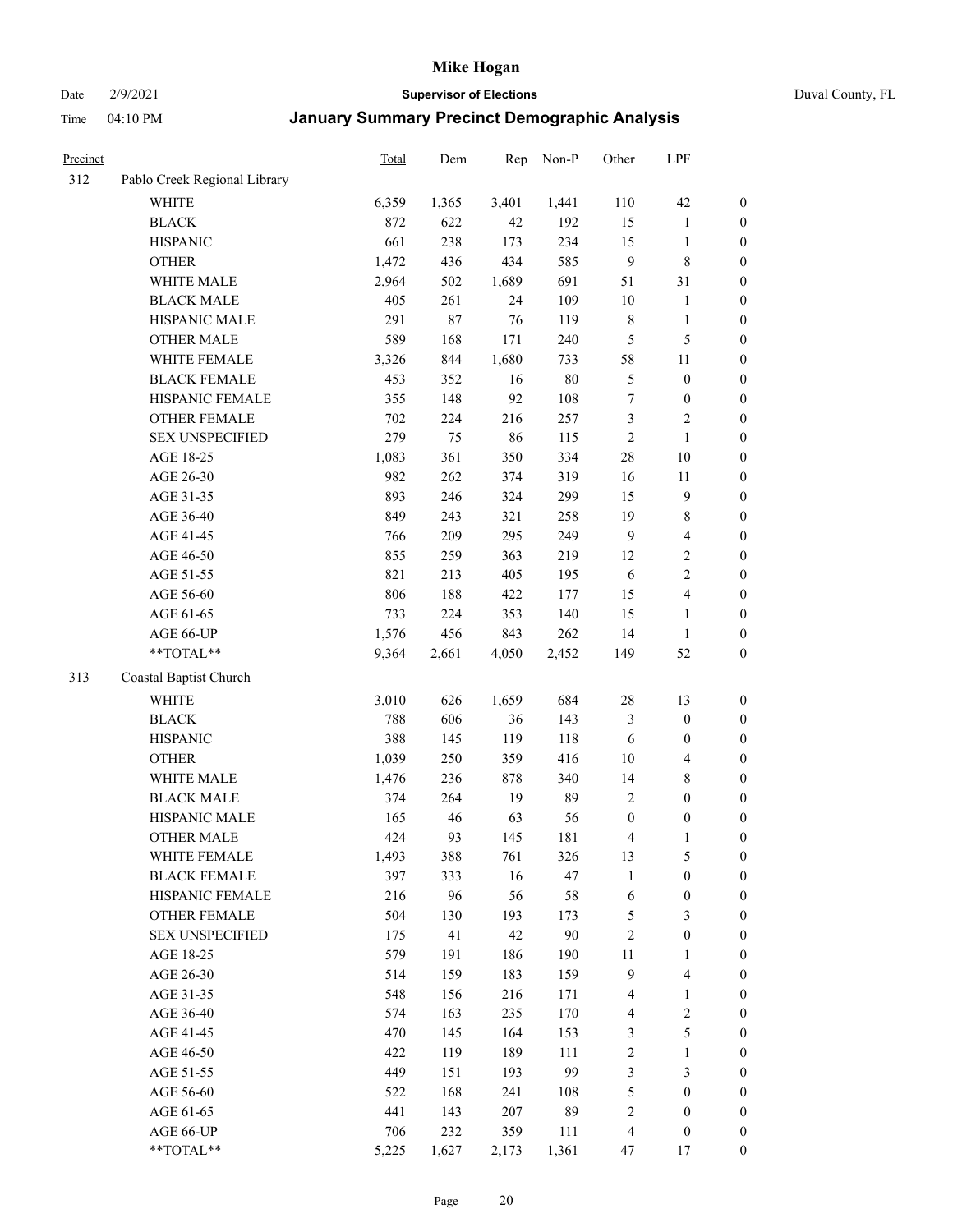#### Date 2/9/2021 **Supervisor of Elections** Duval County, FL

| Precinct |                                   | Total  | Dem            | Rep         | Non-P  | Other                   | LPF              |                  |
|----------|-----------------------------------|--------|----------------|-------------|--------|-------------------------|------------------|------------------|
| 315      | Lighthouse Church of the Nazarene |        |                |             |        |                         |                  |                  |
|          | <b>WHITE</b>                      | 1,283  | 242            | 717         | 301    | 18                      | $\mathfrak{S}$   | 0                |
|          | <b>BLACK</b>                      | 269    | 218            | 16          | 34     | $\mathbf{1}$            | $\boldsymbol{0}$ | 0                |
|          | <b>HISPANIC</b>                   | 116    | 28             | 44          | 44     | $\boldsymbol{0}$        | $\boldsymbol{0}$ | $\boldsymbol{0}$ |
|          | <b>OTHER</b>                      | 236    | 60             | 73          | 98     | 5                       | $\boldsymbol{0}$ | $\boldsymbol{0}$ |
|          | WHITE MALE                        | 624    | 86             | 369         | 159    | 6                       | $\overline{4}$   | $\boldsymbol{0}$ |
|          | <b>BLACK MALE</b>                 | 129    | 99             | 10          | 19     | $\mathbf{1}$            | $\boldsymbol{0}$ | $\boldsymbol{0}$ |
|          | HISPANIC MALE                     | 50     | 10             | 20          | $20\,$ | $\boldsymbol{0}$        | $\boldsymbol{0}$ | $\boldsymbol{0}$ |
|          | <b>OTHER MALE</b>                 | 100    | 25             | 31          | 42     | $\mathbf{2}$            | $\boldsymbol{0}$ | $\boldsymbol{0}$ |
|          | WHITE FEMALE                      | 638    | 153            | 333         | 139    | 12                      | $\mathbf{1}$     | $\boldsymbol{0}$ |
|          | <b>BLACK FEMALE</b>               | 138    | 118            | 5           | 15     | $\boldsymbol{0}$        | $\boldsymbol{0}$ | 0                |
|          | HISPANIC FEMALE                   | 63     | 17             | 23          | 23     | $\boldsymbol{0}$        | $\boldsymbol{0}$ | 0                |
|          | <b>OTHER FEMALE</b>               | 107    | 26             | 37          | 41     | 3                       | $\boldsymbol{0}$ | $\boldsymbol{0}$ |
|          | <b>SEX UNSPECIFIED</b>            | 55     | 14             | 22          | 19     | $\boldsymbol{0}$        | $\boldsymbol{0}$ | $\boldsymbol{0}$ |
|          | AGE 18-25                         | 190    | 57             | 65          | 66     | 2                       | $\boldsymbol{0}$ | $\boldsymbol{0}$ |
|          | AGE 26-30                         | 184    | 50             | 69          | 59     | 4                       | $\sqrt{2}$       | $\boldsymbol{0}$ |
|          | AGE 31-35                         | 175    | 56             | 61          | 56     | $\sqrt{2}$              | $\boldsymbol{0}$ | $\boldsymbol{0}$ |
|          | AGE 36-40                         | 186    | 51             | 72          | 60     | $\overline{c}$          | $\mathbf{1}$     | $\boldsymbol{0}$ |
|          | AGE 41-45                         | 160    | 37             | 77          | 43     | 3                       | $\boldsymbol{0}$ | $\boldsymbol{0}$ |
|          | AGE 46-50                         | 157    | 42             | 76          | 34     | 3                       | $\overline{2}$   | $\boldsymbol{0}$ |
|          | AGE 51-55                         | 165    | 46             | 79          | 36     | $\overline{\mathbf{4}}$ | $\boldsymbol{0}$ | $\boldsymbol{0}$ |
|          | AGE 56-60                         | 213    | 59             | 113         | 40     | $\mathbf{1}$            | $\boldsymbol{0}$ | 0                |
|          | AGE 61-65                         | 184    | 60             | 90          | 32     | $\overline{c}$          | $\boldsymbol{0}$ | 0                |
|          | AGE 66-UP                         | 290    | 90             | 148         | 51     | $\mathbf{1}$            | $\boldsymbol{0}$ | $\boldsymbol{0}$ |
|          | **TOTAL**                         | 1,904  | 548            | 850         | 477    | 24                      | $\mathfrak{S}$   | $\boldsymbol{0}$ |
| 401      | Glendale Community Church         |        |                |             |        |                         |                  |                  |
|          |                                   |        |                |             |        |                         |                  |                  |
|          | <b>WHITE</b>                      | 1,080  | 253            | 610         | 195    | 16                      | 6                | $\boldsymbol{0}$ |
|          | <b>BLACK</b>                      | 252    | 194            | 13          | 44     | $\mathbf{1}$            | $\boldsymbol{0}$ | $\boldsymbol{0}$ |
|          | <b>HISPANIC</b>                   | 93     | 30             | 24          | 39     | $\boldsymbol{0}$        | $\boldsymbol{0}$ | $\boldsymbol{0}$ |
|          | <b>OTHER</b>                      | 104    | 24             | 32          | 47     | $\mathbf{1}$            | $\boldsymbol{0}$ | $\boldsymbol{0}$ |
|          | WHITE MALE                        | 509    | 110            | 288         | 100    | 7                       | $\overline{4}$   | $\boldsymbol{0}$ |
|          | <b>BLACK MALE</b>                 | 97     | 68             | 5           | 23     | $\mathbf{1}$            | $\boldsymbol{0}$ | $\boldsymbol{0}$ |
|          | HISPANIC MALE                     | 45     | 14             | 10          | 21     | $\boldsymbol{0}$        | $\boldsymbol{0}$ | 0                |
|          | <b>OTHER MALE</b>                 | 36     | $\overline{4}$ | 13          | 18     | $\mathbf{1}$            | $\boldsymbol{0}$ | $\boldsymbol{0}$ |
|          | WHITE FEMALE                      | 558    | 141            | 317         | 89     | 9                       | 2                | 0                |
|          | <b>BLACK FEMALE</b>               | 151    | 123            | $\,$ 8 $\,$ | $20\,$ | $\boldsymbol{0}$        | $\boldsymbol{0}$ | $\boldsymbol{0}$ |
|          | HISPANIC FEMALE                   | 44     | 14             | 14          | 16     | $\boldsymbol{0}$        | $\boldsymbol{0}$ | $\overline{0}$   |
|          | OTHER FEMALE                      | 49     | 16             | 18          | 15     | $\boldsymbol{0}$        | $\boldsymbol{0}$ | $\overline{0}$   |
|          | <b>SEX UNSPECIFIED</b>            | $40\,$ | 11             | 6           | 23     | $\boldsymbol{0}$        | $\boldsymbol{0}$ | 0                |
|          | AGE 18-25                         | 188    | 64             | 54          | 63     | 6                       | $\mathbf{1}$     | $\theta$         |
|          | AGE 26-30                         | 132    | 42             | 47          | 39     | $\mathbf{1}$            | $\mathfrak{Z}$   | 0                |
|          | AGE 31-35                         | 137    | 57             | 37          | 40     | $\overline{c}$          | $\mathbf{1}$     | 0                |
|          | AGE 36-40                         | 120    | 33             | 48          | 36     | 3                       | $\boldsymbol{0}$ | 0                |
|          | AGE 41-45                         | 99     | 35             | 33          | 31     | $\boldsymbol{0}$        | $\boldsymbol{0}$ | 0                |
|          | AGE 46-50                         | 118    | 32             | 59          | 25     | $\overline{c}$          | $\boldsymbol{0}$ | 0                |
|          | AGE 51-55                         | 119    | 40             | 54          | 24     | $\mathbf{1}$            | $\boldsymbol{0}$ | $\boldsymbol{0}$ |
|          | AGE 56-60                         | 135    | 36             | 80          | 19     | $\boldsymbol{0}$        | $\boldsymbol{0}$ | $\overline{0}$   |
|          | AGE 61-65                         | 132    | 38             | 75          | 15     | 3                       | $\mathbf{1}$     | $\overline{0}$   |
|          | AGE 66-UP                         | 349    | 124            | 192         | 33     | $\boldsymbol{0}$        | $\boldsymbol{0}$ | $\boldsymbol{0}$ |
|          | **TOTAL**                         | 1,529  | 501            | 679         | 325    | 18                      | 6                | $\boldsymbol{0}$ |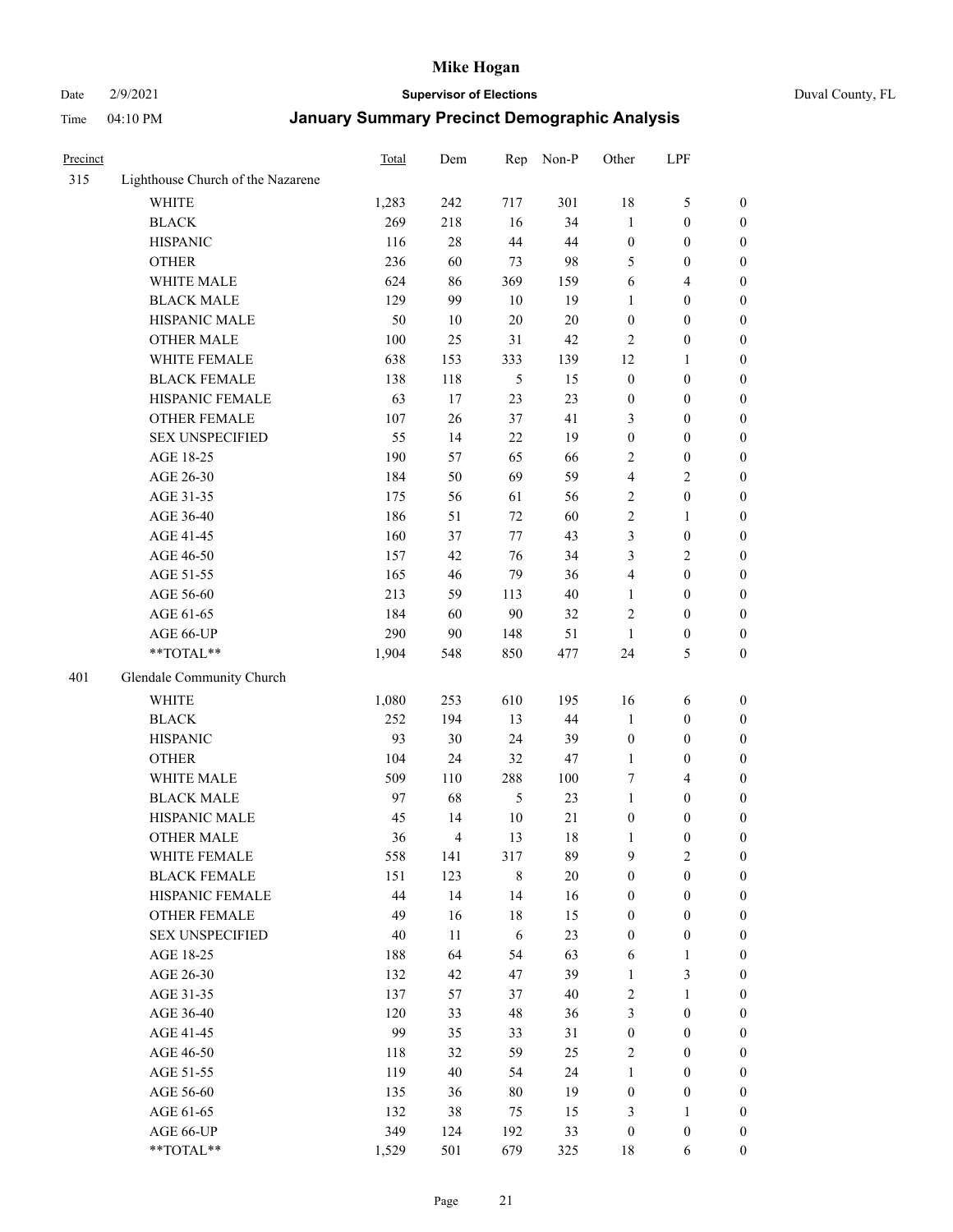#### Date 2/9/2021 **Supervisor of Elections** Duval County, FL

| <b>Precinct</b> |                                       | Total | Dem    | Rep     | Non-P  | Other          | LPF                     |                  |
|-----------------|---------------------------------------|-------|--------|---------|--------|----------------|-------------------------|------------------|
| 402             | Iglesia Pentecostal Presencia De Dios |       |        |         |        |                |                         |                  |
|                 | <b>WHITE</b>                          | 2,325 | 547    | 1,131   | 590    | 40             | 17                      | 0                |
|                 | <b>BLACK</b>                          | 843   | 644    | 44      | 141    | 14             | $\boldsymbol{0}$        | 0                |
|                 | <b>HISPANIC</b>                       | 504   | 198    | 115     | 180    | 10             | 1                       | 0                |
|                 | <b>OTHER</b>                          | 643   | 195    | 180     | 261    | 6              | $\mathbf{1}$            | $\boldsymbol{0}$ |
|                 | WHITE MALE                            | 1,080 | 200    | 546     | 300    | $22\,$         | 12                      | $\boldsymbol{0}$ |
|                 | <b>BLACK MALE</b>                     | 357   | 252    | 20      | 78     | 7              | $\boldsymbol{0}$        | $\boldsymbol{0}$ |
|                 | HISPANIC MALE                         | 225   | 73     | 66      | 79     | 6              | $\mathbf{1}$            | $\boldsymbol{0}$ |
|                 | <b>OTHER MALE</b>                     | 250   | 76     | 72      | 100    | $\mathbf{2}$   | $\boldsymbol{0}$        | 0                |
|                 | WHITE FEMALE                          | 1,211 | 344    | 561     | 283    | 18             | $\mathfrak{S}$          | $\boldsymbol{0}$ |
|                 | <b>BLACK FEMALE</b>                   | 475   | 382    | 24      | 62     | 7              | $\boldsymbol{0}$        | 0                |
|                 | HISPANIC FEMALE                       | 265   | 117    | 48      | 96     | $\overline{4}$ | $\boldsymbol{0}$        | 0                |
|                 | <b>OTHER FEMALE</b>                   | 302   | 100    | 93      | 106    | $\overline{2}$ | $\mathbf{1}$            | 0                |
|                 | <b>SEX UNSPECIFIED</b>                | 150   | $40\,$ | $40\,$  | 68     | $\sqrt{2}$     | $\boldsymbol{0}$        | $\boldsymbol{0}$ |
|                 | AGE 18-25                             | 478   | 183    | 101     | 172    | $21\,$         | $\mathbf{1}$            | $\boldsymbol{0}$ |
|                 | AGE 26-30                             | 483   | 166    | 121     | 179    | 12             | $\mathfrak{S}$          | $\boldsymbol{0}$ |
|                 | AGE 31-35                             | 416   | 150    | 108     | 149    | 6              | $\mathfrak{Z}$          | $\boldsymbol{0}$ |
|                 | AGE 36-40                             | 386   | 150    | 108     | 124    | 4              | $\boldsymbol{0}$        | $\boldsymbol{0}$ |
|                 | AGE 41-45                             | 352   | 132    | 115     | 95     | 8              | $\overline{2}$          | $\boldsymbol{0}$ |
|                 | AGE 46-50                             | 337   | 116    | 121     | 94     | 5              | $\mathbf{1}$            | $\boldsymbol{0}$ |
|                 | AGE 51-55                             | 339   | 130    | 126     | $80\,$ | 2              | $\mathbf{1}$            | 0                |
|                 | AGE 56-60                             | 438   | 159    | 188     | 87     | $\overline{4}$ | $\boldsymbol{0}$        | 0                |
|                 | AGE 61-65                             | 352   | 128    | 141     | 79     | 3              | $\mathbf{1}$            | 0                |
|                 | AGE 66-UP                             | 734   | 270    | 341     | 113    | 5              | $\mathfrak{S}$          | 0                |
|                 | **TOTAL**                             | 4,315 | 1,584  | 1,470   | 1,172  | $70\,$         | 19                      | $\boldsymbol{0}$ |
| 403             | Restoration Church                    |       |        |         |        |                |                         |                  |
|                 | <b>WHITE</b>                          |       |        |         | 765    |                |                         |                  |
|                 |                                       | 3,281 | 845    | 1,614   |        | 45             | 12                      | $\boldsymbol{0}$ |
|                 | <b>BLACK</b>                          | 1,478 | 1,143  | 63      | 254    | 17             | $\mathbf{1}$            | $\boldsymbol{0}$ |
|                 | <b>HISPANIC</b>                       | 715   | 272    | 169     | 263    | 7              | $\overline{4}$          | $\boldsymbol{0}$ |
|                 | <b>OTHER</b>                          | 804   | 295    | 174     | 327    | 6              | $\sqrt{2}$              | $\boldsymbol{0}$ |
|                 | WHITE MALE                            | 1,537 | 325    | 826     | 357    | 20             | $\boldsymbol{9}$        | $\overline{0}$   |
|                 | <b>BLACK MALE</b>                     | 570   | 396    | 34      | 130    | $\overline{9}$ | $\mathbf{1}$            | 0                |
|                 | HISPANIC MALE                         | 299   | 99     | 87      | 110    | 2              | 1                       | 0                |
|                 | <b>OTHER MALE</b>                     | 322   | 118    | 74      | 123    | 5              | $\mathbf{2}$            | 0                |
|                 | WHITE FEMALE                          | 1,709 | 512    | 774     | 396    | 24             | 3                       | 0                |
|                 | <b>BLACK FEMALE</b>                   | 884   | 729    | 29      | 119    | 7              | $\boldsymbol{0}$        | $\boldsymbol{0}$ |
|                 | HISPANIC FEMALE                       | 395   | 168    | $77 \,$ | 142    | 5              | $\mathfrak{Z}$          | $\overline{0}$   |
|                 | OTHER FEMALE                          | 353   | 138    | 84      | 130    | $\mathbf{1}$   | $\boldsymbol{0}$        | $\overline{0}$   |
|                 | <b>SEX UNSPECIFIED</b>                | 209   | $70\,$ | 35      | 102    | 2              | $\boldsymbol{0}$        | 0                |
|                 | AGE 18-25                             | 706   | 283    | 153     | 242    | 26             | $\sqrt{2}$              | 0                |
|                 | AGE 26-30                             | 646   | 257    | 159     | 220    | $\overline{9}$ | $\mathbf{1}$            | 0                |
|                 | AGE 31-35                             | 581   | 235    | 151     | 186    | 9              | $\boldsymbol{0}$        | 0                |
|                 | AGE 36-40                             | 575   | 232    | 146     | 187    | 6              | $\overline{\mathbf{4}}$ | 0                |
|                 | AGE 41-45                             | 505   | 227    | 118     | 155    | $\overline{c}$ | $\mathfrak{Z}$          | 0                |
|                 | AGE 46-50                             | 495   | 190    | 168     | 128    | $\mathfrak s$  | $\overline{\mathbf{4}}$ | 0                |
|                 | AGE 51-55                             | 516   | 217    | 189     | 108    | $\mathbf{1}$   | $\mathbf{1}$            | 0                |
|                 | AGE 56-60                             | 608   | 230    | 250     | 119    | 6              | $\mathfrak{Z}$          | $\boldsymbol{0}$ |
|                 | AGE 61-65                             | 549   | 211    | 236     | 98     | 3              | $\mathbf{1}$            | $\boldsymbol{0}$ |
|                 | AGE 66-UP                             | 1,097 | 473    | 450     | 166    | 8              | $\boldsymbol{0}$        | $\boldsymbol{0}$ |
|                 | **TOTAL**                             | 6,278 | 2,555  | 2,020   | 1,609  | 75             | 19                      | $\boldsymbol{0}$ |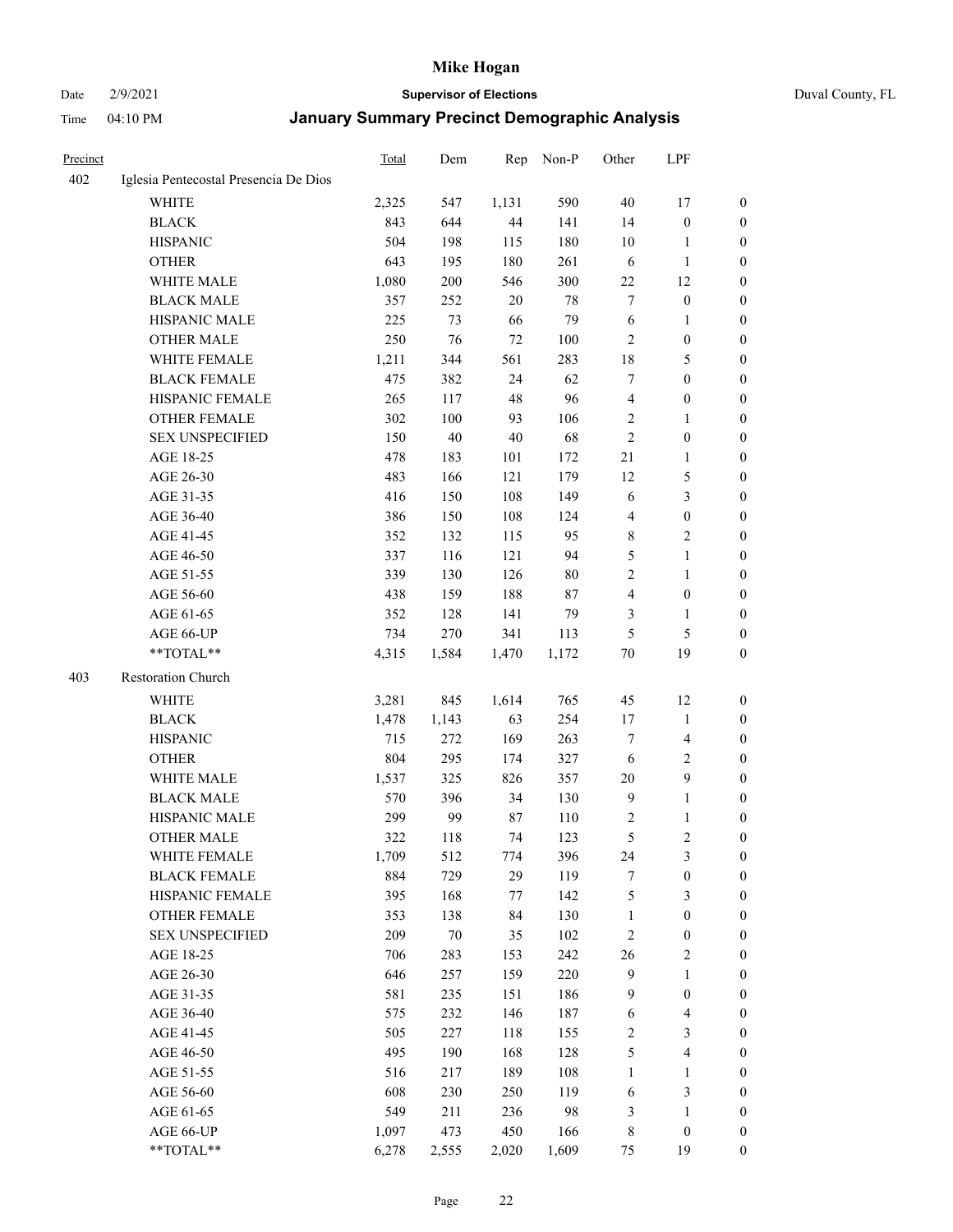#### Date 2/9/2021 **Supervisor of Elections** Duval County, FL

| Precinct |                                   | Total  | Dem    | Rep   | Non-P      | Other            | LPF              |                  |
|----------|-----------------------------------|--------|--------|-------|------------|------------------|------------------|------------------|
| 404      | Holiday Hill Baptist Church       |        |        |       |            |                  |                  |                  |
|          | <b>WHITE</b>                      | 2,494  | 590    | 1,463 | 398        | 27               | 16               | 0                |
|          | <b>BLACK</b>                      | 197    | 162    | 10    | 23         | $\sqrt{2}$       | $\boldsymbol{0}$ | 0                |
|          | <b>HISPANIC</b>                   | 116    | 40     | 41    | 33         | $\sqrt{2}$       | $\boldsymbol{0}$ | $\boldsymbol{0}$ |
|          | <b>OTHER</b>                      | 216    | 64     | 62    | $87\,$     | 1                | $\mathbf{2}$     | $\boldsymbol{0}$ |
|          | WHITE MALE                        | 1,166  | 242    | 693   | 207        | 15               | 9                | $\boldsymbol{0}$ |
|          | <b>BLACK MALE</b>                 | 102    | 79     | 5     | 16         | $\sqrt{2}$       | $\boldsymbol{0}$ | $\boldsymbol{0}$ |
|          | HISPANIC MALE                     | 63     | $20\,$ | 21    | $20\,$     | $\mathfrak{2}$   | $\boldsymbol{0}$ | $\boldsymbol{0}$ |
|          | <b>OTHER MALE</b>                 | $80\,$ | 18     | 23    | 36         | $\mathbf{1}$     | $\overline{2}$   | $\boldsymbol{0}$ |
|          | WHITE FEMALE                      | 1,296  | 343    | 751   | 183        | 12               | $\boldsymbol{7}$ | $\boldsymbol{0}$ |
|          | <b>BLACK FEMALE</b>               | 90     | 79     | 5     | $\sqrt{6}$ | $\boldsymbol{0}$ | $\boldsymbol{0}$ | 0                |
|          | HISPANIC FEMALE                   | 52     | $20\,$ | 19    | 13         | $\boldsymbol{0}$ | $\boldsymbol{0}$ | 0                |
|          | OTHER FEMALE                      | 86     | 35     | 23    | $28\,$     | $\boldsymbol{0}$ | $\boldsymbol{0}$ | $\boldsymbol{0}$ |
|          | <b>SEX UNSPECIFIED</b>            | 88     | $20\,$ | 36    | 32         | $\boldsymbol{0}$ | $\boldsymbol{0}$ | $\boldsymbol{0}$ |
|          | AGE 18-25                         | 278    | 77     | 110   | 84         | 4                | $\mathfrak{Z}$   | $\boldsymbol{0}$ |
|          | AGE 26-30                         | 239    | 58     | 113   | 63         | 3                | $\sqrt{2}$       | $\boldsymbol{0}$ |
|          | AGE 31-35                         | 274    | $80\,$ | 110   | 76         | 3                | $\mathfrak s$    | $\boldsymbol{0}$ |
|          | AGE 36-40                         | 249    | 73     | 119   | 54         | $\sqrt{2}$       | $\mathbf{1}$     | $\boldsymbol{0}$ |
|          | AGE 41-45                         | 210    | 57     | 97    | 44         | 9                | $\mathfrak{Z}$   | $\boldsymbol{0}$ |
|          | AGE 46-50                         | 236    | 69     | 115   | 49         | 3                | $\boldsymbol{0}$ | $\boldsymbol{0}$ |
|          | AGE 51-55                         | 223    | 48     | 138   | 34         | 3                | $\boldsymbol{0}$ | 0                |
|          | AGE 56-60                         | 266    | 70     | 144   | 45         | 4                | $\mathfrak{Z}$   | 0                |
|          | AGE 61-65                         | 296    | 81     | 180   | 34         | $\boldsymbol{0}$ | $\mathbf{1}$     | 0                |
|          | AGE 66-UP                         | 752    | 243    | 450   | 58         | $\mathbf{1}$     | $\boldsymbol{0}$ | $\boldsymbol{0}$ |
|          | **TOTAL**                         | 3,023  | 856    | 1,576 | 541        | 32               | $18\,$           | $\boldsymbol{0}$ |
| 405      | Harvest Time Christian Fellowship |        |        |       |            |                  |                  |                  |
|          | <b>WHITE</b>                      | 1,030  | 311    | 468   | 222        | $20\,$           | $\mathbf{9}$     | $\boldsymbol{0}$ |
|          | <b>BLACK</b>                      | 629    | 480    | 20    | 122        | 5                | $\sqrt{2}$       | $\boldsymbol{0}$ |
|          | <b>HISPANIC</b>                   | 214    | 90     | 49    | 68         | 6                | $\mathbf{1}$     | $\boldsymbol{0}$ |
|          | <b>OTHER</b>                      | 194    | 64     | 49    | 81         | $\boldsymbol{0}$ | $\boldsymbol{0}$ | $\boldsymbol{0}$ |
|          | WHITE MALE                        | 485    | 127    | 241   | 99         | 12               | $\sqrt{6}$       | $\boldsymbol{0}$ |
|          | <b>BLACK MALE</b>                 | 262    | 186    | 15    | 57         | 3                | $\mathbf{1}$     | $\boldsymbol{0}$ |
|          | HISPANIC MALE                     | 83     | 35     | 16    | 29         | $\overline{c}$   | 1                | 0                |
|          | <b>OTHER MALE</b>                 | 72     | 20     | 15    | 37         | $\boldsymbol{0}$ | $\boldsymbol{0}$ | $\boldsymbol{0}$ |
|          | WHITE FEMALE                      | 528    | 178    | 220   | 119        | 8                | 3                | 0                |
|          | <b>BLACK FEMALE</b>               | 347    | 282    | 5     | 57         | 2                | $\mathbf{1}$     | $\boldsymbol{0}$ |
|          | HISPANIC FEMALE                   | 125    | 54     | 29    | 38         | 4                | $\boldsymbol{0}$ | $\overline{0}$   |
|          | OTHER FEMALE                      | 92     | 36     | 26    | 30         | $\boldsymbol{0}$ | $\boldsymbol{0}$ | $\overline{0}$   |
|          | <b>SEX UNSPECIFIED</b>            | 73     | 27     | 19    | 27         | $\boldsymbol{0}$ | $\boldsymbol{0}$ | 0                |
|          | AGE 18-25                         | 275    | 127    | 43    | 96         | $\,$ 8 $\,$      | $\mathbf{1}$     | 0                |
|          | AGE 26-30                         | 246    | 113    | 50    | 78         | 3                | $\sqrt{2}$       | 0                |
|          | AGE 31-35                         | 228    | 108    | 52    | 59         | 6                | $\mathfrak{Z}$   | 0                |
|          | AGE 36-40                         | 193    | 86     | 47    | 53         | $\sqrt{2}$       | $\mathfrak{S}$   | 0                |
|          | AGE 41-45                         | 173    | 82     | 43    | 44         | $\overline{4}$   | $\boldsymbol{0}$ | 0                |
|          | AGE 46-50                         | 153    | 63     | 44    | 44         | 2                | $\boldsymbol{0}$ | 0                |
|          | AGE 51-55                         | 167    | 84     | 49    | 33         | $\mathbf{1}$     | $\boldsymbol{0}$ | 0                |
|          | AGE 56-60                         | 202    | 99     | 75    | 26         | 1                | 1                | $\overline{0}$   |
|          | AGE 61-65                         | 152    | 57     | 75    | $20\,$     | $\boldsymbol{0}$ | $\boldsymbol{0}$ | $\overline{0}$   |
|          | AGE 66-UP                         | 278    | 126    | 108   | $40\,$     | $\overline{4}$   | $\boldsymbol{0}$ | 0                |
|          | **TOTAL**                         | 2,067  | 945    | 586   | 493        | 31               | 12               | $\boldsymbol{0}$ |
|          |                                   |        |        |       |            |                  |                  |                  |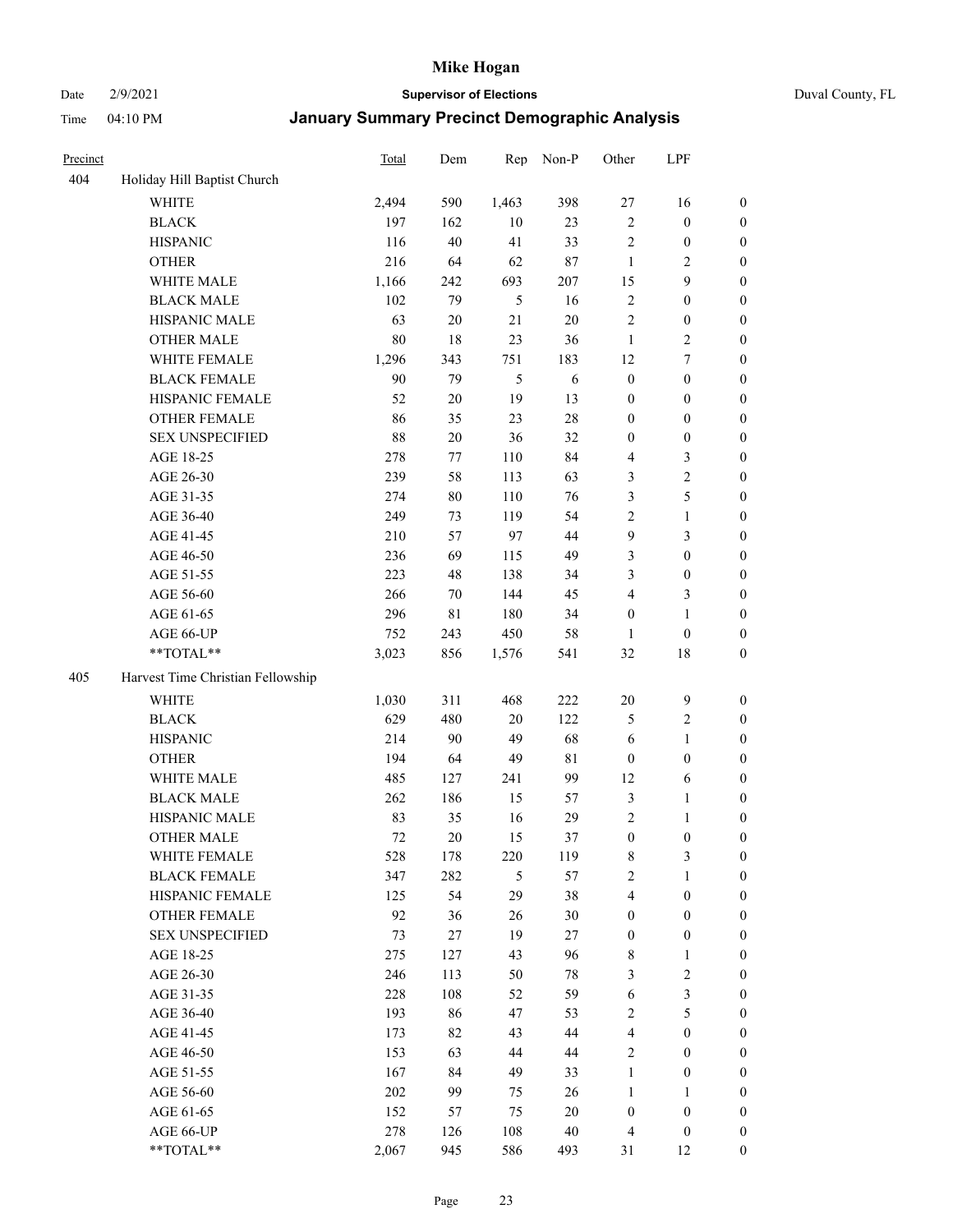Date 2/9/2021 **Supervisor of Elections** Duval County, FL

| Precinct |                            | Total | Dem   | Rep   | Non-P | Other                   | LPF                     |                  |
|----------|----------------------------|-------|-------|-------|-------|-------------------------|-------------------------|------------------|
| 407      | Southpoint Baptist Church  |       |       |       |       |                         |                         |                  |
|          | <b>WHITE</b>               | 4,040 | 997   | 2,077 | 855   | 76                      | 35                      | 0                |
|          | <b>BLACK</b>               | 1,058 | 826   | 42    | 169   | 19                      | $\sqrt{2}$              | 0                |
|          | <b>HISPANIC</b>            | 435   | 178   | 93    | 156   | $\tau$                  | $\mathbf{1}$            | $\boldsymbol{0}$ |
|          | <b>OTHER</b>               | 952   | 339   | 200   | 399   | 10                      | $\overline{\mathbf{4}}$ | $\boldsymbol{0}$ |
|          | WHITE MALE                 | 1,891 | 386   | 1,009 | 442   | 30                      | 24                      | $\boldsymbol{0}$ |
|          | <b>BLACK MALE</b>          | 422   | 311   | 17    | 84    | $\overline{9}$          | $\mathbf{1}$            | $\boldsymbol{0}$ |
|          | HISPANIC MALE              | 175   | 66    | 43    | 63    | 3                       | $\boldsymbol{0}$        | $\boldsymbol{0}$ |
|          | <b>OTHER MALE</b>          | 391   | 123   | 86    | 174   | 6                       | $\mathbf{2}$            | $\boldsymbol{0}$ |
|          | WHITE FEMALE               | 2,101 | 595   | 1,052 | 399   | 45                      | $10\,$                  | $\boldsymbol{0}$ |
|          | <b>BLACK FEMALE</b>        | 624   | 506   | 24    | 83    | $10\,$                  | $\mathbf{1}$            | 0                |
|          | HISPANIC FEMALE            | 255   | 109   | 49    | 92    | $\overline{4}$          | $\mathbf{1}$            | 0                |
|          | OTHER FEMALE               | 420   | 177   | 93    | 146   | 4                       | $\boldsymbol{0}$        | $\boldsymbol{0}$ |
|          | <b>SEX UNSPECIFIED</b>     | 206   | 67    | 39    | 96    | $\mathbf{1}$            | $\mathfrak{Z}$          | $\boldsymbol{0}$ |
|          | AGE 18-25                  | 789   | 313   | 226   | 224   | 19                      | $\boldsymbol{7}$        | $\boldsymbol{0}$ |
|          | AGE 26-30                  | 924   | 367   | 268   | 259   | $21\,$                  | $\boldsymbol{9}$        | $\boldsymbol{0}$ |
|          | AGE 31-35                  | 761   | 299   | 209   | 232   | 17                      | $\overline{\mathbf{4}}$ | $\boldsymbol{0}$ |
|          | AGE 36-40                  | 637   | 236   | 188   | 189   | 19                      | $\mathfrak{S}$          | $\boldsymbol{0}$ |
|          | AGE 41-45                  | 500   | 178   | 162   | 149   | 6                       | $\mathfrak{S}$          | $\boldsymbol{0}$ |
|          | AGE 46-50                  | 467   | 158   | 179   | 119   | 7                       | $\overline{\mathbf{4}}$ | $\boldsymbol{0}$ |
|          | AGE 51-55                  | 461   | 155   | 195   | 102   | 6                       | $\mathfrak{Z}$          | $\boldsymbol{0}$ |
|          | AGE 56-60                  | 449   | 136   | 223   | 84    | 5                       | $\mathbf{1}$            | 0                |
|          | AGE 61-65                  | 408   | 140   | 194   | 66    | 4                       | $\overline{4}$          | 0                |
|          | AGE 66-UP                  | 1,089 | 358   | 568   | 155   | 8                       | $\boldsymbol{0}$        | $\boldsymbol{0}$ |
|          | **TOTAL**                  | 6,485 | 2,340 | 2,412 | 1,579 | 112                     | 42                      | $\boldsymbol{0}$ |
| 408      | Dean Road Church of Christ |       |       |       |       |                         |                         |                  |
|          | <b>WHITE</b>               | 2,995 | 660   | 1,679 | 602   | $40\,$                  | 14                      | $\boldsymbol{0}$ |
|          | <b>BLACK</b>               | 582   | 446   | 23    | 106   | 5                       | $\sqrt{2}$              | $\boldsymbol{0}$ |
|          | <b>HISPANIC</b>            | 314   | 116   | 73    | 119   | 4                       | $\mathbf{2}$            | $\boldsymbol{0}$ |
|          | <b>OTHER</b>               | 426   | 117   | 152   | 150   | 6                       | $\mathbf{1}$            | $\boldsymbol{0}$ |
|          | WHITE MALE                 | 1,400 | 252   | 801   | 317   | $20\,$                  | $10\,$                  | $\boldsymbol{0}$ |
|          | <b>BLACK MALE</b>          | 212   | 149   | 13    | 48    | $\mathbf{1}$            | $\mathbf{1}$            | $\boldsymbol{0}$ |
|          | HISPANIC MALE              | 145   | 49    | 35    | 58    | 2                       | 1                       | 0                |
|          | <b>OTHER MALE</b>          | 158   | 32    | 60    | 65    | $\mathbf{1}$            | $\boldsymbol{0}$        | $\boldsymbol{0}$ |
|          | WHITE FEMALE               | 1,556 | 400   | 861   | 271   | 20                      | 4                       | 0                |
|          | <b>BLACK FEMALE</b>        | 355   | 287   | 9     | 54    | 4                       | $\mathbf{1}$            | $\boldsymbol{0}$ |
|          | HISPANIC FEMALE            | 160   | 66    | 36    | 55    | $\sqrt{2}$              | $\mathbf{1}$            | $\boldsymbol{0}$ |
|          | OTHER FEMALE               | 193   | 62    | 74    | 53    | 4                       | $\boldsymbol{0}$        | $\overline{0}$   |
|          | <b>SEX UNSPECIFIED</b>     | 138   | 42    | 38    | 56    | $\mathbf{1}$            | $\mathbf{1}$            | 0                |
|          | AGE 18-25                  | 413   | 142   | 110   | 147   | 12                      | $\sqrt{2}$              | 0                |
|          | AGE 26-30                  | 393   | 121   | 129   | 129   | $10\,$                  | $\overline{\mathbf{4}}$ | 0                |
|          | AGE 31-35                  | 418   | 138   | 149   | 126   | 4                       | $\mathbf{1}$            | 0                |
|          | AGE 36-40                  | 362   | 105   | 137   | 114   | 4                       | $\sqrt{2}$              | 0                |
|          | AGE 41-45                  | 298   | 88    | 127   | 74    | $\overline{\mathbf{4}}$ | $\mathfrak{S}$          | 0                |
|          | AGE 46-50                  | 307   | 90    | 148   | 64    | 3                       | $\sqrt{2}$              | 0                |
|          | AGE 51-55                  | 337   | 90    | 166   | 76    | 3                       | $\overline{2}$          | $\overline{0}$   |
|          | AGE 56-60                  | 406   | 96    | 221   | 85    | 4                       | $\boldsymbol{0}$        | $\boldsymbol{0}$ |
|          | AGE 61-65                  | 420   | 120   | 228   | 70    | 2                       | $\boldsymbol{0}$        | $\boldsymbol{0}$ |
|          | AGE 66-UP                  | 963   | 349   | 512   | 92    | 9                       | $\mathbf{1}$            | $\boldsymbol{0}$ |
|          | **TOTAL**                  | 4,317 | 1,339 | 1,927 | 977   | 55                      | 19                      | $\boldsymbol{0}$ |
|          |                            |       |       |       |       |                         |                         |                  |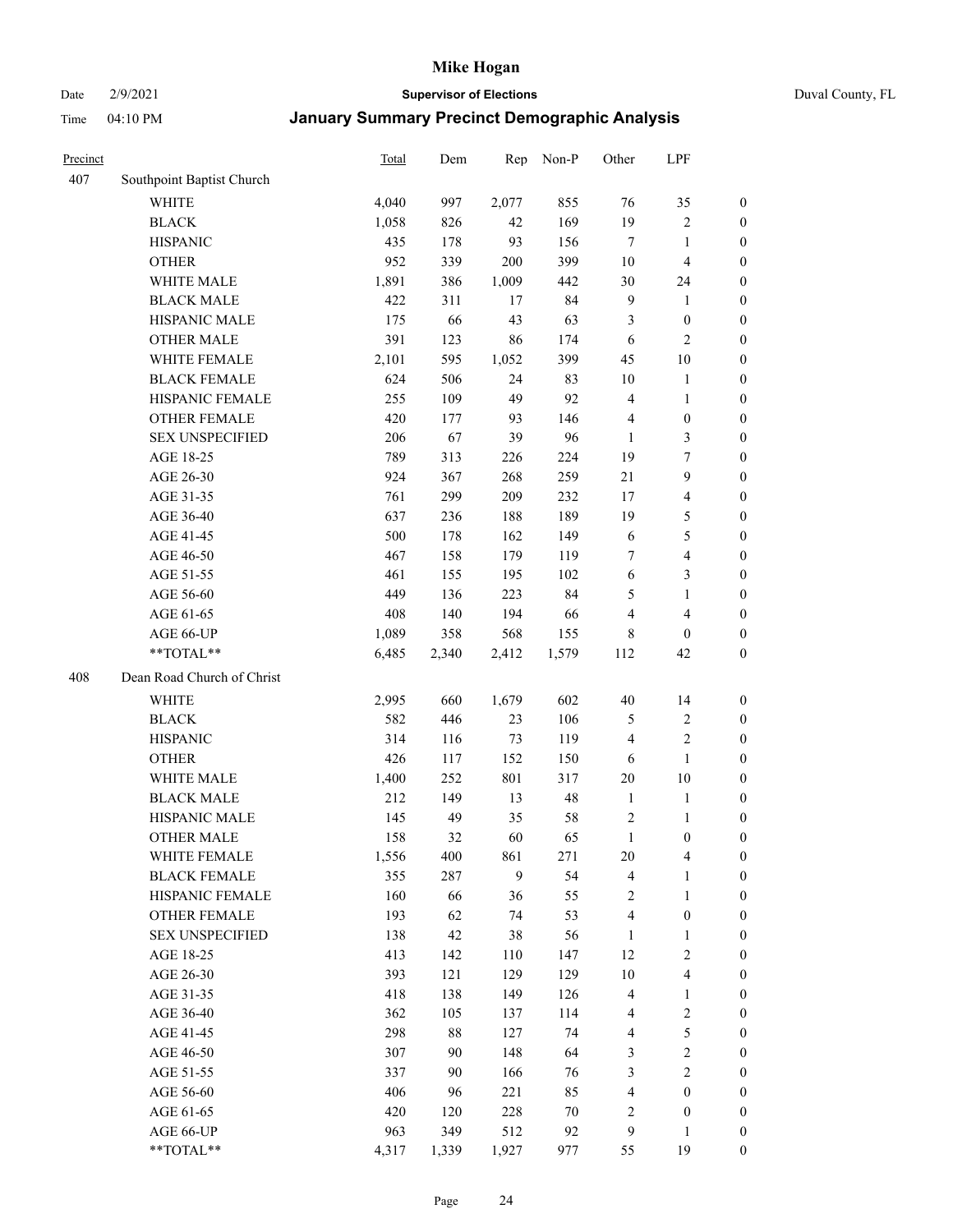#### Date 2/9/2021 **Supervisor of Elections** Duval County, FL

| Precinct |                                        | Total | Dem    | Rep    | Non-P  | Other            | LPF                     |                  |
|----------|----------------------------------------|-------|--------|--------|--------|------------------|-------------------------|------------------|
| 409      | Ramallah American Club of Jacksonville |       |        |        |        |                  |                         |                  |
|          | <b>WHITE</b>                           | 1,813 | 497    | 910    | 370    | 23               | 13                      | $\boldsymbol{0}$ |
|          | <b>BLACK</b>                           | 708   | 544    | $28\,$ | 130    | 6                | $\boldsymbol{0}$        | $\boldsymbol{0}$ |
|          | <b>HISPANIC</b>                        | 287   | 117    | 58     | 103    | 6                | $\mathfrak{Z}$          | $\boldsymbol{0}$ |
|          | <b>OTHER</b>                           | 406   | 113    | 105    | 181    | 5                | $\sqrt{2}$              | $\boldsymbol{0}$ |
|          | WHITE MALE                             | 821   | 197    | 425    | 181    | 11               | $\boldsymbol{7}$        | $\boldsymbol{0}$ |
|          | <b>BLACK MALE</b>                      | 285   | 204    | 14     | 64     | 3                | $\boldsymbol{0}$        | $\boldsymbol{0}$ |
|          | HISPANIC MALE                          | 106   | 41     | $27\,$ | 35     | $\mathbf{1}$     | $\overline{2}$          | $\boldsymbol{0}$ |
|          | <b>OTHER MALE</b>                      | 155   | 42     | 43     | 65     | 3                | $\sqrt{2}$              | 0                |
|          | WHITE FEMALE                           | 971   | 296    | 476    | 182    | 12               | 5                       | 0                |
|          | <b>BLACK FEMALE</b>                    | 406   | 328    | 13     | 62     | 3                | $\boldsymbol{0}$        | 0                |
|          | HISPANIC FEMALE                        | 178   | 74     | 30     | 68     | 5                | $\mathbf{1}$            | $\boldsymbol{0}$ |
|          | OTHER FEMALE                           | 178   | 60     | 47     | 69     | $\overline{2}$   | $\boldsymbol{0}$        | $\boldsymbol{0}$ |
|          | <b>SEX UNSPECIFIED</b>                 | 114   | 29     | 26     | 58     | $\boldsymbol{0}$ | $\mathbf{1}$            | $\boldsymbol{0}$ |
|          | AGE 18-25                              | 324   | 141    | 69     | 108    | 4                | $\sqrt{2}$              | $\boldsymbol{0}$ |
|          | AGE 26-30                              | 327   | 133    | 66     | 119    | 5                | $\overline{\mathbf{4}}$ | $\boldsymbol{0}$ |
|          | AGE 31-35                              | 286   | 98     | 79     | 95     | $\,$ $\,$        | $\sqrt{6}$              | $\boldsymbol{0}$ |
|          | AGE 36-40                              | 271   | 102    | 82     | $80\,$ | 5                | $\sqrt{2}$              | $\boldsymbol{0}$ |
|          | AGE 41-45                              | 217   | 92     | 55     | 62     | 6                | $\sqrt{2}$              | $\boldsymbol{0}$ |
|          | AGE 46-50                              | 240   | 106    | 74     | 55     | 3                | $\sqrt{2}$              | 0                |
|          | AGE 51-55                              | 248   | 86     | 111    | 50     | $\mathbf{1}$     | $\boldsymbol{0}$        | 0                |
|          | AGE 56-60                              | 274   | 111    | 101    | 58     | 4                | $\boldsymbol{0}$        | $\boldsymbol{0}$ |
|          | AGE 61-65                              | 286   | 102    | 132    | 51     | 1                | $\boldsymbol{0}$        | $\boldsymbol{0}$ |
|          | AGE 66-UP                              | 741   | 300    | 332    | 106    | 3                | $\boldsymbol{0}$        | $\boldsymbol{0}$ |
|          | **TOTAL**                              | 3,214 | 1,271  | 1,101  | 784    | 40               | $18\,$                  | $\boldsymbol{0}$ |
| 410      |                                        |       |        |        |        |                  |                         |                  |
|          | St. Barnabas Anglican Church           |       |        |        |        |                  |                         |                  |
|          | <b>WHITE</b>                           | 2,554 | 614    | 1,297  | 584    | 44               | 15                      | $\boldsymbol{0}$ |
|          | <b>BLACK</b>                           | 892   | 666    | 50     | 164    | 11               | $\mathbf{1}$            | $\boldsymbol{0}$ |
|          | <b>HISPANIC</b>                        | 447   | 185    | 96     | 159    | 7                | $\boldsymbol{0}$        | $\boldsymbol{0}$ |
|          | <b>OTHER</b>                           | 796   | 222    | 243    | 320    | $\tau$           | $\overline{4}$          | $\boldsymbol{0}$ |
|          | WHITE MALE                             | 1,235 | 258    | 659    | 290    | 19               | $\mathbf{9}$            | $\boldsymbol{0}$ |
|          | <b>BLACK MALE</b>                      | 373   | 263    | 26     | 77     | 6                | $\mathbf{1}$            | 0                |
|          | HISPANIC MALE                          | 205   | 71     | 50     | $80\,$ | 4                | $\boldsymbol{0}$        | 0                |
|          | <b>OTHER MALE</b>                      | 328   | 84     | 109    | 133    | $\mathbf{1}$     | $\mathbf{1}$            | $\boldsymbol{0}$ |
|          | WHITE FEMALE                           | 1,271 | 343    | 617    | 280    | 25               | 6                       | 0                |
|          | <b>BLACK FEMALE</b>                    | 500   | 387    | $22\,$ | 86     | 5                | $\boldsymbol{0}$        | $\boldsymbol{0}$ |
|          | HISPANIC FEMALE                        | 228   | 107    | 42     | 76     | 3                | $\boldsymbol{0}$        | $\overline{0}$   |
|          | <b>OTHER FEMALE</b>                    | 347   | 102    | 111    | 126    | 5                | $\mathfrak{Z}$          | 0                |
|          | <b>SEX UNSPECIFIED</b>                 | 202   | $72\,$ | 50     | 79     | $\mathbf{1}$     | $\boldsymbol{0}$        | 0                |
|          | AGE 18-25                              | 594   | 228    | 150    | 203    | $11\,$           | $\sqrt{2}$              | 0                |
|          | AGE 26-30                              | 465   | 176    | 118    | 159    | 9                | $\mathfrak{Z}$          | 0                |
|          | AGE 31-35                              | 419   | 155    | 130    | 123    | 7                | $\overline{\mathbf{4}}$ | 0                |
|          | AGE 36-40                              | 414   | 151    | 117    | 134    | 9                | $\mathfrak{Z}$          | 0                |
|          | AGE 41-45                              | 320   | 111    | 98     | 105    | 5                | $\mathbf{1}$            | 0                |
|          | AGE 46-50                              | 389   | 137    | 143    | 98     | 6                | $\mathfrak{S}$          | 0                |
|          | AGE 51-55                              | 397   | 132    | 165    | 96     | 4                | $\boldsymbol{0}$        | $\boldsymbol{0}$ |
|          | AGE 56-60                              | 456   | 148    | 201    | 101    | 6                | $\boldsymbol{0}$        | $\overline{0}$   |
|          | AGE 61-65                              | 394   | 127    | 174    | 85     | 7                | 1                       | 0                |
|          | AGE 66-UP                              | 841   | 322    | 390    | 123    | $\mathfrak{S}$   | $\mathbf{1}$            | 0                |
|          | **TOTAL**                              | 4,689 | 1,687  | 1,686  | 1,227  | 69               | $20\,$                  | $\boldsymbol{0}$ |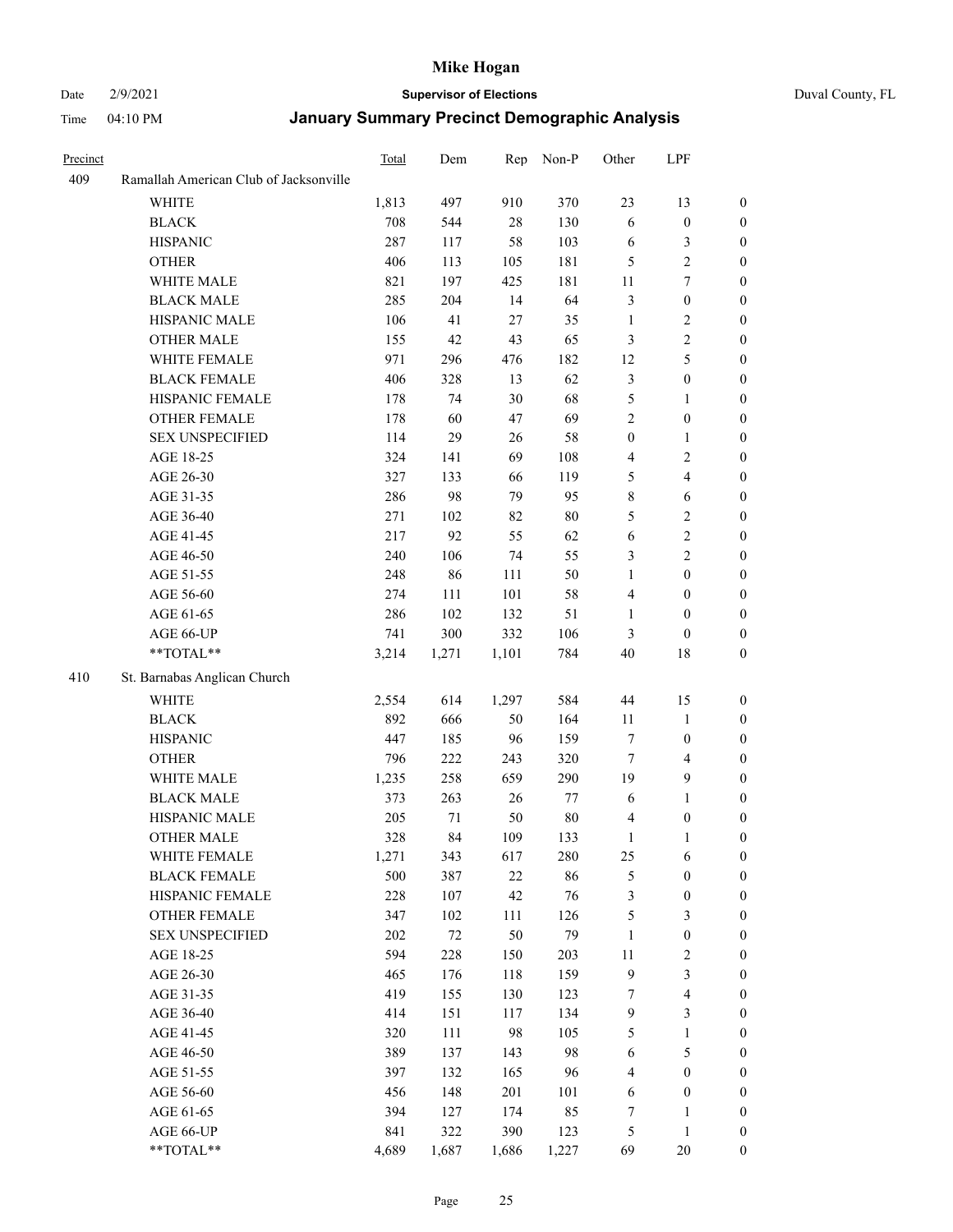### Date 2/9/2021 **Supervisor of Elections** Duval County, FL

| Precinct |                             | <b>Total</b> | Dem    | Rep    | Non-P       | Other            | LPF                     |                  |
|----------|-----------------------------|--------------|--------|--------|-------------|------------------|-------------------------|------------------|
| 411      | Windy Hill Community Center |              |        |        |             |                  |                         |                  |
|          | <b>WHITE</b>                | 3,110        | 774    | 1,459  | 801         | 58               | 18                      | 0                |
|          | <b>BLACK</b>                | 776          | 566    | 35     | 164         | 11               | $\boldsymbol{0}$        | 0                |
|          | <b>HISPANIC</b>             | 737          | 301    | 146    | 277         | $10\,$           | 3                       | $\boldsymbol{0}$ |
|          | <b>OTHER</b>                | 667          | 224    | 165    | 267         | $\,$ 8 $\,$      | $\mathfrak{Z}$          | $\boldsymbol{0}$ |
|          | WHITE MALE                  | 1,492        | 303    | 754    | 396         | $28\,$           | 11                      | $\boldsymbol{0}$ |
|          | <b>BLACK MALE</b>           | 300          | 190    | 24     | 81          | 5                | $\boldsymbol{0}$        | $\boldsymbol{0}$ |
|          | HISPANIC MALE               | 333          | 127    | 74     | 127         | 4                | $\mathbf{1}$            | $\boldsymbol{0}$ |
|          | <b>OTHER MALE</b>           | 270          | 84     | 78     | 102         | 3                | $\mathfrak{Z}$          | $\boldsymbol{0}$ |
|          | WHITE FEMALE                | 1,573        | 463    | 684    | 389         | 30               | $\boldsymbol{7}$        | $\boldsymbol{0}$ |
|          | <b>BLACK FEMALE</b>         | 468          | 372    | $11\,$ | $80\,$      | 5                | $\boldsymbol{0}$        | $\boldsymbol{0}$ |
|          | HISPANIC FEMALE             | 386          | 167    | 69     | 143         | 5                | $\sqrt{2}$              | $\boldsymbol{0}$ |
|          | OTHER FEMALE                | 298          | 113    | 62     | 118         | 5                | $\boldsymbol{0}$        | $\boldsymbol{0}$ |
|          | <b>SEX UNSPECIFIED</b>      | 170          | 46     | 49     | 73          | $\mathfrak{2}$   | $\boldsymbol{0}$        | $\boldsymbol{0}$ |
|          | AGE 18-25                   | 720          | 276    | 166    | 255         | 18               | $\mathfrak{S}$          | $\boldsymbol{0}$ |
|          | AGE 26-30                   | 696          | 237    | 196    | 242         | 18               | $\mathfrak{Z}$          | $\boldsymbol{0}$ |
|          | AGE 31-35                   | 626          | 224    | 186    | 200         | 11               | $\mathfrak s$           | $\boldsymbol{0}$ |
|          | AGE 36-40                   | 434          | 156    | 117    | 149         | $\,$ 8 $\,$      | $\overline{\mathbf{4}}$ | $\boldsymbol{0}$ |
|          | AGE 41-45                   | 398          | 140    | 116    | 129         | 9                | $\overline{4}$          | $\boldsymbol{0}$ |
|          | AGE 46-50                   | 380          | 134    | 137    | 102         | $\sqrt{6}$       | $\mathbf{1}$            | $\boldsymbol{0}$ |
|          | AGE 51-55                   | 399          | 126    | 151    | 112         | $\mathbf{9}$     | $\mathbf{1}$            | $\boldsymbol{0}$ |
|          | AGE 56-60                   | 468          | 169    | 175    | 121         | 3                | $\boldsymbol{0}$        | 0                |
|          | AGE 61-65                   | 388          | 127    | 179    | $78\,$      | 3                | $\mathbf{1}$            | $\boldsymbol{0}$ |
|          | AGE 66-UP                   | 781          | 276    | 382    | 121         | $\sqrt{2}$       | $\boldsymbol{0}$        | $\boldsymbol{0}$ |
|          | **TOTAL**                   | 5,290        | 1,865  | 1,805  | 1,509       | $87\,$           | 24                      | $\boldsymbol{0}$ |
| 412      | CrossRoad Church, UMC       |              |        |        |             |                  |                         |                  |
|          | <b>WHITE</b>                | 2,447        | 660    | 1,035  | 661         | 69               | $22\,$                  | $\boldsymbol{0}$ |
|          | <b>BLACK</b>                | 669          | 485    | 27     | 145         | $11\,$           | $\mathbf{1}$            | $\boldsymbol{0}$ |
|          | <b>HISPANIC</b>             | 347          | 117    | 102    | 123         | 5                | $\boldsymbol{0}$        | $\boldsymbol{0}$ |
|          | <b>OTHER</b>                | 472          | 174    | 95     | 189         | 13               | $\mathbf{1}$            | $\boldsymbol{0}$ |
|          | WHITE MALE                  | 1,151        | 263    | 493    | 344         | 35               | 16                      | $\boldsymbol{0}$ |
|          | <b>BLACK MALE</b>           | 274          | 170    | 16     | $80\,$      | $\boldsymbol{7}$ | $\mathbf{1}$            | $\boldsymbol{0}$ |
|          | HISPANIC MALE               | 168          | 51     | 55     | 59          | 3                | $\boldsymbol{0}$        | 0                |
|          | <b>OTHER MALE</b>           | 188          | 58     | 45     | 78          | $\tau$           | $\boldsymbol{0}$        | $\boldsymbol{0}$ |
|          | WHITE FEMALE                | 1,265        | 383    | 536    | 308         | 32               | 6                       | 0                |
|          | <b>BLACK FEMALE</b>         | 383          | 304    | 11     | 64          | 4                | $\boldsymbol{0}$        | $\boldsymbol{0}$ |
|          | HISPANIC FEMALE             | 170          | 63     | 46     | 59          | 2                | $\boldsymbol{0}$        | $\overline{0}$   |
|          | <b>OTHER FEMALE</b>         | 222          | 95     | 41     | $8\sqrt{1}$ | 4                | $\mathbf{1}$            | $\overline{0}$   |
|          | <b>SEX UNSPECIFIED</b>      | 114          | 49     | 16     | 45          | 4                | $\boldsymbol{0}$        | 0                |
|          | AGE 18-25                   | 742          | 284    | 209    | 223         | $21\,$           | $\mathfrak{S}$          | 0                |
|          | AGE 26-30                   | 758          | 279    | 227    | 226         | 21               | $\mathfrak{S}$          | 0                |
|          | AGE 31-35                   | 483          | 162    | 144    | 161         | 13               | $\mathfrak{Z}$          | 0                |
|          | AGE 36-40                   | 361          | 124    | 106    | 116         | 8                | $\boldsymbol{7}$        | 0                |
|          | AGE 41-45                   | 289          | 118    | 83     | 83          | 5                | $\boldsymbol{0}$        | 0                |
|          | AGE 46-50                   | 269          | 111    | $70\,$ | 75          | $10\,$           | 3                       | 0                |
|          | AGE 51-55                   | 250          | $88\,$ | 106    | 50          | 5                | $\mathbf{1}$            | 0                |
|          | AGE 56-60                   | 235          | 78     | $88\,$ | 61          | 8                | $\boldsymbol{0}$        | $\overline{0}$   |
|          | AGE 61-65                   | 189          | 70     | 71     | 46          | 2                | $\boldsymbol{0}$        | $\overline{0}$   |
|          | AGE 66-UP                   | 359          | 122    | 155    | 77          | 5                | $\boldsymbol{0}$        | 0                |
|          | $**TOTAL**$                 | 3,935        | 1,436  | 1,259  | 1,118       | 98               | 24                      | $\boldsymbol{0}$ |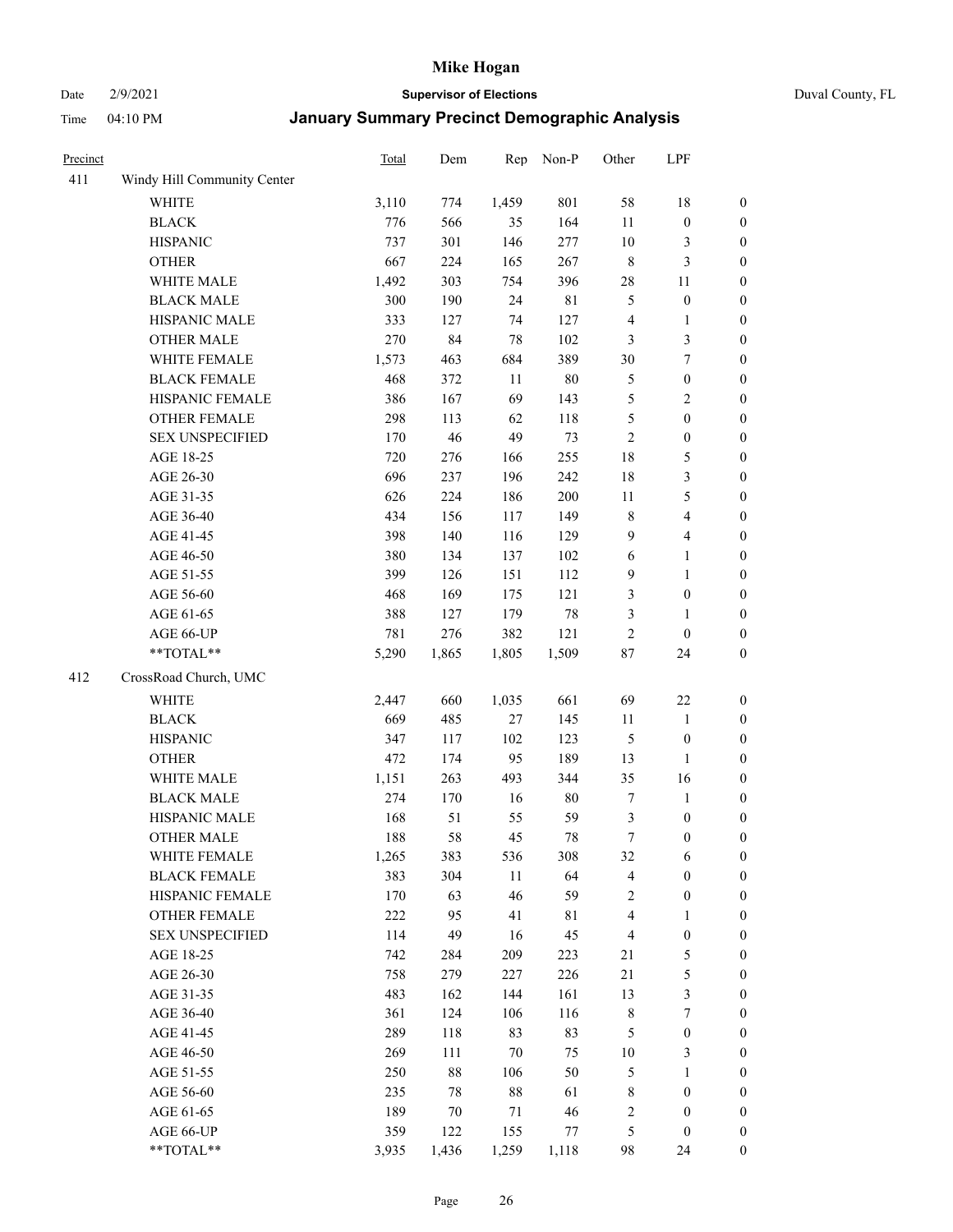Date 2/9/2021 **Supervisor of Elections** Duval County, FL

| Precinct |                                    | Total  | Dem   | Rep         | Non-P  | Other            | LPF                     |                  |
|----------|------------------------------------|--------|-------|-------------|--------|------------------|-------------------------|------------------|
| 501      | <b>Balis Community Center</b>      |        |       |             |        |                  |                         |                  |
|          | <b>WHITE</b>                       | 2,703  | 883   | 1,222       | 540    | 38               | $20\,$                  | 0                |
|          | <b>BLACK</b>                       | 245    | 165   | 16          | 57     | $\mathfrak{S}$   | $\sqrt{2}$              | 0                |
|          | <b>HISPANIC</b>                    | 136    | 45    | 44          | 45     | $\sqrt{2}$       | $\boldsymbol{0}$        | $\boldsymbol{0}$ |
|          | <b>OTHER</b>                       | 301    | 98    | 77          | 120    | 3                | $\mathfrak{Z}$          | $\boldsymbol{0}$ |
|          | WHITE MALE                         | 1,272  | 378   | 590         | 275    | 14               | 15                      | $\boldsymbol{0}$ |
|          | <b>BLACK MALE</b>                  | 118    | 78    | $\,8\,$     | $28\,$ | 3                | $\mathbf{1}$            | $\boldsymbol{0}$ |
|          | HISPANIC MALE                      | 65     | 21    | 19          | 25     | $\boldsymbol{0}$ | $\boldsymbol{0}$        | $\boldsymbol{0}$ |
|          | OTHER MALE                         | 110    | 26    | 31          | 51     | $\mathbf{1}$     | $\mathbf{1}$            | $\boldsymbol{0}$ |
|          | WHITE FEMALE                       | 1,391  | 493   | 617         | 252    | 24               | $\mathfrak{S}$          | $\boldsymbol{0}$ |
|          | <b>BLACK FEMALE</b>                | 124    | 85    | $\,$ 8 $\,$ | $28\,$ | 2                | $\mathbf{1}$            | 0                |
|          | HISPANIC FEMALE                    | 68     | 23    | 24          | 19     | $\mathbf{2}$     | $\boldsymbol{0}$        | 0                |
|          | OTHER FEMALE                       | 140    | 57    | 37          | 45     | $\boldsymbol{0}$ | $\mathbf{1}$            | 0                |
|          | <b>SEX UNSPECIFIED</b>             | 97     | 30    | 25          | 39     | $\mathbf{2}$     | $\mathbf{1}$            | $\boldsymbol{0}$ |
|          | AGE 18-25                          | 299    | 117   | 95          | 76     | 9                | $\sqrt{2}$              | $\boldsymbol{0}$ |
|          | AGE 26-30                          | 363    | 136   | 110         | 106    | 6                | $\mathfrak{S}$          | $\boldsymbol{0}$ |
|          | AGE 31-35                          | 400    | 156   | 126         | 103    | $\overline{9}$   | 6                       | $\boldsymbol{0}$ |
|          | AGE 36-40                          | 281    | 101   | $80\,$      | 93     | 3                | $\overline{\mathbf{4}}$ | $\boldsymbol{0}$ |
|          | AGE 41-45                          | 245    | 73    | 92          | 73     | 4                | $\mathfrak{Z}$          | $\boldsymbol{0}$ |
|          | AGE 46-50                          | 258    | 78    | 104         | 69     | 5                | $\overline{2}$          | $\boldsymbol{0}$ |
|          | AGE 51-55                          | 233    | 64    | 118         | 48     | 3                | $\boldsymbol{0}$        | $\boldsymbol{0}$ |
|          | AGE 56-60                          | 288    | 92    | 141         | 52     | $\mathbf{1}$     | $\overline{2}$          | 0                |
|          | AGE 61-65                          | 299    | 106   | 138         | 49     | $\sqrt{6}$       | $\boldsymbol{0}$        | 0                |
|          | AGE 66-UP                          | 719    | 268   | 355         | 93     | $\overline{2}$   | $\mathbf{1}$            | $\boldsymbol{0}$ |
|          | $**TOTAL**$                        | 3,385  | 1,191 | 1,359       | 762    | 48               | 25                      | $\boldsymbol{0}$ |
| 502      | St. Nicholas Park Christian Church |        |       |             |        |                  |                         |                  |
|          | <b>WHITE</b>                       | 953    | 289   | 488         | 158    | 12               | 6                       | $\boldsymbol{0}$ |
|          | <b>BLACK</b>                       | 53     | 34    | $\sqrt{5}$  | 13     | $\mathbf{1}$     | $\boldsymbol{0}$        | $\boldsymbol{0}$ |
|          | <b>HISPANIC</b>                    | 41     | 14    | 12          | 11     | 3                | $\mathbf{1}$            | $\boldsymbol{0}$ |
|          | <b>OTHER</b>                       | 84     | 22    | $30\,$      | 30     | $\mathfrak{2}$   | $\boldsymbol{0}$        | $\boldsymbol{0}$ |
|          | WHITE MALE                         | 427    | 118   | 218         | 81     | 5                | $\mathfrak{S}$          | $\boldsymbol{0}$ |
|          | <b>BLACK MALE</b>                  | $20\,$ | 10    | $\sqrt{2}$  | $\tau$ | $\mathbf{1}$     | $\boldsymbol{0}$        | $\boldsymbol{0}$ |
|          | HISPANIC MALE                      | 20     | 6     | $\tau$      | 6      | $\mathbf{1}$     | $\boldsymbol{0}$        | 0                |
|          | <b>OTHER MALE</b>                  | 34     | 10    | $10\,$      | 12     | $\overline{c}$   | $\boldsymbol{0}$        | 0                |
|          | WHITE FEMALE                       | 515    | 168   | 265         | 74     | 7                | 1                       | 0                |
|          | <b>BLACK FEMALE</b>                | 33     | 24    | 3           | 6      | $\boldsymbol{0}$ | $\boldsymbol{0}$        | $\boldsymbol{0}$ |
|          | HISPANIC FEMALE                    | 21     | 8     | 5           | 5      | $\mathbf{2}$     | $\mathbf{1}$            | $\overline{0}$   |
|          | <b>OTHER FEMALE</b>                | 27     | 7     | 13          | 7      | $\boldsymbol{0}$ | $\boldsymbol{0}$        | $\overline{0}$   |
|          | <b>SEX UNSPECIFIED</b>             | 34     | 8     | 12          | 14     | $\boldsymbol{0}$ | $\boldsymbol{0}$        | 0                |
|          | AGE 18-25                          | 90     | 34    | 30          | 23     | 3                | $\boldsymbol{0}$        | $\theta$         |
|          | AGE 26-30                          | 122    | 37    | 58          | 23     | 3                | $\mathbf{1}$            | 0                |
|          | AGE 31-35                          | 125    | 41    | 55          | 25     | $\overline{c}$   | $\sqrt{2}$              | 0                |
|          | AGE 36-40                          | 131    | 40    | 50          | 38     | $\mathbf{1}$     | $\sqrt{2}$              | 0                |
|          | AGE 41-45                          | 50     | 15    | 20          | 13     | $\mathbf{2}$     | $\boldsymbol{0}$        | 0                |
|          | AGE 46-50                          | 83     | 22    | 44          | 17     | $\boldsymbol{0}$ | $\boldsymbol{0}$        | 0                |
|          | AGE 51-55                          | 86     | 29    | 43          | 14     | $\boldsymbol{0}$ | $\boldsymbol{0}$        | $\overline{0}$   |
|          | AGE 56-60                          | 94     | 26    | 51          | 12     | 4                | $\mathbf{1}$            | $\overline{0}$   |
|          | AGE 61-65                          | 97     | 23    | 58          | 14     | $\overline{c}$   | $\boldsymbol{0}$        | $\overline{0}$   |
|          | AGE 66-UP                          | 253    | 92    | 126         | 33     | $\mathbf{1}$     | $\mathbf{1}$            | $\boldsymbol{0}$ |
|          | **TOTAL**                          | 1,131  | 359   | 535         | 212    | $18\,$           | 7                       | $\boldsymbol{0}$ |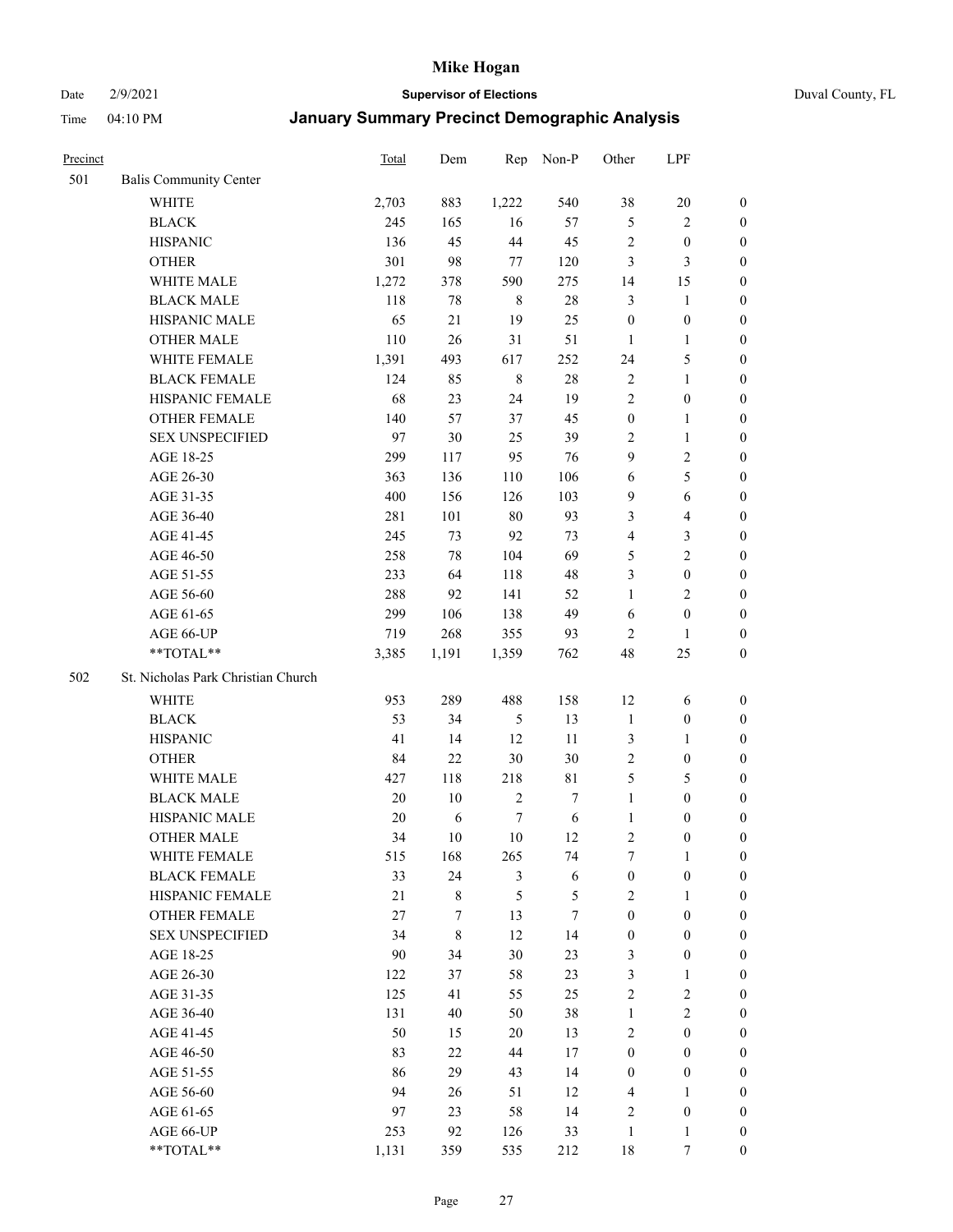#### Date 2/9/2021 **Supervisor of Elections** Duval County, FL

| Precinct |                                   | Total | Dem          | Rep            | Non-P            | Other            | LPF                     |                  |
|----------|-----------------------------------|-------|--------------|----------------|------------------|------------------|-------------------------|------------------|
| 503      | Jacksonville Community Church     |       |              |                |                  |                  |                         |                  |
|          | <b>WHITE</b>                      | 1,277 | 367          | 542            | 336              | 24               | $8\,$                   | 0                |
|          | <b>BLACK</b>                      | 999   | 760          | 37             | 193              | 8                | $\mathbf{1}$            | 0                |
|          | <b>HISPANIC</b>                   | 344   | 146          | 62             | 130              | 6                | $\boldsymbol{0}$        | $\boldsymbol{0}$ |
|          | <b>OTHER</b>                      | 311   | 120          | 59             | 125              | 5                | $\sqrt{2}$              | $\boldsymbol{0}$ |
|          | WHITE MALE                        | 539   | 131          | 222            | 168              | 11               | $\tau$                  | $\boldsymbol{0}$ |
|          | <b>BLACK MALE</b>                 | 406   | 287          | 22             | 93               | 4                | $\boldsymbol{0}$        | $\boldsymbol{0}$ |
|          | HISPANIC MALE                     | 143   | 59           | 30             | 51               | 3                | $\boldsymbol{0}$        | $\boldsymbol{0}$ |
|          | <b>OTHER MALE</b>                 | 123   | 42           | 38             | 41               | $\boldsymbol{0}$ | $\overline{2}$          | $\boldsymbol{0}$ |
|          | WHITE FEMALE                      | 709   | 223          | 312            | 160              | 13               | $\mathbf{1}$            | $\boldsymbol{0}$ |
|          | <b>BLACK FEMALE</b>               | 573   | 457          | 14             | 97               | 4                | $\mathbf{1}$            | 0                |
|          | HISPANIC FEMALE                   | 194   | 86           | 31             | 74               | 3                | $\boldsymbol{0}$        | 0                |
|          | OTHER FEMALE                      | 122   | 59           | 16             | 42               | 5                | $\boldsymbol{0}$        | 0                |
|          | <b>SEX UNSPECIFIED</b>            | 122   | 49           | 15             | 58               | $\boldsymbol{0}$ | $\boldsymbol{0}$        | $\boldsymbol{0}$ |
|          | AGE 18-25                         | 349   | 189          | 44             | 103              | 11               | $\sqrt{2}$              | $\boldsymbol{0}$ |
|          | AGE 26-30                         | 349   | 153          | 51             | 136              | 5                | $\overline{\mathbf{4}}$ | $\boldsymbol{0}$ |
|          | AGE 31-35                         | 310   | 149          | 45             | 108              | 6                | $\sqrt{2}$              | $\boldsymbol{0}$ |
|          | AGE 36-40                         | 259   | 119          | 46             | 85               | 9                | $\boldsymbol{0}$        | $\boldsymbol{0}$ |
|          | AGE 41-45                         | 205   | 93           | 51             | 59               | $\sqrt{2}$       | $\boldsymbol{0}$        | $\boldsymbol{0}$ |
|          | AGE 46-50                         | 196   | 94           | 38             | 61               | $\overline{c}$   | $\mathbf{1}$            | $\boldsymbol{0}$ |
|          | AGE 51-55                         | 209   | 108          | 42             | 58               | $\mathbf{1}$     | $\boldsymbol{0}$        | 0                |
|          | AGE 56-60                         | 219   | 112          | 56             | 48               | 3                | $\boldsymbol{0}$        | 0                |
|          | AGE 61-65                         | 216   | 120          | 65             | $28\,$           | $\mathbf{2}$     | $\mathbf{1}$            | 0                |
|          | AGE 66-UP                         | 619   | 256          | 262            | 98               | $\sqrt{2}$       | $\mathbf{1}$            | $\boldsymbol{0}$ |
|          | **TOTAL**                         | 2,931 | 1,393        | 700            | 784              | 43               | $11\,$                  | $\boldsymbol{0}$ |
| 504      | Southside United Methodist Church |       |              |                |                  |                  |                         |                  |
|          | <b>WHITE</b>                      | 1,629 | 475          | 868            | 261              | 16               | $\mathbf{9}$            | $\boldsymbol{0}$ |
|          | <b>BLACK</b>                      | 65    | 48           | $\mathfrak s$  | 11               | $\mathbf{1}$     | $\boldsymbol{0}$        | $\boldsymbol{0}$ |
|          | <b>HISPANIC</b>                   | 57    | 15           | 23             | 19               | $\boldsymbol{0}$ | $\boldsymbol{0}$        | $\boldsymbol{0}$ |
|          | <b>OTHER</b>                      | 109   | 38           | 37             | 31               | $\sqrt{2}$       | $\mathbf{1}$            | $\boldsymbol{0}$ |
|          | WHITE MALE                        | 769   | 199          | 418            | 142              | 3                | $\tau$                  | $\overline{0}$   |
|          | <b>BLACK MALE</b>                 | 27    | 17           | $\mathfrak{Z}$ | $\boldsymbol{7}$ | $\boldsymbol{0}$ | $\boldsymbol{0}$        | $\overline{0}$   |
|          | HISPANIC MALE                     | 26    | $\mathbf{9}$ | $\,$ 8 $\,$    | $\mathbf{9}$     | $\boldsymbol{0}$ | $\boldsymbol{0}$        | 0                |
|          | <b>OTHER MALE</b>                 | 47    | 13           | 19             | 14               | $\boldsymbol{0}$ | $\mathbf{1}$            | 0                |
|          | WHITE FEMALE                      | 844   | 272          | 441            | 116              | 13               | 2                       | 0                |
|          | <b>BLACK FEMALE</b>               | 34    | $28\,$       | $\mathfrak{2}$ | $\mathfrak{Z}$   | $\mathbf{1}$     | $\boldsymbol{0}$        | $\boldsymbol{0}$ |
|          | HISPANIC FEMALE                   | 27    | 5            | 13             | $\boldsymbol{9}$ | $\boldsymbol{0}$ | $\boldsymbol{0}$        | $\overline{0}$   |
|          | OTHER FEMALE                      | 39    | $18\,$       | 12             | $\tau$           | 2                | $\boldsymbol{0}$        | $\overline{0}$   |
|          | <b>SEX UNSPECIFIED</b>            | 47    | 15           | 17             | 15               | $\boldsymbol{0}$ | $\boldsymbol{0}$        | 0                |
|          | AGE 18-25                         | 172   | 56           | 75             | 34               | 7                | $\boldsymbol{0}$        | $\theta$         |
|          | AGE 26-30                         | 148   | 47           | 66             | 31               | $\overline{c}$   | $\overline{2}$          | 0                |
|          | AGE 31-35                         | 187   | 53           | 74             | 54               | $\overline{c}$   | $\overline{\mathbf{4}}$ | 0                |
|          | AGE 36-40                         | 184   | 60           | 86             | 35               | $\mathbf{1}$     | $\sqrt{2}$              | 0                |
|          | AGE 41-45                         | 160   | 51           | 72             | 34               | 3                | $\boldsymbol{0}$        | 0                |
|          | AGE 46-50                         | 158   | 36           | 89             | 33               | $\boldsymbol{0}$ | $\boldsymbol{0}$        | 0                |
|          | AGE 51-55                         | 158   | 47           | 88             | $20\,$           | $\mathbf{1}$     | $\overline{2}$          | 0                |
|          | AGE 56-60                         | 154   | 49           | 86             | $18\,$           | $\mathbf{1}$     | $\boldsymbol{0}$        | $\overline{0}$   |
|          | AGE 61-65                         | 160   | 48           | 88             | 23               | $\mathbf{1}$     | $\boldsymbol{0}$        | $\overline{0}$   |
|          | AGE 66-UP                         | 379   | 129          | 209            | $40\,$           | $\mathbf{1}$     | $\boldsymbol{0}$        | 0                |
|          | **TOTAL**                         | 1,860 | 576          | 933            | 322              | 19               | 10                      | $\boldsymbol{0}$ |
|          |                                   |       |              |                |                  |                  |                         |                  |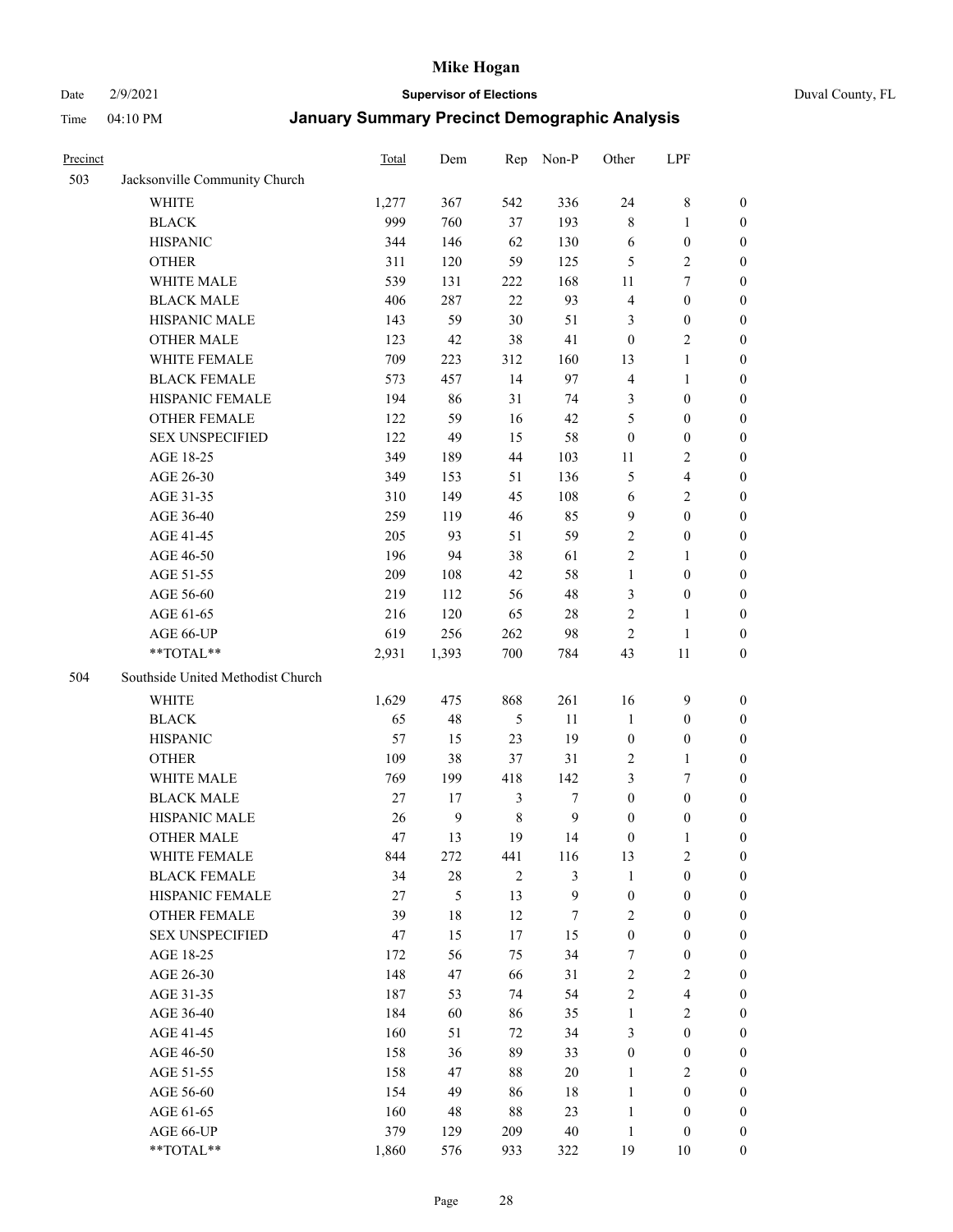Date 2/9/2021 **Supervisor of Elections** Duval County, FL

| Precinct |                                           | Total       | Dem              | Rep              | Non-P       | Other            | LPF                     |                  |
|----------|-------------------------------------------|-------------|------------------|------------------|-------------|------------------|-------------------------|------------------|
| 505      | Saint Mark's Lutheran Church - ELCA       |             |                  |                  |             |                  |                         |                  |
|          | <b>WHITE</b>                              | 2,265       | 598              | 1,319            | 315         | 25               | $8\,$                   | 0                |
|          | <b>BLACK</b>                              | 19          | 8                | -1               | 10          | $\boldsymbol{0}$ | $\boldsymbol{0}$        | 0                |
|          | <b>HISPANIC</b>                           | 70          | 22               | 28               | $20\,$      | $\boldsymbol{0}$ | $\boldsymbol{0}$        | 0                |
|          | <b>OTHER</b>                              | 140         | 49               | 43               | 45          | 2                | $\mathbf{1}$            | 0                |
|          | WHITE MALE                                | 1,048       | 227              | 637              | 169         | 9                | 6                       | $\boldsymbol{0}$ |
|          | <b>BLACK MALE</b>                         | 11          | 5                | $\mathbf{1}$     | 5           | $\boldsymbol{0}$ | $\boldsymbol{0}$        | 0                |
|          | HISPANIC MALE                             | 38          | 13               | 16               | 9           | $\boldsymbol{0}$ | $\boldsymbol{0}$        | 0                |
|          | <b>OTHER MALE</b>                         | 59          | 18               | 21               | 19          | $\boldsymbol{0}$ | $\mathbf{1}$            | 0                |
|          | WHITE FEMALE                              | 1,193       | 365              | 669              | 141         | 16               | $\mathbf{2}$            | 0                |
|          | <b>BLACK FEMALE</b>                       | $\,$ 8 $\,$ | 3                | $\boldsymbol{0}$ | 5           | $\boldsymbol{0}$ | $\boldsymbol{0}$        | 0                |
|          | HISPANIC FEMALE                           | 30          | $\boldsymbol{9}$ | 11               | $10\,$      | $\boldsymbol{0}$ | $\boldsymbol{0}$        | 0                |
|          | OTHER FEMALE                              | 62          | 25               | 17               | 19          | 1                | $\boldsymbol{0}$        | 0                |
|          | <b>SEX UNSPECIFIED</b>                    | 45          | 12               | 19               | 13          | $\mathbf{1}$     | $\boldsymbol{0}$        | 0                |
|          | AGE 18-25                                 | 253         | 63               | 139              | 40          | 9                | $\sqrt{2}$              | 0                |
|          | AGE 26-30                                 | 169         | 32               | 91               | 43          | $\overline{c}$   | $\mathbf{1}$            | $\boldsymbol{0}$ |
|          | AGE 31-35                                 | 235         | 78               | 114              | 39          | 3                | $\mathbf{1}$            | $\boldsymbol{0}$ |
|          | AGE 36-40                                 | 243         | 79               | 113              | 48          | 1                | $\sqrt{2}$              | $\overline{0}$   |
|          | AGE 41-45                                 | 202         | 36               | 97               | 63          | 4                | $\overline{2}$          | $\boldsymbol{0}$ |
|          | AGE 46-50                                 | 209         | 65               | 110              | 32          | 1                | $\mathbf{1}$            | $\boldsymbol{0}$ |
|          | AGE 51-55                                 | 216         | 54               | 128              | 32          | $\overline{c}$   | $\boldsymbol{0}$        | 0                |
|          | AGE 56-60                                 | 216         | 39               | 143              | 32          | $\mathbf{2}$     | $\boldsymbol{0}$        | 0                |
|          | AGE 61-65                                 | 190         | 48               | 123              | 18          | $\mathbf{1}$     | $\boldsymbol{0}$        | 0                |
|          | AGE 66-UP                                 | 561         | 183              | 333              | 43          | $\overline{2}$   | $\boldsymbol{0}$        | 0                |
|          | **TOTAL**                                 | 2,494       | 677              | 1,391            | 390         | 27               | 9                       | $\boldsymbol{0}$ |
| 506      | St. John the Divine Greek Orthodox Church |             |                  |                  |             |                  |                         |                  |
|          | <b>WHITE</b>                              | 2,210       | 691              | 972              | 505         | 35               | $\boldsymbol{7}$        | $\boldsymbol{0}$ |
|          | <b>BLACK</b>                              | 1,381       | 1,102            | 48               | 218         | 12               | $\mathbf{1}$            | $\boldsymbol{0}$ |
|          | <b>HISPANIC</b>                           | 304         | 136              | 59               | 104         | $\overline{4}$   | $\mathbf{1}$            | $\boldsymbol{0}$ |
|          | <b>OTHER</b>                              | 428         | 145              | 113              | 161         | 7                | $\mathbf{2}$            | $\boldsymbol{0}$ |
|          | WHITE MALE                                | 1,019       | 268              | 485              | 248         | 12               | $\sqrt{6}$              | 0                |
|          | <b>BLACK MALE</b>                         | 551         | 415              | 22               | 109         | $\overline{4}$   | $\mathbf{1}$            | 0                |
|          | HISPANIC MALE                             | 145         | 63               | 39               | 41          | 2                | $\boldsymbol{0}$        | 0                |
|          | <b>OTHER MALE</b>                         | 144         | 43               | 37               | 59          | 4                | 1                       | 0                |
|          | WHITE FEMALE                              | 1,160       | 413              | 476              | 248         | 22               | 1                       | 0                |
|          | <b>BLACK FEMALE</b>                       | 798         | 665              | 24               | 101         | 8                | $\boldsymbol{0}$        | $\boldsymbol{0}$ |
|          | HISPANIC FEMALE                           | 151         | 69               | 19               | 60          | $\sqrt{2}$       | $\mathbf{1}$            | $\overline{0}$   |
|          | <b>OTHER FEMALE</b>                       | 188         | 67               | 57               | 60          | 3                | $\mathbf{1}$            | $\overline{0}$   |
|          | <b>SEX UNSPECIFIED</b>                    | 167         | 71               | 33               | 62          | $\mathbf{1}$     | $\boldsymbol{0}$        | 0                |
|          | AGE 18-25                                 | 485         | 227              | 88               | 150         | 17               | $\mathfrak{Z}$          | $\theta$         |
|          | AGE 26-30                                 | 524         | 235              | $87\,$           | 189         | $\overline{9}$   | $\overline{\mathbf{4}}$ | 0                |
|          | AGE 31-35                                 | 445         | 218              | 89               | 124         | $10\,$           | $\overline{\mathbf{4}}$ | 0                |
|          | AGE 36-40                                 | 385         | 188              | 97               | 99          | $\mathbf{1}$     | $\boldsymbol{0}$        | 0                |
|          | AGE 41-45                                 | 317         | 155              | 87               | 73          | $\sqrt{2}$       | $\boldsymbol{0}$        | 0                |
|          | AGE 46-50                                 | 356         | 154              | 113              | $87\,$      | $\sqrt{2}$       | $\boldsymbol{0}$        | 0                |
|          | AGE 51-55                                 | 372         | 155              | 132              | $8\sqrt{1}$ | 4                | $\boldsymbol{0}$        | $\overline{0}$   |
|          | AGE 56-60                                 | 402         | 191              | 142              | 64          | 5                | $\boldsymbol{0}$        | $\overline{0}$   |
|          | AGE 61-65                                 | 360         | 206              | 113              | 38          | 3                | $\boldsymbol{0}$        | $\overline{0}$   |
|          | AGE 66-UP                                 | 677         | 345              | 244              | 83          | 5                | $\boldsymbol{0}$        | $\boldsymbol{0}$ |
|          | **TOTAL**                                 | 4,323       | 2,074            | 1,192            | 988         | 58               | 11                      | $\boldsymbol{0}$ |
|          |                                           |             |                  |                  |             |                  |                         |                  |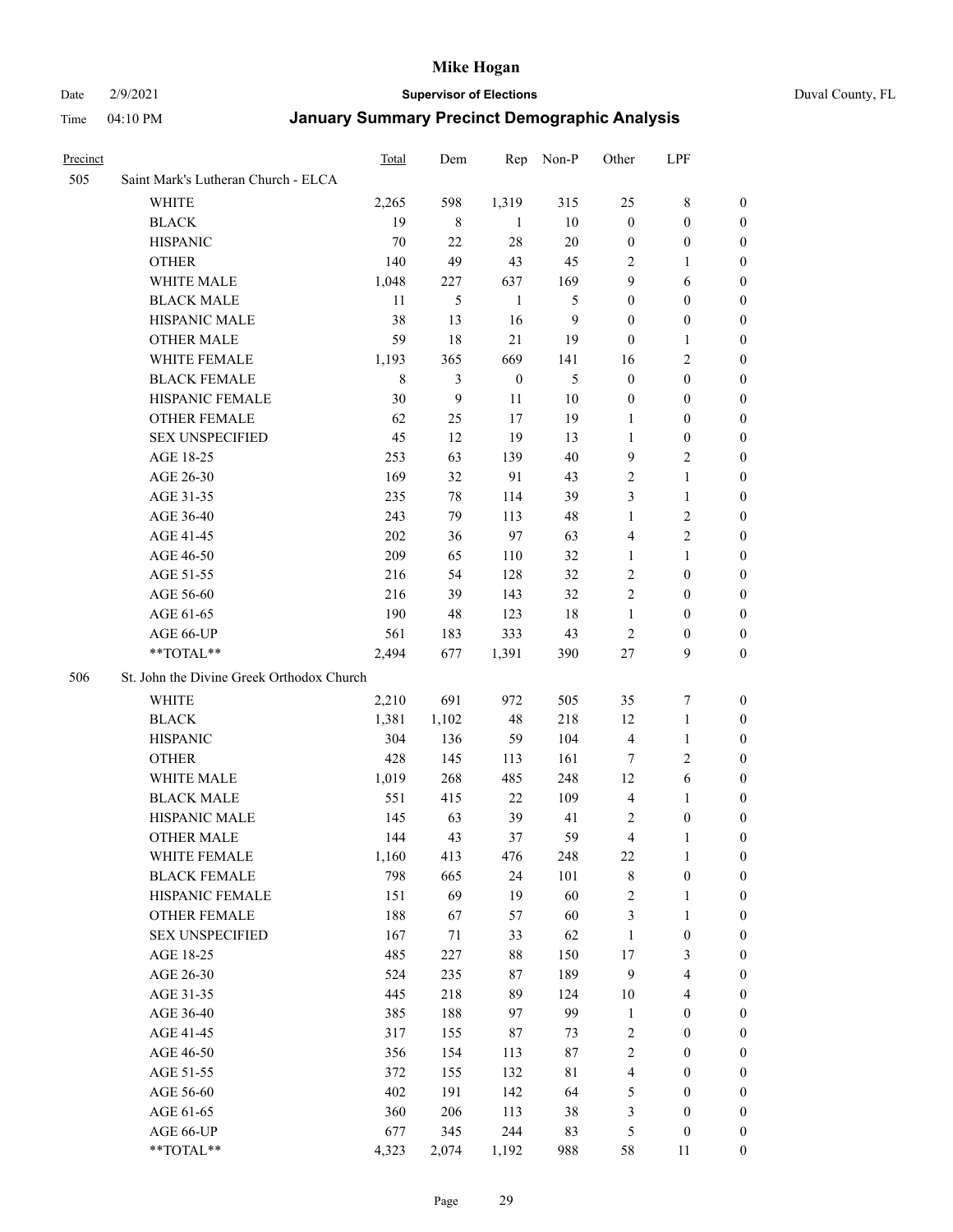Date 2/9/2021 **Supervisor of Elections** Duval County, FL

| Precinct |                                 | Total | Dem   | Rep            | Non-P          | Other            | LPF              |                  |
|----------|---------------------------------|-------|-------|----------------|----------------|------------------|------------------|------------------|
| 507      | Hendricks Avenue Baptist Church |       |       |                |                |                  |                  |                  |
|          | <b>WHITE</b>                    | 970   | 281   | 476            | 186            | 11               | 16               | 0                |
|          | $\operatorname{BLACK}$          | 740   | 618   | 25             | 92             | 4                | $\mathbf{1}$     | 0                |
|          | <b>HISPANIC</b>                 | 70    | 36    | $\tau$         | 26             | $\mathbf{1}$     | $\boldsymbol{0}$ | $\boldsymbol{0}$ |
|          | <b>OTHER</b>                    | 158   | 46    | 45             | 60             | 4                | $\mathfrak{Z}$   | $\boldsymbol{0}$ |
|          | WHITE MALE                      | 438   | 94    | 242            | $88\,$         | 7                | $\tau$           | $\boldsymbol{0}$ |
|          | <b>BLACK MALE</b>               | 319   | 250   | 16             | 50             | $\mathfrak{2}$   | $\mathbf{1}$     | $\boldsymbol{0}$ |
|          | HISPANIC MALE                   | 32    | 12    | $\mathfrak s$  | 15             | $\boldsymbol{0}$ | $\boldsymbol{0}$ | $\boldsymbol{0}$ |
|          | <b>OTHER MALE</b>               | 65    | 18    | 22             | 23             | $\mathbf{1}$     | $\mathbf{1}$     | $\boldsymbol{0}$ |
|          | WHITE FEMALE                    | 522   | 182   | 232            | 95             | 4                | $\mathbf{9}$     | $\boldsymbol{0}$ |
|          | <b>BLACK FEMALE</b>             | 404   | 355   | $\overline{9}$ | 39             | $\mathbf{1}$     | $\boldsymbol{0}$ | $\boldsymbol{0}$ |
|          | HISPANIC FEMALE                 | 31    | 19    | $\mathfrak{2}$ | $\overline{9}$ | $\mathbf{1}$     | $\boldsymbol{0}$ | 0                |
|          | <b>OTHER FEMALE</b>             | 67    | 22    | 14             | 26             | 3                | $\sqrt{2}$       | $\boldsymbol{0}$ |
|          | <b>SEX UNSPECIFIED</b>          | 60    | 29    | 11             | 19             | $\mathbf{1}$     | $\boldsymbol{0}$ | $\boldsymbol{0}$ |
|          | AGE 18-25                       | 190   | 89    | 41             | 50             | 5                | $\mathfrak{S}$   | $\boldsymbol{0}$ |
|          | AGE 26-30                       | 190   | 101   | 38             | 46             | 3                | $\sqrt{2}$       | $\boldsymbol{0}$ |
|          | AGE 31-35                       | 195   | 84    | 54             | 52             | 4                | $\mathbf{1}$     | $\boldsymbol{0}$ |
|          | AGE 36-40                       | 175   | 86    | 44             | 35             | $\mathbf{1}$     | $\mathbf{9}$     | $\boldsymbol{0}$ |
|          | AGE 41-45                       | 136   | 64    | 30             | 41             | $\boldsymbol{0}$ | $\mathbf{1}$     | $\boldsymbol{0}$ |
|          | AGE 46-50                       | 138   | 60    | 55             | 22             | $\mathbf{1}$     | $\boldsymbol{0}$ | $\boldsymbol{0}$ |
|          | AGE 51-55                       | 138   | 64    | 47             | 24             | 3                | $\boldsymbol{0}$ | 0                |
|          | AGE 56-60                       | 217   | 109   | 64             | 42             | $\mathbf{1}$     | $\mathbf{1}$     | 0                |
|          | AGE 61-65                       | 180   | 94    | 56             | $28\,$         | $\mathbf{1}$     | $\mathbf{1}$     | 0                |
|          | AGE 66-UP                       | 379   | 230   | 124            | 24             | $\mathbf{1}$     | $\boldsymbol{0}$ | $\boldsymbol{0}$ |
|          | $**TOTAL**$                     | 1,938 | 981   | 553            | 364            | 20               | $20\,$           | $\boldsymbol{0}$ |
| 508      | San Jose Church of Christ       |       |       |                |                |                  |                  |                  |
|          | <b>WHITE</b>                    | 4,179 | 1,264 | 2,091          | 745            | 52               | $27\,$           | $\boldsymbol{0}$ |
|          | <b>BLACK</b>                    | 268   | 180   | 13             | $72\,$         | 3                | $\boldsymbol{0}$ | $\boldsymbol{0}$ |
|          | <b>HISPANIC</b>                 | 277   | 101   | 80             | 92             | 4                | $\boldsymbol{0}$ | $\boldsymbol{0}$ |
|          | <b>OTHER</b>                    | 349   | 99    | 114            | 128            | $\,$ 8 $\,$      | $\boldsymbol{0}$ | $\boldsymbol{0}$ |
|          | WHITE MALE                      | 1,945 | 521   | 1,013          | 363            | 29               | 19               | $\boldsymbol{0}$ |
|          | <b>BLACK MALE</b>               | 115   | 72    | $\tau$         | 36             | $\boldsymbol{0}$ | $\boldsymbol{0}$ | $\boldsymbol{0}$ |
|          | HISPANIC MALE                   | 128   | 42    | 41             | 45             | $\boldsymbol{0}$ | $\boldsymbol{0}$ | 0                |
|          | <b>OTHER MALE</b>               | 137   | 34    | 51             | 51             | $\mathbf{1}$     | $\boldsymbol{0}$ | $\boldsymbol{0}$ |
|          | WHITE FEMALE                    | 2,198 | 734   | 1,062          | 372            | 23               | 7                | 0                |
|          | <b>BLACK FEMALE</b>             | 150   | 106   | 6              | 35             | 3                | $\boldsymbol{0}$ | $\boldsymbol{0}$ |
|          | HISPANIC FEMALE                 | 143   | 59    | 36             | 44             | 4                | $\boldsymbol{0}$ | $\boldsymbol{0}$ |
|          | OTHER FEMALE                    | 158   | 53    | 48             | 50             | 7                | $\boldsymbol{0}$ | $\overline{0}$   |
|          | <b>SEX UNSPECIFIED</b>          | 99    | 23    | 34             | 41             | $\boldsymbol{0}$ | $\mathbf{1}$     | 0                |
|          | AGE 18-25                       | 450   | 130   | 166            | 142            | 9                | $\mathfrak{Z}$   | 0                |
|          | AGE 26-30                       | 426   | 131   | 163            | 112            | 13               | $\boldsymbol{7}$ | 0                |
|          | AGE 31-35                       | 490   | 173   | 171            | 131            | $10\,$           | $\mathfrak s$    | 0                |
|          | AGE 36-40                       | 370   | 127   | 136            | 104            | $\mathbf{1}$     | $\sqrt{2}$       | 0                |
|          | AGE 41-45                       | 342   | 108   | 151            | 71             | 10               | $\sqrt{2}$       | 0                |
|          | AGE 46-50                       | 374   | 118   | 148            | 101            | 4                | $\mathfrak{Z}$   | 0                |
|          | AGE 51-55                       | 398   | 85    | 218            | 93             | 1                | $\mathbf{1}$     | 0                |
|          | AGE 56-60                       | 445   | 135   | 234            | $70\,$         | 4                | $\sqrt{2}$       | $\boldsymbol{0}$ |
|          | AGE 61-65                       | 477   | 158   | 242            | $70\,$         | 6                | $\mathbf{1}$     | $\boldsymbol{0}$ |
|          | AGE 66-UP                       | 1,301 | 479   | 669            | 143            | 9                | $\mathbf{1}$     | 0                |
|          | **TOTAL**                       | 5,073 | 1,644 | 2,298          | 1,037          | 67               | $27\,$           | $\boldsymbol{0}$ |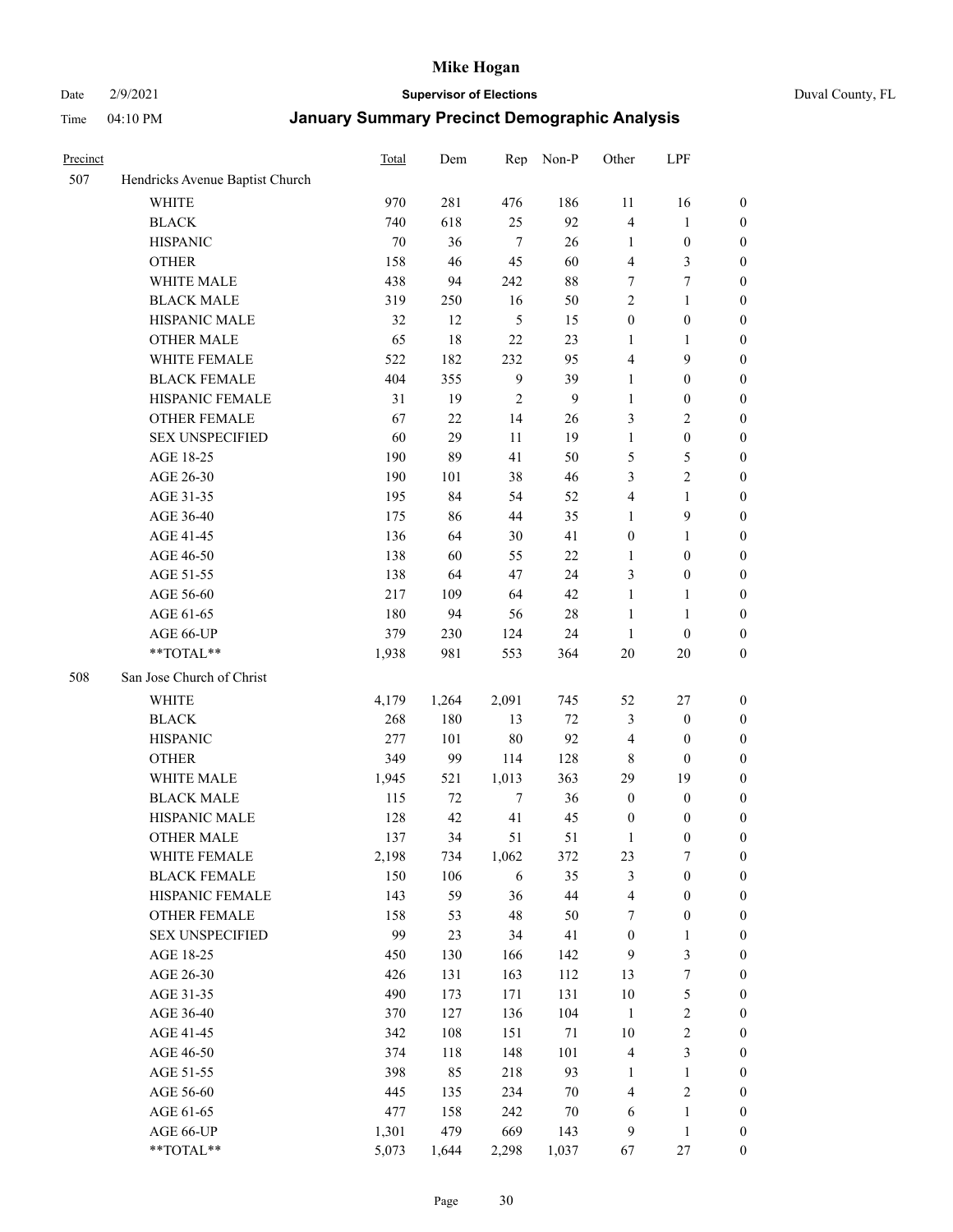Date 2/9/2021 **Supervisor of Elections** Duval County, FL

| Precinct |                           | Total | Dem    | Rep    | Non-P  | Other                   | LPF              |                  |
|----------|---------------------------|-------|--------|--------|--------|-------------------------|------------------|------------------|
| 509      | Christ the Messiah Church |       |        |        |        |                         |                  |                  |
|          | WHITE                     | 3,505 | 960    | 1,946  | 551    | 32                      | 16               | 0                |
|          | <b>BLACK</b>              | 372   | 268    | 18     | 83     | 3                       | $\boldsymbol{0}$ | 0                |
|          | <b>HISPANIC</b>           | 209   | 76     | 67     | 62     | 3                       | $\mathbf{1}$     | $\boldsymbol{0}$ |
|          | <b>OTHER</b>              | 326   | 96     | 120    | 106    | 3                       | $\mathbf{1}$     | $\boldsymbol{0}$ |
|          | WHITE MALE                | 1,618 | 376    | 931    | 291    | 11                      | 9                | $\boldsymbol{0}$ |
|          | <b>BLACK MALE</b>         | 150   | 98     | 9      | 42     | $\mathbf{1}$            | $\boldsymbol{0}$ | $\boldsymbol{0}$ |
|          | HISPANIC MALE             | 95    | 36     | 32     | 26     | $\mathbf{1}$            | $\boldsymbol{0}$ | $\boldsymbol{0}$ |
|          | <b>OTHER MALE</b>         | 130   | 31     | 62     | 37     | $\boldsymbol{0}$        | $\boldsymbol{0}$ | $\boldsymbol{0}$ |
|          | WHITE FEMALE              | 1,852 | 576    | 998    | 252    | 21                      | $\mathfrak{S}$   | $\boldsymbol{0}$ |
|          | <b>BLACK FEMALE</b>       | 216   | 167    | 9      | 38     | $\sqrt{2}$              | $\boldsymbol{0}$ | 0                |
|          | HISPANIC FEMALE           | 112   | 40     | 34     | 35     | $\sqrt{2}$              | $\mathbf{1}$     | 0                |
|          | OTHER FEMALE              | 145   | 57     | 46     | 41     | $\mathbf{1}$            | $\boldsymbol{0}$ | 0                |
|          | <b>SEX UNSPECIFIED</b>    | 94    | 19     | 30     | $40\,$ | $\sqrt{2}$              | 3                | $\boldsymbol{0}$ |
|          | AGE 18-25                 | 405   | 132    | 150    | 109    | 12                      | $\sqrt{2}$       | $\boldsymbol{0}$ |
|          | AGE 26-30                 | 357   | 93     | 147    | 110    | 4                       | $\mathfrak{Z}$   | $\boldsymbol{0}$ |
|          | AGE 31-35                 | 349   | 116    | 137    | 91     | $\sqrt{2}$              | $\mathfrak{Z}$   | $\boldsymbol{0}$ |
|          | AGE 36-40                 | 340   | 115    | 122    | 95     | $\overline{4}$          | $\overline{4}$   | $\boldsymbol{0}$ |
|          | AGE 41-45                 | 295   | 100    | 119    | $72\,$ | $\overline{c}$          | $\overline{2}$   | $\boldsymbol{0}$ |
|          | AGE 46-50                 | 322   | 115    | 140    | 63     | $\overline{4}$          | $\boldsymbol{0}$ | $\boldsymbol{0}$ |
|          | AGE 51-55                 | 344   | 97     | 180    | 62     | $\sqrt{2}$              | $\mathfrak{Z}$   | $\boldsymbol{0}$ |
|          | AGE 56-60                 | 351   | 100    | 203    | 46     | $\sqrt{2}$              | $\boldsymbol{0}$ | 0                |
|          | AGE 61-65                 | 383   | 125    | 211    | 45     | $\overline{2}$          | $\boldsymbol{0}$ | 0                |
|          | AGE 66-UP                 | 1,266 | 407    | 742    | 109    | $\tau$                  | $\mathbf{1}$     | $\boldsymbol{0}$ |
|          | **TOTAL**                 | 4,412 | 1,400  | 2,151  | 802    | 41                      | $18\,$           | $\boldsymbol{0}$ |
| 510      | Wayman Chapel AME Church  |       |        |        |        |                         |                  |                  |
|          | <b>WHITE</b>              | 2,711 | 728    | 1,445  | 495    | 26                      | 17               | $\boldsymbol{0}$ |
|          | <b>BLACK</b>              | 413   | 304    | $21\,$ | 82     | 5                       | $\mathbf{1}$     | $\boldsymbol{0}$ |
|          | <b>HISPANIC</b>           | 218   | 86     | 55     | 75     | $\mathbf{1}$            | $\mathbf{1}$     | $\boldsymbol{0}$ |
|          | <b>OTHER</b>              | 267   | 62     | 95     | 104    | 5                       | $\mathbf{1}$     | $\boldsymbol{0}$ |
|          | WHITE MALE                | 1,265 | 286    | 701    | 254    | 15                      | 9                | $\boldsymbol{0}$ |
|          | <b>BLACK MALE</b>         | 163   | 111    | $11\,$ | 37     | $\overline{4}$          | $\boldsymbol{0}$ | $\boldsymbol{0}$ |
|          | HISPANIC MALE             | 112   | 41     | 29     | 40     | 1                       | $\mathbf{1}$     | 0                |
|          | <b>OTHER MALE</b>         | 97    | 20     | 40     | 35     | $\sqrt{2}$              | $\boldsymbol{0}$ | $\boldsymbol{0}$ |
|          | WHITE FEMALE              | 1,422 | 437    | 734    | 232    | 11                      | 8                | 0                |
|          | <b>BLACK FEMALE</b>       | 246   | 189    | 10     | 45     | $\mathbf{1}$            | $\mathbf{1}$     | $\boldsymbol{0}$ |
|          | HISPANIC FEMALE           | 103   | 43     | 26     | 34     | $\boldsymbol{0}$        | $\boldsymbol{0}$ | $\overline{0}$   |
|          | <b>OTHER FEMALE</b>       | 116   | 27     | 41     | 44     | 3                       | $\mathbf{1}$     | 0                |
|          | <b>SEX UNSPECIFIED</b>    | 85    | 26     | 24     | 35     | $\boldsymbol{0}$        | $\boldsymbol{0}$ | 0                |
|          | AGE 18-25                 | 362   | 117    | 132    | 104    | $\,$ 8 $\,$             | $\mathbf{1}$     | 0                |
|          | AGE 26-30                 | 318   | 117    | 102    | 94     | 2                       | $\mathfrak{Z}$   | 0                |
|          | AGE 31-35                 | 316   | 121    | 96     | 91     | 5                       | $\mathfrak{Z}$   | 0                |
|          | AGE 36-40                 | 249   | 72     | 86     | 86     | 3                       | $\sqrt{2}$       | 0                |
|          | AGE 41-45                 | 223   | 70     | 78     | 68     | 4                       | $\mathfrak{Z}$   | 0                |
|          | AGE 46-50                 | 245   | $70\,$ | 96     | 75     | $\mathbf{1}$            | $\mathfrak{Z}$   | 0                |
|          | AGE 51-55                 | 251   | 85     | 107    | 53     | 3                       | $\mathfrak{Z}$   | 0                |
|          | AGE 56-60                 | 323   | 101    | 170    | 46     | 5                       | 1                | 0                |
|          | AGE 61-65                 | 369   | 112    | 210    | 45     | 2                       | $\boldsymbol{0}$ | 0                |
|          | AGE 66-UP                 | 953   | 315    | 539    | 94     | $\overline{\mathbf{4}}$ | $\mathbf{1}$     | 0                |
|          | **TOTAL**                 | 3,609 | 1,180  | 1,616  | 756    | 37                      | $20\,$           | $\boldsymbol{0}$ |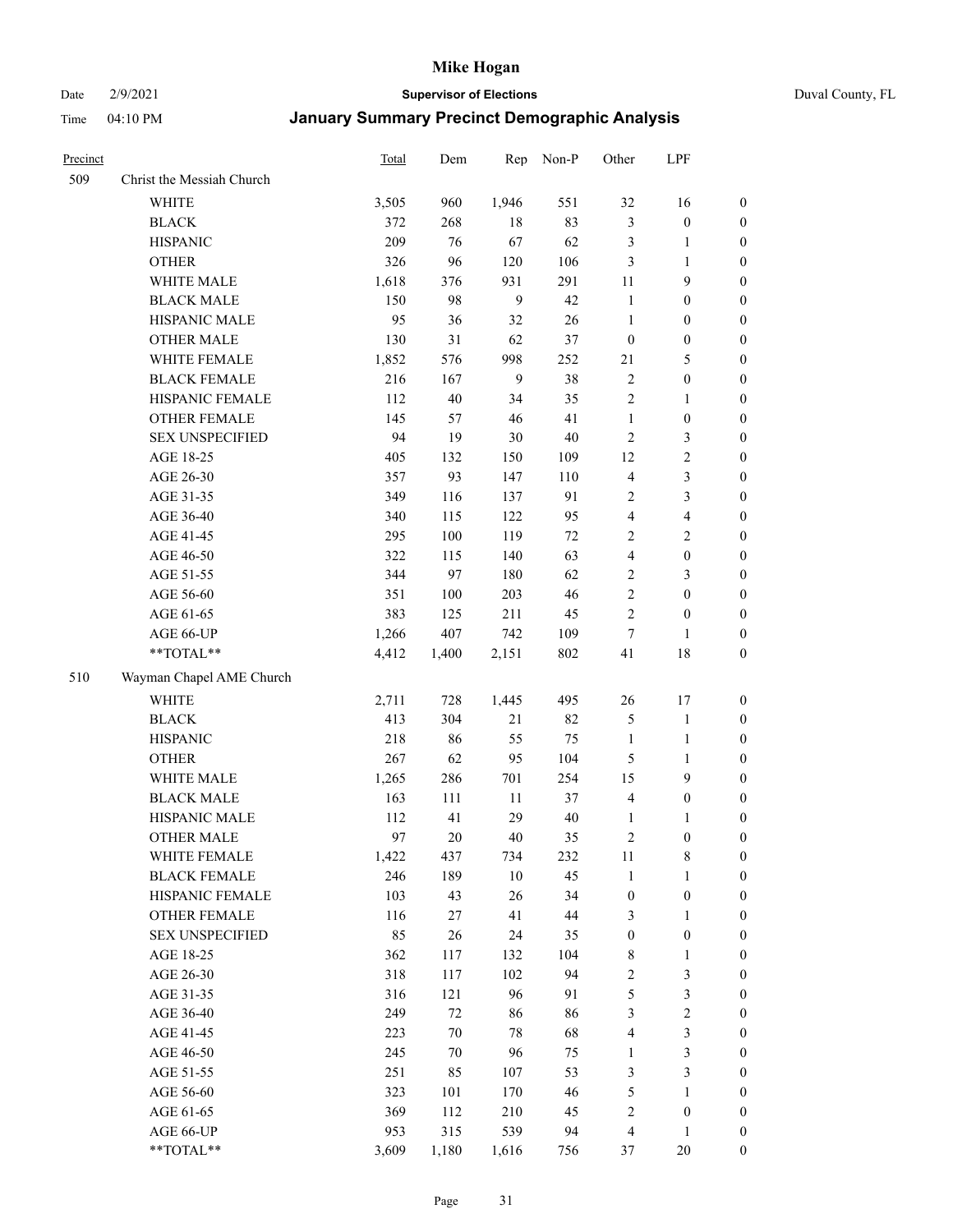# Date 2/9/2021 **Supervisor of Elections** Duval County, FL

| Precinct |                              | Total | Dem    | Rep    | Non-P | Other            | LPF                     |                  |
|----------|------------------------------|-------|--------|--------|-------|------------------|-------------------------|------------------|
| 511      | Cuba Hunter Community Center |       |        |        |       |                  |                         |                  |
|          | <b>WHITE</b>                 | 1,869 | 569    | 877    | 388   | 28               | $\boldsymbol{7}$        | 0                |
|          | <b>BLACK</b>                 | 808   | 648    | 37     | 119   | $\overline{4}$   | $\boldsymbol{0}$        | $\boldsymbol{0}$ |
|          | <b>HISPANIC</b>              | 282   | 117    | 62     | 99    | $\mathbf{1}$     | 3                       | $\boldsymbol{0}$ |
|          | <b>OTHER</b>                 | 367   | 105    | 111    | 145   | 5                | $\mathbf{1}$            | $\boldsymbol{0}$ |
|          | WHITE MALE                   | 855   | 225    | 428    | 189   | 10               | $\mathfrak{Z}$          | $\boldsymbol{0}$ |
|          | <b>BLACK MALE</b>            | 358   | 271    | 19     | 66    | $\overline{c}$   | $\boldsymbol{0}$        | $\boldsymbol{0}$ |
|          | HISPANIC MALE                | 119   | 43     | 31     | 41    | $\mathbf{1}$     | $\mathfrak{Z}$          | $\boldsymbol{0}$ |
|          | <b>OTHER MALE</b>            | 146   | $44\,$ | 48     | 53    | $\mathbf{1}$     | $\boldsymbol{0}$        | $\boldsymbol{0}$ |
|          | WHITE FEMALE                 | 989   | 335    | 438    | 194   | 18               | $\overline{\mathbf{4}}$ | $\boldsymbol{0}$ |
|          | <b>BLACK FEMALE</b>          | 442   | 372    | 17     | 51    | $\sqrt{2}$       | $\boldsymbol{0}$        | $\boldsymbol{0}$ |
|          | HISPANIC FEMALE              | 152   | $71\,$ | 29     | 52    | $\boldsymbol{0}$ | $\boldsymbol{0}$        | 0                |
|          | OTHER FEMALE                 | 149   | 42     | $48\,$ | 57    | $\overline{c}$   | $\boldsymbol{0}$        | $\boldsymbol{0}$ |
|          | <b>SEX UNSPECIFIED</b>       | 115   | 36     | 29     | 47    | $\overline{2}$   | $\mathbf{1}$            | $\boldsymbol{0}$ |
|          | AGE 18-25                    | 301   | 135    | 61     | 96    | 8                | $\mathbf{1}$            | $\boldsymbol{0}$ |
|          | AGE 26-30                    | 295   | 115    | 68     | 101   | 9                | $\sqrt{2}$              | $\boldsymbol{0}$ |
|          | AGE 31-35                    | 302   | 120    | $87\,$ | 93    | $\mathbf{1}$     | $\mathbf{1}$            | $\boldsymbol{0}$ |
|          | AGE 36-40                    | 247   | 95     | $80\,$ | 68    | $\mathbf{1}$     | $\mathfrak{Z}$          | $\boldsymbol{0}$ |
|          | AGE 41-45                    | 225   | 82     | 66     | 73    | 3                | $\mathbf{1}$            | $\boldsymbol{0}$ |
|          | AGE 46-50                    | 256   | 111    | 76     | 64    | $\mathfrak{Z}$   | $\sqrt{2}$              | $\boldsymbol{0}$ |
|          | AGE 51-55                    | 267   | 117    | $90\,$ | 57    | $\sqrt{2}$       | $\mathbf{1}$            | $\boldsymbol{0}$ |
|          | AGE 56-60                    | 362   | 150    | 141    | 66    | 5                | $\boldsymbol{0}$        | 0                |
|          | AGE 61-65                    | 327   | 144    | 125    | 54    | 4                | $\boldsymbol{0}$        | 0                |
|          | AGE 66-UP                    | 744   | 370    | 293    | 79    | $\overline{2}$   | $\boldsymbol{0}$        | $\boldsymbol{0}$ |
|          | $**TOTAL**$                  | 3,326 | 1,439  | 1,087  | 751   | 38               | 11                      | $\boldsymbol{0}$ |
| 512      | Community Hospice of NE FL   |       |        |        |       |                  |                         |                  |
|          | <b>WHITE</b>                 | 2,967 | 806    | 1,424  | 672   | 48               | 17                      | $\boldsymbol{0}$ |
|          | <b>BLACK</b>                 | 1,171 | 887    | 29     | 240   | 14               | $\mathbf{1}$            | $\boldsymbol{0}$ |
|          | <b>HISPANIC</b>              | 487   | 205    | 106    | 170   | 6                | $\boldsymbol{0}$        | $\boldsymbol{0}$ |
|          | <b>OTHER</b>                 | 615   | 193    | 168    | 244   | $\overline{9}$   | $\mathbf{1}$            | $\boldsymbol{0}$ |
|          | WHITE MALE                   | 1,310 | 295    | 649    | 329   | 25               | 12                      | $\boldsymbol{0}$ |
|          | <b>BLACK MALE</b>            | 441   | 307    | $11\,$ | 114   | $\,$ 8 $\,$      | $\mathbf{1}$            | $\boldsymbol{0}$ |
|          | HISPANIC MALE                | 207   | 82     | 51     | 72    | 2                | $\boldsymbol{0}$        | 0                |
|          | <b>OTHER MALE</b>            | 231   | 70     | 63     | 93    | $\mathfrak s$    | $\boldsymbol{0}$        | $\boldsymbol{0}$ |
|          | WHITE FEMALE                 | 1,623 | 499    | 763    | 333   | 23               | 5                       | 0                |
|          | <b>BLACK FEMALE</b>          | 713   | 569    | $18\,$ | 120   | 6                | $\boldsymbol{0}$        | $\boldsymbol{0}$ |
|          | HISPANIC FEMALE              | 267   | 117    | 51     | 95    | 4                | $\boldsymbol{0}$        | $\overline{0}$   |
|          | OTHER FEMALE                 | 277   | 95     | 83     | 95    | 3                | $\mathbf{1}$            | $\overline{0}$   |
|          | <b>SEX UNSPECIFIED</b>       | 171   | 57     | 38     | 75    | $\mathbf{1}$     | $\boldsymbol{0}$        | 0                |
|          | AGE 18-25                    | 581   | 235    | 135    | 194   | 14               | $\mathfrak{Z}$          | 0                |
|          | AGE 26-30                    | 589   | 234    | 133    | 204   | 13               | $\mathfrak s$           | 0                |
|          | AGE 31-35                    | 536   | 255    | 116    | 153   | 8                | $\overline{\mathbf{4}}$ | 0                |
|          | AGE 36-40                    | 496   | 208    | 117    | 166   | 4                | $\mathbf{1}$            | 0                |
|          | AGE 41-45                    | 389   | 160    | 104    | 119   | $\overline{4}$   | $\mathbf{2}$            | 0                |
|          | AGE 46-50                    | 377   | 141    | 132    | 100   | 4                | $\boldsymbol{0}$        | 0                |
|          | AGE 51-55                    | 363   | 147    | 141    | 71    | 3                | $\mathbf{1}$            | 0                |
|          | AGE 56-60                    | 457   | 162    | 193    | 89    | 12               | $\mathbf{1}$            | 0                |
|          | AGE 61-65                    | 426   | 176    | 166    | 77    | 7                | $\boldsymbol{0}$        | 0                |
|          | AGE 66-UP                    | 1,026 | 373    | 490    | 153   | 8                | $\mathbf{2}$            | $\boldsymbol{0}$ |
|          | **TOTAL**                    | 5,240 | 2,091  | 1,727  | 1,326 | 77               | 19                      | $\boldsymbol{0}$ |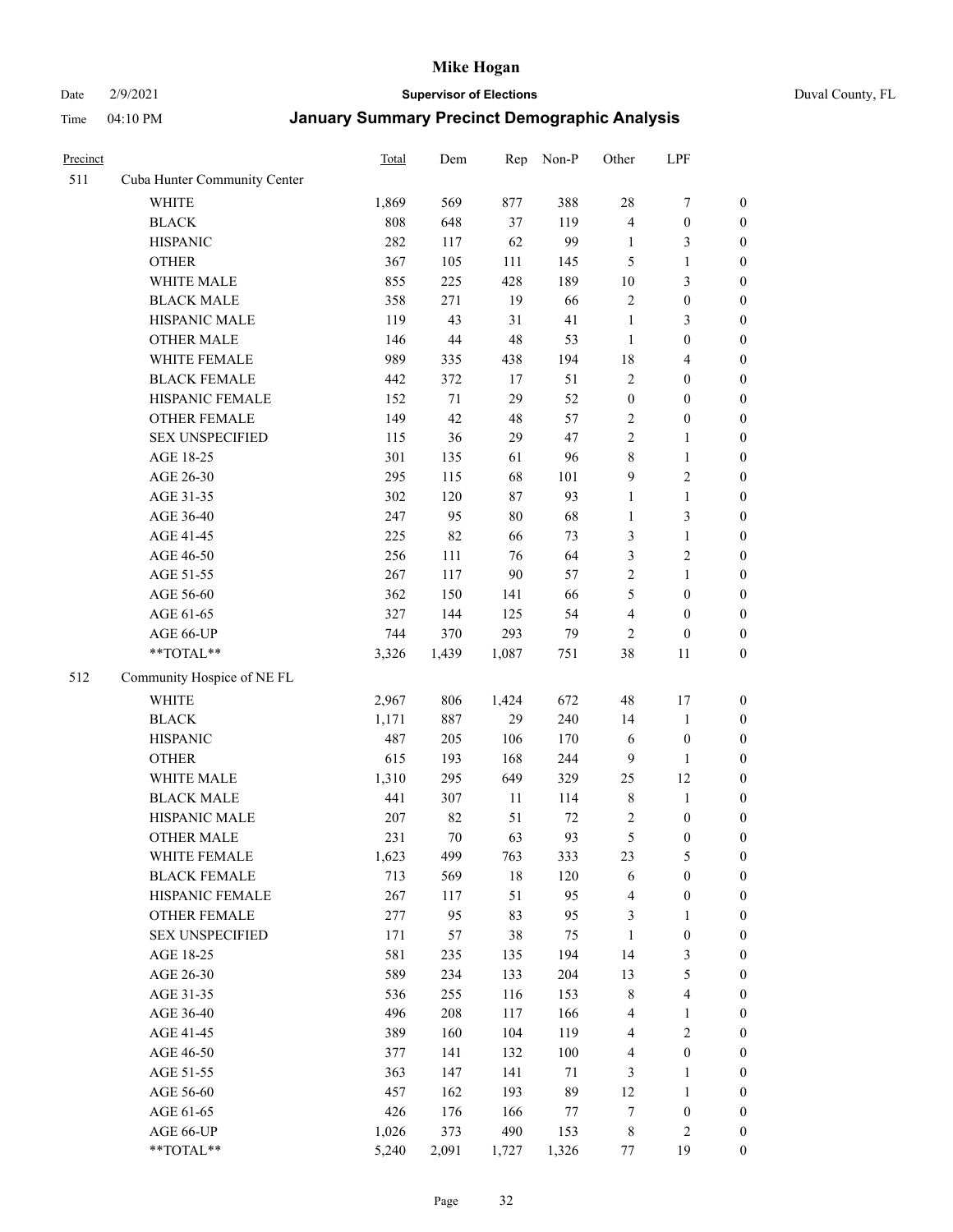Date 2/9/2021 **Supervisor of Elections** Duval County, FL

| Precinct |                          | <b>Total</b> | Dem    | Rep          | Non-P       | Other            | LPF              |                  |
|----------|--------------------------|--------------|--------|--------------|-------------|------------------|------------------|------------------|
| 513      | Englewood Baptist Church |              |        |              |             |                  |                  |                  |
|          | <b>WHITE</b>             | 1,503        | 401    | 768          | 315         | 14               | $\mathfrak{S}$   | 0                |
|          | <b>BLACK</b>             | 545          | 422    | 26           | 92          | 4                | $\mathbf{1}$     | 0                |
|          | <b>HISPANIC</b>          | 241          | 98     | 61           | 79          | 3                | $\boldsymbol{0}$ | $\boldsymbol{0}$ |
|          | <b>OTHER</b>             | 387          | 91     | 118          | 174         | 3                | $\mathbf{1}$     | $\boldsymbol{0}$ |
|          | WHITE MALE               | 692          | 158    | 366          | 160         | 5                | $\mathfrak{Z}$   | $\boldsymbol{0}$ |
|          | <b>BLACK MALE</b>        | 261          | 189    | 17           | 51          | 3                | $\mathbf{1}$     | $\boldsymbol{0}$ |
|          | HISPANIC MALE            | 117          | 43     | 34           | 38          | $\overline{c}$   | $\boldsymbol{0}$ | $\boldsymbol{0}$ |
|          | <b>OTHER MALE</b>        | 162          | 32     | 58           | 71          | $\mathbf{1}$     | $\boldsymbol{0}$ | $\boldsymbol{0}$ |
|          | WHITE FEMALE             | 781          | 235    | 388          | 147         | 9                | $\overline{2}$   | $\boldsymbol{0}$ |
|          | <b>BLACK FEMALE</b>      | 277          | 226    | $\mathbf{9}$ | 41          | $\mathbf{1}$     | $\boldsymbol{0}$ | $\boldsymbol{0}$ |
|          | HISPANIC FEMALE          | 112          | 49     | 25           | 38          | $\boldsymbol{0}$ | $\boldsymbol{0}$ | 0                |
|          | <b>OTHER FEMALE</b>      | 149          | 45     | 43           | 59          | $\mathbf{1}$     | $\mathbf{1}$     | $\boldsymbol{0}$ |
|          | <b>SEX UNSPECIFIED</b>   | 125          | 35     | 33           | 55          | $\sqrt{2}$       | $\boldsymbol{0}$ | $\boldsymbol{0}$ |
|          | AGE 18-25                | 254          | 109    | 59           | $8\sqrt{1}$ | 5                | $\boldsymbol{0}$ | $\boldsymbol{0}$ |
|          | AGE 26-30                | 219          | 72     | 58           | 84          | $\overline{c}$   | $\mathfrak{Z}$   | $\boldsymbol{0}$ |
|          | AGE 31-35                | 241          | 89     | 79           | 67          | 4                | $\sqrt{2}$       | $\boldsymbol{0}$ |
|          | AGE 36-40                | 199          | 67     | 61           | 63          | 7                | $\mathbf{1}$     | $\boldsymbol{0}$ |
|          | AGE 41-45                | 203          | 64     | 66           | 73          | $\boldsymbol{0}$ | $\boldsymbol{0}$ | $\boldsymbol{0}$ |
|          | AGE 46-50                | 226          | 86     | $72\,$       | 65          | $\mathfrak{2}$   | $\mathbf{1}$     | $\boldsymbol{0}$ |
|          | AGE 51-55                | 214          | 82     | 79           | 53          | $\boldsymbol{0}$ | $\boldsymbol{0}$ | $\boldsymbol{0}$ |
|          | AGE 56-60                | 262          | 103    | 106          | 52          | 1                | $\boldsymbol{0}$ | 0                |
|          | AGE 61-65                | 250          | 95     | 110          | 45          | $\boldsymbol{0}$ | $\boldsymbol{0}$ | 0                |
|          | AGE 66-UP                | 608          | 245    | 283          | 77          | 3                | $\boldsymbol{0}$ | $\boldsymbol{0}$ |
|          | **TOTAL**                | 2,676        | 1,012  | 973          | 660         | 24               | $\tau$           | $\boldsymbol{0}$ |
| 601      | Italian American Club    |              |        |              |             |                  |                  |                  |
|          | <b>WHITE</b>             | 3,109        | 564    | 2,017        | 482         | 29               | $17\,$           | $\boldsymbol{0}$ |
|          | <b>BLACK</b>             | 143          | 95     | 15           | 31          | $\overline{c}$   | $\boldsymbol{0}$ | $\boldsymbol{0}$ |
|          | <b>HISPANIC</b>          | 117          | 24     | 59           | 31          | 3                | $\boldsymbol{0}$ | $\boldsymbol{0}$ |
|          | <b>OTHER</b>             | 230          | 51     | 108          | 63          | 6                | $\sqrt{2}$       | $\boldsymbol{0}$ |
|          | WHITE MALE               | 1,512        | 225    | 998          | 262         | 15               | 12               | $\boldsymbol{0}$ |
|          | <b>BLACK MALE</b>        | 64           | 35     | $10\,$       | $17\,$      | $\mathbf{2}$     | $\boldsymbol{0}$ | $\boldsymbol{0}$ |
|          | HISPANIC MALE            | 56           | $11\,$ | 29           | 14          | $\overline{c}$   | $\boldsymbol{0}$ | 0                |
|          | <b>OTHER MALE</b>        | 86           | 20     | 43           | 20          | $\mathbf{1}$     | $\mathbf{2}$     | $\boldsymbol{0}$ |
|          | WHITE FEMALE             | 1,565        | 335    | 999          | 213         | 14               | 4                | 0                |
|          | <b>BLACK FEMALE</b>      | 78           | 60     | 4            | 14          | $\boldsymbol{0}$ | $\boldsymbol{0}$ | $\boldsymbol{0}$ |
|          | HISPANIC FEMALE          | 58           | $11\,$ | 30           | 16          | $\mathbf{1}$     | $\boldsymbol{0}$ | $\overline{0}$   |
|          | <b>OTHER FEMALE</b>      | 114          | 27     | 55           | 27          | 5                | $\boldsymbol{0}$ | $\overline{0}$   |
|          | <b>SEX UNSPECIFIED</b>   | 66           | $10\,$ | 31           | 24          | $\boldsymbol{0}$ | $\mathbf{1}$     | 0                |
|          | AGE 18-25                | 360          | 70     | 197          | $80\,$      | 10               | $\mathfrak{Z}$   | $\overline{0}$   |
|          | AGE 26-30                | 201          | 38     | 106          | 55          | $\boldsymbol{0}$ | $\sqrt{2}$       | 0                |
|          | AGE 31-35                | 227          | 51     | 118          | 55          | $\mathbf{1}$     | $\sqrt{2}$       | 0                |
|          | AGE 36-40                | 267          | 55     | 135          | $72\,$      | 3                | $\sqrt{2}$       | 0                |
|          | AGE 41-45                | 200          | 38     | 120          | 37          | 3                | $\sqrt{2}$       | 0                |
|          | AGE 46-50                | 255          | 46     | 147          | 56          | 3                | $\mathfrak{Z}$   | 0                |
|          | AGE 51-55                | 315          | 49     | 201          | 57          | 5                | $\mathfrak{Z}$   | $\overline{0}$   |
|          | AGE 56-60                | 381          | 64     | 266          | 47          | 4                | $\boldsymbol{0}$ | $\overline{0}$   |
|          | AGE 61-65                | 346          | 61     | 241          | 43          | $\boldsymbol{0}$ | $\mathbf{1}$     | $\boldsymbol{0}$ |
|          | AGE 66-UP                | 1,047        | 262    | 668          | 105         | 11               | $\mathbf{1}$     | $\boldsymbol{0}$ |
|          | **TOTAL**                | 3,599        | 734    | 2,199        | 607         | $40\,$           | 19               | $\boldsymbol{0}$ |
|          |                          |              |        |              |             |                  |                  |                  |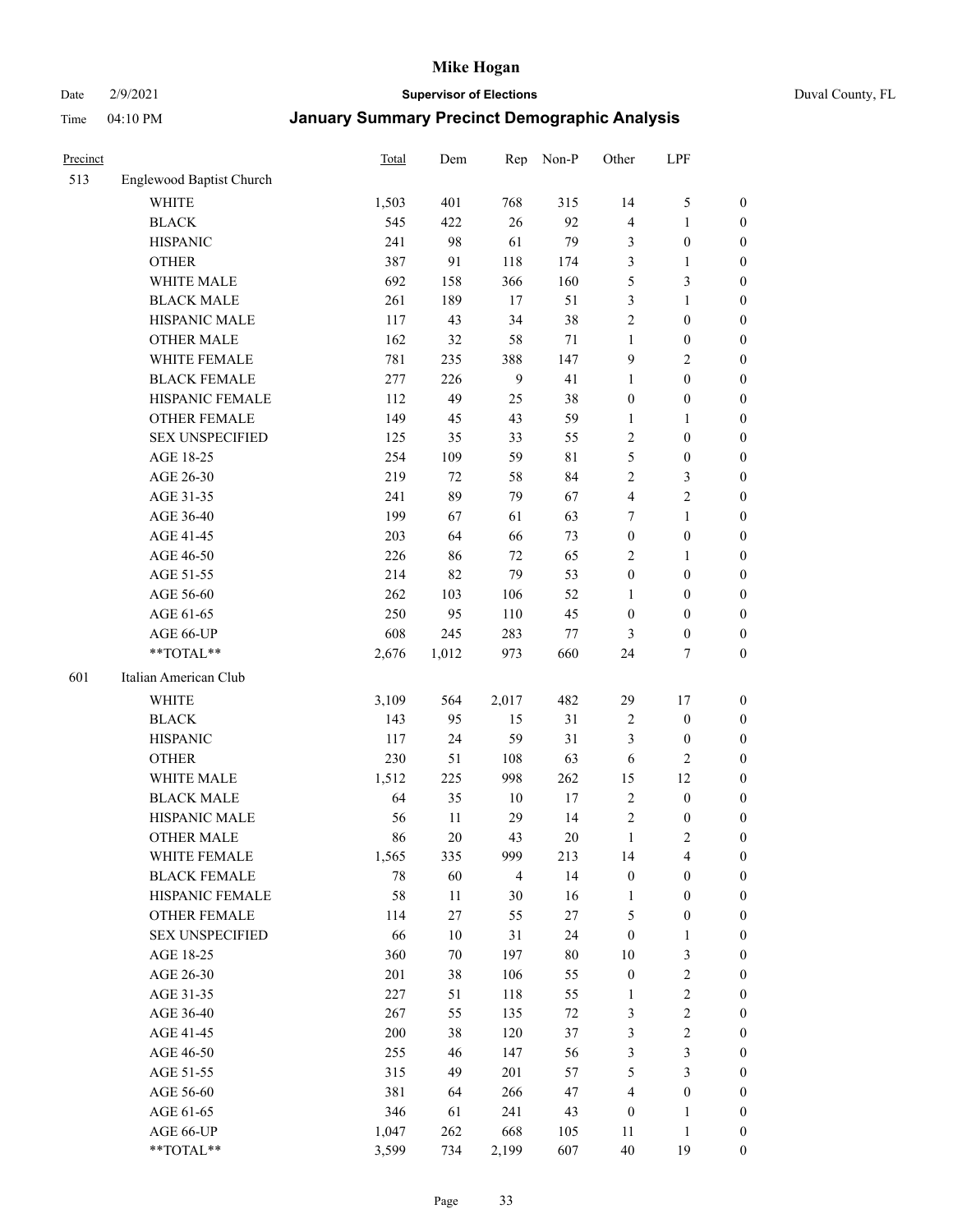Date 2/9/2021 **Supervisor of Elections** Duval County, FL

| Precinct |                           | Total  | Dem    | Rep    | Non-P  | Other            | LPF                     |                  |
|----------|---------------------------|--------|--------|--------|--------|------------------|-------------------------|------------------|
| 602      | All Souls Anglican Church |        |        |        |        |                  |                         |                  |
|          | <b>WHITE</b>              | 3,389  | 756    | 1,904  | 678    | 34               | 17                      | 0                |
|          | <b>BLACK</b>              | 413    | 322    | 31     | 54     | $\sqrt{6}$       | $\boldsymbol{0}$        | 0                |
|          | <b>HISPANIC</b>           | 303    | 95     | 94     | 107    | $\tau$           | $\boldsymbol{0}$        | $\boldsymbol{0}$ |
|          | <b>OTHER</b>              | 501    | 131    | 157    | 205    | 6                | $\mathbf{2}$            | $\boldsymbol{0}$ |
|          | WHITE MALE                | 1,622  | 301    | 958    | 342    | 11               | $10\,$                  | $\boldsymbol{0}$ |
|          | <b>BLACK MALE</b>         | 191    | 137    | 20     | 30     | $\overline{4}$   | $\boldsymbol{0}$        | $\boldsymbol{0}$ |
|          | HISPANIC MALE             | 128    | 38     | 39     | 48     | 3                | $\boldsymbol{0}$        | $\boldsymbol{0}$ |
|          | <b>OTHER MALE</b>         | 222    | 51     | 70     | 99     | $\mathbf{2}$     | $\boldsymbol{0}$        | $\boldsymbol{0}$ |
|          | WHITE FEMALE              | 1,740  | 448    | 929    | 335    | 22               | 6                       | $\boldsymbol{0}$ |
|          | <b>BLACK FEMALE</b>       | 218    | 183    | $10\,$ | 23     | $\sqrt{2}$       | $\boldsymbol{0}$        | 0                |
|          | HISPANIC FEMALE           | 173    | 56     | 55     | 58     | $\overline{4}$   | $\boldsymbol{0}$        | 0                |
|          | <b>OTHER FEMALE</b>       | 209    | 67     | 66     | $71\,$ | 4                | $\mathbf{1}$            | $\boldsymbol{0}$ |
|          | <b>SEX UNSPECIFIED</b>    | 103    | 23     | 39     | 38     | $\mathbf{1}$     | $\sqrt{2}$              | $\boldsymbol{0}$ |
|          | AGE 18-25                 | 492    | 138    | 188    | 151    | 10               | $\mathfrak{S}$          | $\boldsymbol{0}$ |
|          | AGE 26-30                 | 338    | 94     | 141    | 95     | 4                | $\overline{\mathbf{4}}$ | $\boldsymbol{0}$ |
|          | AGE 31-35                 | 438    | 129    | 179    | 123    | 5                | $\sqrt{2}$              | $\boldsymbol{0}$ |
|          | AGE 36-40                 | 437    | 121    | 180    | 128    | $\sqrt{6}$       | $\sqrt{2}$              | $\boldsymbol{0}$ |
|          | AGE 41-45                 | 336    | 104    | 124    | 101    | 7                | $\boldsymbol{0}$        | $\boldsymbol{0}$ |
|          | AGE 46-50                 | 355    | 95     | 179    | 74     | 4                | $\mathfrak{Z}$          | $\boldsymbol{0}$ |
|          | AGE 51-55                 | 409    | 90     | 216    | 98     | 3                | $\sqrt{2}$              | $\boldsymbol{0}$ |
|          | AGE 56-60                 | 469    | 134    | 256    | $78\,$ | $\mathbf{1}$     | $\boldsymbol{0}$        | 0                |
|          | AGE 61-65                 | 481    | 147    | 266    | 62     | 5                | $\mathbf{1}$            | 0                |
|          | AGE 66-UP                 | 851    | 252    | 457    | 134    | 8                | $\boldsymbol{0}$        | $\boldsymbol{0}$ |
|          | $**TOTAL**$               | 4,606  | 1,304  | 2,186  | 1,044  | 53               | 19                      | $\boldsymbol{0}$ |
| 603      | Mandarin Branch Library   |        |        |        |        |                  |                         |                  |
|          | WHITE                     | 3,442  | 925    | 1,960  | 513    | 33               | 11                      | $\boldsymbol{0}$ |
|          | <b>BLACK</b>              | 119    | $80\,$ | 9      | 29     | $\mathbf{1}$     | $\boldsymbol{0}$        | $\boldsymbol{0}$ |
|          | <b>HISPANIC</b>           | 158    | 51     | 57     | 49     | $\mathbf{1}$     | $\boldsymbol{0}$        | $\boldsymbol{0}$ |
|          | <b>OTHER</b>              | 292    | 84     | 99     | 107    | $\mathbf{1}$     | $\mathbf{1}$            | $\boldsymbol{0}$ |
|          | WHITE MALE                | 1,576  | 356    | 937    | 263    | 12               | $8\,$                   | $\boldsymbol{0}$ |
|          | <b>BLACK MALE</b>         | 56     | 32     | 6      | $17\,$ | $\mathbf{1}$     | $\boldsymbol{0}$        | $\boldsymbol{0}$ |
|          | HISPANIC MALE             | 70     | $22\,$ | 25     | 22     | $\mathbf{1}$     | $\boldsymbol{0}$        | $\boldsymbol{0}$ |
|          | <b>OTHER MALE</b>         | 112    | 26     | 45     | 41     | $\boldsymbol{0}$ | $\boldsymbol{0}$        | $\boldsymbol{0}$ |
|          | WHITE FEMALE              | 1,843  | 563    | 1,012  | 244    | 21               | 3                       | 0                |
|          | <b>BLACK FEMALE</b>       | 62     | 47     | 3      | 12     | $\boldsymbol{0}$ | $\boldsymbol{0}$        | $\boldsymbol{0}$ |
|          | HISPANIC FEMALE           | 85     | 27     | 32     | 26     | $\boldsymbol{0}$ | $\boldsymbol{0}$        | $\overline{0}$   |
|          | OTHER FEMALE              | 135    | 45     | 41     | 47     | $\mathbf{1}$     | $\mathbf{1}$            | $\overline{0}$   |
|          | <b>SEX UNSPECIFIED</b>    | $72\,$ | $22\,$ | 24     | 26     | $\boldsymbol{0}$ | $\boldsymbol{0}$        | 0                |
|          | AGE 18-25                 | 397    | 113    | 177    | 99     | 7                | $\mathbf{1}$            | 0                |
|          | AGE 26-30                 | 275    | 65     | 138    | 67     | 4                | $\mathbf{1}$            | 0                |
|          | AGE 31-35                 | 261    | 72     | 110    | $71\,$ | $\mathbf{1}$     | $\boldsymbol{7}$        | 0                |
|          | AGE 36-40                 | 252    | 90     | 99     | 60     | 3                | $\boldsymbol{0}$        | 0                |
|          | AGE 41-45                 | 266    | 74     | 122    | 67     | $\sqrt{2}$       | $\mathbf{1}$            | 0                |
|          | AGE 46-50                 | 312    | 74     | 172    | 62     | $\sqrt{2}$       | $\sqrt{2}$              | 0                |
|          | AGE 51-55                 | 284    | 65     | 164    | 52     | 3                | $\boldsymbol{0}$        | $\boldsymbol{0}$ |
|          | AGE 56-60                 | 339    | 86     | 194    | 54     | 5                | $\boldsymbol{0}$        | $\boldsymbol{0}$ |
|          | AGE 61-65                 | 341    | 109    | 189    | 39     | 4                | $\boldsymbol{0}$        | $\boldsymbol{0}$ |
|          | AGE 66-UP                 | 1,284  | 392    | 760    | 127    | 5                | $\boldsymbol{0}$        | 0                |
|          | **TOTAL**                 | 4,011  | 1,140  | 2,125  | 698    | 36               | 12                      | $\boldsymbol{0}$ |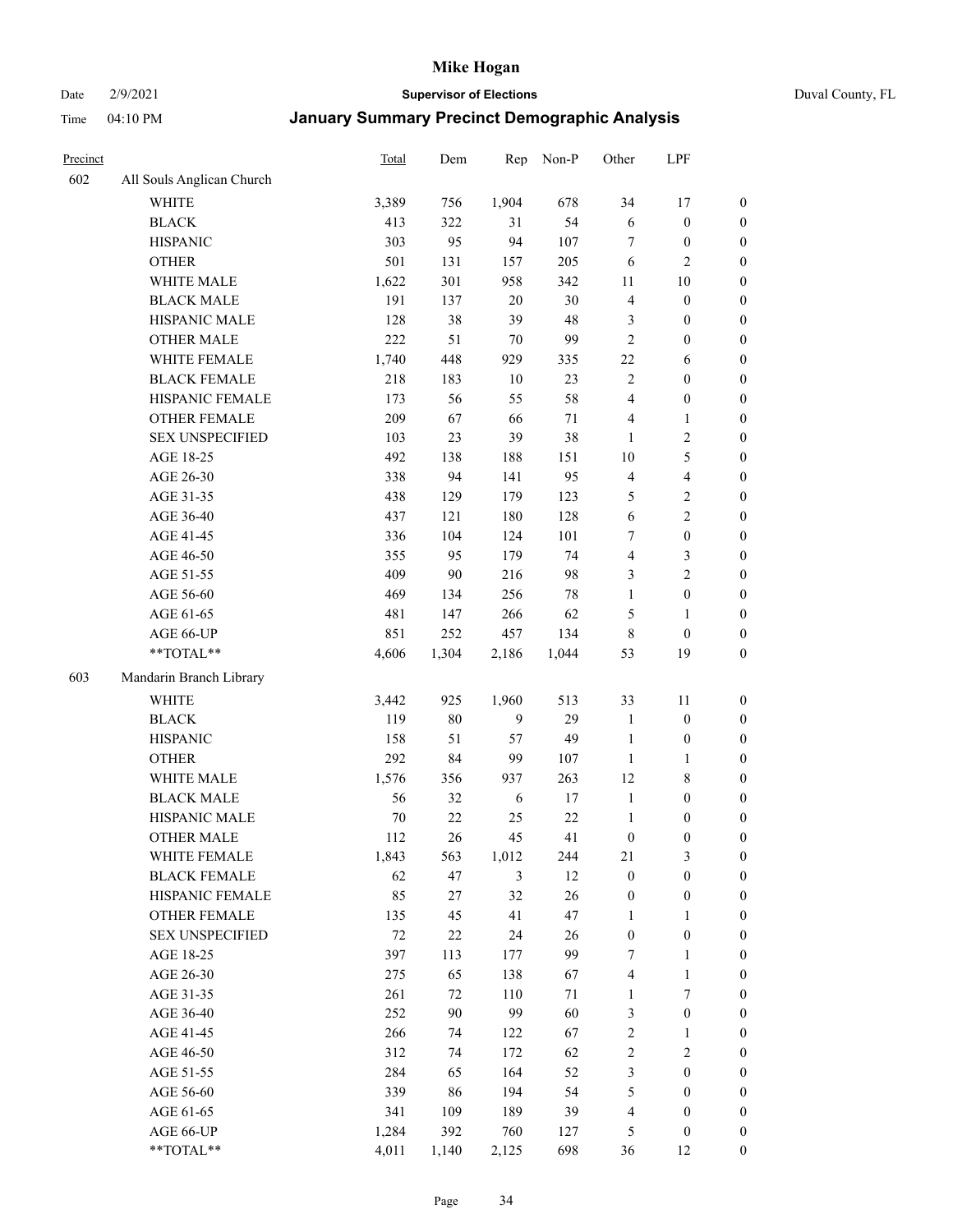#### Date 2/9/2021 **Supervisor of Elections** Duval County, FL

| Precinct |                                | Total | Dem    | Rep            | Non-P          | Other            | LPF                     |                  |
|----------|--------------------------------|-------|--------|----------------|----------------|------------------|-------------------------|------------------|
| 604      | Mandarin Presbyterian Church   |       |        |                |                |                  |                         |                  |
|          | <b>WHITE</b>                   | 1,761 | 361    | 1,090          | 294            | 11               | $\mathfrak{S}$          | 0                |
|          | <b>BLACK</b>                   | 33    | 18     | 4              | 10             | $\mathbf{1}$     | $\boldsymbol{0}$        | $\boldsymbol{0}$ |
|          | <b>HISPANIC</b>                | 80    | 25     | 30             | 24             | $\boldsymbol{0}$ | $\mathbf{1}$            | $\boldsymbol{0}$ |
|          | <b>OTHER</b>                   | 116   | 35     | 49             | 29             | 3                | $\boldsymbol{0}$        | $\boldsymbol{0}$ |
|          | WHITE MALE                     | 847   | 137    | 543            | 156            | 6                | 5                       | $\boldsymbol{0}$ |
|          | <b>BLACK MALE</b>              | 16    | 8      | $\overline{2}$ | 6              | $\boldsymbol{0}$ | $\boldsymbol{0}$        | $\boldsymbol{0}$ |
|          | HISPANIC MALE                  | 33    | $10\,$ | 14             | $\,$ 8 $\,$    | $\boldsymbol{0}$ | $\mathbf{1}$            | $\boldsymbol{0}$ |
|          | <b>OTHER MALE</b>              | 50    | 13     | 23             | 12             | $\mathbf{2}$     | $\boldsymbol{0}$        | $\boldsymbol{0}$ |
|          | WHITE FEMALE                   | 898   | 220    | 539            | 134            | 5                | $\boldsymbol{0}$        | $\boldsymbol{0}$ |
|          | <b>BLACK FEMALE</b>            | 16    | 9      | $\sqrt{2}$     | $\overline{4}$ | $\mathbf{1}$     | $\boldsymbol{0}$        | 0                |
|          | HISPANIC FEMALE                | 47    | 15     | 16             | 16             | $\boldsymbol{0}$ | $\boldsymbol{0}$        | 0                |
|          | <b>OTHER FEMALE</b>            | 49    | 18     | 19             | 11             | $\mathbf{1}$     | $\boldsymbol{0}$        | 0                |
|          | <b>SEX UNSPECIFIED</b>         | 34    | 9      | 15             | $10\,$         | $\boldsymbol{0}$ | $\boldsymbol{0}$        | $\boldsymbol{0}$ |
|          | AGE 18-25                      | 161   | 40     | 69             | 48             | 3                | $\mathbf{1}$            | $\boldsymbol{0}$ |
|          | AGE 26-30                      | 124   | 27     | 58             | 36             | 3                | $\boldsymbol{0}$        | $\boldsymbol{0}$ |
|          | AGE 31-35                      | 148   | 27     | $88\,$         | 32             | $\mathbf{1}$     | $\boldsymbol{0}$        | $\boldsymbol{0}$ |
|          | AGE 36-40                      | 131   | 25     | 74             | 30             | $\mathbf{1}$     | $\mathbf{1}$            | $\boldsymbol{0}$ |
|          | AGE 41-45                      | 145   | 27     | $78\,$         | 38             | $\mathbf{2}$     | $\boldsymbol{0}$        | $\boldsymbol{0}$ |
|          | AGE 46-50                      | 142   | 28     | 84             | $28\,$         | $\boldsymbol{0}$ | $\mathbf{2}$            | $\boldsymbol{0}$ |
|          | AGE 51-55                      | 158   | 29     | 95             | 32             | 2                | $\boldsymbol{0}$        | $\boldsymbol{0}$ |
|          | AGE 56-60                      | 180   | 37     | 111            | 32             | $\boldsymbol{0}$ | $\boldsymbol{0}$        | 0                |
|          | AGE 61-65                      | 195   | 50     | 125            | $20\,$         | $\boldsymbol{0}$ | $\boldsymbol{0}$        | 0                |
|          | AGE 66-UP                      | 606   | 149    | 391            | 61             | 3                | $\overline{c}$          | $\boldsymbol{0}$ |
|          | **TOTAL**                      | 1,990 | 439    | 1,173          | 357            | 15               | 6                       | $\boldsymbol{0}$ |
|          |                                |       |        |                |                |                  |                         |                  |
| 605      | Episcopal Church of Our Savior |       |        |                |                |                  |                         |                  |
|          | <b>WHITE</b>                   | 3,513 | 686    | 2,215          | 557            | 34               | $21\,$                  | $\boldsymbol{0}$ |
|          | <b>BLACK</b>                   | 154   | 105    | 13             | 31             | 5                | $\boldsymbol{0}$        | $\boldsymbol{0}$ |
|          | <b>HISPANIC</b>                | 145   | 27     | $74\,$         | 40             | 3                | $\mathbf{1}$            | $\boldsymbol{0}$ |
|          | <b>OTHER</b>                   | 277   | 76     | 111            | 84             | 4                | $\sqrt{2}$              | $\boldsymbol{0}$ |
|          | WHITE MALE                     | 1,678 | 267    | 1,104          | 279            | 17               | 11                      | $\boldsymbol{0}$ |
|          | <b>BLACK MALE</b>              | 76    | 47     | $10\,$         | $17\,$         | $\mathbf{2}$     | $\boldsymbol{0}$        | $\boldsymbol{0}$ |
|          | HISPANIC MALE                  | 58    | 11     | 31             | 15             | $\boldsymbol{0}$ | 1                       | 0                |
|          | <b>OTHER MALE</b>              | 96    | 28     | 36             | 31             | $\mathbf{1}$     | $\boldsymbol{0}$        | $\boldsymbol{0}$ |
|          | WHITE FEMALE                   | 1,796 | 413    | 1,087          | 269            | 17               | 10                      | 0                |
|          | <b>BLACK FEMALE</b>            | 74    | 55     | 3              | 13             | 3                | $\boldsymbol{0}$        | $\boldsymbol{0}$ |
|          | HISPANIC FEMALE                | 83    | 14     | 43             | 23             | 3                | $\boldsymbol{0}$        | $\boldsymbol{0}$ |
|          | <b>OTHER FEMALE</b>            | 135   | 37     | 65             | 30             | $\mathbf{1}$     | $\sqrt{2}$              | $\overline{0}$   |
|          | <b>SEX UNSPECIFIED</b>         | 93    | $22\,$ | 34             | 35             | 2                | $\boldsymbol{0}$        | 0                |
|          | AGE 18-25                      | 407   | 103    | 192            | 98             | $11\,$           | $\mathfrak{Z}$          | 0                |
|          | AGE 26-30                      | 244   | 51     | 126            | 56             | 6                | $\mathfrak s$           | 0                |
|          | AGE 31-35                      | 260   | 55     | 141            | 57             | 5                | $\sqrt{2}$              | 0                |
|          | AGE 36-40                      | 280   | 56     | 160            | 54             | 5                | 5                       | 0                |
|          | AGE 41-45                      | 229   | 37     | 129            | 57             | 3                | $\mathfrak{Z}$          | 0                |
|          | AGE 46-50                      | 318   | 59     | 172            | 79             | 4                | $\overline{\mathbf{4}}$ | 0                |
|          | AGE 51-55                      | 335   | 52     | 220            | 57             | 5                | $\mathbf{1}$            | 0                |
|          | AGE 56-60                      | 425   | 87     | 251            | 86             | 1                | $\boldsymbol{0}$        | $\boldsymbol{0}$ |
|          | AGE 61-65                      | 437   | 118    | 277            | 42             | $\boldsymbol{0}$ | $\boldsymbol{0}$        | $\boldsymbol{0}$ |
|          | AGE 66-UP                      | 1,154 | 276    | 745            | 126            | 6                | $\mathbf{1}$            | $\boldsymbol{0}$ |
|          | **TOTAL**                      | 4,089 | 894    | 2,413          | 712            | 46               | 24                      | $\boldsymbol{0}$ |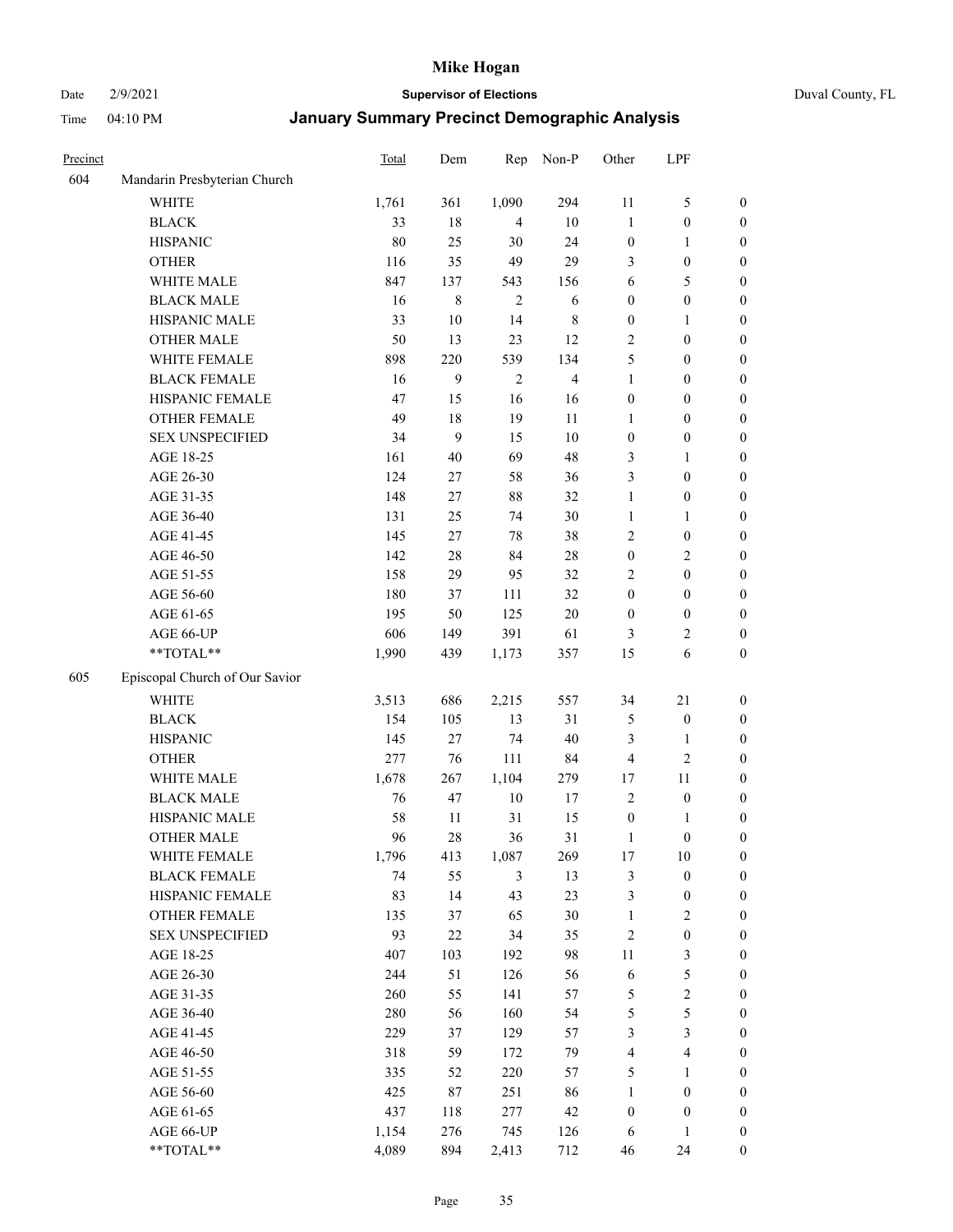#### Date 2/9/2021 **Supervisor of Elections** Duval County, FL

| Precinct |                                 | Total     | Dem    | Rep            | Non-P     | Other                        | LPF                              |                                      |
|----------|---------------------------------|-----------|--------|----------------|-----------|------------------------------|----------------------------------|--------------------------------------|
| 606      | South Mandarin Regional Library |           |        |                |           |                              |                                  |                                      |
|          | <b>WHITE</b>                    | 4,983     | 1,035  | 3,058          | 820       | 41                           | 29                               | $\boldsymbol{0}$                     |
|          | <b>BLACK</b>                    | 298       | 210    | 19             | 64        | $\overline{4}$               | $\mathbf{1}$                     | $\boldsymbol{0}$                     |
|          | <b>HISPANIC</b>                 | 208       | 66     | 86             | 55        | $\mathbf{1}$                 | $\boldsymbol{0}$                 | $\boldsymbol{0}$                     |
|          | <b>OTHER</b>                    | 365       | 91     | 140            | 128       | 4                            | $\mathbf{2}$                     | $\boldsymbol{0}$                     |
|          | WHITE MALE                      | 2,373     | 396    | 1,500          | 440       | 18                           | 19                               | $\boldsymbol{0}$                     |
|          | <b>BLACK MALE</b>               | 145       | 91     | 15             | 37        | $\mathfrak{2}$               | $\boldsymbol{0}$                 | $\boldsymbol{0}$                     |
|          | HISPANIC MALE                   | 96        | 26     | 45             | 24        | $\mathbf{1}$                 | $\boldsymbol{0}$                 | $\boldsymbol{0}$                     |
|          | <b>OTHER MALE</b>               | 142       | 27     | 63             | 50        | $\overline{c}$               | $\boldsymbol{0}$                 | $\boldsymbol{0}$                     |
|          | WHITE FEMALE                    | 2,568     | 630    | 1,534          | 371       | 23                           | $10\,$                           | $\boldsymbol{0}$                     |
|          | <b>BLACK FEMALE</b>             | 150       | 118    | $\overline{4}$ | 25        | $\sqrt{2}$                   | $\mathbf{1}$                     | 0                                    |
|          | HISPANIC FEMALE                 | 105       | 38     | 39             | $28\,$    | $\boldsymbol{0}$             | $\boldsymbol{0}$                 | 0                                    |
|          | <b>OTHER FEMALE</b>             | 167       | 57     | 56             | 50        | $\mathbf{2}$                 | $\sqrt{2}$                       | $\boldsymbol{0}$                     |
|          | <b>SEX UNSPECIFIED</b>          | 108       | 19     | 47             | 42        | $\boldsymbol{0}$             | $\boldsymbol{0}$                 | $\boldsymbol{0}$                     |
|          | AGE 18-25                       | 548       | 128    | 277            | 134       | 8                            | $\mathbf{1}$                     | $\boldsymbol{0}$                     |
|          | AGE 26-30                       | 396       | 100    | 179            | 103       | 7                            | $\tau$                           | $\boldsymbol{0}$                     |
|          | AGE 31-35                       | 429       | 94     | 216            | 117       | $\mathbf{1}$                 | $\mathbf{1}$                     | $\boldsymbol{0}$                     |
|          | AGE 36-40                       | 430       | 108    | 196            | 117       | 4                            | $\mathfrak s$                    | $\boldsymbol{0}$                     |
|          | AGE 41-45                       | 382       | 83     | 179            | 111       | 7                            | $\overline{2}$                   | $\boldsymbol{0}$                     |
|          | AGE 46-50                       | 420       | 104    | 219            | 90        | 3                            | $\overline{4}$                   | $\boldsymbol{0}$                     |
|          | AGE 51-55                       | 515       | 97     | 327            | 81        | 6                            | $\overline{\mathbf{4}}$          | $\boldsymbol{0}$                     |
|          | AGE 56-60                       | 588       | 128    | 380            | 76        | 3                            | $\mathbf{1}$                     | 0                                    |
|          | AGE 61-65                       | 560       | 136    | 347            | $71\,$    | 3                            | $\mathfrak{Z}$                   | $\boldsymbol{0}$                     |
|          | AGE 66-UP                       | 1,586     | 424    | 983            | 167       | 8                            | $\overline{4}$                   | $\boldsymbol{0}$                     |
|          | $**TOTAL**$                     | 5,854     | 1,402  | 3,303          | 1,067     | 50                           | 32                               | $\boldsymbol{0}$                     |
| 607      | Mandarin Branch Library         |           |        |                |           |                              |                                  |                                      |
|          | <b>WHITE</b>                    | 1,576     | 371    | 842            | 322       | 28                           | 13                               | $\boldsymbol{0}$                     |
|          | <b>BLACK</b>                    | 252       | 193    | $10\,$         | 44        | 5                            | $\boldsymbol{0}$                 | $\boldsymbol{0}$                     |
|          | <b>HISPANIC</b>                 | 171       | 54     | 55             | 60        | 2                            | $\boldsymbol{0}$                 | $\boldsymbol{0}$                     |
|          | <b>OTHER</b>                    | 150       | 43     | 52             | 47        | 5                            | $\mathfrak{Z}$                   | $\boldsymbol{0}$                     |
|          | WHITE MALE                      |           | 140    | 392            |           | 10                           | $\sqrt{6}$                       |                                      |
|          | <b>BLACK MALE</b>               | 701<br>93 | $70\,$ | $\mathbf{2}$   | 153<br>19 | $\overline{c}$               | $\boldsymbol{0}$                 | $\boldsymbol{0}$<br>$\boldsymbol{0}$ |
|          | HISPANIC MALE                   |           | 19     | $30\,$         | 24        |                              |                                  |                                      |
|          | <b>OTHER MALE</b>               | 74<br>62  | 17     | 21             | 21        | $\mathbf{1}$<br>$\mathbf{1}$ | $\boldsymbol{0}$<br>$\mathbf{2}$ | $\boldsymbol{0}$<br>$\boldsymbol{0}$ |
|          |                                 |           |        |                |           |                              |                                  |                                      |
|          | WHITE FEMALE                    | 860       | 227    | 440            | 168       | 18                           | 7                                | 0                                    |
|          | <b>BLACK FEMALE</b>             | 152       | 119    | $\tau$         | 23        | 3                            | $\boldsymbol{0}$                 | $\overline{0}$                       |
|          | HISPANIC FEMALE                 | 91        | 34     | 24             | 32        | $\mathbf{1}$                 | $\boldsymbol{0}$                 | $\overline{0}$                       |
|          | OTHER FEMALE                    | 60        | 19     | 26             | 13        | 2                            | $\boldsymbol{0}$                 | $\overline{0}$                       |
|          | <b>SEX UNSPECIFIED</b>          | 56        | 16     | 17             | $20\,$    | 2                            | $\mathbf{1}$                     | 0<br>$\theta$                        |
|          | AGE 18-25<br>AGE 26-30          | 188       | 61     | 63             | 60        | 4                            | $\boldsymbol{0}$                 |                                      |
|          |                                 | 208       | 65     | 69             | 63        | 7                            | $\overline{\mathbf{4}}$          | 0                                    |
|          | AGE 31-35                       | 191       | 63     | 57             | 60        | 7                            | $\overline{4}$                   | 0                                    |
|          | AGE 36-40                       | 174       | 49     | 65             | 51        | 5                            | $\overline{4}$                   | 0                                    |
|          | AGE 41-45                       | 126       | 37     | 51             | 33        | 5                            | $\boldsymbol{0}$                 | 0                                    |
|          | AGE 46-50                       | 140       | 49     | 55             | 30        | 4                            | $\mathbf{2}$                     | 0                                    |
|          | AGE 51-55                       | 148       | 43     | 73             | 31        | 1                            | $\boldsymbol{0}$                 | 0                                    |
|          | AGE 56-60                       | 171       | 41     | 89             | 37        | $\overline{c}$               | $\mathbf{2}$                     | $\overline{0}$                       |
|          | AGE 61-65                       | 187       | 63     | 91             | 33        | $\boldsymbol{0}$             | $\boldsymbol{0}$                 | $\overline{0}$                       |
|          | AGE 66-UP                       | 616       | 190    | 346            | 75        | 5                            | $\boldsymbol{0}$                 | $\boldsymbol{0}$                     |
|          | **TOTAL**                       | 2,149     | 661    | 959            | 473       | 40                           | 16                               | $\boldsymbol{0}$                     |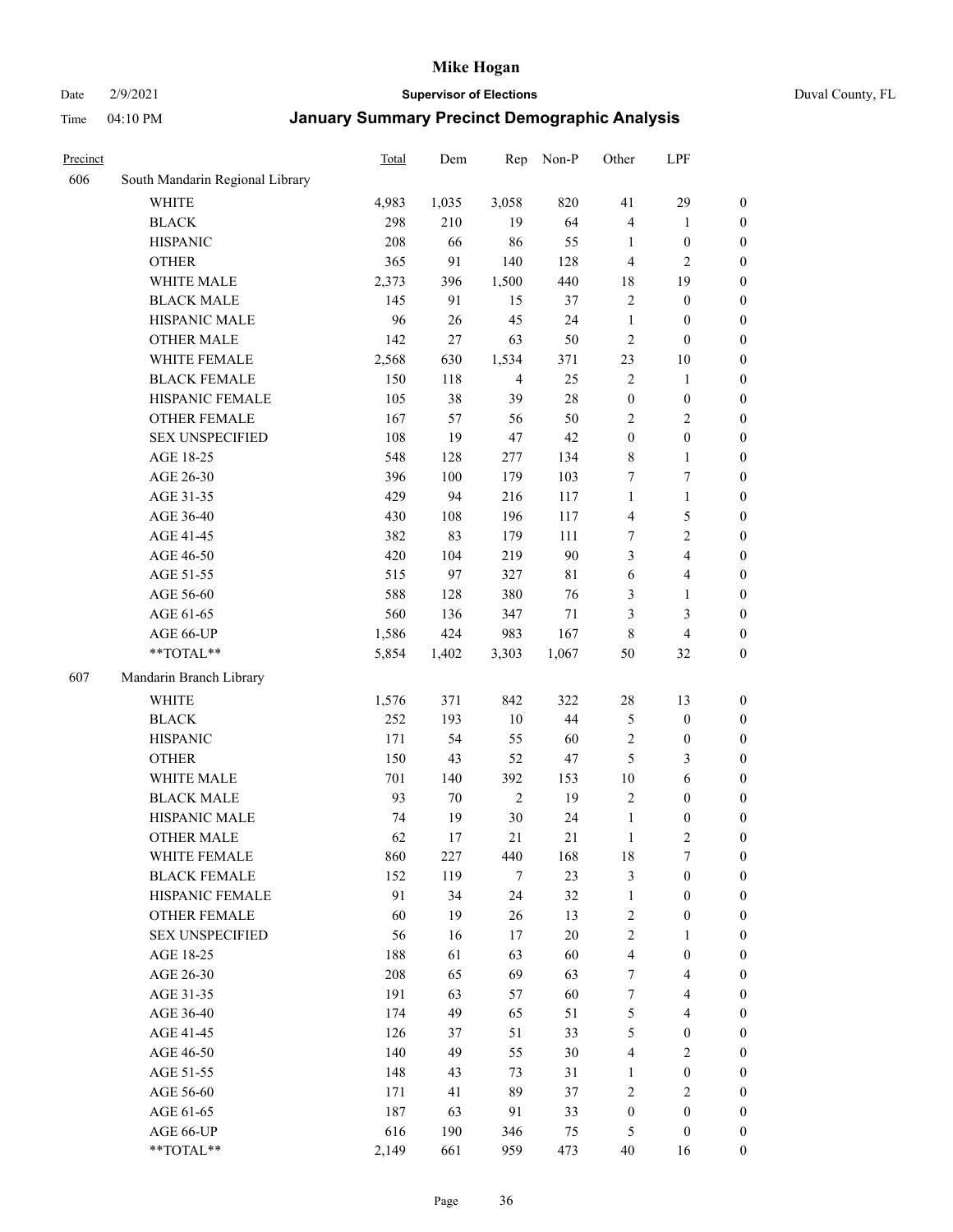Date 2/9/2021 **Supervisor of Elections** Duval County, FL

| Precinct |                                       | Total | Dem   | Rep            | Non-P | Other            | LPF                     |                  |
|----------|---------------------------------------|-------|-------|----------------|-------|------------------|-------------------------|------------------|
| 608      | Freedom Christian Fellowship          |       |       |                |       |                  |                         |                  |
|          | <b>WHITE</b>                          | 4,882 | 1,090 | 2,637          | 1,045 | $8\sqrt{1}$      | 29                      | $\boldsymbol{0}$ |
|          | <b>BLACK</b>                          | 672   | 466   | 39             | 157   | $\,$ 8 $\,$      | $\sqrt{2}$              | $\boldsymbol{0}$ |
|          | <b>HISPANIC</b>                       | 536   | 183   | 161            | 185   | 6                | $\mathbf{1}$            | $\boldsymbol{0}$ |
|          | <b>OTHER</b>                          | 555   | 170   | 160            | 205   | 16               | $\overline{\mathbf{4}}$ | $\boldsymbol{0}$ |
|          | WHITE MALE                            | 2,227 | 392   | 1,242          | 532   | 41               | 20                      | $\boldsymbol{0}$ |
|          | <b>BLACK MALE</b>                     | 274   | 187   | 19             | 66    | 2                | $\boldsymbol{0}$        | $\boldsymbol{0}$ |
|          | HISPANIC MALE                         | 246   | 73    | 76             | 94    | $\mathfrak{2}$   | $\mathbf{1}$            | $\boldsymbol{0}$ |
|          | <b>OTHER MALE</b>                     | 213   | 67    | 53             | 83    | $\tau$           | $\mathfrak{Z}$          | $\boldsymbol{0}$ |
|          | WHITE FEMALE                          | 2,611 | 686   | 1,375          | 501   | $40\,$           | $\boldsymbol{9}$        | $\boldsymbol{0}$ |
|          | <b>BLACK FEMALE</b>                   | 387   | 271   | 19             | 89    | 6                | $\sqrt{2}$              | 0                |
|          | HISPANIC FEMALE                       | 275   | 108   | $80\,$         | 84    | 3                | $\boldsymbol{0}$        | 0                |
|          | OTHER FEMALE                          | 261   | 83    | 84             | 84    | 9                | $\mathbf{1}$            | $\boldsymbol{0}$ |
|          | <b>SEX UNSPECIFIED</b>                | 151   | 42    | 49             | 59    | $\mathbf{1}$     | $\boldsymbol{0}$        | $\boldsymbol{0}$ |
|          | AGE 18-25                             | 722   | 211   | 254            | 231   | 22               | $\overline{\mathbf{4}}$ | $\boldsymbol{0}$ |
|          | AGE 26-30                             | 659   | 189   | 259            | 186   | $21\,$           | $\overline{4}$          | $\boldsymbol{0}$ |
|          | AGE 31-35                             | 617   | 199   | 222            | 169   | 12               | 15                      | $\boldsymbol{0}$ |
|          | AGE 36-40                             | 559   | 144   | 229            | 173   | 10               | $\mathfrak{Z}$          | $\boldsymbol{0}$ |
|          | AGE 41-45                             | 519   | 143   | 202            | 165   | 6                | $\mathfrak{Z}$          | $\boldsymbol{0}$ |
|          | AGE 46-50                             | 515   | 138   | 227            | 141   | $\,8\,$          | $\mathbf{1}$            | $\boldsymbol{0}$ |
|          | AGE 51-55                             | 536   | 129   | 266            | 129   | 10               | $\sqrt{2}$              | 0                |
|          | AGE 56-60                             | 569   | 143   | 318            | 103   | 5                | $\boldsymbol{0}$        | 0                |
|          | AGE 61-65                             | 499   | 133   | 265            | 91    | $\tau$           | 3                       | 0                |
|          | AGE 66-UP                             | 1,450 | 480   | 755            | 204   | 10               | $\mathbf{1}$            | $\boldsymbol{0}$ |
|          | **TOTAL**                             | 6,645 | 1,909 | 2,997          | 1,592 | 111              | 36                      | $\boldsymbol{0}$ |
| 609      | <b>Burnett Park Recreation Center</b> |       |       |                |       |                  |                         |                  |
|          | <b>WHITE</b>                          | 1,547 | 412   | 758            | 334   | 30               | 13                      | $\boldsymbol{0}$ |
|          | <b>BLACK</b>                          | 249   | 183   | $10\,$         | 53    | 3                | $\boldsymbol{0}$        | $\boldsymbol{0}$ |
|          | <b>HISPANIC</b>                       | 190   | 69    | 47             | 71    | 2                | $\mathbf{1}$            | $\boldsymbol{0}$ |
|          | <b>OTHER</b>                          | 198   | 54    | 60             | 81    | $\sqrt{2}$       | $\mathbf{1}$            | $\boldsymbol{0}$ |
|          | WHITE MALE                            | 697   | 162   | 351            | 165   | $\overline{9}$   | $10\,$                  | $\boldsymbol{0}$ |
|          | <b>BLACK MALE</b>                     | 103   | 68    | $\,$ 8 $\,$    | 26    | $\mathbf{1}$     | $\boldsymbol{0}$        | $\boldsymbol{0}$ |
|          | HISPANIC MALE                         | 90    | 27    | $28\,$         | 33    | 2                | $\boldsymbol{0}$        | 0                |
|          | <b>OTHER MALE</b>                     | 71    | 14    | 23             | 32    | $\mathbf{1}$     | 1                       | 0                |
|          | WHITE FEMALE                          | 832   | 242   | 401            | 165   | 21               | 3                       | 0                |
|          | <b>BLACK FEMALE</b>                   | 144   | 113   | $\overline{2}$ | 27    | $\mathbf{2}$     | $\boldsymbol{0}$        | $\overline{0}$   |
|          | HISPANIC FEMALE                       | 95    | 42    | 19             | 33    | $\boldsymbol{0}$ | $\mathbf{1}$            | $\overline{0}$   |
|          | <b>OTHER FEMALE</b>                   | 97    | 35    | $27\,$         | 35    | $\boldsymbol{0}$ | $\boldsymbol{0}$        | 0                |
|          | <b>SEX UNSPECIFIED</b>                | 55    | 15    | 16             | 23    | $\mathbf{1}$     | $\boldsymbol{0}$        | 0                |
|          | AGE 18-25                             | 247   | 76    | 79             | 83    | 7                | $\sqrt{2}$              | 0                |
|          | AGE 26-30                             | 232   | 79    | 73             | 73    | $\mathfrak{S}$   | $\sqrt{2}$              | 0                |
|          | AGE 31-35                             | 181   | 63    | 53             | 59    | 4                | $\overline{2}$          | 0                |
|          | AGE 36-40                             | 185   | 53    | 68             | 56    | $\sqrt{2}$       | $\sqrt{6}$              | 0                |
|          | AGE 41-45                             | 153   | 51    | 45             | 53    | $\mathfrak{2}$   | $\overline{2}$          | 0                |
|          | AGE 46-50                             | 155   | 50    | 65             | 35    | 4                | $\mathbf{1}$            | 0                |
|          | AGE 51-55                             | 180   | 52    | 77             | 47    | 4                | $\boldsymbol{0}$        | 0                |
|          | AGE 56-60                             | 173   | 46    | 93             | 30    | 4                | $\boldsymbol{0}$        | 0                |
|          | AGE 61-65                             | 162   | 60    | 74             | 27    | 1                | $\boldsymbol{0}$        | 0                |
|          | AGE 66-UP                             | 516   | 188   | 248            | 76    | $\overline{4}$   | $\boldsymbol{0}$        | 0                |
|          | **TOTAL**                             | 2,184 | 718   | 875            | 539   | 37               | 15                      | $\boldsymbol{0}$ |
|          |                                       |       |       |                |       |                  |                         |                  |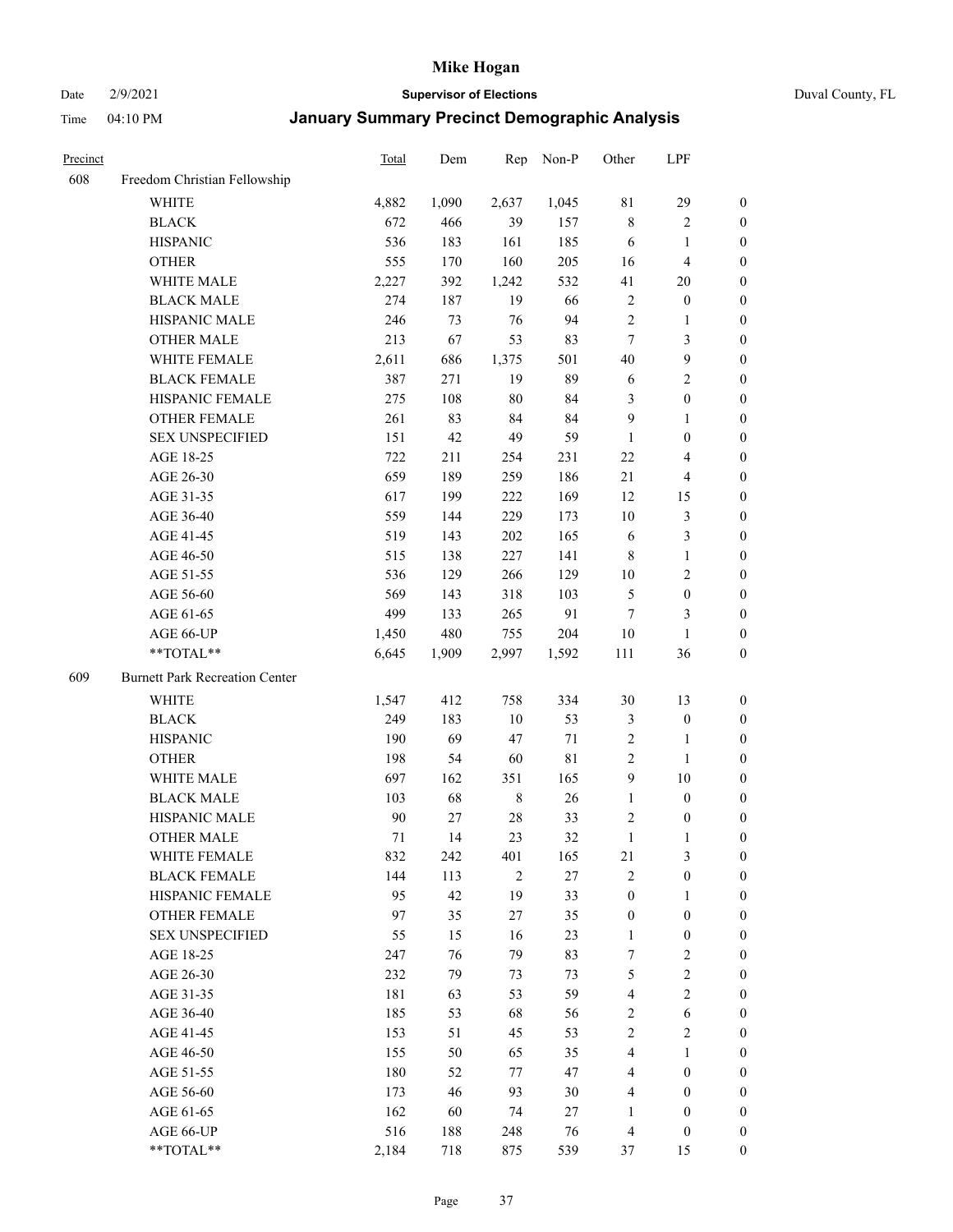#### Date 2/9/2021 **Supervisor of Elections** Duval County, FL

| Precinct |                        | <b>Total</b> | Dem   | Rep    | Non-P  | Other            | LPF                     |                  |
|----------|------------------------|--------------|-------|--------|--------|------------------|-------------------------|------------------|
| 610      | St Justin Martyr       |              |       |        |        |                  |                         |                  |
|          | <b>WHITE</b>           | 4,808        | 940   | 2,832  | 946    | 62               | $28\,$                  | 0                |
|          | <b>BLACK</b>           | 304          | 227   | 19     | 52     | 5                | $\mathbf{1}$            | 0                |
|          | <b>HISPANIC</b>        | 278          | 91    | 99     | $80\,$ | 4                | $\overline{\mathbf{4}}$ | $\boldsymbol{0}$ |
|          | <b>OTHER</b>           | 410          | 104   | 161    | 138    | 6                | $\mathbf{1}$            | $\boldsymbol{0}$ |
|          | WHITE MALE             | 2,344        | 357   | 1,450  | 486    | 30               | 21                      | $\boldsymbol{0}$ |
|          | <b>BLACK MALE</b>      | 150          | 107   | 10     | 29     | 3                | $\mathbf{1}$            | $\boldsymbol{0}$ |
|          | HISPANIC MALE          | 134          | 35    | 56     | 39     | $\mathbf{1}$     | $\mathfrak{Z}$          | $\boldsymbol{0}$ |
|          | <b>OTHER MALE</b>      | 163          | 42    | 69     | 48     | 3                | $\mathbf{1}$            | $\boldsymbol{0}$ |
|          | WHITE FEMALE           | 2,413        | 572   | 1,351  | 452    | 31               | $\boldsymbol{7}$        | $\boldsymbol{0}$ |
|          | <b>BLACK FEMALE</b>    | 149          | 116   | 9      | $22\,$ | 2                | $\boldsymbol{0}$        | 0                |
|          | HISPANIC FEMALE        | 143          | 56    | 42     | 41     | 3                | $\mathbf{1}$            | 0                |
|          | OTHER FEMALE           | 177          | 49    | 76     | 51     | $\mathbf{1}$     | $\boldsymbol{0}$        | $\boldsymbol{0}$ |
|          | <b>SEX UNSPECIFIED</b> | 127          | 28    | 48     | 48     | 3                | $\boldsymbol{0}$        | $\boldsymbol{0}$ |
|          | AGE 18-25              | 628          | 140   | 303    | 172    | 9                | $\overline{\mathbf{4}}$ | $\boldsymbol{0}$ |
|          | AGE 26-30              | 402          | 103   | 176    | 113    | 8                | $\sqrt{2}$              | $\boldsymbol{0}$ |
|          | AGE 31-35              | 508          | 102   | 236    | 148    | 11               | $11\,$                  | $\boldsymbol{0}$ |
|          | AGE 36-40              | 468          | 103   | 217    | 135    | $\,8\,$          | $\mathfrak s$           | $\boldsymbol{0}$ |
|          | AGE 41-45              | 456          | 108   | 223    | 115    | 6                | $\overline{4}$          | $\boldsymbol{0}$ |
|          | AGE 46-50              | 470          | 99    | 257    | 107    | 5                | $\overline{2}$          | $\boldsymbol{0}$ |
|          | AGE 51-55              | 545          | 105   | 321    | 106    | 13               | $\boldsymbol{0}$        | $\boldsymbol{0}$ |
|          | AGE 56-60              | 590          | 126   | 361    | 99     | 3                | $\mathbf{1}$            | 0                |
|          | AGE 61-65              | 563          | 136   | 329    | 92     | $\sqrt{2}$       | $\overline{\mathbf{4}}$ | 0                |
|          | AGE 66-UP              | 1,170        | 340   | 688    | 129    | 12               | $\mathbf{1}$            | $\boldsymbol{0}$ |
|          | **TOTAL**              | 5,800        | 1,362 | 3,111  | 1,216  | $77\,$           | 34                      | $\boldsymbol{0}$ |
| 611      | Mandarin Senior Center |              |       |        |        |                  |                         |                  |
|          | <b>WHITE</b>           | 1,998        | 500   | 1,060  | 406    | 18               | 14                      | $\boldsymbol{0}$ |
|          | <b>BLACK</b>           | 201          | 151   | $10\,$ | 37     | $\boldsymbol{2}$ | $\mathbf{1}$            | $\boldsymbol{0}$ |
|          | <b>HISPANIC</b>        | 176          | 68    | 42     | 63     | 3                | $\boldsymbol{0}$        | $\boldsymbol{0}$ |
|          | <b>OTHER</b>           | 207          | 66    | 49     | 88     | $\overline{c}$   | $\overline{c}$          | $\boldsymbol{0}$ |
|          | WHITE MALE             | 904          | 183   | 503    | 201    | 7                | $10\,$                  | $\boldsymbol{0}$ |
|          | <b>BLACK MALE</b>      | 92           | 63    | $\tau$ | $21\,$ | $\mathbf{1}$     | $\boldsymbol{0}$        | $\boldsymbol{0}$ |
|          | HISPANIC MALE          | 78           | 29    | $20\,$ | 29     | $\boldsymbol{0}$ | $\boldsymbol{0}$        | 0                |
|          | <b>OTHER MALE</b>      | 91           | 24    | 26     | 38     | $\mathbf{1}$     | $\mathfrak{2}$          | $\boldsymbol{0}$ |
|          | WHITE FEMALE           | 1,079        | 315   | 548    | 201    | 11               | 4                       | 0                |
|          | <b>BLACK FEMALE</b>    | 104          | 85    | 3      | 14     | $\mathbf{1}$     | $\mathbf{1}$            | $\overline{0}$   |
|          | HISPANIC FEMALE        | 95           | 38    | 21     | 33     | $\mathfrak{Z}$   | $\boldsymbol{0}$        | $\overline{0}$   |
|          | OTHER FEMALE           | 86           | 34    | $17\,$ | 34     | $\mathbf{1}$     | $\boldsymbol{0}$        | 0                |
|          | <b>SEX UNSPECIFIED</b> | 53           | 14    | 16     | 23     | $\boldsymbol{0}$ | $\boldsymbol{0}$        | 0                |
|          | AGE 18-25              | 235          | 60    | 82     | 86     | 6                | $\mathbf{1}$            | 0                |
|          | AGE 26-30              | 238          | 75    | $87\,$ | 66     | 6                | $\overline{\mathbf{4}}$ | 0                |
|          | AGE 31-35              | 258          | 87    | 94     | 72     | 2                | $\mathfrak{Z}$          | 0                |
|          | AGE 36-40              | 212          | 60    | 83     | 65     | 3                | $\mathbf{1}$            | 0                |
|          | AGE 41-45              | 178          | 49    | 71     | 55     | $\boldsymbol{0}$ | $\mathfrak{Z}$          | 0                |
|          | AGE 46-50              | 211          | 47    | 100    | 58     | 4                | $\sqrt{2}$              | 0                |
|          | AGE 51-55              | 161          | 57    | 73     | 30     | $\mathbf{1}$     | $\boldsymbol{0}$        | 0                |
|          | AGE 56-60              | 243          | 67    | 134    | 39     | $\mathbf{1}$     | $\mathfrak{2}$          | 0                |
|          | AGE 61-65              | 237          | 87    | 113    | 36     | $\mathbf{1}$     | $\boldsymbol{0}$        | $\overline{0}$   |
|          | AGE 66-UP              | 609          | 196   | 324    | 87     | $\mathbf{1}$     | $\mathbf{1}$            | 0                |
|          | **TOTAL**              | 2,582        | 785   | 1,161  | 594    | 25               | 17                      | $\boldsymbol{0}$ |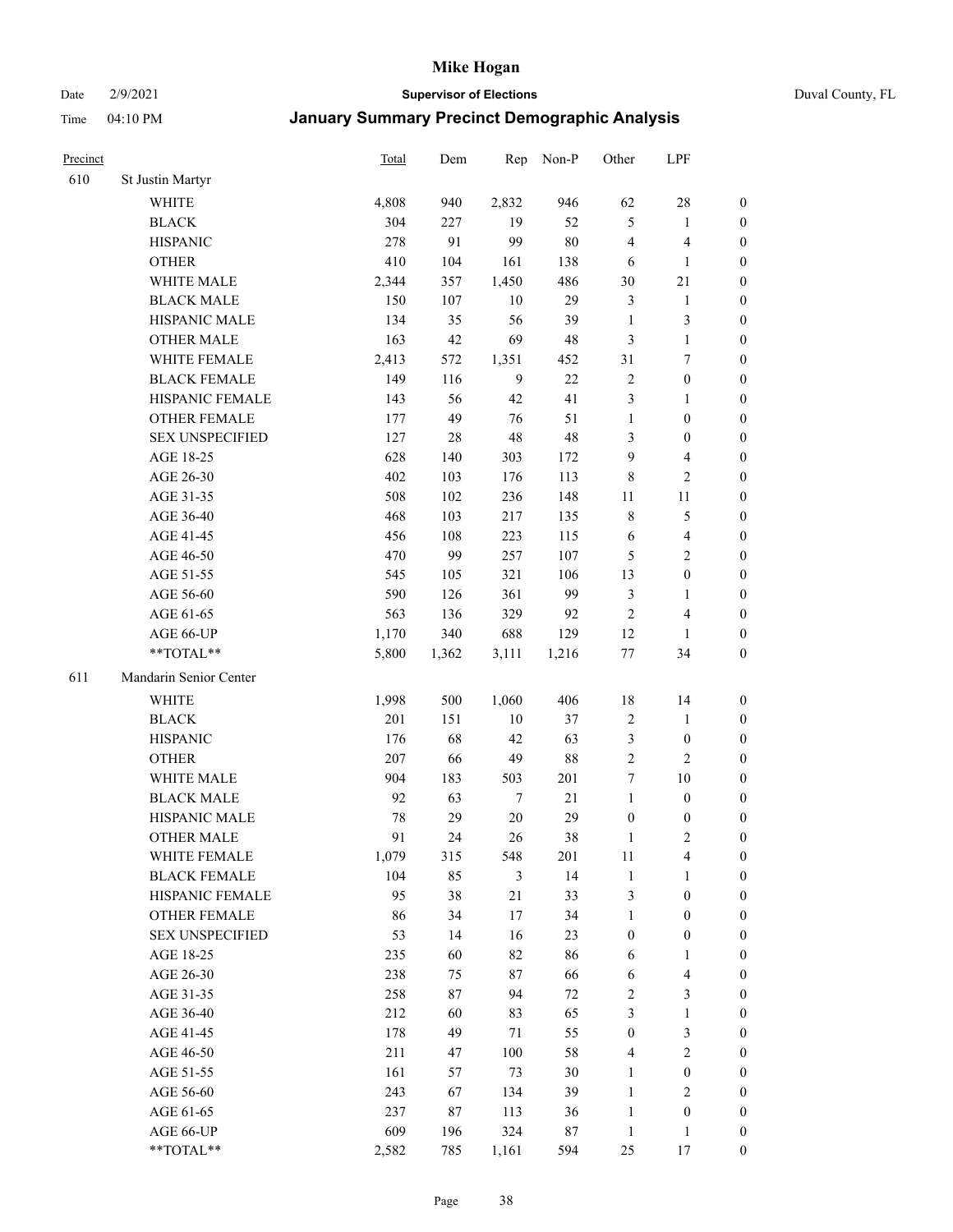Date 2/9/2021 **Supervisor of Elections** Duval County, FL

| Precinct |                           | Total | Dem   | Rep         | Non-P  | Other                   | LPF                     |                  |
|----------|---------------------------|-------|-------|-------------|--------|-------------------------|-------------------------|------------------|
| 612      | Mandarin Church of Christ |       |       |             |        |                         |                         |                  |
|          | <b>WHITE</b>              | 3,328 | 698   | 1,919       | 655    | 44                      | 12                      | 0                |
|          | <b>BLACK</b>              | 474   | 373   | $20\,$      | 75     | 6                       | $\boldsymbol{0}$        | $\boldsymbol{0}$ |
|          | <b>HISPANIC</b>           | 312   | 98    | 104         | 103    | $\mathfrak{S}$          | $\sqrt{2}$              | $\boldsymbol{0}$ |
|          | <b>OTHER</b>              | 785   | 219   | 238         | 319    | $\,8\,$                 | 1                       | $\boldsymbol{0}$ |
|          | WHITE MALE                | 1,593 | 291   | 941         | 336    | 16                      | 9                       | $\boldsymbol{0}$ |
|          | <b>BLACK MALE</b>         | 227   | 166   | 12          | $44\,$ | 5                       | $\boldsymbol{0}$        | $\boldsymbol{0}$ |
|          | HISPANIC MALE             | 151   | 39    | 54          | 54     | 2                       | $\sqrt{2}$              | $\boldsymbol{0}$ |
|          | <b>OTHER MALE</b>         | 319   | 76    | 108         | 133    | $\mathfrak{2}$          | $\boldsymbol{0}$        | $\boldsymbol{0}$ |
|          | WHITE FEMALE              | 1,704 | 403   | 958         | 312    | 28                      | $\mathfrak{Z}$          | $\boldsymbol{0}$ |
|          | <b>BLACK FEMALE</b>       | 243   | 204   | $\,$ 8 $\,$ | 30     | $\mathbf{1}$            | $\boldsymbol{0}$        | $\boldsymbol{0}$ |
|          | HISPANIC FEMALE           | 157   | 58    | 49          | 47     | 3                       | $\boldsymbol{0}$        | 0                |
|          | OTHER FEMALE              | 382   | 130   | 106         | 141    | 5                       | $\boldsymbol{0}$        | $\boldsymbol{0}$ |
|          | <b>SEX UNSPECIFIED</b>    | 123   | 21    | 45          | 55     | $\mathbf{1}$            | $\mathbf{1}$            | $\boldsymbol{0}$ |
|          | AGE 18-25                 | 596   | 194   | 210         | 168    | $22\,$                  | $\sqrt{2}$              | $\boldsymbol{0}$ |
|          | AGE 26-30                 | 356   | 106   | 137         | 106    | 3                       | $\overline{\mathbf{4}}$ | $\boldsymbol{0}$ |
|          | AGE 31-35                 | 384   | 108   | 158         | 114    | 3                       | $\mathbf{1}$            | $\boldsymbol{0}$ |
|          | AGE 36-40                 | 417   | 108   | 174         | 126    | 5                       | $\overline{\mathbf{4}}$ | $\boldsymbol{0}$ |
|          | AGE 41-45                 | 407   | 117   | 154         | 130    | 5                       | $\mathbf{1}$            | $\boldsymbol{0}$ |
|          | AGE 46-50                 | 475   | 137   | 213         | 119    | 6                       | $\boldsymbol{0}$        | $\boldsymbol{0}$ |
|          | AGE 51-55                 | 510   | 133   | 256         | 114    | 6                       | $\mathbf{1}$            | $\boldsymbol{0}$ |
|          | AGE 56-60                 | 485   | 119   | 266         | 98     | $\mathbf{1}$            | $\mathbf{1}$            | 0                |
|          | AGE 61-65                 | 411   | 107   | 222         | 74     | $\tau$                  | $\mathbf{1}$            | 0                |
|          | AGE 66-UP                 | 858   | 259   | 491         | 103    | 5                       | $\boldsymbol{0}$        | $\boldsymbol{0}$ |
|          | $**TOTAL**$               | 4,899 | 1,388 | 2,281       | 1,152  | 63                      | 15                      | $\boldsymbol{0}$ |
| 613      | Mandarin Moose Lodge #42  |       |       |             |        |                         |                         |                  |
|          | <b>WHITE</b>              | 2,509 | 518   | 1,367       | 572    | 35                      | 17                      | $\boldsymbol{0}$ |
|          | <b>BLACK</b>              | 341   | 256   | 13          | 65     | 7                       | $\boldsymbol{0}$        | $\boldsymbol{0}$ |
|          | <b>HISPANIC</b>           | 241   | 88    | 59          | 90     | $\overline{4}$          | $\boldsymbol{0}$        | $\boldsymbol{0}$ |
|          | <b>OTHER</b>              | 314   | 102   | 86          | 117    | 9                       | $\boldsymbol{0}$        | $\boldsymbol{0}$ |
|          | WHITE MALE                | 1,185 | 202   | 657         | 298    | 17                      | $11\,$                  | $\boldsymbol{0}$ |
|          | <b>BLACK MALE</b>         | 159   | 107   | $\tau$      | 39     | 6                       | $\boldsymbol{0}$        | $\boldsymbol{0}$ |
|          | HISPANIC MALE             | 108   | 39    | $30\,$      | 37     | 2                       | $\boldsymbol{0}$        | $\boldsymbol{0}$ |
|          | <b>OTHER MALE</b>         | 129   | 38    | 32          | 55     | $\overline{\mathbf{4}}$ | $\boldsymbol{0}$        | $\boldsymbol{0}$ |
|          | WHITE FEMALE              | 1,299 | 313   | 695         | 267    | 18                      | 6                       | 0                |
|          | <b>BLACK FEMALE</b>       | 179   | 147   | 6           | 25     | $\mathbf{1}$            | $\boldsymbol{0}$        | $\boldsymbol{0}$ |
|          | HISPANIC FEMALE           | 128   | 48    | $27\,$      | 51     | $\sqrt{2}$              | $\boldsymbol{0}$        | $\overline{0}$   |
|          | OTHER FEMALE              | 141   | 56    | 43          | 40     | $\sqrt{2}$              | $\boldsymbol{0}$        | $\overline{0}$   |
|          | <b>SEX UNSPECIFIED</b>    | 77    | 14    | 28          | 32     | 3                       | $\boldsymbol{0}$        | 0                |
|          | AGE 18-25                 | 393   | 110   | 139         | 131    | $11\,$                  | $\sqrt{2}$              | 0                |
|          | AGE 26-30                 | 320   | 73    | 114         | 120    | 7                       | $\sqrt{6}$              | 0                |
|          | AGE 31-35                 | 339   | 101   | 115         | 116    | 6                       | $\mathbf{1}$            | 0                |
|          | AGE 36-40                 | 301   | 85    | 122         | 82     | 9                       | $\mathfrak{Z}$          | 0                |
|          | AGE 41-45                 | 282   | 76    | 117         | 84     | 4                       | $\mathbf{1}$            | 0                |
|          | AGE 46-50                 | 275   | 60    | 134         | 77     | 3                       | $\mathbf{1}$            | 0                |
|          | AGE 51-55                 | 283   | 73    | 139         | 64     | 6                       | $\mathbf{1}$            | 0                |
|          | AGE 56-60                 | 293   | 87    | 153         | 48     | 5                       | $\boldsymbol{0}$        | 0                |
|          | AGE 61-65                 | 263   | 81    | 135         | 46     | $\mathbf{1}$            | $\boldsymbol{0}$        | 0                |
|          | AGE 66-UP                 | 656   | 218   | 357         | 76     | 3                       | $\sqrt{2}$              | 0                |
|          | **TOTAL**                 | 3,405 | 964   | 1,525       | 844    | 55                      | 17                      | $\boldsymbol{0}$ |
|          |                           |       |       |             |        |                         |                         |                  |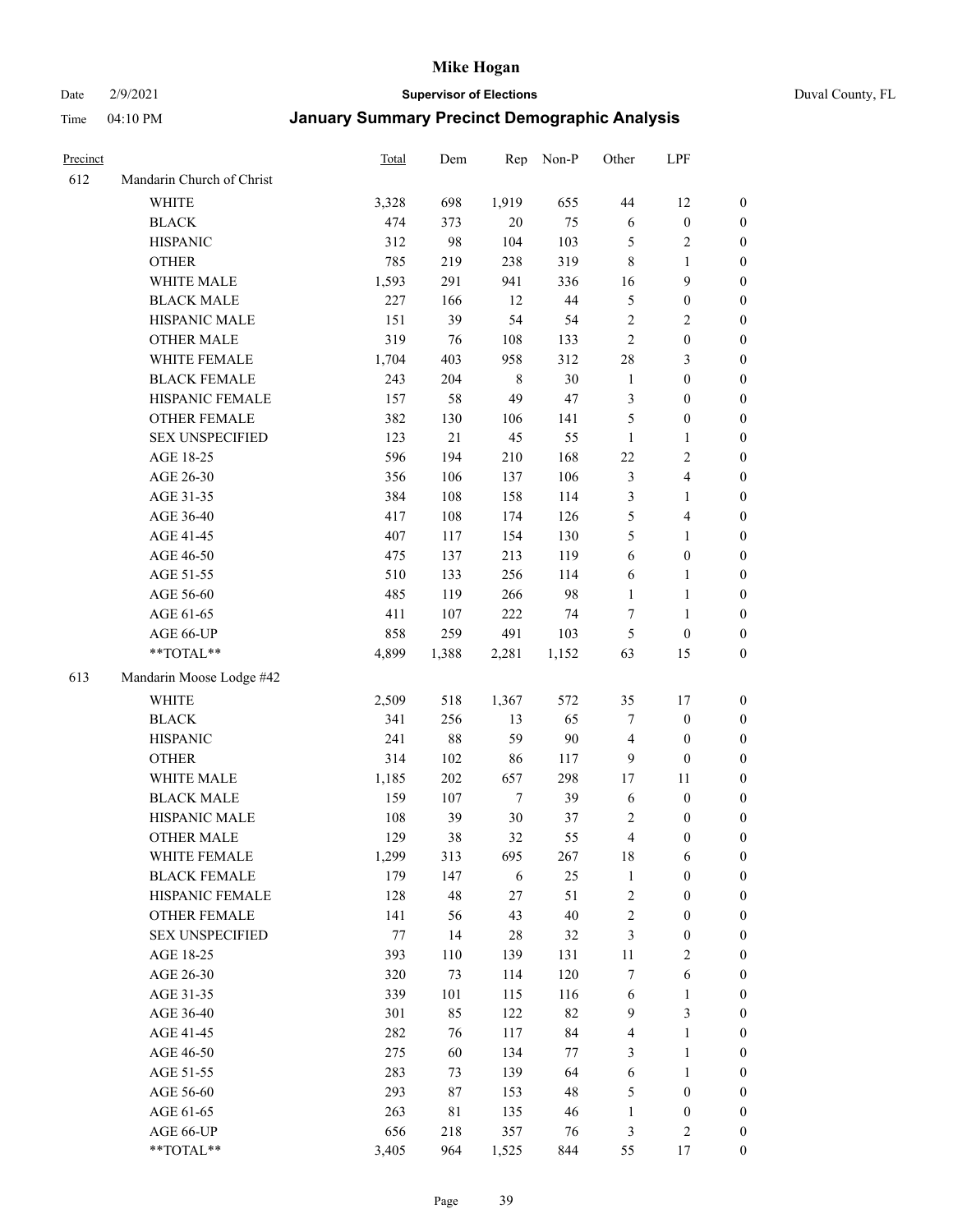Date 2/9/2021 **Supervisor of Elections** Duval County, FL

| Precinct |                                 | Total       | Dem    | Rep            | Non-P        | Other            | LPF                     |                  |
|----------|---------------------------------|-------------|--------|----------------|--------------|------------------|-------------------------|------------------|
| 614      | Mandarin Senior Center          |             |        |                |              |                  |                         |                  |
|          | WHITE                           | 1,321       | 265    | 753            | 279          | 17               | $\boldsymbol{7}$        | 0                |
|          | <b>BLACK</b>                    | 214         | 172    | 5              | 34           | $\sqrt{2}$       | $\mathbf{1}$            | $\boldsymbol{0}$ |
|          | <b>HISPANIC</b>                 | 152         | 53     | 43             | 54           | $\sqrt{2}$       | $\boldsymbol{0}$        | $\boldsymbol{0}$ |
|          | <b>OTHER</b>                    | 314         | 82     | 107            | 118          | 5                | $\sqrt{2}$              | $\boldsymbol{0}$ |
|          | WHITE MALE                      | 655         | 102    | 384            | 160          | 6                | $\mathfrak{Z}$          | $\boldsymbol{0}$ |
|          | <b>BLACK MALE</b>               | 100         | 77     | $\overline{2}$ | 19           | $\sqrt{2}$       | $\boldsymbol{0}$        | $\boldsymbol{0}$ |
|          | HISPANIC MALE                   | 69          | $20\,$ | 24             | 23           | $\overline{c}$   | $\boldsymbol{0}$        | $\boldsymbol{0}$ |
|          | <b>OTHER MALE</b>               | 143         | 38     | 56             | 47           | $\mathfrak{2}$   | $\boldsymbol{0}$        | $\boldsymbol{0}$ |
|          | WHITE FEMALE                    | 657         | 162    | 364            | 116          | 11               | $\overline{\mathbf{4}}$ | $\boldsymbol{0}$ |
|          | <b>BLACK FEMALE</b>             | 111         | 93     | 3              | 14           | $\boldsymbol{0}$ | $\mathbf{1}$            | $\boldsymbol{0}$ |
|          | HISPANIC FEMALE                 | $8\sqrt{1}$ | 33     | 18             | 30           | $\boldsymbol{0}$ | $\boldsymbol{0}$        | 0                |
|          | OTHER FEMALE                    | 142         | $40\,$ | 44             | 55           | $\mathbf{1}$     | $\overline{c}$          | 0                |
|          | <b>SEX UNSPECIFIED</b>          | 43          | $\tau$ | 13             | 21           | $\sqrt{2}$       | $\boldsymbol{0}$        | $\boldsymbol{0}$ |
|          | AGE 18-25                       | 166         | 47     | 63             | 53           | $\mathbf{1}$     | $\sqrt{2}$              | $\boldsymbol{0}$ |
|          | AGE 26-30                       | 185         | 44     | 82             | 55           | 3                | $\mathbf{1}$            | $\boldsymbol{0}$ |
|          | AGE 31-35                       | 252         | 90     | 78             | $78\,$       | 5                | $\mathbf{1}$            | $\boldsymbol{0}$ |
|          | AGE 36-40                       | 216         | 47     | 104            | 59           | 4                | $\sqrt{2}$              | $\boldsymbol{0}$ |
|          | AGE 41-45                       | 206         | 50     | 82             | 67           | 5                | $\sqrt{2}$              | $\boldsymbol{0}$ |
|          | AGE 46-50                       | 153         | 51     | 71             | $28\,$       | $\mathbf{1}$     | $\overline{2}$          | $\boldsymbol{0}$ |
|          | AGE 51-55                       | 186         | 56     | 94             | 36           | $\boldsymbol{0}$ | $\boldsymbol{0}$        | $\boldsymbol{0}$ |
|          | AGE 56-60                       | 185         | 57     | 85             | 41           | $\overline{c}$   | $\boldsymbol{0}$        | 0                |
|          | AGE 61-65                       | 138         | 28     | 85             | 24           | $\mathbf{1}$     | $\boldsymbol{0}$        | 0                |
|          | AGE 66-UP                       | 314         | 102    | 164            | $44\,$       | $\overline{4}$   | $\boldsymbol{0}$        | $\boldsymbol{0}$ |
|          | **TOTAL**                       | 2,001       | 572    | 908            | 485          | 26               | $10\,$                  | $\boldsymbol{0}$ |
|          |                                 |             |        |                |              |                  |                         |                  |
| 701      | Charlie T. Joseph Senior Center |             |        |                |              |                  |                         |                  |
|          | <b>WHITE</b>                    | 466         | 126    | 239            | 92           | 7                | $\sqrt{2}$              | $\boldsymbol{0}$ |
|          | <b>BLACK</b>                    | 688         | 571    | 25             | 86           | 5                | $\mathbf{1}$            | $\boldsymbol{0}$ |
|          | <b>HISPANIC</b>                 | 30          | 17     | 6              | 5            | $\mathbf{1}$     | $\mathbf{1}$            | $\boldsymbol{0}$ |
|          | <b>OTHER</b>                    | 76          | 36     | $11\,$         | $28\,$       | $\mathbf{1}$     | $\boldsymbol{0}$        | $\boldsymbol{0}$ |
|          | WHITE MALE                      | 216         | 49     | 121            | $44\,$       | $\sqrt{2}$       | $\boldsymbol{0}$        | $\boldsymbol{0}$ |
|          | <b>BLACK MALE</b>               | 268         | 216    | 14             | 35           | $\overline{2}$   | $\mathbf{1}$            | $\boldsymbol{0}$ |
|          | HISPANIC MALE                   | 17          | 9      | $\overline{4}$ | 3            | $\boldsymbol{0}$ | 1                       | 0                |
|          | <b>OTHER MALE</b>               | 21          | 9      | 3              | $\mathbf{9}$ | $\boldsymbol{0}$ | $\boldsymbol{0}$        | 0                |
|          | WHITE FEMALE                    | 242         | 76     | 114            | 45           | 5                | 2                       | 0                |
|          | <b>BLACK FEMALE</b>             | 409         | 348    | 10             | 49           | $\overline{c}$   | $\boldsymbol{0}$        | $\overline{0}$   |
|          | HISPANIC FEMALE                 | 11          | 6      | $\sqrt{2}$     | $\sqrt{2}$   | $\mathbf{1}$     | $\boldsymbol{0}$        | $\overline{0}$   |
|          | OTHER FEMALE                    | 37          | 21     | 5              | $10\,$       | $\mathbf{1}$     | $\boldsymbol{0}$        | $\overline{0}$   |
|          | <b>SEX UNSPECIFIED</b>          | 39          | 16     | $\,$ 8 $\,$    | 14           | $\mathbf{1}$     | $\boldsymbol{0}$        | 0                |
|          | AGE 18-25                       | 161         | 87     | 18             | 51           | 5                | $\boldsymbol{0}$        | 0                |
|          | AGE 26-30                       | 94          | 59     | 11             | 23           | $\boldsymbol{0}$ | $\mathbf{1}$            | 0                |
|          | AGE 31-35                       | 115         | 69     | $11\,$         | 31           | 4                | $\boldsymbol{0}$        | 0                |
|          | AGE 36-40                       | $90\,$      | 59     | 18             | 12           | $\boldsymbol{0}$ | $\mathbf{1}$            | 0                |
|          | AGE 41-45                       | 89          | 52     | 15             | $20\,$       | $\mathbf{1}$     | $\mathbf{1}$            | 0                |
|          | AGE 46-50                       | 102         | 61     | 25             | 15           | $\boldsymbol{0}$ | $\mathbf{1}$            | 0                |
|          | AGE 51-55                       | 117         | 69     | 35             | 13           | $\boldsymbol{0}$ | $\boldsymbol{0}$        | 0                |
|          | AGE 56-60                       | 133         | 81     | 37             | 15           | $\boldsymbol{0}$ | $\boldsymbol{0}$        | $\overline{0}$   |
|          | AGE 61-65                       | 121         | 78     | 32             | $10\,$       | 1                | $\boldsymbol{0}$        | $\overline{0}$   |
|          | AGE 66-UP                       | 238         | 135    | 79             | 21           | 3                | $\boldsymbol{0}$        | 0                |
|          | **TOTAL**                       | 1,260       | 750    | 281            | 211          | 14               | $\overline{4}$          | $\boldsymbol{0}$ |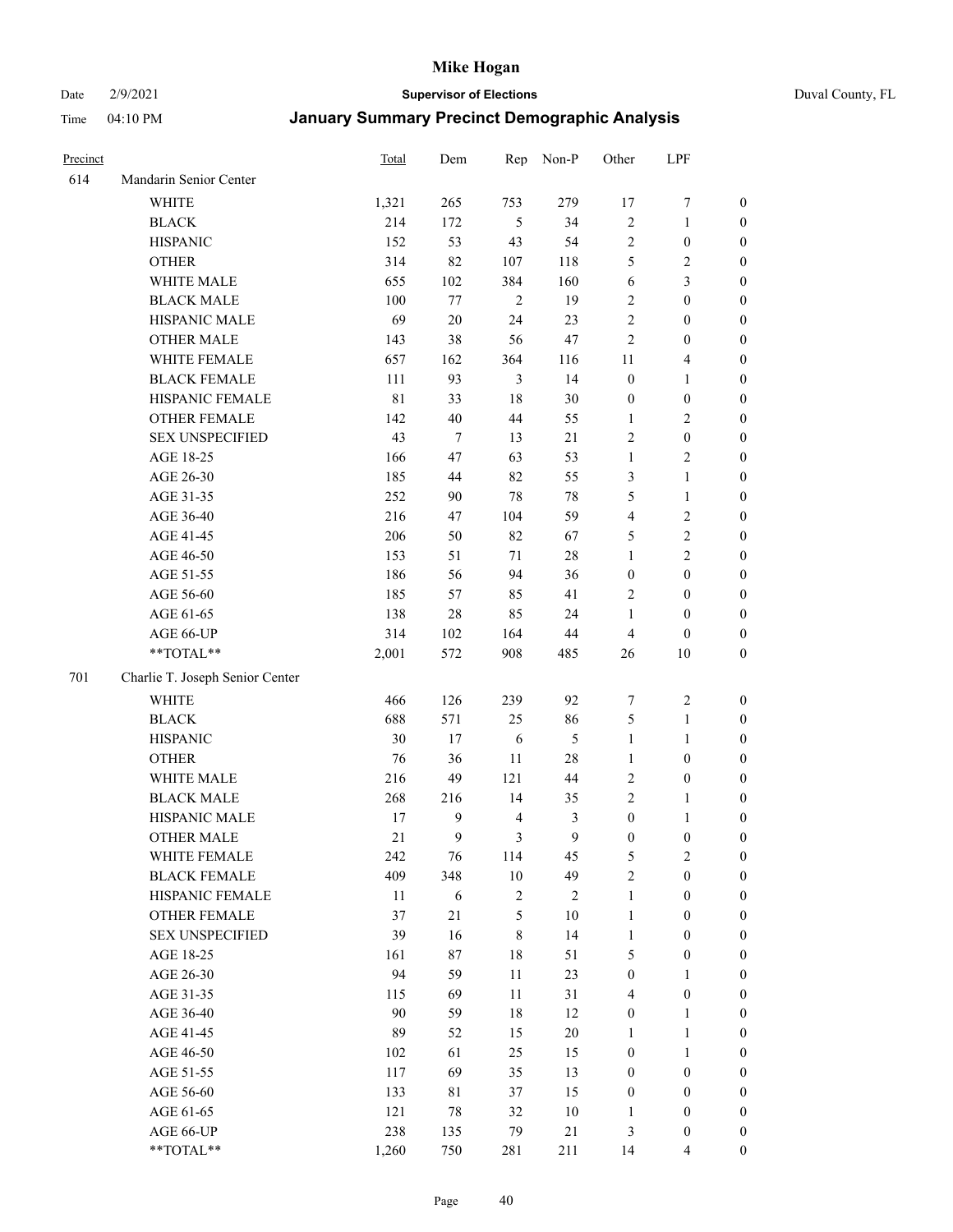Date 2/9/2021 **Supervisor of Elections** Duval County, FL

| Precinct |                                 | <b>Total</b> | Dem   | Rep            | Non-P          | Other            | LPF                     |                  |
|----------|---------------------------------|--------------|-------|----------------|----------------|------------------|-------------------------|------------------|
| 702      | Unity Missionary Baptist Church |              |       |                |                |                  |                         |                  |
|          | <b>WHITE</b>                    | 251          | 85    | 89             | 71             | 6                | $\boldsymbol{0}$        | 0                |
|          | <b>BLACK</b>                    | 884          | 770   | $20\,$         | 90             | 3                | $\mathbf{1}$            | $\boldsymbol{0}$ |
|          | <b>HISPANIC</b>                 | 31           | 12    | $\tau$         | 12             | $\boldsymbol{0}$ | $\boldsymbol{0}$        | $\boldsymbol{0}$ |
|          | <b>OTHER</b>                    | $8\sqrt{1}$  | 38    | 6              | 35             | 2                | $\boldsymbol{0}$        | $\boldsymbol{0}$ |
|          | WHITE MALE                      | 114          | 39    | 41             | 32             | 2                | $\boldsymbol{0}$        | $\boldsymbol{0}$ |
|          | <b>BLACK MALE</b>               | 341          | 288   | $\overline{9}$ | 43             | $\mathbf{1}$     | $\boldsymbol{0}$        | $\boldsymbol{0}$ |
|          | HISPANIC MALE                   | 15           | 3     | $\overline{4}$ | $\,$ 8 $\,$    | $\boldsymbol{0}$ | $\boldsymbol{0}$        | $\boldsymbol{0}$ |
|          | <b>OTHER MALE</b>               | 30           | 12    | 3              | 15             | $\boldsymbol{0}$ | $\boldsymbol{0}$        | $\boldsymbol{0}$ |
|          | WHITE FEMALE                    | 132          | 46    | 45             | 37             | 4                | $\boldsymbol{0}$        | $\boldsymbol{0}$ |
|          | <b>BLACK FEMALE</b>             | 519          | 463   | 11             | 42             | $\sqrt{2}$       | $\mathbf{1}$            | $\boldsymbol{0}$ |
|          | HISPANIC FEMALE                 | 15           | 8     | $\mathfrak{Z}$ | $\overline{4}$ | $\boldsymbol{0}$ | $\boldsymbol{0}$        | $\boldsymbol{0}$ |
|          | <b>OTHER FEMALE</b>             | 30           | 18    | $\mathbf{1}$   | 9              | $\mathbf{2}$     | $\boldsymbol{0}$        | $\boldsymbol{0}$ |
|          | <b>SEX UNSPECIFIED</b>          | 51           | 28    | $\mathfrak{S}$ | $18\,$         | $\boldsymbol{0}$ | $\boldsymbol{0}$        | $\boldsymbol{0}$ |
|          | AGE 18-25                       | 113          | 65    | 5              | 38             | 4                | $\mathbf{1}$            | $\boldsymbol{0}$ |
|          | AGE 26-30                       | 90           | 60    | 9              | 21             | $\boldsymbol{0}$ | $\boldsymbol{0}$        | $\boldsymbol{0}$ |
|          | AGE 31-35                       | 111          | 74    | $\overline{4}$ | 32             | $\mathbf{1}$     | $\boldsymbol{0}$        | $\boldsymbol{0}$ |
|          | AGE 36-40                       | 102          | 74    | $\mathfrak{S}$ | 21             | $\overline{c}$   | $\boldsymbol{0}$        | $\boldsymbol{0}$ |
|          | AGE 41-45                       | 66           | 53    | 3              | $10\,$         | $\boldsymbol{0}$ | $\boldsymbol{0}$        | $\boldsymbol{0}$ |
|          | AGE 46-50                       | 90           | 61    | 11             | 16             | $\mathfrak{2}$   | $\boldsymbol{0}$        | $\boldsymbol{0}$ |
|          | AGE 51-55                       | 84           | 55    | 11             | 17             | $\mathbf{1}$     | $\boldsymbol{0}$        | $\boldsymbol{0}$ |
|          | AGE 56-60                       | 150          | 104   | 25             | 20             | $\mathbf{1}$     | $\boldsymbol{0}$        | 0                |
|          | AGE 61-65                       | 136          | 104   | 17             | 15             | $\boldsymbol{0}$ | $\boldsymbol{0}$        | $\boldsymbol{0}$ |
|          | AGE 66-UP                       | 305          | 255   | 32             | 18             | $\boldsymbol{0}$ | $\boldsymbol{0}$        | $\boldsymbol{0}$ |
|          | **TOTAL**                       | 1,247        | 905   | 122            | 208            | 11               | $\mathbf{1}$            | $\boldsymbol{0}$ |
| 703      | Oceanway Community Center       |              |       |                |                |                  |                         |                  |
|          | <b>WHITE</b>                    | 5,061        | 948   | 2,809          | 1,154          | 106              | 44                      | $\boldsymbol{0}$ |
|          | <b>BLACK</b>                    | 2,882        | 2,253 | 86             | 517            | 26               | $\boldsymbol{0}$        | $\boldsymbol{0}$ |
|          | <b>HISPANIC</b>                 | 542          | 189   | 124            | 215            | 10               | $\overline{\mathbf{4}}$ | $\boldsymbol{0}$ |
|          | <b>OTHER</b>                    | 695          | 209   | 198            | 272            | 10               | 6                       | $\boldsymbol{0}$ |
|          | WHITE MALE                      | 2,458        | 383   | 1,401          | 594            | 51               | 29                      | $\boldsymbol{0}$ |
|          | <b>BLACK MALE</b>               | 1,197        | 867   | 50             | 265            | 15               | $\boldsymbol{0}$        | $\boldsymbol{0}$ |
|          | HISPANIC MALE                   | 249          | 73    | 68             | 100            | 5                | 3                       | $\boldsymbol{0}$ |
|          | <b>OTHER MALE</b>               | 234          | 65    | 70             | 93             | $\overline{4}$   | $\overline{c}$          | $\boldsymbol{0}$ |
|          | WHITE FEMALE                    | 2,542        | 555   | 1,370          | 547            | 55               | 15                      | 0                |
|          | <b>BLACK FEMALE</b>             | 1,646        | 1,362 | 34             | 240            | $10\,$           | $\boldsymbol{0}$        | $\boldsymbol{0}$ |
|          | HISPANIC FEMALE                 | 288          | 116   | 55             | 111            | 5                | $\mathbf{1}$            | $\boldsymbol{0}$ |
|          | OTHER FEMALE                    | 327          | 109   | 98             | 113            | 4                | $\mathfrak{Z}$          | $\overline{0}$   |
|          | <b>SEX UNSPECIFIED</b>          | 239          | 69    | 71             | 95             | 3                | $\mathbf{1}$            | 0                |
|          | AGE 18-25                       | 1,141        | 434   | 294            | 374            | $27\,$           | 12                      | 0                |
|          | AGE 26-30                       | 969          | 343   | 269            | 323            | 21               | 13                      | 0                |
|          | AGE 31-35                       | 912          | 317   | 299            | 270            | 15               | $11\,$                  | 0                |
|          | AGE 36-40                       | 917          | 358   | 289            | 250            | 15               | $\mathfrak{S}$          | 0                |
|          | AGE 41-45                       | 820          | 338   | 248            | 214            | 14               | 6                       | 0                |
|          | AGE 46-50                       | 943          | 401   | 314            | 212            | 13               | 3                       | 0                |
|          | AGE 51-55                       | 870          | 371   | 320            | 165            | 14               | $\boldsymbol{0}$        | 0                |
|          | AGE 56-60                       | 768          | 293   | 330            | 130            | 13               | $\sqrt{2}$              | 0                |
|          | AGE 61-65                       | 574          | 226   | 255            | $87\,$         | 5                | $\mathbf{1}$            | $\boldsymbol{0}$ |
|          | AGE 66-UP                       | 1,266        | 518   | 599            | 133            | 15               | $\mathbf{1}$            | $\boldsymbol{0}$ |
|          | **TOTAL**                       | 9,180        | 3,599 | 3,217          | 2,158          | 152              | 54                      | $\boldsymbol{0}$ |
|          |                                 |              |       |                |                |                  |                         |                  |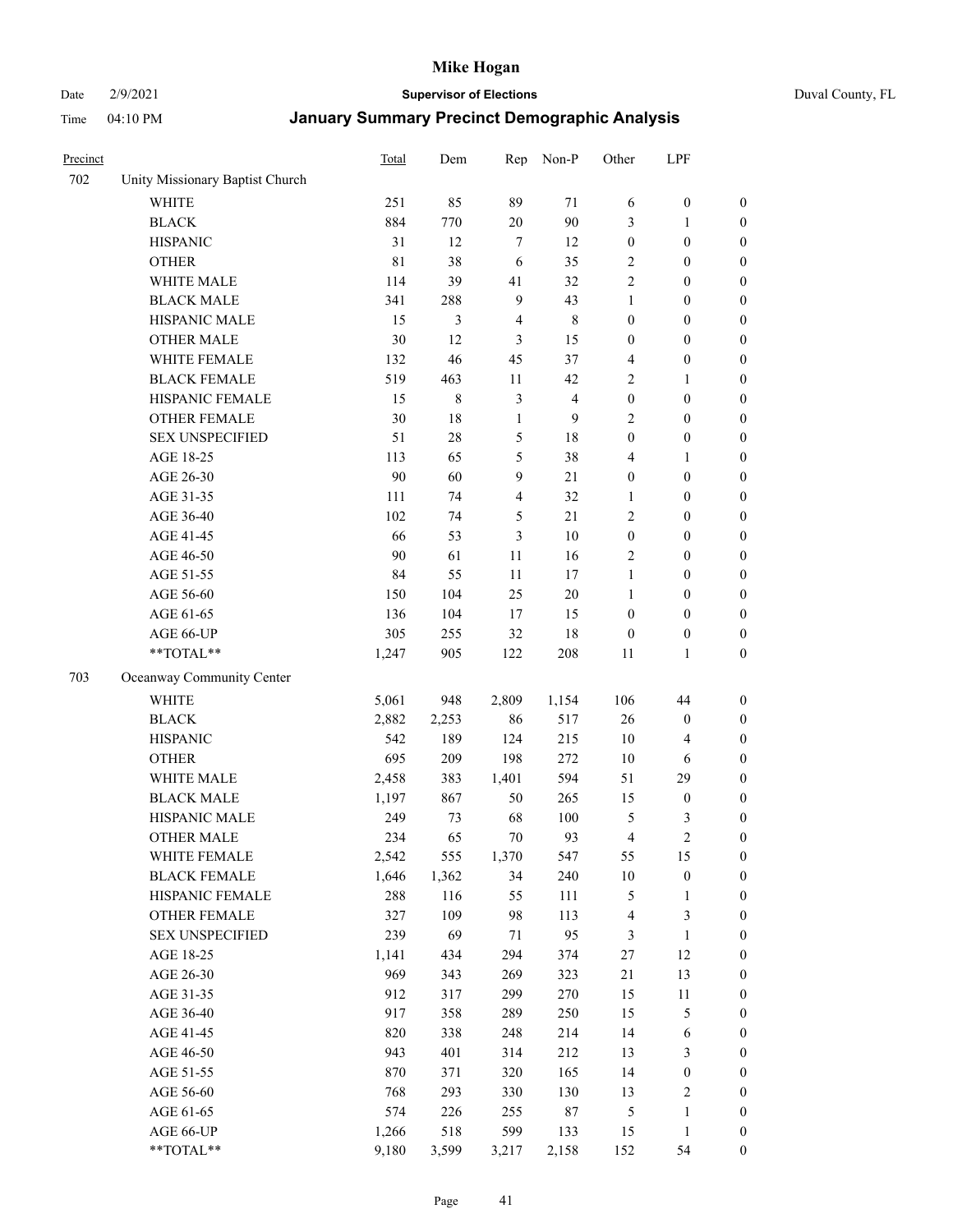Date 2/9/2021 **Supervisor of Elections** Duval County, FL

| Precinct |                                     | Total | Dem    | Rep         | Non-P  | Other            | LPF                     |                  |
|----------|-------------------------------------|-------|--------|-------------|--------|------------------|-------------------------|------------------|
| 704      | Westside Church of Christ           |       |        |             |        |                  |                         |                  |
|          | WHITE                               | 1,305 | 660    | 327         | 275    | 27               | 16                      | 0                |
|          | <b>BLACK</b>                        | 1,489 | 1,205  | 61          | 209    | 14               | $\boldsymbol{0}$        | 0                |
|          | <b>HISPANIC</b>                     | 112   | 56     | 18          | 36     | $\sqrt{2}$       | $\boldsymbol{0}$        | 0                |
|          | <b>OTHER</b>                        | 283   | 145    | $22\,$      | 111    | 3                | $\mathfrak{2}$          | $\boldsymbol{0}$ |
|          | WHITE MALE                          | 656   | 299    | 184         | 149    | 12               | 12                      | $\boldsymbol{0}$ |
|          | <b>BLACK MALE</b>                   | 635   | 494    | 33          | 99     | $\mathbf{9}$     | $\boldsymbol{0}$        | $\boldsymbol{0}$ |
|          | HISPANIC MALE                       | 55    | 24     | 10          | 21     | $\boldsymbol{0}$ | $\boldsymbol{0}$        | $\boldsymbol{0}$ |
|          | <b>OTHER MALE</b>                   | 100   | $44\,$ | $\,$ 8 $\,$ | 46     | $\mathbf{1}$     | $\mathbf{1}$            | $\boldsymbol{0}$ |
|          | WHITE FEMALE                        | 634   | 355    | 139         | 122    | 14               | $\overline{\mathbf{4}}$ | $\boldsymbol{0}$ |
|          | <b>BLACK FEMALE</b>                 | 820   | 685    | $28\,$      | 102    | 5                | $\boldsymbol{0}$        | 0                |
|          | HISPANIC FEMALE                     | 54    | 30     | $\,$ 8 $\,$ | 14     | $\sqrt{2}$       | $\boldsymbol{0}$        | 0                |
|          | OTHER FEMALE                        | 128   | 79     | 9           | 38     | $\mathbf{1}$     | $\mathbf{1}$            | 0                |
|          | <b>SEX UNSPECIFIED</b>              | 107   | 56     | 9           | $40\,$ | $\sqrt{2}$       | $\boldsymbol{0}$        | $\boldsymbol{0}$ |
|          | AGE 18-25                           | 364   | 212    | 26          | 116    | 8                | $\sqrt{2}$              | $\boldsymbol{0}$ |
|          | AGE 26-30                           | 299   | 172    | 40          | 82     | 4                | $\mathbf{1}$            | $\boldsymbol{0}$ |
|          | AGE 31-35                           | 412   | 251    | 52          | 94     | $10\,$           | $\mathfrak{S}$          | $\boldsymbol{0}$ |
|          | AGE 36-40                           | 343   | 228    | $40\,$      | $71\,$ | $\sqrt{2}$       | $\sqrt{2}$              | $\boldsymbol{0}$ |
|          | AGE 41-45                           | 288   | 177    | 37          | 67     | 5                | $\overline{2}$          | $\boldsymbol{0}$ |
|          | AGE 46-50                           | 283   | 170    | 47          | 62     | 3                | $\mathbf{1}$            | $\boldsymbol{0}$ |
|          | AGE 51-55                           | 231   | 158    | 40          | 29     | 3                | $\mathbf{1}$            | 0                |
|          | AGE 56-60                           | 243   | 169    | $28\,$      | $40\,$ | $\overline{4}$   | $\sqrt{2}$              | 0                |
|          | AGE 61-65                           | 237   | 158    | 45          | 28     | 5                | $\mathbf{1}$            | 0                |
|          | AGE 66-UP                           | 489   | 371    | 73          | 42     | $\sqrt{2}$       | $\mathbf{1}$            | 0                |
|          | $**TOTAL**$                         | 3,189 | 2,066  | 428         | 631    | 46               | $18\,$                  | $\boldsymbol{0}$ |
| 705      | Garden City United Methodist Church |       |        |             |        |                  |                         |                  |
|          |                                     |       |        |             |        |                  |                         |                  |
|          | <b>WHITE</b>                        | 2,013 | 356    | 1,199       | 418    | 29               | 11                      | $\boldsymbol{0}$ |
|          | <b>BLACK</b>                        | 2,724 | 2,300  | 74          | 329    | $21\,$           | $\boldsymbol{0}$        | $\boldsymbol{0}$ |
|          | <b>HISPANIC</b>                     | 222   | 108    | 31          | 79     | 3                | $\mathbf{1}$            | $\boldsymbol{0}$ |
|          | <b>OTHER</b>                        | 324   | 129    | 69          | 115    | $\tau$           | $\overline{\mathbf{4}}$ | $\boldsymbol{0}$ |
|          | WHITE MALE                          | 958   | 138    | 595         | 204    | 14               | $\boldsymbol{7}$        | $\boldsymbol{0}$ |
|          | <b>BLACK MALE</b>                   | 1,122 | 902    | 42          | 168    | $10\,$           | $\boldsymbol{0}$        | $\boldsymbol{0}$ |
|          | HISPANIC MALE                       | 89    | 41     | 14          | 32     | $\sqrt{2}$       | $\boldsymbol{0}$        | 0                |
|          | <b>OTHER MALE</b>                   | 116   | 49     | 27          | 33     | $\mathfrak{S}$   | $\mathbf{2}$            | 0                |
|          | WHITE FEMALE                        | 1,037 | 213    | 594         | 211    | 15               | 4                       | 0                |
|          | <b>BLACK FEMALE</b>                 | 1,569 | 1,374  | 32          | 152    | 11               | $\boldsymbol{0}$        | $\boldsymbol{0}$ |
|          | HISPANIC FEMALE                     | 127   | 64     | 15          | 46     | $\mathbf{1}$     | $\mathbf{1}$            | $\boldsymbol{0}$ |
|          | <b>OTHER FEMALE</b>                 | 118   | 49     | $30\,$      | 36     | $\sqrt{2}$       | $\mathbf{1}$            | $\overline{0}$   |
|          | <b>SEX UNSPECIFIED</b>              | 147   | 63     | 24          | 59     | $\boldsymbol{0}$ | $\mathbf{1}$            | 0                |
|          | AGE 18-25                           | 678   | 309    | 142         | 208    | 13               | 6                       | 0                |
|          | AGE 26-30                           | 503   | 238    | 117         | 143    | 5                | $\boldsymbol{0}$        | 0                |
|          | AGE 31-35                           | 519   | 275    | 108         | 126    | 7                | $\mathfrak{Z}$          | 0                |
|          | AGE 36-40                           | 484   | 290    | 90          | 97     | 6                | $\mathbf{1}$            | 0                |
|          | AGE 41-45                           | 462   | 291    | $88\,$      | 74     | 7                | $\sqrt{2}$              | 0                |
|          | AGE 46-50                           | 480   | 265    | 136         | 74     | 4                | $\mathbf{1}$            | 0                |
|          | AGE 51-55                           | 471   | 261    | 145         | 60     | 4                | $\mathbf{1}$            | 0                |
|          | AGE 56-60                           | 452   | 262    | 142         | 44     | 3                | $\mathbf{1}$            | $\boldsymbol{0}$ |
|          | AGE 61-65                           | 404   | 223    | 134         | 41     | 5                | $\mathbf{1}$            | $\boldsymbol{0}$ |
|          | AGE 66-UP                           | 830   | 479    | 271         | 74     | 6                | $\boldsymbol{0}$        | $\boldsymbol{0}$ |
|          | **TOTAL**                           | 5,283 | 2,893  | 1,373       | 941    | 60               | 16                      | $\boldsymbol{0}$ |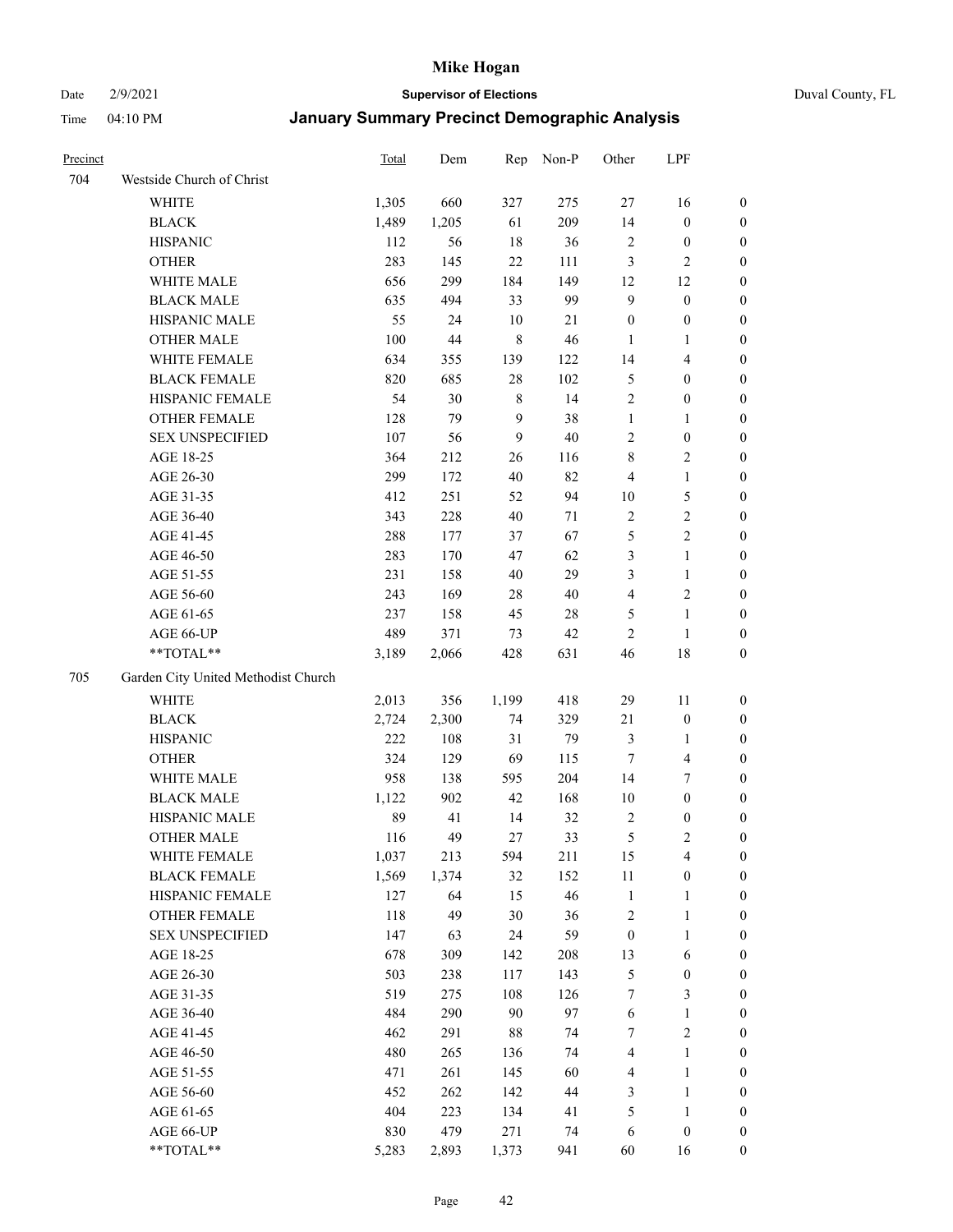Date 2/9/2021 **Supervisor of Elections** Duval County, FL

| Precinct |                             | <b>Total</b> | Dem            | Rep              | Non-P          | Other                            | LPF                                  |                  |
|----------|-----------------------------|--------------|----------------|------------------|----------------|----------------------------------|--------------------------------------|------------------|
| 706      | Long Branch Senior Center   |              |                |                  |                |                                  |                                      |                  |
|          | <b>WHITE</b>                | 41           | 14             | 12               | 15             | $\boldsymbol{0}$                 | $\boldsymbol{0}$                     | $\boldsymbol{0}$ |
|          | <b>BLACK</b>                | 1,081        | 953            | 22               | 101            | 3                                | $\overline{2}$                       | $\boldsymbol{0}$ |
|          | <b>HISPANIC</b>             | 13           | 8              | $\mathbf{1}$     | $\overline{4}$ | $\boldsymbol{0}$                 | $\boldsymbol{0}$                     | $\boldsymbol{0}$ |
|          | <b>OTHER</b>                | 76           | 36             | $\mathbf{1}$     | 38             | $\boldsymbol{0}$                 | $\mathbf{1}$                         | $\boldsymbol{0}$ |
|          | WHITE MALE                  | 17           | 3              | 6                | $\,$ 8 $\,$    | $\boldsymbol{0}$                 | $\boldsymbol{0}$                     | $\boldsymbol{0}$ |
|          | <b>BLACK MALE</b>           | 423          | 371            | 12               | 38             | 1                                | $\mathbf{1}$                         | $\boldsymbol{0}$ |
|          | HISPANIC MALE               | 5            | $\overline{2}$ | $\mathbf{1}$     | 2              | $\boldsymbol{0}$                 | $\boldsymbol{0}$                     | $\boldsymbol{0}$ |
|          | <b>OTHER MALE</b>           | 21           | 7              | $\boldsymbol{0}$ | 13             | $\boldsymbol{0}$                 | $\mathbf{1}$                         | $\boldsymbol{0}$ |
|          | WHITE FEMALE                | 24           | 11             | 6                | $\tau$         | $\boldsymbol{0}$                 | $\boldsymbol{0}$                     | $\boldsymbol{0}$ |
|          | <b>BLACK FEMALE</b>         | 629          | 556            | $10\,$           | 60             | $\overline{c}$                   | $\mathbf{1}$                         | $\boldsymbol{0}$ |
|          | HISPANIC FEMALE             | $\tau$       | 5              | $\boldsymbol{0}$ | $\mathbf{2}$   | $\boldsymbol{0}$                 | $\boldsymbol{0}$                     | 0                |
|          | <b>OTHER FEMALE</b>         | 29           | 20             | $\boldsymbol{0}$ | 9              | $\boldsymbol{0}$                 | $\boldsymbol{0}$                     | $\boldsymbol{0}$ |
|          | <b>SEX UNSPECIFIED</b>      | 56           | 36             | $\mathbf{1}$     | 19             | $\boldsymbol{0}$                 | $\boldsymbol{0}$                     | $\boldsymbol{0}$ |
|          | AGE 18-25                   | 141          | 95             | 3                | 43             | $\boldsymbol{0}$                 | $\boldsymbol{0}$                     | $\boldsymbol{0}$ |
|          | AGE 26-30                   | 131          | 104            | 5                | 22             | $\boldsymbol{0}$                 | $\boldsymbol{0}$                     | $\boldsymbol{0}$ |
|          | AGE 31-35                   | 102          | 81             | $\sqrt{2}$       | 16             | $\mathbf{1}$                     | $\sqrt{2}$                           | $\boldsymbol{0}$ |
|          | AGE 36-40                   | 94           | 75             | $\mathfrak s$    | 13             | $\mathbf{1}$                     | $\boldsymbol{0}$                     | $\boldsymbol{0}$ |
|          | AGE 41-45                   | 91           | 72             | $\overline{4}$   | 15             | $\boldsymbol{0}$                 | $\boldsymbol{0}$                     | $\boldsymbol{0}$ |
|          | AGE 46-50                   | 97           | 82             | $\mathbf{1}$     | 13             | 1                                | $\boldsymbol{0}$                     | $\boldsymbol{0}$ |
|          | AGE 51-55                   | 88           | 77             | 5                | 6              | $\boldsymbol{0}$                 | $\boldsymbol{0}$                     | $\boldsymbol{0}$ |
|          | AGE 56-60                   | 109          | 91             | $\overline{4}$   | 14             | $\boldsymbol{0}$                 | $\boldsymbol{0}$                     | 0                |
|          | AGE 61-65                   | 112          | 105            | 1                | 6              | $\boldsymbol{0}$                 | $\boldsymbol{0}$                     | 0                |
|          | AGE 66-UP                   | 246          | 229            | 6                | $10\,$         | $\boldsymbol{0}$                 | $\mathbf{1}$                         | $\boldsymbol{0}$ |
|          | $**TOTAL**$                 | 1,211        | 1,011          | 36               | 158            | 3                                | $\mathfrak{Z}$                       | $\boldsymbol{0}$ |
| 707      | Joseph Lee Community Center |              |                |                  |                |                                  |                                      |                  |
|          |                             |              |                |                  |                |                                  |                                      |                  |
|          | <b>WHITE</b>                | 255          | 98             | 94               | 57             | 3                                | $\mathfrak{Z}$                       | $\boldsymbol{0}$ |
|          | <b>BLACK</b>                | 2,573        | 2,244          | 52               | 270            | 7                                | $\boldsymbol{0}$                     | $\boldsymbol{0}$ |
|          | <b>HISPANIC</b>             | 47           | 24             | 9                | 14             | $\boldsymbol{0}$                 | $\boldsymbol{0}$                     | $\boldsymbol{0}$ |
|          | <b>OTHER</b>                | 187          | 96             | 13               | 77             | $\boldsymbol{0}$                 | $\mathbf{1}$                         | $\boldsymbol{0}$ |
|          | WHITE MALE                  | 97           | 27             | 46               | 22             | $\boldsymbol{0}$                 | $\mathfrak{2}$                       | $\boldsymbol{0}$ |
|          | <b>BLACK MALE</b>           | 961          | 807            | $28\,$           | 124            | $\overline{c}$                   | $\boldsymbol{0}$                     | $\boldsymbol{0}$ |
|          | HISPANIC MALE               | 20           | $10\,$         | $\overline{4}$   | 6              | $\boldsymbol{0}$                 | $\boldsymbol{0}$                     | $\boldsymbol{0}$ |
|          | <b>OTHER MALE</b>           | 51           | 26             | $\overline{4}$   | 21             | $\boldsymbol{0}$                 | $\boldsymbol{0}$                     | $\boldsymbol{0}$ |
|          | WHITE FEMALE                | 154          | 70             | 48               | 32             | 3                                | 1                                    | 0                |
|          | <b>BLACK FEMALE</b>         | 1,565        | 1,402          | 24               | 134            | 5                                | $\boldsymbol{0}$                     | $\boldsymbol{0}$ |
|          | HISPANIC FEMALE             | $27\,$       | 14             | $\mathfrak{S}$   | $8\,$          | $\boldsymbol{0}$                 | $\boldsymbol{0}$                     | $\overline{0}$   |
|          | OTHER FEMALE                | 87           | 49             | $8\,$            | 29             | $\boldsymbol{0}$                 | $\mathbf{1}$                         | $\overline{0}$   |
|          | <b>SEX UNSPECIFIED</b>      | 100          | 57             | $\mathbf{1}$     | 42             | $\boldsymbol{0}$                 | $\boldsymbol{0}$                     | $\overline{0}$   |
|          | AGE 18-25                   | 336          | 226            | 12               | 97             | $\mathbf{1}$                     | $\boldsymbol{0}$                     | $\overline{0}$   |
|          | AGE 26-30                   | 269          | 190<br>224     | 15<br>12         | 63<br>59       | $\mathbf{1}$<br>$\boldsymbol{0}$ | $\boldsymbol{0}$<br>$\mathfrak{Z}$   | 0                |
|          | AGE 31-35                   | 298          |                |                  |                |                                  |                                      | 0                |
|          | AGE 36-40                   | 253<br>217   | 197<br>164     | 14<br>16         | 41<br>36       | $\mathbf{1}$<br>$\mathbf{1}$     | $\boldsymbol{0}$<br>$\boldsymbol{0}$ | 0                |
|          | AGE 41-45                   |              |                |                  |                |                                  |                                      | 0                |
|          | AGE 46-50                   | 234          | 186            | 16               | 30             | $\sqrt{2}$                       | $\boldsymbol{0}$                     | 0                |
|          | AGE 51-55                   | 219          | 175            | 18               | 25             | $\boldsymbol{0}$                 | $\mathbf{1}$                         | $\boldsymbol{0}$ |
|          | AGE 56-60                   | 259          | 220            | 21               | 17             | 1                                | $\boldsymbol{0}$                     | $\boldsymbol{0}$ |
|          | AGE 61-65                   | 340          | 301            | $18\,$           | 20             | $\mathbf{1}$                     | $\boldsymbol{0}$                     | $\boldsymbol{0}$ |
|          | AGE 66-UP                   | 637          | 579            | 26               | 30             | $\overline{c}$                   | $\boldsymbol{0}$                     | $\boldsymbol{0}$ |
|          | **TOTAL**                   | 3,062        | 2,462          | 168              | 418            | 10                               | $\overline{4}$                       | $\boldsymbol{0}$ |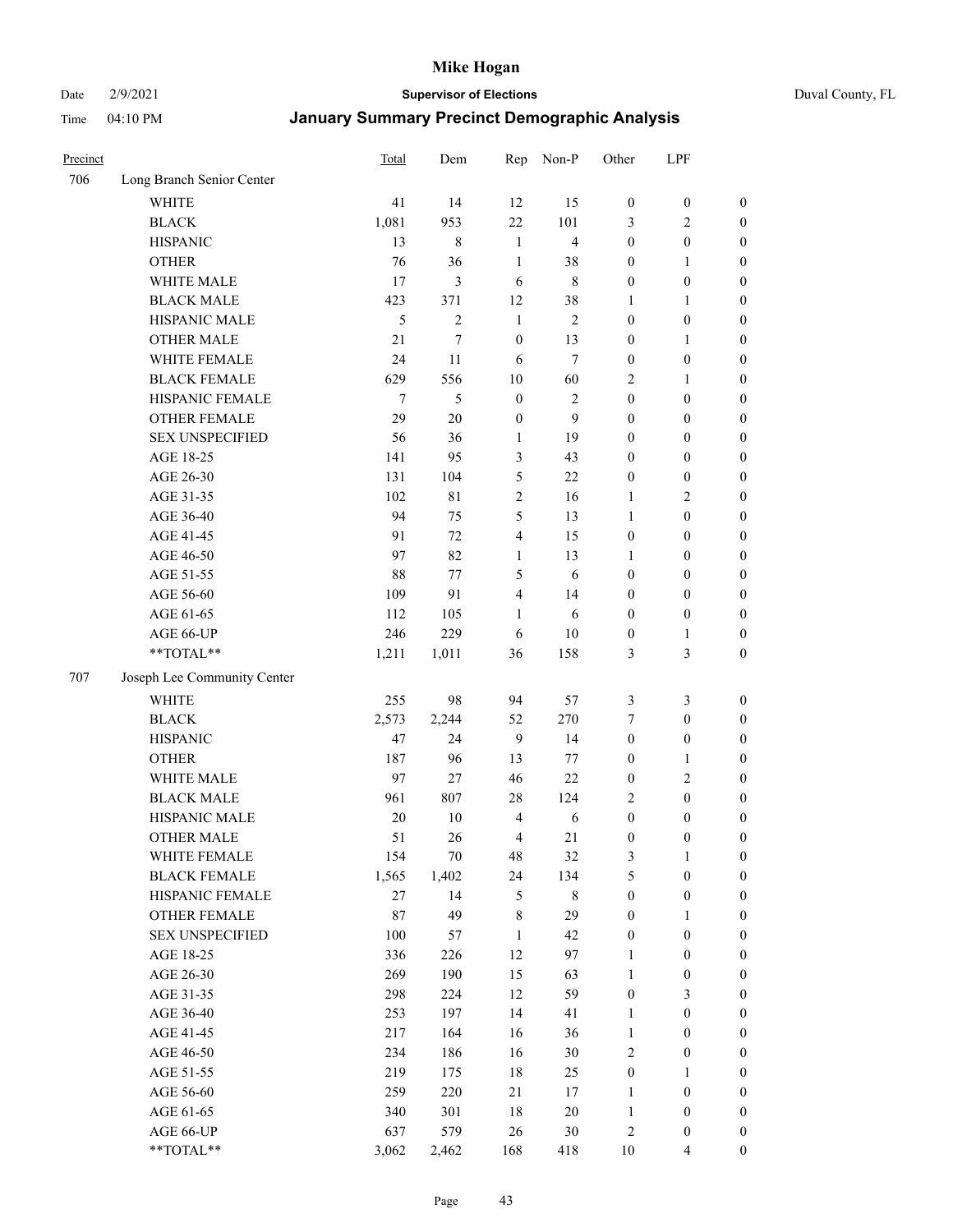Date 2/9/2021 **Supervisor of Elections** Duval County, FL

| Precinct |                               | Total  | Dem         | Rep              | Non-P          | Other            | LPF              |                  |
|----------|-------------------------------|--------|-------------|------------------|----------------|------------------|------------------|------------------|
| 708      | Brown Eastside Branch Library |        |             |                  |                |                  |                  |                  |
|          | <b>WHITE</b>                  | 183    | 60          | 76               | 46             | $\mathbf{1}$     | $\boldsymbol{0}$ | $\boldsymbol{0}$ |
|          | <b>BLACK</b>                  | 1,046  | 892         | 32               | 118            | 3                | $\mathbf{1}$     | $\boldsymbol{0}$ |
|          | <b>HISPANIC</b>               | 12     | $\,$ 8 $\,$ | $\mathbf{1}$     | $\mathfrak{Z}$ | $\boldsymbol{0}$ | $\boldsymbol{0}$ | $\boldsymbol{0}$ |
|          | <b>OTHER</b>                  | 92     | 43          | 6                | 43             | $\boldsymbol{0}$ | $\boldsymbol{0}$ | $\boldsymbol{0}$ |
|          | WHITE MALE                    | 83     | 17          | 49               | 17             | $\boldsymbol{0}$ | $\boldsymbol{0}$ | $\boldsymbol{0}$ |
|          | <b>BLACK MALE</b>             | 436    | 351         | 19               | 63             | 3                | $\boldsymbol{0}$ | $\boldsymbol{0}$ |
|          | HISPANIC MALE                 | 5      | 4           | $\boldsymbol{0}$ | 1              | $\boldsymbol{0}$ | $\boldsymbol{0}$ | $\boldsymbol{0}$ |
|          | <b>OTHER MALE</b>             | 38     | 19          | 3                | 16             | $\boldsymbol{0}$ | $\boldsymbol{0}$ | $\boldsymbol{0}$ |
|          | WHITE FEMALE                  | 94     | $40\,$      | 26               | 27             | 1                | $\boldsymbol{0}$ | $\boldsymbol{0}$ |
|          | <b>BLACK FEMALE</b>           | 584    | 522         | 12               | 50             | $\boldsymbol{0}$ | $\boldsymbol{0}$ | $\boldsymbol{0}$ |
|          | HISPANIC FEMALE               | $\tau$ | 4           | $\mathbf{1}$     | $\sqrt{2}$     | $\boldsymbol{0}$ | $\boldsymbol{0}$ | 0                |
|          | <b>OTHER FEMALE</b>           | 34     | 17          | $\overline{2}$   | 15             | $\boldsymbol{0}$ | $\boldsymbol{0}$ | $\boldsymbol{0}$ |
|          | <b>SEX UNSPECIFIED</b>        | 52     | 29          | $\mathfrak{Z}$   | 19             | $\boldsymbol{0}$ | $\mathbf{1}$     | $\boldsymbol{0}$ |
|          | AGE 18-25                     | 166    | 106         | $\tau$           | 52             | $\boldsymbol{0}$ | $\mathbf{1}$     | $\boldsymbol{0}$ |
|          | AGE 26-30                     | 130    | 92          | $\,8\,$          | 29             | $\mathbf{1}$     | $\boldsymbol{0}$ | $\boldsymbol{0}$ |
|          | AGE 31-35                     | 125    | 88          | 10               | 27             | $\boldsymbol{0}$ | $\boldsymbol{0}$ | $\boldsymbol{0}$ |
|          | AGE 36-40                     | 120    | 91          | 12               | 17             | $\boldsymbol{0}$ | $\boldsymbol{0}$ | $\boldsymbol{0}$ |
|          | AGE 41-45                     | 96     | 72          | $\sqrt{6}$       | 18             | $\boldsymbol{0}$ | $\boldsymbol{0}$ | $\boldsymbol{0}$ |
|          | AGE 46-50                     | 117    | 88          | 13               | 15             | 1                | $\boldsymbol{0}$ | $\boldsymbol{0}$ |
|          | AGE 51-55                     | 102    | 79          | 10               | 13             | $\boldsymbol{0}$ | $\boldsymbol{0}$ | $\boldsymbol{0}$ |
|          | AGE 56-60                     | 137    | 103         | 17               | 16             | 1                | $\boldsymbol{0}$ | 0                |
|          | AGE 61-65                     | 131    | 108         | 9                | 13             | 1                | $\boldsymbol{0}$ | 0                |
|          | AGE 66-UP                     | 209    | 176         | 23               | $10\,$         | $\boldsymbol{0}$ | $\boldsymbol{0}$ | $\boldsymbol{0}$ |
|          | $**TOTAL**$                   | 1,333  | 1,003       | 115              | 210            | 4                | $\mathbf{1}$     | $\boldsymbol{0}$ |
| 709      | First Timothy Baptist Church  |        |             |                  |                |                  |                  |                  |
|          | WHITE                         | 254    | $72\,$      | 95               | $77\,$         | 9                | $\mathbf{1}$     | $\boldsymbol{0}$ |
|          | <b>BLACK</b>                  | 4,152  | 3,579       | 118              | 431            | 23               | $\mathbf{1}$     | $\boldsymbol{0}$ |
|          | <b>HISPANIC</b>               | 143    | 72          | 21               | 50             | $\boldsymbol{0}$ | $\boldsymbol{0}$ | $\boldsymbol{0}$ |
|          | <b>OTHER</b>                  | 301    | 168         | 23               | 102            | $\,$ 8 $\,$      | $\boldsymbol{0}$ | $\boldsymbol{0}$ |
|          | WHITE MALE                    | 105    | 19          | 49               | 33             | 3                | $\mathbf{1}$     | $\boldsymbol{0}$ |
|          | <b>BLACK MALE</b>             | 1,678  | 1,369       | 57               | 237            | 15               | $\boldsymbol{0}$ | $\boldsymbol{0}$ |
|          | HISPANIC MALE                 | 66     | 37          | 11               | 18             | $\boldsymbol{0}$ | $\boldsymbol{0}$ | $\boldsymbol{0}$ |
|          | <b>OTHER MALE</b>             | 92     | 58          | $\,8\,$          | 23             | 3                | $\boldsymbol{0}$ | $\boldsymbol{0}$ |
|          | WHITE FEMALE                  | 146    | 53          | 45               | 42             | 6                | $\boldsymbol{0}$ | 0                |
|          | <b>BLACK FEMALE</b>           | 2,411  | 2,155       | 61               | 186            | 8                | $\mathbf{1}$     | $\boldsymbol{0}$ |
|          | HISPANIC FEMALE               | 75     | 34          | $10\,$           | 31             | $\boldsymbol{0}$ | $\boldsymbol{0}$ | $\overline{0}$   |
|          | OTHER FEMALE                  | 130    | 76          | 10               | 41             | 3                | $\boldsymbol{0}$ | $\overline{0}$   |
|          | <b>SEX UNSPECIFIED</b>        | 147    | 90          | 6                | 49             | 2                | $\boldsymbol{0}$ | $\overline{0}$   |
|          | AGE 18-25                     | 621    | 424         | $28\,$           | 159            | 9                | $\mathbf{1}$     | $\overline{0}$   |
|          | AGE 26-30                     | 513    | 373         | 26               | 110            | 3                | $\mathbf{1}$     | $\overline{0}$   |
|          | AGE 31-35                     | 439    | 335         | 17               | 79             | $\,$ $\,$        | $\boldsymbol{0}$ | 0                |
|          | AGE 36-40                     | 398    | 316         | 16               | 62             | 4                | $\boldsymbol{0}$ | 0                |
|          | AGE 41-45                     | 362    | 285         | 17               | 59             | $\mathbf{1}$     | $\boldsymbol{0}$ | 0                |
|          | AGE 46-50                     | 401    | 317         | 31               | 49             | 4                | $\boldsymbol{0}$ | 0                |
|          | AGE 51-55                     | 442    | 372         | 27               | $40\,$         | 3                | $\boldsymbol{0}$ | $\boldsymbol{0}$ |
|          | AGE 56-60                     | 412    | 343         | 31               | 35             | 3                | $\boldsymbol{0}$ | $\boldsymbol{0}$ |
|          | AGE 61-65                     | 459    | 392         | 28               | 35             | 4                | $\boldsymbol{0}$ | $\boldsymbol{0}$ |
|          | AGE 66-UP                     | 803    | 734         | 36               | 32             | $\mathbf{1}$     | $\boldsymbol{0}$ | $\boldsymbol{0}$ |
|          | **TOTAL**                     | 4,850  | 3,891       | 257              | 660            | $40\,$           | $\mathbf{2}$     | $\boldsymbol{0}$ |
|          |                               |        |             |                  |                |                  |                  |                  |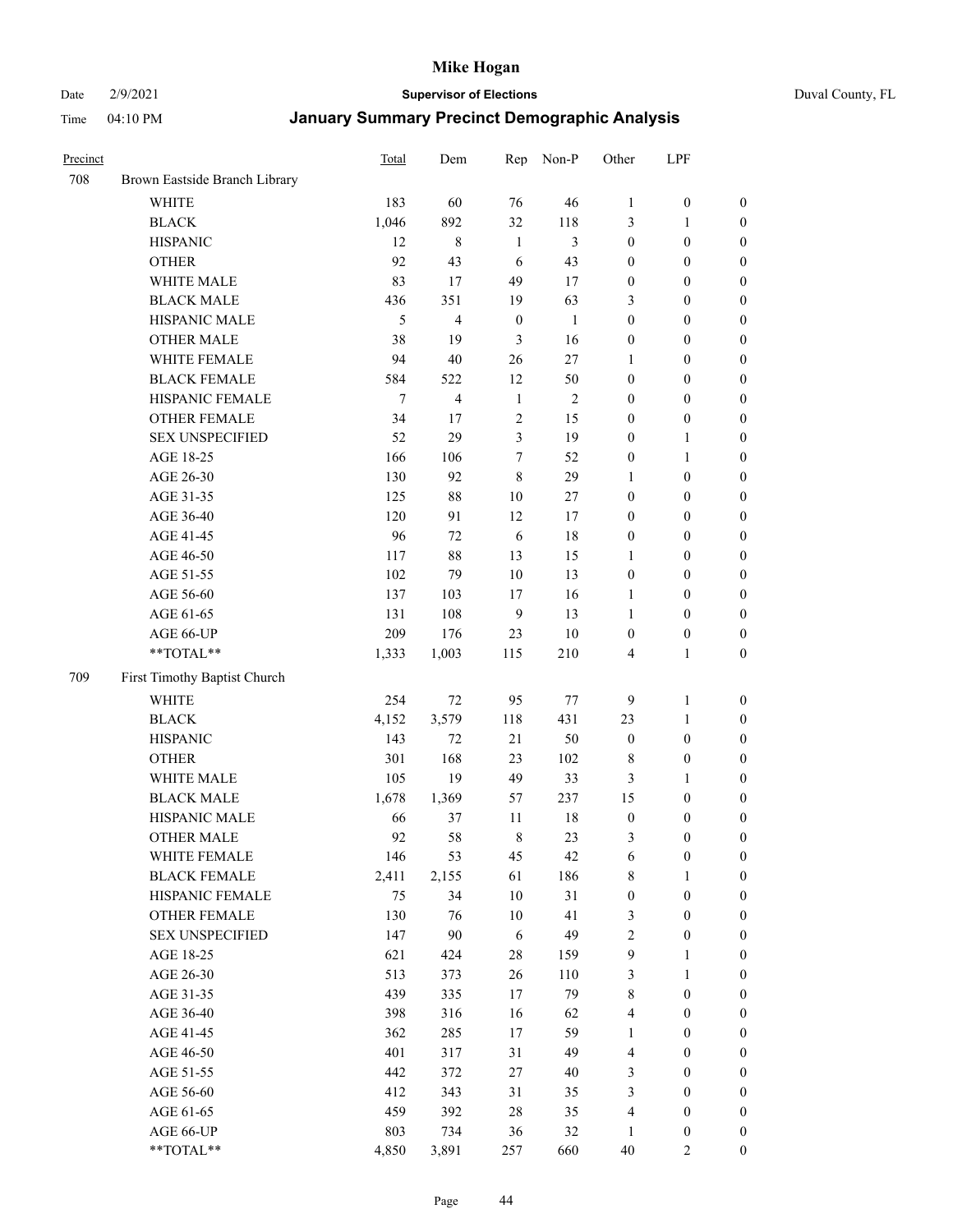Date 2/9/2021 **Supervisor of Elections** Duval County, FL

| Precinct |                                                   | <b>Total</b>  | Dem            | Rep                          | Non-P        | Other                            | LPF                                  |                                      |
|----------|---------------------------------------------------|---------------|----------------|------------------------------|--------------|----------------------------------|--------------------------------------|--------------------------------------|
| 710      | Highlands Regional Library                        |               |                |                              |              |                                  |                                      |                                      |
|          | <b>WHITE</b>                                      | 405           | 89             | 201                          | 104          | 9                                | $\sqrt{2}$                           | 0                                    |
|          | <b>BLACK</b>                                      | 3,400         | 2,950          | 76                           | 355          | 18                               | $\mathbf{1}$                         | 0                                    |
|          | <b>HISPANIC</b>                                   | 108           | 54             | 13                           | 40           | $\mathbf{1}$                     | $\boldsymbol{0}$                     | $\boldsymbol{0}$                     |
|          | <b>OTHER</b>                                      | 271           | 154            | 16                           | 99           | $\overline{c}$                   | $\boldsymbol{0}$                     | $\boldsymbol{0}$                     |
|          | WHITE MALE                                        | 201           | 42             | 98                           | 54           | 6                                | $\mathbf{1}$                         | $\boldsymbol{0}$                     |
|          | <b>BLACK MALE</b>                                 | 1,372         | 1,135          | 43                           | 183          | 11                               | $\boldsymbol{0}$                     | $\boldsymbol{0}$                     |
|          | HISPANIC MALE                                     | 46            | 21             | $\tau$                       | $18\,$       | $\boldsymbol{0}$                 | $\boldsymbol{0}$                     | $\boldsymbol{0}$                     |
|          | <b>OTHER MALE</b>                                 | 83            | 43             | 6                            | 34           | $\boldsymbol{0}$                 | $\boldsymbol{0}$                     | $\boldsymbol{0}$                     |
|          | WHITE FEMALE                                      | 198           | 46             | 102                          | 46           | 3                                | $\mathbf{1}$                         | $\boldsymbol{0}$                     |
|          | <b>BLACK FEMALE</b>                               | 1,974         | 1,778          | 31                           | 157          | 7                                | $\mathbf{1}$                         | $\boldsymbol{0}$                     |
|          | HISPANIC FEMALE                                   | 54            | 29             | 6                            | 18           | $\mathbf{1}$                     | $\boldsymbol{0}$                     | 0                                    |
|          | <b>OTHER FEMALE</b>                               | 127           | 82             | $\,$ 8 $\,$                  | 35           | $\mathbf{2}$                     | $\boldsymbol{0}$                     | $\boldsymbol{0}$                     |
|          | <b>SEX UNSPECIFIED</b>                            | 129           | 71             | 5                            | 53           | $\boldsymbol{0}$                 | $\boldsymbol{0}$                     | $\boldsymbol{0}$                     |
|          | AGE 18-25                                         | 640           | 446            | 33                           | 152          | 9                                | $\boldsymbol{0}$                     | $\boldsymbol{0}$                     |
|          | AGE 26-30                                         | 410           | 290            | 25                           | 92           | 2                                | $\mathbf{1}$                         | $\boldsymbol{0}$                     |
|          | AGE 31-35                                         | 348           | 259            | 24                           | 62           | 3                                | $\boldsymbol{0}$                     | $\boldsymbol{0}$                     |
|          | AGE 36-40                                         | 351           | 269            | 23                           | 54           | 4                                | $\mathbf{1}$                         | $\boldsymbol{0}$                     |
|          | AGE 41-45                                         | 337           | 262            | 18                           | 54           | 3                                | $\boldsymbol{0}$                     | $\boldsymbol{0}$                     |
|          | AGE 46-50                                         | 374           | 294            | 26                           | 53           | $\mathbf{1}$                     | $\boldsymbol{0}$                     | $\boldsymbol{0}$                     |
|          | AGE 51-55                                         | 353           | 293            | 22                           | 33           | 5                                | $\boldsymbol{0}$                     | $\boldsymbol{0}$                     |
|          | AGE 56-60                                         | 359           | 292            | 31                           | 34           | $\overline{c}$                   | $\boldsymbol{0}$                     | 0                                    |
|          | AGE 61-65                                         | 332           | 287            | 24                           | 19           | $\mathbf{1}$                     | $\mathbf{1}$                         | 0                                    |
|          | AGE 66-UP                                         | 680           | 555            | $80\,$                       | 45           | $\boldsymbol{0}$                 | $\boldsymbol{0}$                     | $\boldsymbol{0}$                     |
|          | $**TOTAL**$                                       | 4,184         | 3,247          | 306                          | 598          | 30                               | $\mathfrak{Z}$                       | $\boldsymbol{0}$                     |
| 711      | Robert F. Kennedy Community Center, Gymn and Park |               |                |                              |              |                                  |                                      |                                      |
|          | WHITE                                             | 112           | 31             | 35                           | 43           | 3                                | $\boldsymbol{0}$                     | $\boldsymbol{0}$                     |
|          | <b>BLACK</b>                                      | 954           | 820            | 24                           | 102          | 7                                | $\mathbf{1}$                         | $\boldsymbol{0}$                     |
|          | <b>HISPANIC</b>                                   | 12            | $\tau$         | $\sqrt{2}$                   | 3            | $\boldsymbol{0}$                 | $\boldsymbol{0}$                     | $\boldsymbol{0}$                     |
|          |                                                   | 79            | 44             | $\,$ 8 $\,$                  | 25           | $\mathbf{1}$                     | $\mathbf{1}$                         | $\boldsymbol{0}$                     |
|          | <b>OTHER</b><br>WHITE MALE                        | 46            | 9              | 21                           | 15           |                                  | $\boldsymbol{0}$                     |                                      |
|          | <b>BLACK MALE</b>                                 | 381           | 310            | 13                           | 53           | $\mathbf{1}$<br>4                |                                      | $\boldsymbol{0}$<br>$\boldsymbol{0}$ |
|          | HISPANIC MALE                                     | $\mathfrak s$ | $\overline{c}$ |                              | $\sqrt{2}$   |                                  | $\mathbf{1}$                         |                                      |
|          | <b>OTHER MALE</b>                                 | 27            | 9              | $\mathbf{1}$<br>5            | 12           | $\boldsymbol{0}$<br>$\mathbf{1}$ | $\boldsymbol{0}$<br>$\boldsymbol{0}$ | $\boldsymbol{0}$<br>$\boldsymbol{0}$ |
|          |                                                   |               |                |                              |              |                                  |                                      |                                      |
|          | WHITE FEMALE                                      | 62            | 20             | 12                           | 28           | 2                                | $\boldsymbol{0}$                     | 0                                    |
|          | <b>BLACK FEMALE</b>                               | 556           | 494            | 11                           | 48           | 3                                | $\boldsymbol{0}$                     | $\overline{0}$                       |
|          | HISPANIC FEMALE                                   | 7             | 5              | $\mathbf{1}$                 | $\mathbf{1}$ | $\boldsymbol{0}$                 | $\boldsymbol{0}$                     | $\overline{0}$                       |
|          | <b>OTHER FEMALE</b>                               | 36            | 28             | $\sqrt{2}$<br>$\mathfrak{Z}$ | 5<br>9       | $\boldsymbol{0}$                 | $\mathbf{1}$                         | $\overline{0}$                       |
|          | <b>SEX UNSPECIFIED</b>                            | 37            | 25             |                              |              | $\boldsymbol{0}$                 | $\boldsymbol{0}$                     | $\overline{0}$                       |
|          | AGE 18-25                                         | 167           | 125            | 6                            | 32           | $\mathbf{2}$                     | $\mathbf{2}$                         | $\overline{0}$                       |
|          | AGE 26-30                                         | 111           | 78             | 7                            | 26           | $\boldsymbol{0}$                 | $\boldsymbol{0}$                     | $\overline{0}$                       |
|          | AGE 31-35                                         | 102           | 73             | 6                            | 22           | $\mathbf{1}$                     | $\boldsymbol{0}$                     | 0                                    |
|          | AGE 36-40                                         | 113           | 83             | $10\,$                       | 19           | $\mathbf{1}$                     | $\boldsymbol{0}$                     | 0                                    |
|          | AGE 41-45                                         | 93            | 69             | $\mathbf{2}$                 | 21           | $\mathbf{1}$                     | $\boldsymbol{0}$                     | 0                                    |
|          | AGE 46-50                                         | 72            | 52             | 6                            | 14           | $\boldsymbol{0}$                 | $\boldsymbol{0}$                     | 0                                    |
|          | AGE 51-55                                         | 105           | 84             | 12                           | 9            | $\boldsymbol{0}$                 | $\boldsymbol{0}$                     | $\boldsymbol{0}$                     |
|          | AGE 56-60                                         | 94            | 79             | 5                            | 8            | $\mathbf{2}$                     | $\boldsymbol{0}$                     | $\boldsymbol{0}$                     |
|          | AGE 61-65                                         | 110           | 93             | 9                            | 6            | 2                                | $\boldsymbol{0}$                     | $\boldsymbol{0}$                     |
|          | AGE 66-UP                                         | 190           | 166            | 6                            | 16           | 2                                | $\boldsymbol{0}$                     | $\boldsymbol{0}$                     |
|          | **TOTAL**                                         | 1,157         | 902            | 69                           | 173          | 11                               | $\overline{2}$                       | $\boldsymbol{0}$                     |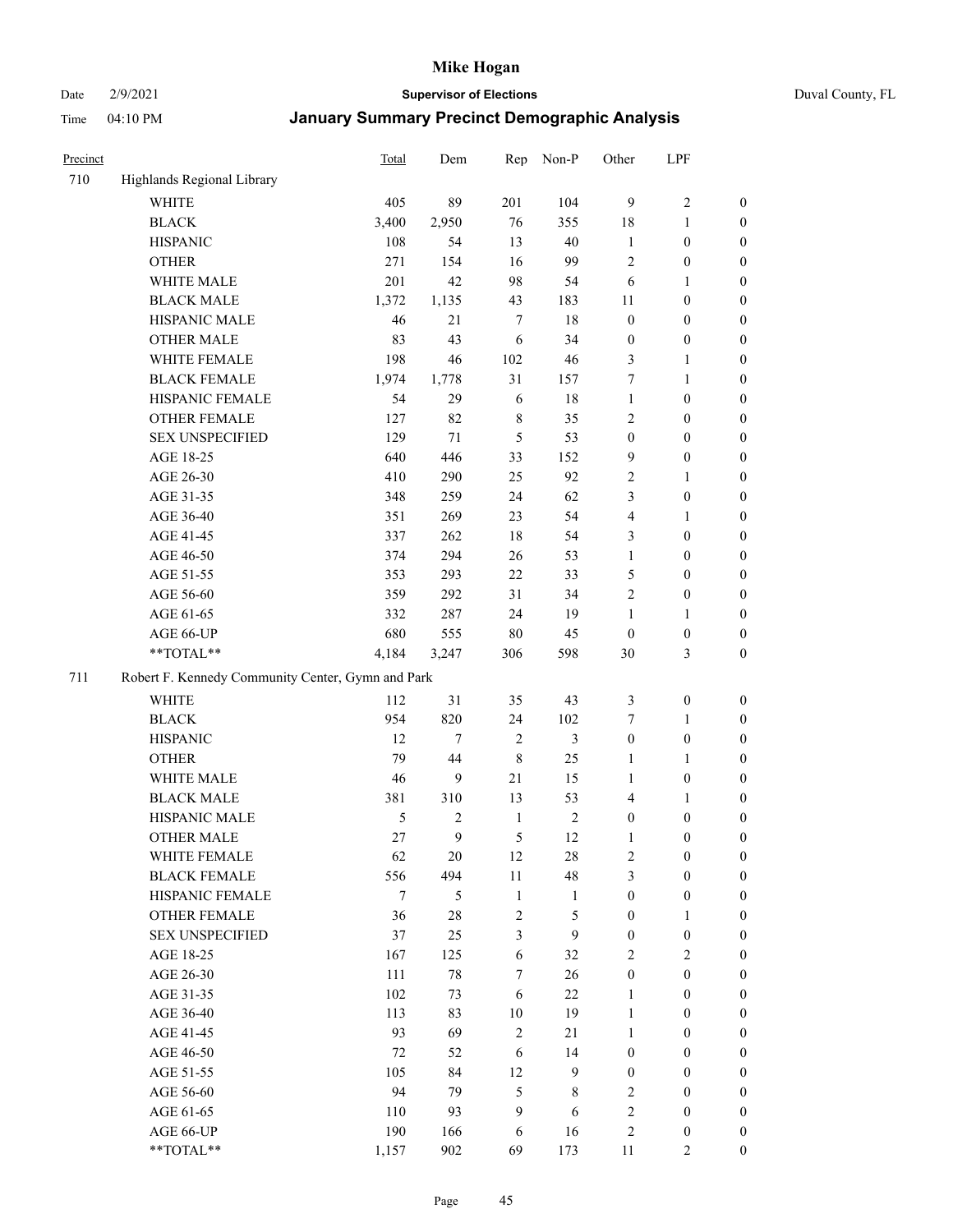Date 2/9/2021 **Supervisor of Elections** Duval County, FL

| Precinct |                                      | <b>Total</b> | Dem   | Rep         | Non-P  | Other            | LPF                     |                  |
|----------|--------------------------------------|--------------|-------|-------------|--------|------------------|-------------------------|------------------|
| 712      | Mary Singleton Senior Citizen Center |              |       |             |        |                  |                         |                  |
|          | <b>WHITE</b>                         | 543          | 234   | 165         | 133    | $\tau$           | $\overline{\mathbf{4}}$ | 0                |
|          | <b>BLACK</b>                         | 1,035        | 882   | 29          | 111    | 11               | $\overline{c}$          | 0                |
|          | <b>HISPANIC</b>                      | 74           | 36    | 13          | 25     | $\boldsymbol{0}$ | $\boldsymbol{0}$        | $\boldsymbol{0}$ |
|          | <b>OTHER</b>                         | 127          | 59    | 14          | 48     | 4                | $\sqrt{2}$              | $\boldsymbol{0}$ |
|          | WHITE MALE                           | 287          | 110   | 94          | 76     | 3                | $\overline{\mathbf{4}}$ | $\boldsymbol{0}$ |
|          | <b>BLACK MALE</b>                    | 426          | 349   | 15          | 54     | 6                | $\sqrt{2}$              | $\boldsymbol{0}$ |
|          | HISPANIC MALE                        | 29           | 14    | $\sqrt{5}$  | 10     | $\boldsymbol{0}$ | $\boldsymbol{0}$        | $\boldsymbol{0}$ |
|          | <b>OTHER MALE</b>                    | 56           | 24    | $\,$ 8 $\,$ | 22     | $\mathbf{1}$     | $\mathbf{1}$            | $\boldsymbol{0}$ |
|          | WHITE FEMALE                         | 245          | 119   | $70\,$      | 52     | 4                | $\boldsymbol{0}$        | $\boldsymbol{0}$ |
|          | <b>BLACK FEMALE</b>                  | 582          | 514   | 13          | 50     | 5                | $\boldsymbol{0}$        | 0                |
|          | HISPANIC FEMALE                      | 42           | 21    | $\,$ 8 $\,$ | 13     | $\boldsymbol{0}$ | $\boldsymbol{0}$        | 0                |
|          | OTHER FEMALE                         | 51           | 27    | 6           | 16     | 1                | $\mathbf{1}$            | 0                |
|          | <b>SEX UNSPECIFIED</b>               | 61           | 33    | $\sqrt{2}$  | 24     | $\sqrt{2}$       | $\boldsymbol{0}$        | $\boldsymbol{0}$ |
|          | AGE 18-25                            | 154          | 96    | 13          | 42     | $\sqrt{2}$       | $\mathbf{1}$            | $\boldsymbol{0}$ |
|          | AGE 26-30                            | 172          | 124   | 13          | 31     | $\overline{c}$   | $\sqrt{2}$              | $\boldsymbol{0}$ |
|          | AGE 31-35                            | 188          | 118   | 26          | 39     | 5                | $\boldsymbol{0}$        | $\boldsymbol{0}$ |
|          | AGE 36-40                            | 189          | 113   | 24          | 46     | 4                | $\sqrt{2}$              | $\boldsymbol{0}$ |
|          | AGE 41-45                            | 138          | 95    | 16          | 24     | 3                | $\boldsymbol{0}$        | $\boldsymbol{0}$ |
|          | AGE 46-50                            | 127          | 71    | 24          | 30     | $\mathbf{1}$     | $\mathbf{1}$            | $\boldsymbol{0}$ |
|          | AGE 51-55                            | 134          | 88    | 19          | 25     | 1                | $\mathbf{1}$            | 0                |
|          | AGE 56-60                            | 184          | 120   | 37          | 25     | $\sqrt{2}$       | $\boldsymbol{0}$        | 0                |
|          | AGE 61-65                            | 202          | 147   | 29          | 24     | $\mathfrak{2}$   | $\boldsymbol{0}$        | 0                |
|          | AGE 66-UP                            | 291          | 239   | $20\,$      | 31     | $\boldsymbol{0}$ | $\mathbf{1}$            | 0                |
|          | **TOTAL**                            | 1,779        | 1,211 | 221         | 317    | 22               | $\,$ 8 $\,$             | $\boldsymbol{0}$ |
|          |                                      |              |       |             |        |                  |                         |                  |
| 713      | First Baptist Church of Jacksonville |              |       |             |        |                  |                         |                  |
|          | <b>WHITE</b>                         | 1,992        | 622   | 846         | 465    | 48               | 11                      | $\boldsymbol{0}$ |
|          | <b>BLACK</b>                         | 1,464        | 1,111 | 92          | 231    | 26               | $\overline{\mathbf{4}}$ | $\boldsymbol{0}$ |
|          | <b>HISPANIC</b>                      | 199          | 86    | 46          | 59     | 5                | $\mathfrak{Z}$          | $\boldsymbol{0}$ |
|          | <b>OTHER</b>                         | 487          | 229   | 89          | 147    | $21\,$           | $\mathbf{1}$            | $\boldsymbol{0}$ |
|          | WHITE MALE                           | 1,120        | 298   | 498         | 285    | 31               | $\,$ 8 $\,$             | $\boldsymbol{0}$ |
|          | <b>BLACK MALE</b>                    | 688          | 486   | 55          | 131    | 12               | $\overline{\mathbf{4}}$ | $\boldsymbol{0}$ |
|          | HISPANIC MALE                        | 108          | 40    | 33          | 31     | $\sqrt{2}$       | $\sqrt{2}$              | $\boldsymbol{0}$ |
|          | <b>OTHER MALE</b>                    | 219          | 96    | $44\,$      | 69     | 10               | $\boldsymbol{0}$        | 0                |
|          | WHITE FEMALE                         | 841          | 313   | 335         | 173    | 17               | 3                       | 0                |
|          | <b>BLACK FEMALE</b>                  | 746          | 602   | 36          | 96     | 12               | $\boldsymbol{0}$        | $\boldsymbol{0}$ |
|          | HISPANIC FEMALE                      | 88           | 45    | 12          | $27\,$ | 3                | $\mathbf{1}$            | $\overline{0}$   |
|          | OTHER FEMALE                         | 191          | 109   | 32          | 40     | 9                | $\mathbf{1}$            | $\overline{0}$   |
|          | <b>SEX UNSPECIFIED</b>               | 141          | 59    | $28\,$      | 50     | $\overline{4}$   | $\boldsymbol{0}$        | 0                |
|          | AGE 18-25                            | 283          | 134   | 65          | 72     | $\,$ 8 $\,$      | $\overline{\mathbf{4}}$ | 0                |
|          | AGE 26-30                            | 474          | 226   | 101         | 133    | 10               | $\overline{\mathbf{4}}$ | 0                |
|          | AGE 31-35                            | 443          | 202   | 93          | 128    | 16               | $\overline{\mathbf{4}}$ | 0                |
|          | AGE 36-40                            | 455          | 210   | 108         | 123    | $11\,$           | $\mathfrak{Z}$          | 0                |
|          | AGE 41-45                            | 388          | 149   | 126         | 101    | 10               | $\sqrt{2}$              | 0                |
|          | AGE 46-50                            | 416          | 160   | 146         | 95     | 14               | $\mathbf{1}$            | 0                |
|          | AGE 51-55                            | 352          | 166   | 113         | 65     | 8                | $\boldsymbol{0}$        | 0                |
|          | AGE 56-60                            | 307          | 152   | $90\,$      | 59     | 6                | $\boldsymbol{0}$        | $\overline{0}$   |
|          | AGE 61-65                            | 279          | 160   | 63          | 49     | 6                | 1                       | $\overline{0}$   |
|          | AGE 66-UP                            | 745          | 489   | 168         | 77     | 11               | $\boldsymbol{0}$        | 0                |
|          | **TOTAL**                            | 4,142        | 2,048 | 1,073       | 902    | 100              | 19                      | $\boldsymbol{0}$ |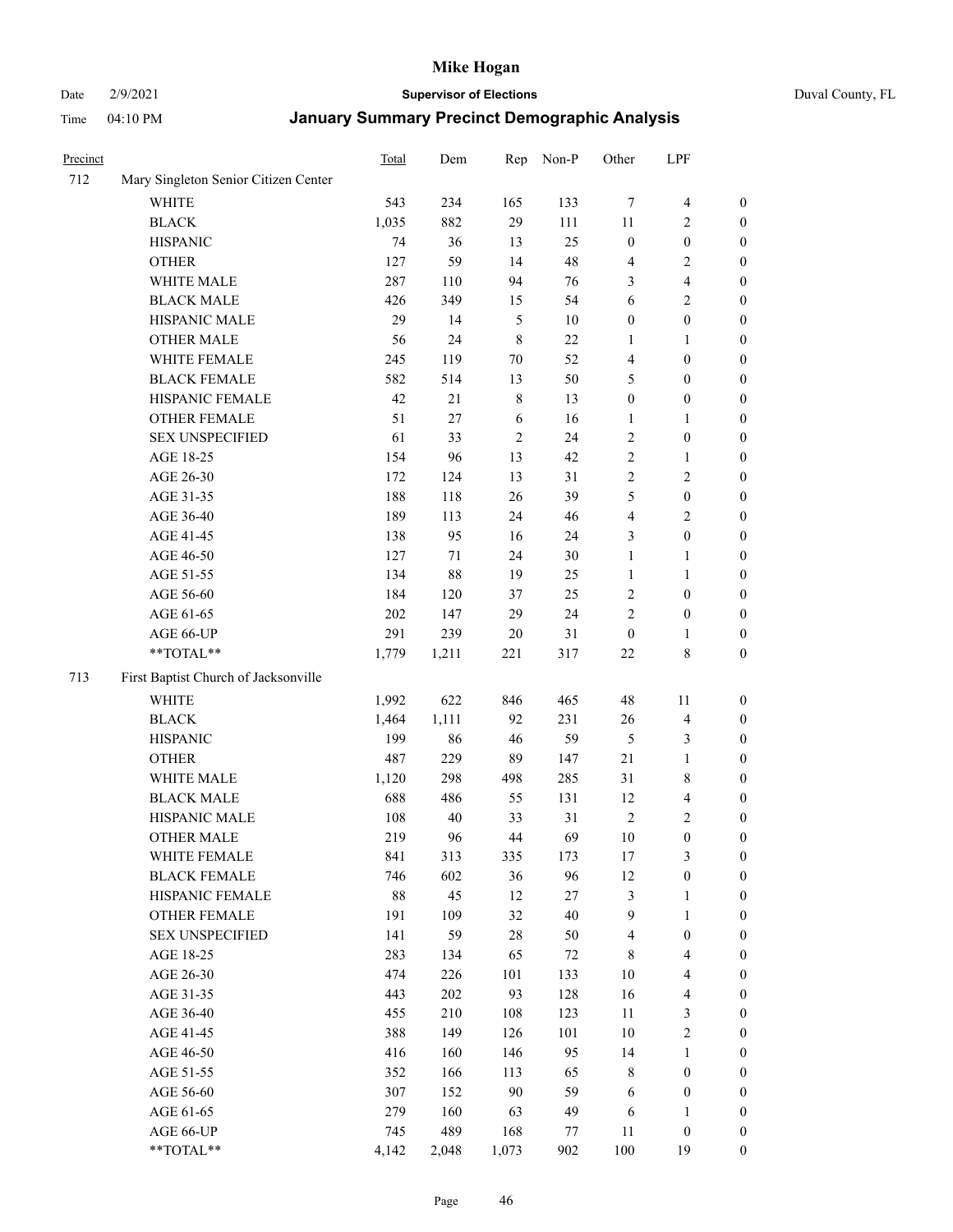#### Date 2/9/2021 **Supervisor of Elections** Duval County, FL

| Precinct |                                     | Total        | Dem                  | Rep                              | Non-P                | Other                            | LPF                                |                                    |
|----------|-------------------------------------|--------------|----------------------|----------------------------------|----------------------|----------------------------------|------------------------------------|------------------------------------|
| 714      | Grace Baptist Church                |              |                      |                                  |                      |                                  |                                    |                                    |
|          | <b>WHITE</b>                        | 271          | 107                  | 74                               | 77                   | $10\,$                           | $\mathfrak{Z}$                     | $\boldsymbol{0}$                   |
|          | <b>BLACK</b>                        | 1,607        | 1,359                | 47                               | 192                  | $\tau$                           | $\sqrt{2}$                         | $\boldsymbol{0}$                   |
|          | <b>HISPANIC</b>                     | 42           | 23                   | 3                                | 14                   | $\sqrt{2}$                       | $\boldsymbol{0}$                   | $\boldsymbol{0}$                   |
|          | <b>OTHER</b>                        | 146          | 77                   | 10                               | 57                   | $\mathbf{2}$                     | $\boldsymbol{0}$                   | $\boldsymbol{0}$                   |
|          | WHITE MALE                          | 138          | 46                   | 47                               | 39                   | 4                                | $\sqrt{2}$                         | $\boldsymbol{0}$                   |
|          | <b>BLACK MALE</b>                   | 647          | 516                  | 25                               | 99                   | 5                                | $\sqrt{2}$                         | $\boldsymbol{0}$                   |
|          | HISPANIC MALE                       | 20           | 6                    | $\sqrt{2}$                       | 11                   | 1                                | $\boldsymbol{0}$                   | $\boldsymbol{0}$                   |
|          | <b>OTHER MALE</b>                   | 50           | 24                   | 5                                | $20\,$               | $\mathbf{1}$                     | $\boldsymbol{0}$                   | $\boldsymbol{0}$                   |
|          | WHITE FEMALE                        | 124          | 57                   | 23                               | 37                   | 6                                | $\mathbf{1}$                       | $\boldsymbol{0}$                   |
|          | <b>BLACK FEMALE</b>                 | 923          | 818                  | $22\,$                           | 81                   | $\sqrt{2}$                       | $\boldsymbol{0}$                   | 0                                  |
|          | HISPANIC FEMALE                     | 21           | 16                   | $\mathbf{1}$                     | $\mathfrak{Z}$       | $\mathbf{1}$                     | $\boldsymbol{0}$                   | 0                                  |
|          | OTHER FEMALE                        | 63           | 37                   | $\overline{4}$                   | 22                   | $\boldsymbol{0}$                 | $\boldsymbol{0}$                   | $\boldsymbol{0}$                   |
|          | <b>SEX UNSPECIFIED</b>              | $80\,$       | 46                   | 5                                | $28\,$               | $\mathbf{1}$                     | $\boldsymbol{0}$                   | $\boldsymbol{0}$                   |
|          | AGE 18-25                           | 250          | 161                  | 13                               | 72                   | 4                                | $\boldsymbol{0}$                   | $\boldsymbol{0}$                   |
|          | AGE 26-30                           | 198          | 139                  | 11                               | 42                   | 5                                | $\mathbf{1}$                       | $\boldsymbol{0}$                   |
|          | AGE 31-35                           | 184          | 128                  | 13                               | 41                   | $\mathbf{1}$                     | $\mathbf{1}$                       | $\boldsymbol{0}$                   |
|          | AGE 36-40                           | 209          | 146                  | 13                               | 47                   | $\mathfrak{2}$                   | $\mathbf{1}$                       | $\boldsymbol{0}$                   |
|          | AGE 41-45                           | 168          | 129                  | 10                               | 27                   | $\mathfrak{2}$                   | $\boldsymbol{0}$                   | $\boldsymbol{0}$                   |
|          | AGE 46-50                           | 143          | 111                  | $\tau$                           | 23                   | $\mathfrak{2}$                   | $\boldsymbol{0}$                   | $\boldsymbol{0}$                   |
|          | AGE 51-55                           | 173          | 131                  | 17                               | 25                   | $\boldsymbol{0}$                 | $\boldsymbol{0}$                   | $\boldsymbol{0}$                   |
|          | AGE 56-60                           | 205          | 163                  | 13                               | 24                   | 3                                | $\sqrt{2}$                         | 0                                  |
|          | AGE 61-65                           | 204          | 171                  | 13                               | 18                   | $\mathfrak{2}$                   | $\boldsymbol{0}$                   | 0                                  |
|          | AGE 66-UP                           | 332          | 287                  | 24                               | 21                   | $\boldsymbol{0}$                 | $\boldsymbol{0}$                   | $\boldsymbol{0}$                   |
|          | **TOTAL**                           | 2,066        | 1,566                | 134                              | 340                  | 21                               | $\mathfrak{S}$                     | $\boldsymbol{0}$                   |
| 801      | North Jacksonville Church of God    |              |                      |                                  |                      |                                  |                                    |                                    |
|          | <b>WHITE</b>                        | 352          | 101                  | 186                              |                      |                                  | $\mathfrak{Z}$                     |                                    |
|          |                                     |              |                      |                                  | 55                   | 7                                |                                    | $\boldsymbol{0}$                   |
|          | <b>BLACK</b>                        | 1,825        | 1,568                | 56                               | 189                  | 8                                | $\overline{\mathbf{4}}$            | $\boldsymbol{0}$                   |
|          | <b>HISPANIC</b>                     | 24           | 11                   | $\overline{4}$                   | 9                    | $\boldsymbol{0}$                 | $\boldsymbol{0}$                   | $\boldsymbol{0}$                   |
|          | <b>OTHER</b>                        | 148          | 76                   | 10                               | 61                   | 1                                | $\boldsymbol{0}$                   | $\boldsymbol{0}$                   |
|          | WHITE MALE                          | 172          | 44                   | 93                               | 29                   | $\overline{4}$                   | $\mathfrak{2}$                     | $\boldsymbol{0}$                   |
|          | <b>BLACK MALE</b>                   | 731          | 587                  | 30                               | 109                  | 4                                | $\mathbf{1}$                       | $\boldsymbol{0}$                   |
|          | HISPANIC MALE                       | $10\,$<br>42 | $\overline{4}$<br>21 | $\overline{4}$<br>$\overline{4}$ | $\sqrt{2}$<br>$17\,$ | $\boldsymbol{0}$                 | $\boldsymbol{0}$                   | 0                                  |
|          | <b>OTHER MALE</b>                   |              |                      |                                  |                      | $\boldsymbol{0}$                 | $\boldsymbol{0}$                   | $\boldsymbol{0}$                   |
|          | WHITE FEMALE<br><b>BLACK FEMALE</b> | 174          | 56<br>949            | 90<br>24                         | 24                   | 3<br>4                           | 1                                  | 0                                  |
|          | HISPANIC FEMALE                     | 1,054<br>13  |                      | $\boldsymbol{0}$                 | 74<br>$\tau$         | $\boldsymbol{0}$                 | 3<br>$\boldsymbol{0}$              | $\boldsymbol{0}$<br>$\overline{0}$ |
|          | OTHER FEMALE                        | 57           | 6<br>36              | $\overline{4}$                   | $17\,$               |                                  | $\boldsymbol{0}$                   | $\overline{0}$                     |
|          | <b>SEX UNSPECIFIED</b>              | 96           | 53                   | 7                                | 35                   | $\boldsymbol{0}$<br>$\mathbf{1}$ | $\boldsymbol{0}$                   | 0                                  |
|          | AGE 18-25                           | 285          | 188                  | 10                               | 81                   | 3                                | $\mathfrak{Z}$                     | $\theta$                           |
|          | AGE 26-30                           | 203          | 143                  | $11\,$                           | 48                   | $\boldsymbol{0}$                 | $\mathbf{1}$                       | 0                                  |
|          | AGE 31-35                           | 231          | 170                  | 15                               | 44                   | 2                                | $\boldsymbol{0}$                   | 0                                  |
|          | AGE 36-40                           | 188          | 145                  | 17                               | 23                   | 3                                | $\boldsymbol{0}$                   | 0                                  |
|          | AGE 41-45                           | 163          | 123                  | 20                               | 17                   | 2                                | $\mathbf{1}$                       | 0                                  |
|          |                                     | 160          |                      | 18                               | 23                   | $\mathbf{1}$                     |                                    |                                    |
|          | AGE 46-50<br>AGE 51-55              | 183          | 118<br>134           | 29                               | 16                   | $\sqrt{2}$                       | $\boldsymbol{0}$<br>$\overline{2}$ | 0<br>0                             |
|          | AGE 56-60                           | 203          | 152                  | 24                               | 27                   | $\boldsymbol{0}$                 | $\boldsymbol{0}$                   | $\overline{0}$                     |
|          | AGE 61-65                           | 256          | 211                  | 25                               | $18\,$               | 2                                | $\boldsymbol{0}$                   | $\overline{0}$                     |
|          | AGE 66-UP                           | 477          | 372                  | 87                               | 17                   | $\mathbf{1}$                     | $\boldsymbol{0}$                   | 0                                  |
|          | **TOTAL**                           | 2,349        | 1,756                | 256                              | 314                  | 16                               | 7                                  | $\boldsymbol{0}$                   |
|          |                                     |              |                      |                                  |                      |                                  |                                    |                                    |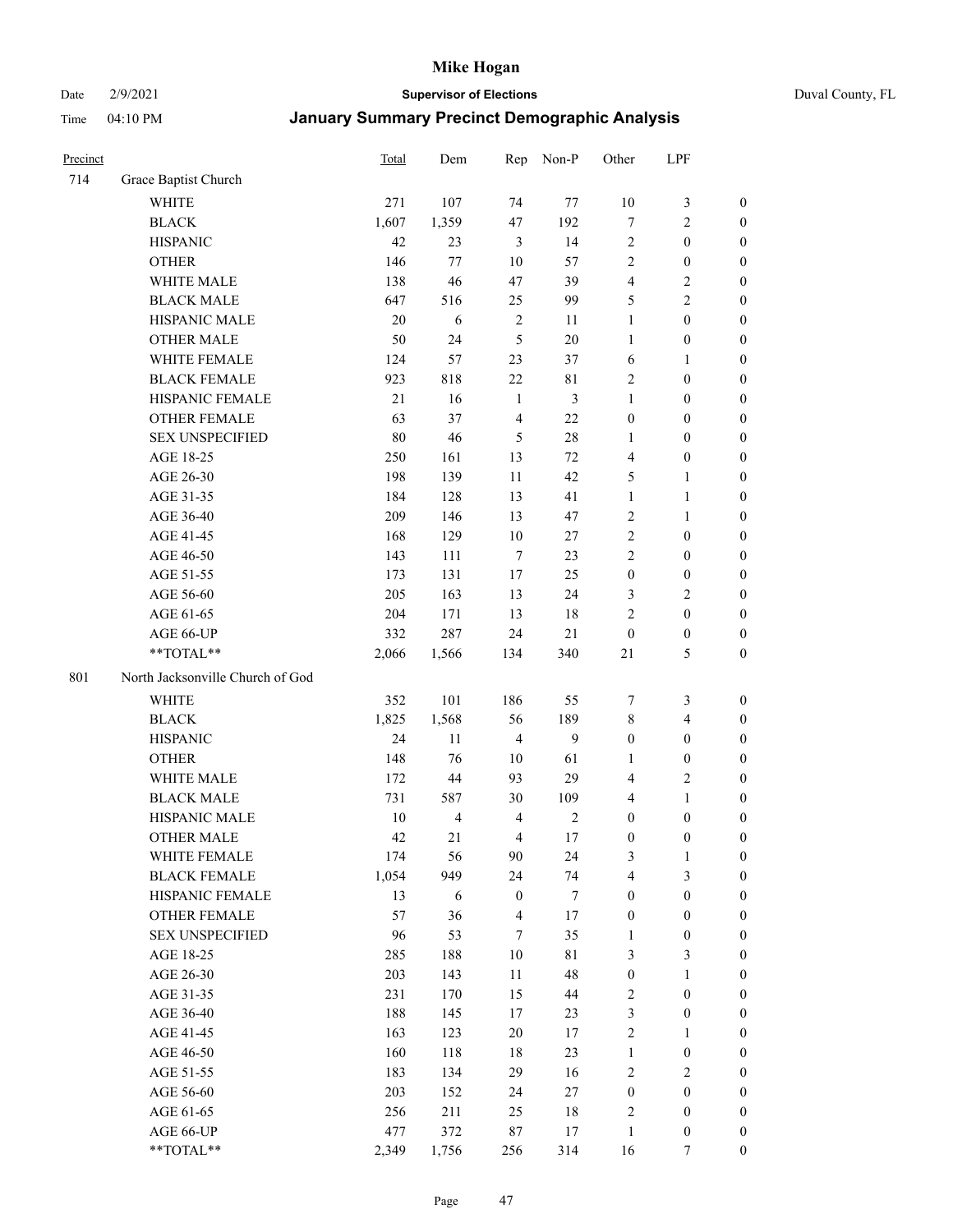Date 2/9/2021 **Supervisor of Elections** Duval County, FL

| Precinct |                                   | <b>Total</b> | Dem            | Rep              | Non-P  | Other                   | LPF              |                  |
|----------|-----------------------------------|--------------|----------------|------------------|--------|-------------------------|------------------|------------------|
| 802      | St Paul Missionary Baptist Church |              |                |                  |        |                         |                  |                  |
|          | <b>WHITE</b>                      | 91           | 41             | 24               | 25     | $\mathbf{1}$            | $\boldsymbol{0}$ | 0                |
|          | $\operatorname{BLACK}$            | 2,436        | 2,151          | 42               | 231    | 11                      | $\mathbf{1}$     | $\boldsymbol{0}$ |
|          | <b>HISPANIC</b>                   | 18           | 6              | 3                | 9      | $\boldsymbol{0}$        | $\boldsymbol{0}$ | $\boldsymbol{0}$ |
|          | <b>OTHER</b>                      | 117          | 62             | 5                | 49     | 1                       | $\boldsymbol{0}$ | $\boldsymbol{0}$ |
|          | WHITE MALE                        | 38           | 14             | 12               | 11     | 1                       | $\boldsymbol{0}$ | $\boldsymbol{0}$ |
|          | <b>BLACK MALE</b>                 | 987          | 835            | 23               | 122    | 7                       | $\boldsymbol{0}$ | $\boldsymbol{0}$ |
|          | HISPANIC MALE                     | $\tau$       | $\overline{2}$ | $\sqrt{2}$       | 3      | $\boldsymbol{0}$        | $\boldsymbol{0}$ | $\boldsymbol{0}$ |
|          | <b>OTHER MALE</b>                 | 41           | 22             | 3                | 16     | $\boldsymbol{0}$        | $\boldsymbol{0}$ | $\boldsymbol{0}$ |
|          | WHITE FEMALE                      | 52           | 26             | 12               | 14     | $\boldsymbol{0}$        | $\boldsymbol{0}$ | $\boldsymbol{0}$ |
|          | <b>BLACK FEMALE</b>               | 1,410        | 1,283          | 19               | 103    | 4                       | $\mathbf{1}$     | $\boldsymbol{0}$ |
|          | HISPANIC FEMALE                   | 11           | $\overline{4}$ | $\mathbf{1}$     | 6      | $\boldsymbol{0}$        | $\boldsymbol{0}$ | 0                |
|          | <b>OTHER FEMALE</b>               | 46           | 26             | $\mathfrak{2}$   | 17     | 1                       | $\boldsymbol{0}$ | $\boldsymbol{0}$ |
|          | <b>SEX UNSPECIFIED</b>            | 70           | 48             | $\boldsymbol{0}$ | 22     | $\boldsymbol{0}$        | $\boldsymbol{0}$ | $\boldsymbol{0}$ |
|          | AGE 18-25                         | 297          | 202            | 6                | 87     | $\sqrt{2}$              | $\boldsymbol{0}$ | $\boldsymbol{0}$ |
|          | AGE 26-30                         | 205          | 151            | 6                | 46     | 2                       | $\boldsymbol{0}$ | $\boldsymbol{0}$ |
|          | AGE 31-35                         | 196          | 155            | 11               | 30     | $\boldsymbol{0}$        | $\boldsymbol{0}$ | $\boldsymbol{0}$ |
|          | AGE 36-40                         | 186          | 157            | $\overline{4}$   | 25     | $\boldsymbol{0}$        | $\boldsymbol{0}$ | $\boldsymbol{0}$ |
|          | AGE 41-45                         | 201          | 163            | 9                | 25     | $\overline{4}$          | $\boldsymbol{0}$ | $\boldsymbol{0}$ |
|          | AGE 46-50                         | 210          | 178            | 6                | 24     | 2                       | $\boldsymbol{0}$ | $\boldsymbol{0}$ |
|          | AGE 51-55                         | 204          | 182            | 7                | 15     | $\boldsymbol{0}$        | $\boldsymbol{0}$ | $\boldsymbol{0}$ |
|          | AGE 56-60                         | 223          | 189            | 6                | 26     | $\mathfrak{2}$          | $\boldsymbol{0}$ | 0                |
|          | AGE 61-65                         | 206          | 188            | 5                | 13     | $\boldsymbol{0}$        | $\boldsymbol{0}$ | $\boldsymbol{0}$ |
|          | AGE 66-UP                         | 734          | 695            | 14               | 23     | $\mathbf{1}$            | $\mathbf{1}$     | $\boldsymbol{0}$ |
|          | **TOTAL**                         | 2,662        | 2,260          | 74               | 314    | 13                      | $\mathbf{1}$     | $\boldsymbol{0}$ |
| 803      | New Life Community Church         |              |                |                  |        |                         |                  |                  |
|          | <b>WHITE</b>                      | 853          | 213            | 441              | 177    | 15                      | $\boldsymbol{7}$ | $\boldsymbol{0}$ |
|          | <b>BLACK</b>                      | 3,593        | 3,112          | 95               | 355    | 26                      | $\mathfrak{S}$   | $\boldsymbol{0}$ |
|          | <b>HISPANIC</b>                   | 115          | 47             | 35               | 31     | 2                       | $\boldsymbol{0}$ | $\boldsymbol{0}$ |
|          | <b>OTHER</b>                      | 292          | 151            | 30               | 102    | 6                       | $\mathfrak{Z}$   | $\boldsymbol{0}$ |
|          | WHITE MALE                        | 387          | 77             | 208              | 93     | 5                       | $\overline{4}$   | $\boldsymbol{0}$ |
|          | <b>BLACK MALE</b>                 | 1,361        | 1,111          | 52               | 175    | $20\,$                  | 3                | $\boldsymbol{0}$ |
|          | HISPANIC MALE                     | 55           | 21             | 17               | 16     | $\mathbf{1}$            | $\boldsymbol{0}$ | $\boldsymbol{0}$ |
|          | <b>OTHER MALE</b>                 | 94           | 46             | 17               | 28     | $\overline{c}$          | $\mathbf{1}$     | $\boldsymbol{0}$ |
|          | WHITE FEMALE                      | 452          | 134            | 228              | 77     | 10                      | 3                | 0                |
|          | <b>BLACK FEMALE</b>               | 2,172        | 1,951          | 42               | 171    | 6                       | $\sqrt{2}$       | $\boldsymbol{0}$ |
|          | HISPANIC FEMALE                   | 58           | 26             | 16               | 15     | $\mathbf{1}$            | $\boldsymbol{0}$ | $\overline{0}$   |
|          | OTHER FEMALE                      | 116          | $70\,$         | 7                | 35     | $\overline{c}$          | $\sqrt{2}$       | $\overline{0}$   |
|          | <b>SEX UNSPECIFIED</b>            | 158          | 87             | 14               | 55     | 2                       | $\boldsymbol{0}$ | 0                |
|          | AGE 18-25                         | 583          | 400            | 31               | 139    | 11                      | $\sqrt{2}$       | 0                |
|          | AGE 26-30                         | 403          | 275            | 36               | 83     | 4                       | $\mathfrak s$    | 0                |
|          | AGE 31-35                         | 460          | 312            | 45               | 95     | 6                       | $\sqrt{2}$       | 0                |
|          | AGE 36-40                         | 423          | 308            | 38               | $70\,$ | $\overline{\mathbf{4}}$ | $\mathfrak{Z}$   | 0                |
|          | AGE 41-45                         | 403          | 294            | 42               | 62     | 5                       | $\boldsymbol{0}$ | 0                |
|          | AGE 46-50                         | 414          | 326            | 43               | 40     | 3                       | $\sqrt{2}$       | 0                |
|          | AGE 51-55                         | 428          | 314            | 57               | 50     | 6                       | $\mathbf{1}$     | $\boldsymbol{0}$ |
|          | AGE 56-60                         | 450          | 342            | 63               | 42     | 3                       | $\boldsymbol{0}$ | $\boldsymbol{0}$ |
|          | AGE 61-65                         | 421          | 304            | 78               | 37     | $\overline{c}$          | $\boldsymbol{0}$ | $\boldsymbol{0}$ |
|          | AGE 66-UP                         | 868          | 648            | 168              | 47     | 5                       | $\boldsymbol{0}$ | 0                |
|          | **TOTAL**                         | 4,853        | 3,523          | 601              | 665    | 49                      | 15               | $\boldsymbol{0}$ |
|          |                                   |              |                |                  |        |                         |                  |                  |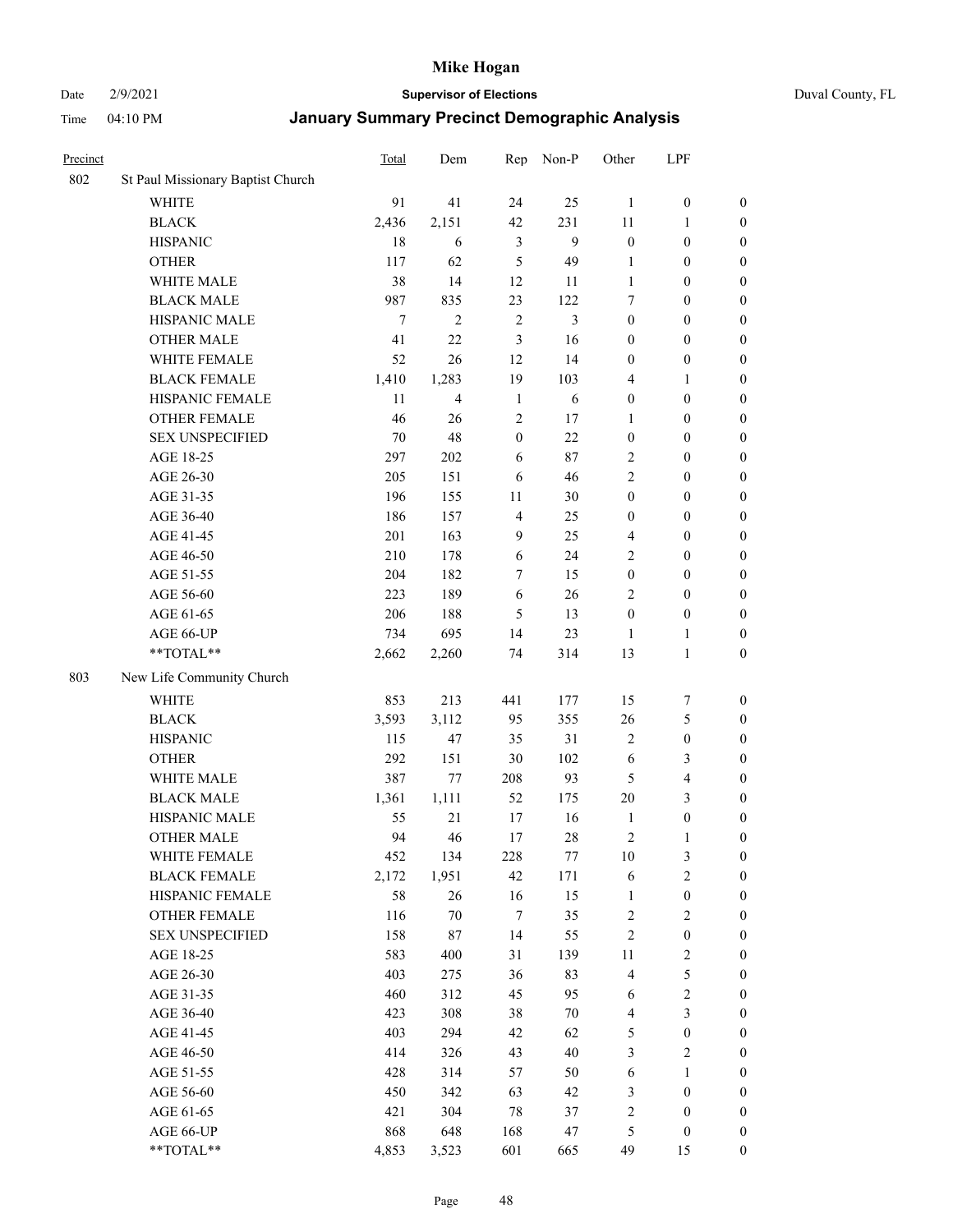#### Date 2/9/2021 **Supervisor of Elections** Duval County, FL

| Precinct |                         | <b>Total</b> | Dem    | Rep            | Non-P  | Other            | LPF                     |                  |
|----------|-------------------------|--------------|--------|----------------|--------|------------------|-------------------------|------------------|
| 804      | Universal Church        |              |        |                |        |                  |                         |                  |
|          | <b>WHITE</b>            | 976          | 261    | 495            | 195    | 18               | $\boldsymbol{7}$        | 0                |
|          | <b>BLACK</b>            | 1,457        | 1,210  | 47             | 190    | $10\,$           | $\boldsymbol{0}$        | 0                |
|          | <b>HISPANIC</b>         | 70           | 24     | 18             | 27     | $\boldsymbol{0}$ | $\mathbf{1}$            | 0                |
|          | <b>OTHER</b>            | 182          | 72     | 34             | 76     | $\boldsymbol{0}$ | $\boldsymbol{0}$        | $\boldsymbol{0}$ |
|          | WHITE MALE              | 440          | 106    | 242            | 82     | 7                | 3                       | $\boldsymbol{0}$ |
|          | <b>BLACK MALE</b>       | 562          | 437    | 25             | 94     | 6                | $\boldsymbol{0}$        | $\boldsymbol{0}$ |
|          | <b>HISPANIC MALE</b>    | 35           | 9      | $\overline{9}$ | 16     | $\boldsymbol{0}$ | $\mathbf{1}$            | $\boldsymbol{0}$ |
|          | <b>OTHER MALE</b>       | 64           | 25     | 11             | $28\,$ | $\boldsymbol{0}$ | $\boldsymbol{0}$        | $\boldsymbol{0}$ |
|          | WHITE FEMALE            | 528          | 153    | 249            | 111    | 11               | $\overline{\mathbf{4}}$ | $\boldsymbol{0}$ |
|          | <b>BLACK FEMALE</b>     | 870          | 754    | 20             | 92     | 4                | $\boldsymbol{0}$        | 0                |
|          | HISPANIC FEMALE         | 34           | 15     | $\,$ 8 $\,$    | 11     | $\boldsymbol{0}$ | $\boldsymbol{0}$        | 0                |
|          | <b>OTHER FEMALE</b>     | 70           | 34     | 18             | $18\,$ | $\boldsymbol{0}$ | $\boldsymbol{0}$        | 0                |
|          | <b>SEX UNSPECIFIED</b>  | 82           | 34     | 12             | 36     | $\boldsymbol{0}$ | $\boldsymbol{0}$        | $\boldsymbol{0}$ |
|          | AGE 18-25               | 280          | 146    | 40             | $88\,$ | 4                | $\sqrt{2}$              | $\boldsymbol{0}$ |
|          | AGE 26-30               | 263          | 149    | 43             | 67     | 4                | $\boldsymbol{0}$        | $\boldsymbol{0}$ |
|          | AGE 31-35               | 243          | 140    | 37             | 61     | 3                | $\sqrt{2}$              | $\boldsymbol{0}$ |
|          | AGE 36-40               | 213          | 120    | 43             | 46     | 4                | $\boldsymbol{0}$        | $\boldsymbol{0}$ |
|          | AGE 41-45               | 183          | 98     | 38             | 41     | 5                | $\mathbf{1}$            | $\boldsymbol{0}$ |
|          | AGE 46-50               | 190          | 113    | 41             | 34     | $\mathbf{1}$     | $\mathbf{1}$            | $\boldsymbol{0}$ |
|          | AGE 51-55               | 234          | 145    | 50             | 35     | 3                | $\mathbf{1}$            | 0                |
|          | AGE 56-60               | 296          | 188    | 73             | 33     | $\mathbf{2}$     | $\boldsymbol{0}$        | 0                |
|          | AGE 61-65               | 281          | 170    | 72             | 37     | $\mathbf{1}$     | $\mathbf{1}$            | 0                |
|          | AGE 66-UP               | 502          | 298    | 157            | 46     | $\mathbf{1}$     | $\boldsymbol{0}$        | 0                |
|          | **TOTAL**               | 2,685        | 1,567  | 594            | 488    | 28               | $8\,$                   | $\boldsymbol{0}$ |
| 805      | Riverview Senior Center |              |        |                |        |                  |                         |                  |
|          | <b>WHITE</b>            | 632          | 165    | 302            | 157    | 5                | $\mathfrak{Z}$          | $\boldsymbol{0}$ |
|          | <b>BLACK</b>            | 1,911        | 1,595  | 61             | 245    | $\overline{9}$   | $\mathbf{1}$            | $\boldsymbol{0}$ |
|          | <b>HISPANIC</b>         | 55           | 21     | 10             | $21\,$ | $\sqrt{2}$       | $\mathbf{1}$            | $\boldsymbol{0}$ |
|          | <b>OTHER</b>            | 169          | 83     | 18             | 67     | $\mathbf{1}$     | $\boldsymbol{0}$        | $\boldsymbol{0}$ |
|          | WHITE MALE              | 291          | 67     | 148            | $72\,$ | $\mathbf{2}$     | $\overline{2}$          | $\boldsymbol{0}$ |
|          | <b>BLACK MALE</b>       | 765          | 606    | 29             | 125    | 5                | $\boldsymbol{0}$        | $\boldsymbol{0}$ |
|          | HISPANIC MALE           | 29           | 11     | 6              | 11     | $\mathbf{1}$     | $\boldsymbol{0}$        | 0                |
|          | <b>OTHER MALE</b>       | 59           | 30     | $\,$ 8 $\,$    | 20     | $\mathbf{1}$     | $\boldsymbol{0}$        | 0                |
|          | WHITE FEMALE            | 325          | 91     | 148            | 82     | 3                | 1                       | 0                |
|          | <b>BLACK FEMALE</b>     | 1,110        | 962    | 32             | 111    | 4                | $\mathbf{1}$            | $\boldsymbol{0}$ |
|          | HISPANIC FEMALE         | 24           | $10\,$ | 3              | 9      | $\mathbf{1}$     | $\mathbf{1}$            | $\overline{0}$   |
|          | OTHER FEMALE            | 68           | 40     | $\,$ 8 $\,$    | $20\,$ | $\boldsymbol{0}$ | $\boldsymbol{0}$        | $\overline{0}$   |
|          | <b>SEX UNSPECIFIED</b>  | 96           | 47     | 9              | $40\,$ | $\boldsymbol{0}$ | $\boldsymbol{0}$        | 0                |
|          | AGE 18-25               | 364          | 225    | 30             | 104    | 3                | $\sqrt{2}$              | 0                |
|          | AGE 26-30               | 275          | 153    | 30             | 89     | 2                | $\mathbf{1}$            | 0                |
|          | AGE 31-35               | 238          | 164    | 20             | 52     | $\mathbf{1}$     | $\mathbf{1}$            | 0                |
|          | AGE 36-40               | 260          | 179    | 32             | 46     | 2                | $\mathbf{1}$            | 0                |
|          | AGE 41-45               | 203          | 137    | 22             | 41     | 3                | $\boldsymbol{0}$        | 0                |
|          | AGE 46-50               | 202          | 140    | 23             | 38     | $\mathbf{1}$     | $\boldsymbol{0}$        | 0                |
|          | AGE 51-55               | 228          | 159    | 37             | 31     | $\mathbf{1}$     | $\boldsymbol{0}$        | 0                |
|          | AGE 56-60               | 240          | 157    | 47             | 33     | 3                | $\boldsymbol{0}$        | $\overline{0}$   |
|          | AGE 61-65               | 246          | 176    | 44             | 26     | $\boldsymbol{0}$ | $\boldsymbol{0}$        | $\overline{0}$   |
|          | AGE 66-UP               | 511          | 374    | 106            | 30     | $\mathbf{1}$     | $\boldsymbol{0}$        | 0                |
|          | **TOTAL**               | 2,767        | 1,864  | 391            | 490    | 17               | 5                       | $\boldsymbol{0}$ |
|          |                         |              |        |                |        |                  |                         |                  |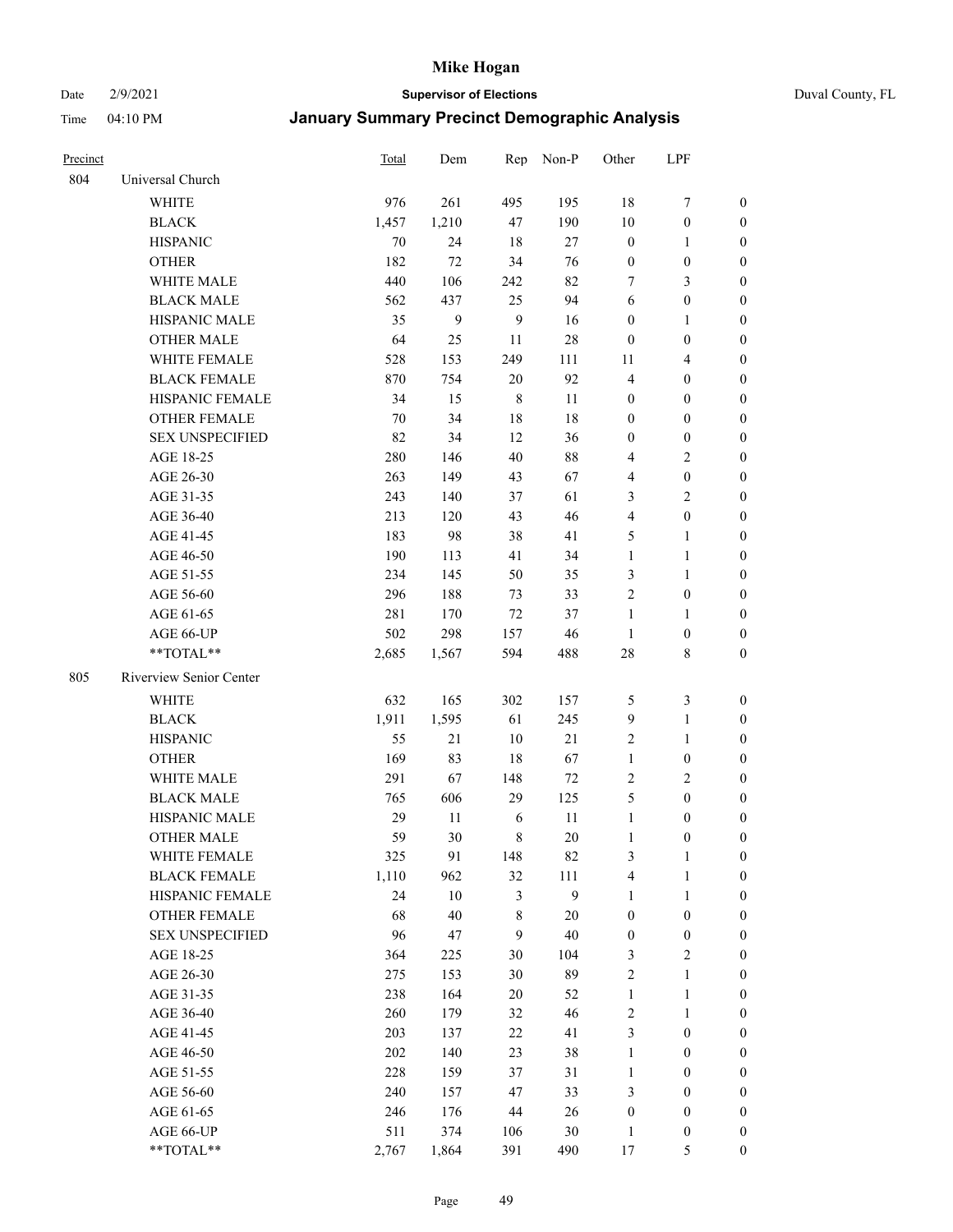#### Date 2/9/2021 **Supervisor of Elections** Duval County, FL

| Precinct |                                   | <b>Total</b>   | Dem                     | Rep                     | Non-P                   | Other            | LPF              |                  |
|----------|-----------------------------------|----------------|-------------------------|-------------------------|-------------------------|------------------|------------------|------------------|
| 806      | Clanzel T. Brown Community Center |                |                         |                         |                         |                  |                  |                  |
|          | <b>WHITE</b>                      | 21             | $\,8\,$                 | 9                       | $\overline{4}$          | $\boldsymbol{0}$ | $\boldsymbol{0}$ | $\boldsymbol{0}$ |
|          | <b>BLACK</b>                      | 781            | 667                     | 22                      | $88\,$                  | 3                | 1                | $\boldsymbol{0}$ |
|          | <b>HISPANIC</b>                   | 5              | $\mathbf{2}$            | $\mathbf{1}$            | $\overline{2}$          | $\boldsymbol{0}$ | $\boldsymbol{0}$ | $\boldsymbol{0}$ |
|          | <b>OTHER</b>                      | 67             | 40                      | $\overline{2}$          | 25                      | $\boldsymbol{0}$ | $\boldsymbol{0}$ | $\boldsymbol{0}$ |
|          | WHITE MALE                        | 5              | 3                       | $\mathbf{1}$            | $\mathbf{1}$            | $\boldsymbol{0}$ | $\boldsymbol{0}$ | $\boldsymbol{0}$ |
|          | <b>BLACK MALE</b>                 | 311            | 264                     | 9                       | 36                      | 2                | $\boldsymbol{0}$ | $\boldsymbol{0}$ |
|          | HISPANIC MALE                     | $\mathbf{1}$   | $\boldsymbol{0}$        | $\mathbf{1}$            | $\boldsymbol{0}$        | $\boldsymbol{0}$ | $\boldsymbol{0}$ | $\boldsymbol{0}$ |
|          | OTHER MALE                        | 20             | 10                      | $\overline{c}$          | $8\,$                   | $\boldsymbol{0}$ | $\boldsymbol{0}$ | $\boldsymbol{0}$ |
|          | WHITE FEMALE                      | 16             | 5                       | $\,$ 8 $\,$             | 3                       | $\boldsymbol{0}$ | $\boldsymbol{0}$ | $\boldsymbol{0}$ |
|          | <b>BLACK FEMALE</b>               | 454            | 389                     | 13                      | 50                      | 1                | $\mathbf{1}$     | $\boldsymbol{0}$ |
|          | HISPANIC FEMALE                   | $\overline{4}$ | $\mathbf{2}$            | $\boldsymbol{0}$        | $\sqrt{2}$              | $\boldsymbol{0}$ | $\boldsymbol{0}$ | 0                |
|          | <b>OTHER FEMALE</b>               | 28             | 22                      | $\mathbf{0}$            | 6                       | $\boldsymbol{0}$ | $\boldsymbol{0}$ | 0                |
|          | <b>SEX UNSPECIFIED</b>            | 35             | 22                      | $\boldsymbol{0}$        | 13                      | $\boldsymbol{0}$ | $\boldsymbol{0}$ | $\boldsymbol{0}$ |
|          | AGE 18-25                         | 118            | 78                      | 5                       | 33                      | 1                | 1                | $\boldsymbol{0}$ |
|          | AGE 26-30                         | 94             | 64                      | 7                       | 23                      | $\boldsymbol{0}$ | $\boldsymbol{0}$ | $\boldsymbol{0}$ |
|          | AGE 31-35                         | 73             | 58                      | $\sqrt{2}$              | 12                      | $\mathbf{1}$     | $\boldsymbol{0}$ | $\boldsymbol{0}$ |
|          | AGE 36-40                         | 67             | 46                      | $\mathbf{1}$            | 19                      | 1                | $\boldsymbol{0}$ | $\boldsymbol{0}$ |
|          | AGE 41-45                         | 69             | 56                      | 3                       | $10\,$                  | $\boldsymbol{0}$ | $\boldsymbol{0}$ | $\boldsymbol{0}$ |
|          | AGE 46-50                         | 71             | 60                      | $\overline{4}$          | $\tau$                  | $\boldsymbol{0}$ | $\boldsymbol{0}$ | $\boldsymbol{0}$ |
|          | AGE 51-55                         | 65             | 56                      | $\mathfrak{Z}$          | 6                       | $\boldsymbol{0}$ | $\boldsymbol{0}$ | $\boldsymbol{0}$ |
|          | AGE 56-60                         | 73             | 65                      | $\overline{4}$          | $\overline{4}$          | $\boldsymbol{0}$ | $\boldsymbol{0}$ | 0                |
|          | AGE 61-65                         | 69             | 64                      | 3                       | $\mathbf{2}$            | $\boldsymbol{0}$ | $\boldsymbol{0}$ | 0                |
|          | AGE 66-UP                         | 175            | 170                     | $\overline{c}$          | 3                       | $\boldsymbol{0}$ | $\boldsymbol{0}$ | $\boldsymbol{0}$ |
|          | **TOTAL**                         | 874            | 717                     | 34                      | 119                     | 3                | $\mathbf{1}$     | $\boldsymbol{0}$ |
|          |                                   |                |                         |                         |                         |                  |                  |                  |
| 807      | Bradham Brooks Regional Library   |                |                         |                         |                         |                  |                  |                  |
|          | <b>WHITE</b>                      | 28             | 6                       | 14                      | 6                       | $\overline{c}$   | $\boldsymbol{0}$ | $\boldsymbol{0}$ |
|          | <b>BLACK</b>                      | 1,083          | 971                     | 25                      | 84                      | $\boldsymbol{0}$ | $\mathfrak{Z}$   | $\boldsymbol{0}$ |
|          | <b>HISPANIC</b>                   | 12             | 5                       | 3                       | $\overline{4}$          | $\boldsymbol{0}$ | $\boldsymbol{0}$ | $\boldsymbol{0}$ |
|          | <b>OTHER</b>                      | 55             | 23                      | 6                       | 25                      | 1                | $\boldsymbol{0}$ | $\boldsymbol{0}$ |
|          | WHITE MALE                        | 15             | 3                       | 8                       | $\mathbf{2}$            | 2                | $\boldsymbol{0}$ | $\boldsymbol{0}$ |
|          | <b>BLACK MALE</b>                 | 408            | 349                     | 14                      | 43                      | $\boldsymbol{0}$ | $\mathbf{2}$     | $\boldsymbol{0}$ |
|          | HISPANIC MALE                     | 3              | $\mathbf{1}$            | $\sqrt{2}$              | $\boldsymbol{0}$        | $\boldsymbol{0}$ | $\boldsymbol{0}$ | $\boldsymbol{0}$ |
|          | <b>OTHER MALE</b>                 | 14             | 9                       | $\boldsymbol{0}$        | 5                       | $\boldsymbol{0}$ | $\boldsymbol{0}$ | $\boldsymbol{0}$ |
|          | WHITE FEMALE                      | 13             | 3                       | 6                       | 4                       | 0                | $\boldsymbol{0}$ | 0                |
|          | <b>BLACK FEMALE</b>               | 657            | 606                     | 10                      | 40                      | $\boldsymbol{0}$ | $\mathbf{1}$     | $\overline{0}$   |
|          | HISPANIC FEMALE                   | 9              | $\overline{\mathbf{4}}$ | $\mathbf{1}$            | $\overline{\mathbf{4}}$ | $\boldsymbol{0}$ | $\boldsymbol{0}$ | $\overline{0}$   |
|          | <b>OTHER FEMALE</b>               | 17             | 9                       | 4                       | 3                       | 1                | $\boldsymbol{0}$ | $\overline{0}$   |
|          | <b>SEX UNSPECIFIED</b>            | 42             | 21                      | 3                       | 18                      | $\boldsymbol{0}$ | $\boldsymbol{0}$ | $\overline{0}$   |
|          | AGE 18-25                         | 111            | $78\,$                  | 4                       | 29                      | $\boldsymbol{0}$ | $\boldsymbol{0}$ | $\overline{0}$   |
|          | AGE 26-30                         | 72             | 55                      | $\mathfrak{Z}$          | 14                      | $\boldsymbol{0}$ | $\boldsymbol{0}$ | $\overline{0}$   |
|          | AGE 31-35                         | 82             | 63                      | $\sqrt{2}$              | 16                      | $\boldsymbol{0}$ | 1                | 0                |
|          | AGE 36-40                         | 77             | 60                      | $\overline{\mathbf{4}}$ | 11                      | 1                | $\mathbf{1}$     | 0                |
|          | AGE 41-45                         | 72             | 59                      | 3                       | 10                      | $\boldsymbol{0}$ | $\boldsymbol{0}$ | 0                |
|          | AGE 46-50                         | 93             | 77                      | 7                       | 9                       | $\boldsymbol{0}$ | $\boldsymbol{0}$ | $\boldsymbol{0}$ |
|          | AGE 51-55                         | 71             | 59                      | 3                       | 8                       | 1                | $\boldsymbol{0}$ | $\boldsymbol{0}$ |
|          | AGE 56-60                         | 102            | 87                      | 8                       | 7                       | $\boldsymbol{0}$ | $\boldsymbol{0}$ | $\boldsymbol{0}$ |
|          | AGE 61-65                         | 104            | 89                      | 5                       | 9                       | $\boldsymbol{0}$ | $\mathbf{1}$     | $\boldsymbol{0}$ |
|          | AGE 66-UP                         | 394            | 378                     | 9                       | 6                       | $\mathbf{1}$     | $\boldsymbol{0}$ | $\boldsymbol{0}$ |
|          | **TOTAL**                         | 1,178          | 1,005                   | 48                      | 119                     | 3                | $\mathfrak{Z}$   | $\boldsymbol{0}$ |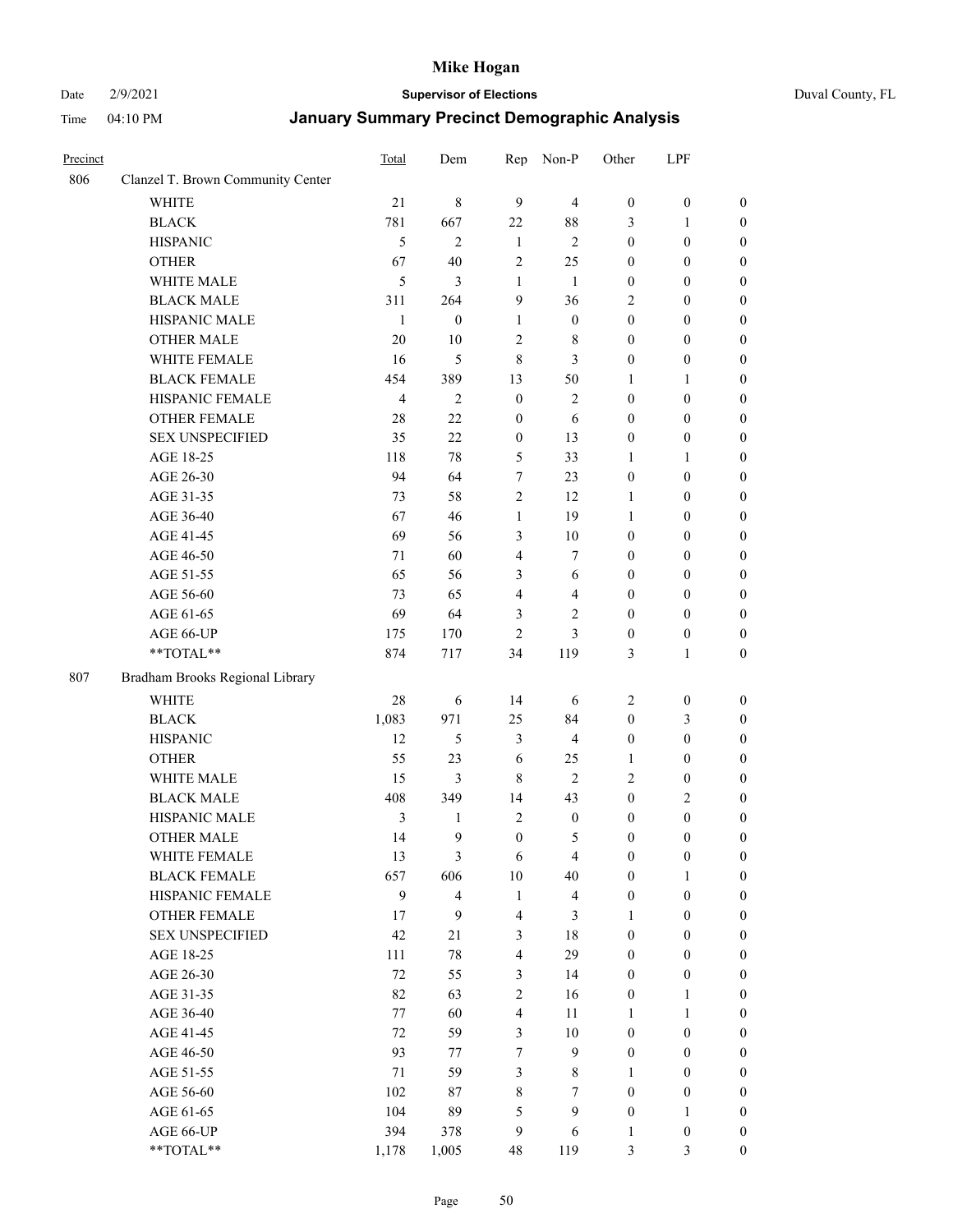Date 2/9/2021 **Supervisor of Elections** Duval County, FL

| Precinct |                                        | Total       | Dem   | Rep              | Non-P                | Other                    | LPF                              |                  |
|----------|----------------------------------------|-------------|-------|------------------|----------------------|--------------------------|----------------------------------|------------------|
| 808      | Fairway Oaks                           |             |       |                  |                      |                          |                                  |                  |
|          | <b>WHITE</b>                           | 58          | 17    | 15               | 23                   | 3                        | $\boldsymbol{0}$                 | $\boldsymbol{0}$ |
|          | <b>BLACK</b>                           | 1,789       | 1,557 | 39               | 187                  | 6                        | $\boldsymbol{0}$                 | $\boldsymbol{0}$ |
|          | <b>HISPANIC</b>                        | 20          | 7     | $\mathbf{1}$     | 12                   | $\boldsymbol{0}$         | $\boldsymbol{0}$                 | $\boldsymbol{0}$ |
|          | <b>OTHER</b>                           | 114         | 59    | $\,8\,$          | 46                   | $\boldsymbol{0}$         | $\mathbf{1}$                     | $\boldsymbol{0}$ |
|          | WHITE MALE                             | 15          | 4     | 6                | 3                    | $\overline{c}$           | $\boldsymbol{0}$                 | $\boldsymbol{0}$ |
|          | <b>BLACK MALE</b>                      | 682         | 576   | 18               | 86                   | $\mathfrak{2}$           | $\boldsymbol{0}$                 | $\boldsymbol{0}$ |
|          | HISPANIC MALE                          | 6           | 3     | $\boldsymbol{0}$ | 3                    | $\boldsymbol{0}$         | $\boldsymbol{0}$                 | $\boldsymbol{0}$ |
|          | <b>OTHER MALE</b>                      | 30          | 16    | 3                | 11                   | $\boldsymbol{0}$         | $\boldsymbol{0}$                 | $\boldsymbol{0}$ |
|          | WHITE FEMALE                           | 43          | 13    | $\mathbf{9}$     | 20                   | 1                        | $\boldsymbol{0}$                 | $\boldsymbol{0}$ |
|          | <b>BLACK FEMALE</b>                    | 1,088       | 965   | $21\,$           | 98                   | 4                        | $\boldsymbol{0}$                 | $\boldsymbol{0}$ |
|          | HISPANIC FEMALE                        | 14          | 4     | 1                | $\mathbf{9}$         | $\boldsymbol{0}$         | $\boldsymbol{0}$                 | 0                |
|          | <b>OTHER FEMALE</b>                    | 43          | 27    | $\overline{4}$   | 11                   | $\boldsymbol{0}$         | $\mathbf{1}$                     | $\boldsymbol{0}$ |
|          | <b>SEX UNSPECIFIED</b>                 | 60          | 32    | $\mathbf{1}$     | 27                   | $\boldsymbol{0}$         | $\boldsymbol{0}$                 | $\boldsymbol{0}$ |
|          | AGE 18-25                              | 275         | 195   | 9                | 70                   | 1                        | $\boldsymbol{0}$                 | $\boldsymbol{0}$ |
|          | AGE 26-30                              | 230         | 172   | 7                | 49                   | $\overline{c}$           | $\boldsymbol{0}$                 | $\boldsymbol{0}$ |
|          | AGE 31-35                              | 245         | 189   | $\tau$           | 45                   | 3                        | $\mathbf{1}$                     | $\boldsymbol{0}$ |
|          | AGE 36-40                              | 187         | 146   | $\tau$           | 33                   | $\mathbf{1}$             | $\boldsymbol{0}$                 | $\boldsymbol{0}$ |
|          | AGE 41-45                              | 127         | 103   | $\,$ 8 $\,$      | 16                   | $\boldsymbol{0}$         | $\boldsymbol{0}$                 | $\boldsymbol{0}$ |
|          | AGE 46-50                              | 131         | 112   | $\overline{4}$   | 14                   | 1                        | $\boldsymbol{0}$                 | $\boldsymbol{0}$ |
|          | AGE 51-55                              | 151         | 133   | 6                | 12                   | $\boldsymbol{0}$         | $\boldsymbol{0}$                 | $\boldsymbol{0}$ |
|          | AGE 56-60                              | 173         | 159   | $\tau$           | $\tau$               | $\boldsymbol{0}$         | $\boldsymbol{0}$                 | 0                |
|          | AGE 61-65                              | 182         | 169   | $\mathfrak{Z}$   | $10\,$               | $\boldsymbol{0}$         | $\boldsymbol{0}$                 | $\boldsymbol{0}$ |
|          | AGE 66-UP                              | 280         | 262   | 5                | 12                   | 1                        | $\boldsymbol{0}$                 | $\boldsymbol{0}$ |
|          | **TOTAL**                              | 1,981       | 1,640 | 63               | 268                  | 9                        | $\mathbf{1}$                     | $\boldsymbol{0}$ |
| 809      | Simonds-Johnson Community Center       |             |       |                  |                      |                          |                                  |                  |
|          | <b>WHITE</b>                           | 83          | 31    | 26               | 24                   |                          | $\boldsymbol{0}$                 |                  |
|          |                                        |             | 1,916 |                  |                      | $\overline{2}$           |                                  | $\boldsymbol{0}$ |
|          | <b>BLACK</b><br><b>HISPANIC</b>        | 2,244<br>30 | 17    | 56<br>3          | 260<br>$\,$ 8 $\,$   | $11\,$<br>$\overline{c}$ | $\mathbf{1}$<br>$\boldsymbol{0}$ | $\boldsymbol{0}$ |
|          |                                        |             |       |                  |                      |                          |                                  | $\boldsymbol{0}$ |
|          | <b>OTHER</b>                           | 183         | 76    | 13               | 93                   | $\mathbf{1}$             | $\boldsymbol{0}$                 | $\boldsymbol{0}$ |
|          | WHITE MALE<br><b>BLACK MALE</b>        | 37          | 13    | 14               | 9                    | $\mathbf{1}$             | $\boldsymbol{0}$                 | $\boldsymbol{0}$ |
|          |                                        | 871         | 720   | 24               | 123                  | $\overline{4}$           | $\boldsymbol{0}$                 | $\boldsymbol{0}$ |
|          | HISPANIC MALE                          | 15          | 11    | $\boldsymbol{0}$ | $\mathfrak{Z}$<br>29 | $\mathbf{1}$             | $\boldsymbol{0}$                 | $\boldsymbol{0}$ |
|          | <b>OTHER MALE</b>                      | 57          | 23    | 5                |                      | $\boldsymbol{0}$         | $\boldsymbol{0}$                 | $\boldsymbol{0}$ |
|          | WHITE FEMALE                           | 43          | 17    | 12               | 13                   | 1                        | $\boldsymbol{0}$                 | 0                |
|          | <b>BLACK FEMALE</b>                    | 1,323       | 1,160 | 32               | 123                  | 7                        | $\mathbf{1}$                     | $\boldsymbol{0}$ |
|          | HISPANIC FEMALE<br><b>OTHER FEMALE</b> | 15          | 6     | $\mathfrak{Z}$   | 5                    | $\mathbf{1}$             | $\boldsymbol{0}$                 | $\overline{0}$   |
|          |                                        | $71\,$      | 37    | 7                | 27                   | $\boldsymbol{0}$         | $\boldsymbol{0}$                 | $\overline{0}$   |
|          | <b>SEX UNSPECIFIED</b>                 | 108         | 53    | $\mathbf{1}$     | 53                   | $\mathbf{1}$             | $\boldsymbol{0}$                 | $\overline{0}$   |
|          | AGE 18-25                              | 413         | 276   | $17\,$           | 115                  | 5                        | $\boldsymbol{0}$                 | $\overline{0}$   |
|          | AGE 26-30                              | 267         | 189   | 12               | 64                   | $\sqrt{2}$               | $\boldsymbol{0}$                 | 0                |
|          | AGE 31-35                              | 286         | 208   | 13               | 61                   | 3                        | $\mathbf{1}$                     | 0                |
|          | AGE 36-40                              | 214         | 159   | $10\,$           | 45                   | $\boldsymbol{0}$         | $\boldsymbol{0}$                 | 0                |
|          | AGE 41-45                              | 181         | 144   | $\,$ 8 $\,$      | 27                   | $\overline{c}$           | $\boldsymbol{0}$                 | 0                |
|          | AGE 46-50                              | 184         | 149   | 9                | 23                   | 3                        | $\boldsymbol{0}$                 | 0                |
|          | AGE 51-55                              | 170         | 140   | 11               | 19                   | $\boldsymbol{0}$         | $\boldsymbol{0}$                 | $\boldsymbol{0}$ |
|          | AGE 56-60                              | 220         | 203   | 6                | 11                   | $\boldsymbol{0}$         | $\boldsymbol{0}$                 | $\boldsymbol{0}$ |
|          | AGE 61-65                              | 202         | 191   | $\mathfrak{S}$   | 6                    | $\boldsymbol{0}$         | $\boldsymbol{0}$                 | $\boldsymbol{0}$ |
|          | AGE 66-UP                              | 403         | 381   | 7                | 14                   | $\mathbf{1}$             | $\boldsymbol{0}$                 | $\boldsymbol{0}$ |
|          | **TOTAL**                              | 2,540       | 2,040 | 98               | 385                  | 16                       | $\mathbf{1}$                     | $\boldsymbol{0}$ |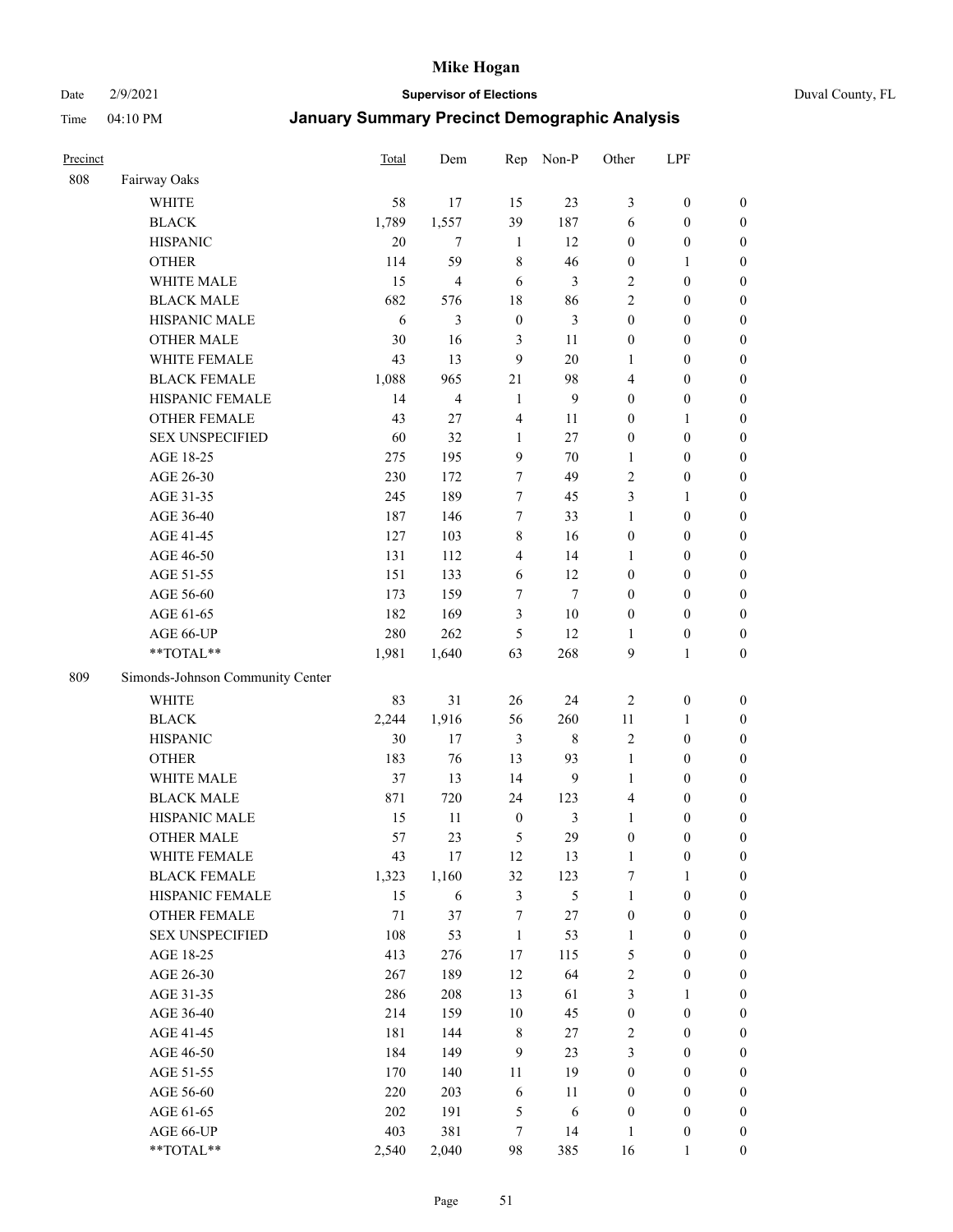#### Date 2/9/2021 **Supervisor of Elections** Duval County, FL

| Precinct |                                             | <b>Total</b>   | Dem          | Rep              | Non-P                   | Other            | LPF              |                  |
|----------|---------------------------------------------|----------------|--------------|------------------|-------------------------|------------------|------------------|------------------|
| 810      | Temple Baptist Church                       |                |              |                  |                         |                  |                  |                  |
|          | <b>WHITE</b>                                | 1,068          | 121          | 791              | 142                     | 8                | 6                | 0                |
|          | <b>BLACK</b>                                | 133            | 109          | $\overline{4}$   | $18\,$                  | 2                | $\boldsymbol{0}$ | $\boldsymbol{0}$ |
|          | <b>HISPANIC</b>                             | 23             | $\,$ 8 $\,$  | 9                | 6                       | $\boldsymbol{0}$ | $\boldsymbol{0}$ | $\boldsymbol{0}$ |
|          | <b>OTHER</b>                                | 70             | 12           | 30               | $28\,$                  | $\boldsymbol{0}$ | $\boldsymbol{0}$ | $\boldsymbol{0}$ |
|          | WHITE MALE                                  | 522            | 53           | 386              | 73                      | 6                | $\overline{4}$   | $\boldsymbol{0}$ |
|          | <b>BLACK MALE</b>                           | 52             | 40           | $\sqrt{2}$       | $10\,$                  | $\boldsymbol{0}$ | $\boldsymbol{0}$ | $\boldsymbol{0}$ |
|          | HISPANIC MALE                               | 10             | 3            | 5                | $\sqrt{2}$              | $\boldsymbol{0}$ | $\boldsymbol{0}$ | $\boldsymbol{0}$ |
|          | OTHER MALE                                  | 26             | 5            | 10               | 11                      | $\boldsymbol{0}$ | $\boldsymbol{0}$ | $\boldsymbol{0}$ |
|          | WHITE FEMALE                                | 530            | 67           | 397              | 62                      | 2                | $\overline{2}$   | $\boldsymbol{0}$ |
|          | <b>BLACK FEMALE</b>                         | 76             | 65           | $\sqrt{2}$       | $\,$ 8 $\,$             | $\mathbf{1}$     | $\boldsymbol{0}$ | $\boldsymbol{0}$ |
|          | HISPANIC FEMALE                             | 13             | 5            | $\overline{4}$   | $\overline{4}$          | $\boldsymbol{0}$ | $\boldsymbol{0}$ | $\boldsymbol{0}$ |
|          | <b>OTHER FEMALE</b>                         | 28             | 5            | 14               | 9                       | $\boldsymbol{0}$ | $\boldsymbol{0}$ | $\boldsymbol{0}$ |
|          | <b>SEX UNSPECIFIED</b>                      | 37             | $\tau$       | 14               | 15                      | $\mathbf{1}$     | $\boldsymbol{0}$ | $\boldsymbol{0}$ |
|          | AGE 18-25                                   | 126            | 24           | 66               | 34                      | $\mathbf{1}$     | $\mathbf{1}$     | $\boldsymbol{0}$ |
|          | AGE 26-30                                   | 91             | 17           | 50               | $21\,$                  | 2                | $\mathbf{1}$     | $\boldsymbol{0}$ |
|          | AGE 31-35                                   | 93             | 22           | 47               | 21                      | $\boldsymbol{0}$ | $\mathfrak{Z}$   | $\boldsymbol{0}$ |
|          | AGE 36-40                                   | 107            | 16           | 63               | 25                      | 2                | $\mathbf{1}$     | $\boldsymbol{0}$ |
|          | AGE 41-45                                   | 108            | $18\,$       | 63               | 26                      | $\mathbf{1}$     | $\boldsymbol{0}$ | $\boldsymbol{0}$ |
|          | AGE 46-50                                   | 106            | $28\,$       | 68               | $10\,$                  | $\boldsymbol{0}$ | $\boldsymbol{0}$ | $\boldsymbol{0}$ |
|          | AGE 51-55                                   | 125            | 17           | 94               | 14                      | $\boldsymbol{0}$ | $\boldsymbol{0}$ | $\boldsymbol{0}$ |
|          | AGE 56-60                                   | 127            | 24           | 87               | 14                      | $\mathbf{2}$     | $\boldsymbol{0}$ | 0                |
|          | AGE 61-65                                   | 149            | 24           | 108              | 16                      | $\mathbf{1}$     | $\boldsymbol{0}$ | 0                |
|          | AGE 66-UP                                   | 262            | 60           | 188              | 13                      | $\mathbf{1}$     | $\boldsymbol{0}$ | $\boldsymbol{0}$ |
|          | **TOTAL**                                   | 1,294          | 250          | 834              | 194                     | 10               | 6                | $\boldsymbol{0}$ |
| 811      | Police Athletic League of Jacksonville, Inc |                |              |                  |                         |                  |                  |                  |
|          | WHITE                                       | 51             | $18\,$       | 16               | 17                      | $\boldsymbol{0}$ | $\boldsymbol{0}$ | $\boldsymbol{0}$ |
|          | <b>BLACK</b>                                | 1,290          | 1,118        | 30               | 132                     | 10               | $\boldsymbol{0}$ | $\boldsymbol{0}$ |
|          | <b>HISPANIC</b>                             | 11             | 3            | $\mathfrak{Z}$   | $\overline{\mathbf{4}}$ | $\mathbf{1}$     | $\boldsymbol{0}$ | $\boldsymbol{0}$ |
|          | <b>OTHER</b>                                | 94             | 54           | 3                | 36                      | $\mathbf{1}$     | $\boldsymbol{0}$ | $\boldsymbol{0}$ |
|          | WHITE MALE                                  | 15             | $\sqrt{6}$   | 6                | 3                       | $\boldsymbol{0}$ | $\boldsymbol{0}$ | $\boldsymbol{0}$ |
|          | <b>BLACK MALE</b>                           | 527            | 433          | 19               | 68                      | 7                | $\boldsymbol{0}$ | $\boldsymbol{0}$ |
|          | HISPANIC MALE                               | $\mathfrak{Z}$ | $\mathbf{1}$ | $\mathbf{1}$     | $\mathbf{1}$            | $\boldsymbol{0}$ | $\boldsymbol{0}$ | $\boldsymbol{0}$ |
|          | OTHER MALE                                  | 35             | 20           | $\boldsymbol{0}$ | 15                      | $\boldsymbol{0}$ | $\boldsymbol{0}$ | $\boldsymbol{0}$ |
|          | WHITE FEMALE                                | 33             | 11           | 9                | 13                      | $\boldsymbol{0}$ | $\boldsymbol{0}$ | 0                |
|          | <b>BLACK FEMALE</b>                         | 745            | 672          | $11\,$           | 59                      | 3                | $\boldsymbol{0}$ | $\boldsymbol{0}$ |
|          | HISPANIC FEMALE                             | 7              | $\mathbf{1}$ | $\sqrt{2}$       | 3                       | $\mathbf{1}$     | $\boldsymbol{0}$ | $\overline{0}$   |
|          | OTHER FEMALE                                | 36             | $22\,$       | $\sqrt{2}$       | 12                      | $\boldsymbol{0}$ | $\boldsymbol{0}$ | $\overline{0}$   |
|          | <b>SEX UNSPECIFIED</b>                      | 45             | 27           | $\sqrt{2}$       | 15                      | $\mathbf{1}$     | $\boldsymbol{0}$ | $\overline{0}$   |
|          | AGE 18-25                                   | 198            | 142          | $\mathfrak s$    | 48                      | 3                | $\boldsymbol{0}$ | $\overline{0}$   |
|          | AGE 26-30                                   | 137            | 101          | $10\,$           | 24                      | $\overline{2}$   | $\boldsymbol{0}$ | $\overline{0}$   |
|          | AGE 31-35                                   | 148            | 107          | $10\,$           | 29                      | $\overline{c}$   | $\boldsymbol{0}$ | 0                |
|          | AGE 36-40                                   | 126            | 94           | $\sqrt{2}$       | 29                      | $\mathbf{1}$     | $\boldsymbol{0}$ | 0                |
|          | AGE 41-45                                   | 126            | 103          | $\overline{4}$   | 18                      | $\mathbf{1}$     | $\boldsymbol{0}$ | 0                |
|          | AGE 46-50                                   | 111            | 99           | $\sqrt{2}$       | 9                       | $\mathbf{1}$     | $\boldsymbol{0}$ | 0                |
|          | AGE 51-55                                   | 100            | 88           | 5                | 6                       | $\mathbf{1}$     | $\boldsymbol{0}$ | $\boldsymbol{0}$ |
|          | AGE 56-60                                   | 124            | 112          | 3                | 9                       | $\boldsymbol{0}$ | $\boldsymbol{0}$ | $\boldsymbol{0}$ |
|          | AGE 61-65                                   | 116            | 102          | 7                | $\tau$                  | $\boldsymbol{0}$ | $\boldsymbol{0}$ | $\boldsymbol{0}$ |
|          | AGE 66-UP                                   | 260            | 245          | $\overline{4}$   | $10\,$                  | $\mathbf{1}$     | $\boldsymbol{0}$ | $\boldsymbol{0}$ |
|          | **TOTAL**                                   | 1,446          | 1,193        | 52               | 189                     | 12               | $\boldsymbol{0}$ | $\boldsymbol{0}$ |
|          |                                             |                |              |                  |                         |                  |                  |                  |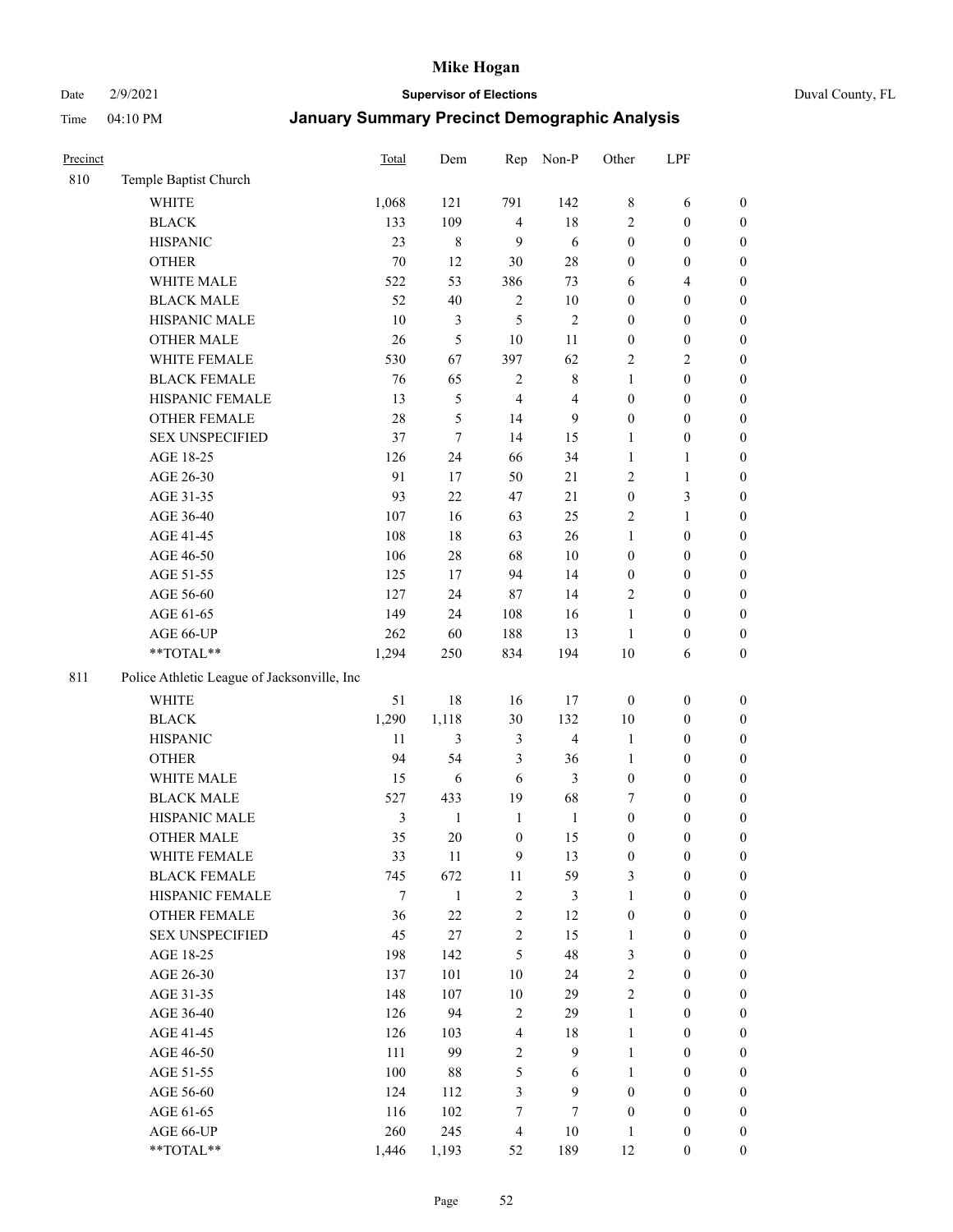#### Date 2/9/2021 **Supervisor of Elections** Duval County, FL

| Precinct |                              | <b>Total</b> | Dem    | Rep            | Non-P          | Other            | LPF                     |                  |
|----------|------------------------------|--------------|--------|----------------|----------------|------------------|-------------------------|------------------|
| 812      | <b>Emmett Reed Center</b>    |              |        |                |                |                  |                         |                  |
|          | <b>WHITE</b>                 | 64           | 29     | 13             | 20             | 1                | $\mathbf{1}$            | 0                |
|          | <b>BLACK</b>                 | 1,244        | 1,081  | 23             | 136            | 4                | $\boldsymbol{0}$        | 0                |
|          | <b>HISPANIC</b>              | 25           | 13     | $\mathfrak{S}$ | $\tau$         | $\boldsymbol{0}$ | $\boldsymbol{0}$        | $\boldsymbol{0}$ |
|          | <b>OTHER</b>                 | 86           | 43     | 3              | 39             | 1                | $\boldsymbol{0}$        | $\boldsymbol{0}$ |
|          | WHITE MALE                   | 23           | 10     | 6              | $\tau$         | $\boldsymbol{0}$ | $\boldsymbol{0}$        | $\boldsymbol{0}$ |
|          | <b>BLACK MALE</b>            | 489          | 408    | 11             | 67             | 3                | $\boldsymbol{0}$        | $\boldsymbol{0}$ |
|          | HISPANIC MALE                | 12           | 6      | $\mathfrak{Z}$ | $\mathfrak{Z}$ | $\boldsymbol{0}$ | $\boldsymbol{0}$        | $\boldsymbol{0}$ |
|          | <b>OTHER MALE</b>            | 24           | 11     | $\sqrt{2}$     | $10\,$         | $\mathbf{1}$     | $\boldsymbol{0}$        | $\boldsymbol{0}$ |
|          | WHITE FEMALE                 | $40\,$       | 19     | $\tau$         | 12             | $\mathbf{1}$     | $\mathbf{1}$            | $\boldsymbol{0}$ |
|          | <b>BLACK FEMALE</b>          | 729          | 655    | 11             | 62             | $\mathbf{1}$     | $\boldsymbol{0}$        | 0                |
|          | HISPANIC FEMALE              | 11           | 6      | $\sqrt{2}$     | $\mathfrak{Z}$ | $\boldsymbol{0}$ | $\boldsymbol{0}$        | 0                |
|          | <b>OTHER FEMALE</b>          | 31           | 21     | $\mathbf{1}$   | 9              | $\boldsymbol{0}$ | $\boldsymbol{0}$        | $\boldsymbol{0}$ |
|          | <b>SEX UNSPECIFIED</b>       | 60           | 30     | $\mathbf{1}$   | 29             | $\boldsymbol{0}$ | $\boldsymbol{0}$        | $\boldsymbol{0}$ |
|          | AGE 18-25                    | 156          | 91     | 5              | 59             | 1                | $\boldsymbol{0}$        | $\boldsymbol{0}$ |
|          | AGE 26-30                    | 103          | 68     | 6              | 27             | $\mathbf{1}$     | $\mathbf{1}$            | $\boldsymbol{0}$ |
|          | AGE 31-35                    | 119          | 98     | $\overline{4}$ | 16             | $\mathbf{1}$     | $\boldsymbol{0}$        | $\boldsymbol{0}$ |
|          | AGE 36-40                    | 109          | 89     | $\mathfrak{Z}$ | 17             | $\boldsymbol{0}$ | $\boldsymbol{0}$        | $\boldsymbol{0}$ |
|          | AGE 41-45                    | 107          | 85     | 6              | 15             | $\mathbf{1}$     | $\boldsymbol{0}$        | $\boldsymbol{0}$ |
|          | AGE 46-50                    | 103          | 84     | $\sqrt{2}$     | $17\,$         | $\boldsymbol{0}$ | $\boldsymbol{0}$        | $\boldsymbol{0}$ |
|          | AGE 51-55                    | 104          | $80\,$ | 5              | 17             | $\overline{2}$   | $\boldsymbol{0}$        | $\boldsymbol{0}$ |
|          | AGE 56-60                    | 131          | 119    | 5              | $\tau$         | $\boldsymbol{0}$ | $\boldsymbol{0}$        | 0                |
|          | AGE 61-65                    | 156          | 142    | $\mathfrak{2}$ | 12             | $\boldsymbol{0}$ | $\boldsymbol{0}$        | 0                |
|          | AGE 66-UP                    | 331          | 310    | 6              | 15             | $\boldsymbol{0}$ | $\boldsymbol{0}$        | $\boldsymbol{0}$ |
|          | **TOTAL**                    | 1,419        | 1,166  | 44             | 202            | 6                | $\mathbf{1}$            | $\boldsymbol{0}$ |
| 813      | Our Redeemer Lutheran Church |              |        |                |                |                  |                         |                  |
|          | <b>WHITE</b>                 | 2,344        | 417    | 1,496          | 389            | 32               | $10\,$                  | $\boldsymbol{0}$ |
|          | <b>BLACK</b>                 | 3,701        | 3,153  | 97             | 419            | 30               | $\sqrt{2}$              | $\boldsymbol{0}$ |
|          | <b>HISPANIC</b>              | 159          | 61     | 43             | 52             | $\sqrt{2}$       | $\mathbf{1}$            | $\boldsymbol{0}$ |
|          | <b>OTHER</b>                 | 355          | 159    | 60             | 133            | $\mathfrak{2}$   | $\mathbf{1}$            | $\boldsymbol{0}$ |
|          | WHITE MALE                   | 1,128        | 180    | 736            | 191            | 14               | $\boldsymbol{7}$        | $\boldsymbol{0}$ |
|          | <b>BLACK MALE</b>            | 1,597        | 1,297  | 62             | 223            | 13               | $\overline{2}$          | $\boldsymbol{0}$ |
|          | HISPANIC MALE                | 74           | $20\,$ | 24             | 29             | $\mathbf{1}$     | $\boldsymbol{0}$        | 0                |
|          | <b>OTHER MALE</b>            | 135          | 51     | 22             | 61             | $\boldsymbol{0}$ | $\mathbf{1}$            | 0                |
|          | WHITE FEMALE                 | 1,192        | 234    | 744            | 193            | 18               | 3                       | 0                |
|          | <b>BLACK FEMALE</b>          | 2,062        | 1,827  | 34             | 184            | 17               | $\boldsymbol{0}$        | $\boldsymbol{0}$ |
|          | HISPANIC FEMALE              | 84           | 41     | 18             | 23             | $\mathbf{1}$     | $\mathbf{1}$            | $\boldsymbol{0}$ |
|          | OTHER FEMALE                 | 140          | 75     | 32             | 32             | $\mathbf{1}$     | $\boldsymbol{0}$        | $\overline{0}$   |
|          | <b>SEX UNSPECIFIED</b>       | 147          | 65     | 24             | 57             | $\mathbf{1}$     | $\boldsymbol{0}$        | 0                |
|          | AGE 18-25                    | 821          | 483    | 126            | 194            | 15               | $\mathfrak{Z}$          | 0                |
|          | AGE 26-30                    | 521          | 261    | 115            | 138            | 6                | $\mathbf{1}$            | 0                |
|          | AGE 31-35                    | 497          | 277    | 106            | 104            | 6                | $\overline{\mathbf{4}}$ | 0                |
|          | AGE 36-40                    | 613          | 371    | 126            | 111            | 4                | $\mathbf{1}$            | 0                |
|          | AGE 41-45                    | 531          | 346    | 90             | 85             | $10\,$           | $\boldsymbol{0}$        | 0                |
|          | AGE 46-50                    | 660          | 415    | 148            | 93             | 3                | $\mathbf{1}$            | 0                |
|          | AGE 51-55                    | 700          | 432    | 190            | 68             | 9                | $\mathbf{1}$            | 0                |
|          | AGE 56-60                    | 601          | 315    | 203            | $77\,$         | 6                | $\boldsymbol{0}$        | 0                |
|          | AGE 61-65                    | 594          | 338    | 189            | 60             | 5                | $\sqrt{2}$              | $\boldsymbol{0}$ |
|          | AGE 66-UP                    | 1,021        | 552    | 403            | 63             | 2                | $\mathbf{1}$            | $\boldsymbol{0}$ |
|          | **TOTAL**                    | 6,559        | 3,790  | 1,696          | 993            | 66               | 14                      | $\boldsymbol{0}$ |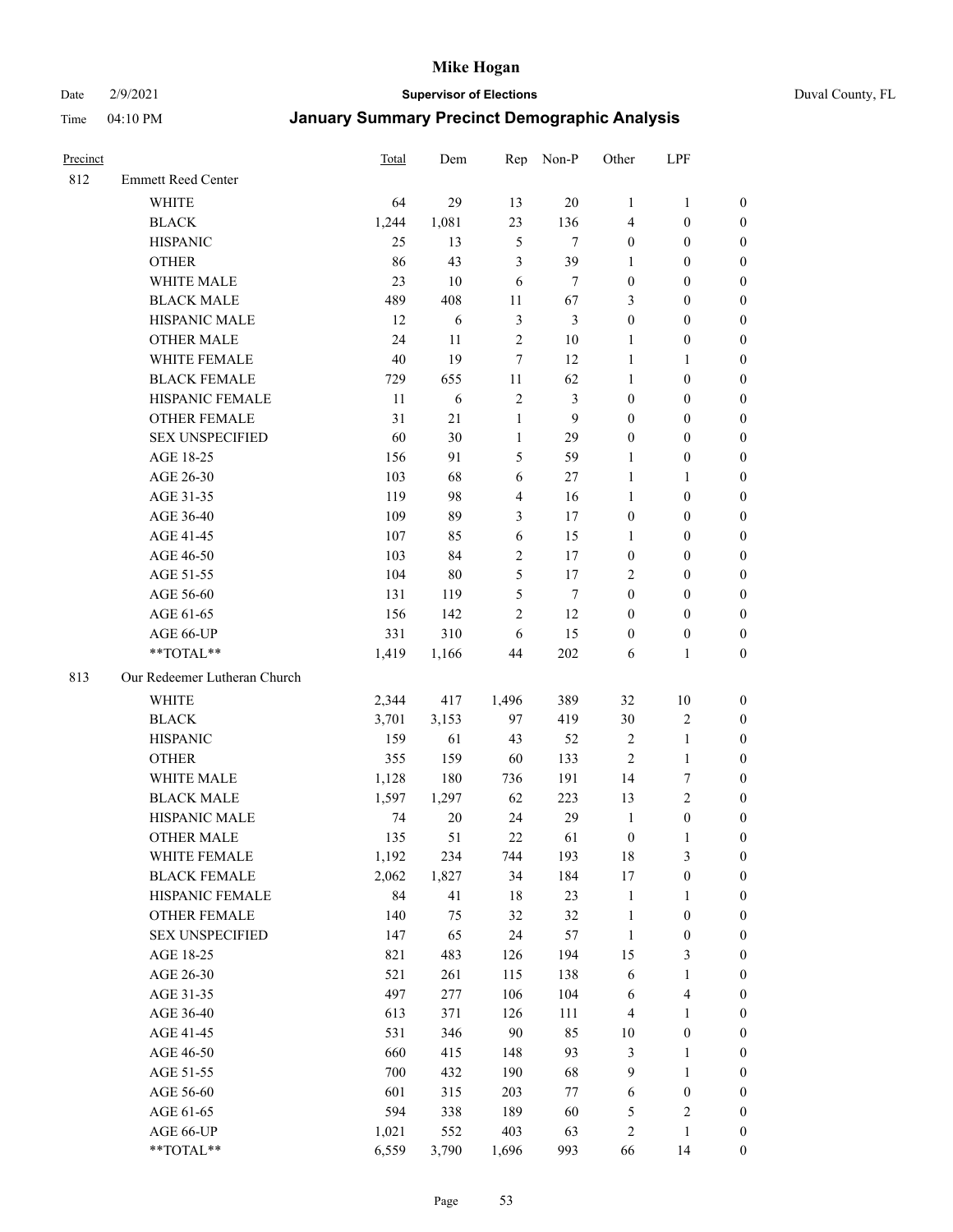#### Date 2/9/2021 **Supervisor of Elections** Duval County, FL

| Precinct |                               | Total       | Dem    | Rep              | Non-P      | Other            | LPF                     |                  |
|----------|-------------------------------|-------------|--------|------------------|------------|------------------|-------------------------|------------------|
| 814      | Cisco Garden Community Center |             |        |                  |            |                  |                         |                  |
|          | <b>WHITE</b>                  | 2,839       | 426    | 2,029            | 364        | 16               | $\overline{4}$          | 0                |
|          | <b>BLACK</b>                  | 458         | 388    | 17               | 50         | 3                | $\boldsymbol{0}$        | $\boldsymbol{0}$ |
|          | <b>HISPANIC</b>               | 61          | 21     | 24               | 16         | $\boldsymbol{0}$ | $\boldsymbol{0}$        | $\boldsymbol{0}$ |
|          | <b>OTHER</b>                  | 153         | 32     | 59               | 58         | 4                | $\boldsymbol{0}$        | $\boldsymbol{0}$ |
|          | WHITE MALE                    | 1,352       | 170    | 985              | 188        | 7                | $\sqrt{2}$              | $\boldsymbol{0}$ |
|          | <b>BLACK MALE</b>             | 204         | 164    | 12               | 27         | $\mathbf{1}$     | $\boldsymbol{0}$        | $\boldsymbol{0}$ |
|          | HISPANIC MALE                 | 32          | $10\,$ | 12               | 10         | $\boldsymbol{0}$ | $\boldsymbol{0}$        | $\boldsymbol{0}$ |
|          | <b>OTHER MALE</b>             | 51          | 11     | 21               | 17         | $\mathbf{2}$     | $\boldsymbol{0}$        | $\boldsymbol{0}$ |
|          | WHITE FEMALE                  | 1,453       | 253    | 1,019            | 170        | 9                | $\overline{2}$          | $\boldsymbol{0}$ |
|          | <b>BLACK FEMALE</b>           | 249         | 220    | 5                | 22         | $\mathbf{2}$     | $\boldsymbol{0}$        | $\boldsymbol{0}$ |
|          | HISPANIC FEMALE               | 26          | 9      | 11               | 6          | $\boldsymbol{0}$ | $\boldsymbol{0}$        | 0                |
|          | <b>OTHER FEMALE</b>           | 61          | 14     | 21               | 25         | $\mathbf{1}$     | $\boldsymbol{0}$        | $\boldsymbol{0}$ |
|          | <b>SEX UNSPECIFIED</b>        | 83          | 16     | 43               | 23         | $\mathbf{1}$     | $\boldsymbol{0}$        | $\boldsymbol{0}$ |
|          | AGE 18-25                     | 406         | 96     | 210              | 92         | 6                | $\sqrt{2}$              | $\boldsymbol{0}$ |
|          | AGE 26-30                     | 239         | 41     | 137              | 58         | 2                | $\mathbf{1}$            | $\boldsymbol{0}$ |
|          | AGE 31-35                     | 257         | 57     | 152              | 44         | 3                | $\mathbf{1}$            | $\boldsymbol{0}$ |
|          | AGE 36-40                     | 275         | 71     | 154              | 49         | $\mathbf{1}$     | $\boldsymbol{0}$        | $\boldsymbol{0}$ |
|          | AGE 41-45                     | 217         | 54     | 124              | 38         | $\mathbf{1}$     | $\boldsymbol{0}$        | $\boldsymbol{0}$ |
|          | AGE 46-50                     | 281         | 71     | 174              | 34         | $\mathbf{2}$     | $\boldsymbol{0}$        | $\boldsymbol{0}$ |
|          | AGE 51-55                     | 323         | 93     | 183              | 45         | $\sqrt{2}$       | $\boldsymbol{0}$        | $\boldsymbol{0}$ |
|          | AGE 56-60                     | 381         | 89     | 240              | 49         | 3                | $\boldsymbol{0}$        | 0                |
|          | AGE 61-65                     | 341         | 88     | 226              | 26         | $\mathbf{1}$     | $\boldsymbol{0}$        | 0                |
|          | AGE 66-UP                     | 791         | 207    | 529              | 53         | $\sqrt{2}$       | $\boldsymbol{0}$        | $\boldsymbol{0}$ |
|          | $**TOTAL**$                   | 3,511       | 867    | 2,129            | 488        | 23               | $\overline{\mathbf{4}}$ | $\boldsymbol{0}$ |
| 815      | Graham Branch Library         |             |        |                  |            |                  |                         |                  |
|          | WHITE                         | 73          | 23     | $20\,$           | 26         | $\overline{4}$   | $\boldsymbol{0}$        | $\boldsymbol{0}$ |
|          | <b>BLACK</b>                  | 1,583       | 1,365  | 36               | 173        | 7                | $\sqrt{2}$              | $\boldsymbol{0}$ |
|          | <b>HISPANIC</b>               | 21          | 13     | $\mathbf{1}$     | $\tau$     | $\boldsymbol{0}$ | $\boldsymbol{0}$        | $\boldsymbol{0}$ |
|          | <b>OTHER</b>                  | 115         | 63     | $\overline{4}$   | 48         | $\boldsymbol{0}$ | $\boldsymbol{0}$        | $\boldsymbol{0}$ |
|          | WHITE MALE                    | 23          | $\tau$ | $\tau$           | $\tau$     | $\mathbf{2}$     | $\boldsymbol{0}$        | $\boldsymbol{0}$ |
|          | <b>BLACK MALE</b>             | 690         | 584    | $20\,$           | 83         | 3                | $\boldsymbol{0}$        | $\boldsymbol{0}$ |
|          | HISPANIC MALE                 | $\,$ 8 $\,$ | 6      | $\boldsymbol{0}$ | $\sqrt{2}$ | $\boldsymbol{0}$ | $\boldsymbol{0}$        | $\boldsymbol{0}$ |
|          | <b>OTHER MALE</b>             | 34          | 19     | $\boldsymbol{0}$ | 15         | $\boldsymbol{0}$ | $\boldsymbol{0}$        | $\boldsymbol{0}$ |
|          | WHITE FEMALE                  | 49          | 16     | 13               | 18         | $\overline{2}$   | $\boldsymbol{0}$        | 0                |
|          | <b>BLACK FEMALE</b>           | 864         | 757    | 16               | 85         | $\overline{4}$   | $\sqrt{2}$              | $\overline{0}$   |
|          | HISPANIC FEMALE               | 13          | 7      | $\mathbf{1}$     | 5          | $\boldsymbol{0}$ | $\boldsymbol{0}$        | $\overline{0}$   |
|          | OTHER FEMALE                  | 50          | 32     | $\overline{4}$   | 14         | $\boldsymbol{0}$ | $\boldsymbol{0}$        | $\overline{0}$   |
|          | <b>SEX UNSPECIFIED</b>        | 61          | 36     | $\boldsymbol{0}$ | 25         | $\boldsymbol{0}$ | $\boldsymbol{0}$        | $\overline{0}$   |
|          | AGE 18-25                     | 200         | 133    | 1                | 63         | $\overline{c}$   | $\mathbf{1}$            | $\overline{0}$   |
|          | AGE 26-30                     | 153         | 114    | $\mathfrak{S}$   | 33         | $\boldsymbol{0}$ | $\mathbf{1}$            | $\overline{0}$   |
|          | AGE 31-35                     | 173         | 131    | $\tau$           | 33         | $\mathfrak{2}$   | $\boldsymbol{0}$        | 0                |
|          | AGE 36-40                     | 169         | 128    | $\mathfrak{Z}$   | 37         | $\mathbf{1}$     | $\boldsymbol{0}$        | 0                |
|          | AGE 41-45                     | 138         | 108    | $\,8\,$          | $20\,$     | $\mathfrak{2}$   | $\boldsymbol{0}$        | 0                |
|          | AGE 46-50                     | 129         | 99     | 12               | 17         | $\mathbf{1}$     | $\boldsymbol{0}$        | 0                |
|          | AGE 51-55                     | 141         | 123    | $\sqrt{5}$       | 12         | $\mathbf{1}$     | $\boldsymbol{0}$        | $\boldsymbol{0}$ |
|          | AGE 56-60                     | 169         | 145    | $\tau$           | 16         | $\mathbf{1}$     | $\boldsymbol{0}$        | $\boldsymbol{0}$ |
|          | AGE 61-65                     | 178         | 165    | 6                | 6          | $\mathbf{1}$     | $\boldsymbol{0}$        | $\boldsymbol{0}$ |
|          | AGE 66-UP                     | 342         | 318    | 7                | 17         | $\boldsymbol{0}$ | $\boldsymbol{0}$        | $\boldsymbol{0}$ |
|          | **TOTAL**                     | 1,792       | 1,464  | 61               | 254        | 11               | $\overline{2}$          | $\boldsymbol{0}$ |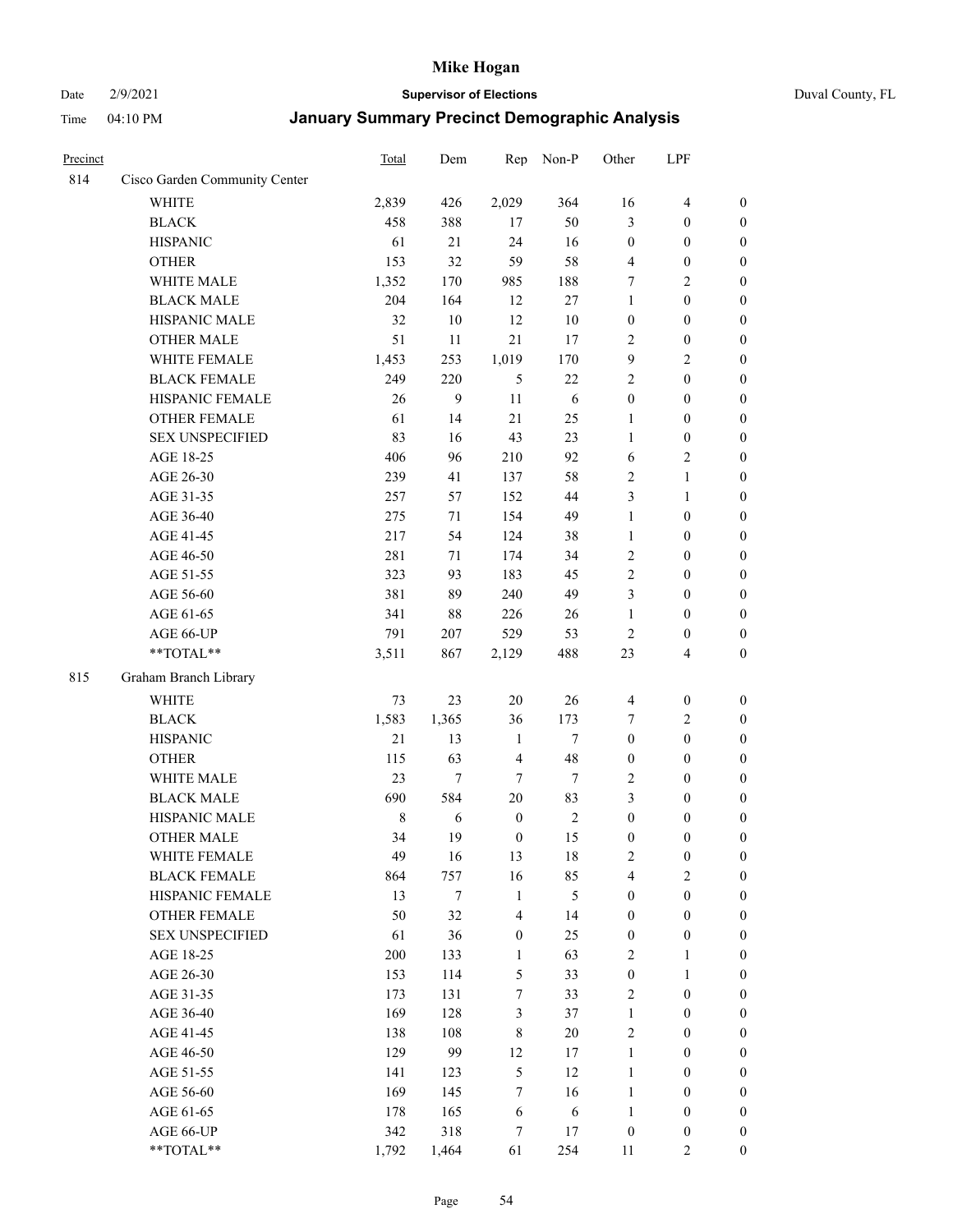Date 2/9/2021 **Supervisor of Elections** Duval County, FL

| Precinct |                          | Total   | Dem   | Rep              | Non-P          | Other            | LPF                     |                  |
|----------|--------------------------|---------|-------|------------------|----------------|------------------|-------------------------|------------------|
| 816      | Norwood Community Church |         |       |                  |                |                  |                         |                  |
|          | <b>WHITE</b>             | 110     | 35    | 35               | 33             | 6                | $\mathbf{1}$            | 0                |
|          | <b>BLACK</b>             | 689     | 575   | 17               | 94             | 3                | $\boldsymbol{0}$        | $\boldsymbol{0}$ |
|          | <b>HISPANIC</b>          | 19      | 14    | $\sqrt{2}$       | 3              | $\boldsymbol{0}$ | $\boldsymbol{0}$        | $\boldsymbol{0}$ |
|          | <b>OTHER</b>             | 67      | 29    | 3                | 34             | 1                | $\boldsymbol{0}$        | $\boldsymbol{0}$ |
|          | WHITE MALE               | 53      | 18    | 19               | 13             | $\overline{c}$   | 1                       | $\boldsymbol{0}$ |
|          | <b>BLACK MALE</b>        | 281     | 219   | $\,$ $\,$        | 51             | 3                | $\boldsymbol{0}$        | $\boldsymbol{0}$ |
|          | HISPANIC MALE            | $\,8\,$ | 5     | $\mathbf{1}$     | $\sqrt{2}$     | $\boldsymbol{0}$ | $\boldsymbol{0}$        | $\boldsymbol{0}$ |
|          | <b>OTHER MALE</b>        | 25      | 11    | $\mathfrak{2}$   | 12             | $\boldsymbol{0}$ | $\boldsymbol{0}$        | $\boldsymbol{0}$ |
|          | WHITE FEMALE             | 53      | 16    | 14               | 19             | 4                | $\boldsymbol{0}$        | $\boldsymbol{0}$ |
|          | <b>BLACK FEMALE</b>      | 394     | 344   | $\overline{9}$   | 41             | $\boldsymbol{0}$ | $\boldsymbol{0}$        | $\boldsymbol{0}$ |
|          | HISPANIC FEMALE          | 11      | 9     | $\mathbf{1}$     | $\mathbf{1}$   | $\boldsymbol{0}$ | $\boldsymbol{0}$        | $\boldsymbol{0}$ |
|          | OTHER FEMALE             | 21      | 14    | $\boldsymbol{0}$ | $\tau$         | $\boldsymbol{0}$ | $\boldsymbol{0}$        | $\boldsymbol{0}$ |
|          | <b>SEX UNSPECIFIED</b>   | 39      | 17    | $\mathfrak{Z}$   | $18\,$         | $\mathbf{1}$     | $\boldsymbol{0}$        | $\boldsymbol{0}$ |
|          | AGE 18-25                | 117     | 66    | $\overline{4}$   | 46             | $\mathbf{1}$     | $\boldsymbol{0}$        | $\boldsymbol{0}$ |
|          | AGE 26-30                | 89      | 57    | $\boldsymbol{7}$ | 24             | $\mathbf{1}$     | $\boldsymbol{0}$        | $\boldsymbol{0}$ |
|          | AGE 31-35                | 91      | 66    | $\sqrt{2}$       | 23             | $\boldsymbol{0}$ | $\boldsymbol{0}$        | $\boldsymbol{0}$ |
|          | AGE 36-40                | 86      | 64    | 3                | 17             | $\mathbf{1}$     | $\mathbf{1}$            | $\boldsymbol{0}$ |
|          | AGE 41-45                | $80\,$  | 60    | $\mathfrak{Z}$   | 16             | $\mathbf{1}$     | $\boldsymbol{0}$        | $\boldsymbol{0}$ |
|          | AGE 46-50                | 82      | 62    | $\overline{4}$   | 13             | 3                | $\boldsymbol{0}$        | $\boldsymbol{0}$ |
|          | AGE 51-55                | 64      | 53    | $\overline{4}$   | $\sqrt{6}$     | $\mathbf{1}$     | $\boldsymbol{0}$        | $\boldsymbol{0}$ |
|          | AGE 56-60                | 73      | 53    | 10               | 9              | 1                | $\boldsymbol{0}$        | 0                |
|          | AGE 61-65                | 79      | 67    | 6                | 6              | $\boldsymbol{0}$ | $\boldsymbol{0}$        | 0                |
|          | AGE 66-UP                | 124     | 105   | 14               | $\overline{4}$ | 1                | $\boldsymbol{0}$        | $\boldsymbol{0}$ |
|          | **TOTAL**                | 885     | 653   | 57               | 164            | 10               | $\mathbf{1}$            | $\boldsymbol{0}$ |
| 817      | Highlands Baptist Church |         |       |                  |                |                  |                         |                  |
|          | <b>WHITE</b>             | 1,480   | 350   | 743              | 354            | 23               | $10\,$                  | $\boldsymbol{0}$ |
|          | <b>BLACK</b>             | 2,424   | 2,014 | 64               | 326            | 15               | $\mathfrak{S}$          | $\boldsymbol{0}$ |
|          | <b>HISPANIC</b>          | 193     | 82    | 35               | 73             | 3                | $\boldsymbol{0}$        | $\boldsymbol{0}$ |
|          | <b>OTHER</b>             | 287     | 104   | 53               | 122            | 4                | $\overline{\mathbf{4}}$ | $\boldsymbol{0}$ |
|          | WHITE MALE               | 666     | 135   | 352              | 162            | 9                | $\,$ 8 $\,$             | $\boldsymbol{0}$ |
|          | <b>BLACK MALE</b>        | 924     | 728   | 28               | 152            | 11               | 5                       | $\boldsymbol{0}$ |
|          | HISPANIC MALE            | 89      | 29    | 23               | 36             | $\mathbf{1}$     | $\boldsymbol{0}$        | $\boldsymbol{0}$ |
|          | <b>OTHER MALE</b>        | 98      | 33    | 22               | 40             | $\mathbf{1}$     | $\mathfrak{2}$          | $\boldsymbol{0}$ |
|          | WHITE FEMALE             | 795     | 210   | 382              | 187            | 14               | 2                       | 0                |
|          | <b>BLACK FEMALE</b>      | 1,450   | 1,249 | 33               | 164            | 4                | $\boldsymbol{0}$        | $\boldsymbol{0}$ |
|          | HISPANIC FEMALE          | 100     | 51    | $11\,$           | 36             | $\sqrt{2}$       | $\boldsymbol{0}$        | $\boldsymbol{0}$ |
|          | OTHER FEMALE             | 120     | 52    | 23               | 42             | 3                | $\boldsymbol{0}$        | $\overline{0}$   |
|          | <b>SEX UNSPECIFIED</b>   | 142     | 63    | 21               | 56             | $\boldsymbol{0}$ | $\sqrt{2}$              | 0                |
|          | AGE 18-25                | 621     | 332   | 76               | 199            | 13               | $\mathbf{1}$            | 0                |
|          | AGE 26-30                | 501     | 271   | 71               | 148            | 4                | $\boldsymbol{7}$        | 0                |
|          | AGE 31-35                | 442     | 247   | 59               | 132            | $\boldsymbol{0}$ | $\overline{\mathbf{4}}$ | 0                |
|          | AGE 36-40                | 405     | 245   | 67               | 86             | 5                | $\sqrt{2}$              | 0                |
|          | AGE 41-45                | 332     | 216   | 49               | 64             | 3                | $\boldsymbol{0}$        | 0                |
|          | AGE 46-50                | 323     | 185   | 67               | 64             | 6                | $\mathbf{1}$            | 0                |
|          | AGE 51-55                | 341     | 201   | 86               | 45             | 6                | $\mathfrak{Z}$          | $\boldsymbol{0}$ |
|          | AGE 56-60                | 386     | 242   | 103              | 38             | 3                | $\boldsymbol{0}$        | $\boldsymbol{0}$ |
|          | AGE 61-65                | 343     | 216   | 92               | 34             | $\mathbf{1}$     | $\boldsymbol{0}$        | $\boldsymbol{0}$ |
|          | AGE 66-UP                | 690     | 395   | 225              | 65             | $\overline{4}$   | $\mathbf{1}$            | $\boldsymbol{0}$ |
|          | **TOTAL**                | 4,384   | 2,550 | 895              | 875            | 45               | 19                      | $\boldsymbol{0}$ |
|          |                          |         |       |                  |                |                  |                         |                  |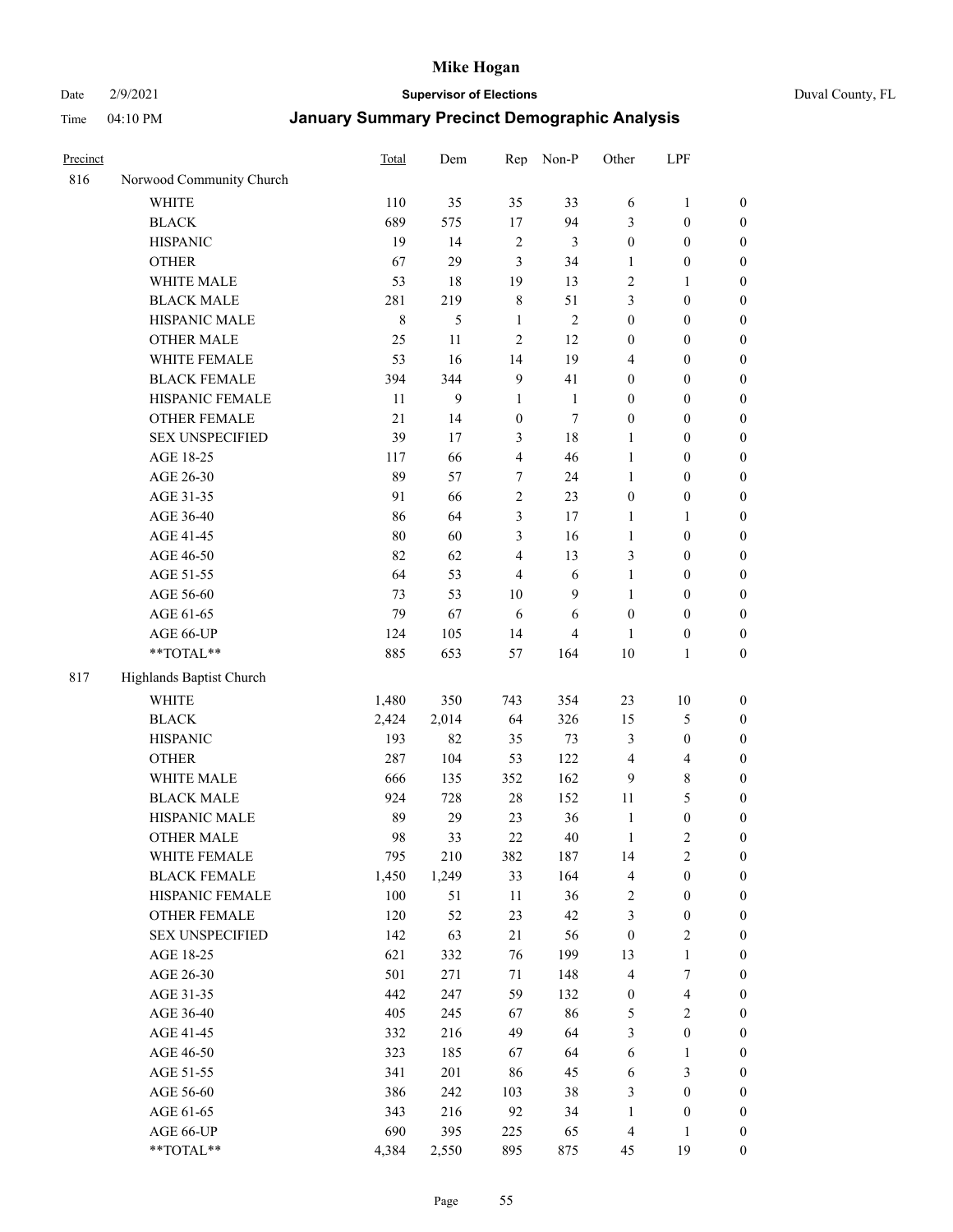#### Date 2/9/2021 **Supervisor of Elections** Duval County, FL

| Precinct |                                      | Total | Dem        | Rep            | Non-P        | Other            | LPF              |                  |
|----------|--------------------------------------|-------|------------|----------------|--------------|------------------|------------------|------------------|
| 818      | Greater Harvest Christian Fellowship |       |            |                |              |                  |                  |                  |
|          | <b>WHITE</b>                         | 325   | 89         | 167            | 65           | $\overline{4}$   | $\boldsymbol{0}$ | 0                |
|          | <b>BLACK</b>                         | 1,045 | 902        | 30             | 109          | 4                | $\boldsymbol{0}$ | 0                |
|          | <b>HISPANIC</b>                      | 24    | $\sqrt{6}$ | $\tau$         | 11           | $\boldsymbol{0}$ | $\boldsymbol{0}$ | $\boldsymbol{0}$ |
|          | <b>OTHER</b>                         | 91    | 43         | 11             | 36           | $\boldsymbol{0}$ | $\mathbf{1}$     | $\boldsymbol{0}$ |
|          | WHITE MALE                           | 150   | 26         | 82             | 38           | 4                | $\boldsymbol{0}$ | $\boldsymbol{0}$ |
|          | <b>BLACK MALE</b>                    | 425   | 350        | 21             | 50           | 4                | $\boldsymbol{0}$ | $\boldsymbol{0}$ |
|          | HISPANIC MALE                        | 11    | 3          | $\sqrt{5}$     | 3            | $\boldsymbol{0}$ | $\boldsymbol{0}$ | $\boldsymbol{0}$ |
|          | <b>OTHER MALE</b>                    | 30    | 14         | 6              | $\mathbf{9}$ | $\boldsymbol{0}$ | $\mathbf{1}$     | $\boldsymbol{0}$ |
|          | WHITE FEMALE                         | 170   | 61         | 83             | 26           | $\boldsymbol{0}$ | $\boldsymbol{0}$ | $\boldsymbol{0}$ |
|          | <b>BLACK FEMALE</b>                  | 603   | 535        | $\overline{9}$ | 59           | $\boldsymbol{0}$ | $\boldsymbol{0}$ | 0                |
|          | HISPANIC FEMALE                      | 11    | 3          | $\sqrt{2}$     | 6            | $\boldsymbol{0}$ | $\boldsymbol{0}$ | 0                |
|          | <b>OTHER FEMALE</b>                  | 36    | 21         | $\overline{4}$ | 11           | $\boldsymbol{0}$ | $\boldsymbol{0}$ | $\boldsymbol{0}$ |
|          | <b>SEX UNSPECIFIED</b>               | 49    | 27         | 3              | 19           | $\boldsymbol{0}$ | $\boldsymbol{0}$ | $\boldsymbol{0}$ |
|          | AGE 18-25                            | 181   | 112        | $17\,$         | 51           | 1                | $\boldsymbol{0}$ | $\boldsymbol{0}$ |
|          | AGE 26-30                            | 113   | 75         | 12             | 24           | $\mathbf{1}$     | $\mathbf{1}$     | $\boldsymbol{0}$ |
|          | AGE 31-35                            | 124   | 84         | 11             | $28\,$       | $\mathbf{1}$     | $\boldsymbol{0}$ | $\boldsymbol{0}$ |
|          | AGE 36-40                            | 143   | 96         | 19             | $28\,$       | $\boldsymbol{0}$ | $\boldsymbol{0}$ | $\boldsymbol{0}$ |
|          | AGE 41-45                            | 164   | 129        | 15             | $20\,$       | $\boldsymbol{0}$ | $\boldsymbol{0}$ | $\boldsymbol{0}$ |
|          | AGE 46-50                            | 128   | 95         | 13             | $18\,$       | $\mathfrak{2}$   | $\boldsymbol{0}$ | $\boldsymbol{0}$ |
|          | AGE 51-55                            | 113   | 71         | 23             | 16           | 3                | $\boldsymbol{0}$ | $\boldsymbol{0}$ |
|          | AGE 56-60                            | 126   | 85         | 26             | 15           | $\boldsymbol{0}$ | $\boldsymbol{0}$ | 0                |
|          | AGE 61-65                            | 125   | 93         | 23             | 9            | $\boldsymbol{0}$ | $\boldsymbol{0}$ | 0                |
|          | AGE 66-UP                            | 268   | 200        | 56             | 12           | $\boldsymbol{0}$ | $\boldsymbol{0}$ | $\boldsymbol{0}$ |
|          | $**TOTAL**$                          | 1,485 | 1,040      | 215            | 221          | 8                | $\mathbf{1}$     | $\boldsymbol{0}$ |
| 901      | CWA AFL-CIO Local #3106              |       |            |                |              |                  |                  |                  |
|          | <b>WHITE</b>                         | 1,673 | 717        | 489            | 407          | 37               | 23               | $\boldsymbol{0}$ |
|          | <b>BLACK</b>                         | 1,262 | 1,026      | 45             | 180          | $\mathbf{9}$     | $\sqrt{2}$       | $\boldsymbol{0}$ |
|          | <b>HISPANIC</b>                      | 129   | 62         | $20\,$         | 45           | $\mathbf{1}$     | $\mathbf{1}$     | $\boldsymbol{0}$ |
|          | <b>OTHER</b>                         | 268   | 118        | 49             | 93           | 5                | $\mathfrak{Z}$   | $\boldsymbol{0}$ |
|          | WHITE MALE                           | 824   | 323        | 261            | 206          | 19               | 15               | $\boldsymbol{0}$ |
|          | <b>BLACK MALE</b>                    | 539   | 413        | 25             | 92           | 7                | $\overline{c}$   | $\boldsymbol{0}$ |
|          | HISPANIC MALE                        | 68    | 34         | $10\,$         | 23           | $\mathbf{1}$     | $\boldsymbol{0}$ | 0                |
|          | <b>OTHER MALE</b>                    | 95    | 40         | 18             | 35           | $\boldsymbol{0}$ | $\mathbf{2}$     | $\boldsymbol{0}$ |
|          | WHITE FEMALE                         | 828   | 383        | 225            | 194          | 18               | 8                | 0                |
|          | <b>BLACK FEMALE</b>                  | 702   | 598        | $20\,$         | 82           | $\sqrt{2}$       | $\boldsymbol{0}$ | $\boldsymbol{0}$ |
|          | HISPANIC FEMALE                      | 56    | 27         | 9              | 19           | $\boldsymbol{0}$ | $\mathbf{1}$     | $\overline{0}$   |
|          | <b>OTHER FEMALE</b>                  | 113   | 54         | $22\,$         | 32           | 4                | $\mathbf{1}$     | $\overline{0}$   |
|          | <b>SEX UNSPECIFIED</b>               | 107   | 51         | 13             | 42           | $\mathbf{1}$     | $\boldsymbol{0}$ | 0                |
|          | AGE 18-25                            | 346   | 178        | 41             | 116          | 8                | $\mathfrak{Z}$   | $\theta$         |
|          | AGE 26-30                            | 462   | 255        | 64             | 126          | $\tau$           | $10\,$           | 0                |
|          | AGE 31-35                            | 452   | 255        | 56             | 119          | 14               | $\,$ 8 $\,$      | 0                |
|          | AGE 36-40                            | 329   | 210        | 41             | 74           | $\sqrt{2}$       | $\sqrt{2}$       | 0                |
|          | AGE 41-45                            | 276   | 153        | 54             | 60           | $\tau$           | $\sqrt{2}$       | 0                |
|          | AGE 46-50                            | 252   | 141        | 47             | 56           | 7                | $\mathbf{1}$     | 0                |
|          | AGE 51-55                            | 257   | 134        | 58             | 62           | 3                | $\boldsymbol{0}$ | $\overline{0}$   |
|          | AGE 56-60                            | 276   | 164        | 73             | 35           | 3                | $\mathbf{1}$     | $\overline{0}$   |
|          | AGE 61-65                            | 261   | 163        | 67             | 30           | $\boldsymbol{0}$ | $\mathbf{1}$     | $\overline{0}$   |
|          | AGE 66-UP                            | 421   | 270        | 102            | 47           | $\mathbf{1}$     | $\mathbf{1}$     | $\boldsymbol{0}$ |
|          | **TOTAL**                            | 3,332 | 1,923      | 603            | 725          | 52               | 29               | $\boldsymbol{0}$ |
|          |                                      |       |            |                |              |                  |                  |                  |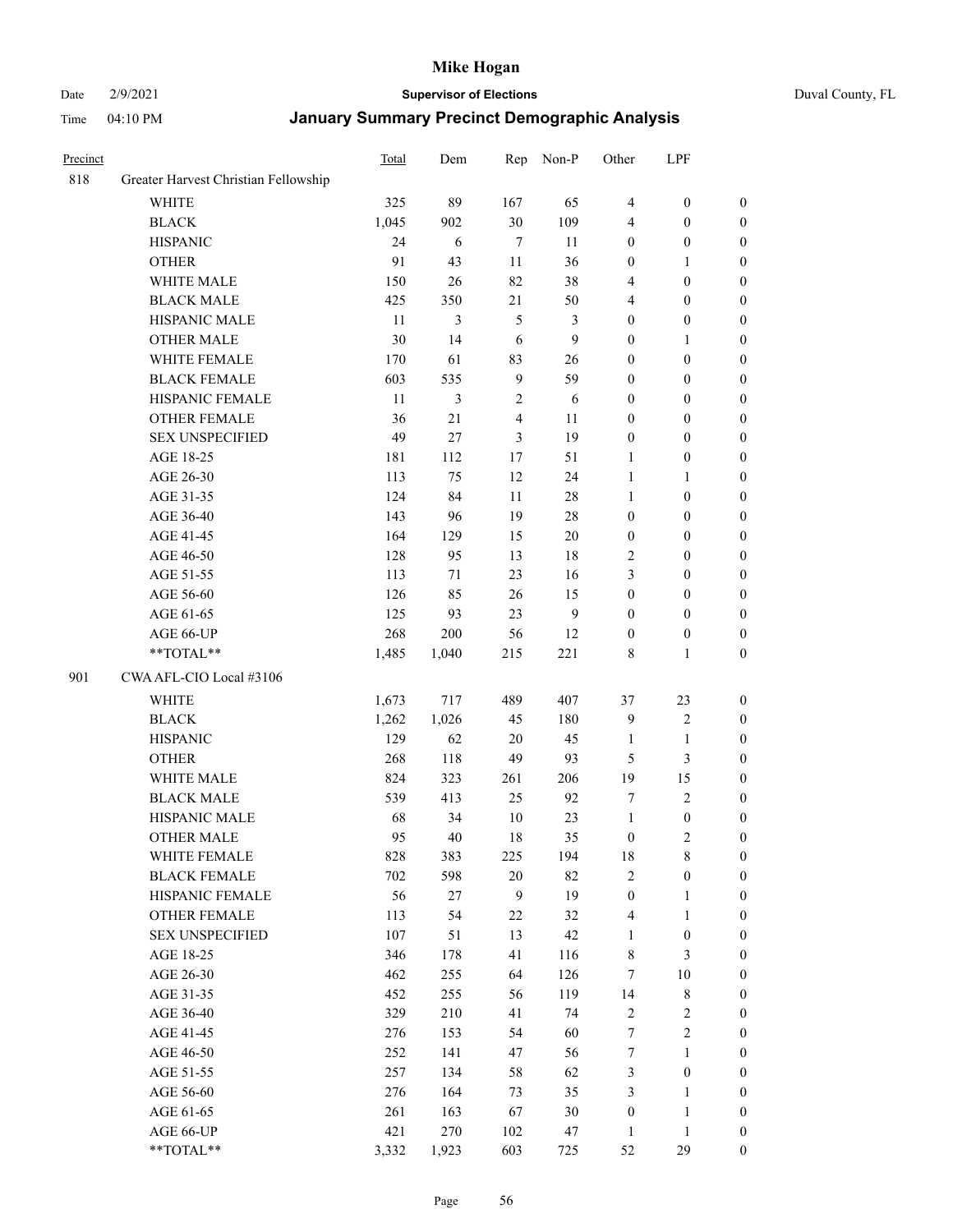#### Date 2/9/2021 **Supervisor of Elections** Duval County, FL

| Precinct |                                       | <b>Total</b> | Dem    | Rep            | Non-P        | Other            | LPF                     |                  |
|----------|---------------------------------------|--------------|--------|----------------|--------------|------------------|-------------------------|------------------|
| 902      | Schell-Sweet Resource Wellness Center |              |        |                |              |                  |                         |                  |
|          | <b>WHITE</b>                          | 70           | 28     | 10             | 31           | $\mathbf{1}$     | $\boldsymbol{0}$        | 0                |
|          | <b>BLACK</b>                          | 2,621        | 2,278  | 62             | 265          | 12               | $\overline{4}$          | 0                |
|          | <b>HISPANIC</b>                       | 22           | 13     | 3              | 6            | $\boldsymbol{0}$ | $\boldsymbol{0}$        | $\boldsymbol{0}$ |
|          | <b>OTHER</b>                          | 159          | 76     | 9              | 71           | 3                | $\boldsymbol{0}$        | $\boldsymbol{0}$ |
|          | WHITE MALE                            | 26           | 6      | 7              | 13           | $\boldsymbol{0}$ | $\boldsymbol{0}$        | $\boldsymbol{0}$ |
|          | <b>BLACK MALE</b>                     | 1,054        | 874    | 36             | 136          | 5                | $\mathfrak{Z}$          | $\boldsymbol{0}$ |
|          | HISPANIC MALE                         | 10           | 6      | $\mathbf{1}$   | 3            | $\boldsymbol{0}$ | $\boldsymbol{0}$        | $\boldsymbol{0}$ |
|          | <b>OTHER MALE</b>                     | 58           | 32     | $\overline{4}$ | 21           | $\mathbf{1}$     | $\boldsymbol{0}$        | $\boldsymbol{0}$ |
|          | WHITE FEMALE                          | 43           | 22     | 3              | 17           | $\mathbf{1}$     | $\boldsymbol{0}$        | $\boldsymbol{0}$ |
|          | <b>BLACK FEMALE</b>                   | 1,514        | 1,360  | 25             | 121          | 7                | $\mathbf{1}$            | 0                |
|          | HISPANIC FEMALE                       | 10           | $\tau$ | $\sqrt{2}$     | $\mathbf{1}$ | $\boldsymbol{0}$ | $\boldsymbol{0}$        | 0                |
|          | <b>OTHER FEMALE</b>                   | 58           | 29     | $\overline{4}$ | 23           | 2                | $\boldsymbol{0}$        | 0                |
|          | <b>SEX UNSPECIFIED</b>                | 99           | 59     | $\mathfrak{2}$ | 38           | $\boldsymbol{0}$ | $\boldsymbol{0}$        | $\boldsymbol{0}$ |
|          | AGE 18-25                             | 325          | 197    | 16             | 105          | 6                | 1                       | $\boldsymbol{0}$ |
|          | AGE 26-30                             | 272          | 216    | 7              | 47           | $\boldsymbol{0}$ | $\sqrt{2}$              | $\boldsymbol{0}$ |
|          | AGE 31-35                             | 254          | 189    | $\overline{9}$ | 50           | 6                | $\boldsymbol{0}$        | $\boldsymbol{0}$ |
|          | AGE 36-40                             | 242          | 192    | 6              | 43           | $\mathbf{1}$     | $\boldsymbol{0}$        | $\boldsymbol{0}$ |
|          | AGE 41-45                             | 189          | 149    | 5              | 35           | $\boldsymbol{0}$ | $\boldsymbol{0}$        | $\boldsymbol{0}$ |
|          | AGE 46-50                             | 182          | 159    | 5              | 18           | $\boldsymbol{0}$ | $\boldsymbol{0}$        | $\boldsymbol{0}$ |
|          | AGE 51-55                             | 232          | 209    | 7              | 16           | $\boldsymbol{0}$ | $\boldsymbol{0}$        | 0                |
|          | AGE 56-60                             | 245          | 217    | 12             | 14           | 1                | 1                       | 0                |
|          | AGE 61-65                             | 244          | 224    | 6              | 14           | $\boldsymbol{0}$ | $\boldsymbol{0}$        | 0                |
|          | AGE 66-UP                             | 687          | 643    | 11             | 31           | $\overline{2}$   | $\boldsymbol{0}$        | 0                |
|          | **TOTAL**                             | 2,872        | 2,395  | 84             | 373          | 16               | $\overline{\mathbf{4}}$ | $\boldsymbol{0}$ |
|          |                                       |              |        |                |              |                  |                         |                  |
| 903      | Redemption Church                     |              |        |                |              |                  |                         |                  |
|          | <b>WHITE</b>                          | 1,204        | 349    | 588            | 239          | $22\,$           | 6                       | $\boldsymbol{0}$ |
|          | <b>BLACK</b>                          | 1,470        | 1,167  | 49             | 239          | 14               | $\mathbf{1}$            | $\boldsymbol{0}$ |
|          | <b>HISPANIC</b>                       | 178          | 68     | 23             | 79           | 7                | $\mathbf{1}$            | $\boldsymbol{0}$ |
|          | <b>OTHER</b>                          | 272          | 103    | 67             | 94           | 7                | $\mathbf{1}$            | $\boldsymbol{0}$ |
|          | WHITE MALE                            | 536          | 140    | 267            | 115          | $10\,$           | $\overline{4}$          | $\boldsymbol{0}$ |
|          | <b>BLACK MALE</b>                     | 563          | 429    | 21             | 108          | 5                | $\boldsymbol{0}$        | $\boldsymbol{0}$ |
|          | HISPANIC MALE                         | 78           | 27     | 15             | 32           | 3                | 1                       | 0                |
|          | OTHER MALE                            | 102          | 32     | 28             | 41           | $\mathbf{1}$     | $\boldsymbol{0}$        | 0                |
|          | WHITE FEMALE                          | 656          | 204    | 315            | 123          | 12               | 2                       | 0                |
|          | <b>BLACK FEMALE</b>                   | 866          | 705    | 28             | 123          | 9                | $\mathbf{1}$            | $\boldsymbol{0}$ |
|          | HISPANIC FEMALE                       | 92           | 37     | $\,8\,$        | 44           | 3                | $\boldsymbol{0}$        | $\overline{0}$   |
|          | OTHER FEMALE                          | 123          | 56     | 31             | 33           | 3                | $\boldsymbol{0}$        | $\overline{0}$   |
|          | <b>SEX UNSPECIFIED</b>                | 108          | 57     | 14             | 32           | 4                | $\mathbf{1}$            | 0                |
|          | AGE 18-25                             | 383          | 212    | 49             | 111          | 9                | $\sqrt{2}$              | 0                |
|          | AGE 26-30                             | 350          | 188    | 51             | 101          | 8                | $\overline{2}$          | 0                |
|          | AGE 31-35                             | 309          | 169    | 39             | 91           | $\mathbf{9}$     | $\mathbf{1}$            | 0                |
|          | AGE 36-40                             | 253          | 134    | 42             | $70\,$       | 5                | $\sqrt{2}$              | 0                |
|          | AGE 41-45                             | 223          | 120    | 44             | 54           | $\overline{4}$   | $\mathbf{1}$            | 0                |
|          | AGE 46-50                             | 229          | 122    | 57             | 46           | 4                | $\boldsymbol{0}$        | 0                |
|          | AGE 51-55                             | 249          | 135    | 69             | 42           | 3                | $\boldsymbol{0}$        | 0                |
|          | AGE 56-60                             | 273          | 151    | 80             | 39           | 3                | $\boldsymbol{0}$        | $\overline{0}$   |
|          | AGE 61-65                             | 273          | 153    | 79             | 39           | 2                | $\boldsymbol{0}$        | $\overline{0}$   |
|          | AGE 66-UP                             | 582          | 303    | 217            | 58           | 3                | $\mathbf{1}$            | 0                |
|          | **TOTAL**                             | 3,124        | 1,687  | 727            | 651          | 50               | 9                       | $\boldsymbol{0}$ |
|          |                                       |              |        |                |              |                  |                         |                  |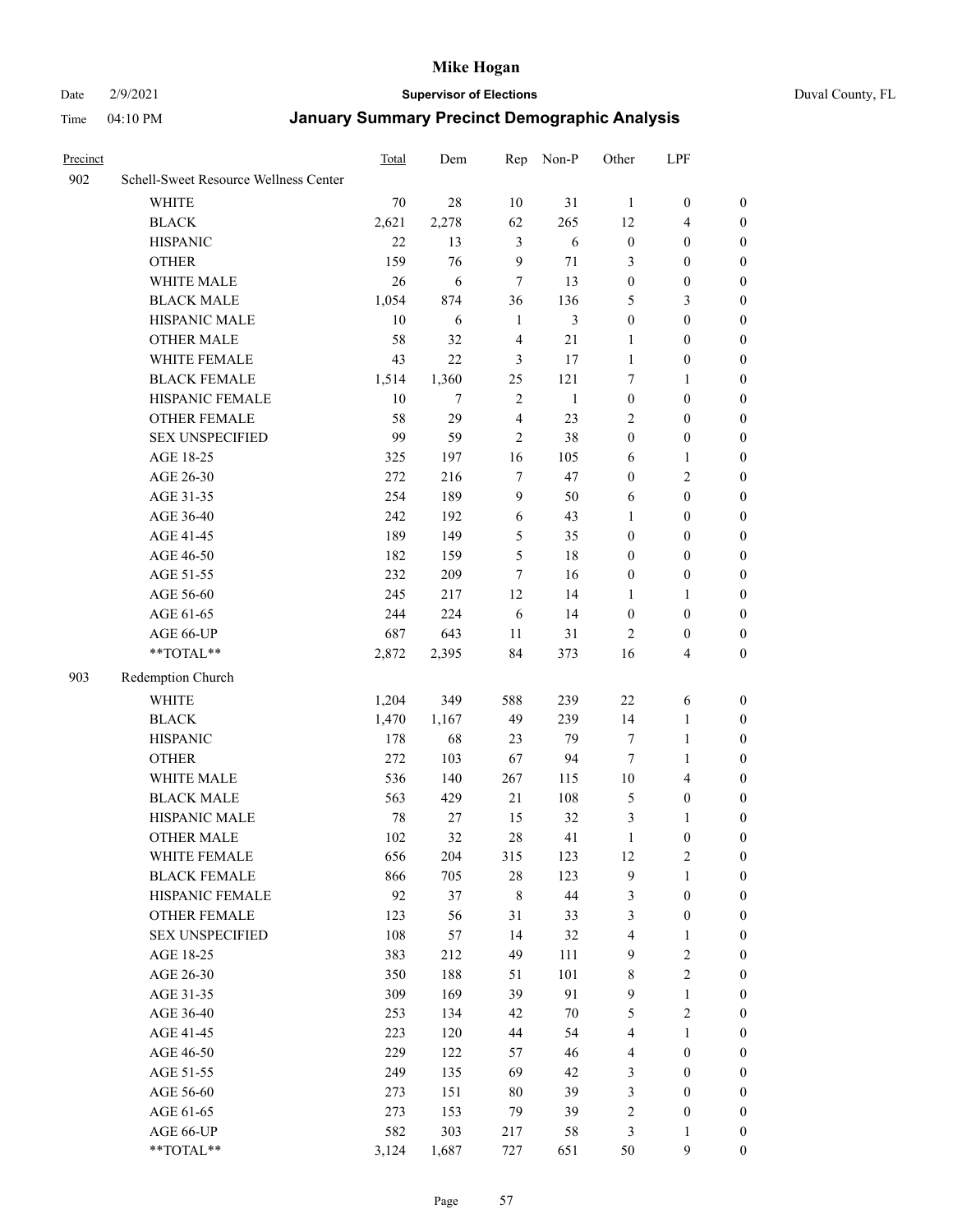#### Date 2/9/2021 **Supervisor of Elections** Duval County, FL

| Precinct |                                    | Total | Dem            | Rep              | Non-P          | Other            | LPF              |                  |
|----------|------------------------------------|-------|----------------|------------------|----------------|------------------|------------------|------------------|
| 904      | Johnnie W. Walker Community Center |       |                |                  |                |                  |                  |                  |
|          | <b>WHITE</b>                       | 44    | 22             | $\tau$           | 14             | $\mathbf{1}$     | $\boldsymbol{0}$ | $\boldsymbol{0}$ |
|          | <b>BLACK</b>                       | 2,421 | 2,135          | 50               | 228            | 7                | $\mathbf{1}$     | $\boldsymbol{0}$ |
|          | <b>HISPANIC</b>                    | 10    | 6              | $\boldsymbol{0}$ | $\overline{4}$ | $\boldsymbol{0}$ | $\boldsymbol{0}$ | $\boldsymbol{0}$ |
|          | <b>OTHER</b>                       | 133   | 70             | 6                | 56             | $\boldsymbol{0}$ | 1                | $\boldsymbol{0}$ |
|          | WHITE MALE                         | 21    | 9              | 6                | 6              | $\boldsymbol{0}$ | $\boldsymbol{0}$ | $\boldsymbol{0}$ |
|          | <b>BLACK MALE</b>                  | 950   | 815            | 17               | 114            | 4                | $\boldsymbol{0}$ | $\boldsymbol{0}$ |
|          | HISPANIC MALE                      | 3     | $\overline{2}$ | $\boldsymbol{0}$ | $\mathbf{1}$   | $\boldsymbol{0}$ | $\boldsymbol{0}$ | $\boldsymbol{0}$ |
|          | <b>OTHER MALE</b>                  | 39    | 23             | 1                | 15             | $\boldsymbol{0}$ | $\boldsymbol{0}$ | 0                |
|          | WHITE FEMALE                       | 23    | 13             | $\mathbf{1}$     | $\,$ 8 $\,$    | 1                | $\boldsymbol{0}$ | 0                |
|          | <b>BLACK FEMALE</b>                | 1,425 | 1,285          | 30               | 106            | 3                | $\mathbf{1}$     | 0                |
|          | HISPANIC FEMALE                    | 6     | 4              | $\boldsymbol{0}$ | 2              | $\boldsymbol{0}$ | $\boldsymbol{0}$ | $\boldsymbol{0}$ |
|          | OTHER FEMALE                       | 52    | 32             | $\overline{4}$   | 16             | $\boldsymbol{0}$ | $\boldsymbol{0}$ | $\boldsymbol{0}$ |
|          | <b>SEX UNSPECIFIED</b>             | 89    | 50             | $\overline{4}$   | 34             | $\boldsymbol{0}$ | $\mathbf{1}$     | $\boldsymbol{0}$ |
|          | AGE 18-25                          | 279   | 198            | 8                | 70             | $\overline{c}$   | $\mathbf{1}$     | $\boldsymbol{0}$ |
|          | AGE 26-30                          | 221   | 165            | $\overline{4}$   | 50             | $\sqrt{2}$       | $\boldsymbol{0}$ | $\boldsymbol{0}$ |
|          | AGE 31-35                          | 228   | 182            | $\overline{4}$   | 39             | 3                | $\boldsymbol{0}$ | $\boldsymbol{0}$ |
|          | AGE 36-40                          | 175   | 138            | 9                | 27             | $\boldsymbol{0}$ | $\mathbf{1}$     | $\boldsymbol{0}$ |
|          | AGE 41-45                          | 175   | 148            | $\sqrt{2}$       | 25             | $\boldsymbol{0}$ | $\boldsymbol{0}$ | $\boldsymbol{0}$ |
|          | AGE 46-50                          | 187   | 157            | 5                | 25             | $\boldsymbol{0}$ | $\boldsymbol{0}$ | $\boldsymbol{0}$ |
|          | AGE 51-55                          | 214   | 184            | $\tau$           | 23             | $\boldsymbol{0}$ | $\boldsymbol{0}$ | 0                |
|          | AGE 56-60                          | 247   | 227            | 6                | 14             | $\boldsymbol{0}$ | $\boldsymbol{0}$ | $\boldsymbol{0}$ |
|          | AGE 61-65                          | 227   | 208            | $\,8\,$          | 11             | $\boldsymbol{0}$ | $\boldsymbol{0}$ | $\boldsymbol{0}$ |
|          | AGE 66-UP                          | 655   | 626            | 10               | 18             | 1                | $\boldsymbol{0}$ | $\boldsymbol{0}$ |
|          | **TOTAL**                          | 2,608 | 2,233          | 63               | 302            | 8                | $\mathfrak{2}$   | $\boldsymbol{0}$ |
| 905      | Webb Wesconnett Regional Library   |       |                |                  |                |                  |                  |                  |
|          | <b>WHITE</b>                       | 772   | 183            | 378              | 192            | 11               | $\,$ 8 $\,$      | $\boldsymbol{0}$ |
|          | <b>BLACK</b>                       | 1,326 | 1,067          | 45               | 204            | 10               | $\boldsymbol{0}$ | $\boldsymbol{0}$ |
|          | <b>HISPANIC</b>                    | 192   | 68             | 46               | 76             | $\mathbf{1}$     | $\mathbf{1}$     | $\boldsymbol{0}$ |
|          | <b>OTHER</b>                       | 241   | 87             | 51               | 99             | 3                | $\mathbf{1}$     | $\boldsymbol{0}$ |
|          | WHITE MALE                         | 323   | 64             | 165              | 85             | 4                | $\mathfrak s$    | $\boldsymbol{0}$ |
|          | <b>BLACK MALE</b>                  | 487   | 355            | 21               | 102            | 9                | $\boldsymbol{0}$ | $\boldsymbol{0}$ |
|          | HISPANIC MALE                      | 83    | 21             | 23               | 38             | $\boldsymbol{0}$ | 1                | 0                |
|          | <b>OTHER MALE</b>                  | 96    | 35             | 26               | 35             | $\boldsymbol{0}$ | $\boldsymbol{0}$ | $\boldsymbol{0}$ |
|          | WHITE FEMALE                       | 434   | 115            | 207              | 102            | 7                | $\mathfrak{Z}$   | $\boldsymbol{0}$ |
|          | <b>BLACK FEMALE</b>                | 821   | 697            | 24               | 99             | $\mathbf{1}$     | $\boldsymbol{0}$ | $\overline{0}$   |
|          | HISPANIC FEMALE                    | 107   | 45             | 23               | 38             | $\mathbf{1}$     | $\boldsymbol{0}$ | $\overline{0}$   |
|          | <b>OTHER FEMALE</b>                | 114   | 46             | 21               | 43             | 3                | $\mathbf{1}$     | 0                |
|          | <b>SEX UNSPECIFIED</b>             | 66    | 27             | $10\,$           | 29             | $\boldsymbol{0}$ | $\boldsymbol{0}$ | $\theta$         |
|          | AGE 18-25                          | 307   | 176            | 39               | 87             | $\sqrt{2}$       | $\mathfrak{Z}$   | 0                |
|          | AGE 26-30                          | 296   | 157            | $30\,$           | 101            | $\mathfrak s$    | $\mathfrak{Z}$   | 0                |
|          | AGE 31-35                          | 273   | 148            | 39               | $77\,$         | 8                | $\mathbf{1}$     | 0                |
|          | AGE 36-40                          | 248   | 145            | 43               | 56             | 3                | $\mathbf{1}$     | 0                |
|          | AGE 41-45                          | 203   | 118            | 33               | 50             | $\mathbf{1}$     | $\mathbf{1}$     | 0                |
|          | AGE 46-50                          | 203   | 116            | 45               | 41             | $\mathbf{1}$     | $\boldsymbol{0}$ | 0                |
|          | AGE 51-55                          | 226   | 122            | 55               | 46             | $\overline{c}$   | $\mathbf{1}$     | $\boldsymbol{0}$ |
|          | AGE 56-60                          | 198   | 109            | 60               | 29             | $\boldsymbol{0}$ | $\boldsymbol{0}$ | $\overline{0}$   |
|          | AGE 61-65                          | 170   | 98             | 39               | 31             | 2                | $\boldsymbol{0}$ | 0                |
|          | AGE 66-UP                          | 407   | 216            | 137              | 53             | $\mathbf{1}$     | $\boldsymbol{0}$ | 0                |
|          | **TOTAL**                          | 2,531 | 1,405          | 520              | 571            | 25               | 10               | $\boldsymbol{0}$ |
|          |                                    |       |                |                  |                |                  |                  |                  |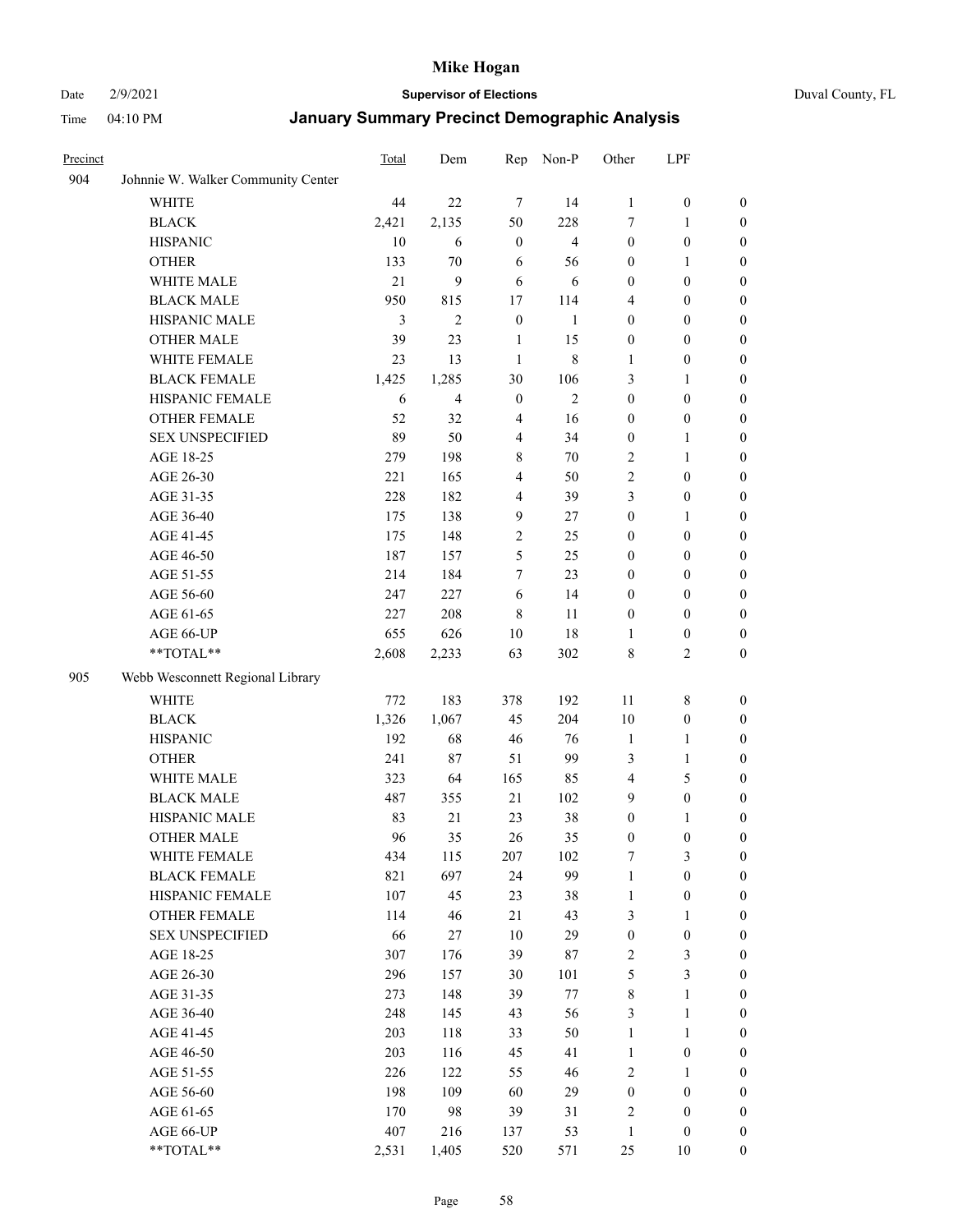#### Date 2/9/2021 **Supervisor of Elections** Duval County, FL

| Precinct |                                | <b>Total</b> | Dem         |                  | Rep Non-P        | Other            | LPF              |                  |
|----------|--------------------------------|--------------|-------------|------------------|------------------|------------------|------------------|------------------|
| 906      | St Andrews Presbyterian Church |              |             |                  |                  |                  |                  |                  |
|          | WHITE                          | 1,061        | 261         | 541              | 228              | 20               | 11               | 0                |
|          | <b>BLACK</b>                   | 352          | 283         | 12               | 53               | 4                | $\boldsymbol{0}$ | 0                |
|          | <b>HISPANIC</b>                | 83           | 26          | $20\,$           | 37               | $\boldsymbol{0}$ | $\boldsymbol{0}$ | $\boldsymbol{0}$ |
|          | <b>OTHER</b>                   | 134          | 47          | 45               | 36               | 4                | $\sqrt{2}$       | $\boldsymbol{0}$ |
|          | WHITE MALE                     | 515          | 104         | 282              | 110              | 12               | $\tau$           | $\boldsymbol{0}$ |
|          | <b>BLACK MALE</b>              | 150          | 117         | $\overline{4}$   | 28               | $\mathbf{1}$     | $\boldsymbol{0}$ | $\boldsymbol{0}$ |
|          | HISPANIC MALE                  | 41           | 12          | 12               | 17               | $\boldsymbol{0}$ | $\boldsymbol{0}$ | $\boldsymbol{0}$ |
|          | <b>OTHER MALE</b>              | 52           | 13          | 23               | 14               | $\mathbf{1}$     | $\mathbf{1}$     | $\boldsymbol{0}$ |
|          | WHITE FEMALE                   | 535          | 153         | 257              | 115              | 7                | $\mathfrak{Z}$   | $\boldsymbol{0}$ |
|          | <b>BLACK FEMALE</b>            | 199          | 165         | $\,$ 8 $\,$      | 23               | 3                | $\boldsymbol{0}$ | 0                |
|          | HISPANIC FEMALE                | 40           | 12          | $\,$ 8 $\,$      | 20               | $\boldsymbol{0}$ | $\boldsymbol{0}$ | 0                |
|          | OTHER FEMALE                   | 62           | 25          | 19               | 15               | 2                | 1                | 0                |
|          | <b>SEX UNSPECIFIED</b>         | 36           | 16          | $\mathfrak s$    | 12               | $\mathbf{2}$     | $\mathbf{1}$     | $\boldsymbol{0}$ |
|          | AGE 18-25                      | 176          | 69          | 40               | 63               | 3                | $\mathbf{1}$     | $\boldsymbol{0}$ |
|          | AGE 26-30                      | 131          | 55          | 36               | 37               | 1                | $\sqrt{2}$       | $\boldsymbol{0}$ |
|          | AGE 31-35                      | 135          | 62          | 27               | 39               | 5                | $\sqrt{2}$       | $\boldsymbol{0}$ |
|          | AGE 36-40                      | 142          | 49          | 45               | 42               | 3                | 3                | $\boldsymbol{0}$ |
|          | AGE 41-45                      | 140          | 56          | 47               | 35               | 2                | $\boldsymbol{0}$ | $\boldsymbol{0}$ |
|          | AGE 46-50                      | 119          | 51          | 36               | $27\,$           | 5                | $\boldsymbol{0}$ | $\boldsymbol{0}$ |
|          | AGE 51-55                      | 123          | 42          | 54               | 26               | $\boldsymbol{0}$ | 1                | 0                |
|          | AGE 56-60                      | 156          | 49          | 83               | 19               | 5                | $\boldsymbol{0}$ | 0                |
|          | AGE 61-65                      | 158          | 56          | 72               | $27\,$           | 2                | 1                | 0                |
|          | AGE 66-UP                      | 350          | 128         | 178              | 39               | $\mathbf{2}$     | $\mathfrak{Z}$   | 0                |
|          | **TOTAL**                      | 1,630        | 617         | 618              | 354              | 28               | 13               | $\boldsymbol{0}$ |
| 907      | Wesconnett Church of Christ    |              |             |                  |                  |                  |                  |                  |
|          | WHITE                          | 964          | 223         | 530              | 192              | 15               | $\overline{4}$   | $\boldsymbol{0}$ |
|          | <b>BLACK</b>                   | 809          | 645         | 24               | 126              | 11               | $\mathfrak{Z}$   | $\boldsymbol{0}$ |
|          | <b>HISPANIC</b>                | 74           | 40          | 7                | 26               | $\mathbf{1}$     | $\boldsymbol{0}$ | $\boldsymbol{0}$ |
|          | <b>OTHER</b>                   | 153          | 49          | 37               | 65               | $\mathbf{1}$     | $\mathbf{1}$     | $\boldsymbol{0}$ |
|          | WHITE MALE                     | 456          | $8\sqrt{1}$ | 269              | 96               | 6                | $\overline{4}$   | $\boldsymbol{0}$ |
|          | <b>BLACK MALE</b>              | 322          | 242         | 14               | 54               | 9                | $\mathfrak{Z}$   | $\boldsymbol{0}$ |
|          | HISPANIC MALE                  | 28           | 15          | 3                | $\boldsymbol{9}$ | 1                | $\boldsymbol{0}$ | $\boldsymbol{0}$ |
|          | <b>OTHER MALE</b>              | 66           | 21          | 14               | $30\,$           | 1                | $\boldsymbol{0}$ | $\boldsymbol{0}$ |
|          | WHITE FEMALE                   | 494          | 140         | 257              | 88               | 9                | $\boldsymbol{0}$ | 0                |
|          | <b>BLACK FEMALE</b>            | 473          | 392         | 9                | $70\,$           | 2                | $\boldsymbol{0}$ | 0                |
|          | HISPANIC FEMALE                | 44           | 24          | $\overline{4}$   | 16               | $\boldsymbol{0}$ | $\boldsymbol{0}$ | $\overline{0}$   |
|          | OTHER FEMALE                   | 68           | $22\,$      | 21               | 24               | $\boldsymbol{0}$ | 1                | $\overline{0}$   |
|          | <b>SEX UNSPECIFIED</b>         | 49           | 20          | $\boldsymbol{7}$ | $22\,$           | $\boldsymbol{0}$ | $\boldsymbol{0}$ | 0                |
|          | AGE 18-25                      | 226          | 112         | 36               | 72               | 4                | $\sqrt{2}$       | 0                |
|          | AGE 26-30                      | 192          | 113         | 34               | 43               | 2                | $\boldsymbol{0}$ | 0                |
|          | AGE 31-35                      | 207          | 120         | 30               | 51               | 4                | $\sqrt{2}$       | $\overline{0}$   |
|          | AGE 36-40                      | 199          | 95          | 42               | 53               | 8                | $\mathbf{1}$     | 0                |
|          | AGE 41-45                      | 158          | 91          | 26               | 37               | 2                | $\sqrt{2}$       | 0                |
|          | AGE 46-50                      | 149          | 78          | 40               | 30               | $\mathbf{1}$     | $\boldsymbol{0}$ | 0                |
|          | AGE 51-55                      | 156          | 67          | 55               | 32               | $\mathbf{1}$     | $\mathbf{1}$     | $\boldsymbol{0}$ |
|          | AGE 56-60                      | 158          | 64          | 69               | 23               | $\overline{c}$   | $\boldsymbol{0}$ | $\boldsymbol{0}$ |
|          | AGE 61-65                      | 165          | 68          | 76               | 20               | $\mathbf{1}$     | $\boldsymbol{0}$ | $\overline{0}$   |
|          | AGE 66-UP                      | 390          | 149         | 190              | 48               | 3                | $\boldsymbol{0}$ | 0                |
|          | **TOTAL**                      | 2,000        | 957         | 598              | 409              | 28               | $\,$ 8 $\,$      | $\boldsymbol{0}$ |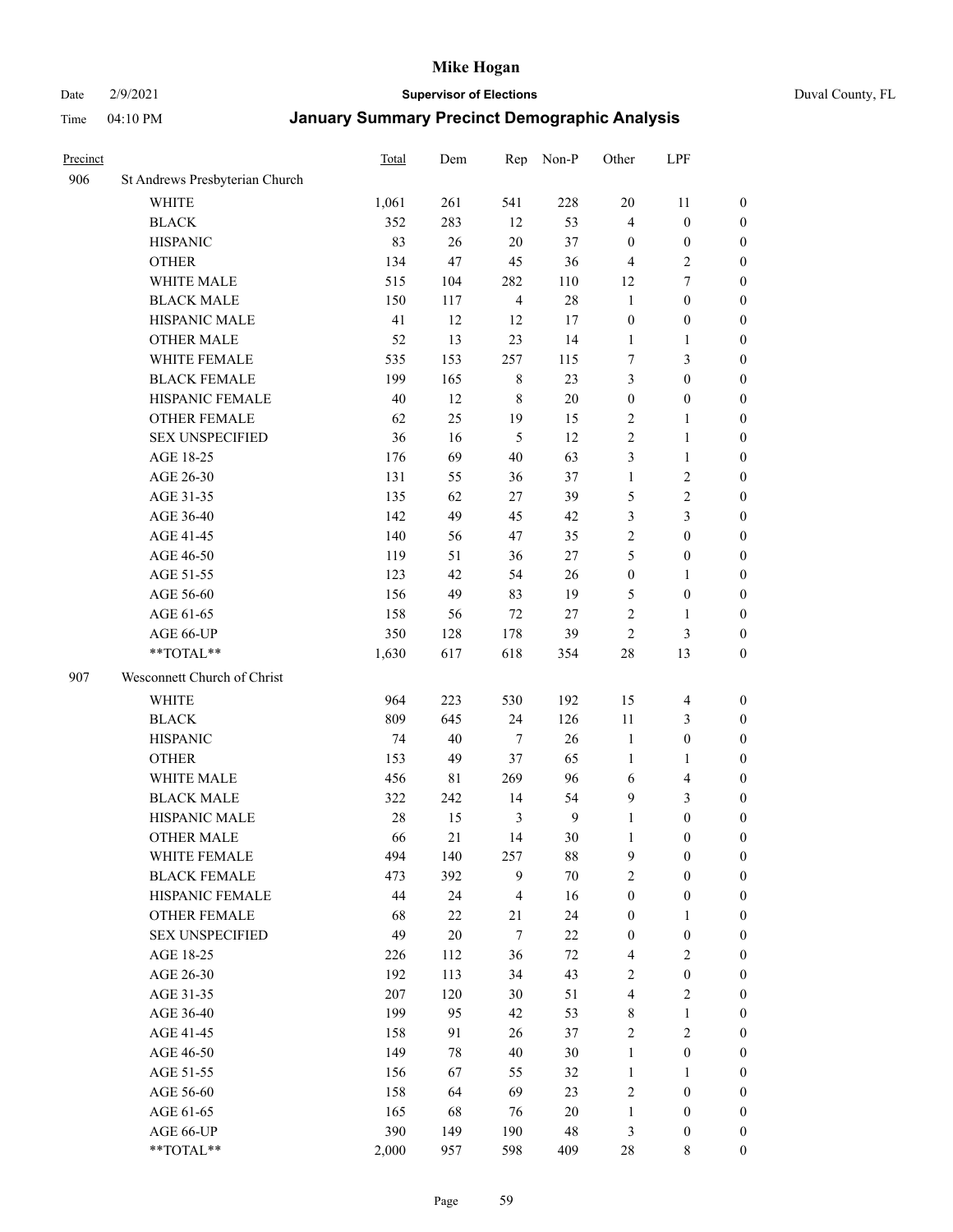Date 2/9/2021 **Supervisor of Elections** Duval County, FL

| Precinct |                                  | Total | Dem   | Rep            | Non-P            | Other            | LPF                     |                  |
|----------|----------------------------------|-------|-------|----------------|------------------|------------------|-------------------------|------------------|
| 908      | West Jacksonville Baptist Church |       |       |                |                  |                  |                         |                  |
|          | <b>WHITE</b>                     | 2,183 | 696   | 931            | 490              | 46               | $20\,$                  | 0                |
|          | <b>BLACK</b>                     | 1,598 | 1,229 | 68             | 284              | 16               | $\mathbf{1}$            | 0                |
|          | <b>HISPANIC</b>                  | 194   | 83    | 36             | 68               | 6                | $\mathbf{1}$            | 0                |
|          | <b>OTHER</b>                     | 368   | 124   | 73             | 165              | 6                | $\boldsymbol{0}$        | $\boldsymbol{0}$ |
|          | WHITE MALE                       | 983   | 265   | 456            | 228              | 21               | 13                      | $\boldsymbol{0}$ |
|          | <b>BLACK MALE</b>                | 556   | 393   | 26             | 130              | 7                | $\boldsymbol{0}$        | $\boldsymbol{0}$ |
|          | HISPANIC MALE                    | 73    | 25    | 21             | 22               | 4                | $\mathbf{1}$            | $\boldsymbol{0}$ |
|          | <b>OTHER MALE</b>                | 123   | 36    | 31             | 52               | $\overline{4}$   | $\boldsymbol{0}$        | $\boldsymbol{0}$ |
|          | WHITE FEMALE                     | 1,176 | 422   | 466            | 256              | 25               | $\boldsymbol{7}$        | $\boldsymbol{0}$ |
|          | <b>BLACK FEMALE</b>              | 1,012 | 812   | 42             | 148              | $\overline{9}$   | $\mathbf{1}$            | $\boldsymbol{0}$ |
|          | HISPANIC FEMALE                  | 112   | 53    | 13             | 44               | 2                | $\boldsymbol{0}$        | 0                |
|          | <b>OTHER FEMALE</b>              | 164   | 63    | 32             | 67               | $\mathbf{2}$     | $\boldsymbol{0}$        | 0                |
|          | <b>SEX UNSPECIFIED</b>           | 144   | 63    | 21             | 60               | $\boldsymbol{0}$ | $\boldsymbol{0}$        | $\boldsymbol{0}$ |
|          | AGE 18-25                        | 582   | 298   | 73             | 187              | $22\,$           | $\sqrt{2}$              | $\boldsymbol{0}$ |
|          | AGE 26-30                        | 536   | 252   | 100            | 164              | 17               | $\mathfrak{Z}$          | $\boldsymbol{0}$ |
|          | AGE 31-35                        | 508   | 272   | 83             | 139              | 11               | $\mathfrak{Z}$          | $\boldsymbol{0}$ |
|          | AGE 36-40                        | 414   | 209   | 75             | 117              | $\,$ 8 $\,$      | $\mathfrak s$           | $\boldsymbol{0}$ |
|          | AGE 41-45                        | 348   | 171   | $80\,$         | 85               | 8                | $\overline{\mathbf{4}}$ | $\boldsymbol{0}$ |
|          | AGE 46-50                        | 343   | 184   | 83             | $72\,$           | $\mathbf{1}$     | $\mathfrak{Z}$          | $\boldsymbol{0}$ |
|          | AGE 51-55                        | 326   | 153   | 112            | 59               | 2                | $\boldsymbol{0}$        | $\boldsymbol{0}$ |
|          | AGE 56-60                        | 351   | 181   | 117            | 50               | $\mathbf{1}$     | $\sqrt{2}$              | 0                |
|          | AGE 61-65                        | 292   | 134   | 111            | 45               | $\sqrt{2}$       | $\boldsymbol{0}$        | 0                |
|          | AGE 66-UP                        | 643   | 278   | 274            | 89               | $\mathbf{2}$     | $\boldsymbol{0}$        | $\boldsymbol{0}$ |
|          | $**TOTAL**$                      | 4,343 | 2,132 | 1,108          | 1,007            | 74               | $22\,$                  | $\boldsymbol{0}$ |
| 909      | City Rescue Mission              |       |       |                |                  |                  |                         |                  |
|          | <b>WHITE</b>                     | 180   | 63    | 49             | 63               | $\overline{4}$   | $\mathbf{1}$            | $\boldsymbol{0}$ |
|          | <b>BLACK</b>                     | 1,324 | 1,125 | 35             | 155              | 8                | $\mathbf{1}$            | $\boldsymbol{0}$ |
|          | <b>HISPANIC</b>                  | 40    | 22    | $\overline{4}$ | 13               | $\mathbf{1}$     | $\boldsymbol{0}$        | $\boldsymbol{0}$ |
|          | <b>OTHER</b>                     | 122   | 68    | 9              | 44               | $\mathbf{1}$     | $\boldsymbol{0}$        | $\boldsymbol{0}$ |
|          | WHITE MALE                       | 76    | 21    | 24             | 29               | $\mathbf{1}$     | $\mathbf{1}$            | $\boldsymbol{0}$ |
|          | <b>BLACK MALE</b>                | 523   | 431   | $18\,$         | 68               | 5                | $\mathbf{1}$            | $\boldsymbol{0}$ |
|          | HISPANIC MALE                    | 14    | 7     | $\sqrt{2}$     | 5                | $\boldsymbol{0}$ | $\boldsymbol{0}$        | 0                |
|          | <b>OTHER MALE</b>                | 36    | 19    | 3              | 14               | $\boldsymbol{0}$ | $\boldsymbol{0}$        | $\boldsymbol{0}$ |
|          | WHITE FEMALE                     | 103   | 42    | 24             | 34               | 3                | $\boldsymbol{0}$        | 0                |
|          | <b>BLACK FEMALE</b>              | 775   | 673   | 14             | 85               | 3                | $\boldsymbol{0}$        | $\overline{0}$   |
|          | HISPANIC FEMALE                  | 24    | 15    | $\mathbf{1}$   | $\tau$           | 1                | $\boldsymbol{0}$        | $\overline{0}$   |
|          | OTHER FEMALE                     | 55    | 38    | $\mathfrak{Z}$ | 14               | $\boldsymbol{0}$ | $\boldsymbol{0}$        | $\overline{0}$   |
|          | <b>SEX UNSPECIFIED</b>           | 60    | 32    | $\,8\,$        | 19               | $\mathbf{1}$     | $\boldsymbol{0}$        | $\overline{0}$   |
|          | AGE 18-25                        | 220   | 135   | 13             | $70\,$           | $\overline{c}$   | $\boldsymbol{0}$        | $\theta$         |
|          | AGE 26-30                        | 177   | 119   | 11             | 47               | $\boldsymbol{0}$ | $\boldsymbol{0}$        | 0                |
|          | AGE 31-35                        | 205   | 143   | 13             | $44\,$           | 5                | $\boldsymbol{0}$        | 0                |
|          | AGE 36-40                        | 157   | 118   | $10\,$         | 29               | $\boldsymbol{0}$ | $\boldsymbol{0}$        | 0                |
|          | AGE 41-45                        | 113   | 86    | $\,8\,$        | 17               | $\overline{2}$   | $\boldsymbol{0}$        | 0                |
|          | AGE 46-50                        | 137   | 106   | 6              | 23               | $\mathbf{1}$     | $\mathbf{1}$            | 0                |
|          | AGE 51-55                        | 126   | 101   | 9              | 15               | $\mathbf{1}$     | $\boldsymbol{0}$        | $\overline{0}$   |
|          | AGE 56-60                        | 155   | 130   | 8              | 15               | $\overline{c}$   | $\boldsymbol{0}$        | $\overline{0}$   |
|          | AGE 61-65                        | 135   | 117   | 9              | 8                | $\boldsymbol{0}$ | $\mathbf{1}$            | $\boldsymbol{0}$ |
|          | AGE 66-UP                        | 241   | 223   | 10             | $\boldsymbol{7}$ | $\mathbf{1}$     | $\boldsymbol{0}$        | $\boldsymbol{0}$ |
|          | **TOTAL**                        | 1,666 | 1,278 | 97             | 275              | 14               | $\overline{2}$          | $\boldsymbol{0}$ |
|          |                                  |       |       |                |                  |                  |                         |                  |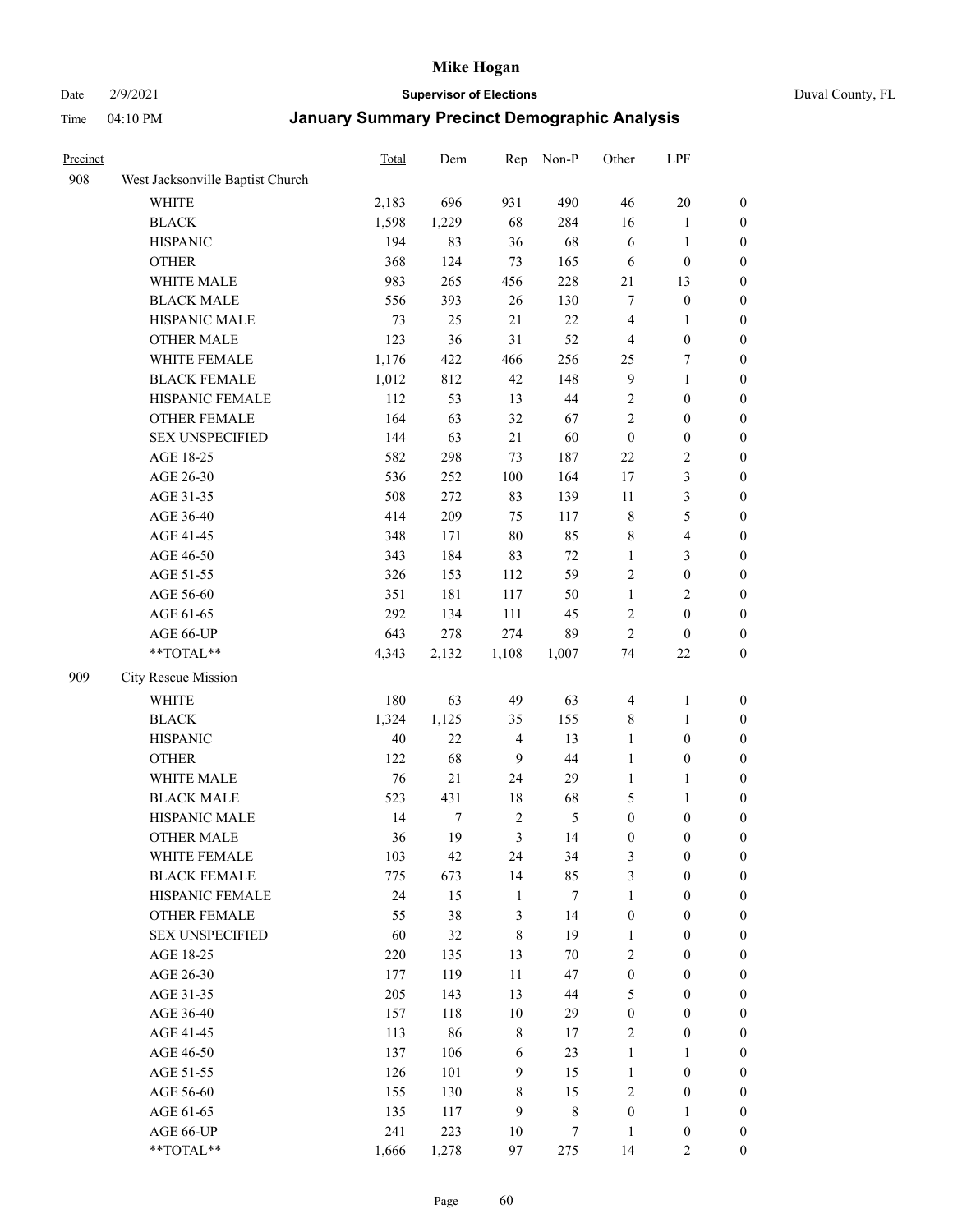#### Date 2/9/2021 **Supervisor of Elections** Duval County, FL

| Precinct |                                     | <b>Total</b> | Dem    | Rep            | Non-P  | Other            | LPF              |                  |
|----------|-------------------------------------|--------------|--------|----------------|--------|------------------|------------------|------------------|
| 910      | Wallace Small Senior Citizen Center |              |        |                |        |                  |                  |                  |
|          | <b>WHITE</b>                        | 305          | 101    | 131            | 66     | 5                | $\sqrt{2}$       | 0                |
|          | <b>BLACK</b>                        | 2,080        | 1,766  | 62             | 242    | 9                | $\mathbf{1}$     | 0                |
|          | <b>HISPANIC</b>                     | 34           | 17     | 6              | 11     | $\boldsymbol{0}$ | $\boldsymbol{0}$ | 0                |
|          | <b>OTHER</b>                        | 167          | 83     | $\overline{7}$ | 76     | 1                | $\boldsymbol{0}$ | $\boldsymbol{0}$ |
|          | WHITE MALE                          | 122          | 35     | 57             | 24     | 4                | $\sqrt{2}$       | $\boldsymbol{0}$ |
|          | <b>BLACK MALE</b>                   | 828          | 687    | 23             | 109    | 8                | $\mathbf{1}$     | $\boldsymbol{0}$ |
|          | HISPANIC MALE                       | 11           | 5      | $\mathbf{1}$   | 5      | $\boldsymbol{0}$ | $\boldsymbol{0}$ | $\boldsymbol{0}$ |
|          | <b>OTHER MALE</b>                   | 56           | 28     | 3              | 25     | $\boldsymbol{0}$ | $\boldsymbol{0}$ | $\boldsymbol{0}$ |
|          | WHITE FEMALE                        | 179          | 65     | 74             | 39     | 1                | $\boldsymbol{0}$ | $\boldsymbol{0}$ |
|          | <b>BLACK FEMALE</b>                 | 1,200        | 1,041  | 36             | 122    | $\mathbf{1}$     | $\boldsymbol{0}$ | 0                |
|          | HISPANIC FEMALE                     | 22           | 11     | 5              | 6      | $\boldsymbol{0}$ | $\boldsymbol{0}$ | 0                |
|          | <b>OTHER FEMALE</b>                 | 73           | 44     | $\overline{4}$ | 25     | $\boldsymbol{0}$ | $\boldsymbol{0}$ | 0                |
|          | <b>SEX UNSPECIFIED</b>              | 95           | 51     | 3              | 40     | $\mathbf{1}$     | $\boldsymbol{0}$ | $\boldsymbol{0}$ |
|          | AGE 18-25                           | 332          | 229    | 24             | 76     | 3                | $\boldsymbol{0}$ | $\boldsymbol{0}$ |
|          | AGE 26-30                           | 257          | 181    | 18             | 58     | $\boldsymbol{0}$ | $\boldsymbol{0}$ | $\boldsymbol{0}$ |
|          | AGE 31-35                           | 300          | 210    | 13             | 74     | 3                | $\boldsymbol{0}$ | $\boldsymbol{0}$ |
|          | AGE 36-40                           | 228          | 165    | 15             | 45     | 1                | $\sqrt{2}$       | $\boldsymbol{0}$ |
|          | AGE 41-45                           | 185          | 146    | 11             | 27     | $\boldsymbol{0}$ | $\mathbf{1}$     | $\boldsymbol{0}$ |
|          | AGE 46-50                           | 221          | 170    | 20             | $28\,$ | 3                | $\boldsymbol{0}$ | $\boldsymbol{0}$ |
|          | AGE 51-55                           | 216          | 169    | 22             | 25     | $\boldsymbol{0}$ | $\boldsymbol{0}$ | 0                |
|          | AGE 56-60                           | 232          | 178    | 26             | 26     | $\overline{2}$   | $\boldsymbol{0}$ | 0                |
|          | AGE 61-65                           | 227          | 188    | 18             | 21     | $\boldsymbol{0}$ | $\boldsymbol{0}$ | 0                |
|          | AGE 66-UP                           | 388          | 331    | 39             | 15     | 3                | $\boldsymbol{0}$ | $\boldsymbol{0}$ |
|          | **TOTAL**                           | 2,586        | 1,967  | 206            | 395    | 15               | $\mathfrak{Z}$   | $\boldsymbol{0}$ |
| 911      | Edith Brown Ford Community Center   |              |        |                |        |                  |                  |                  |
|          | <b>WHITE</b>                        | 789          | 242    | 322            | 207    | 16               | $\sqrt{2}$       | $\boldsymbol{0}$ |
|          | <b>BLACK</b>                        | 2,637        | 2,187  | 99             | 332    | 17               | $\sqrt{2}$       | $\boldsymbol{0}$ |
|          | <b>HISPANIC</b>                     | 97           | 45     | 17             | 33     | $\mathfrak{2}$   | $\boldsymbol{0}$ | $\boldsymbol{0}$ |
|          | <b>OTHER</b>                        | 250          | 102    | 39             | 108    | $\mathbf{1}$     | $\boldsymbol{0}$ | $\boldsymbol{0}$ |
|          | WHITE MALE                          | 371          | 93     | 170            | 100    | 8                | $\boldsymbol{0}$ | $\boldsymbol{0}$ |
|          | <b>BLACK MALE</b>                   | 1,001        | 798    | 48             | 150    | 4                | $\mathbf{1}$     | $\boldsymbol{0}$ |
|          | HISPANIC MALE                       | 42           | 16     | 11             | 15     | $\boldsymbol{0}$ | $\boldsymbol{0}$ | 0                |
|          | <b>OTHER MALE</b>                   | $8\sqrt{1}$  | 33     | 12             | 35     | 1                | $\boldsymbol{0}$ | 0                |
|          | WHITE FEMALE                        | 401          | 146    | 145            | 102    | 6                | 2                | 0                |
|          | <b>BLACK FEMALE</b>                 | 1,560        | 1,325  | 47             | 175    | 12               | $\mathbf{1}$     | $\boldsymbol{0}$ |
|          | HISPANIC FEMALE                     | 54           | $28\,$ | 6              | $18\,$ | 2                | $\boldsymbol{0}$ | $\overline{0}$   |
|          | OTHER FEMALE                        | 101          | 50     | 18             | 33     | $\boldsymbol{0}$ | $\boldsymbol{0}$ | $\overline{0}$   |
|          | <b>SEX UNSPECIFIED</b>              | 162          | 87     | 20             | 52     | 3                | $\boldsymbol{0}$ | 0                |
|          | AGE 18-25                           | 481          | 278    | 38             | 158    | 7                | $\boldsymbol{0}$ | $\theta$         |
|          | AGE 26-30                           | 379          | 246    | 34             | 93     | $\overline{4}$   | $\overline{2}$   | 0                |
|          | AGE 31-35                           | 376          | 252    | 36             | 83     | 5                | $\boldsymbol{0}$ | 0                |
|          | AGE 36-40                           | 346          | 238    | 25             | 81     | 2                | $\boldsymbol{0}$ | 0                |
|          | AGE 41-45                           | 295          | 194    | 37             | 61     | $\overline{c}$   | $\mathbf{1}$     | 0                |
|          | AGE 46-50                           | 293          | 200    | 35             | 53     | 5                | $\boldsymbol{0}$ | 0                |
|          | AGE 51-55                           | 285          | 205    | 34             | 42     | $\overline{4}$   | $\boldsymbol{0}$ | 0                |
|          | AGE 56-60                           | 371          | 264    | 67             | 37     | $\overline{2}$   | 1                | $\overline{0}$   |
|          | AGE 61-65                           | 347          | 244    | 62             | 37     | 4                | $\boldsymbol{0}$ | $\overline{0}$   |
|          | AGE 66-UP                           | 600          | 455    | 109            | 35     | $\mathbf{1}$     | $\boldsymbol{0}$ | 0                |
|          | **TOTAL**                           | 3,773        | 2,576  | 477            | 680    | 36               | $\overline{4}$   | $\boldsymbol{0}$ |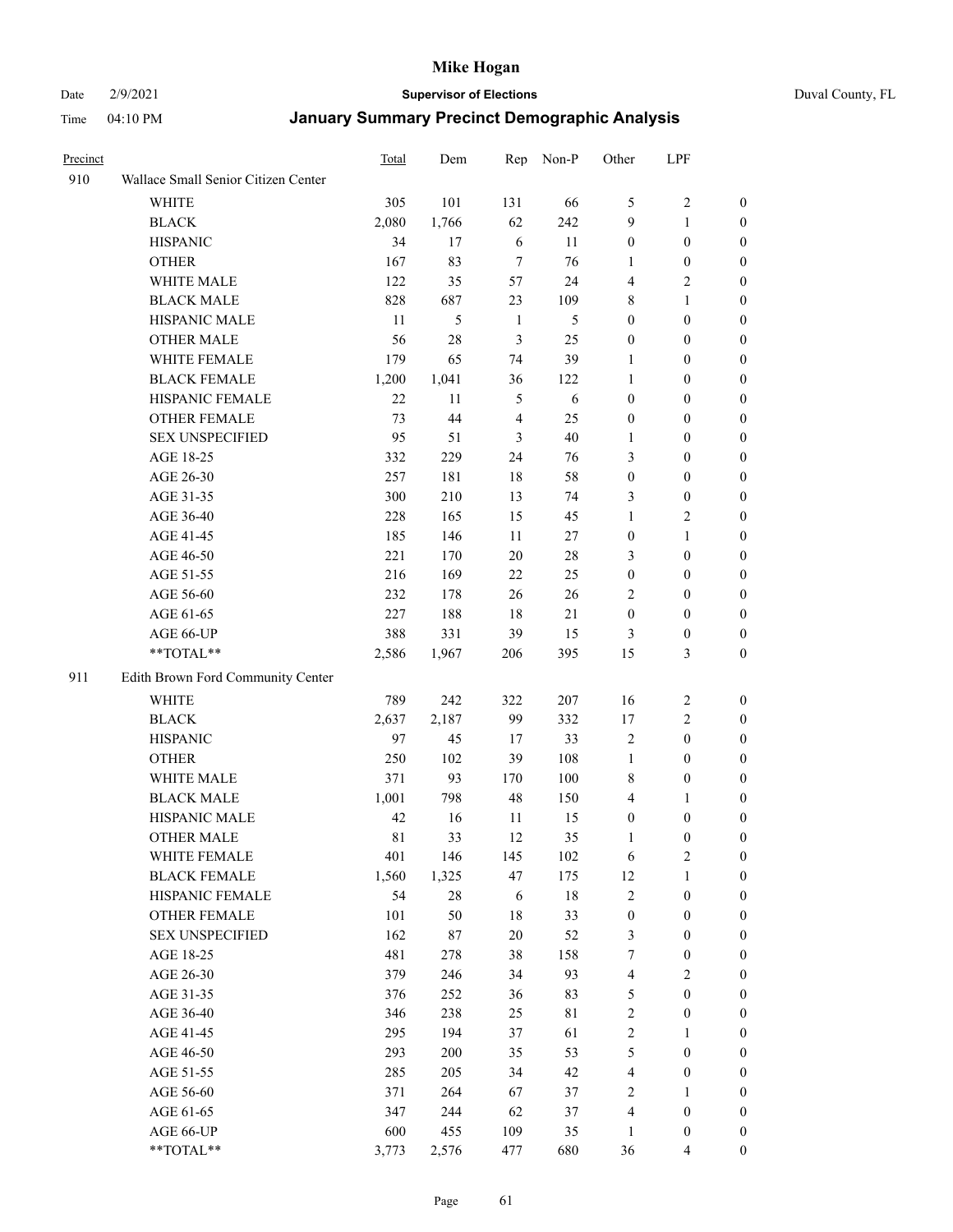Date 2/9/2021 **Supervisor of Elections** Duval County, FL

| Precinct |                             | <b>Total</b>     | Dem            | Rep            | Non-P          | Other            | LPF                     |                  |
|----------|-----------------------------|------------------|----------------|----------------|----------------|------------------|-------------------------|------------------|
| 912      | Beaver St Enterprise Center |                  |                |                |                |                  |                         |                  |
|          | <b>WHITE</b>                | 62               | 22             | 16             | 22             | $\overline{2}$   | $\boldsymbol{0}$        | $\boldsymbol{0}$ |
|          | <b>BLACK</b>                | 1,587            | 1,307          | 40             | 227            | 11               | $\overline{c}$          | $\boldsymbol{0}$ |
|          | <b>HISPANIC</b>             | 17               | 6              | $\sqrt{2}$     | 9              | $\boldsymbol{0}$ | $\boldsymbol{0}$        | $\boldsymbol{0}$ |
|          | <b>OTHER</b>                | 165              | 75             | 3              | 84             | $\mathbf{2}$     | 1                       | $\boldsymbol{0}$ |
|          | WHITE MALE                  | 22               | 9              | 6              | 6              | 1                | $\boldsymbol{0}$        | $\boldsymbol{0}$ |
|          | <b>BLACK MALE</b>           | 692              | 547            | 15             | 124            | 4                | $\mathbf{2}$            | $\boldsymbol{0}$ |
|          | HISPANIC MALE               | $\boldsymbol{7}$ | $\mathbf{2}$   | $\mathbf{0}$   | 5              | $\boldsymbol{0}$ | $\boldsymbol{0}$        | $\boldsymbol{0}$ |
|          | <b>OTHER MALE</b>           | 60               | 34             | $\mathbf{1}$   | 23             | $\mathbf{1}$     | $\mathbf{1}$            | $\boldsymbol{0}$ |
|          | WHITE FEMALE                | 36               | 13             | 7              | 15             | $\mathbf{1}$     | $\boldsymbol{0}$        | $\boldsymbol{0}$ |
|          | <b>BLACK FEMALE</b>         | 859              | 736            | 24             | 92             | 7                | $\boldsymbol{0}$        | $\boldsymbol{0}$ |
|          | HISPANIC FEMALE             | 10               | $\overline{4}$ | $\sqrt{2}$     | $\overline{4}$ | $\boldsymbol{0}$ | $\boldsymbol{0}$        | $\boldsymbol{0}$ |
|          | <b>OTHER FEMALE</b>         | 44               | 25             | $\overline{2}$ | 17             | $\boldsymbol{0}$ | $\boldsymbol{0}$        | $\boldsymbol{0}$ |
|          | <b>SEX UNSPECIFIED</b>      | 101              | 40             | $\overline{4}$ | 56             | $\mathbf{1}$     | $\boldsymbol{0}$        | $\boldsymbol{0}$ |
|          | AGE 18-25                   | 353              | 230            | 6              | 113            | 3                | $\mathbf{1}$            | $\boldsymbol{0}$ |
|          | AGE 26-30                   | 246              | 175            | 5              | 63             | 2                | $\mathbf{1}$            | $\boldsymbol{0}$ |
|          | AGE 31-35                   | 216              | 161            | 7              | 46             | $\mathbf{1}$     | $\mathbf{1}$            | $\boldsymbol{0}$ |
|          | AGE 36-40                   | 182              | 128            | 6              | 45             | 3                | $\boldsymbol{0}$        | $\boldsymbol{0}$ |
|          | AGE 41-45                   | 110              | 86             | 5              | 18             | $\mathbf{1}$     | $\boldsymbol{0}$        | $\boldsymbol{0}$ |
|          | AGE 46-50                   | 114              | 92             | 5              | 16             | $\mathbf{1}$     | $\boldsymbol{0}$        | $\boldsymbol{0}$ |
|          | AGE 51-55                   | 114              | 92             | $\,$ 8 $\,$    | 13             | $\mathbf{1}$     | $\boldsymbol{0}$        | $\boldsymbol{0}$ |
|          | AGE 56-60                   | 145              | 122            | $\tau$         | 14             | $\mathfrak{2}$   | $\boldsymbol{0}$        | 0                |
|          | AGE 61-65                   | 131              | 119            | $\overline{4}$ | $\tau$         | 1                | $\boldsymbol{0}$        | $\boldsymbol{0}$ |
|          | AGE 66-UP                   | 220              | 205            | 8              | $\tau$         | $\boldsymbol{0}$ | $\boldsymbol{0}$        | $\boldsymbol{0}$ |
|          | **TOTAL**                   | 1,831            | 1,410          | 61             | 342            | 15               | $\mathfrak{Z}$          | $\boldsymbol{0}$ |
| 913      | Wesconnett Assembly of God  |                  |                |                |                |                  |                         |                  |
|          | WHITE                       | 819              | 208            | 400            | 184            | $22\,$           | 5                       | $\boldsymbol{0}$ |
|          | <b>BLACK</b>                | 1,195            | 942            | 45             | 195            | 9                | $\overline{\mathbf{4}}$ | $\boldsymbol{0}$ |
|          | <b>HISPANIC</b>             | 238              | 96             | 30             | 106            | 6                | $\boldsymbol{0}$        | $\boldsymbol{0}$ |
|          | <b>OTHER</b>                | 207              | 70             | 51             | 84             | 1                | $\mathbf{1}$            | $\boldsymbol{0}$ |
|          | WHITE MALE                  | 365              | 77             | 200            | 71             | 12               | $\mathfrak{S}$          | $\boldsymbol{0}$ |
|          | <b>BLACK MALE</b>           | 371              | 277            | 19             | 72             | 3                | $\boldsymbol{0}$        | $\boldsymbol{0}$ |
|          | HISPANIC MALE               | 92               | 32             | 15             | 43             | $\sqrt{2}$       | $\boldsymbol{0}$        | $\boldsymbol{0}$ |
|          | OTHER MALE                  | 72               | 19             | 19             | 33             | $\boldsymbol{0}$ | $\mathbf{1}$            | $\boldsymbol{0}$ |
|          | WHITE FEMALE                | 444              | 129            | 196            | 109            | 10               | $\boldsymbol{0}$        | 0                |
|          | <b>BLACK FEMALE</b>         | 799              | 648            | 24             | 118            | 5                | $\overline{4}$          | $\boldsymbol{0}$ |
|          | HISPANIC FEMALE             | 142              | 60             | 15             | 63             | 4                | $\boldsymbol{0}$        | $\overline{0}$   |
|          | OTHER FEMALE                | 108              | 43             | 30             | 35             | $\boldsymbol{0}$ | $\boldsymbol{0}$        | $\overline{0}$   |
|          | <b>SEX UNSPECIFIED</b>      | 66               | 31             | $\,$ 8 $\,$    | 25             | 2                | $\boldsymbol{0}$        | 0                |
|          | AGE 18-25                   | 295              | 145            | 43             | 102            | 4                | $\mathbf{1}$            | $\theta$         |
|          | AGE 26-30                   | 316              | 168            | 48             | 93             | $\overline{4}$   | $\mathfrak{Z}$          | 0                |
|          | AGE 31-35                   | 277              | 147            | 34             | $88\,$         | 5                | $\mathfrak{Z}$          | 0                |
|          | AGE 36-40                   | 214              | 117            | 34             | 59             | 4                | $\boldsymbol{0}$        | 0                |
|          | AGE 41-45                   | 194              | 106            | 41             | 42             | $\overline{4}$   | $\mathbf{1}$            | 0                |
|          | AGE 46-50                   | 202              | 109            | 39             | 50             | 3                | $\mathbf{1}$            | 0                |
|          | AGE 51-55                   | 203              | 113            | 53             | 32             | 4                | $\mathbf{1}$            | 0                |
|          | AGE 56-60                   | 193              | 117            | 44             | 29             | 3                | $\boldsymbol{0}$        | $\overline{0}$   |
|          | AGE 61-65                   | 176              | 104            | 46             | 24             | 2                | $\boldsymbol{0}$        | $\overline{0}$   |
|          | AGE 66-UP                   | 389              | 190            | 144            | 50             | 5                | $\boldsymbol{0}$        | 0                |
|          | **TOTAL**                   | 2,459            | 1,316          | 526            | 569            | 38               | 10                      | $\boldsymbol{0}$ |
|          |                             |                  |                |                |                |                  |                         |                  |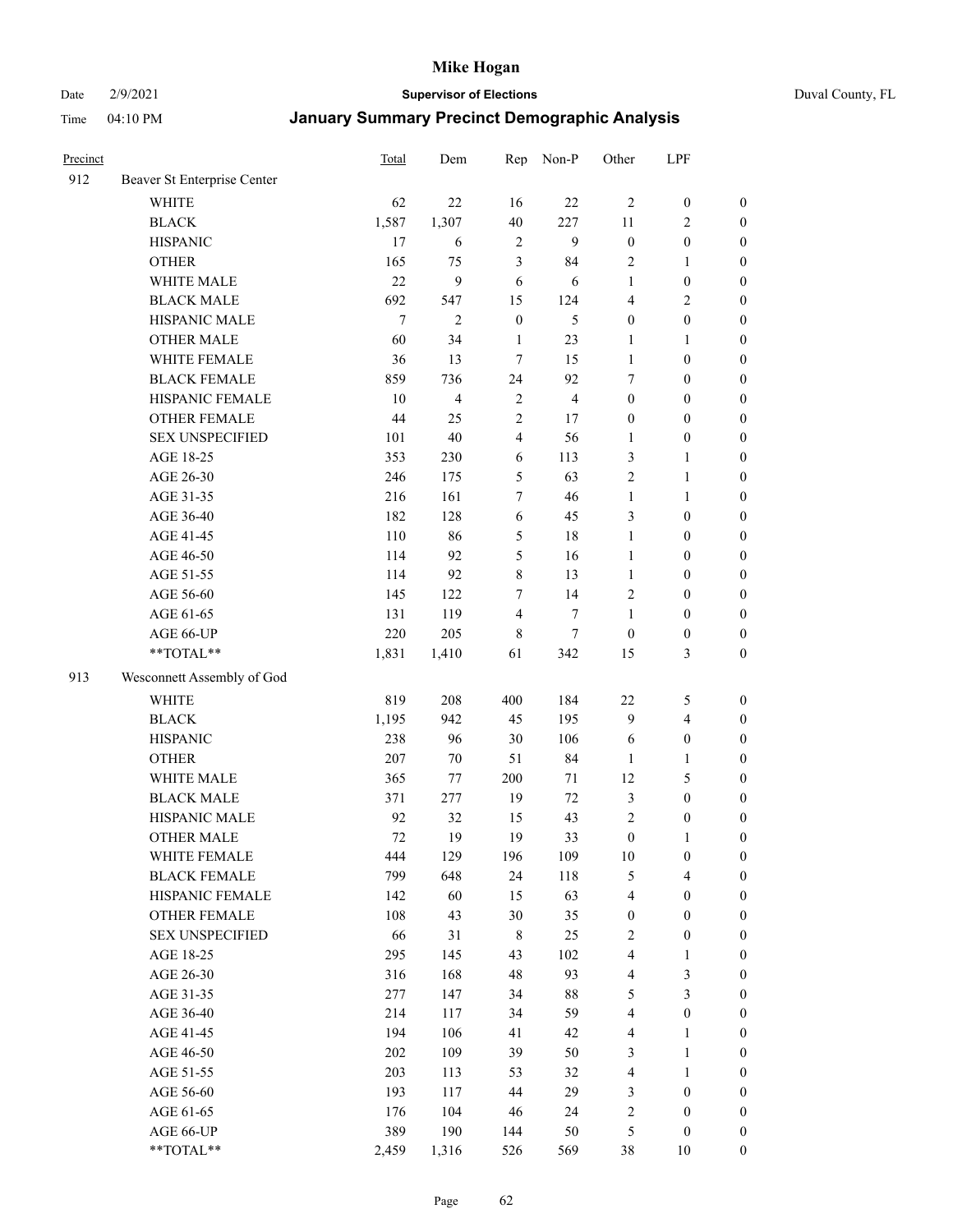#### Date 2/9/2021 **Supervisor of Elections** Duval County, FL

| Precinct |                                | Total | Dem           | Rep          | Non-P | Other            | LPF              |                  |
|----------|--------------------------------|-------|---------------|--------------|-------|------------------|------------------|------------------|
| 914      | Elks Lodge #2605               |       |               |              |       |                  |                  |                  |
|          | <b>WHITE</b>                   | 1,903 | 420           | 972          | 459   | 35               | 17               | 0                |
|          | <b>BLACK</b>                   | 2,219 | 1,701         | 74           | 416   | 27               | $\mathbf{1}$     | 0                |
|          | <b>HISPANIC</b>                | 557   | 217           | 101          | 228   | 9                | $\sqrt{2}$       | $\boldsymbol{0}$ |
|          | <b>OTHER</b>                   | 659   | 225           | 168          | 250   | 14               | $\sqrt{2}$       | $\boldsymbol{0}$ |
|          | WHITE MALE                     | 922   | 156           | 504          | 228   | 23               | 11               | $\boldsymbol{0}$ |
|          | <b>BLACK MALE</b>              | 876   | 614           | 39           | 208   | 15               | $\boldsymbol{0}$ | $\boldsymbol{0}$ |
|          | HISPANIC MALE                  | 251   | 90            | 57           | 98    | 6                | $\boldsymbol{0}$ | $\boldsymbol{0}$ |
|          | <b>OTHER MALE</b>              | 227   | 69            | 59           | 91    | $\tau$           | $\mathbf{1}$     | $\boldsymbol{0}$ |
|          | WHITE FEMALE                   | 959   | 258           | 460          | 223   | 12               | 6                | $\boldsymbol{0}$ |
|          | <b>BLACK FEMALE</b>            | 1,310 | 1,059         | 35           | 203   | 12               | $\mathbf{1}$     | 0                |
|          | HISPANIC FEMALE                | 284   | 119           | 41           | 121   | $\mathbf{1}$     | $\sqrt{2}$       | $\boldsymbol{0}$ |
|          | OTHER FEMALE                   | 344   | 130           | 93           | 115   | 6                | $\boldsymbol{0}$ | $\boldsymbol{0}$ |
|          | <b>SEX UNSPECIFIED</b>         | 165   | 68            | $27\,$       | 66    | 3                | $\mathbf{1}$     | $\boldsymbol{0}$ |
|          | AGE 18-25                      | 709   | 321           | 117          | 246   | $22\,$           | $\mathfrak{Z}$   | $\boldsymbol{0}$ |
|          | AGE 26-30                      | 647   | 287           | 113          | 226   | 17               | $\overline{4}$   | $\boldsymbol{0}$ |
|          | AGE 31-35                      | 617   | 327           | 102          | 175   | 9                | $\overline{4}$   | $\boldsymbol{0}$ |
|          | AGE 36-40                      | 556   | 286           | 110          | 149   | 9                | $\sqrt{2}$       | $\boldsymbol{0}$ |
|          | AGE 41-45                      | 503   | 266           | 101          | 127   | $\boldsymbol{7}$ | $\overline{c}$   | $\boldsymbol{0}$ |
|          | AGE 46-50                      | 423   | 217           | 105          | 98    | 3                | $\boldsymbol{0}$ | $\boldsymbol{0}$ |
|          | AGE 51-55                      | 395   | 207           | 99           | 84    | 5                | $\boldsymbol{0}$ | $\boldsymbol{0}$ |
|          | AGE 56-60                      | 424   | 200           | 140          | 75    | 4                | $\mathfrak s$    | $\boldsymbol{0}$ |
|          | AGE 61-65                      | 363   | 162           | 129          | 69    | $\overline{c}$   | $\mathbf{1}$     | $\boldsymbol{0}$ |
|          | AGE 66-UP                      | 701   | 290           | 299          | 104   | $\tau$           | $\mathbf{1}$     | $\boldsymbol{0}$ |
|          | $**TOTAL**$                    | 5,338 | 2,563         | 1,315        | 1,353 | 85               | $22\,$           | $\boldsymbol{0}$ |
| 1001     | Charles Clark Community Center |       |               |              |       |                  |                  |                  |
|          | WHITE                          | 243   | 67            | 111          | 60    | 3                | $\sqrt{2}$       | $\boldsymbol{0}$ |
|          | <b>BLACK</b>                   | 2,831 | 2,478         | 69           | 265   | 18               | $\mathbf{1}$     | $\boldsymbol{0}$ |
|          | <b>HISPANIC</b>                | 35    | 14            | $\mathbf{9}$ | 12    | $\boldsymbol{0}$ | $\boldsymbol{0}$ | $\boldsymbol{0}$ |
|          | <b>OTHER</b>                   | 190   | 115           | 12           | 60    | 2                | $\mathbf{1}$     | $\boldsymbol{0}$ |
|          | WHITE MALE                     | 116   | 31            | 51           | 31    | $\mathbf{1}$     | $\mathbf{2}$     | $\boldsymbol{0}$ |
|          | <b>BLACK MALE</b>              | 1,142 | 964           | 38           | 130   | $10\,$           | $\boldsymbol{0}$ | $\boldsymbol{0}$ |
|          | HISPANIC MALE                  | 17    | $\mathfrak s$ | 5            | 7     | $\boldsymbol{0}$ | $\boldsymbol{0}$ | 0                |
|          | <b>OTHER MALE</b>              | 68    | 41            | $\tau$       | 19    | $\boldsymbol{0}$ | $\mathbf{1}$     | $\boldsymbol{0}$ |
|          | WHITE FEMALE                   | 121   | 33            | 57           | 29    | 2                | 0                | 0                |
|          | <b>BLACK FEMALE</b>            | 1,633 | 1,467         | 30           | 127   | 8                | $\mathbf{1}$     | $\boldsymbol{0}$ |
|          | HISPANIC FEMALE                | 17    | 9             | 3            | 5     | $\boldsymbol{0}$ | $\boldsymbol{0}$ | $\overline{0}$   |
|          | <b>OTHER FEMALE</b>            | 74    | 49            | 4            | 19    | 2                | $\boldsymbol{0}$ | $\overline{0}$   |
|          | <b>SEX UNSPECIFIED</b>         | 111   | 75            | 6            | 30    | $\boldsymbol{0}$ | $\boldsymbol{0}$ | 0                |
|          | AGE 18-25                      | 380   | 240           | 20           | 113   | 6                | $\mathbf{1}$     | 0                |
|          | AGE 26-30                      | 276   | 196           | 16           | 59    | 4                | $\mathbf{1}$     | 0                |
|          | AGE 31-35                      | 265   | 190           | 21           | 50    | 3                | $\mathbf{1}$     | 0                |
|          | AGE 36-40                      | 232   | 181           | $20\,$       | 31    | $\boldsymbol{0}$ | $\boldsymbol{0}$ | 0                |
|          | AGE 41-45                      | 227   | 178           | 19           | 26    | 3                | 1                | 0                |
|          | AGE 46-50                      | 281   | 229           | 20           | 29    | 3                | $\boldsymbol{0}$ | 0                |
|          | AGE 51-55                      | 235   | 188           | 17           | 28    | 2                | $\boldsymbol{0}$ | 0                |
|          | AGE 56-60                      | 301   | 260           | 16           | 25    | 0                | $\boldsymbol{0}$ | $\overline{0}$   |
|          | AGE 61-65                      | 277   | 239           | 20           | 16    | 2                | $\boldsymbol{0}$ | $\overline{0}$   |
|          | AGE 66-UP                      | 825   | 773           | 32           | 20    | $\boldsymbol{0}$ | $\boldsymbol{0}$ | 0                |
|          | **TOTAL**                      | 3,299 | 2,674         | 201          | 397   | 23               | $\overline{4}$   | $\boldsymbol{0}$ |
|          |                                |       |               |              |       |                  |                  |                  |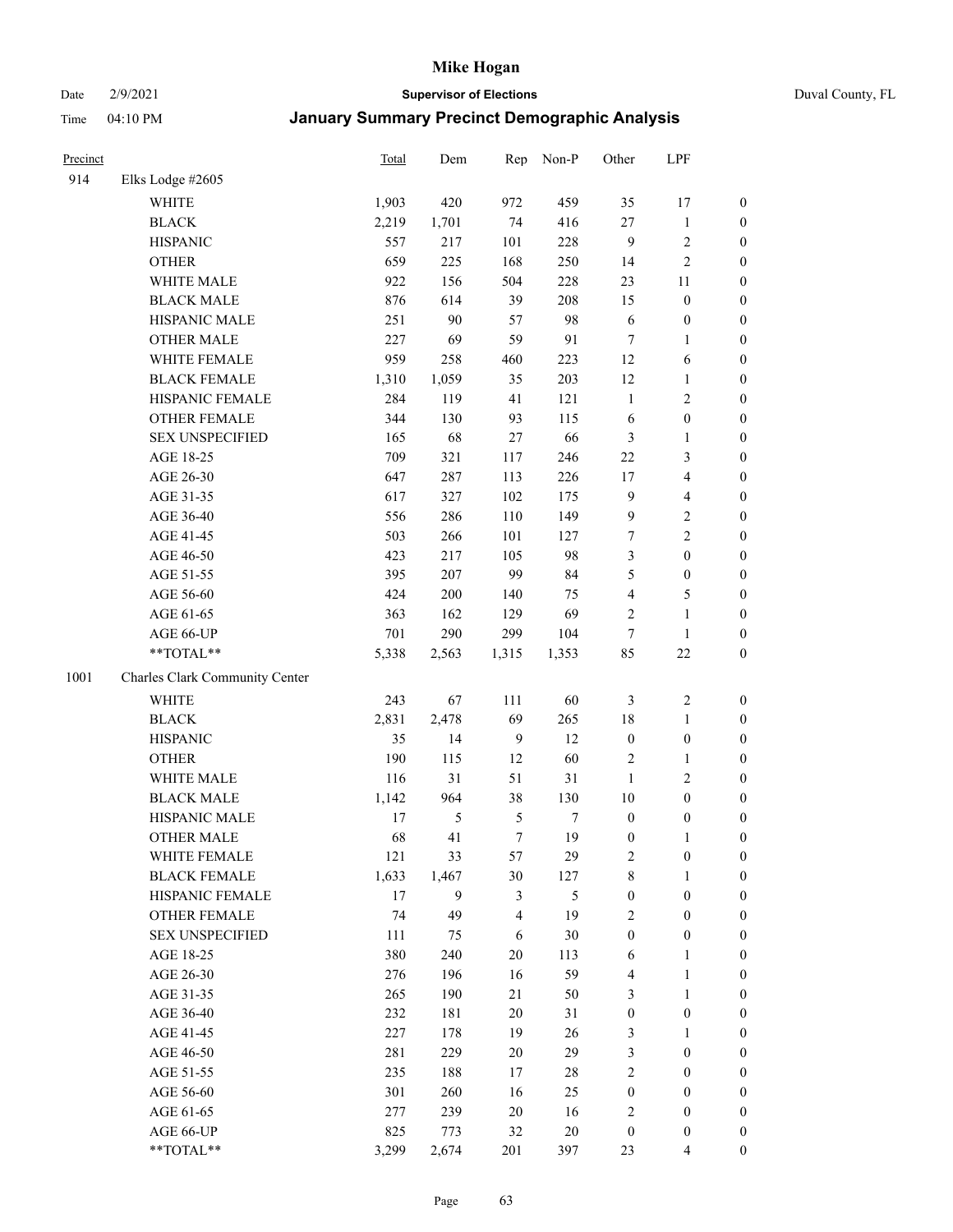Date 2/9/2021 **Supervisor of Elections** Duval County, FL

| Precinct |                                     | <b>Total</b> | Dem            | Rep                     | Non-P            | Other            | LPF              |                  |
|----------|-------------------------------------|--------------|----------------|-------------------------|------------------|------------------|------------------|------------------|
| 1002     | Woodlawn Presbyterian Church        |              |                |                         |                  |                  |                  |                  |
|          | <b>WHITE</b>                        | 84           | 31             | 34                      | 15               | $\overline{4}$   | $\boldsymbol{0}$ | 0                |
|          | <b>BLACK</b>                        | 3,162        | 2,781          | 69                      | 301              | 10               | 1                | 0                |
|          | <b>HISPANIC</b>                     | 17           | 8              | $\overline{2}$          | $\tau$           | $\boldsymbol{0}$ | $\boldsymbol{0}$ | $\boldsymbol{0}$ |
|          | <b>OTHER</b>                        | 189          | 94             | $\overline{4}$          | 89               | 2                | $\boldsymbol{0}$ | $\boldsymbol{0}$ |
|          | WHITE MALE                          | 35           | 12             | 13                      | $\,$ 8 $\,$      | 2                | $\boldsymbol{0}$ | $\boldsymbol{0}$ |
|          | <b>BLACK MALE</b>                   | 1,253        | 1,069          | 34                      | 142              | 7                | 1                | $\boldsymbol{0}$ |
|          | HISPANIC MALE                       | 6            | 3              | $\mathbf{1}$            | $\mathfrak{2}$   | 0                | $\boldsymbol{0}$ | $\boldsymbol{0}$ |
|          | <b>OTHER MALE</b>                   | 69           | 36             | $\mathbf{1}$            | 31               | 1                | $\boldsymbol{0}$ | $\boldsymbol{0}$ |
|          | WHITE FEMALE                        | 43           | 18             | 16                      | 7                | 2                | $\boldsymbol{0}$ | $\boldsymbol{0}$ |
|          | <b>BLACK FEMALE</b>                 | 1,856        | 1,671          | 34                      | 149              | 2                | $\boldsymbol{0}$ | $\boldsymbol{0}$ |
|          | HISPANIC FEMALE                     | 11           | 5              | $\mathbf{1}$            | 5                | $\boldsymbol{0}$ | $\boldsymbol{0}$ | 0                |
|          | OTHER FEMALE                        | 63           | 36             | $\boldsymbol{0}$        | 26               | $\mathbf{1}$     | $\boldsymbol{0}$ | $\boldsymbol{0}$ |
|          | <b>SEX UNSPECIFIED</b>              | 116          | 64             | 9                       | 42               | $\mathbf{1}$     | $\boldsymbol{0}$ | $\boldsymbol{0}$ |
|          | AGE 18-25                           | 381          | 261            | 8                       | 110              | $\mathbf{1}$     | 1                | $\boldsymbol{0}$ |
|          | AGE 26-30                           | 281          | 208            | 9                       | 64               | $\boldsymbol{0}$ | $\boldsymbol{0}$ | $\boldsymbol{0}$ |
|          | AGE 31-35                           | 287          | 229            | 5                       | 50               | 3                | $\boldsymbol{0}$ | $\boldsymbol{0}$ |
|          | AGE 36-40                           | 253          | 208            | $\tau$                  | 34               | 4                | $\boldsymbol{0}$ | $\boldsymbol{0}$ |
|          | AGE 41-45                           | 245          | 198            | 13                      | 34               | $\boldsymbol{0}$ | $\boldsymbol{0}$ | $\boldsymbol{0}$ |
|          | AGE 46-50                           | 263          | 225            | $\boldsymbol{7}$        | 30               | 1                | $\boldsymbol{0}$ | $\boldsymbol{0}$ |
|          | AGE 51-55                           | 239          | 206            | $\,$ 8 $\,$             | 23               | 2                | $\boldsymbol{0}$ | $\boldsymbol{0}$ |
|          | AGE 56-60                           | 323          | 282            | 15                      | 24               | $\overline{c}$   | $\boldsymbol{0}$ | 0                |
|          | AGE 61-65                           | 322          | 280            | 18                      | 23               | $\mathbf{1}$     | $\boldsymbol{0}$ | 0                |
|          | AGE 66-UP                           | 858          | 817            | 19                      | 20               | 2                | $\boldsymbol{0}$ | $\boldsymbol{0}$ |
|          | $**TOTAL**$                         | 3,452        | 2,914          | 109                     | 412              | 16               | $\mathbf{1}$     | $\boldsymbol{0}$ |
| 1003     | Zion Hope Missionary Baptist Church |              |                |                         |                  |                  |                  |                  |
|          | WHITE                               | 37           | 13             | 14                      | 9                | $\mathbf{1}$     | $\boldsymbol{0}$ | $\boldsymbol{0}$ |
|          | <b>BLACK</b>                        | 1,905        | 1,681          | 47                      | 171              | 6                | $\boldsymbol{0}$ | $\boldsymbol{0}$ |
|          | <b>HISPANIC</b>                     | 17           | 9              | $\boldsymbol{0}$        | $\,$ 8 $\,$      | 0                | $\boldsymbol{0}$ | $\boldsymbol{0}$ |
|          | <b>OTHER</b>                        | 106          | 56             | $\overline{4}$          | 46               | 0                | $\boldsymbol{0}$ | $\boldsymbol{0}$ |
|          | WHITE MALE                          | 14           | 3              | 6                       | $\mathfrak s$    | $\boldsymbol{0}$ | $\boldsymbol{0}$ | $\boldsymbol{0}$ |
|          | <b>BLACK MALE</b>                   | 708          | 599            | 21                      | 83               | 5                | $\boldsymbol{0}$ | $\boldsymbol{0}$ |
|          | HISPANIC MALE                       | 7            | $\overline{4}$ | $\boldsymbol{0}$        | $\mathfrak{Z}$   | $\boldsymbol{0}$ | $\boldsymbol{0}$ | 0                |
|          | <b>OTHER MALE</b>                   | 43           | 26             | $\mathbf{1}$            | 16               | $\boldsymbol{0}$ | $\boldsymbol{0}$ | $\boldsymbol{0}$ |
|          | WHITE FEMALE                        | 23           | 10             | 8                       | 4                | 1                | 0                | 0                |
|          | <b>BLACK FEMALE</b>                 | 1,153        | 1,049          | 24                      | 79               | 1                | $\boldsymbol{0}$ | $\overline{0}$   |
|          | HISPANIC FEMALE                     | 7            | $\mathfrak s$  | $\boldsymbol{0}$        | $\sqrt{2}$       | $\boldsymbol{0}$ | $\boldsymbol{0}$ | $\overline{0}$   |
|          | OTHER FEMALE                        | 34           | 15             | $\overline{\mathbf{c}}$ | 17               | $\boldsymbol{0}$ | $\boldsymbol{0}$ | $\overline{0}$   |
|          | <b>SEX UNSPECIFIED</b>              | 76           | 48             | 3                       | 25               | $\boldsymbol{0}$ | $\boldsymbol{0}$ | $\overline{0}$   |
|          | AGE 18-25                           | 231          | 162            | 7                       | 61               | 1                | $\boldsymbol{0}$ | $\overline{0}$   |
|          | AGE 26-30                           | 199          | 160            | 6                       | 32               | $\mathbf{1}$     | $\boldsymbol{0}$ | $\overline{0}$   |
|          | AGE 31-35                           | 193          | 164            | 5                       | 24               | 0                | $\boldsymbol{0}$ | 0                |
|          | AGE 36-40                           | 169          | 130            | 6                       | 33               | 0                | $\boldsymbol{0}$ | 0                |
|          | AGE 41-45                           | 156          | 122            | 6                       | 27               | 1                | $\boldsymbol{0}$ | 0                |
|          | AGE 46-50                           | 145          | 123            | $10\,$                  | 11               | $\mathbf{1}$     | $\boldsymbol{0}$ | 0                |
|          | AGE 51-55                           | 138          | 119            | $\sqrt{6}$              | 12               | $\mathbf{1}$     | $\boldsymbol{0}$ | $\boldsymbol{0}$ |
|          | AGE 56-60                           | 184          | 169            | 5                       | $\boldsymbol{9}$ | $\mathbf{1}$     | $\boldsymbol{0}$ | $\boldsymbol{0}$ |
|          | AGE 61-65                           | 180          | 161            | 7                       | 11               | 1                | $\boldsymbol{0}$ | $\boldsymbol{0}$ |
|          | AGE 66-UP                           | 470          | 449            | $\boldsymbol{7}$        | 14               | $\boldsymbol{0}$ | $\boldsymbol{0}$ | $\boldsymbol{0}$ |
|          | **TOTAL**                           | 2,065        | 1,759          | 65                      | 234              | $\tau$           | $\boldsymbol{0}$ | $\boldsymbol{0}$ |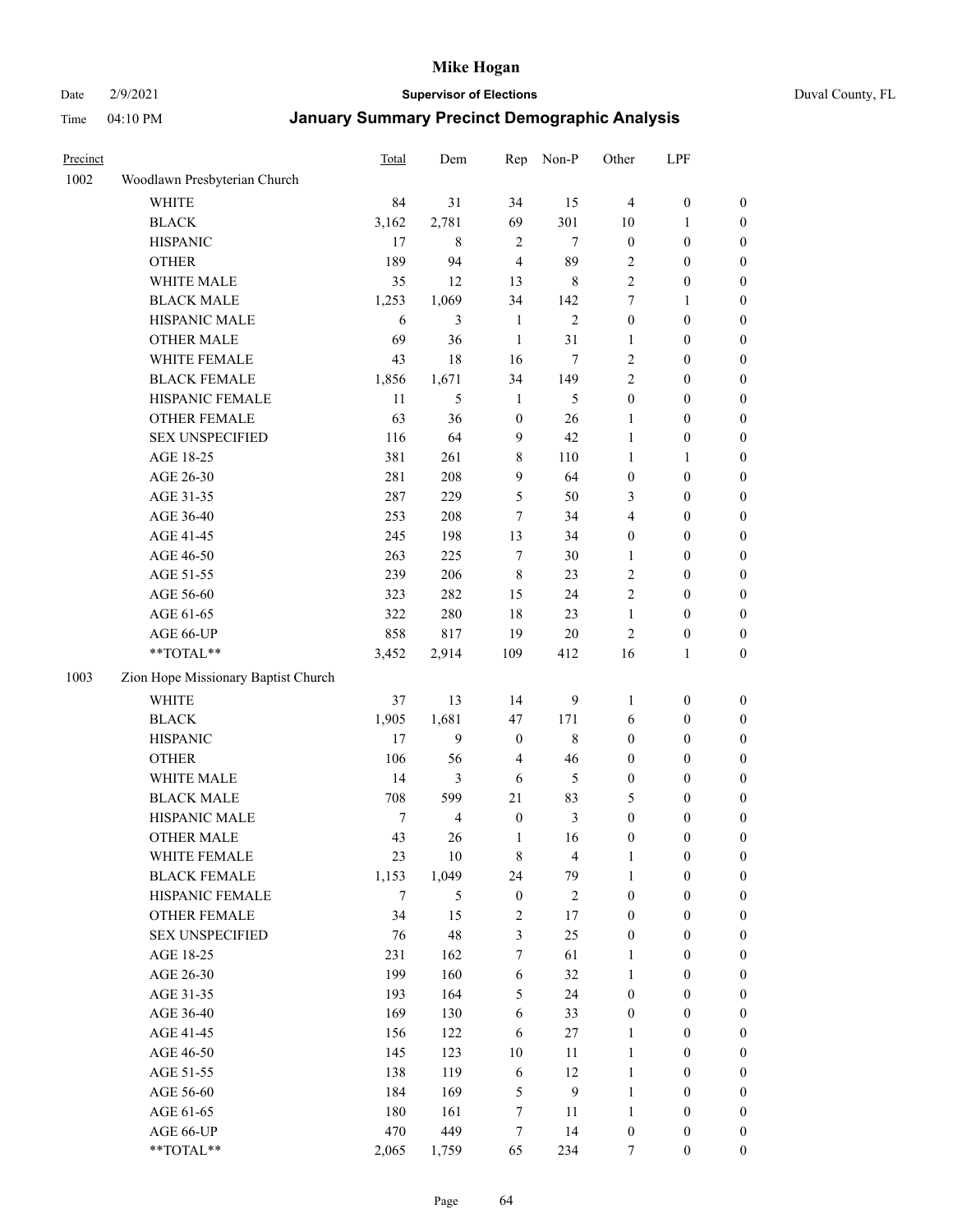#### Date 2/9/2021 **Supervisor of Elections** Duval County, FL

| Precinct |                                 | Total          | Dem                     | Rep              | Non-P          | Other                  | LPF                              |                  |
|----------|---------------------------------|----------------|-------------------------|------------------|----------------|------------------------|----------------------------------|------------------|
| 1004     | St Paul AME Church              |                |                         |                  |                |                        |                                  |                  |
|          | <b>WHITE</b>                    | 30             | 14                      | 9                | 7              | $\boldsymbol{0}$       | $\boldsymbol{0}$                 | $\boldsymbol{0}$ |
|          | <b>BLACK</b>                    | 2,442          | 2,193                   | 35               | 203            | 11                     | $\boldsymbol{0}$                 | $\boldsymbol{0}$ |
|          | <b>HISPANIC</b>                 | 10             | 6                       | $\mathbf{1}$     | 3              | $\boldsymbol{0}$       | $\boldsymbol{0}$                 | $\boldsymbol{0}$ |
|          | <b>OTHER</b>                    | 121            | 76                      | 9                | 35             | 1                      | $\boldsymbol{0}$                 | $\boldsymbol{0}$ |
|          | WHITE MALE                      | 13             | $\overline{\mathbf{4}}$ | 5                | $\overline{4}$ | $\boldsymbol{0}$       | $\boldsymbol{0}$                 | $\boldsymbol{0}$ |
|          | <b>BLACK MALE</b>               | 969            | 831                     | 21               | $112\,$        | 5                      | $\boldsymbol{0}$                 | $\boldsymbol{0}$ |
|          | HISPANIC MALE                   | $\overline{4}$ | $\overline{c}$          | $\mathbf{0}$     | $\overline{c}$ | $\boldsymbol{0}$       | $\boldsymbol{0}$                 | $\boldsymbol{0}$ |
|          | <b>OTHER MALE</b>               | 32             | $20\,$                  | $\overline{4}$   | $\tau$         | $\mathbf{1}$           | $\boldsymbol{0}$                 | $\boldsymbol{0}$ |
|          | WHITE FEMALE                    | 15             | 10                      | 3                | $\overline{2}$ | $\boldsymbol{0}$       | $\boldsymbol{0}$                 | $\boldsymbol{0}$ |
|          | <b>BLACK FEMALE</b>             | 1,442          | 1,335                   | 14               | 87             | 6                      | $\boldsymbol{0}$                 | $\boldsymbol{0}$ |
|          | HISPANIC FEMALE                 | 6              | 4                       | $\mathbf{1}$     | $\mathbf{1}$   | $\boldsymbol{0}$       | $\boldsymbol{0}$                 | 0                |
|          | <b>OTHER FEMALE</b>             | 57             | 47                      | $\overline{4}$   | 6              | $\boldsymbol{0}$       | $\boldsymbol{0}$                 | $\boldsymbol{0}$ |
|          | <b>SEX UNSPECIFIED</b>          | 65             | 36                      | $\sqrt{2}$       | 27             | $\boldsymbol{0}$       | $\boldsymbol{0}$                 | $\boldsymbol{0}$ |
|          | AGE 18-25                       | 244            | 172                     | 7                | 59             | 6                      | $\boldsymbol{0}$                 | $\boldsymbol{0}$ |
|          | AGE 26-30                       | 201            | 160                     | 7                | 34             | $\boldsymbol{0}$       | $\boldsymbol{0}$                 | $\boldsymbol{0}$ |
|          | AGE 31-35                       | 220            | 169                     | $\boldsymbol{7}$ | 42             | $\overline{c}$         | $\boldsymbol{0}$                 | $\boldsymbol{0}$ |
|          | AGE 36-40                       | 172            | 147                     | 7                | 18             | $\boldsymbol{0}$       | $\boldsymbol{0}$                 | $\boldsymbol{0}$ |
|          | AGE 41-45                       | 143            | 121                     | $\sqrt{2}$       | 18             | 2                      | $\boldsymbol{0}$                 | $\boldsymbol{0}$ |
|          | AGE 46-50                       | 163            | 142                     | 3                | 17             | $\mathbf{1}$           | $\boldsymbol{0}$                 | $\boldsymbol{0}$ |
|          | AGE 51-55                       | 221            | 202                     | $\overline{4}$   | 14             | $\mathbf{1}$           | $\boldsymbol{0}$                 | $\boldsymbol{0}$ |
|          | AGE 56-60                       | 224            | 203                     | $\tau$           | 14             | $\boldsymbol{0}$       | $\boldsymbol{0}$                 | 0                |
|          | AGE 61-65                       | 200            | 181                     | 5                | 14             | $\boldsymbol{0}$       | $\boldsymbol{0}$                 | 0                |
|          | AGE 66-UP                       | 815            | 792                     | 5                | 18             | $\boldsymbol{0}$       | $\boldsymbol{0}$                 | $\boldsymbol{0}$ |
|          | **TOTAL**                       | 2,603          | 2,289                   | 54               | 248            | 12                     | $\boldsymbol{0}$                 | $\boldsymbol{0}$ |
| 1005     | Legends Community Center        |                |                         |                  |                |                        |                                  |                  |
|          | WHITE                           | 137            | 39                      | 53               | 35             |                        |                                  |                  |
|          |                                 |                |                         |                  |                | 9                      | $\mathbf{1}$                     | $\boldsymbol{0}$ |
|          | <b>BLACK</b><br><b>HISPANIC</b> | 3,581<br>32    | 3,186<br>19             | 74               | 308<br>$\tau$  | 12<br>$\boldsymbol{0}$ | $\mathbf{1}$<br>$\boldsymbol{0}$ | $\boldsymbol{0}$ |
|          |                                 | 184            |                         | 6                |                |                        |                                  | $\boldsymbol{0}$ |
|          | <b>OTHER</b>                    |                | 108                     | $\,$ 8 $\,$      | 67             | 1                      | $\boldsymbol{0}$                 | $\boldsymbol{0}$ |
|          | WHITE MALE<br><b>BLACK MALE</b> | 62             | 17                      | 25               | 17             | 3                      | $\boldsymbol{0}$                 | $\boldsymbol{0}$ |
|          |                                 | 1,416          | 1,213                   | 37               | 161            | 4                      | 1                                | $\boldsymbol{0}$ |
|          | HISPANIC MALE                   | 13             | 5                       | $\overline{4}$   | $\overline{4}$ | $\boldsymbol{0}$       | $\boldsymbol{0}$                 | $\boldsymbol{0}$ |
|          | OTHER MALE                      | 63             | 33                      | $\overline{2}$   | $28\,$         | $\boldsymbol{0}$       | $\boldsymbol{0}$                 | $\boldsymbol{0}$ |
|          | WHITE FEMALE                    | 71             | 19                      | 27               | 18             | 6                      | 1                                | 0                |
|          | <b>BLACK FEMALE</b>             | 2,108          | 1,923                   | 37               | 140            | 8                      | $\boldsymbol{0}$                 | $\boldsymbol{0}$ |
|          | HISPANIC FEMALE                 | 17             | 13                      | $\mathbf{1}$     | $\mathfrak{Z}$ | $\boldsymbol{0}$       | $\boldsymbol{0}$                 | $\boldsymbol{0}$ |
|          | OTHER FEMALE                    | 64             | 49                      | 4                | 11             | $\boldsymbol{0}$       | $\boldsymbol{0}$                 | $\overline{0}$   |
|          | <b>SEX UNSPECIFIED</b>          | 120            | $80\,$                  | $\overline{4}$   | 35             | $\mathbf{1}$           | $\boldsymbol{0}$                 | 0                |
|          | AGE 18-25                       | 411            | 298                     | 12               | 97             | 3                      | $\mathbf{1}$                     | $\overline{0}$   |
|          | AGE 26-30                       | 287            | 218                     | 13               | 53             | 3                      | $\boldsymbol{0}$                 | 0                |
|          | AGE 31-35                       | 309            | 249                     | $\overline{9}$   | 50             | $\mathbf{1}$           | $\boldsymbol{0}$                 | 0                |
|          | AGE 36-40                       | 282            | 226                     | 12               | 42             | 2                      | $\boldsymbol{0}$                 | 0                |
|          | AGE 41-45                       | 294            | 241                     | 10               | 40             | 3                      | $\boldsymbol{0}$                 | 0                |
|          | AGE 46-50                       | 285            | 225                     | 18               | $40\,$         | 2                      | $\boldsymbol{0}$                 | 0                |
|          | AGE 51-55                       | 304            | 260                     | 12               | $30\,$         | 2                      | $\boldsymbol{0}$                 | $\boldsymbol{0}$ |
|          | AGE 56-60                       | 349            | 305                     | 18               | 24             | 2                      | $\boldsymbol{0}$                 | $\boldsymbol{0}$ |
|          | AGE 61-65                       | 331            | 301                     | 14               | 15             | $\mathbf{1}$           | $\boldsymbol{0}$                 | $\boldsymbol{0}$ |
|          | AGE 66-UP                       | 1,082          | 1,029                   | 23               | 26             | 3                      | $\mathbf{1}$                     | $\boldsymbol{0}$ |
|          | **TOTAL**                       | 3,934          | 3,352                   | 141              | 417            | $22\,$                 | $\sqrt{2}$                       | $\boldsymbol{0}$ |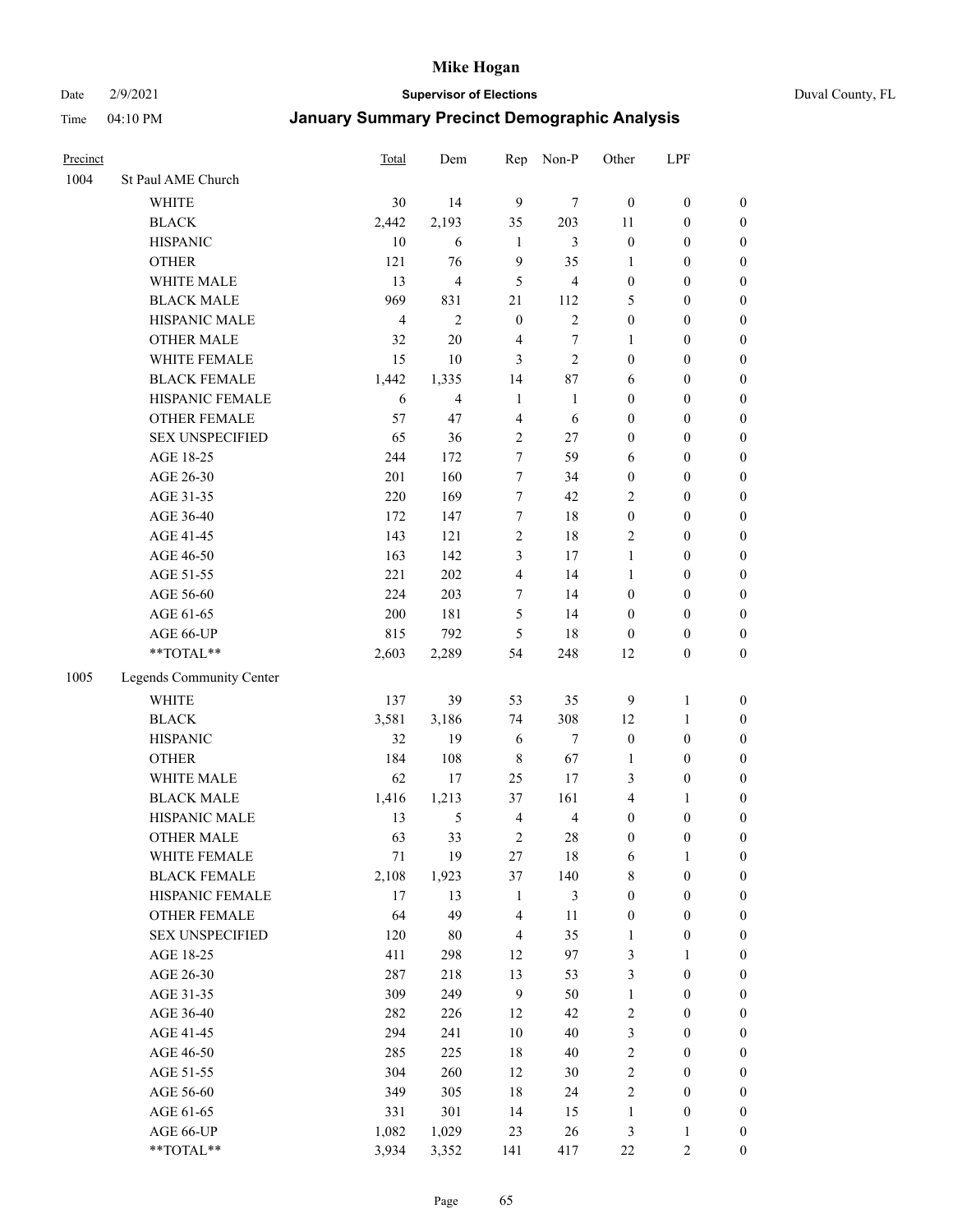Date 2/9/2021 **Supervisor of Elections** Duval County, FL

| Precinct |                                                             | <b>Total</b> | Dem   |                | Rep Non-P | Other            | LPF              |                  |
|----------|-------------------------------------------------------------|--------------|-------|----------------|-----------|------------------|------------------|------------------|
| 1006     | Church of God - N Lane Ave                                  |              |       |                |           |                  |                  |                  |
|          | <b>WHITE</b>                                                | 1,122        | 237   | 616            | 242       | 21               | 6                | 0                |
|          | <b>BLACK</b>                                                | 851          | 698   | 30             | 120       | 3                | $\boldsymbol{0}$ | 0                |
|          | <b>HISPANIC</b>                                             | 70           | 26    | 19             | 24        | $\mathbf{1}$     | $\boldsymbol{0}$ | $\boldsymbol{0}$ |
|          | <b>OTHER</b>                                                | 152          | 57    | 31             | 62        | 2                | $\boldsymbol{0}$ | $\boldsymbol{0}$ |
|          | WHITE MALE                                                  | 503          | 97    | 283            | 111       | 8                | $\overline{4}$   | $\boldsymbol{0}$ |
|          | <b>BLACK MALE</b>                                           | 352          | 273   | 18             | 59        | $\overline{c}$   | $\boldsymbol{0}$ | $\boldsymbol{0}$ |
|          | HISPANIC MALE                                               | 35           | 13    | 9              | 12        | $\mathbf{1}$     | $\boldsymbol{0}$ | $\boldsymbol{0}$ |
|          | <b>OTHER MALE</b>                                           | 61           | 19    | 16             | 26        | $\boldsymbol{0}$ | $\boldsymbol{0}$ | $\boldsymbol{0}$ |
|          | WHITE FEMALE                                                | 602          | 138   | 324            | 125       | 13               | $\sqrt{2}$       | $\boldsymbol{0}$ |
|          | <b>BLACK FEMALE</b>                                         | 479          | 409   | 12             | 57        | $\mathbf{1}$     | $\boldsymbol{0}$ | 0                |
|          | HISPANIC FEMALE                                             | 34           | 13    | $\overline{9}$ | 12        | $\boldsymbol{0}$ | $\boldsymbol{0}$ | 0                |
|          | OTHER FEMALE                                                | 55           | 22    | 11             | 21        | $\mathbf{1}$     | $\boldsymbol{0}$ | 0                |
|          | <b>SEX UNSPECIFIED</b>                                      | 74           | 34    | 14             | 25        | $\mathbf{1}$     | $\boldsymbol{0}$ | $\boldsymbol{0}$ |
|          | AGE 18-25                                                   | 243          | 108   | 43             | 84        | 7                | 1                | $\boldsymbol{0}$ |
|          | AGE 26-30                                                   | 217          | 97    | 49             | 67        | 4                | $\boldsymbol{0}$ | $\boldsymbol{0}$ |
|          | AGE 31-35                                                   | 215          | 103   | 58             | 51        | 2                | 1                | $\boldsymbol{0}$ |
|          | AGE 36-40                                                   | 187          | 97    | 39             | 47        | $\overline{c}$   | $\sqrt{2}$       | $\boldsymbol{0}$ |
|          | AGE 41-45                                                   | 156          | 79    | 49             | 26        | 2                | $\boldsymbol{0}$ | $\boldsymbol{0}$ |
|          | AGE 46-50                                                   | 213          | 103   | 68             | 37        | 4                | 1                | $\boldsymbol{0}$ |
|          | AGE 51-55                                                   | 188          | 89    | 68             | 30        | $\mathbf{1}$     | $\boldsymbol{0}$ | 0                |
|          | AGE 56-60                                                   | 222          | 94    | 87             | 39        | $\mathbf{1}$     | 1                | 0                |
|          | AGE 61-65                                                   | 176          | 79    | 65             | 29        | 3                | $\boldsymbol{0}$ | 0                |
|          | AGE 66-UP                                                   | 378          | 169   | 170            | 38        | $\mathbf{1}$     | $\boldsymbol{0}$ | $\boldsymbol{0}$ |
|          | $\mathrm{*}\mathrm{*} \mathrm{TOTAL} \mathrm{*} \mathrm{*}$ | 2,195        | 1,018 | 696            | 448       | 27               | 6                | $\boldsymbol{0}$ |
| 1007     | Evangel Temple Assembly of God                              |              |       |                |           |                  |                  |                  |
|          | <b>WHITE</b>                                                | 949          | 251   | 472            | 209       | 15               | $\sqrt{2}$       | $\boldsymbol{0}$ |
|          | <b>BLACK</b>                                                | 590          | 474   | 24             | 90        | $\mathbf{1}$     | $\mathbf{1}$     | $\boldsymbol{0}$ |
|          | <b>HISPANIC</b>                                             | 103          | 49    | 17             | 36        | $\mathbf{1}$     | $\boldsymbol{0}$ | $\boldsymbol{0}$ |
|          | <b>OTHER</b>                                                | 159          | 63    | 44             | 51        | $\boldsymbol{0}$ | $\mathbf{1}$     | $\boldsymbol{0}$ |
|          | WHITE MALE                                                  | 431          | 108   | 228            | 87        | 7                | $\mathbf{1}$     | $\boldsymbol{0}$ |
|          | <b>BLACK MALE</b>                                           | 222          | 155   | 16             | 49        | $\mathbf{1}$     | 1                | $\boldsymbol{0}$ |
|          | HISPANIC MALE                                               | 38           | 15    | $\,$ 8 $\,$    | 14        | 1                | $\boldsymbol{0}$ | 0                |
|          | <b>OTHER MALE</b>                                           | 48           | 13    | 18             | 16        | 0                | 1                | $\boldsymbol{0}$ |
|          | WHITE FEMALE                                                | 510          | 141   | 240            | 120       | 8                | $\mathbf{1}$     | 0                |
|          | <b>BLACK FEMALE</b>                                         | 359          | 311   | 8              | $40\,$    | $\boldsymbol{0}$ | $\boldsymbol{0}$ | 0                |
|          | HISPANIC FEMALE                                             | 65           | 34    | 9              | 22        | $\boldsymbol{0}$ | $\boldsymbol{0}$ | $\overline{0}$   |
|          | OTHER FEMALE                                                | 72           | 32    | 19             | $21\,$    | $\boldsymbol{0}$ | $\boldsymbol{0}$ | $\overline{0}$   |
|          | <b>SEX UNSPECIFIED</b>                                      | 56           | 28    | 11             | 17        | $\boldsymbol{0}$ | $\boldsymbol{0}$ | 0                |
|          | AGE 18-25                                                   | 189          | 90    | 36             | 60        | 1                | $\sqrt{2}$       | 0                |
|          | AGE 26-30                                                   | 189          | 99    | 33             | 55        | $\mathbf{1}$     | $\mathbf{1}$     | 0                |
|          | AGE 31-35                                                   | 169          | 86    | 37             | 43        | 3                | $\boldsymbol{0}$ | 0                |
|          | AGE 36-40                                                   | 159          | 78    | 42             | 36        | 2                | $\mathbf{1}$     | 0                |
|          | AGE 41-45                                                   | 151          | 75    | 36             | 39        | $\mathbf{1}$     | $\boldsymbol{0}$ | 0                |
|          | AGE 46-50                                                   | 120          | 46    | 33             | 40        | $\mathbf{1}$     | $\boldsymbol{0}$ | 0                |
|          | AGE 51-55                                                   | 148          | 56    | 60             | 29        | 3                | $\boldsymbol{0}$ | $\boldsymbol{0}$ |
|          | AGE 56-60                                                   | 162          | 79    | 55             | 28        | $\boldsymbol{0}$ | $\boldsymbol{0}$ | $\overline{0}$   |
|          | AGE 61-65                                                   | 161          | 61    | 74             | 25        | $\mathbf{1}$     | $\boldsymbol{0}$ | $\overline{0}$   |
|          | AGE 66-UP                                                   | 353          | 167   | 151            | 31        | 4                | $\boldsymbol{0}$ | 0                |
|          | **TOTAL**                                                   | 1,801        | 837   | 557            | 386       | 17               | $\overline{4}$   | $\boldsymbol{0}$ |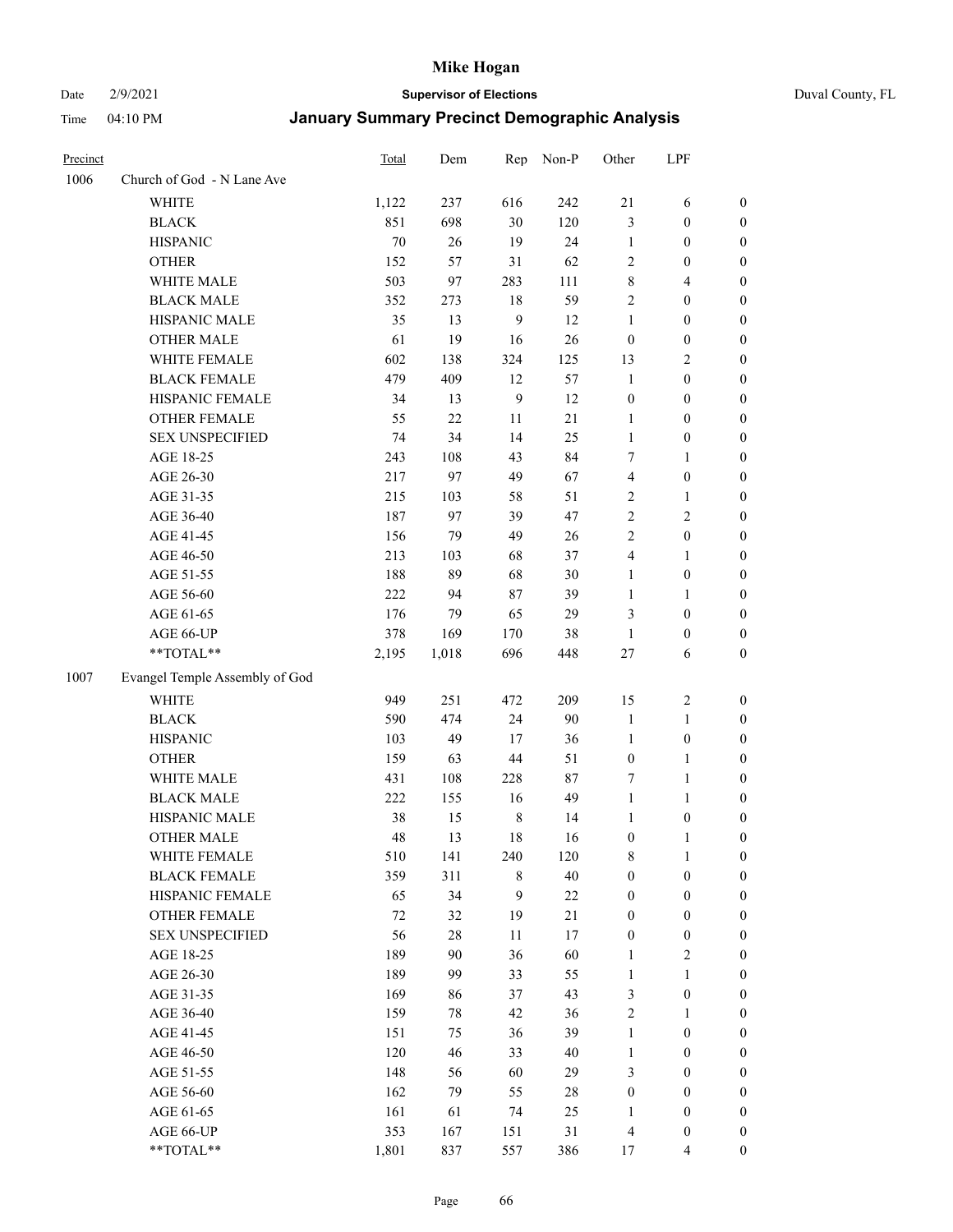Date 2/9/2021 **Supervisor of Elections** Duval County, FL

| Precinct |                                 | <b>Total</b> | Dem   | Rep | Non-P  | Other            | LPF                     |                  |
|----------|---------------------------------|--------------|-------|-----|--------|------------------|-------------------------|------------------|
| 1008     | Mary Lena Gibbs Center          |              |       |     |        |                  |                         |                  |
|          | <b>WHITE</b>                    | 1,280        | 301   | 673 | 271    | 24               | 11                      | 0                |
|          | <b>BLACK</b>                    | 2,208        | 1,788 | 84  | 324    | 11               | $\mathbf{1}$            | 0                |
|          | <b>HISPANIC</b>                 | 230          | 92    | 37  | 99     | $\mathfrak{2}$   | $\boldsymbol{0}$        | $\boldsymbol{0}$ |
|          | <b>OTHER</b>                    | 421          | 149   | 114 | 153    | 4                | 1                       | $\boldsymbol{0}$ |
|          | WHITE MALE                      | 598          | 117   | 331 | 134    | 10               | 6                       | $\boldsymbol{0}$ |
|          | <b>BLACK MALE</b>               | 897          | 689   | 44  | 160    | 4                | $\boldsymbol{0}$        | $\boldsymbol{0}$ |
|          | HISPANIC MALE                   | 101          | 37    | 24  | 39     | $\mathbf{1}$     | $\boldsymbol{0}$        | $\boldsymbol{0}$ |
|          | <b>OTHER MALE</b>               | 163          | 45    | 54  | 62     | $\mathfrak{2}$   | $\boldsymbol{0}$        | $\boldsymbol{0}$ |
|          | WHITE FEMALE                    | 660          | 178   | 333 | 130    | 14               | $\mathfrak{S}$          | $\boldsymbol{0}$ |
|          | <b>BLACK FEMALE</b>             | 1,270        | 1,069 | 39  | 154    | 7                | $\mathbf{1}$            | 0                |
|          | HISPANIC FEMALE                 | 124          | 54    | 13  | 56     | $\mathbf{1}$     | $\boldsymbol{0}$        | 0                |
|          | <b>OTHER FEMALE</b>             | 188          | 81    | 48  | 57     | $\mathbf{1}$     | $\mathbf{1}$            | 0                |
|          | <b>SEX UNSPECIFIED</b>          | 138          | 60    | 22  | 55     | $\mathbf{1}$     | $\boldsymbol{0}$        | $\boldsymbol{0}$ |
|          | AGE 18-25                       | 554          | 283   | 70  | 192    | 7                | $\sqrt{2}$              | $\boldsymbol{0}$ |
|          | AGE 26-30                       | 400          | 205   | 64  | 124    | 5                | $\sqrt{2}$              | $\boldsymbol{0}$ |
|          | AGE 31-35                       | 413          | 212   | 74  | 117    | 6                | $\overline{\mathbf{4}}$ | $\boldsymbol{0}$ |
|          | AGE 36-40                       | 422          | 261   | 51  | 100    | 10               | $\boldsymbol{0}$        | $\boldsymbol{0}$ |
|          | AGE 41-45                       | 329          | 188   | 67  | $71\,$ | $\sqrt{2}$       | $\mathbf{1}$            | $\boldsymbol{0}$ |
|          | AGE 46-50                       | 338          | 206   | 61  | 67     | $\overline{2}$   | $\mathfrak{2}$          | $\boldsymbol{0}$ |
|          | AGE 51-55                       | 297          | 179   | 76  | $40\,$ | 2                | $\boldsymbol{0}$        | 0                |
|          | AGE 56-60                       | 345          | 204   | 95  | 44     | $\mathbf{1}$     | 1                       | 0                |
|          | AGE 61-65                       | 309          | 172   | 98  | 36     | 3                | $\boldsymbol{0}$        | 0                |
|          | AGE 66-UP                       | 732          | 420   | 252 | 56     | 3                | 1                       | $\boldsymbol{0}$ |
|          | **TOTAL**                       | 4,139        | 2,330 | 908 | 847    | 41               | 13                      | $\boldsymbol{0}$ |
| 1009     | Oak Hill Church of the Nazarene |              |       |     |        |                  |                         |                  |
|          | <b>WHITE</b>                    | 961          | 221   | 544 | 180    | 9                | $\boldsymbol{7}$        | $\boldsymbol{0}$ |
|          | <b>BLACK</b>                    | 1,525        | 1,189 | 62  | 244    | $27\,$           | $\mathfrak{Z}$          | $\boldsymbol{0}$ |
|          | <b>HISPANIC</b>                 | 213          | 94    | 50  | 65     | 2                | $\sqrt{2}$              | $\boldsymbol{0}$ |
|          | <b>OTHER</b>                    | 306          | 104   | 82  | 115    | 3                | $\sqrt{2}$              | $\boldsymbol{0}$ |
|          | WHITE MALE                      | 434          | 84    | 268 | 73     | $\overline{4}$   | $\mathfrak{S}$          | $\boldsymbol{0}$ |
|          | <b>BLACK MALE</b>               | 628          | 461   | 31  | 125    | $\mathbf{9}$     | $\overline{2}$          | $\boldsymbol{0}$ |
|          | HISPANIC MALE                   | 107          | 45    | 26  | 32     | 2                | $\sqrt{2}$              | 0                |
|          | <b>OTHER MALE</b>               | 118          | 41    | 34  | $40\,$ | $\mathbf{1}$     | $\overline{c}$          | $\boldsymbol{0}$ |
|          | WHITE FEMALE                    | 520          | 134   | 273 | 106    | 5                | 2                       | 0                |
|          | <b>BLACK FEMALE</b>             | 871          | 707   | 31  | 115    | 17               | $\mathbf{1}$            | $\boldsymbol{0}$ |
|          | HISPANIC FEMALE                 | 99           | 46    | 23  | $30\,$ | $\boldsymbol{0}$ | $\boldsymbol{0}$        | $\overline{0}$   |
|          | OTHER FEMALE                    | 139          | 52    | 42  | 45     | $\boldsymbol{0}$ | $\boldsymbol{0}$        | $\overline{0}$   |
|          | <b>SEX UNSPECIFIED</b>          | 89           | 38    | 10  | 38     | 3                | $\boldsymbol{0}$        | 0                |
|          | AGE 18-25                       | 390          | 199   | 51  | 127    | 11               | $\sqrt{2}$              | 0                |
|          | AGE 26-30                       | 279          | 149   | 45  | 79     | 4                | $\sqrt{2}$              | 0                |
|          | AGE 31-35                       | 274          | 145   | 55  | 67     | 4                | $\mathfrak{Z}$          | 0                |
|          | AGE 36-40                       | 261          | 150   | 44  | 61     | 5                | $\mathbf{1}$            | 0                |
|          | AGE 41-45                       | 256          | 160   | 41  | 51     | 3                | $\mathbf{1}$            | 0                |
|          | AGE 46-50                       | 277          | 143   | 78  | 51     | 3                | $\sqrt{2}$              | 0                |
|          | AGE 51-55                       | 239          | 146   | 55  | 35     | 2                | $\mathbf{1}$            | 0                |
|          | AGE 56-60                       | 274          | 145   | 80  | 46     | 3                | $\boldsymbol{0}$        | 0                |
|          | AGE 61-65                       | 267          | 119   | 110 | 35     | 3                | $\boldsymbol{0}$        | 0                |
|          | AGE 66-UP                       | 488          | 252   | 179 | 52     | 3                | $\mathbf{2}$            | 0                |
|          | **TOTAL**                       | 3,005        | 1,608 | 738 | 604    | 41               | 14                      | $\boldsymbol{0}$ |
|          |                                 |              |       |     |        |                  |                         |                  |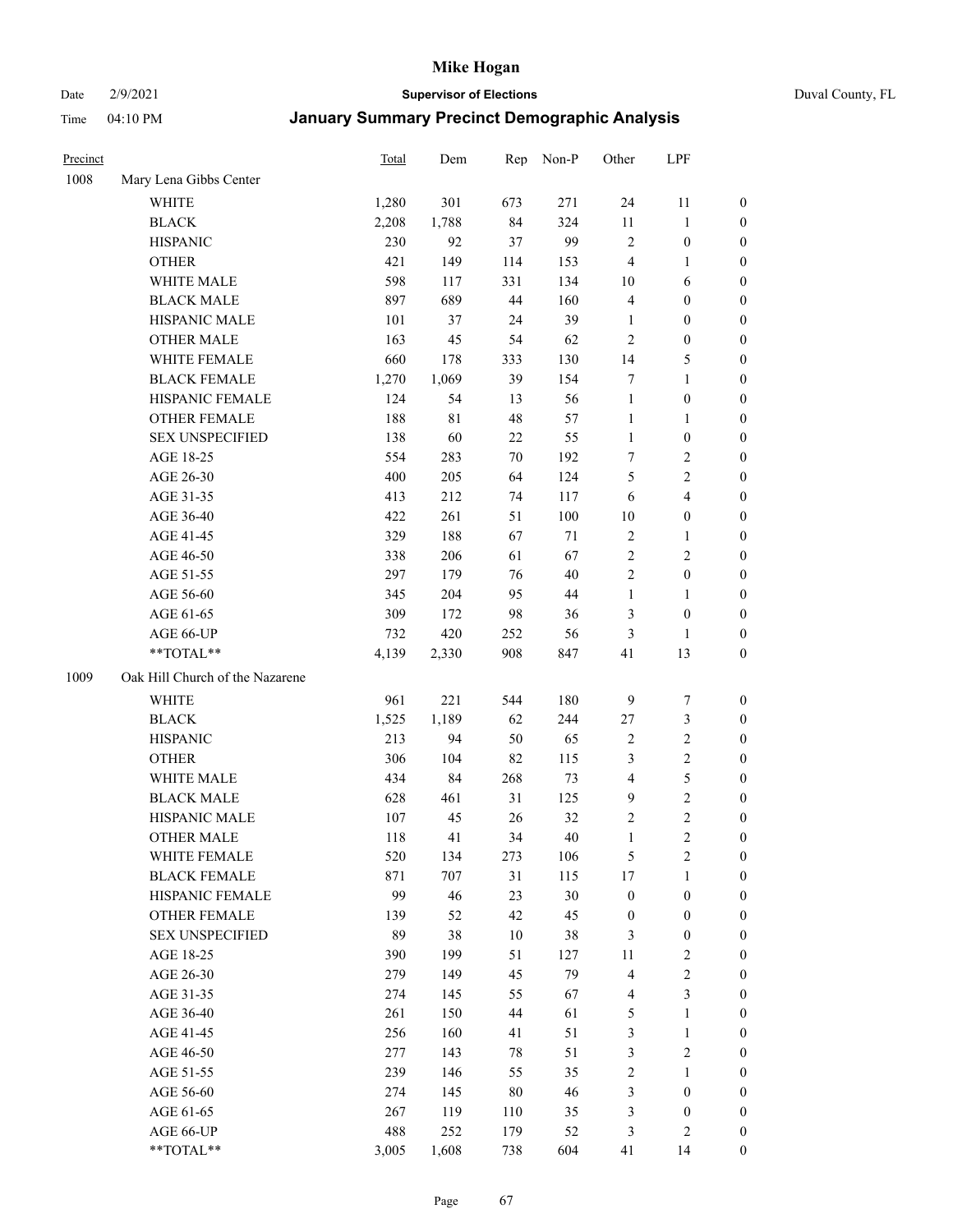#### Date 2/9/2021 **Supervisor of Elections** Duval County, FL

| Precinct |                             | <b>Total</b> | Dem         |                  | Rep Non-P        | Other            | LPF              |                  |
|----------|-----------------------------|--------------|-------------|------------------|------------------|------------------|------------------|------------------|
| 1010     | Sweetwater Church of Christ |              |             |                  |                  |                  |                  |                  |
|          | <b>WHITE</b>                | 1,389        | 318         | 733              | 303              | 32               | $\mathfrak{Z}$   | 0                |
|          | <b>BLACK</b>                | 785          | 628         | 27               | 116              | 12               | $\sqrt{2}$       | 0                |
|          | <b>HISPANIC</b>             | 161          | 76          | 31               | 49               | 4                | $\mathbf{1}$     | 0                |
|          | <b>OTHER</b>                | 226          | $8\sqrt{1}$ | 58               | 83               | 4                | $\boldsymbol{0}$ | $\boldsymbol{0}$ |
|          | WHITE MALE                  | 629          | 117         | 351              | 146              | 13               | $\sqrt{2}$       | $\boldsymbol{0}$ |
|          | <b>BLACK MALE</b>           | 306          | 220         | 14               | 63               | 7                | $\sqrt{2}$       | $\boldsymbol{0}$ |
|          | HISPANIC MALE               | 76           | 29          | 17               | 28               | $\mathbf{1}$     | $\mathbf{1}$     | $\boldsymbol{0}$ |
|          | <b>OTHER MALE</b>           | 87           | 32          | 19               | 33               | 3                | $\boldsymbol{0}$ | $\boldsymbol{0}$ |
|          | WHITE FEMALE                | 744          | 197         | 375              | 153              | 18               | $\mathbf{1}$     | $\boldsymbol{0}$ |
|          | <b>BLACK FEMALE</b>         | 469          | 400         | 12               | 52               | 5                | $\boldsymbol{0}$ | 0                |
|          | HISPANIC FEMALE             | 79           | 42          | 14               | 20               | 3                | $\boldsymbol{0}$ | 0                |
|          | OTHER FEMALE                | 99           | 37          | 31               | $30\,$           | $\mathbf{1}$     | $\boldsymbol{0}$ | 0                |
|          | <b>SEX UNSPECIFIED</b>      | 72           | 29          | 16               | 26               | $\mathbf{1}$     | $\boldsymbol{0}$ | $\boldsymbol{0}$ |
|          | AGE 18-25                   | 319          | 139         | 51               | 115              | 14               | $\boldsymbol{0}$ | $\boldsymbol{0}$ |
|          | AGE 26-30                   | 244          | 103         | 64               | $70\,$           | 5                | $\sqrt{2}$       | $\boldsymbol{0}$ |
|          | AGE 31-35                   | 233          | 106         | 45               | 75               | 5                | $\sqrt{2}$       | $\boldsymbol{0}$ |
|          | AGE 36-40                   | 198          | 94          | 50               | 52               | $\mathbf{1}$     | $\mathbf{1}$     | $\boldsymbol{0}$ |
|          | AGE 41-45                   | 194          | 92          | 52               | 46               | $\overline{4}$   | $\boldsymbol{0}$ | $\boldsymbol{0}$ |
|          | AGE 46-50                   | 216          | 106         | 60               | 42               | 8                | $\boldsymbol{0}$ | $\boldsymbol{0}$ |
|          | AGE 51-55                   | 209          | 103         | 75               | 27               | 4                | $\boldsymbol{0}$ | $\boldsymbol{0}$ |
|          | AGE 56-60                   | 233          | 86          | 106              | 40               | $\mathbf{1}$     | $\boldsymbol{0}$ | 0                |
|          | AGE 61-65                   | 227          | 85          | 101              | 36               | 5                | $\boldsymbol{0}$ | 0                |
|          | AGE 66-UP                   | 488          | 189         | 245              | 48               | 5                | $\mathbf{1}$     | 0                |
|          | **TOTAL**                   | 2,561        | 1,103       | 849              | 551              | 52               | 6                | $\boldsymbol{0}$ |
| 1011     | Teamsters 512               |              |             |                  |                  |                  |                  |                  |
|          | <b>WHITE</b>                | 1,116        | 218         | 658              | 225              | 8                | $\boldsymbol{7}$ | $\boldsymbol{0}$ |
|          | <b>BLACK</b>                | 429          | 335         | 16               | 75               | $\sqrt{2}$       | $\mathbf{1}$     | $\boldsymbol{0}$ |
|          | <b>HISPANIC</b>             | 68           | 31          | 18               | 18               | $\mathbf{1}$     | $\boldsymbol{0}$ | $\boldsymbol{0}$ |
|          | <b>OTHER</b>                | 77           | 17          | 32               | 27               | $\mathbf{1}$     | $\boldsymbol{0}$ | $\boldsymbol{0}$ |
|          | WHITE MALE                  | 512          | 89          | 311              | 103              | 5                | $\overline{4}$   | $\boldsymbol{0}$ |
|          | <b>BLACK MALE</b>           | 168          | 114         | $\boldsymbol{7}$ | 44               | $\overline{2}$   | $\mathbf{1}$     | $\boldsymbol{0}$ |
|          | HISPANIC MALE               | 35           | 14          | 12               | $\overline{9}$   | $\boldsymbol{0}$ | $\boldsymbol{0}$ | 0                |
|          | <b>OTHER MALE</b>           | 27           | 5           | 12               | 10               | $\boldsymbol{0}$ | $\boldsymbol{0}$ | 0                |
|          | WHITE FEMALE                | 587          | 125         | 342              | 115              | 2                | 3                | 0                |
|          | <b>BLACK FEMALE</b>         | 253          | 215         | 7                | 31               | $\boldsymbol{0}$ | $\boldsymbol{0}$ | $\overline{0}$   |
|          | HISPANIC FEMALE             | 32           | 16          | 6                | $\boldsymbol{9}$ | $\mathbf{1}$     | $\boldsymbol{0}$ | $\overline{0}$   |
|          | OTHER FEMALE                | 37           | 9           | 16               | 11               | $\mathbf{1}$     | $\boldsymbol{0}$ | 0                |
|          | <b>SEX UNSPECIFIED</b>      | 39           | 14          | $11\,$           | 13               | $\mathbf{1}$     | $\boldsymbol{0}$ | 0                |
|          | AGE 18-25                   | 164          | 55          | 51               | 55               | 3                | $\boldsymbol{0}$ | 0                |
|          | AGE 26-30                   | 147          | 51          | 38               | 54               | 3                | $\mathbf{1}$     | 0                |
|          | AGE 31-35                   | 154          | 61          | 49               | 42               | $\mathbf{1}$     | $\mathbf{1}$     | 0                |
|          | AGE 36-40                   | 157          | 65          | 59               | 31               | $\mathbf{1}$     | $\mathbf{1}$     | 0                |
|          | AGE 41-45                   | 148          | 55          | 65               | 27               | $\boldsymbol{0}$ | $\mathbf{1}$     | 0                |
|          | AGE 46-50                   | 156          | 53          | 69               | 31               | $\mathbf{1}$     | $\sqrt{2}$       | 0                |
|          | AGE 51-55                   | 128          | 56          | 49               | 21               | $\boldsymbol{0}$ | $\sqrt{2}$       | 0                |
|          | AGE 56-60                   | 166          | 61          | 74               | $30\,$           | 1                | $\boldsymbol{0}$ | 0                |
|          | AGE 61-65                   | 146          | 41          | 80               | 23               | 2                | $\boldsymbol{0}$ | 0                |
|          | AGE 66-UP                   | 324          | 103         | 190              | 31               | $\boldsymbol{0}$ | $\boldsymbol{0}$ | 0                |
|          | **TOTAL**                   | 1,690        | 601         | 724              | 345              | 12               | 8                | $\boldsymbol{0}$ |
|          |                             |              |             |                  |                  |                  |                  |                  |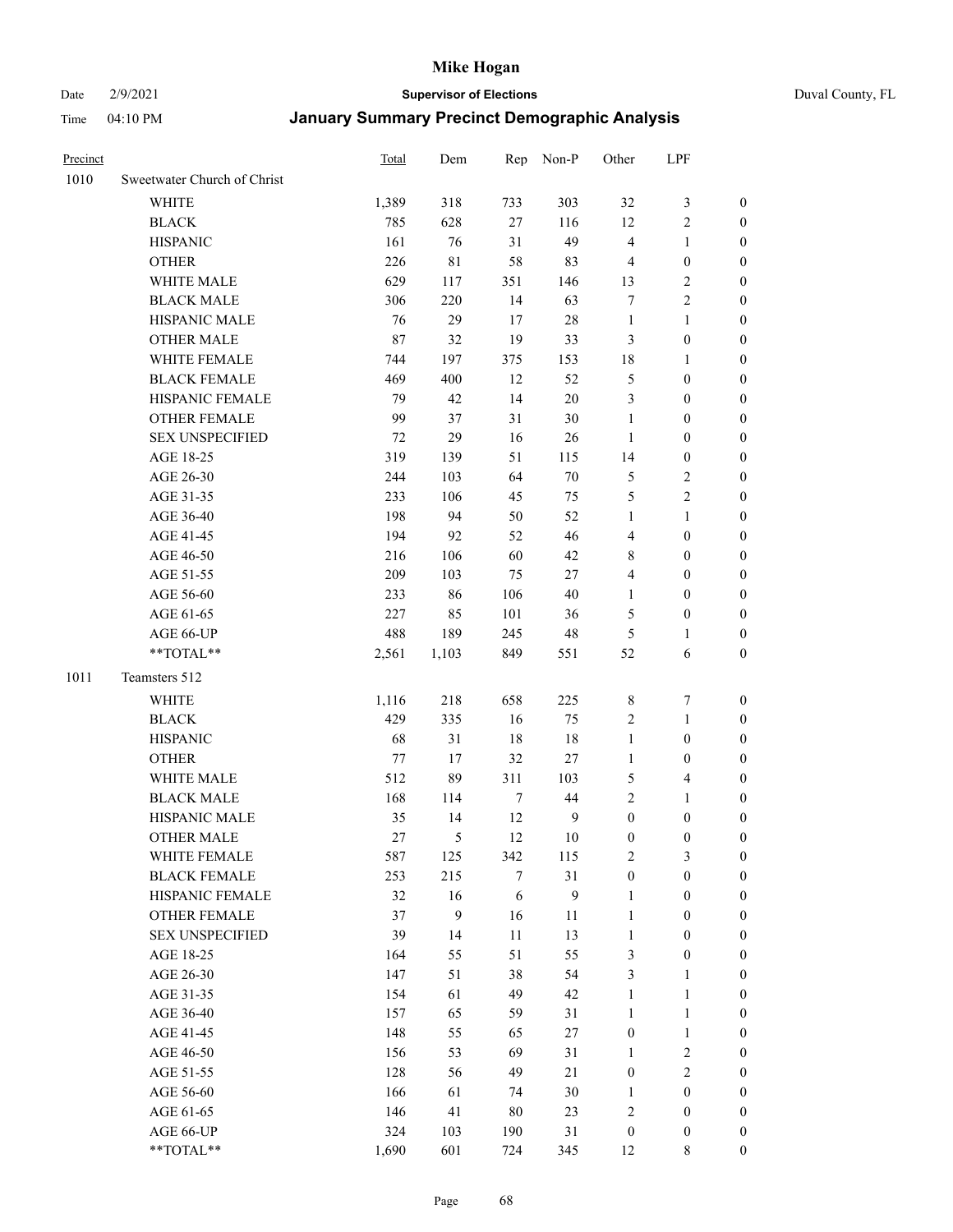Date 2/9/2021 **Supervisor of Elections** Duval County, FL

| Precinct |                                | <b>Total</b> | Dem    | Rep       | Non-P  | Other            | LPF              |                  |
|----------|--------------------------------|--------------|--------|-----------|--------|------------------|------------------|------------------|
| 1012     | <b>Gregory West Apartments</b> |              |        |           |        |                  |                  |                  |
|          | WHITE                          | 732          | 181    | 341       | 198    | $\overline{9}$   | $\mathfrak{Z}$   | 0                |
|          | <b>BLACK</b>                   | 1,866        | 1,464  | 66        | 320    | 16               | $\boldsymbol{0}$ | $\boldsymbol{0}$ |
|          | <b>HISPANIC</b>                | 367          | 183    | 52        | 129    | 3                | $\boldsymbol{0}$ | $\boldsymbol{0}$ |
|          | <b>OTHER</b>                   | 348          | 124    | 68        | 154    | $\overline{c}$   | $\boldsymbol{0}$ | $\boldsymbol{0}$ |
|          | WHITE MALE                     | 323          | 52     | 173       | 92     | 3                | $\mathfrak{Z}$   | $\boldsymbol{0}$ |
|          | <b>BLACK MALE</b>              | 670          | 476    | 39        | 144    | 11               | $\boldsymbol{0}$ | $\boldsymbol{0}$ |
|          | HISPANIC MALE                  | 163          | 62     | 24        | 75     | 2                | $\boldsymbol{0}$ | $\boldsymbol{0}$ |
|          | <b>OTHER MALE</b>              | 121          | 37     | 32        | 50     | $\overline{c}$   | $\boldsymbol{0}$ | $\boldsymbol{0}$ |
|          | WHITE FEMALE                   | 392          | 125    | 163       | 98     | 6                | $\boldsymbol{0}$ | $\boldsymbol{0}$ |
|          | <b>BLACK FEMALE</b>            | 1,172        | 971    | $27\,$    | 169    | 5                | $\boldsymbol{0}$ | $\boldsymbol{0}$ |
|          | HISPANIC FEMALE                | 194          | 114    | 27        | 52     | $\mathbf{1}$     | $\boldsymbol{0}$ | $\boldsymbol{0}$ |
|          | <b>OTHER FEMALE</b>            | 173          | $70\,$ | 33        | $70\,$ | $\boldsymbol{0}$ | $\boldsymbol{0}$ | $\boldsymbol{0}$ |
|          | <b>SEX UNSPECIFIED</b>         | 105          | 45     | 9         | 51     | $\boldsymbol{0}$ | $\boldsymbol{0}$ | $\boldsymbol{0}$ |
|          | AGE 18-25                      | 465          | 269    | 29        | 164    | 3                | $\boldsymbol{0}$ | $\boldsymbol{0}$ |
|          | AGE 26-30                      | 381          | 203    | 42        | 127    | 9                | $\boldsymbol{0}$ | $\boldsymbol{0}$ |
|          | AGE 31-35                      | 386          | 238    | 37        | 107    | 3                | $\mathbf{1}$     | $\boldsymbol{0}$ |
|          | AGE 36-40                      | 336          | 211    | 36        | 85     | 4                | $\boldsymbol{0}$ | $\boldsymbol{0}$ |
|          | AGE 41-45                      | 311          | 207    | 37        | 65     | $\mathbf{1}$     | $\mathbf{1}$     | $\boldsymbol{0}$ |
|          | AGE 46-50                      | 290          | 184    | 46        | 56     | 4                | $\boldsymbol{0}$ | $\boldsymbol{0}$ |
|          | AGE 51-55                      | 245          | 145    | 54        | 46     | $\boldsymbol{0}$ | $\boldsymbol{0}$ | $\boldsymbol{0}$ |
|          | AGE 56-60                      | 260          | 141    | 65        | 52     | 2                | $\boldsymbol{0}$ | $\boldsymbol{0}$ |
|          | AGE 61-65                      | 231          | 135    | 52        | 42     | $\overline{c}$   | $\boldsymbol{0}$ | $\boldsymbol{0}$ |
|          | AGE 66-UP                      | 408          | 219    | 129       | 57     | $\sqrt{2}$       | 1                | $\boldsymbol{0}$ |
|          | **TOTAL**                      | 3,313        | 1,952  | 527       | 801    | 30               | $\mathfrak{Z}$   | $\boldsymbol{0}$ |
| 1013     | Cedar Creek Baptist Church     |              |        |           |        |                  |                  |                  |
|          | <b>WHITE</b>                   | 810          | 193    | 465       | 133    | $11\,$           | $\,$ $\,$        | $\boldsymbol{0}$ |
|          | <b>BLACK</b>                   | 496          | 378    | 13        | 96     | 9                | $\boldsymbol{0}$ | $\boldsymbol{0}$ |
|          | <b>HISPANIC</b>                | 82           | 38     | 13        | 29     | 2                | $\boldsymbol{0}$ | $\boldsymbol{0}$ |
|          | <b>OTHER</b>                   | 86           | 21     | 28        | 36     | $\boldsymbol{0}$ | $\mathbf{1}$     | $\boldsymbol{0}$ |
|          | WHITE MALE                     | 372          | $80\,$ | 211       | 69     | 5                | 7                | $\boldsymbol{0}$ |
|          | <b>BLACK MALE</b>              | 176          | 117    | 6         | 47     | $\sqrt{6}$       | $\boldsymbol{0}$ | $\boldsymbol{0}$ |
|          | HISPANIC MALE                  | 30           | 11     | 5         | 13     | $\mathbf{1}$     | $\boldsymbol{0}$ | $\boldsymbol{0}$ |
|          | <b>OTHER MALE</b>              | 33           | 6      | 10        | 17     | $\boldsymbol{0}$ | $\boldsymbol{0}$ | $\boldsymbol{0}$ |
|          | WHITE FEMALE                   | 431          | 111    | 250       | 63     | 6                | 1                | 0                |
|          | <b>BLACK FEMALE</b>            | 308          | 251    | 7         | 47     | 3                | $\boldsymbol{0}$ | $\overline{0}$   |
|          | HISPANIC FEMALE                | 50           | 26     | $\,$ $\,$ | 15     | $\mathbf{1}$     | $\boldsymbol{0}$ | $\overline{0}$   |
|          | <b>OTHER FEMALE</b>            | 29           | $8\,$  | 11        | $10\,$ | $\boldsymbol{0}$ | $\boldsymbol{0}$ | $\overline{0}$   |
|          | <b>SEX UNSPECIFIED</b>         | 45           | $20\,$ | 11        | 13     | $\boldsymbol{0}$ | $\mathbf{1}$     | 0                |
|          | AGE 18-25                      | 170          | 66     | 48        | 49     | 7                | $\boldsymbol{0}$ | 0                |
|          | AGE 26-30                      | 165          | 74     | 36        | 50     | 4                | $\mathbf{1}$     | 0                |
|          | AGE 31-35                      | 154          | 68     | 36        | 44     | 3                | $\mathfrak{Z}$   | 0                |
|          | AGE 36-40                      | 124          | 53     | 38        | 31     | $\overline{c}$   | $\boldsymbol{0}$ | 0                |
|          | AGE 41-45                      | 105          | 52     | 26        | 25     | $\mathbf{1}$     | $\mathbf{1}$     | 0                |
|          | AGE 46-50                      | 105          | 54     | 33        | 16     | $\mathbf{1}$     | $\mathbf{1}$     | 0                |
|          | AGE 51-55                      | 123          | 50     | 44        | 26     | 2                | $\mathbf{1}$     | 0                |
|          | AGE 56-60                      | 135          | 58     | 53        | 21     | $\mathbf{1}$     | $\sqrt{2}$       | 0                |
|          | AGE 61-65                      | 111          | 56     | 45        | $10\,$ | $\boldsymbol{0}$ | $\boldsymbol{0}$ | $\overline{0}$   |
|          | AGE 66-UP                      | 282          | 99     | 160       | $22\,$ | $\mathbf{1}$     | $\boldsymbol{0}$ | 0                |
|          | **TOTAL**                      | 1,474        | 630    | 519       | 294    | $22\,$           | 9                | $\boldsymbol{0}$ |
|          |                                |              |        |           |        |                  |                  |                  |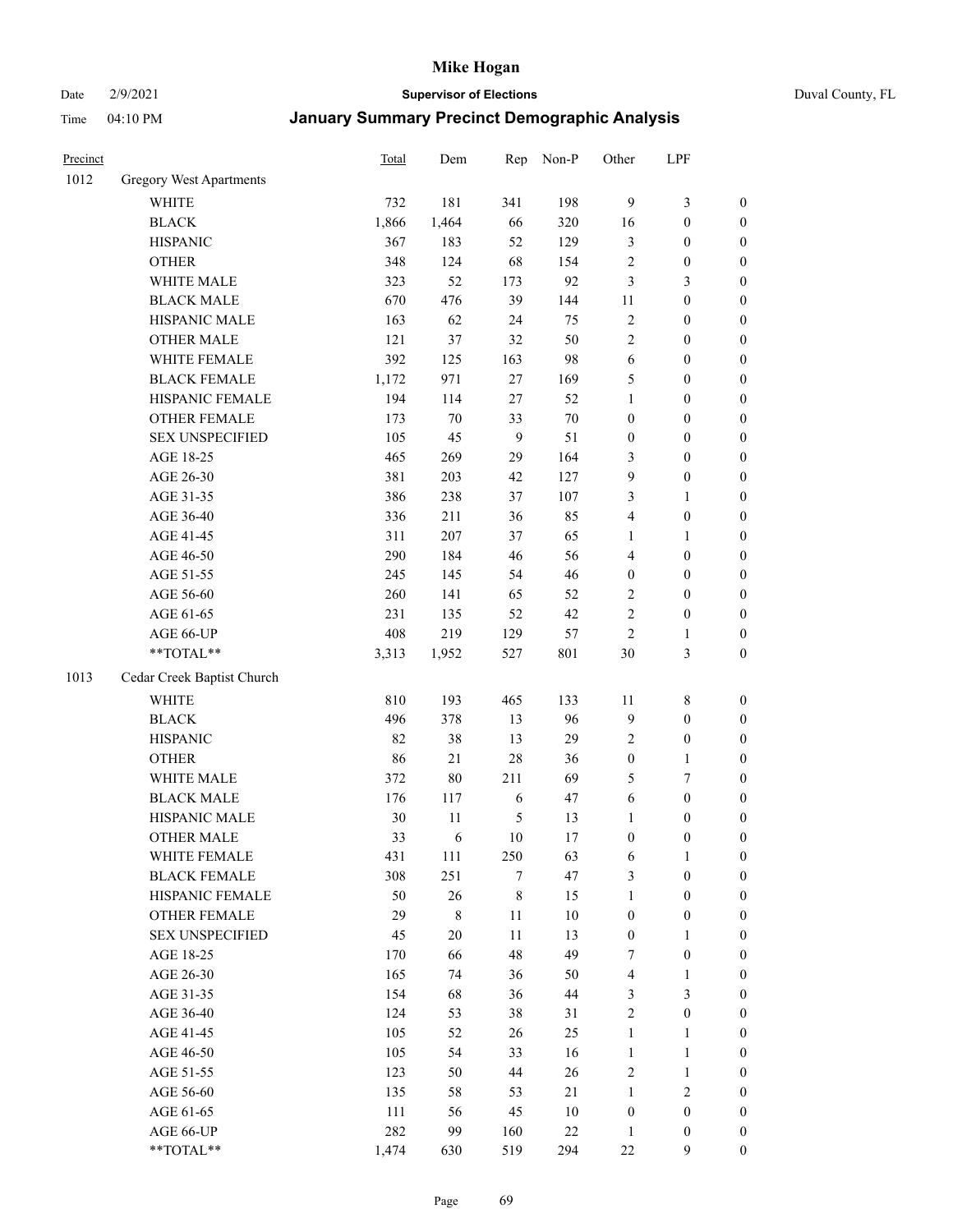Date 2/9/2021 **Supervisor of Elections** Duval County, FL

| Precinct |                             | Total | Dem   | Rep    | Non-P  | Other                   | LPF                     |                  |
|----------|-----------------------------|-------|-------|--------|--------|-------------------------|-------------------------|------------------|
| 1014     | McGirts Creek Regional Park |       |       |        |        |                         |                         |                  |
|          | <b>WHITE</b>                | 1,326 | 317   | 671    | 307    | $22\,$                  | $\mathbf{9}$            | 0                |
|          | <b>BLACK</b>                | 1,858 | 1,509 | 60     | 263    | 25                      | $\mathbf{1}$            | $\boldsymbol{0}$ |
|          | <b>HISPANIC</b>             | 271   | 112   | 49     | 107    | 3                       | $\boldsymbol{0}$        | $\boldsymbol{0}$ |
|          | <b>OTHER</b>                | 374   | 120   | 114    | 133    | 5                       | $\sqrt{2}$              | $\boldsymbol{0}$ |
|          | WHITE MALE                  | 644   | 137   | 330    | 155    | 14                      | $8\,$                   | $\boldsymbol{0}$ |
|          | <b>BLACK MALE</b>           | 757   | 568   | 33     | 144    | 12                      | $\boldsymbol{0}$        | $\boldsymbol{0}$ |
|          | HISPANIC MALE               | 121   | 41    | 28     | 51     | $\mathbf{1}$            | $\boldsymbol{0}$        | $\boldsymbol{0}$ |
|          | <b>OTHER MALE</b>           | 141   | 39    | 50     | 52     | $\boldsymbol{0}$        | $\boldsymbol{0}$        | $\boldsymbol{0}$ |
|          | WHITE FEMALE                | 670   | 178   | 333    | 150    | 8                       | $\mathbf{1}$            | $\boldsymbol{0}$ |
|          | <b>BLACK FEMALE</b>         | 1,066 | 913   | 26     | 114    | 12                      | $\mathbf{1}$            | $\boldsymbol{0}$ |
|          | HISPANIC FEMALE             | 145   | 68    | $20\,$ | 55     | $\sqrt{2}$              | $\boldsymbol{0}$        | 0                |
|          | OTHER FEMALE                | 175   | 64    | 57     | 48     | 4                       | $\sqrt{2}$              | $\boldsymbol{0}$ |
|          | <b>SEX UNSPECIFIED</b>      | 110   | 50    | 17     | 41     | $\sqrt{2}$              | $\boldsymbol{0}$        | $\boldsymbol{0}$ |
|          | AGE 18-25                   | 451   | 237   | 64     | 142    | 7                       | $\mathbf{1}$            | $\boldsymbol{0}$ |
|          | AGE 26-30                   | 395   | 183   | 72     | 129    | 6                       | $\mathfrak{S}$          | $\boldsymbol{0}$ |
|          | AGE 31-35                   | 387   | 196   | 67     | 116    | $\,$ $\,$               | $\boldsymbol{0}$        | $\boldsymbol{0}$ |
|          | AGE 36-40                   | 300   | 169   | 51     | 77     | 3                       | $\boldsymbol{0}$        | $\boldsymbol{0}$ |
|          | AGE 41-45                   | 287   | 168   | 44     | 63     | 12                      | $\boldsymbol{0}$        | $\boldsymbol{0}$ |
|          | AGE 46-50                   | 319   | 180   | 75     | 55     | 8                       | 1                       | $\boldsymbol{0}$ |
|          | AGE 51-55                   | 333   | 185   | $80\,$ | 62     | $\sqrt{2}$              | $\overline{\mathbf{4}}$ | $\boldsymbol{0}$ |
|          | AGE 56-60                   | 324   | 189   | 79     | 54     | $\overline{2}$          | $\boldsymbol{0}$        | 0                |
|          | AGE 61-65                   | 315   | 183   | 92     | 38     | $\mathbf{1}$            | $\mathbf{1}$            | $\boldsymbol{0}$ |
|          | AGE 66-UP                   | 718   | 368   | 270    | 74     | 6                       | $\boldsymbol{0}$        | $\boldsymbol{0}$ |
|          | **TOTAL**                   | 3,829 | 2,058 | 894    | 810    | 55                      | 12                      | $\boldsymbol{0}$ |
| 1015     | River City Community Church |       |       |        |        |                         |                         |                  |
|          | <b>WHITE</b>                | 1,261 | 313   | 666    | 255    | $22\,$                  | 5                       | $\boldsymbol{0}$ |
|          | <b>BLACK</b>                | 1,292 | 1,040 | 34     | 199    | 19                      | $\boldsymbol{0}$        | $\boldsymbol{0}$ |
|          | <b>HISPANIC</b>             | 229   | 95    | 41     | $87\,$ | 4                       | $\mathfrak{2}$          | $\boldsymbol{0}$ |
|          | <b>OTHER</b>                | 377   | 109   | 122    | 139    | 6                       | $\mathbf{1}$            | $\boldsymbol{0}$ |
|          | WHITE MALE                  | 603   | 111   | 338    | 136    | 14                      | $\overline{\mathbf{4}}$ | $\boldsymbol{0}$ |
|          | <b>BLACK MALE</b>           | 541   | 417   | $18\,$ | 97     | $\overline{9}$          | $\boldsymbol{0}$        | $\boldsymbol{0}$ |
|          | HISPANIC MALE               | 98    | 33    | 25     | 37     | $\sqrt{2}$              | 1                       | $\boldsymbol{0}$ |
|          | <b>OTHER MALE</b>           | 146   | 37    | 56     | 51     | $\mathbf{1}$            | $\mathbf{1}$            | $\boldsymbol{0}$ |
|          | WHITE FEMALE                | 644   | 199   | 321    | 115    | 8                       | 1                       | 0                |
|          | <b>BLACK FEMALE</b>         | 723   | 601   | 16     | 97     | 9                       | $\boldsymbol{0}$        | $\overline{0}$   |
|          | HISPANIC FEMALE             | 129   | 62    | 16     | 48     | 2                       | 1                       | $\overline{0}$   |
|          | <b>OTHER FEMALE</b>         | 180   | 58    | 53     | 65     | 4                       | $\boldsymbol{0}$        | $\overline{0}$   |
|          | <b>SEX UNSPECIFIED</b>      | 95    | 39    | $20\,$ | 34     | 2                       | $\boldsymbol{0}$        | 0                |
|          | AGE 18-25                   | 396   | 179   | 68     | 137    | 10                      | $\sqrt{2}$              | 0                |
|          | AGE 26-30                   | 303   | 145   | 61     | $87\,$ | 9                       | $\mathbf{1}$            | 0                |
|          | AGE 31-35                   | 292   | 151   | 55     | 79     | 5                       | $\sqrt{2}$              | 0                |
|          | AGE 36-40                   | 266   | 136   | 47     | 76     | 5                       | $\sqrt{2}$              | 0                |
|          | AGE 41-45                   | 242   | 126   | 56     | 56     | $\overline{\mathbf{4}}$ | $\boldsymbol{0}$        | 0                |
|          | AGE 46-50                   | 260   | 137   | 70     | 51     | 2                       | $\boldsymbol{0}$        | 0                |
|          | AGE 51-55                   | 249   | 134   | 63     | 50     | $\overline{2}$          | $\boldsymbol{0}$        | 0                |
|          | AGE 56-60                   | 288   | 153   | 88     | 41     | 6                       | $\boldsymbol{0}$        | $\overline{0}$   |
|          | AGE 61-65                   | 301   | 150   | 103    | 46     | 2                       | $\boldsymbol{0}$        | $\overline{0}$   |
|          | AGE 66-UP                   | 562   | 246   | 252    | 57     | 6                       | $\mathbf{1}$            | 0                |
|          | **TOTAL**                   | 3,159 | 1,557 | 863    | 680    | 51                      | 8                       | $\boldsymbol{0}$ |
|          |                             |       |       |        |        |                         |                         |                  |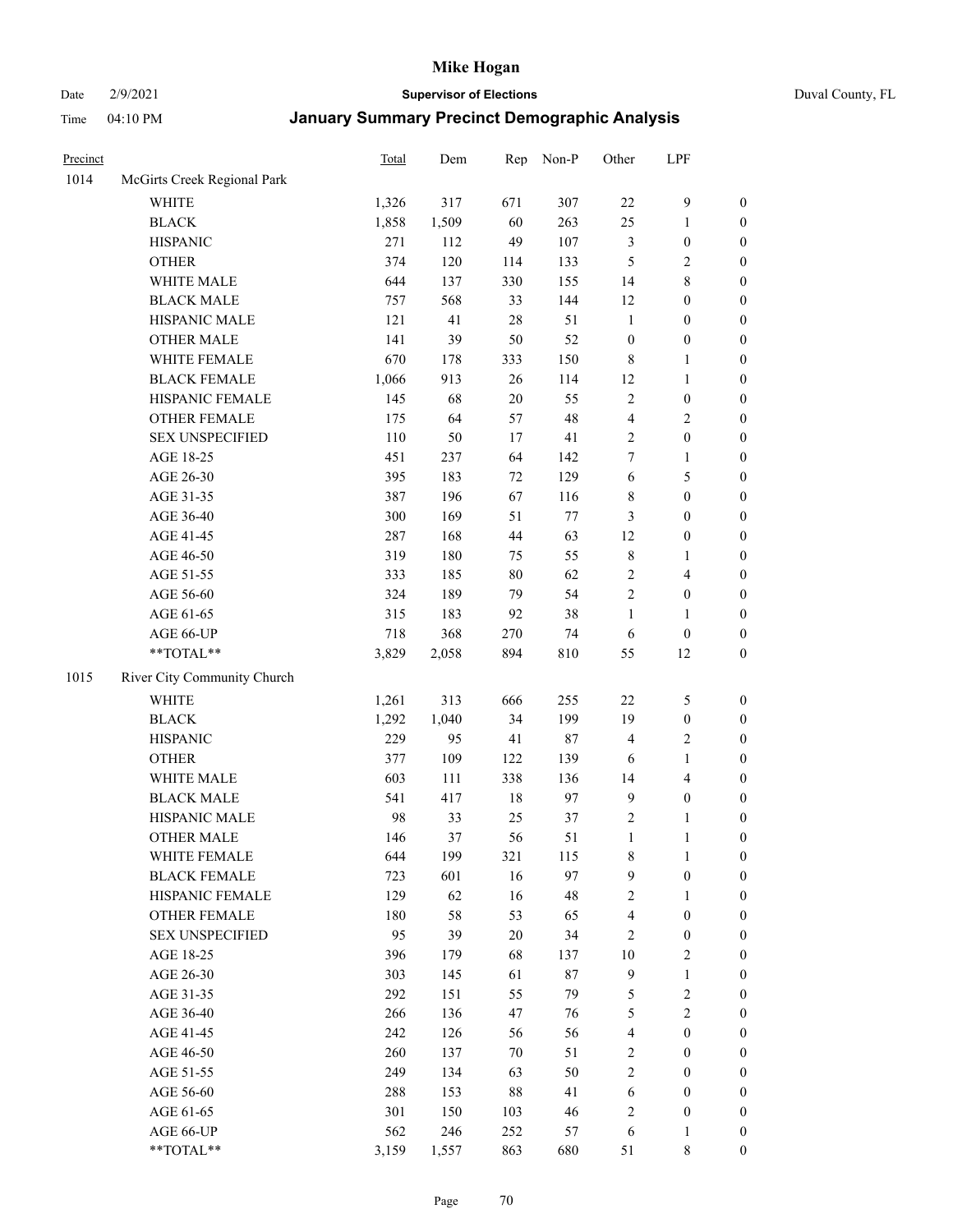# Date 2/9/2021 **Supervisor of Elections** Duval County, FL

| Precinct |                         | <b>Total</b> | Dem         | Rep            | Non-P  | Other            | LPF              |                  |
|----------|-------------------------|--------------|-------------|----------------|--------|------------------|------------------|------------------|
| 1016     | Argyle Church of Christ |              |             |                |        |                  |                  |                  |
|          | <b>WHITE</b>            | 873          | 188         | 456            | 213    | 8                | $\,$ 8 $\,$      | 0                |
|          | <b>BLACK</b>            | 830          | 639         | 44             | 138    | 9                | $\boldsymbol{0}$ | 0                |
|          | <b>HISPANIC</b>         | 201          | 61          | 55             | 79     | 4                | $\overline{2}$   | $\boldsymbol{0}$ |
|          | <b>OTHER</b>            | 258          | 89          | 78             | 89     | 1                | 1                | $\boldsymbol{0}$ |
|          | WHITE MALE              | 417          | $80\,$      | 228            | 98     | 3                | $\,$ 8 $\,$      | $\boldsymbol{0}$ |
|          | <b>BLACK MALE</b>       | 339          | 230         | 24             | $80\,$ | 5                | $\boldsymbol{0}$ | $\boldsymbol{0}$ |
|          | HISPANIC MALE           | 94           | 30          | 25             | 36     | 2                | $\mathbf{1}$     | $\boldsymbol{0}$ |
|          | <b>OTHER MALE</b>       | 89           | 25          | 32             | 32     | $\boldsymbol{0}$ | $\boldsymbol{0}$ | $\boldsymbol{0}$ |
|          | WHITE FEMALE            | 446          | 106         | 225            | 110    | 5                | $\boldsymbol{0}$ | $\boldsymbol{0}$ |
|          | <b>BLACK FEMALE</b>     | 479          | 400         | 19             | 56     | 4                | $\boldsymbol{0}$ | 0                |
|          | HISPANIC FEMALE         | 103          | 29          | 30             | 41     | $\overline{2}$   | $\mathbf{1}$     | 0                |
|          | <b>OTHER FEMALE</b>     | 124          | 49          | 37             | 38     | $\boldsymbol{0}$ | $\boldsymbol{0}$ | 0                |
|          | <b>SEX UNSPECIFIED</b>  | $71\,$       | 28          | 13             | $28\,$ | $\mathbf{1}$     | $\mathbf{1}$     | $\boldsymbol{0}$ |
|          | AGE 18-25               | 292          | 139         | 64             | 79     | 7                | $\mathfrak{Z}$   | $\boldsymbol{0}$ |
|          | AGE 26-30               | 288          | 140         | 57             | 83     | 3                | $\mathfrak{S}$   | $\boldsymbol{0}$ |
|          | AGE 31-35               | 199          | 90          | 38             | $70\,$ | $\mathbf{1}$     | $\boldsymbol{0}$ | $\boldsymbol{0}$ |
|          | AGE 36-40               | 181          | 77          | $40\,$         | 59     | 4                | $\mathbf{1}$     | $\boldsymbol{0}$ |
|          | AGE 41-45               | 173          | 85          | 46             | 42     | $\boldsymbol{0}$ | $\boldsymbol{0}$ | $\boldsymbol{0}$ |
|          | AGE 46-50               | 181          | 91          | 47             | 39     | 3                | $\mathbf{1}$     | $\boldsymbol{0}$ |
|          | AGE 51-55               | 195          | 89          | 70             | 35     | $\boldsymbol{0}$ | $\mathbf{1}$     | $\boldsymbol{0}$ |
|          | AGE 56-60               | 212          | 89          | 75             | 46     | $\sqrt{2}$       | $\boldsymbol{0}$ | 0                |
|          | AGE 61-65               | 164          | 63          | $77\,$         | 23     | $\mathbf{1}$     | $\boldsymbol{0}$ | 0                |
|          | AGE 66-UP               | 277          | 114         | 119            | 43     | $\mathbf{1}$     | $\boldsymbol{0}$ | $\boldsymbol{0}$ |
|          | **TOTAL**               | 2,162        | 977         | 633            | 519    | $22\,$           | 11               | $\boldsymbol{0}$ |
| 1101     | FSCJ - Deerwood Center  |              |             |                |        |                  |                  |                  |
|          | <b>WHITE</b>            | 738          | 177         | 390            | 153    | 13               | 5                | $\boldsymbol{0}$ |
|          | <b>BLACK</b>            | 152          | 122         | $\tau$         | $21\,$ | 2                | $\boldsymbol{0}$ | $\boldsymbol{0}$ |
|          | <b>HISPANIC</b>         | 75           | 26          | 23             | 25     | $\mathbf{1}$     | $\boldsymbol{0}$ | $\boldsymbol{0}$ |
|          | <b>OTHER</b>            | 176          | 40          | 49             | 82     | 5                | $\boldsymbol{0}$ | $\boldsymbol{0}$ |
|          | WHITE MALE              | 339          | 65          | 189            | 74     | $10\,$           | $\mathbf{1}$     | $\boldsymbol{0}$ |
|          | <b>BLACK MALE</b>       | 58           | 44          | $\overline{4}$ | $10\,$ | $\boldsymbol{0}$ | $\boldsymbol{0}$ | $\boldsymbol{0}$ |
|          | HISPANIC MALE           | 34           | $10\,$      | 10             | 13     | 1                | $\boldsymbol{0}$ | 0                |
|          | <b>OTHER MALE</b>       | 70           | 11          | 23             | 36     | $\boldsymbol{0}$ | $\boldsymbol{0}$ | $\boldsymbol{0}$ |
|          | WHITE FEMALE            | 389          | 111         | 196            | 75     | 3                | 4                | 0                |
|          | <b>BLACK FEMALE</b>     | 92           | 76          | $\mathfrak{Z}$ | 11     | $\overline{c}$   | $\boldsymbol{0}$ | $\overline{0}$   |
|          | HISPANIC FEMALE         | 41           | 16          | 13             | 12     | $\boldsymbol{0}$ | $\boldsymbol{0}$ | $\overline{0}$   |
|          | OTHER FEMALE            | 85           | 24          | 21             | 36     | 4                | $\boldsymbol{0}$ | $\overline{0}$   |
|          | <b>SEX UNSPECIFIED</b>  | 33           | $\,$ 8 $\,$ | 10             | 14     | $\mathbf{1}$     | $\boldsymbol{0}$ | 0                |
|          | AGE 18-25               | 103          | 33          | 37             | $30\,$ | 3                | $\boldsymbol{0}$ | 0                |
|          | AGE 26-30               | 92           | 34          | 30             | $20\,$ | 5                | $\mathfrak{Z}$   | 0                |
|          | AGE 31-35               | 112          | 55          | 24             | 32     | $\mathbf{1}$     | $\boldsymbol{0}$ | 0                |
|          | AGE 36-40               | 85           | 31          | 24             | $30\,$ | $\boldsymbol{0}$ | $\boldsymbol{0}$ | 0                |
|          | AGE 41-45               | 87           | 27          | 33             | 27     | $\boldsymbol{0}$ | $\boldsymbol{0}$ | 0                |
|          | AGE 46-50               | 116          | 27          | 51             | 35     | $\mathbf{1}$     | $\overline{c}$   | 0                |
|          | AGE 51-55               | 124          | 31          | 58             | 31     | $\overline{4}$   | $\boldsymbol{0}$ | 0                |
|          | AGE 56-60               | 127          | 41          | 55             | $28\,$ | 3                | $\boldsymbol{0}$ | $\overline{0}$   |
|          | AGE 61-65               | 79           | $28\,$      | 36             | 15     | $\boldsymbol{0}$ | $\boldsymbol{0}$ | $\overline{0}$   |
|          | AGE 66-UP               | 216          | 58          | 121            | 33     | 4                | $\boldsymbol{0}$ | 0                |
|          | **TOTAL**               | 1,141        | 365         | 469            | 281    | 21               | 5                | $\boldsymbol{0}$ |
|          |                         |              |             |                |        |                  |                  |                  |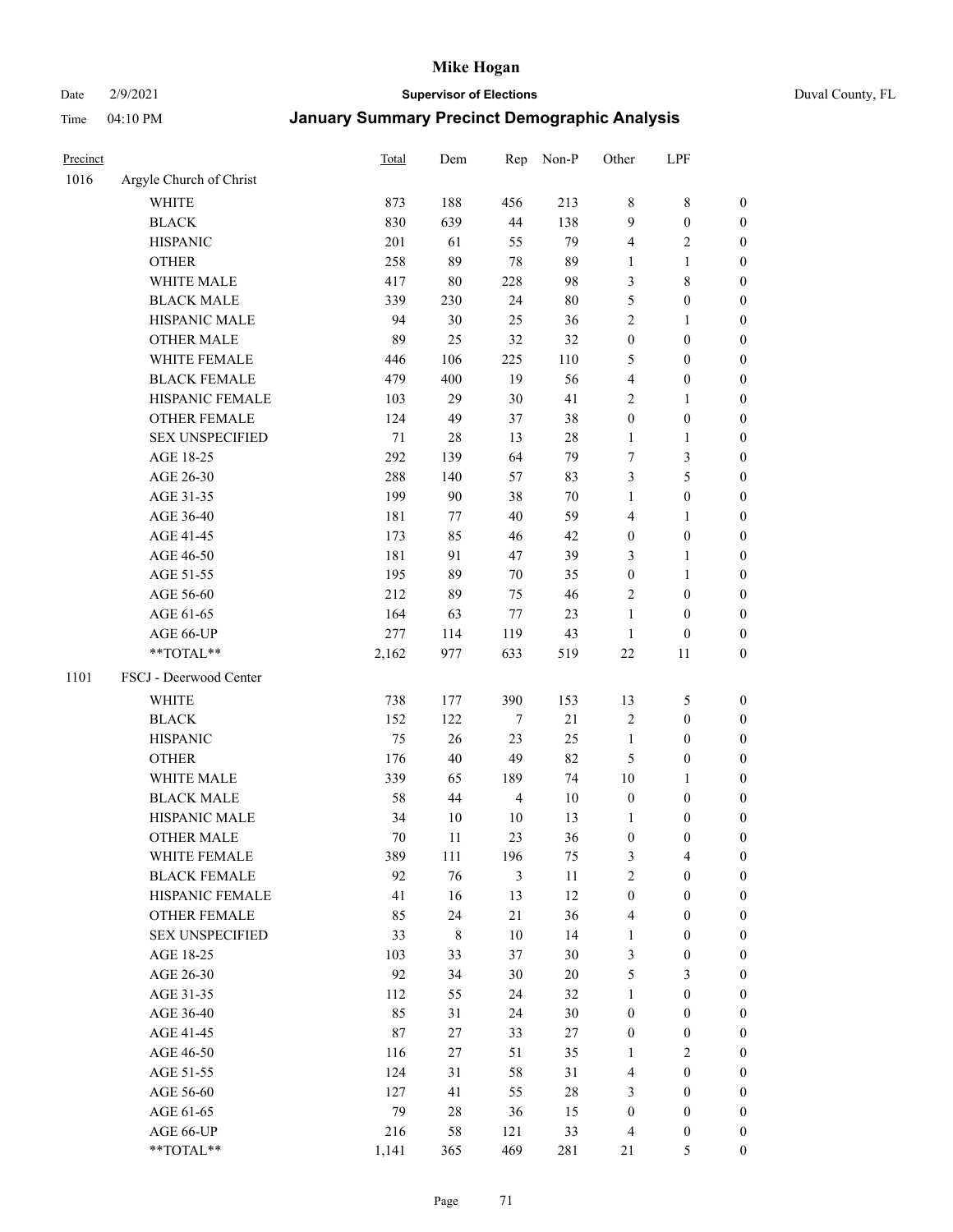#### Date 2/9/2021 **Supervisor of Elections** Duval County, FL

| Precinct |                                   | <b>Total</b> | Dem                     | Rep              | Non-P                   | Other            | LPF              |                  |
|----------|-----------------------------------|--------------|-------------------------|------------------|-------------------------|------------------|------------------|------------------|
| 1102     | Glen Kernan Golf and Country Club |              |                         |                  |                         |                  |                  |                  |
|          | <b>WHITE</b>                      | 382          | 64                      | 246              | 65                      | 6                | $\mathbf{1}$     | 0                |
|          | <b>BLACK</b>                      | 30           | 21                      | $\overline{2}$   | $\tau$                  | $\boldsymbol{0}$ | $\boldsymbol{0}$ | 0                |
|          | <b>HISPANIC</b>                   | 19           | $\overline{c}$          | 9                | $\,$ 8 $\,$             | $\boldsymbol{0}$ | $\boldsymbol{0}$ | $\boldsymbol{0}$ |
|          | <b>OTHER</b>                      | 160          | 51                      | 31               | 73                      | 4                | 1                | $\boldsymbol{0}$ |
|          | WHITE MALE                        | 184          | 25                      | 126              | 32                      | 1                | $\boldsymbol{0}$ | $\boldsymbol{0}$ |
|          | <b>BLACK MALE</b>                 | 18           | 12                      | $\sqrt{2}$       | $\overline{\mathbf{4}}$ | $\boldsymbol{0}$ | $\boldsymbol{0}$ | $\boldsymbol{0}$ |
|          | HISPANIC MALE                     | 6            | $\mathbf{1}$            | $\mathbf{1}$     | $\overline{\mathbf{4}}$ | $\boldsymbol{0}$ | $\boldsymbol{0}$ | $\boldsymbol{0}$ |
|          | <b>OTHER MALE</b>                 | 73           | 25                      | 15               | 31                      | $\mathbf{1}$     | $\mathbf{1}$     | $\boldsymbol{0}$ |
|          | WHITE FEMALE                      | 196          | 39                      | 119              | 32                      | 5                | $\mathbf{1}$     | $\boldsymbol{0}$ |
|          | <b>BLACK FEMALE</b>               | 11           | 8                       | $\boldsymbol{0}$ | $\mathfrak{Z}$          | $\boldsymbol{0}$ | $\boldsymbol{0}$ | $\boldsymbol{0}$ |
|          | HISPANIC FEMALE                   | 13           | $\mathbf{1}$            | $\,$ 8 $\,$      | $\overline{\mathbf{4}}$ | $\boldsymbol{0}$ | $\boldsymbol{0}$ | $\boldsymbol{0}$ |
|          | <b>OTHER FEMALE</b>               | 64           | 23                      | 11               | 29                      | $\mathbf{1}$     | $\boldsymbol{0}$ | $\boldsymbol{0}$ |
|          | <b>SEX UNSPECIFIED</b>            | 26           | $\overline{\mathbf{4}}$ | 6                | 14                      | 2                | $\boldsymbol{0}$ | $\boldsymbol{0}$ |
|          | AGE 18-25                         | 114          | 37                      | 40               | 32                      | 4                | 1                | $\boldsymbol{0}$ |
|          | AGE 26-30                         | $20\,$       | $\mathfrak{S}$          | 10               | $\mathfrak{S}$          | $\boldsymbol{0}$ | $\boldsymbol{0}$ | $\boldsymbol{0}$ |
|          | AGE 31-35                         | 27           | $\boldsymbol{7}$        | 11               | 6                       | $\overline{c}$   | $\mathbf{1}$     | $\boldsymbol{0}$ |
|          | AGE 36-40                         | 37           | 10                      | 14               | 12                      | $\mathbf{1}$     | $\boldsymbol{0}$ | $\boldsymbol{0}$ |
|          | AGE 41-45                         | $40\,$       | $\boldsymbol{9}$        | 14               | 17                      | $\boldsymbol{0}$ | $\boldsymbol{0}$ | $\boldsymbol{0}$ |
|          | AGE 46-50                         | 74           | 17                      | 33               | 22                      | 2                | $\boldsymbol{0}$ | $\boldsymbol{0}$ |
|          | AGE 51-55                         | $70\,$       | 13                      | 38               | 19                      | $\boldsymbol{0}$ | $\boldsymbol{0}$ | $\boldsymbol{0}$ |
|          | AGE 56-60                         | 70           | 13                      | 40               | 17                      | $\boldsymbol{0}$ | $\boldsymbol{0}$ | 0                |
|          | AGE 61-65                         | 37           | $\overline{4}$          | 24               | 9                       | $\boldsymbol{0}$ | $\boldsymbol{0}$ | 0                |
|          | AGE 66-UP                         | 102          | 23                      | 64               | 14                      | 1                | $\boldsymbol{0}$ | $\boldsymbol{0}$ |
|          | $**TOTAL**$                       | 591          | 138                     | 288              | 153                     | 10               | $\sqrt{2}$       | $\boldsymbol{0}$ |
| 1103     | Hampton Glen                      |              |                         |                  |                         |                  |                  |                  |
|          | <b>WHITE</b>                      | 2,090        | 505                     | 1,113            | 429                     | 33               | 10               | $\boldsymbol{0}$ |
|          | <b>BLACK</b>                      | 389          | 281                     | 17               | 85                      | 5                | $\mathbf{1}$     | $\boldsymbol{0}$ |
|          | <b>HISPANIC</b>                   | 222          | 98                      | 55               | 63                      | 5                | $\mathbf{1}$     | $\boldsymbol{0}$ |
|          | <b>OTHER</b>                      | 671          | 214                     | 157              | 297                     | 3                | $\boldsymbol{0}$ | $\boldsymbol{0}$ |
|          | WHITE MALE                        | 961          | 194                     | 537              | 210                     | 14               | 6                | $\boldsymbol{0}$ |
|          | <b>BLACK MALE</b>                 | 168          | 107                     | 11               | 47                      | 3                | $\boldsymbol{0}$ | $\boldsymbol{0}$ |
|          | HISPANIC MALE                     | $100\,$      | 41                      | 26               | $30\,$                  | 3                | $\boldsymbol{0}$ | $\boldsymbol{0}$ |
|          | <b>OTHER MALE</b>                 | 287          | 85                      | 74               | 126                     | $\overline{c}$   | $\boldsymbol{0}$ | $\boldsymbol{0}$ |
|          | WHITE FEMALE                      | 1,114        | 310                     | 565              | 216                     | 19               | 4                | 0                |
|          | <b>BLACK FEMALE</b>               | 218          | 171                     | 6                | 38                      | 2                | $\mathbf{1}$     | $\boldsymbol{0}$ |
|          | HISPANIC FEMALE                   | 114          | 53                      | 26               | 32                      | $\overline{c}$   | $\mathbf{1}$     | $\boldsymbol{0}$ |
|          | OTHER FEMALE                      | 323          | 114                     | 74               | 135                     | $\boldsymbol{0}$ | $\boldsymbol{0}$ | $\overline{0}$   |
|          | <b>SEX UNSPECIFIED</b>            | 87           | 23                      | 23               | $40\,$                  | $\mathbf{1}$     | $\boldsymbol{0}$ | 0                |
|          | AGE 18-25                         | 505          | 190                     | 144              | 150                     | $17\,$           | $\overline{4}$   | 0                |
|          | AGE 26-30                         | 348          | 146                     | 98               | 96                      | 7                | $\mathbf{1}$     | 0                |
|          | AGE 31-35                         | 253          | 99                      | 83               | 68                      | 3                | $\boldsymbol{0}$ | 0                |
|          | AGE 36-40                         | 235          | 79                      | $72\,$           | $80\,$                  | 2                | $\sqrt{2}$       | 0                |
|          | AGE 41-45                         | 228          | 88                      | 79               | 58                      | $\mathbf{1}$     | $\overline{c}$   | 0                |
|          | AGE 46-50                         | 295          | 77                      | 126              | $90\,$                  | 2                | $\boldsymbol{0}$ | 0                |
|          | AGE 51-55                         | 348          | 96                      | 138              | 107                     | 6                | $\mathbf{1}$     | $\boldsymbol{0}$ |
|          | AGE 56-60                         | 335          | 98                      | 156              | $80\,$                  | $\boldsymbol{0}$ | $\mathbf{1}$     | $\boldsymbol{0}$ |
|          | AGE 61-65                         | 244          | 61                      | 140              | 41                      | 2                | $\boldsymbol{0}$ | $\boldsymbol{0}$ |
|          | AGE 66-UP                         | 581          | 164                     | 306              | 104                     | 6                | $\mathbf{1}$     | 0                |
|          | **TOTAL**                         | 3,372        | 1,098                   | 1,342            | 874                     | 46               | 12               | $\boldsymbol{0}$ |
|          |                                   |              |                         |                  |                         |                  |                  |                  |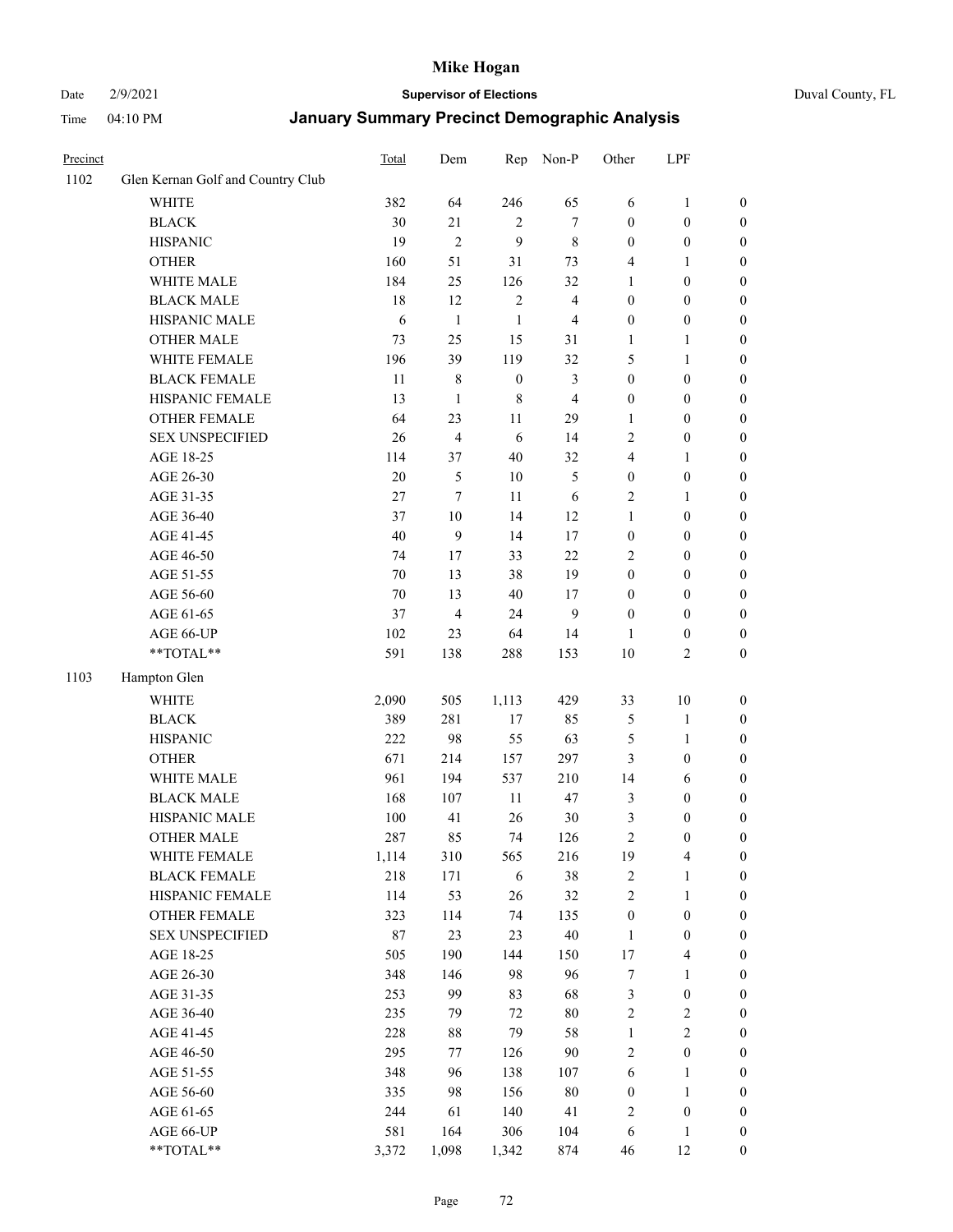Date 2/9/2021 **Supervisor of Elections** Duval County, FL

| Precinct |                            | Total | Dem    | Rep   | Non-P  | Other            | LPF                     |                  |
|----------|----------------------------|-------|--------|-------|--------|------------------|-------------------------|------------------|
| 1104     | Julington Baptist Church   |       |        |       |        |                  |                         |                  |
|          | <b>WHITE</b>               | 3,412 | 779    | 1,778 | 765    | 70               | $20\,$                  | 0                |
|          | <b>BLACK</b>               | 892   | 679    | 41    | 159    | 12               | $\mathbf{1}$            | $\boldsymbol{0}$ |
|          | <b>HISPANIC</b>            | 444   | 143    | 122   | 167    | $10\,$           | $\sqrt{2}$              | $\boldsymbol{0}$ |
|          | <b>OTHER</b>               | 962   | 308    | 253   | 382    | 12               | $\boldsymbol{7}$        | $\boldsymbol{0}$ |
|          | WHITE MALE                 | 1,616 | 320    | 870   | 387    | 26               | 13                      | $\boldsymbol{0}$ |
|          | <b>BLACK MALE</b>          | 385   | 271    | 23    | 81     | $\mathbf{9}$     | 1                       | $\boldsymbol{0}$ |
|          | HISPANIC MALE              | 204   | $70\,$ | 59    | 74     | $\mathbf{1}$     | $\boldsymbol{0}$        | $\boldsymbol{0}$ |
|          | <b>OTHER MALE</b>          | 409   | 127    | 106   | 165    | 5                | 6                       | $\boldsymbol{0}$ |
|          | WHITE FEMALE               | 1,755 | 454    | 886   | 365    | $44\,$           | 6                       | $\boldsymbol{0}$ |
|          | <b>BLACK FEMALE</b>        | 493   | 400    | $17$  | 73     | 3                | $\boldsymbol{0}$        | $\boldsymbol{0}$ |
|          | HISPANIC FEMALE            | 229   | 66     | 63    | 89     | $\mathbf{9}$     | $\sqrt{2}$              | $\boldsymbol{0}$ |
|          | OTHER FEMALE               | 461   | 164    | 122   | 169    | 5                | $\mathbf{1}$            | $\boldsymbol{0}$ |
|          | <b>SEX UNSPECIFIED</b>     | 158   | 37     | 48    | $70\,$ | $\mathbf{2}$     | $\mathbf{1}$            | $\boldsymbol{0}$ |
|          | AGE 18-25                  | 701   | 242    | 218   | 214    | 18               | 9                       | $\boldsymbol{0}$ |
|          | AGE 26-30                  | 682   | 207    | 234   | 219    | 18               | $\overline{\mathbf{4}}$ | $\boldsymbol{0}$ |
|          | AGE 31-35                  | 613   | 204    | 214   | 174    | 13               | $8\,$                   | $\boldsymbol{0}$ |
|          | AGE 36-40                  | 563   | 208    | 176   | 170    | 5                | $\overline{\mathbf{4}}$ | $\boldsymbol{0}$ |
|          | AGE 41-45                  | 500   | 156    | 172   | 163    | 8                | $\mathbf{1}$            | $\boldsymbol{0}$ |
|          | AGE 46-50                  | 542   | 172    | 208   | 150    | $\mathbf{9}$     | $\mathfrak{Z}$          | $\boldsymbol{0}$ |
|          | AGE 51-55                  | 487   | 132    | 222   | 124    | $\mathbf{9}$     | $\boldsymbol{0}$        | $\boldsymbol{0}$ |
|          | AGE 56-60                  | 488   | 172    | 237   | 72     | 7                | $\boldsymbol{0}$        | $\boldsymbol{0}$ |
|          | AGE 61-65                  | 392   | 129    | 174   | 79     | $10\,$           | $\boldsymbol{0}$        | $\boldsymbol{0}$ |
|          | AGE 66-UP                  | 742   | 287    | 339   | 108    | 7                | 1                       | $\boldsymbol{0}$ |
|          | **TOTAL**                  | 5,710 | 1,909  | 2,194 | 1,473  | 104              | 30                      | $\boldsymbol{0}$ |
| 1105     | Kernan Blvd Baptist Church |       |        |       |        |                  |                         |                  |
|          | <b>WHITE</b>               | 3,262 | 822    | 1,440 | 896    | 73               | 31                      | $\boldsymbol{0}$ |
|          | <b>BLACK</b>               | 723   | 492    | 33    | 185    | 12               | $\mathbf{1}$            | $\boldsymbol{0}$ |
|          | <b>HISPANIC</b>            | 436   | 190    | 91    | 147    | 3                | $\mathfrak{S}$          | $\boldsymbol{0}$ |
|          | <b>OTHER</b>               | 682   | 218    | 171   | 281    | $11\,$           | $\mathbf{1}$            | $\boldsymbol{0}$ |
|          | WHITE MALE                 | 1,525 | 300    | 743   | 434    | 27               | 21                      | $\boldsymbol{0}$ |
|          | <b>BLACK MALE</b>          | 293   | 176    | 17    | 93     | $\sqrt{6}$       | $\mathbf{1}$            | $\boldsymbol{0}$ |
|          | HISPANIC MALE              | 193   | 66     | 47    | 75     | $\sqrt{2}$       | 3                       | 0                |
|          | <b>OTHER MALE</b>          | 250   | 67     | 70    | 110    | $\overline{c}$   | $\mathbf{1}$            | $\boldsymbol{0}$ |
|          | WHITE FEMALE               | 1,665 | 503    | 669   | 440    | 43               | 10                      | 0                |
|          | <b>BLACK FEMALE</b>        | 398   | 296    | 13    | 83     | 6                | $\boldsymbol{0}$        | $\boldsymbol{0}$ |
|          | HISPANIC FEMALE            | 231   | 120    | 40    | 69     | 1                | $\mathbf{1}$            | $\overline{0}$   |
|          | <b>OTHER FEMALE</b>        | 281   | 111    | 72    | 94     | 4                | $\boldsymbol{0}$        | $\overline{0}$   |
|          | <b>SEX UNSPECIFIED</b>     | 267   | 83     | 64    | 111    | 8                | $\mathbf{1}$            | 0                |
|          | AGE 18-25                  | 1,276 | 527    | 330   | 378    | 34               | 7                       | $\theta$         |
|          | AGE 26-30                  | 880   | 286    | 263   | 304    | $20\,$           | $\boldsymbol{7}$        | 0                |
|          | AGE 31-35                  | 614   | 211    | 178   | 201    | 18               | 6                       | 0                |
|          | AGE 36-40                  | 427   | 125    | 136   | 153    | 7                | 6                       | 0                |
|          | AGE 41-45                  | 326   | 104    | 102   | 111    | 5                | $\overline{4}$          | 0                |
|          | AGE 46-50                  | 330   | 105    | 134   | $80\,$ | $\boldsymbol{7}$ | $\overline{4}$          | 0                |
|          | AGE 51-55                  | 302   | 88     | 134   | 76     | 2                | $\overline{2}$          | 0                |
|          | AGE 56-60                  | 313   | 79     | 156   | $78\,$ | $\boldsymbol{0}$ | $\boldsymbol{0}$        | $\overline{0}$   |
|          | AGE 61-65                  | 250   | 74     | 113   | 60     | 3                | $\boldsymbol{0}$        | $\overline{0}$   |
|          | AGE 66-UP                  | 385   | 123    | 189   | 68     | 3                | $\mathbf{2}$            | 0                |
|          | $**TOTAL**$                | 5,103 | 1,722  | 1,735 | 1,509  | 99               | 38                      | $\boldsymbol{0}$ |
|          |                            |       |        |       |        |                  |                         |                  |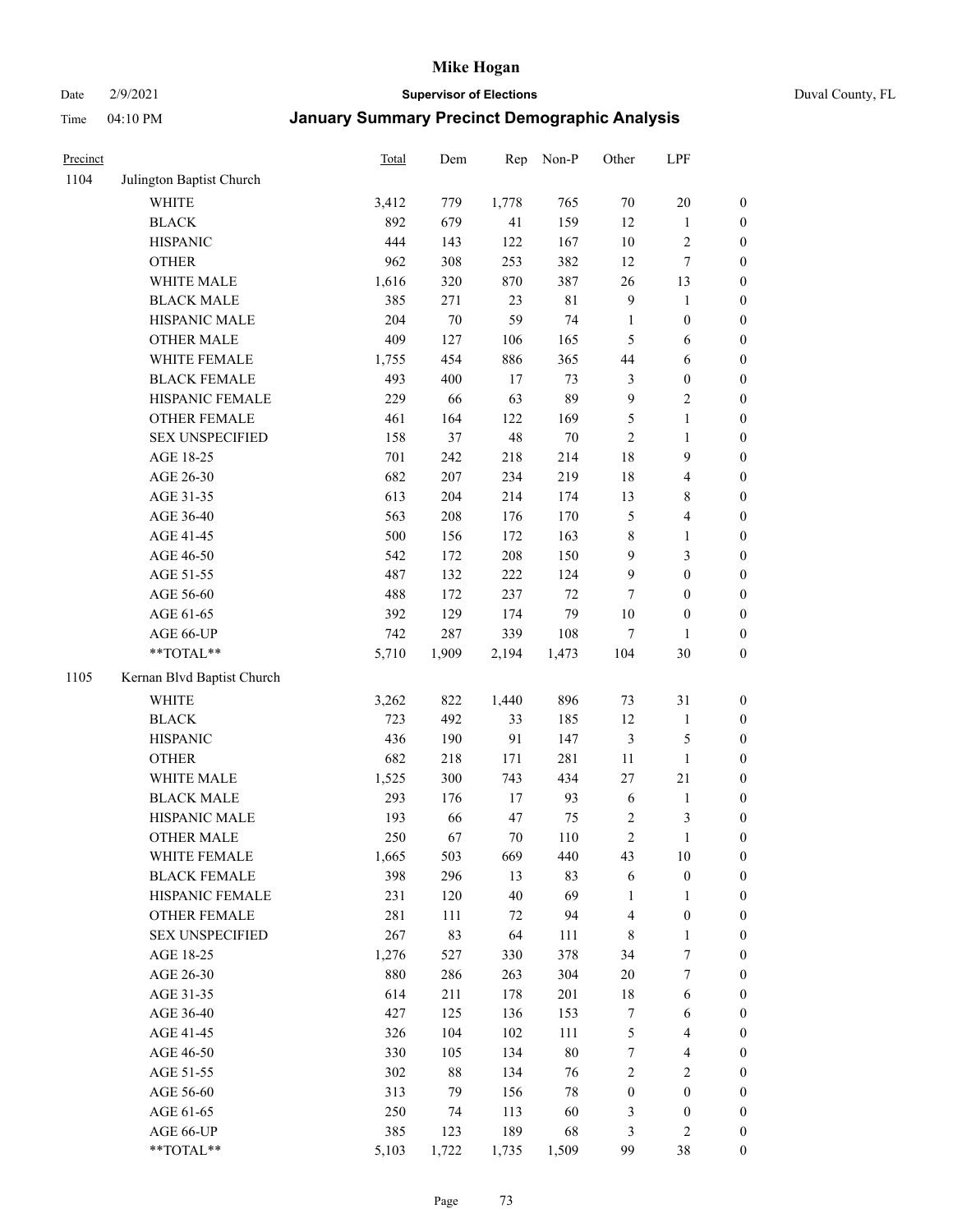#### Date 2/9/2021 **Supervisor of Elections** Duval County, FL

| Precinct |                                     | Total     | Dem               | Rep            | Non-P       | Other                                | LPF                                  |                     |
|----------|-------------------------------------|-----------|-------------------|----------------|-------------|--------------------------------------|--------------------------------------|---------------------|
| 1106     | Church of Eleven 22                 |           |                   |                |             |                                      |                                      |                     |
|          | <b>WHITE</b>                        | 4,504     | 1,065             | 2,423          | 924         | 71                                   | $21\,$                               | $\boldsymbol{0}$    |
|          | <b>BLACK</b>                        | 755       | 553               | 26             | 156         | 18                                   | $\sqrt{2}$                           | $\boldsymbol{0}$    |
|          | <b>HISPANIC</b>                     | 468       | 181               | 118            | 164         | $\mathfrak{Z}$                       | $\sqrt{2}$                           | $\boldsymbol{0}$    |
|          | <b>OTHER</b>                        | 865       | 325               | 189            | 337         | 12                                   | $\sqrt{2}$                           | $\boldsymbol{0}$    |
|          | WHITE MALE                          | 1,989     | 397               | 1,084          | 460         | 35                                   | 13                                   | $\boldsymbol{0}$    |
|          | <b>BLACK MALE</b>                   | 325       | 219               | 17             | $8\sqrt{1}$ | 7                                    | $\mathbf{1}$                         | $\boldsymbol{0}$    |
|          | HISPANIC MALE                       | 192       | 65                | 52             | 74          | $\boldsymbol{0}$                     | $\mathbf{1}$                         | $\boldsymbol{0}$    |
|          | <b>OTHER MALE</b>                   | 370       | 111               | 89             | 165         | $\mathfrak{Z}$                       | $\overline{2}$                       | $\boldsymbol{0}$    |
|          | WHITE FEMALE                        | 2,478     | 655               | 1,326          | 454         | 35                                   | $\,8\,$                              | $\boldsymbol{0}$    |
|          | <b>BLACK FEMALE</b>                 | 424       | 331               | 9              | 73          | 10                                   | $\mathbf{1}$                         | 0                   |
|          | HISPANIC FEMALE                     | 270       | 114               | 64             | 89          | $\overline{c}$                       | $\mathbf{1}$                         | 0                   |
|          | OTHER FEMALE                        | 415       | 179               | $87\,$         | 141         | $\,$ 8 $\,$                          | $\boldsymbol{0}$                     | 0                   |
|          | <b>SEX UNSPECIFIED</b>              | 129       | 53                | 28             | 44          | $\overline{4}$                       | $\boldsymbol{0}$                     | $\boldsymbol{0}$    |
|          | AGE 18-25                           | 754       | 296               | 233            | 196         | 23                                   | 6                                    | $\boldsymbol{0}$    |
|          | AGE 26-30                           | 628       | 194               | 217            | 187         | $20\,$                               | $10\,$                               | $\boldsymbol{0}$    |
|          | AGE 31-35                           | 522       | 182               | 161            | 163         | 12                                   | $\overline{\mathbf{4}}$              | $\boldsymbol{0}$    |
|          | AGE 36-40                           | 499       | 174               | 164            | 151         | $\,$ 8 $\,$                          | $\sqrt{2}$                           | $\boldsymbol{0}$    |
|          | AGE 41-45                           | 471       | 157               | 177            | 134         | $\sqrt{2}$                           | $\mathbf{1}$                         | $\boldsymbol{0}$    |
|          | AGE 46-50                           | 461       | 144               | 171            | 137         | $\overline{9}$                       | $\boldsymbol{0}$                     | $\boldsymbol{0}$    |
|          | AGE 51-55                           | 457       | 143               | 201            | 108         | 5                                    | $\boldsymbol{0}$                     | $\boldsymbol{0}$    |
|          | AGE 56-60                           | 485       | 144               | 204            | 130         | 7                                    | $\boldsymbol{0}$                     | 0                   |
|          | AGE 61-65                           | 428       | 131               | 208            | 83          | 5                                    | $\mathbf{1}$                         | 0                   |
|          | AGE 66-UP                           | 1,887     | 559               | 1,020          | 292         | 13                                   | $\mathfrak{Z}$                       | $\boldsymbol{0}$    |
|          | $**TOTAL**$                         | 6,592     | 2,124             | 2,756          | 1,581       | 104                                  | $27\,$                               | $\boldsymbol{0}$    |
| 1107     | Deercreek Country Club              |           |                   |                |             |                                      |                                      |                     |
|          | <b>WHITE</b>                        |           |                   | 763            | 175         |                                      |                                      |                     |
|          |                                     | 1,126     | 174               |                |             | 11                                   | 3                                    | $\boldsymbol{0}$    |
|          | <b>BLACK</b>                        | 98        | 64                | $\,$ 8 $\,$    | 25          | $\mathbf{1}$                         | $\boldsymbol{0}$                     | $\boldsymbol{0}$    |
|          | <b>HISPANIC</b>                     | 66        | 14                | $27\,$         | 25          | $\boldsymbol{0}$                     | $\boldsymbol{0}$                     | $\boldsymbol{0}$    |
|          | <b>OTHER</b>                        | 445       | 139               | 108            | 190         | 6                                    | $\sqrt{2}$                           | $\boldsymbol{0}$    |
|          | WHITE MALE                          | 544       | 75                | 368            | 93          | 5                                    | $\mathfrak{Z}$                       | $\boldsymbol{0}$    |
|          | <b>BLACK MALE</b>                   | 45        | 26                | $\mathfrak{Z}$ | 15          | $\mathbf{1}$                         | $\boldsymbol{0}$                     | $\boldsymbol{0}$    |
|          | HISPANIC MALE                       | 38<br>190 | $\,$ 8 $\,$<br>53 | 15<br>51       | 15<br>81    | $\boldsymbol{0}$                     | $\boldsymbol{0}$<br>$\mathbf{2}$     | $\boldsymbol{0}$    |
|          | <b>OTHER MALE</b>                   |           |                   |                |             | 3                                    |                                      | $\boldsymbol{0}$    |
|          | WHITE FEMALE<br><b>BLACK FEMALE</b> | 567       | 99                | 388<br>5       | 74<br>9     | 6                                    | $\boldsymbol{0}$<br>$\boldsymbol{0}$ | 0<br>$\overline{0}$ |
|          | HISPANIC FEMALE                     | 52<br>28  | 38<br>6           | 12             | $10\,$      | $\boldsymbol{0}$<br>$\boldsymbol{0}$ | $\boldsymbol{0}$                     | $\overline{0}$      |
|          | <b>OTHER FEMALE</b>                 | 218       |                   | 52             | 87          |                                      | $\boldsymbol{0}$                     | $\overline{0}$      |
|          | <b>SEX UNSPECIFIED</b>              | 53        | 76<br>10          | 12             | 31          | 3<br>$\boldsymbol{0}$                | $\boldsymbol{0}$                     | 0                   |
|          | AGE 18-25                           | 210       | 64                | $8\sqrt{1}$    | 57          | 7                                    | $\mathbf{1}$                         | 0                   |
|          | AGE 26-30                           | 109       | 34                | 41             | 32          | $\mathbf{1}$                         | $\mathbf{1}$                         | 0                   |
|          | AGE 31-35                           | 76        | 20                | $30\,$         | 23          | $\mathfrak{2}$                       | $\mathbf{1}$                         | 0                   |
|          | AGE 36-40                           | 70        | 17                | 22             | 30          | $\mathbf{1}$                         | $\boldsymbol{0}$                     | 0                   |
|          | AGE 41-45                           | 87        | 23                | 35             | 28          | $\boldsymbol{0}$                     | $\mathbf{1}$                         | 0                   |
|          |                                     | 129       | 25                | 66             |             | $\mathbf{1}$                         | $\boldsymbol{0}$                     |                     |
|          | AGE 46-50<br>AGE 51-55              | 155       | 31                | 72             | 37<br>50    | $\sqrt{2}$                           | $\boldsymbol{0}$                     | 0<br>0              |
|          | AGE 56-60                           | 193       | 33                | 103            | 54          | $\mathfrak{2}$                       | $\mathbf{1}$                         | $\overline{0}$      |
|          | AGE 61-65                           | 192       | 35                | 125            | 32          | $\boldsymbol{0}$                     | $\boldsymbol{0}$                     | $\overline{0}$      |
|          | AGE 66-UP                           | 514       | 109               | 331            | 72          | 2                                    | $\boldsymbol{0}$                     | 0                   |
|          | **TOTAL**                           | 1,735     | 391               | 906            | 415         | 18                                   | 5                                    | $\boldsymbol{0}$    |
|          |                                     |           |                   |                |             |                                      |                                      |                     |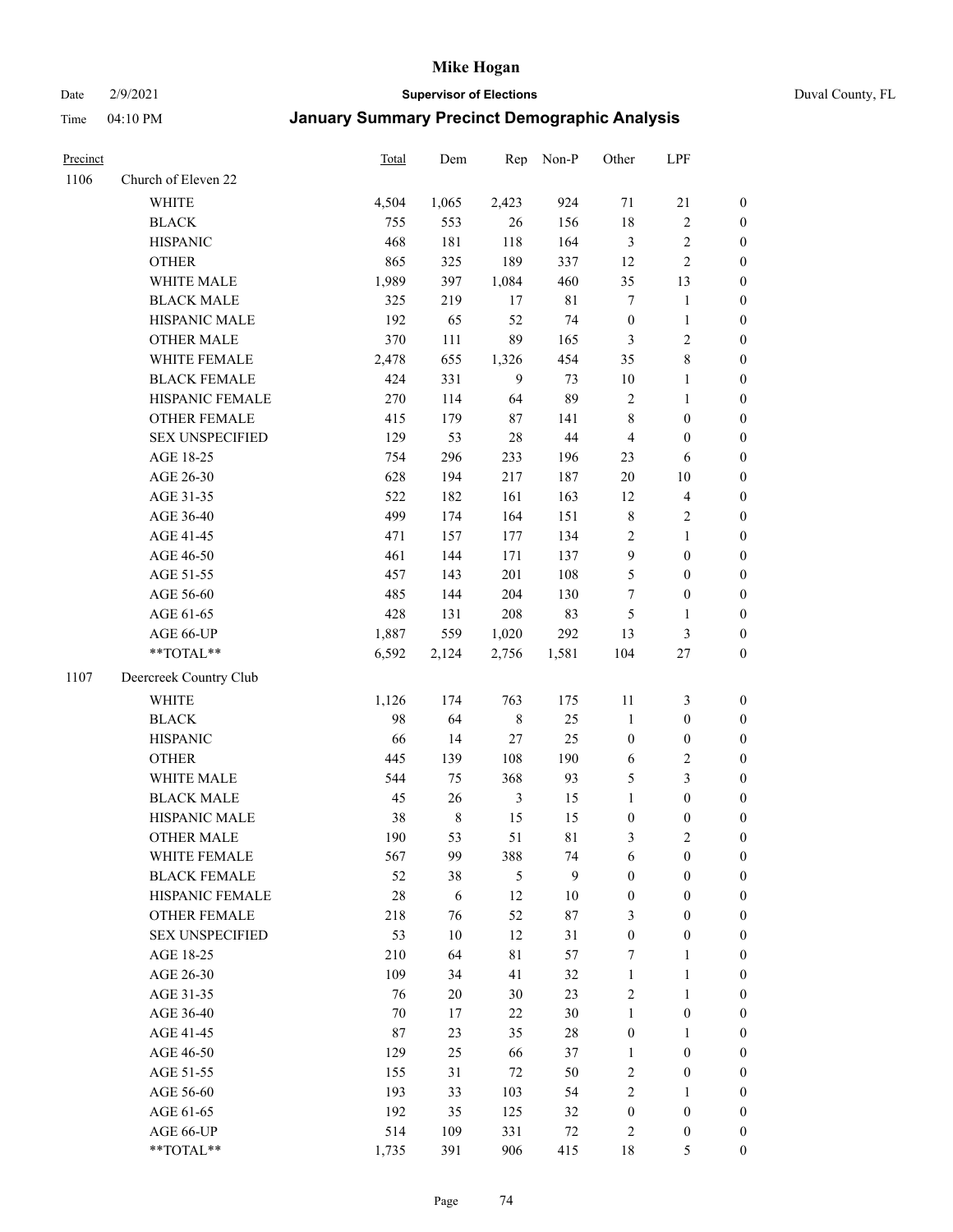#### Date 2/9/2021 **Supervisor of Elections** Duval County, FL

| Precinct |                        | <b>Total</b> | Dem        | Rep            | Non-P      | Other            | LPF                     |                  |
|----------|------------------------|--------------|------------|----------------|------------|------------------|-------------------------|------------------|
| 1108     | FSCJ - Deerwood Center |              |            |                |            |                  |                         |                  |
|          | <b>WHITE</b>           | 2,195        | 645        | 959            | 533        | 46               | 12                      | 0                |
|          | <b>BLACK</b>           | 776          | 561        | 31             | 169        | 14               | $\mathbf{1}$            | $\boldsymbol{0}$ |
|          | <b>HISPANIC</b>        | 309          | 117        | 79             | 105        | $\tau$           | $\mathbf{1}$            | $\boldsymbol{0}$ |
|          | <b>OTHER</b>           | 332          | 131        | 58             | 132        | 8                | $\mathfrak{Z}$          | $\boldsymbol{0}$ |
|          | WHITE MALE             | 1,028        | 262        | 461            | 277        | 18               | 10                      | $\boldsymbol{0}$ |
|          | <b>BLACK MALE</b>      | 312          | 201        | 14             | 86         | $10\,$           | 1                       | $\boldsymbol{0}$ |
|          | HISPANIC MALE          | 126          | 41         | 33             | 47         | 4                | $\mathbf{1}$            | $\boldsymbol{0}$ |
|          | <b>OTHER MALE</b>      | 112          | $44\,$     | 17             | 46         | 3                | $\sqrt{2}$              | $\boldsymbol{0}$ |
|          | WHITE FEMALE           | 1,143        | 378        | 488            | 248        | 27               | $\overline{c}$          | $\boldsymbol{0}$ |
|          | <b>BLACK FEMALE</b>    | 452          | 351        | 17             | $80\,$     | 4                | $\boldsymbol{0}$        | $\boldsymbol{0}$ |
|          | HISPANIC FEMALE        | 181          | 75         | 46             | 57         | 3                | $\boldsymbol{0}$        | 0                |
|          | <b>OTHER FEMALE</b>    | 165          | 75         | 28             | 57         | 5                | $\boldsymbol{0}$        | $\boldsymbol{0}$ |
|          | <b>SEX UNSPECIFIED</b> | 93           | 27         | 23             | 41         | $\mathbf{1}$     | $\mathbf{1}$            | $\boldsymbol{0}$ |
|          | AGE 18-25              | 529          | 208        | 138            | 158        | $22\,$           | $\mathfrak{Z}$          | $\boldsymbol{0}$ |
|          | AGE 26-30              | 529          | 236        | 113            | 163        | 14               | $\mathfrak{Z}$          | $\boldsymbol{0}$ |
|          | AGE 31-35              | 436          | 195        | 96             | 131        | 9                | 5                       | $\boldsymbol{0}$ |
|          | AGE 36-40              | 301          | 129        | 69             | 97         | 5                | $\mathbf{1}$            | $\boldsymbol{0}$ |
|          | AGE 41-45              | 271          | 122        | 68             | $77\,$     | $\overline{2}$   | $\sqrt{2}$              | $\boldsymbol{0}$ |
|          | AGE 46-50              | 259          | 92         | 90             | 68         | 7                | $\overline{c}$          | $\boldsymbol{0}$ |
|          | AGE 51-55              | 231          | 94         | 84             | 49         | 4                | $\boldsymbol{0}$        | $\boldsymbol{0}$ |
|          | AGE 56-60              | 274          | 91         | 124            | 57         | $\overline{2}$   | $\boldsymbol{0}$        | 0                |
|          | AGE 61-65              | 238          | 89         | 96             | 46         | 6                | $\mathbf{1}$            | $\boldsymbol{0}$ |
|          | AGE 66-UP              | 544          | 198        | 249            | 93         | 4                | $\boldsymbol{0}$        | $\boldsymbol{0}$ |
|          | $**TOTAL**$            | 3,612        | 1,454      | 1,127          | 939        | 75               | 17                      | $\boldsymbol{0}$ |
| 1109     | Deerwood Country Club  |              |            |                |            |                  |                         |                  |
|          | <b>WHITE</b>           | 1,785        | 303        | 1,225          | 237        | 16               | $\overline{4}$          | $\boldsymbol{0}$ |
|          | <b>BLACK</b>           | 54           | 35         | $\overline{4}$ | 12         | 3                | $\boldsymbol{0}$        | $\boldsymbol{0}$ |
|          | <b>HISPANIC</b>        | 87           | 15         | 48             | 22         | 2                | $\boldsymbol{0}$        | $\boldsymbol{0}$ |
|          | <b>OTHER</b>           | 208          | 55         | 75             | 77         | $\mathbf{1}$     | $\boldsymbol{0}$        | $\boldsymbol{0}$ |
|          | WHITE MALE             | 848          | 117        | 598            | 122        | 7                | $\overline{4}$          | $\boldsymbol{0}$ |
|          | <b>BLACK MALE</b>      | 25           | 13         | $\sqrt{2}$     | 9          | $\mathbf{1}$     | $\boldsymbol{0}$        | $\boldsymbol{0}$ |
|          | HISPANIC MALE          | 40           | $\sqrt{6}$ | 21             | 13         | $\boldsymbol{0}$ | $\boldsymbol{0}$        | $\boldsymbol{0}$ |
|          | <b>OTHER MALE</b>      | 79           | 23         | 26             | $30\,$     | $\boldsymbol{0}$ | $\boldsymbol{0}$        | $\boldsymbol{0}$ |
|          | WHITE FEMALE           | 927          | 183        | 622            | 113        | 9                | 0                       | 0                |
|          | <b>BLACK FEMALE</b>    | 27           | $21\,$     | $\mathfrak{2}$ | $\sqrt{2}$ | $\overline{c}$   | $\boldsymbol{0}$        | $\overline{0}$   |
|          | HISPANIC FEMALE        | 46           | $\,$ $\,$  | 27             | 9          | $\overline{2}$   | $\boldsymbol{0}$        | $\overline{0}$   |
|          | <b>OTHER FEMALE</b>    | 93           | 30         | 35             | 27         | $\mathbf{1}$     | $\boldsymbol{0}$        | $\overline{0}$   |
|          | <b>SEX UNSPECIFIED</b> | 49           | $\tau$     | 19             | 23         | $\boldsymbol{0}$ | $\boldsymbol{0}$        | 0                |
|          | AGE 18-25              | 234          | 46         | 127            | 57         | 4                | $\boldsymbol{0}$        | $\theta$         |
|          | AGE 26-30              | 118          | 21         | 67             | $30\,$     | $\boldsymbol{0}$ | $\boldsymbol{0}$        | 0                |
|          | AGE 31-35              | 114          | 22         | 73             | 16         | 3                | $\boldsymbol{0}$        | 0                |
|          | AGE 36-40              | 141          | 31         | 81             | 29         | $\boldsymbol{0}$ | $\boldsymbol{0}$        | 0                |
|          | AGE 41-45              | 152          | 25         | 87             | 34         | 3                | $\mathfrak{Z}$          | 0                |
|          | AGE 46-50              | 200          | 29         | 138            | 29         | 4                | $\boldsymbol{0}$        | 0                |
|          | AGE 51-55              | 170          | 31         | 111            | $28\,$     | $\boldsymbol{0}$ | $\boldsymbol{0}$        | $\overline{0}$   |
|          | AGE 56-60              | 177          | 33         | 106            | 36         | 2                | $\boldsymbol{0}$        | $\overline{0}$   |
|          | AGE 61-65              | 176          | 29         | 122            | 24         | $\mathbf{1}$     | $\boldsymbol{0}$        | $\overline{0}$   |
|          | AGE 66-UP              | 652          | 141        | 440            | 65         | 5                | $\mathbf{1}$            | 0                |
|          | **TOTAL**              | 2,134        | 408        | 1,352          | 348        | $22\,$           | $\overline{\mathbf{4}}$ | $\boldsymbol{0}$ |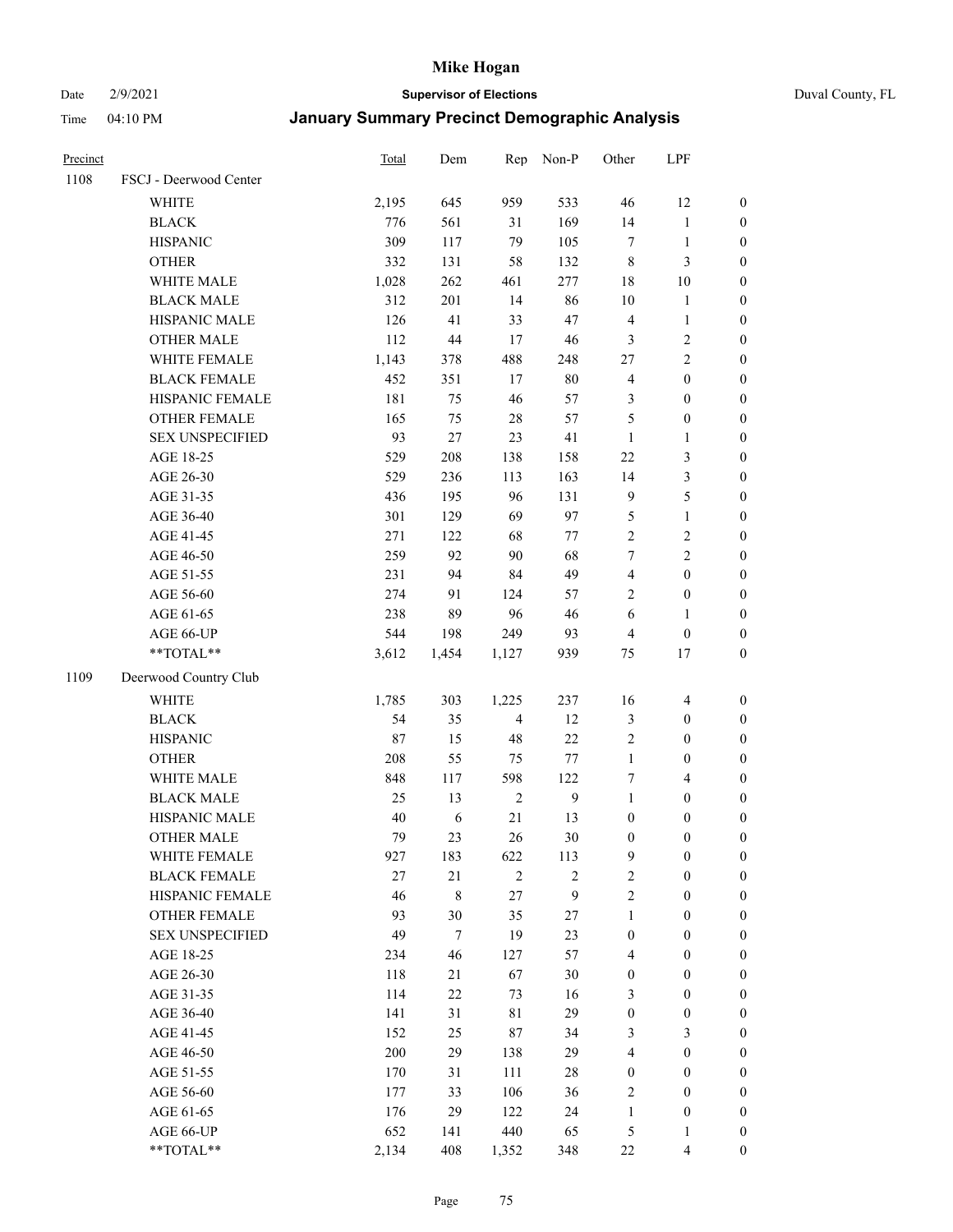Date 2/9/2021 **Supervisor of Elections** Duval County, FL

| Precinct |                                       | Total | Dem    | Rep    | Non-P  | Other            | LPF                     |                  |
|----------|---------------------------------------|-------|--------|--------|--------|------------------|-------------------------|------------------|
| 1110     | Mission Way Church                    |       |        |        |        |                  |                         |                  |
|          | WHITE                                 | 4,925 | 1,115  | 2,500  | 1,149  | 136              | 25                      | 0                |
|          | <b>BLACK</b>                          | 1,082 | 772    | 59     | 226    | 23               | $\sqrt{2}$              | 0                |
|          | <b>HISPANIC</b>                       | 682   | 254    | 178    | 234    | 11               | $\mathfrak s$           | $\boldsymbol{0}$ |
|          | <b>OTHER</b>                          | 773   | 238    | 227    | 292    | 13               | $\mathfrak{Z}$          | $\boldsymbol{0}$ |
|          | WHITE MALE                            | 2,138 | 406    | 1,116  | 549    | 53               | 14                      | $\boldsymbol{0}$ |
|          | <b>BLACK MALE</b>                     | 446   | 281    | 29     | 126    | 10               | $\boldsymbol{0}$        | $\boldsymbol{0}$ |
|          | HISPANIC MALE                         | 306   | 101    | 83     | 112    | 6                | $\overline{\mathbf{4}}$ | $\boldsymbol{0}$ |
|          | <b>OTHER MALE</b>                     | 298   | $78\,$ | 90     | 120    | $\overline{9}$   | $\mathbf{1}$            | $\boldsymbol{0}$ |
|          | WHITE FEMALE                          | 2,748 | 699    | 1,370  | 587    | 81               | 11                      | 0                |
|          | <b>BLACK FEMALE</b>                   | 624   | 484    | 28     | 97     | 13               | $\sqrt{2}$              | 0                |
|          | HISPANIC FEMALE                       | 370   | 151    | 95     | 118    | 5                | $\mathbf{1}$            | 0                |
|          | OTHER FEMALE                          | 383   | 135    | 113    | 130    | 3                | $\sqrt{2}$              | 0                |
|          | <b>SEX UNSPECIFIED</b>                | 149   | $44\,$ | 40     | 62     | 3                | $\boldsymbol{0}$        | $\boldsymbol{0}$ |
|          | AGE 18-25                             | 759   | 243    | 268    | 218    | 23               | $\tau$                  | $\boldsymbol{0}$ |
|          | AGE 26-30                             | 1,002 | 300    | 392    | 273    | 28               | $\boldsymbol{9}$        | $\boldsymbol{0}$ |
|          | AGE 31-35                             | 980   | 322    | 364    | 270    | 18               | 6                       | $\boldsymbol{0}$ |
|          | AGE 36-40                             | 802   | 253    | 251    | 276    | 17               | $\mathfrak{S}$          | $\boldsymbol{0}$ |
|          | AGE 41-45                             | 677   | 248    | 225    | 186    | 16               | $\sqrt{2}$              | $\boldsymbol{0}$ |
|          | AGE 46-50                             | 596   | 187    | 230    | 160    | 14               | $\mathfrak s$           | $\boldsymbol{0}$ |
|          | AGE 51-55                             | 534   | 168    | 237    | 121    | $\,$ 8 $\,$      | $\boldsymbol{0}$        | 0                |
|          | AGE 56-60                             | 502   | 143    | 232    | 110    | 16               | $\mathbf{1}$            | 0                |
|          | AGE 61-65                             | 480   | 148    | 235    | 91     | 6                | $\boldsymbol{0}$        | 0                |
|          | AGE 66-UP                             | 1,130 | 367    | 530    | 196    | 37               | $\boldsymbol{0}$        | 0                |
|          | **TOTAL**                             | 7,462 | 2,379  | 2,964  | 1,901  | 183              | 35                      | $\boldsymbol{0}$ |
| 1111     | Shepherd of the Woods Lutheran Church |       |        |        |        |                  |                         |                  |
|          | <b>WHITE</b>                          | 1,063 | 307    | 406    | 321    | 21               | $\,$ 8 $\,$             | $\boldsymbol{0}$ |
|          | <b>BLACK</b>                          | 603   | 457    | 17     | 120    | 6                | $\mathfrak{Z}$          | $\boldsymbol{0}$ |
|          | <b>HISPANIC</b>                       | 240   | 107    | 39     | 89     | $\sqrt{2}$       | $\mathfrak{Z}$          | $\boldsymbol{0}$ |
|          | <b>OTHER</b>                          | 217   | 86     | 38     | 87     | 5                | $\mathbf{1}$            | $\boldsymbol{0}$ |
|          | WHITE MALE                            | 482   | 123    | 187    | 157    | 9                | $\sqrt{6}$              | $\boldsymbol{0}$ |
|          | <b>BLACK MALE</b>                     | 235   | 155    | $11\,$ | 66     | $\sqrt{2}$       | $\mathbf{1}$            | $\boldsymbol{0}$ |
|          | HISPANIC MALE                         | 96    | 38     | 19     | 36     | $\mathbf{1}$     | $\sqrt{2}$              | 0                |
|          | <b>OTHER MALE</b>                     | 71    | 24     | 18     | 26     | 3                | $\boldsymbol{0}$        | 0                |
|          | WHITE FEMALE                          | 564   | 177    | 215    | 158    | 12               | 2                       | 0                |
|          | <b>BLACK FEMALE</b>                   | 360   | 294    | 6      | 54     | 4                | $\sqrt{2}$              | $\boldsymbol{0}$ |
|          | HISPANIC FEMALE                       | 137   | 67     | $17$   | 51     | $\mathbf{1}$     | $\mathbf{1}$            | $\overline{0}$   |
|          | OTHER FEMALE                          | 106   | 49     | 16     | 39     | $\overline{c}$   | $\boldsymbol{0}$        | $\overline{0}$   |
|          | <b>SEX UNSPECIFIED</b>                | 72    | 30     | 11     | 30     | $\boldsymbol{0}$ | $\mathbf{1}$            | 0                |
|          | AGE 18-25                             | 337   | 144    | 67     | 109    | 10               | $\boldsymbol{7}$        | 0                |
|          | AGE 26-30                             | 392   | 180    | 64     | 137    | 9                | $\sqrt{2}$              | 0                |
|          | AGE 31-35                             | 285   | 130    | 52     | 97     | 4                | $\sqrt{2}$              | 0                |
|          | AGE 36-40                             | 188   | 85     | 39     | 60     | 2                | $\sqrt{2}$              | 0                |
|          | AGE 41-45                             | 131   | 64     | 28     | 39     | $\boldsymbol{0}$ | $\boldsymbol{0}$        | 0                |
|          | AGE 46-50                             | 159   | 73     | 33     | 49     | 3                | $\mathbf{1}$            | 0                |
|          | AGE 51-55                             | 104   | 54     | 21     | 29     | $\boldsymbol{0}$ | $\boldsymbol{0}$        | 0                |
|          | AGE 56-60                             | 144   | 74     | 42     | 26     | $\overline{c}$   | $\boldsymbol{0}$        | $\overline{0}$   |
|          | AGE 61-65                             | 103   | 49     | 31     | $22\,$ | $\mathbf{1}$     | $\boldsymbol{0}$        | $\overline{0}$   |
|          | AGE 66-UP                             | 280   | 104    | 123    | 49     | 3                | $\mathbf{1}$            | $\boldsymbol{0}$ |
|          | **TOTAL**                             | 2,123 | 957    | 500    | 617    | 34               | 15                      | $\boldsymbol{0}$ |
|          |                                       |       |        |        |        |                  |                         |                  |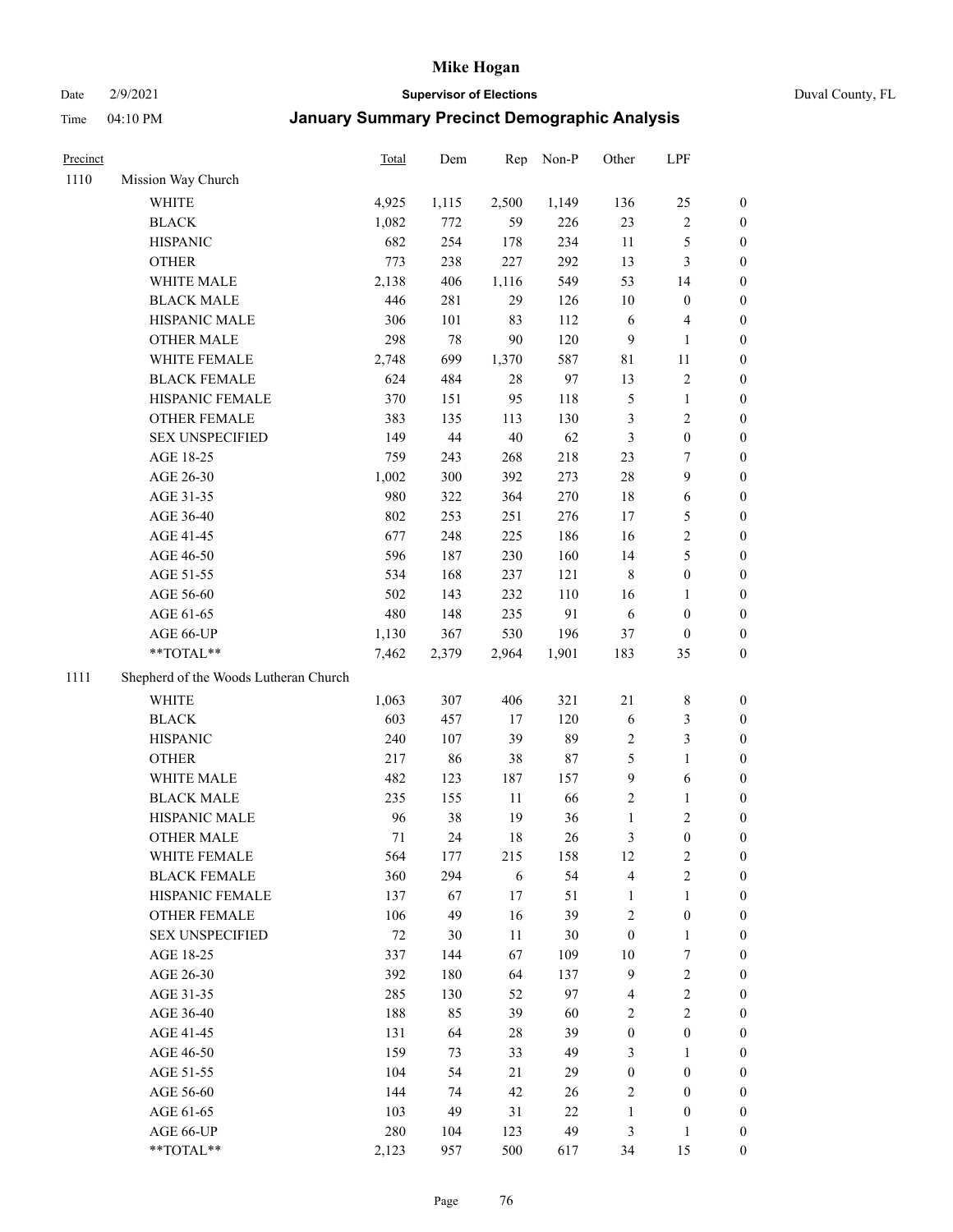Date 2/9/2021 **Supervisor of Elections** Duval County, FL

| Precinct |                            | Total | Dem    | Rep   | Non-P  | Other                   | LPF              |                  |
|----------|----------------------------|-------|--------|-------|--------|-------------------------|------------------|------------------|
| 1112     | Southeast Regional Library |       |        |       |        |                         |                  |                  |
|          | <b>WHITE</b>               | 2,515 | 580    | 1,333 | 536    | 51                      | 15               | 0                |
|          | <b>BLACK</b>               | 499   | 356    | 27    | 103    | 12                      | $\mathbf{1}$     | 0                |
|          | <b>HISPANIC</b>            | 261   | 84     | 83    | $87\,$ | 5                       | $\sqrt{2}$       | $\boldsymbol{0}$ |
|          | <b>OTHER</b>               | 627   | 237    | 139   | 240    | 9                       | $\overline{c}$   | $\boldsymbol{0}$ |
|          | WHITE MALE                 | 1,160 | 220    | 642   | 266    | 21                      | 11               | $\boldsymbol{0}$ |
|          | <b>BLACK MALE</b>          | 211   | 130    | 15    | 62     | 4                       | $\boldsymbol{0}$ | $\boldsymbol{0}$ |
|          | HISPANIC MALE              | 111   | 33     | 33    | 42     | $\mathbf{1}$            | $\sqrt{2}$       | $\boldsymbol{0}$ |
|          | <b>OTHER MALE</b>          | 269   | 85     | 69    | 108    | 5                       | $\overline{c}$   | $\boldsymbol{0}$ |
|          | WHITE FEMALE               | 1,333 | 357    | 681   | 263    | 29                      | $\mathfrak{Z}$   | $\boldsymbol{0}$ |
|          | <b>BLACK FEMALE</b>        | 283   | 222    | 12    | $40\,$ | 8                       | $\mathbf{1}$     | $\boldsymbol{0}$ |
|          | HISPANIC FEMALE            | 146   | 49     | 49    | 44     | 4                       | $\boldsymbol{0}$ | $\boldsymbol{0}$ |
|          | <b>OTHER FEMALE</b>        | 280   | 121    | 58    | 98     | 3                       | $\boldsymbol{0}$ | $\boldsymbol{0}$ |
|          | <b>SEX UNSPECIFIED</b>     | 109   | $40\,$ | 23    | 43     | $\mathfrak{2}$          | $\mathbf{1}$     | $\boldsymbol{0}$ |
|          | AGE 18-25                  | 579   | 204    | 190   | 161    | $22\,$                  | $\sqrt{2}$       | $\boldsymbol{0}$ |
|          | AGE 26-30                  | 476   | 166    | 138   | 152    | 16                      | $\overline{4}$   | $\boldsymbol{0}$ |
|          | AGE 31-35                  | 351   | 121    | 112   | 106    | $\,$ $\,$               | $\overline{4}$   | $\boldsymbol{0}$ |
|          | AGE 36-40                  | 328   | 113    | 115   | 93     | 5                       | $\sqrt{2}$       | $\boldsymbol{0}$ |
|          | AGE 41-45                  | 294   | 105    | 103   | 83     | 3                       | $\boldsymbol{0}$ | $\boldsymbol{0}$ |
|          | AGE 46-50                  | 363   | 105    | 154   | 92     | $\,$ $\,$               | $\overline{4}$   | $\boldsymbol{0}$ |
|          | AGE 51-55                  | 314   | $88\,$ | 148   | 73     | 5                       | $\boldsymbol{0}$ | $\boldsymbol{0}$ |
|          | AGE 56-60                  | 342   | 100    | 180   | 59     | $\overline{c}$          | $\mathbf{1}$     | 0                |
|          | AGE 61-65                  | 282   | 75     | 145   | 58     | 3                       | $\mathbf{1}$     | $\boldsymbol{0}$ |
|          | AGE 66-UP                  | 573   | 180    | 297   | 89     | 5                       | $\sqrt{2}$       | $\boldsymbol{0}$ |
|          | $**TOTAL**$                | 3,902 | 1,257  | 1,582 | 966    | $77 \,$                 | $20\,$           | $\boldsymbol{0}$ |
| 1113     | Deermeadows Church         |       |        |       |        |                         |                  |                  |
|          | <b>WHITE</b>               | 2,007 | 611    | 783   | 538    | 57                      | 18               | $\boldsymbol{0}$ |
|          | <b>BLACK</b>               | 1,177 | 853    | 45    | 255    | 23                      | $\mathbf{1}$     | $\boldsymbol{0}$ |
|          | <b>HISPANIC</b>            | 374   | 162    | 77    | 130    | 3                       | $\sqrt{2}$       | $\boldsymbol{0}$ |
|          | <b>OTHER</b>               | 383   | 168    | 62    | 142    | 9                       | $\overline{2}$   | $\boldsymbol{0}$ |
|          | WHITE MALE                 | 919   | 254    | 371   | 265    | 19                      | 10               | $\boldsymbol{0}$ |
|          | <b>BLACK MALE</b>          | 476   | 312    | 19    | 137    | 8                       | $\boldsymbol{0}$ | $\boldsymbol{0}$ |
|          | HISPANIC MALE              | 174   | 73     | 41    | 56     | 2                       | $\sqrt{2}$       | $\boldsymbol{0}$ |
|          | <b>OTHER MALE</b>          | 155   | 52     | 32    | 66     | $\overline{\mathbf{4}}$ | $\mathbf{1}$     | $\boldsymbol{0}$ |
|          | WHITE FEMALE               | 1,065 | 350    | 406   | 264    | 37                      | 8                | 0                |
|          | <b>BLACK FEMALE</b>        | 690   | 531    | 26    | 117    | 15                      | $\mathbf{1}$     | $\boldsymbol{0}$ |
|          | HISPANIC FEMALE            | 191   | 83     | 35    | $72\,$ | $\mathbf{1}$            | $\boldsymbol{0}$ | $\overline{0}$   |
|          | <b>OTHER FEMALE</b>        | 171   | 94     | 24    | 48     | 4                       | $\mathbf{1}$     | $\overline{0}$   |
|          | <b>SEX UNSPECIFIED</b>     | 100   | 45     | 13    | $40\,$ | 2                       | $\boldsymbol{0}$ | 0                |
|          | AGE 18-25                  | 608   | 265    | 108   | 204    | 26                      | $\mathfrak s$    | 0                |
|          | AGE 26-30                  | 713   | 329    | 130   | 228    | 18                      | $\,$ $\,$        | 0                |
|          | AGE 31-35                  | 513   | 242    | 90    | 162    | 14                      | 5                | 0                |
|          | AGE 36-40                  | 351   | 157    | 73    | 110    | 8                       | $\mathfrak{Z}$   | 0                |
|          | AGE 41-45                  | 279   | 149    | 49    | 75     | 6                       | $\boldsymbol{0}$ | 0                |
|          | AGE 46-50                  | 266   | 121    | 84    | 57     | 4                       | $\boldsymbol{0}$ | 0                |
|          | AGE 51-55                  | 262   | 136    | 58    | 63     | 4                       | 1                | 0                |
|          | AGE 56-60                  | 250   | 103    | 86    | 57     | 4                       | $\boldsymbol{0}$ | $\overline{0}$   |
|          | AGE 61-65                  | 199   | 89     | 67    | 38     | 4                       | 1                | $\boldsymbol{0}$ |
|          | AGE 66-UP                  | 500   | 203    | 222   | 71     | 4                       | $\boldsymbol{0}$ | 0                |
|          | **TOTAL**                  | 3,941 | 1,794  | 967   | 1,065  | 92                      | 23               | $\boldsymbol{0}$ |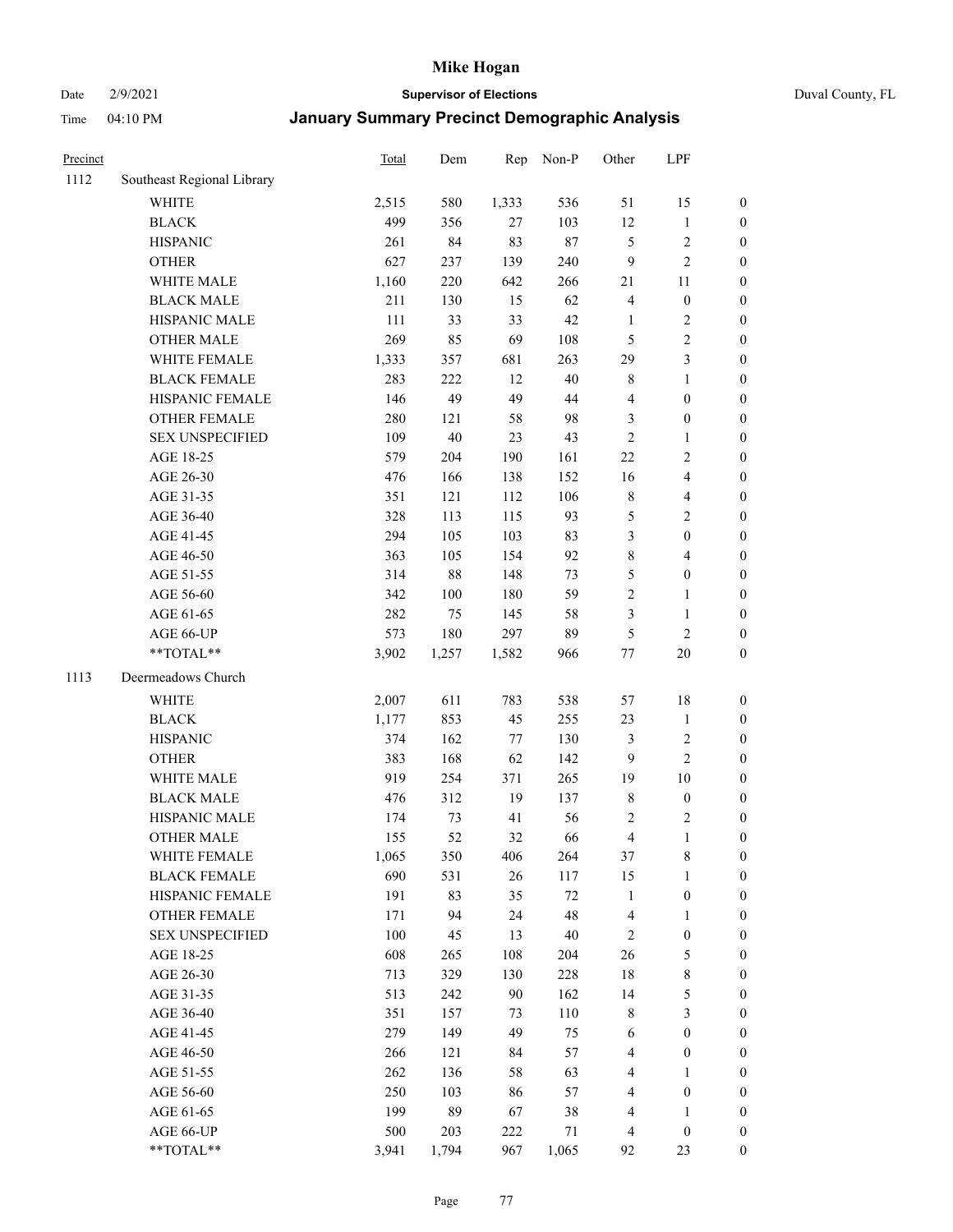#### Date 2/9/2021 **Supervisor of Elections** Duval County, FL

| Precinct |                           | <b>Total</b> | Dem   |        | Rep Non-P | Other            | LPF              |                  |
|----------|---------------------------|--------------|-------|--------|-----------|------------------|------------------|------------------|
| 1114     | The Salem Center          |              |       |        |           |                  |                  |                  |
|          | <b>WHITE</b>              | 2,445        | 696   | 1,084  | 584       | 63               | 18               | 0                |
|          | <b>BLACK</b>              | 934          | 695   | 25     | 192       | 19               | $\mathfrak{Z}$   | 0                |
|          | <b>HISPANIC</b>           | 380          | 133   | 79     | 162       | $\mathfrak{S}$   | $\mathbf{1}$     | $\boldsymbol{0}$ |
|          | <b>OTHER</b>              | 488          | 181   | 107    | 186       | 12               | $\sqrt{2}$       | $\boldsymbol{0}$ |
|          | WHITE MALE                | 1,056        | 264   | 490    | 263       | 26               | 13               | $\boldsymbol{0}$ |
|          | <b>BLACK MALE</b>         | 349          | 242   | 7      | 93        | $\sqrt{6}$       | 1                | $\boldsymbol{0}$ |
|          | HISPANIC MALE             | 183          | 53    | 49     | $78\,$    | 3                | $\boldsymbol{0}$ | $\boldsymbol{0}$ |
|          | <b>OTHER MALE</b>         | 202          | 63    | 49     | 84        | 5                | $\mathbf{1}$     | $\boldsymbol{0}$ |
|          | WHITE FEMALE              | 1,352        | 416   | 587    | 310       | 34               | $\mathfrak s$    | $\boldsymbol{0}$ |
|          | <b>BLACK FEMALE</b>       | 568          | 443   | 16     | 94        | 13               | $\sqrt{2}$       | 0                |
|          | HISPANIC FEMALE           | 194          | 78    | 30     | 83        | $\sqrt{2}$       | $\mathbf{1}$     | 0                |
|          | OTHER FEMALE              | 221          | 98    | 45     | $70\,$    | $\boldsymbol{7}$ | $\mathbf{1}$     | $\boldsymbol{0}$ |
|          | <b>SEX UNSPECIFIED</b>    | 122          | 48    | $22\,$ | 49        | 3                | $\boldsymbol{0}$ | $\boldsymbol{0}$ |
|          | AGE 18-25                 | 711          | 286   | 184    | 211       | $25\,$           | $\mathfrak s$    | $\boldsymbol{0}$ |
|          | AGE 26-30                 | 830          | 342   | 204    | 259       | 21               | $\overline{4}$   | $\boldsymbol{0}$ |
|          | AGE 31-35                 | 565          | 226   | 135    | 187       | 12               | $\mathfrak s$    | $\boldsymbol{0}$ |
|          | AGE 36-40                 | 353          | 162   | $88\,$ | 92        | $\boldsymbol{7}$ | $\overline{4}$   | $\boldsymbol{0}$ |
|          | AGE 41-45                 | 288          | 115   | 73     | 90        | 9                | $\mathbf{1}$     | $\boldsymbol{0}$ |
|          | AGE 46-50                 | 246          | 98    | 65     | 76        | 4                | $\mathfrak{Z}$   | $\boldsymbol{0}$ |
|          | AGE 51-55                 | 231          | 106   | 76     | 44        | 5                | $\boldsymbol{0}$ | $\boldsymbol{0}$ |
|          | AGE 56-60                 | 235          | 82    | 108    | 40        | 5                | $\boldsymbol{0}$ | 0                |
|          | AGE 61-65                 | 198          | 67    | 84     | 39        | 8                | $\boldsymbol{0}$ | 0                |
|          | AGE 66-UP                 | 590          | 221   | 278    | 86        | 3                | $\mathfrak{2}$   | $\boldsymbol{0}$ |
|          | $**TOTAL**$               | 4,247        | 1,705 | 1,295  | 1,124     | 99               | 24               | $\boldsymbol{0}$ |
| 1115     | Bartram Springs Clubhouse |              |       |        |           |                  |                  |                  |
|          | <b>WHITE</b>              | 2,796        | 567   | 1,489  | 678       | 41               | 21               | $\boldsymbol{0}$ |
|          | <b>BLACK</b>              | 730          | 534   | 41     | 146       | 9                | $\boldsymbol{0}$ | $\boldsymbol{0}$ |
|          | <b>HISPANIC</b>           | 365          | 134   | 91     | 136       | $\sqrt{2}$       | $\mathfrak{2}$   | $\boldsymbol{0}$ |
|          | <b>OTHER</b>              | 606          | 202   | 175    | 217       | $10\,$           | $\sqrt{2}$       | $\boldsymbol{0}$ |
|          | WHITE MALE                | 1,309        | 212   | 722    | 339       | 21               | 15               | $\boldsymbol{0}$ |
|          | <b>BLACK MALE</b>         | 315          | 212   | $27\,$ | $70\,$    | $\sqrt{6}$       | $\boldsymbol{0}$ | $\boldsymbol{0}$ |
|          | HISPANIC MALE             | 174          | 56    | 46     | $70\,$    | $\boldsymbol{0}$ | $\overline{c}$   | 0                |
|          | <b>OTHER MALE</b>         | 245          | 72    | 78     | 92        | 2                | $\mathbf{1}$     | $\boldsymbol{0}$ |
|          | WHITE FEMALE              | 1,463        | 351   | 755    | 331       | 20               | 6                | 0                |
|          | <b>BLACK FEMALE</b>       | 409          | 317   | 14     | 76        | 2                | $\boldsymbol{0}$ | $\boldsymbol{0}$ |
|          | HISPANIC FEMALE           | 186          | 75    | 44     | 65        | $\overline{c}$   | $\boldsymbol{0}$ | $\overline{0}$   |
|          | <b>OTHER FEMALE</b>       | 294          | 110   | 82     | 94        | 7                | $\mathbf{1}$     | $\overline{0}$   |
|          | <b>SEX UNSPECIFIED</b>    | 102          | 32    | 28     | $40\,$    | $\overline{c}$   | $\boldsymbol{0}$ | 0                |
|          | AGE 18-25                 | 539          | 195   | 167    | 159       | 16               | $\sqrt{2}$       | 0                |
|          | AGE 26-30                 | 410          | 140   | 138    | 123       | 7                | $\mathfrak{2}$   | 0                |
|          | AGE 31-35                 | 490          | 154   | 156    | 168       | 6                | 6                | 0                |
|          | AGE 36-40                 | 496          | 130   | 199    | 156       | 8                | $\mathfrak{Z}$   | 0                |
|          | AGE 41-45                 | 516          | 156   | 197    | 149       | 7                | $\boldsymbol{7}$ | 0                |
|          | AGE 46-50                 | 487          | 154   | 204    | 124       | 3                | $\sqrt{2}$       | 0                |
|          | AGE 51-55                 | 405          | 126   | 183    | 92        | 3                | $\mathbf{1}$     | $\boldsymbol{0}$ |
|          | AGE 56-60                 | 374          | 122   | 179    | 68        | 3                | $\sqrt{2}$       | $\overline{0}$   |
|          | AGE 61-65                 | 263          | 93    | 129    | 37        | 4                | $\boldsymbol{0}$ | $\boldsymbol{0}$ |
|          | AGE 66-UP                 | 517          | 167   | 244    | 101       | 5                | $\boldsymbol{0}$ | $\boldsymbol{0}$ |
|          | **TOTAL**                 | 4,497        | 1,437 | 1,796  | 1,177     | 62               | 25               | $\boldsymbol{0}$ |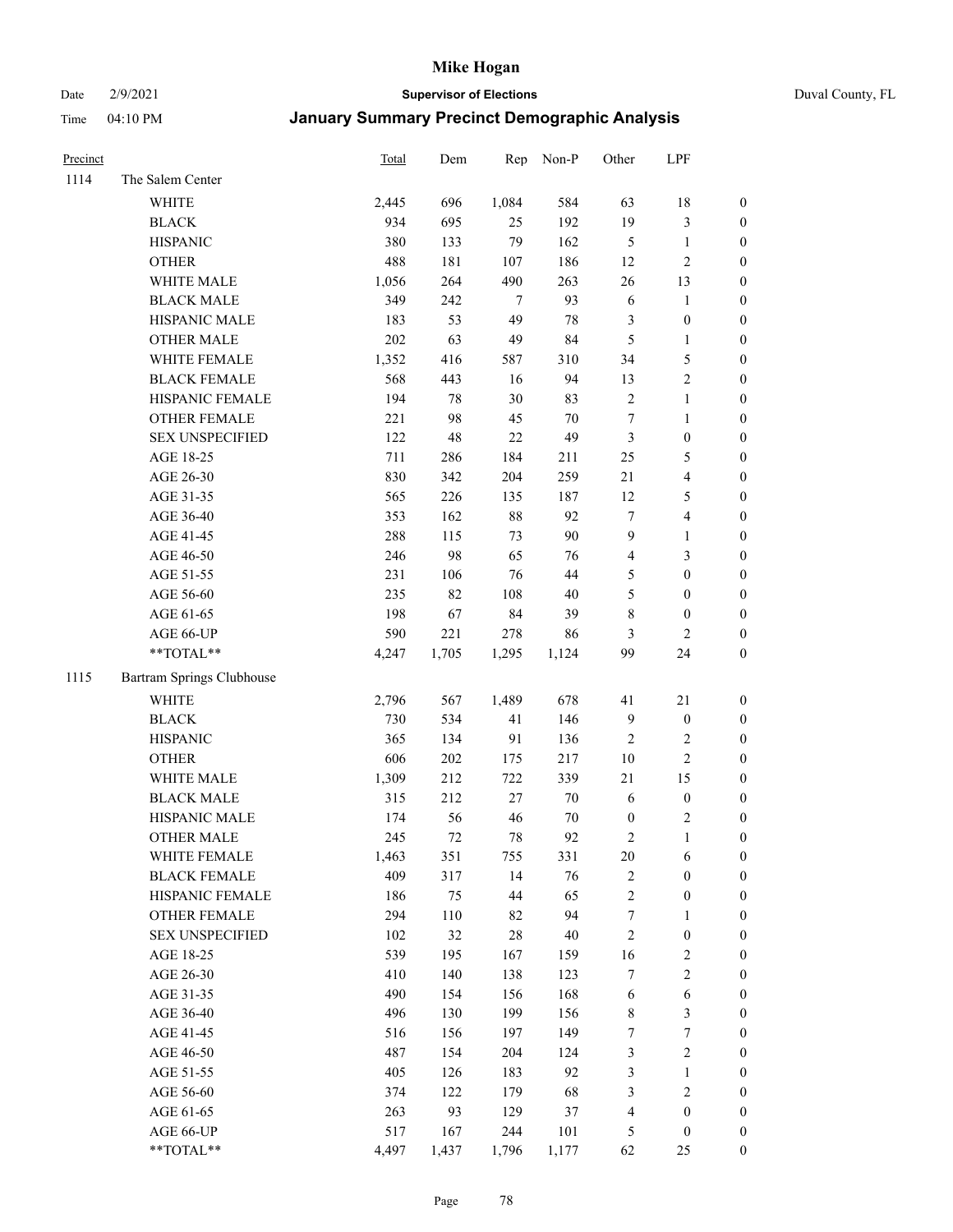## Date 2/9/2021 **Supervisor of Elections** Duval County, FL

| 1116<br>First Baptist Church of Jacksonville at Nocatee<br><b>WHITE</b><br>1,715<br>378<br><b>BLACK</b><br>83<br>56<br><b>HISPANIC</b><br>87<br>31<br>30<br><b>OTHER</b><br>110 | 338<br>947<br>18<br>6<br>22<br>34<br>40<br>39<br>476<br>173<br>$\mathfrak{Z}$<br>11 | 46<br>3<br>$\boldsymbol{0}$<br>$\boldsymbol{0}$ | 6<br>$\boldsymbol{0}$ | 0                |
|---------------------------------------------------------------------------------------------------------------------------------------------------------------------------------|-------------------------------------------------------------------------------------|-------------------------------------------------|-----------------------|------------------|
|                                                                                                                                                                                 |                                                                                     |                                                 |                       |                  |
|                                                                                                                                                                                 |                                                                                     |                                                 |                       |                  |
|                                                                                                                                                                                 |                                                                                     |                                                 |                       | $\boldsymbol{0}$ |
|                                                                                                                                                                                 |                                                                                     |                                                 | $\boldsymbol{0}$      | $\boldsymbol{0}$ |
|                                                                                                                                                                                 |                                                                                     |                                                 | 1                     | $\boldsymbol{0}$ |
| 822<br>WHITE MALE<br>146                                                                                                                                                        |                                                                                     | 24                                              | $\mathfrak{Z}$        | $\boldsymbol{0}$ |
| <b>BLACK MALE</b><br>43<br>27                                                                                                                                                   |                                                                                     | 2                                               | $\boldsymbol{0}$      | $\boldsymbol{0}$ |
| HISPANIC MALE<br>42<br>14                                                                                                                                                       | 12<br>16                                                                            | $\boldsymbol{0}$                                | $\boldsymbol{0}$      | $\boldsymbol{0}$ |
| 41<br>13<br><b>OTHER MALE</b>                                                                                                                                                   | 13<br>14                                                                            | $\boldsymbol{0}$                                | 1                     | $\boldsymbol{0}$ |
| 884<br>231<br>WHITE FEMALE                                                                                                                                                      | 163<br>465                                                                          | 22                                              | $\mathfrak{Z}$        | $\boldsymbol{0}$ |
| <b>BLACK FEMALE</b><br>40<br>29                                                                                                                                                 | 3<br>$\tau$                                                                         | $\mathbf{1}$                                    | $\boldsymbol{0}$      | 0                |
| HISPANIC FEMALE<br>44<br>17                                                                                                                                                     | 18<br>$\mathbf{9}$                                                                  | $\boldsymbol{0}$                                | $\boldsymbol{0}$      | $\boldsymbol{0}$ |
| OTHER FEMALE<br>53<br>15                                                                                                                                                        | 21<br>17                                                                            | $\boldsymbol{0}$                                | $\boldsymbol{0}$      | $\boldsymbol{0}$ |
| $\mathfrak{Z}$<br><b>SEX UNSPECIFIED</b><br>26                                                                                                                                  | $11\,$<br>12                                                                        | $\boldsymbol{0}$                                | $\boldsymbol{0}$      | $\boldsymbol{0}$ |
| 44<br>AGE 18-25<br>135                                                                                                                                                          | 47<br>36                                                                            | 6                                               | $\sqrt{2}$            | $\boldsymbol{0}$ |
| AGE 26-30<br>84<br>18                                                                                                                                                           | 33<br>31                                                                            | $\mathbf{1}$                                    | $\mathbf{1}$          | $\boldsymbol{0}$ |
| 124<br>33<br>AGE 31-35                                                                                                                                                          | 34<br>55                                                                            | $\mathbf{1}$                                    | $\mathbf{1}$          | $\boldsymbol{0}$ |
| AGE 36-40<br>132<br>36                                                                                                                                                          | 53<br>41                                                                            | $\mathbf{1}$                                    | $\mathbf{1}$          | $\boldsymbol{0}$ |
| 123<br>$28\,$                                                                                                                                                                   | 55<br>39                                                                            |                                                 |                       |                  |
| AGE 41-45                                                                                                                                                                       |                                                                                     | $\mathbf{1}$                                    | $\boldsymbol{0}$      | $\boldsymbol{0}$ |
| 114<br>33<br>AGE 46-50                                                                                                                                                          | 45<br>29                                                                            | 7                                               | $\boldsymbol{0}$      | 0                |
| 186<br>AGE 51-55<br>35                                                                                                                                                          | 90<br>52                                                                            | 8                                               | $\mathbf{1}$          | 0                |
| AGE 56-60<br>212<br>48                                                                                                                                                          | 32<br>126                                                                           | 5                                               | $\mathbf{1}$          | 0                |
| 224<br>AGE 61-65<br>60                                                                                                                                                          | 127<br>34                                                                           | 3                                               | $\boldsymbol{0}$      | $\boldsymbol{0}$ |
| 661<br>AGE 66-UP<br>160                                                                                                                                                         | 395<br>90                                                                           | 16                                              | $\boldsymbol{0}$      | $\boldsymbol{0}$ |
| $**TOTAL**$<br>1,995<br>495<br>1,026                                                                                                                                            | 418                                                                                 | 49                                              | $\tau$                | $\boldsymbol{0}$ |
| 1201<br>Church of God Marietta                                                                                                                                                  |                                                                                     |                                                 |                       |                  |
| 2,311<br>WHITE<br>396<br>1,518                                                                                                                                                  | 369                                                                                 | 19                                              | $\boldsymbol{9}$      | $\boldsymbol{0}$ |
| 390<br><b>BLACK</b><br>305                                                                                                                                                      | 54<br>25                                                                            | 3                                               | $\mathfrak{Z}$        | $\boldsymbol{0}$ |
| 54<br><b>HISPANIC</b><br>118                                                                                                                                                    | 26<br>37                                                                            | $\mathbf{1}$                                    | $\boldsymbol{0}$      | $\boldsymbol{0}$ |
| 202<br>50<br><b>OTHER</b>                                                                                                                                                       | 84<br>64                                                                            | 4                                               | $\boldsymbol{0}$      | $\boldsymbol{0}$ |
| 1,053<br>156<br>WHITE MALE                                                                                                                                                      | 709<br>173                                                                          | $11\,$                                          | $\overline{4}$        | $\boldsymbol{0}$ |
| 173<br><b>BLACK MALE</b><br>124                                                                                                                                                 | 30<br>17                                                                            | $\mathbf{1}$                                    | $\mathbf{1}$          | $\boldsymbol{0}$ |
| HISPANIC MALE<br>52<br>26                                                                                                                                                       | $\boldsymbol{9}$<br>17                                                              | $\boldsymbol{0}$                                | $\boldsymbol{0}$      | 0                |
| 76<br><b>OTHER MALE</b><br>19                                                                                                                                                   | 36<br>21                                                                            | 0                                               | $\boldsymbol{0}$      | $\boldsymbol{0}$ |
| WHITE FEMALE<br>1,232<br>236                                                                                                                                                    | 793<br>190                                                                          | 8                                               | 5                     | $\overline{0}$   |
| <b>BLACK FEMALE</b><br>209<br>175                                                                                                                                               | 8<br>$22\,$                                                                         | $\overline{c}$                                  | $\sqrt{2}$            | $\overline{0}$   |
| 63<br>26<br>HISPANIC FEMALE                                                                                                                                                     | 20<br>16                                                                            | $\mathbf{1}$                                    | $\boldsymbol{0}$      | $\overline{0}$   |
| OTHER FEMALE<br>81<br>26                                                                                                                                                        | 33<br>18                                                                            | 4                                               | $\boldsymbol{0}$      | 0                |
| 82<br><b>SEX UNSPECIFIED</b><br>17                                                                                                                                              | 31<br>34                                                                            | 0                                               | $\boldsymbol{0}$      | 0                |
| 68<br>AGE 18-25<br>275                                                                                                                                                          | 122<br>75                                                                           | 8                                               | $\sqrt{2}$            | 0                |
| AGE 26-30<br>234<br>46                                                                                                                                                          | $70\,$<br>115                                                                       | 3                                               | $\boldsymbol{0}$      | 0                |
| 233<br>AGE 31-35<br>63                                                                                                                                                          | 102<br>62                                                                           | 5                                               | $\mathbf{1}$          | 0                |
| 237<br>AGE 36-40<br>52                                                                                                                                                          | 129<br>53                                                                           | $\mathbf{1}$                                    | $\sqrt{2}$            | 0                |
| 203<br>67<br>AGE 41-45                                                                                                                                                          | 85<br>50                                                                            | $\boldsymbol{0}$                                | $\mathbf{1}$          | 0                |
| 205<br>AGE 46-50<br>55                                                                                                                                                          | 110<br>35                                                                           | 3                                               | $\sqrt{2}$            | 0                |
| 248<br>AGE 51-55<br>63                                                                                                                                                          | 144<br>37                                                                           | 3                                               | 1                     | 0                |
| 299<br>AGE 56-60<br>80                                                                                                                                                          | 180<br>37                                                                           | 2                                               | $\boldsymbol{0}$      | $\boldsymbol{0}$ |
| 90<br>AGE 61-65<br>305                                                                                                                                                          | 177<br>36                                                                           | $\overline{\mathbf{c}}$                         | $\boldsymbol{0}$      | 0                |
| 782<br>AGE 66-UP<br>221                                                                                                                                                         | 500<br>58                                                                           | $\boldsymbol{0}$                                | $\mathfrak{Z}$        | 0                |
| **TOTAL**<br>3,021<br>805<br>1,664                                                                                                                                              | 513                                                                                 | 27                                              | 12                    | $\boldsymbol{0}$ |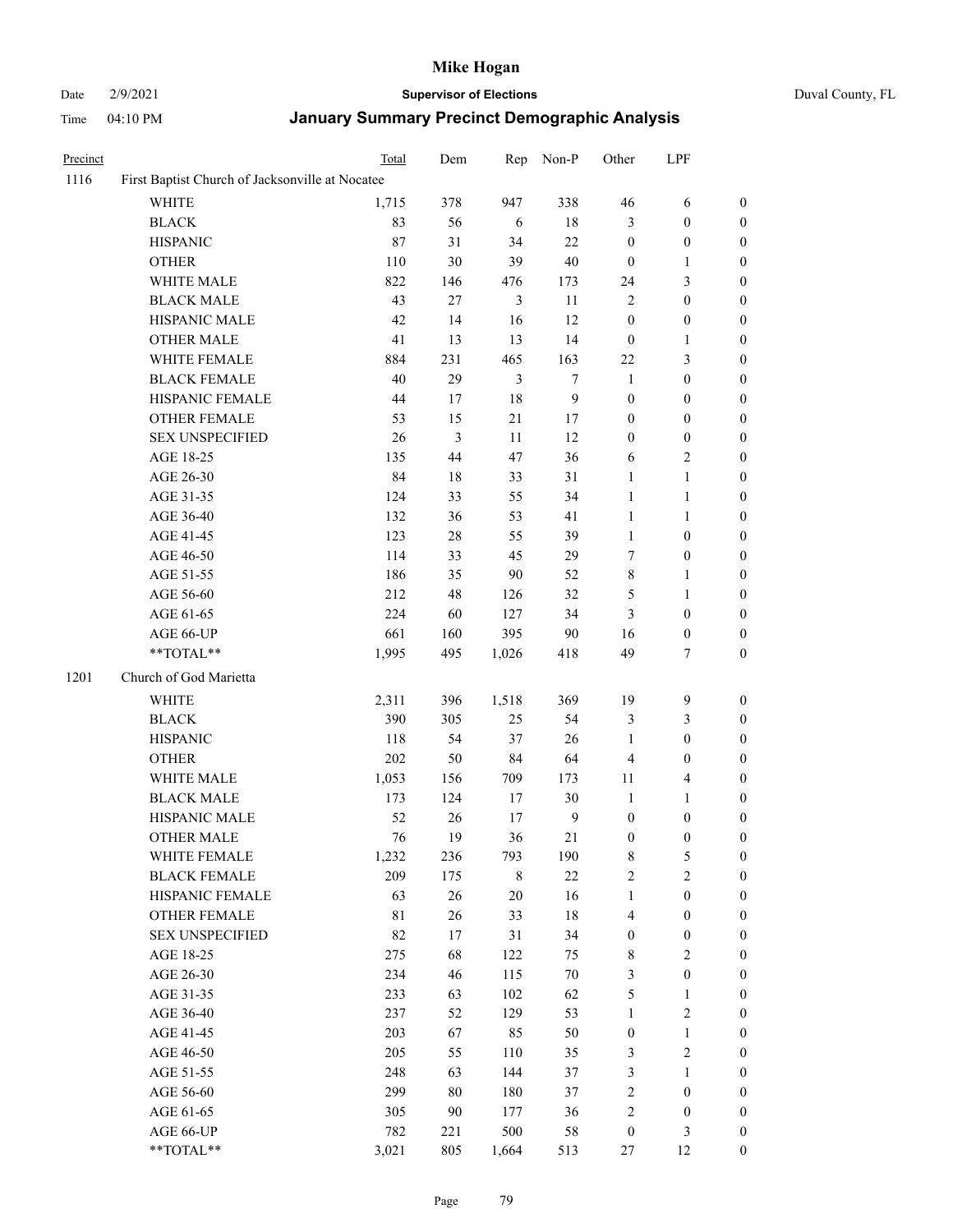#### Date 2/9/2021 **Supervisor of Elections** Duval County, FL

| Precinct |                                 | Total      | Dem                      | Rep              | Non-P        | Other                 | LPF                                  |                  |
|----------|---------------------------------|------------|--------------------------|------------------|--------------|-----------------------|--------------------------------------|------------------|
| 1202     | Hillcrest at Crystal Springs    |            |                          |                  |              |                       |                                      |                  |
|          | <b>WHITE</b>                    | 1,623      | 254                      | 1,145            | 199          | 17                    | $8\,$                                | 0                |
|          | <b>BLACK</b>                    | 604        | 482                      | 26               | 90           | 6                     | $\boldsymbol{0}$                     | $\boldsymbol{0}$ |
|          | <b>HISPANIC</b>                 | 87         | $28\,$                   | 37               | 21           | 1                     | $\boldsymbol{0}$                     | $\boldsymbol{0}$ |
|          | <b>OTHER</b>                    | 182        | 49                       | 76               | 57           | $\boldsymbol{0}$      | $\boldsymbol{0}$                     | $\boldsymbol{0}$ |
|          | WHITE MALE                      | 780        | 115                      | 551              | 102          | 9                     | $\mathfrak{Z}$                       | $\boldsymbol{0}$ |
|          | <b>BLACK MALE</b>               | 273        | 207                      | 16               | 49           | $\mathbf{1}$          | $\boldsymbol{0}$                     | $\boldsymbol{0}$ |
|          | HISPANIC MALE                   | 42         | 14                       | 18               | 10           | $\boldsymbol{0}$      | $\boldsymbol{0}$                     | $\boldsymbol{0}$ |
|          | <b>OTHER MALE</b>               | 60         | 14                       | 30               | 16           | $\boldsymbol{0}$      | $\boldsymbol{0}$                     | $\boldsymbol{0}$ |
|          | WHITE FEMALE                    | 811        | 134                      | 577              | $87\,$       | 8                     | 5                                    | $\boldsymbol{0}$ |
|          | <b>BLACK FEMALE</b>             | 322        | 268                      | $\mathbf{9}$     | $40\,$       | 5                     | $\boldsymbol{0}$                     | $\boldsymbol{0}$ |
|          | HISPANIC FEMALE                 | 42         | 12                       | 18               | 11           | $\mathbf{1}$          | $\boldsymbol{0}$                     | 0                |
|          | OTHER FEMALE                    | 85         | 30                       | 34               | 21           | $\boldsymbol{0}$      | $\boldsymbol{0}$                     | 0                |
|          | <b>SEX UNSPECIFIED</b>          | 81         | 19                       | 31               | 31           | $\boldsymbol{0}$      | $\boldsymbol{0}$                     | $\boldsymbol{0}$ |
|          | AGE 18-25                       | 272        | 89                       | 113              | 62           | 6                     | $\sqrt{2}$                           | $\boldsymbol{0}$ |
|          | AGE 26-30                       | 205        | 59                       | 92               | 48           | 6                     | $\boldsymbol{0}$                     | $\boldsymbol{0}$ |
|          | AGE 31-35                       | 172        | 54                       | 71               | 46           | $\boldsymbol{0}$      | $\mathbf{1}$                         | $\boldsymbol{0}$ |
|          | AGE 36-40                       | 195        | 64                       | 101              | 27           | $\mathbf{1}$          | $\sqrt{2}$                           | $\boldsymbol{0}$ |
|          | AGE 41-45                       | 180        | 54                       | 92               | 31           | $\mathfrak{2}$        | $\mathbf{1}$                         | $\boldsymbol{0}$ |
|          | AGE 46-50                       | 167        | 47                       | 87               | $30\,$       | 3                     | $\boldsymbol{0}$                     | $\boldsymbol{0}$ |
|          | AGE 51-55                       | 243        | 88                       | 120              | $30\,$       | 3                     | $\sqrt{2}$                           | $\boldsymbol{0}$ |
|          | AGE 56-60                       | 298        | 103                      | 166              | $28\,$       | $\mathbf{1}$          | $\boldsymbol{0}$                     | 0                |
|          | AGE 61-65                       | 251        | 82                       | 146              | 22           | $\mathbf{1}$          | $\boldsymbol{0}$                     | 0                |
|          | AGE 66-UP                       | 513        | 173                      | 296              | 43           | $\mathbf{1}$          | $\boldsymbol{0}$                     | $\boldsymbol{0}$ |
|          | **TOTAL**                       | 2,496      | 813                      | 1,284            | 367          | 24                    | $8\,$                                | $\boldsymbol{0}$ |
| 1203     | Leroy D. Clemons Senior Center  |            |                          |                  |              |                       |                                      |                  |
|          | <b>WHITE</b>                    |            |                          | 782              | 201          |                       | $\mathbf{9}$                         |                  |
|          |                                 | 1,175      | 175                      |                  |              | 8                     |                                      | $\boldsymbol{0}$ |
|          | <b>BLACK</b><br><b>HISPANIC</b> | 121<br>37  | 96<br>$\boldsymbol{7}$   | $\sqrt{6}$<br>16 | 19           | $\boldsymbol{0}$      | $\boldsymbol{0}$<br>$\boldsymbol{0}$ | $\boldsymbol{0}$ |
|          |                                 |            |                          |                  | 14           | $\boldsymbol{0}$      |                                      | $\boldsymbol{0}$ |
|          | <b>OTHER</b>                    | 62         | 11                       | 25               | 25           | $\mathbf{1}$          | $\boldsymbol{0}$                     | $\boldsymbol{0}$ |
|          | WHITE MALE<br><b>BLACK MALE</b> | 549        | 66                       | 382              | 92           | 5                     | $\overline{4}$                       | $\boldsymbol{0}$ |
|          |                                 | 56         | 43                       | $\overline{4}$   | $\mathbf{9}$ | $\boldsymbol{0}$      | $\boldsymbol{0}$                     | $\boldsymbol{0}$ |
|          | HISPANIC MALE                   | 20         | $\overline{\mathcal{L}}$ | $\overline{9}$   | 7            | $\boldsymbol{0}$      | $\boldsymbol{0}$                     | $\boldsymbol{0}$ |
|          | OTHER MALE                      | 24         | 3                        | 11               | 9            | $\mathbf{1}$          | $\boldsymbol{0}$                     | $\boldsymbol{0}$ |
|          | WHITE FEMALE                    | 612        | 106                      | 392              | 106          | 3                     | 5                                    | 0                |
|          | <b>BLACK FEMALE</b>             | 61         | 51                       | $\overline{c}$   | $\,$ 8 $\,$  | $\boldsymbol{0}$      | $\boldsymbol{0}$                     | $\overline{0}$   |
|          | HISPANIC FEMALE                 | 16         | 3                        | $\tau$<br>9      | $\sqrt{6}$   | $\boldsymbol{0}$      | $\boldsymbol{0}$                     | $\overline{0}$   |
|          | OTHER FEMALE                    | 23         | 7                        |                  | $\tau$       | $\boldsymbol{0}$      | $\boldsymbol{0}$                     | $\overline{0}$   |
|          | <b>SEX UNSPECIFIED</b>          | 34         | 6                        | 13               | 15           | $\boldsymbol{0}$      | $\boldsymbol{0}$                     | 0                |
|          | AGE 18-25<br>AGE 26-30          | 130        | 24                       | 67               | 36           | 1                     | $\sqrt{2}$                           | 0                |
|          |                                 | 117<br>135 | $22\,$                   | 67               | 26<br>37     | $\boldsymbol{0}$<br>2 | $\overline{2}$<br>$\boldsymbol{0}$   | 0                |
|          | AGE 31-35                       |            | 23                       | 73               |              |                       |                                      | 0                |
|          | AGE 36-40                       | 116<br>85  | 19<br>9                  | 63<br>53         | 29<br>23     | 3<br>$\boldsymbol{0}$ | $\sqrt{2}$<br>$\boldsymbol{0}$       | 0<br>0           |
|          | AGE 41-45                       |            |                          |                  |              |                       |                                      |                  |
|          | AGE 46-50                       | 110        | 13                       | 71               | 25           | $\boldsymbol{0}$      | $\mathbf{1}$                         | 0                |
|          | AGE 51-55                       | 118        | 26                       | 68               | 23           | $\boldsymbol{0}$      | $\mathbf{1}$                         | 0                |
|          | AGE 56-60                       | 158        | 37                       | 102              | 19           | $\boldsymbol{0}$      | $\boldsymbol{0}$                     | $\overline{0}$   |
|          | AGE 61-65                       | 147        | 32                       | $88\,$           | 23           | 3                     | $\mathbf{1}$                         | $\overline{0}$   |
|          | AGE 66-UP                       | 279        | 84                       | 177              | 18           | $\boldsymbol{0}$      | $\boldsymbol{0}$                     | 0                |
|          | **TOTAL**                       | 1,395      | 289                      | 829              | 259          | 9                     | 9                                    | $\boldsymbol{0}$ |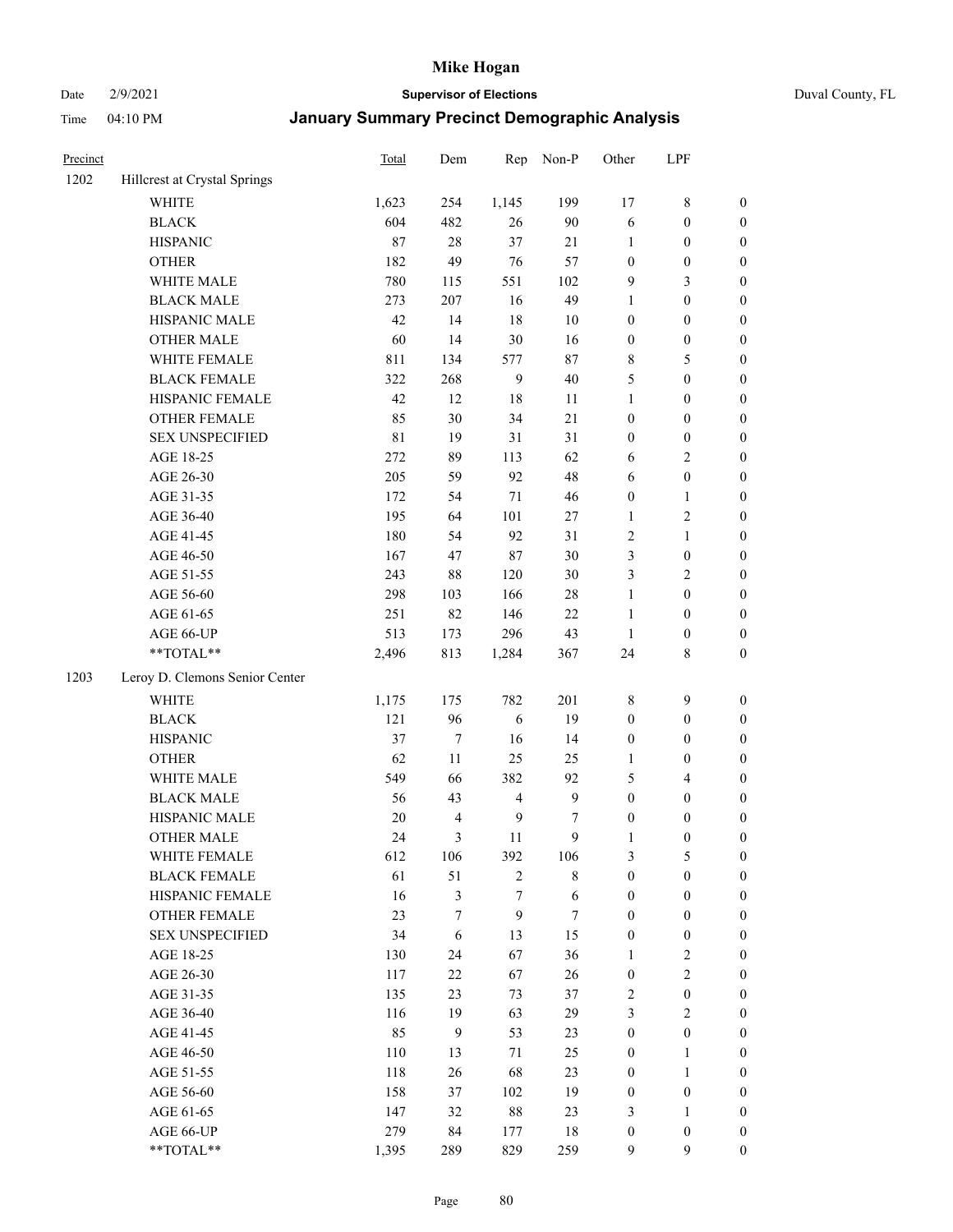Date 2/9/2021 **Supervisor of Elections** Duval County, FL

| Precinct |                           | Total  | Dem    | Rep            | Non-P  | Other            | LPF                     |                  |
|----------|---------------------------|--------|--------|----------------|--------|------------------|-------------------------|------------------|
| 1204     | Maxville Community Center |        |        |                |        |                  |                         |                  |
|          | <b>WHITE</b>              | 1,644  | 241    | 1,110          | 267    | 18               | $8\,$                   | 0                |
|          | <b>BLACK</b>              | 386    | 318    | 15             | 51     | $\sqrt{2}$       | $\boldsymbol{0}$        | $\boldsymbol{0}$ |
|          | <b>HISPANIC</b>           | $78\,$ | 24     | 29             | 25     | $\boldsymbol{0}$ | $\boldsymbol{0}$        | $\boldsymbol{0}$ |
|          | <b>OTHER</b>              | 122    | 34     | 44             | 42     | $\boldsymbol{0}$ | $\sqrt{2}$              | $\boldsymbol{0}$ |
|          | WHITE MALE                | 770    | 90     | 544            | 125    | 5                | 6                       | $\boldsymbol{0}$ |
|          | <b>BLACK MALE</b>         | 162    | 130    | $\tau$         | 23     | $\overline{c}$   | $\boldsymbol{0}$        | $\boldsymbol{0}$ |
|          | HISPANIC MALE             | 41     | $8\,$  | 20             | 13     | $\boldsymbol{0}$ | $\boldsymbol{0}$        | $\boldsymbol{0}$ |
|          | <b>OTHER MALE</b>         | 47     | 11     | 19             | 15     | $\boldsymbol{0}$ | $\sqrt{2}$              | $\boldsymbol{0}$ |
|          | WHITE FEMALE              | 850    | 148    | 546            | 141    | 13               | $\overline{2}$          | $\boldsymbol{0}$ |
|          | <b>BLACK FEMALE</b>       | 217    | 182    | 7              | $28\,$ | $\boldsymbol{0}$ | $\boldsymbol{0}$        | $\boldsymbol{0}$ |
|          | HISPANIC FEMALE           | 35     | 14     | $\overline{9}$ | 12     | $\boldsymbol{0}$ | $\boldsymbol{0}$        | 0                |
|          | OTHER FEMALE              | 45     | $18\,$ | 13             | 14     | $\boldsymbol{0}$ | $\boldsymbol{0}$        | $\boldsymbol{0}$ |
|          | <b>SEX UNSPECIFIED</b>    | 63     | 16     | 33             | 14     | $\boldsymbol{0}$ | $\boldsymbol{0}$        | $\boldsymbol{0}$ |
|          | AGE 18-25                 | 279    | 65     | 144            | 66     | 4                | $\boldsymbol{0}$        | $\boldsymbol{0}$ |
|          | AGE 26-30                 | 178    | 36     | 90             | 46     | 2                | $\overline{\mathbf{4}}$ | $\boldsymbol{0}$ |
|          | AGE 31-35                 | 205    | 47     | 94             | 59     | 3                | $\sqrt{2}$              | $\boldsymbol{0}$ |
|          | AGE 36-40                 | 186    | 74     | 80             | $28\,$ | 3                | $\mathbf{1}$            | $\boldsymbol{0}$ |
|          | AGE 41-45                 | 179    | 65     | 64             | 46     | $\mathbf{1}$     | $\mathfrak{Z}$          | $\boldsymbol{0}$ |
|          | AGE 46-50                 | 181    | 48     | 105            | 26     | $\sqrt{2}$       | $\boldsymbol{0}$        | $\boldsymbol{0}$ |
|          | AGE 51-55                 | 208    | 55     | 117            | 33     | 3                | $\boldsymbol{0}$        | $\boldsymbol{0}$ |
|          | AGE 56-60                 | 238    | 64     | 148            | 25     | $\mathbf{1}$     | $\boldsymbol{0}$        | 0                |
|          | AGE 61-65                 | 192    | 57     | 110            | 25     | $\boldsymbol{0}$ | $\boldsymbol{0}$        | 0                |
|          | AGE 66-UP                 | 384    | 106    | 246            | 31     | $\mathbf{1}$     | $\boldsymbol{0}$        | $\boldsymbol{0}$ |
|          | **TOTAL**                 | 2,230  | 617    | 1,198          | 385    | $20\,$           | $10\,$                  | $\boldsymbol{0}$ |
| 1205     | Midnight Cry Ministries   |        |        |                |        |                  |                         |                  |
|          | <b>WHITE</b>              | 2,241  | 426    | 1,298          | 470    | 31               | 16                      | $\boldsymbol{0}$ |
|          | <b>BLACK</b>              | 1,625  | 1,317  | 57             | 238    | 13               | $\boldsymbol{0}$        | $\boldsymbol{0}$ |
|          | <b>HISPANIC</b>           | 312    | 123    | 63             | 125    | $\boldsymbol{0}$ | $\mathbf{1}$            | $\boldsymbol{0}$ |
|          | <b>OTHER</b>              | 411    | 112    | 126            | 164    | 7                | $\sqrt{2}$              | $\boldsymbol{0}$ |
|          | WHITE MALE                | 1,061  | 170    | 632            | 232    | 16               | $11\,$                  | $\boldsymbol{0}$ |
|          | <b>BLACK MALE</b>         | 669    | 509    | 32             | 123    | 5                | $\boldsymbol{0}$        | $\boldsymbol{0}$ |
|          | HISPANIC MALE             | 130    | 57     | 29             | 44     | $\boldsymbol{0}$ | $\boldsymbol{0}$        | 0                |
|          | <b>OTHER MALE</b>         | 148    | 32     | 58             | 54     | 3                | $\mathbf{1}$            | $\boldsymbol{0}$ |
|          | WHITE FEMALE              | 1,148  | 250    | 650            | 228    | 15               | 5                       | 0                |
|          | <b>BLACK FEMALE</b>       | 923    | 784    | 24             | 107    | 8                | $\boldsymbol{0}$        | $\boldsymbol{0}$ |
|          | HISPANIC FEMALE           | 173    | 62     | 33             | $77\,$ | $\boldsymbol{0}$ | $\mathbf{1}$            | $\overline{0}$   |
|          | OTHER FEMALE              | 189    | 60     | 55             | $70\,$ | 3                | $\mathbf{1}$            | $\overline{0}$   |
|          | <b>SEX UNSPECIFIED</b>    | 147    | 54     | 31             | 61     | $\mathbf{1}$     | $\boldsymbol{0}$        | 0                |
|          | AGE 18-25                 | 615    | 261    | 139            | 203    | 9                | $\mathfrak{Z}$          | 0                |
|          | AGE 26-30                 | 442    | 162    | 118            | 147    | 14               | $\mathbf{1}$            | 0                |
|          | AGE 31-35                 | 410    | 168    | 111            | 128    | $\mathbf{1}$     | $\sqrt{2}$              | 0                |
|          | AGE 36-40                 | 397    | 179    | 96             | 116    | 3                | $\mathfrak{Z}$          | 0                |
|          | AGE 41-45                 | 361    | 191    | 99             | 66     | 5                | $\boldsymbol{0}$        | 0                |
|          | AGE 46-50                 | 402    | 182    | 128            | 83     | 6                | 3                       | 0                |
|          | AGE 51-55                 | 409    | 177    | 152            | 74     | 4                | $\sqrt{2}$              | $\overline{0}$   |
|          | AGE 56-60                 | 472    | 210    | 191            | 65     | 3                | $\mathfrak{Z}$          | $\overline{0}$   |
|          | AGE 61-65                 | 346    | 140    | 159            | 45     | $\mathbf{1}$     | $\mathbf{1}$            | $\boldsymbol{0}$ |
|          | AGE 66-UP                 | 735    | 308    | 351            | 70     | 5                | $\mathbf{1}$            | 0                |
|          | **TOTAL**                 | 4,589  | 1,978  | 1,544          | 997    | 51               | 19                      | $\boldsymbol{0}$ |
|          |                           |        |        |                |        |                  |                         |                  |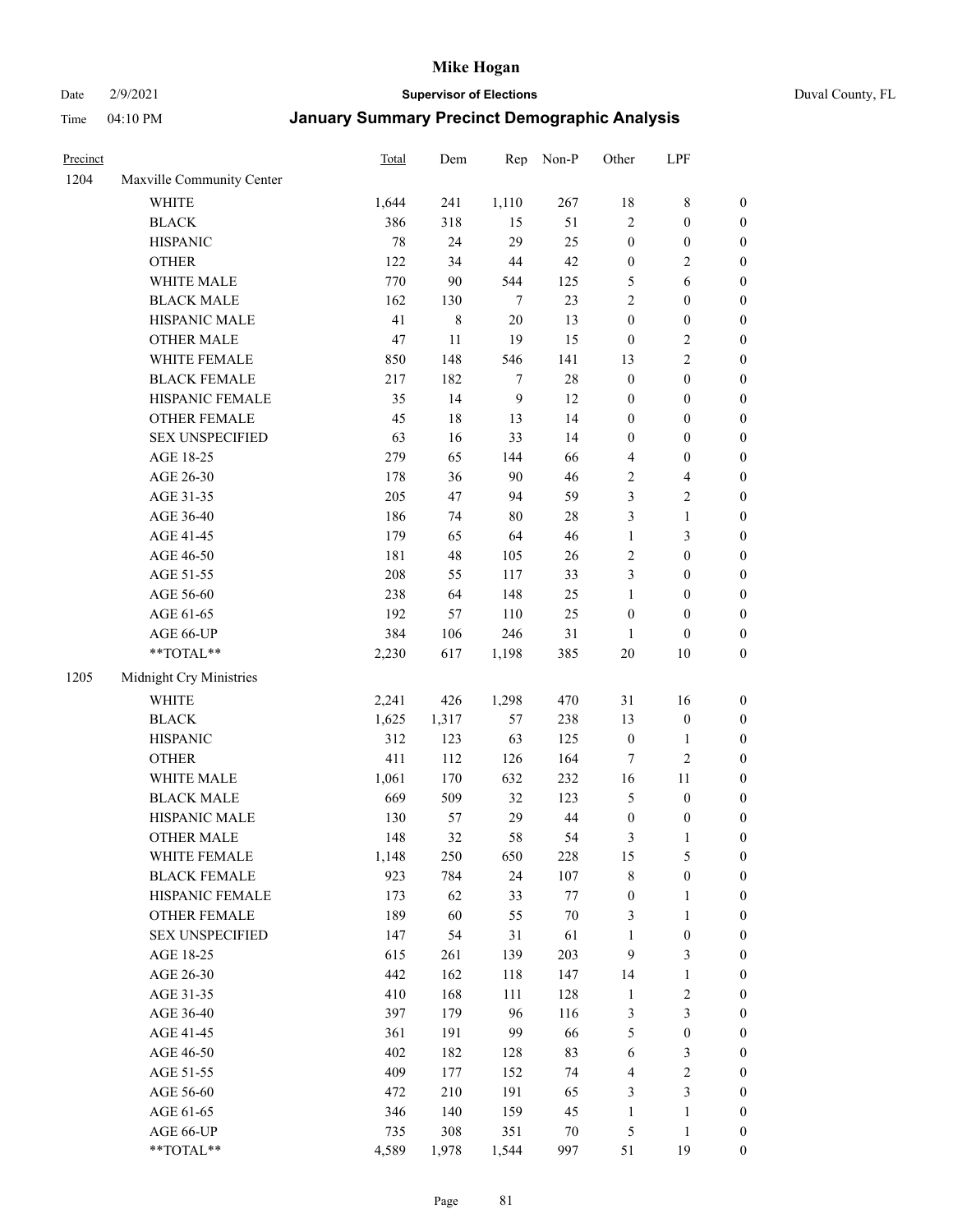Date 2/9/2021 **Supervisor of Elections** Duval County, FL

| Precinct |                             | <b>Total</b> | Dem            | Rep                     | Non-P            | Other            | LPF                     |                  |
|----------|-----------------------------|--------------|----------------|-------------------------|------------------|------------------|-------------------------|------------------|
| 1206     | Promise Land Baptist Church |              |                |                         |                  |                  |                         |                  |
|          | <b>WHITE</b>                | 2,047        | 282            | 1,462                   | 281              | 15               | $\boldsymbol{7}$        | 0                |
|          | <b>BLACK</b>                | 1,337        | 1,051          | 54                      | 216              | 12               | $\overline{\mathbf{4}}$ | $\boldsymbol{0}$ |
|          | <b>HISPANIC</b>             | 101          | 41             | 32                      | 27               | $\mathbf{1}$     | $\boldsymbol{0}$        | $\boldsymbol{0}$ |
|          | <b>OTHER</b>                | 314          | 103            | 101                     | 100              | 10               | $\boldsymbol{0}$        | $\boldsymbol{0}$ |
|          | WHITE MALE                  | 968          | 104            | 724                     | 127              | 8                | 5                       | $\boldsymbol{0}$ |
|          | <b>BLACK MALE</b>           | 597          | 437            | 35                      | $118\,$          | 5                | $\sqrt{2}$              | $\boldsymbol{0}$ |
|          | HISPANIC MALE               | 40           | 17             | 14                      | $\overline{9}$   | $\boldsymbol{0}$ | $\boldsymbol{0}$        | $\boldsymbol{0}$ |
|          | <b>OTHER MALE</b>           | 104          | 33             | 36                      | 32               | 3                | $\boldsymbol{0}$        | $\boldsymbol{0}$ |
|          | WHITE FEMALE                | 1,051        | 174            | 719                     | 149              | 7                | $\sqrt{2}$              | $\boldsymbol{0}$ |
|          | <b>BLACK FEMALE</b>         | 705          | 588            | 17                      | 91               | 7                | $\sqrt{2}$              | $\boldsymbol{0}$ |
|          | HISPANIC FEMALE             | 59           | 23             | 18                      | 17               | $\mathbf{1}$     | $\boldsymbol{0}$        | $\boldsymbol{0}$ |
|          | <b>OTHER FEMALE</b>         | 153          | 55             | 50                      | 43               | 5                | $\boldsymbol{0}$        | $\boldsymbol{0}$ |
|          | <b>SEX UNSPECIFIED</b>      | 122          | 46             | 36                      | 38               | $\overline{2}$   | $\boldsymbol{0}$        | $\boldsymbol{0}$ |
|          | AGE 18-25                   | 469          | 169            | 159                     | 131              | 9                | $\mathbf{1}$            | $\boldsymbol{0}$ |
|          | AGE 26-30                   | 306          | 102            | 101                     | 95               | 4                | $\overline{\mathbf{4}}$ | $\boldsymbol{0}$ |
|          | AGE 31-35                   | 293          | 98             | 119                     | 68               | 5                | $\mathfrak{Z}$          | $\boldsymbol{0}$ |
|          | AGE 36-40                   | 303          | 112            | 133                     | 55               | 3                | $\boldsymbol{0}$        | $\boldsymbol{0}$ |
|          | AGE 41-45                   | 317          | 150            | 112                     | 51               | $\overline{c}$   | $\overline{2}$          | $\boldsymbol{0}$ |
|          | AGE 46-50                   | 330          | 137            | 129                     | 63               | $\mathbf{1}$     | $\boldsymbol{0}$        | $\boldsymbol{0}$ |
|          | AGE 51-55                   | 363          | 170            | 155                     | 38               | $\boldsymbol{0}$ | $\boldsymbol{0}$        | $\boldsymbol{0}$ |
|          | AGE 56-60                   | 422          | 157            | 214                     | 50               | 1                | $\boldsymbol{0}$        | 0                |
|          | AGE 61-65                   | 336          | 146            | 146                     | 41               | $\mathfrak{2}$   | $\mathbf{1}$            | 0                |
|          | AGE 66-UP                   | 660          | 236            | 381                     | 32               | 11               | $\boldsymbol{0}$        | $\boldsymbol{0}$ |
|          | **TOTAL**                   | 3,799        | 1,477          | 1,649                   | 624              | 38               | 11                      | $\boldsymbol{0}$ |
| 1207     | Baldwin Town Hall           |              |                |                         |                  |                  |                         |                  |
|          | <b>WHITE</b>                | 667          | 136            | 401                     | 119              | $\,$ 8 $\,$      | $\mathfrak{Z}$          | $\boldsymbol{0}$ |
|          | <b>BLACK</b>                | 249          | 222            | $\overline{9}$          | 17               | $\mathbf{1}$     | $\boldsymbol{0}$        | $\boldsymbol{0}$ |
|          | <b>HISPANIC</b>             | 10           | $\overline{c}$ | 7                       | $\mathbf{1}$     | $\boldsymbol{0}$ | $\boldsymbol{0}$        | $\boldsymbol{0}$ |
|          | <b>OTHER</b>                | 38           | $\,$ $\,$      | 14                      | 15               | $\mathbf{1}$     | $\boldsymbol{0}$        | $\boldsymbol{0}$ |
|          | WHITE MALE                  | 298          | 60             | 180                     | 51               | 6                | $\mathbf{1}$            | $\boldsymbol{0}$ |
|          | <b>BLACK MALE</b>           | 90           | 77             | 6                       | $\boldsymbol{7}$ | $\boldsymbol{0}$ | $\boldsymbol{0}$        | $\boldsymbol{0}$ |
|          | HISPANIC MALE               | 5            | $\mathbf{1}$   | 3                       | $\mathbf{1}$     | $\boldsymbol{0}$ | $\boldsymbol{0}$        | $\boldsymbol{0}$ |
|          | OTHER MALE                  | 16           | 6              | $\overline{4}$          | 6                | $\boldsymbol{0}$ | $\boldsymbol{0}$        | $\boldsymbol{0}$ |
|          | WHITE FEMALE                | 360          | 75             | 217                     | 64               | 2                | 2                       | 0                |
|          | <b>BLACK FEMALE</b>         | 151          | 140            | 3                       | $\tau$           | $\mathbf{1}$     | $\boldsymbol{0}$        | $\overline{0}$   |
|          | HISPANIC FEMALE             | 5            | $\mathbf{1}$   | $\overline{\mathbf{4}}$ | $\boldsymbol{0}$ | $\boldsymbol{0}$ | $\boldsymbol{0}$        | $\overline{0}$   |
|          | OTHER FEMALE                | 11           | $\mathbf{1}$   | 7                       | $\sqrt{2}$       | $\mathbf{1}$     | $\boldsymbol{0}$        | $\overline{0}$   |
|          | <b>SEX UNSPECIFIED</b>      | 28           | $\tau$         | $\tau$                  | 14               | $\boldsymbol{0}$ | $\boldsymbol{0}$        | 0                |
|          | AGE 18-25                   | 92           | 33             | 33                      | 25               | $\boldsymbol{0}$ | $\mathbf{1}$            | $\theta$         |
|          | AGE 26-30                   | 85           | 23             | 42                      | 17               | 3                | $\boldsymbol{0}$        | 0                |
|          | AGE 31-35                   | 78           | $20\,$         | 38                      | 19               | $\boldsymbol{0}$ | $\mathbf{1}$            | 0                |
|          | AGE 36-40                   | 87           | 24             | 45                      | 16               | 2                | $\boldsymbol{0}$        | 0                |
|          | AGE 41-45                   | 53           | 20             | 23                      | $10\,$           | $\boldsymbol{0}$ | $\boldsymbol{0}$        | 0                |
|          | AGE 46-50                   | 69           | 25             | 33                      | 9                | $\mathbf{1}$     | $\mathbf{1}$            | 0                |
|          | AGE 51-55                   | 71           | 24             | 36                      | 9                | 2                | $\boldsymbol{0}$        | $\overline{0}$   |
|          | AGE 56-60                   | 94           | 37             | 39                      | 17               | $\mathbf{1}$     | $\boldsymbol{0}$        | $\overline{0}$   |
|          | AGE 61-65                   | 88           | 34             | 44                      | $10\,$           | $\boldsymbol{0}$ | $\boldsymbol{0}$        | $\overline{0}$   |
|          | AGE 66-UP                   | 247          | 128            | 98                      | $20\,$           | $\mathbf{1}$     | $\boldsymbol{0}$        | 0                |
|          | **TOTAL**                   | 964          | 368            | 431                     | 152              | $10\,$           | 3                       | $\boldsymbol{0}$ |
|          |                             |              |                |                         |                  |                  |                         |                  |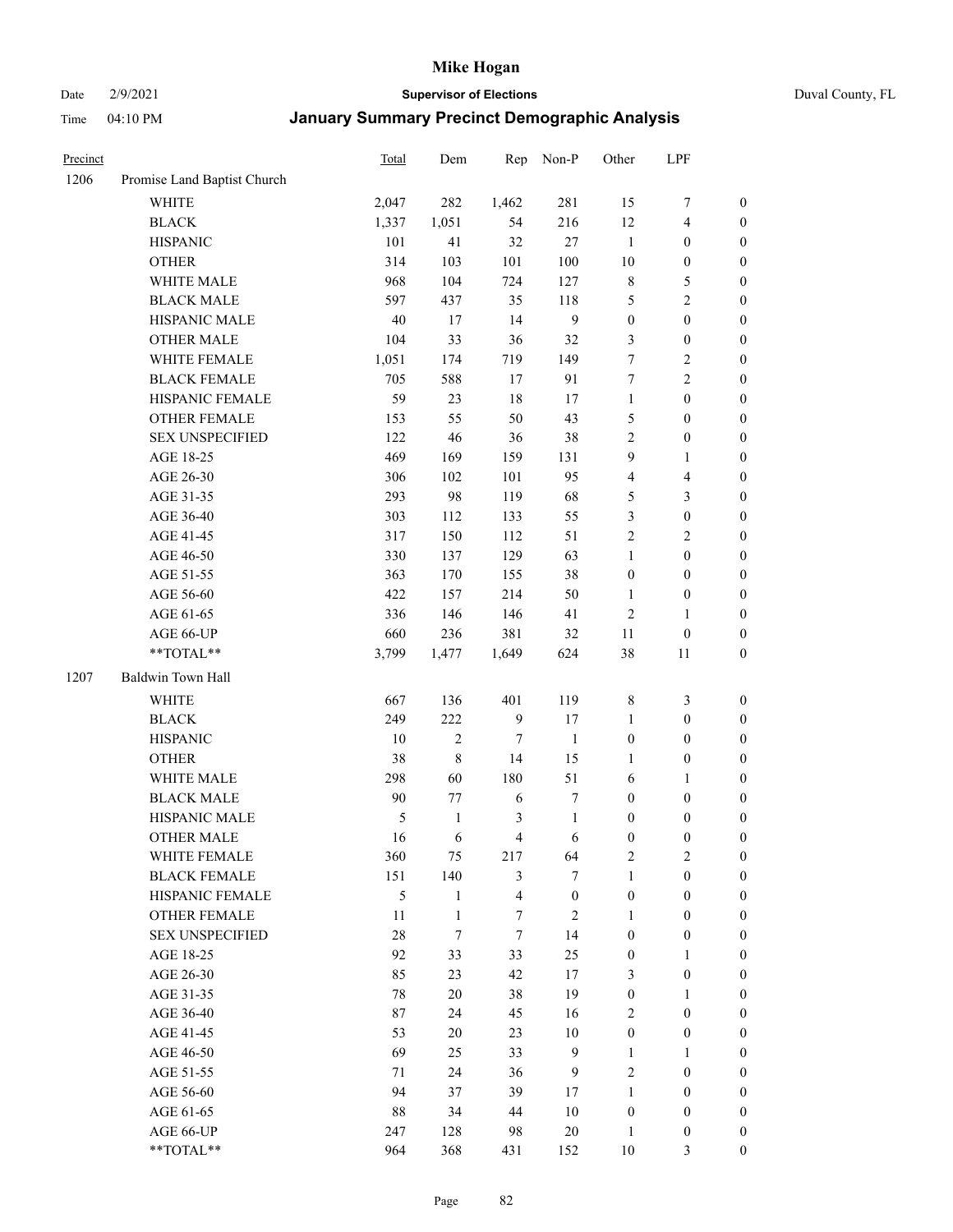#### Date 2/9/2021 **Supervisor of Elections** Duval County, FL

| Precinct |                           | <b>Total</b> | Dem    | Rep    | Non-P  | Other            | LPF              |                  |
|----------|---------------------------|--------------|--------|--------|--------|------------------|------------------|------------------|
| 1208     | Harvest Ministries        |              |        |        |        |                  |                  |                  |
|          | <b>WHITE</b>              | 1,979        | 414    | 1,146  | 384    | 26               | $\boldsymbol{9}$ | 0                |
|          | <b>BLACK</b>              | 1,466        | 1,155  | 49     | 241    | $20\,$           | $\mathbf{1}$     | 0                |
|          | <b>HISPANIC</b>           | 243          | 100    | 51     | 89     | 3                | $\boldsymbol{0}$ | $\boldsymbol{0}$ |
|          | <b>OTHER</b>              | 463          | 137    | 148    | 172    | 5                | 1                | $\boldsymbol{0}$ |
|          | WHITE MALE                | 918          | 161    | 566    | 179    | 5                | $\boldsymbol{7}$ | $\boldsymbol{0}$ |
|          | <b>BLACK MALE</b>         | 521          | 375    | 28     | 105    | 12               | $\mathbf{1}$     | $\boldsymbol{0}$ |
|          | HISPANIC MALE             | 115          | 45     | $28\,$ | 41     | $\mathbf{1}$     | $\boldsymbol{0}$ | $\boldsymbol{0}$ |
|          | <b>OTHER MALE</b>         | 170          | 48     | 56     | 65     | $\mathbf{1}$     | $\boldsymbol{0}$ | $\boldsymbol{0}$ |
|          | WHITE FEMALE              | 1,043        | 252    | 571    | 198    | $20\,$           | $\sqrt{2}$       | $\boldsymbol{0}$ |
|          | <b>BLACK FEMALE</b>       | 925          | 765    | $20\,$ | 132    | 8                | $\boldsymbol{0}$ | $\boldsymbol{0}$ |
|          | HISPANIC FEMALE           | 124          | 52     | 22     | 48     | $\overline{c}$   | $\boldsymbol{0}$ | $\boldsymbol{0}$ |
|          | <b>OTHER FEMALE</b>       | 219          | $71\,$ | 73     | $72\,$ | $\overline{2}$   | $\mathbf{1}$     | $\boldsymbol{0}$ |
|          | <b>SEX UNSPECIFIED</b>    | 115          | 37     | 30     | 45     | 3                | $\boldsymbol{0}$ | $\boldsymbol{0}$ |
|          | AGE 18-25                 | 481          | 210    | 106    | 151    | 14               | $\boldsymbol{0}$ | $\boldsymbol{0}$ |
|          | AGE 26-30                 | 375          | 162    | 89     | 112    | 9                | $\mathfrak{Z}$   | $\boldsymbol{0}$ |
|          | AGE 31-35                 | 430          | 195    | 103    | 127    | $\overline{c}$   | $\sqrt{3}$       | $\boldsymbol{0}$ |
|          | AGE 36-40                 | 371          | 163    | 97     | 104    | 5                | $\overline{2}$   | $\boldsymbol{0}$ |
|          | AGE 41-45                 | 329          | 160    | 94     | 69     | $\sqrt{6}$       | $\boldsymbol{0}$ | $\boldsymbol{0}$ |
|          | AGE 46-50                 | 364          | 170    | 121    | 63     | 9                | $\mathbf{1}$     | $\boldsymbol{0}$ |
|          | AGE 51-55                 | 315          | 135    | 116    | 61     | 2                | $\mathbf{1}$     | $\boldsymbol{0}$ |
|          | AGE 56-60                 | 397          | 171    | 164    | 60     | $\mathbf{1}$     | 1                | 0                |
|          | AGE 61-65                 | 374          | 157    | 159    | 55     | 3                | $\boldsymbol{0}$ | $\boldsymbol{0}$ |
|          | AGE 66-UP                 | 715          | 283    | 345    | 84     | 3                | $\boldsymbol{0}$ | $\boldsymbol{0}$ |
|          | $**TOTAL**$               | 4,151        | 1,806  | 1,394  | 886    | 54               | 11               | $\boldsymbol{0}$ |
| 1209     | Whitehouse Baptist Church |              |        |        |        |                  |                  |                  |
|          | <b>WHITE</b>              | 2,819        | 428    | 1,917  | 426    | 35               | 13               | $\boldsymbol{0}$ |
|          | <b>BLACK</b>              | 522          | 408    | 26     | 84     | 4                | $\boldsymbol{0}$ | $\boldsymbol{0}$ |
|          | <b>HISPANIC</b>           | 108          | 34     | 39     | 34     | $\boldsymbol{0}$ | $\mathbf{1}$     | $\boldsymbol{0}$ |
|          | <b>OTHER</b>              | 200          | $44\,$ | $80\,$ | 68     | $\boldsymbol{7}$ | $\mathbf{1}$     | $\boldsymbol{0}$ |
|          | WHITE MALE                | 1,342        | 182    | 927    | 208    | 21               | $\overline{4}$   | $\boldsymbol{0}$ |
|          | <b>BLACK MALE</b>         | 221          | 162    | 20     | 39     | $\boldsymbol{0}$ | $\boldsymbol{0}$ | $\boldsymbol{0}$ |
|          | HISPANIC MALE             | 65           | 17     | $26\,$ | $22\,$ | $\boldsymbol{0}$ | $\boldsymbol{0}$ | $\boldsymbol{0}$ |
|          | <b>OTHER MALE</b>         | 66           | 11     | 30     | 23     | 2                | $\boldsymbol{0}$ | $\boldsymbol{0}$ |
|          | WHITE FEMALE              | 1,445        | 243    | 973    | 207    | 14               | 8                | 0                |
|          | <b>BLACK FEMALE</b>       | 289          | 240    | 6      | 39     | 4                | $\boldsymbol{0}$ | $\overline{0}$   |
|          | HISPANIC FEMALE           | 40           | 15     | 13     | 11     | $\boldsymbol{0}$ | 1                | $\overline{0}$   |
|          | <b>OTHER FEMALE</b>       | 79           | $18\,$ | 37     | $21\,$ | 3                | $\boldsymbol{0}$ | 0                |
|          | <b>SEX UNSPECIFIED</b>    | 102          | $26\,$ | 30     | 42     | 2                | $\sqrt{2}$       | 0                |
|          | AGE 18-25                 | 384          | 95     | 180    | 93     | 13               | 3                | 0                |
|          | AGE 26-30                 | 279          | 68     | 146    | 58     | 4                | $\mathfrak z$    | 0                |
|          | AGE 31-35                 | 321          | 70     | 160    | $78\,$ | 11               | $\sqrt{2}$       | 0                |
|          | AGE 36-40                 | 301          | 68     | 150    | $80\,$ | 3                | $\boldsymbol{0}$ | 0                |
|          | AGE 41-45                 | 299          | 75     | 166    | 53     | 2                | 3                | 0                |
|          | AGE 46-50                 | 334          | 78     | 194    | 56     | 5                | $\mathbf{1}$     | 0                |
|          | AGE 51-55                 | 349          | 103    | 197    | 48     | $\mathbf{1}$     | $\boldsymbol{0}$ | 0                |
|          | AGE 56-60                 | 378          | 96     | 226    | 53     | 2                | $\mathbf{1}$     | 0                |
|          | AGE 61-65                 | 312          | 81     | 190    | 37     | 3                | $\mathbf{1}$     | 0                |
|          | AGE 66-UP                 | 692          | 180    | 453    | 56     | 2                | $\mathbf{1}$     | 0                |
|          | **TOTAL**                 | 3,649        | 914    | 2,062  | 612    | 46               | 15               | $\boldsymbol{0}$ |
|          |                           |              |        |        |        |                  |                  |                  |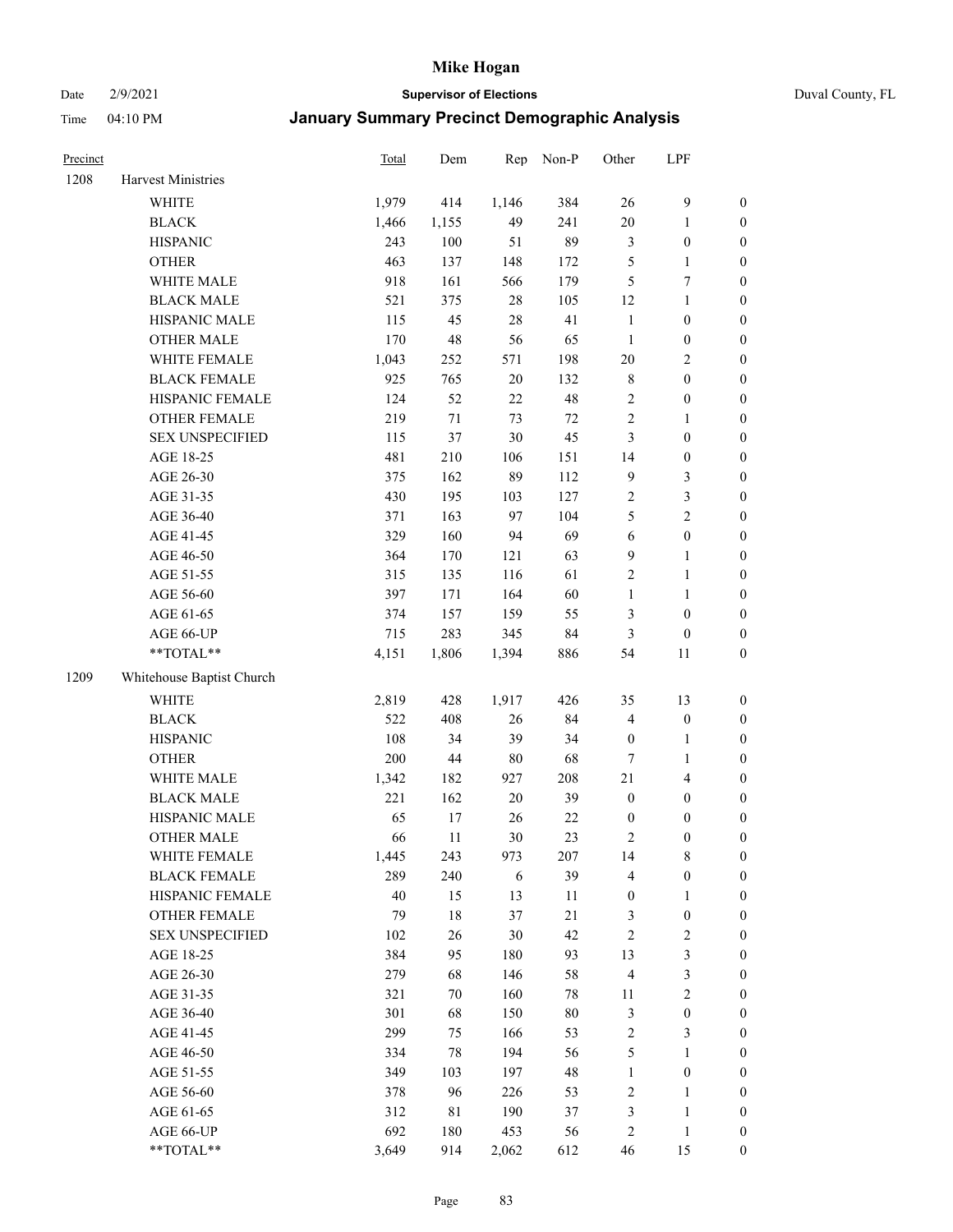Date 2/9/2021 **Supervisor of Elections** Duval County, FL

| Precinct |                             | Total | Dem   | Rep         | Non-P  | Other                   | LPF                     |                  |
|----------|-----------------------------|-------|-------|-------------|--------|-------------------------|-------------------------|------------------|
| 1210     | Shindler Dr Baptist Church  |       |       |             |        |                         |                         |                  |
|          | WHITE                       | 1,790 | 333   | 1,030       | 385    | 26                      | 16                      | 0                |
|          | <b>BLACK</b>                | 759   | 584   | 42          | 126    | 7                       | $\boldsymbol{0}$        | 0                |
|          | <b>HISPANIC</b>             | 269   | 106   | 54          | 102    | 4                       | 3                       | $\boldsymbol{0}$ |
|          | <b>OTHER</b>                | 267   | 94    | 79          | $87\,$ | 6                       | $\mathbf{1}$            | $\boldsymbol{0}$ |
|          | WHITE MALE                  | 858   | 127   | 521         | 188    | 10                      | 12                      | $\boldsymbol{0}$ |
|          | <b>BLACK MALE</b>           | 326   | 231   | 24          | 65     | 6                       | $\boldsymbol{0}$        | $\boldsymbol{0}$ |
|          | HISPANIC MALE               | 130   | 49    | 32          | 46     | $\mathbf{1}$            | $\sqrt{2}$              | $\boldsymbol{0}$ |
|          | <b>OTHER MALE</b>           | 94    | 27    | 34          | 32     | $\mathbf{1}$            | $\boldsymbol{0}$        | $\boldsymbol{0}$ |
|          | WHITE FEMALE                | 911   | 202   | 497         | 192    | 16                      | $\overline{\mathbf{4}}$ | $\boldsymbol{0}$ |
|          | <b>BLACK FEMALE</b>         | 419   | 344   | 17          | 57     | $\mathbf{1}$            | $\boldsymbol{0}$        | $\boldsymbol{0}$ |
|          | HISPANIC FEMALE             | 135   | 54    | 22          | 55     | 3                       | $\mathbf{1}$            | 0                |
|          | OTHER FEMALE                | 137   | 51    | 41          | 42     | 3                       | $\boldsymbol{0}$        | $\boldsymbol{0}$ |
|          | <b>SEX UNSPECIFIED</b>      | 75    | 32    | 17          | 23     | $\sqrt{2}$              | $\mathbf{1}$            | $\boldsymbol{0}$ |
|          | AGE 18-25                   | 365   | 125   | 113         | 112    | 11                      | $\overline{\mathbf{4}}$ | $\boldsymbol{0}$ |
|          | AGE 26-30                   | 309   | 106   | 98          | 93     | 7                       | $\mathfrak{S}$          | $\boldsymbol{0}$ |
|          | AGE 31-35                   | 271   | 104   | 86          | 75     | 4                       | $\sqrt{2}$              | $\boldsymbol{0}$ |
|          | AGE 36-40                   | 258   | 94    | 76          | $80\,$ | 5                       | $\mathfrak{Z}$          | $\boldsymbol{0}$ |
|          | AGE 41-45                   | 236   | 85    | 88          | 58     | 3                       | $\overline{2}$          | $\boldsymbol{0}$ |
|          | AGE 46-50                   | 266   | 89    | 109         | 64     | $\overline{\mathbf{4}}$ | $\boldsymbol{0}$        | $\boldsymbol{0}$ |
|          | AGE 51-55                   | 299   | 114   | 123         | 59     | $\sqrt{2}$              | $\mathbf{1}$            | $\boldsymbol{0}$ |
|          | AGE 56-60                   | 288   | 103   | 134         | 48     | $\sqrt{2}$              | $\mathbf{1}$            | 0                |
|          | AGE 61-65                   | 257   | 105   | 111         | 38     | $\mathbf{1}$            | $\sqrt{2}$              | 0                |
|          | AGE 66-UP                   | 536   | 192   | 267         | 73     | $\overline{4}$          | $\boldsymbol{0}$        | $\boldsymbol{0}$ |
|          | **TOTAL**                   | 3,085 | 1,117 | 1,205       | 700    | 43                      | $20\,$                  | $\boldsymbol{0}$ |
| 1211     | Christian Family Fellowship |       |       |             |        |                         |                         |                  |
|          | WHITE                       | 2,530 | 436   | 1,500       | 533    | 51                      | $10\,$                  | $\boldsymbol{0}$ |
|          | <b>BLACK</b>                | 2,157 | 1,649 | $8\sqrt{1}$ | 401    | 23                      | $\mathfrak{Z}$          | $\boldsymbol{0}$ |
|          | <b>HISPANIC</b>             | 561   | 201   | 153         | 197    | 9                       | $\mathbf{1}$            | $\boldsymbol{0}$ |
|          | <b>OTHER</b>                | 662   | 207   | 187         | 252    | 15                      | $\mathbf{1}$            | $\boldsymbol{0}$ |
|          | WHITE MALE                  | 1,236 | 171   | 750         | 285    | 24                      | $\sqrt{6}$              | $\boldsymbol{0}$ |
|          | <b>BLACK MALE</b>           | 946   | 669   | 47          | 215    | 14                      | $\mathbf{1}$            | $\boldsymbol{0}$ |
|          | HISPANIC MALE               | 264   | 79    | 86          | 95     | 3                       | 1                       | 0                |
|          | <b>OTHER MALE</b>           | 248   | 69    | 79          | 96     | $\mathfrak{Z}$          | $\mathbf{1}$            | $\boldsymbol{0}$ |
|          | WHITE FEMALE                | 1,272 | 263   | 734         | 244    | 27                      | 4                       | 0                |
|          | <b>BLACK FEMALE</b>         | 1,185 | 960   | 34          | 180    | 9                       | $\sqrt{2}$              | $\overline{0}$   |
|          | HISPANIC FEMALE             | 287   | 119   | 63          | 99     | 6                       | $\boldsymbol{0}$        | $\overline{0}$   |
|          | OTHER FEMALE                | 337   | 111   | 91          | 124    | $11\,$                  | $\boldsymbol{0}$        | $\overline{0}$   |
|          | <b>SEX UNSPECIFIED</b>      | 135   | 52    | 37          | 45     | $\mathbf{1}$            | $\boldsymbol{0}$        | 0                |
|          | AGE 18-25                   | 741   | 293   | 176         | 250    | 21                      | $\mathbf{1}$            | 0                |
|          | AGE 26-30                   | 623   | 244   | 161         | 193    | 20                      | $\mathfrak{S}$          | 0                |
|          | AGE 31-35                   | 578   | 252   | 147         | 168    | $10\,$                  | $\mathbf{1}$            | 0                |
|          | AGE 36-40                   | 555   | 247   | 149         | 145    | $\overline{9}$          | $\mathfrak{S}$          | 0                |
|          | AGE 41-45                   | 524   | 216   | 143         | 156    | 7                       | $\sqrt{2}$              | 0                |
|          | AGE 46-50                   | 571   | 271   | 197         | 95     | $\,$ 8 $\,$             | $\boldsymbol{0}$        | 0                |
|          | AGE 51-55                   | 548   | 256   | 192         | 94     | 5                       | $\mathbf{1}$            | 0                |
|          | AGE 56-60                   | 560   | 235   | 208         | 113    | 4                       | $\boldsymbol{0}$        | $\boldsymbol{0}$ |
|          | AGE 61-65                   | 445   | 195   | 182         | 65     | 3                       | $\boldsymbol{0}$        | $\boldsymbol{0}$ |
|          | AGE 66-UP                   | 765   | 284   | 366         | 104    | 11                      | $\boldsymbol{0}$        | 0                |
|          | **TOTAL**                   | 5,910 | 2,493 | 1,921       | 1,383  | 98                      | 15                      | $\boldsymbol{0}$ |
|          |                             |       |       |             |        |                         |                         |                  |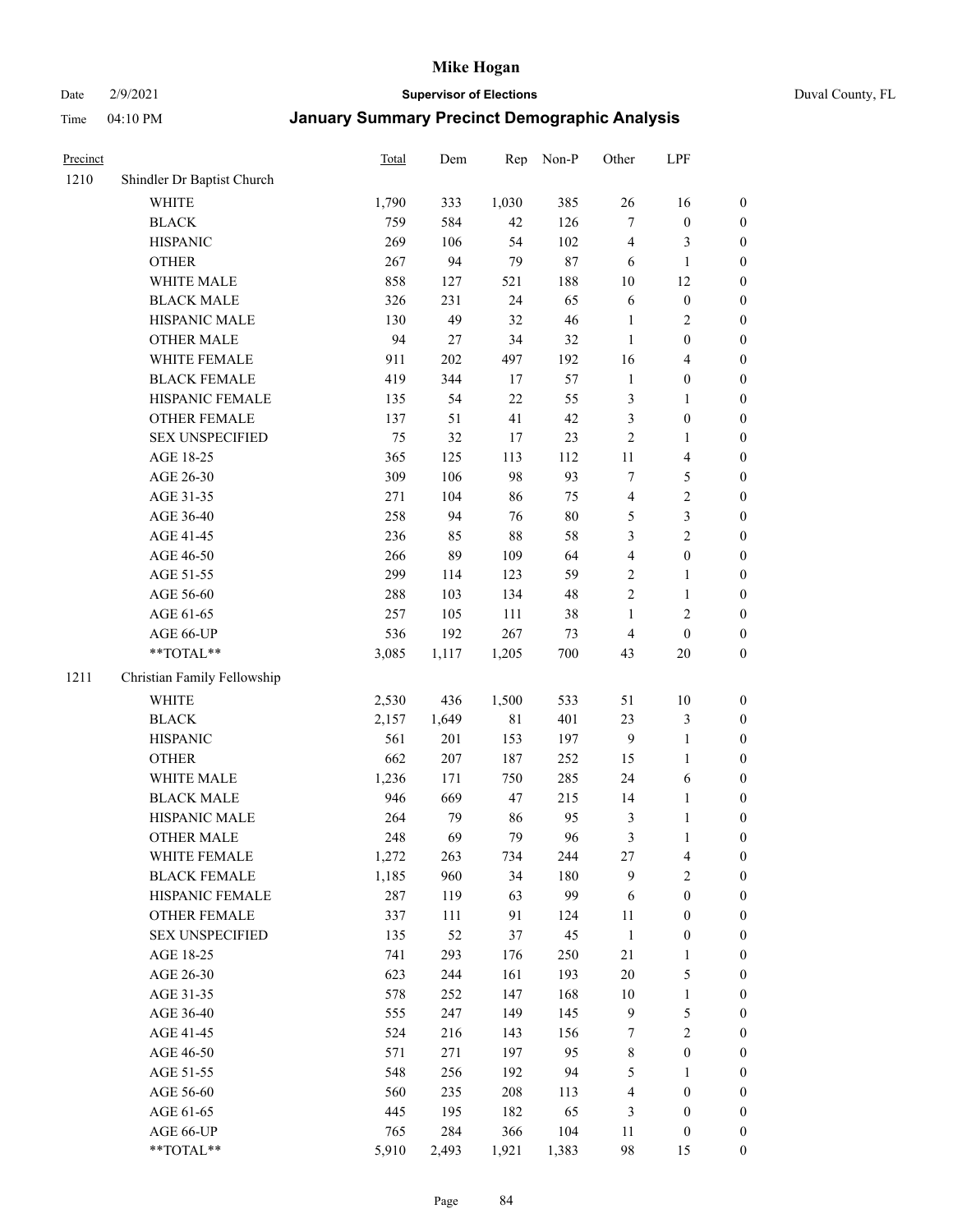Date 2/9/2021 **Supervisor of Elections** Duval County, FL

| Precinct |                          | <b>Total</b> | Dem   | Rep        | Non-P  | Other                   | LPF                     |                  |
|----------|--------------------------|--------------|-------|------------|--------|-------------------------|-------------------------|------------------|
| 1212     | West Regional Library    |              |       |            |        |                         |                         |                  |
|          | <b>WHITE</b>             | 2,969        | 476   | 1,890      | 550    | 41                      | 12                      | 0                |
|          | <b>BLACK</b>             | 2,935        | 2,359 | 108        | 432    | 36                      | $\boldsymbol{0}$        | $\boldsymbol{0}$ |
|          | <b>HISPANIC</b>          | 442          | 173   | 106        | 157    | 5                       | 1                       | $\boldsymbol{0}$ |
|          | <b>OTHER</b>             | 584          | 213   | 153        | 209    | 9                       | $\boldsymbol{0}$        | $\boldsymbol{0}$ |
|          | WHITE MALE               | 1,386        | 182   | 916        | 258    | 22                      | $\,$ 8 $\,$             | $\boldsymbol{0}$ |
|          | <b>BLACK MALE</b>        | 1,264        | 975   | 53         | 217    | 19                      | $\boldsymbol{0}$        | $\boldsymbol{0}$ |
|          | HISPANIC MALE            | 215          | 78    | 63         | 69     | 4                       | $\mathbf{1}$            | $\boldsymbol{0}$ |
|          | <b>OTHER MALE</b>        | 216          | 73    | 65         | 73     | $\mathfrak{S}$          | $\boldsymbol{0}$        | $\boldsymbol{0}$ |
|          | WHITE FEMALE             | 1,542        | 288   | 950        | 281    | 19                      | $\overline{\mathbf{4}}$ | $\boldsymbol{0}$ |
|          | <b>BLACK FEMALE</b>      | 1,612        | 1,340 | 52         | 203    | 17                      | $\boldsymbol{0}$        | $\boldsymbol{0}$ |
|          | HISPANIC FEMALE          | 217          | 92    | 40         | 84     | $\mathbf{1}$            | $\boldsymbol{0}$        | 0                |
|          | OTHER FEMALE             | 272          | 107   | 76         | 86     | 3                       | $\boldsymbol{0}$        | $\boldsymbol{0}$ |
|          | <b>SEX UNSPECIFIED</b>   | 206          | 86    | 42         | $77\,$ | $\mathbf{1}$            | $\boldsymbol{0}$        | $\boldsymbol{0}$ |
|          | AGE 18-25                | 885          | 432   | 187        | 243    | $22\,$                  | 1                       | $\boldsymbol{0}$ |
|          | AGE 26-30                | 566          | 237   | 147        | 170    | $11\,$                  | $\mathbf{1}$            | $\boldsymbol{0}$ |
|          | AGE 31-35                | 684          | 305   | 206        | 164    | 9                       | $\boldsymbol{0}$        | $\boldsymbol{0}$ |
|          | AGE 36-40                | 703          | 325   | 210        | 155    | 11                      | $\sqrt{2}$              | $\boldsymbol{0}$ |
|          | AGE 41-45                | 722          | 354   | 221        | 134    | $\overline{9}$          | $\overline{\mathbf{4}}$ | $\boldsymbol{0}$ |
|          | AGE 46-50                | 695          | 354   | 207        | 119    | 13                      | $\sqrt{2}$              | $\boldsymbol{0}$ |
|          | AGE 51-55                | 659          | 338   | 211        | 103    | 6                       | $\mathbf{1}$            | $\boldsymbol{0}$ |
|          | AGE 56-60                | 636          | 290   | 257        | 86     | 3                       | $\boldsymbol{0}$        | 0                |
|          | AGE 61-65                | 475          | 234   | 187        | 51     | 1                       | $\overline{2}$          | 0                |
|          | AGE 66-UP                | 905          | 352   | 424        | 123    | 6                       | $\boldsymbol{0}$        | $\boldsymbol{0}$ |
|          | **TOTAL**                | 6,930        | 3,221 | 2,257      | 1,348  | 91                      | 13                      | $\boldsymbol{0}$ |
| 1213     | New Hope Baptist Temple  |              |       |            |        |                         |                         |                  |
|          | <b>WHITE</b>             | 2,579        | 504   | 1,464      | 561    | 35                      | 15                      | $\boldsymbol{0}$ |
|          | <b>BLACK</b>             | 1,939        | 1,515 | 73         | 331    | 19                      | $\mathbf{1}$            | $\boldsymbol{0}$ |
|          | <b>HISPANIC</b>          | 442          | 167   | 63         | 207    | 5                       | $\boldsymbol{0}$        | $\boldsymbol{0}$ |
|          | <b>OTHER</b>             | 407          | 140   | 107        | 155    | 5                       | $\boldsymbol{0}$        | $\boldsymbol{0}$ |
|          | WHITE MALE               | 1,209        | 183   | 744        | 255    | 16                      | $11\,$                  | $\boldsymbol{0}$ |
|          | <b>BLACK MALE</b>        | 720          | 523   | 36         | 148    | 12                      | $\mathbf{1}$            | $\boldsymbol{0}$ |
|          | HISPANIC MALE            | 203          | 73    | 29         | 98     | 3                       | $\boldsymbol{0}$        | $\boldsymbol{0}$ |
|          | <b>OTHER MALE</b>        | 138          | 48    | 37         | 51     | $\overline{c}$          | $\boldsymbol{0}$        | $\boldsymbol{0}$ |
|          | WHITE FEMALE             | 1,327        | 309   | 696        | 300    | 18                      | 4                       | 0                |
|          | <b>BLACK FEMALE</b>      | 1,187        | 966   | 36         | 178    | 7                       | $\boldsymbol{0}$        | $\boldsymbol{0}$ |
|          | HISPANIC FEMALE          | 229          | 92    | 34         | 101    | $\overline{c}$          | $\boldsymbol{0}$        | $\overline{0}$   |
|          | <b>OTHER FEMALE</b>      | 193          | 71    | 54         | 65     | 3                       | $\boldsymbol{0}$        | $\overline{0}$   |
|          | <b>SEX UNSPECIFIED</b>   | 161          | 61    | 41         | 58     | $\mathbf{1}$            | $\boldsymbol{0}$        | 0                |
|          | AGE 18-25                | 649          | 275   | 131        | 230    | $11\,$                  | $\sqrt{2}$              | 0                |
|          | AGE 26-30                | 596          | 246   | 133        | 202    | $11\,$                  | $\overline{\mathbf{4}}$ | 0                |
|          | AGE 31-35                | 526          | 232   | 121        | 161    | $10\,$                  | $\sqrt{2}$              | 0                |
|          | AGE 36-40                | 471          | 220   |            | 134    | $\overline{\mathbf{4}}$ | $\boldsymbol{0}$        |                  |
|          | AGE 41-45                | 435          | 202   | 113<br>102 | 121    | 7                       | 3                       | 0                |
|          |                          |              |       |            |        |                         |                         | 0                |
|          | AGE 46-50                | 427          | 191   | 139        | 91     | 3                       | $\mathfrak{Z}$          | 0                |
|          | AGE 51-55                | 526          | 249   | 172        | 97     | $\boldsymbol{7}$        | $\mathbf{1}$            | 0                |
|          | AGE 56-60                | 454          | 195   | 183        | 74     | 2                       | $\boldsymbol{0}$        | $\boldsymbol{0}$ |
|          | AGE 61-65                | 458          | 196   | 204        | 53     | 4                       | 1                       | $\boldsymbol{0}$ |
|          | AGE 66-UP<br>$**TOTAL**$ | 825          | 320   | 409        | 91     | 5                       | $\boldsymbol{0}$        | 0                |
|          |                          | 5,367        | 2,326 | 1,707      | 1,254  | 64                      | 16                      | $\boldsymbol{0}$ |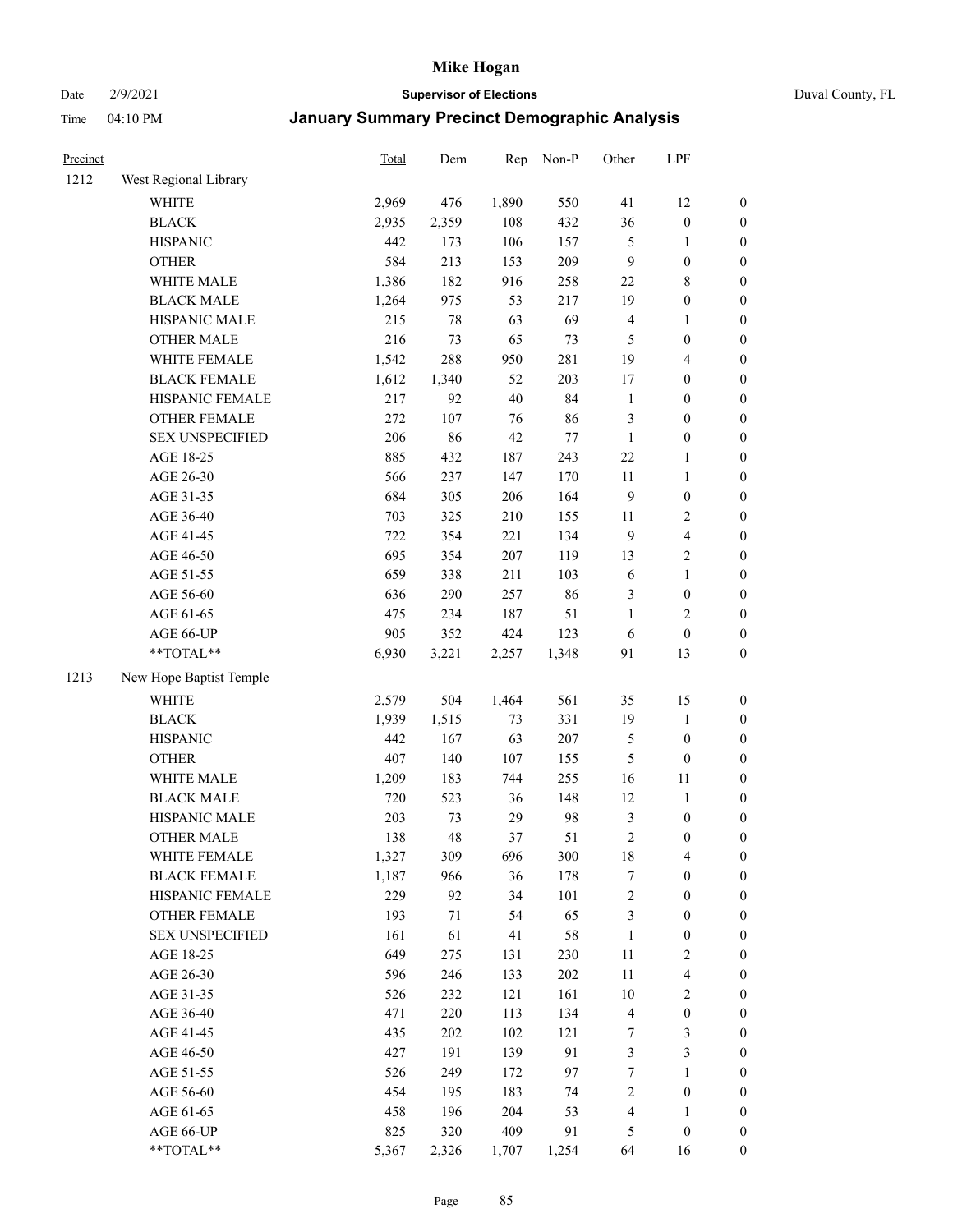Date 2/9/2021 **Supervisor of Elections** Duval County, FL

| Precinct |                              | Total       | Dem    | Rep            | Non-P                   | Other                   | LPF                     |                  |
|----------|------------------------------|-------------|--------|----------------|-------------------------|-------------------------|-------------------------|------------------|
| 1301     | Bennie Furlong Senior Center |             |        |                |                         |                         |                         |                  |
|          | <b>WHITE</b>                 | 3,117       | 784    | 1,684          | 583                     | 49                      | 17                      | $\boldsymbol{0}$ |
|          | <b>BLACK</b>                 | 37          | 26     | 3              | 8                       | $\boldsymbol{0}$        | $\boldsymbol{0}$        | $\boldsymbol{0}$ |
|          | <b>HISPANIC</b>              | 61          | 21     | 21             | 18                      | 1                       | $\boldsymbol{0}$        | $\boldsymbol{0}$ |
|          | <b>OTHER</b>                 | 173         | 55     | 45             | 64                      | 6                       | $\mathfrak{Z}$          | $\boldsymbol{0}$ |
|          | WHITE MALE                   | 1,542       | 326    | 870            | 313                     | 21                      | 12                      | $\boldsymbol{0}$ |
|          | <b>BLACK MALE</b>            | 17          | 12     | -1             | $\overline{4}$          | $\boldsymbol{0}$        | $\boldsymbol{0}$        | $\boldsymbol{0}$ |
|          | HISPANIC MALE                | 26          | 6      | 10             | 10                      | $\boldsymbol{0}$        | $\boldsymbol{0}$        | $\boldsymbol{0}$ |
|          | OTHER MALE                   | 68          | 19     | 25             | 21                      | $\mathbf{2}$            | $\mathbf{1}$            | $\boldsymbol{0}$ |
|          | WHITE FEMALE                 | 1,537       | 448    | 796            | 261                     | 27                      | $\mathfrak s$           | $\boldsymbol{0}$ |
|          | <b>BLACK FEMALE</b>          | 18          | 13     | $\overline{2}$ | 3                       | $\boldsymbol{0}$        | $\boldsymbol{0}$        | 0                |
|          | HISPANIC FEMALE              | 34          | 15     | 11             | $\tau$                  | $\mathbf{1}$            | $\boldsymbol{0}$        | $\boldsymbol{0}$ |
|          | OTHER FEMALE                 | 68          | 26     | 17             | 21                      | $\sqrt{2}$              | $\sqrt{2}$              | $\boldsymbol{0}$ |
|          | <b>SEX UNSPECIFIED</b>       | 78          | 21     | 21             | 33                      | 3                       | $\boldsymbol{0}$        | $\boldsymbol{0}$ |
|          | AGE 18-25                    | 300         | 75     | 134            | 79                      | 9                       | $\mathfrak{Z}$          | $\boldsymbol{0}$ |
|          | AGE 26-30                    | 263         | 50     | 126            | 76                      | 5                       | 6                       | $\boldsymbol{0}$ |
|          | AGE 31-35                    | 293         | $70\,$ | 125            | 86                      | 9                       | $\mathfrak{Z}$          | $\boldsymbol{0}$ |
|          | AGE 36-40                    | 211         | 59     | 96             | 53                      | 2                       | $\mathbf{1}$            | $\boldsymbol{0}$ |
|          | AGE 41-45                    | 238         | 70     | 102            | 60                      | $\overline{4}$          | $\sqrt{2}$              | $\boldsymbol{0}$ |
|          | AGE 46-50                    | 272         | 64     | 134            | 64                      | 9                       | $\mathbf{1}$            | $\boldsymbol{0}$ |
|          | AGE 51-55                    | 276         | 51     | 179            | 43                      | 2                       | $\mathbf{1}$            | 0                |
|          | AGE 56-60                    | 356         | 87     | 208            | 53                      | $\sqrt{6}$              | $\sqrt{2}$              | 0                |
|          | AGE 61-65                    | 362         | 86     | 223            | 50                      | 3                       | $\boldsymbol{0}$        | $\boldsymbol{0}$ |
|          | AGE 66-UP                    | 817         | 274    | 426            | 109                     | 7                       | 1                       | $\boldsymbol{0}$ |
|          | **TOTAL**                    | 3,388       | 886    | 1,753          | 673                     | 56                      | $20\,$                  | $\boldsymbol{0}$ |
| 1302     | Bethlehem Lutheran Church    |             |        |                |                         |                         |                         |                  |
|          | WHITE                        | 2,987       | 666    | 1,711          | 563                     | 25                      | 22                      | $\boldsymbol{0}$ |
|          | <b>BLACK</b>                 | 25          | 16     | $\overline{4}$ | $\overline{\mathbf{4}}$ | $\mathbf{1}$            | $\boldsymbol{0}$        | $\boldsymbol{0}$ |
|          | <b>HISPANIC</b>              | 64          | 20     | 25             | 14                      | 3                       | $\sqrt{2}$              | $\boldsymbol{0}$ |
|          | <b>OTHER</b>                 | 173         | 45     | 69             | 53                      | 6                       | $\boldsymbol{0}$        | $\boldsymbol{0}$ |
|          | WHITE MALE                   | 1,485       | 262    | 884            | 308                     | 12                      | 19                      | $\boldsymbol{0}$ |
|          | <b>BLACK MALE</b>            | 16          | $10\,$ | $\sqrt{2}$     | $\mathfrak{Z}$          | $\mathbf{1}$            | $\boldsymbol{0}$        | $\boldsymbol{0}$ |
|          | HISPANIC MALE                | 23          | 9      | $\tau$         | $\sqrt{6}$              | $\boldsymbol{0}$        | 1                       | 0                |
|          | <b>OTHER MALE</b>            | 74          | 19     | 31             | 20                      | 4                       | $\boldsymbol{0}$        | $\boldsymbol{0}$ |
|          | WHITE FEMALE                 | 1,468       | 400    | 805            | 247                     | 13                      | 3                       | $\overline{0}$   |
|          | <b>BLACK FEMALE</b>          | $\,$ 8 $\,$ | 6      | $\mathbf{1}$   | 1                       | $\boldsymbol{0}$        | $\boldsymbol{0}$        | $\overline{0}$   |
|          | HISPANIC FEMALE              | 41          | 11     | 18             | $\,$ $\,$               | 3                       | $\mathbf{1}$            | $\overline{0}$   |
|          | <b>OTHER FEMALE</b>          | 59          | 15     | 29             | 14                      | $\mathbf{1}$            | $\boldsymbol{0}$        | 0                |
|          | <b>SEX UNSPECIFIED</b>       | 75          | 15     | 32             | $27\,$                  | $\mathbf{1}$            | $\boldsymbol{0}$        | 0                |
|          | AGE 18-25                    | 294         | 67     | 152            | 64                      | 7                       | $\overline{\mathbf{4}}$ | 0                |
|          | AGE 26-30                    | 312         | 63     | 171            | $70\,$                  | 7                       | $\mathbf{1}$            | 0                |
|          | AGE 31-35                    | 336         | 69     | 162            | 98                      | $\overline{c}$          | $\mathfrak s$           | 0                |
|          | AGE 36-40                    | 327         | 69     | 177            | 74                      | $\overline{\mathbf{4}}$ | $\mathfrak{Z}$          | 0                |
|          | AGE 41-45                    | 280         | 62     | 133            | $8\sqrt{1}$             | 2                       | $\sqrt{2}$              | 0                |
|          | AGE 46-50                    | 245         | 52     | 131            | 58                      | $\mathbf{1}$            | $\mathfrak{Z}$          | 0                |
|          | AGE 51-55                    | 242         | 48     | 154            | 37                      | $\sqrt{2}$              | $\mathbf{1}$            | $\boldsymbol{0}$ |
|          | AGE 56-60                    | 300         | 59     | 197            | $40\,$                  | 3                       | $\mathbf{1}$            | $\boldsymbol{0}$ |
|          | AGE 61-65                    | 296         | 80     | 178            | 34                      | 3                       | $\mathbf{1}$            | 0                |
|          | AGE 66-UP                    | 617         | 178    | 354            | 78                      | 4                       | $\mathfrak{Z}$          | 0                |
|          | **TOTAL**                    | 3,249       | 747    | 1,809          | 634                     | 35                      | 24                      | $\overline{0}$   |
|          |                              |             |        |                |                         |                         |                         |                  |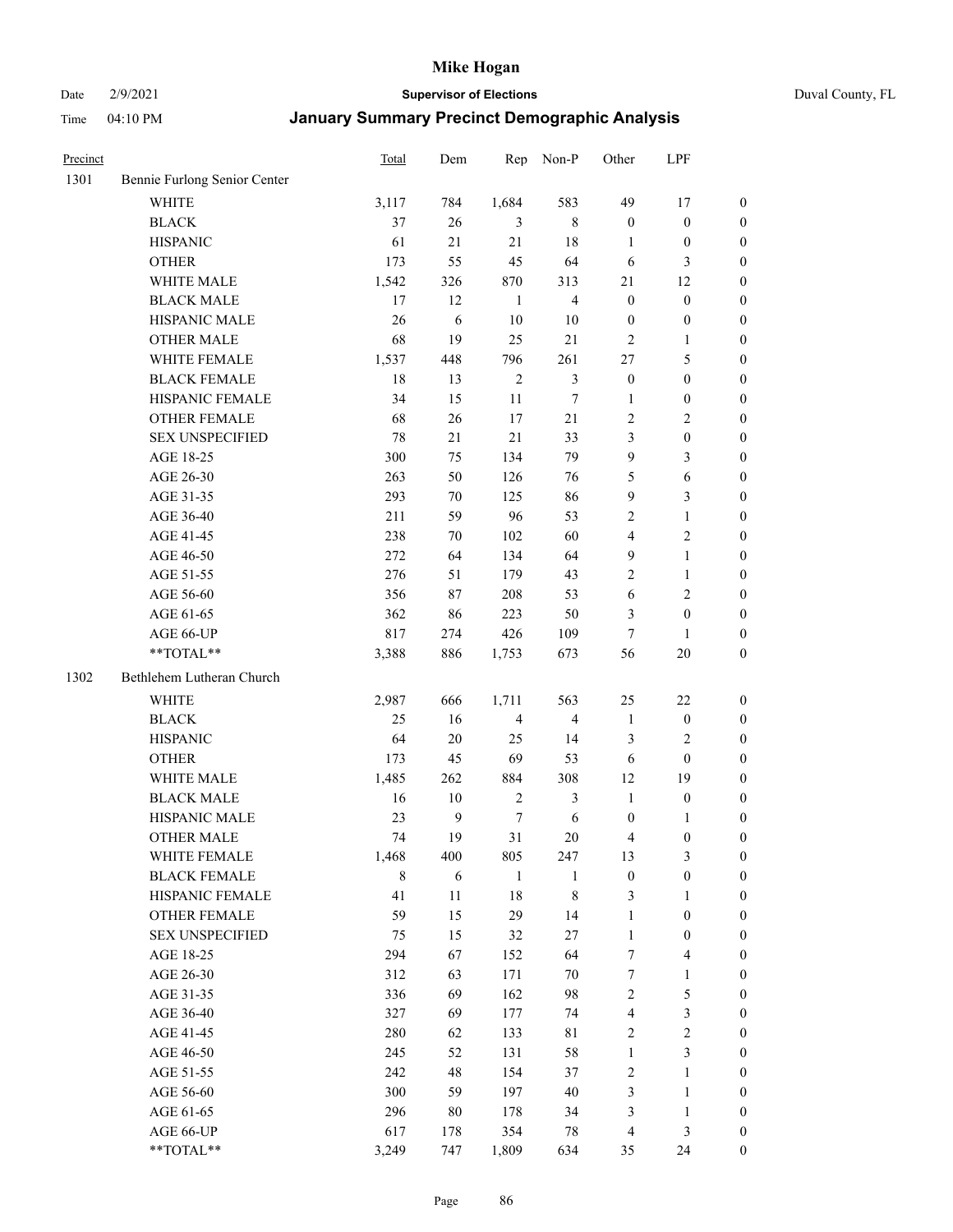Date 2/9/2021 **Supervisor of Elections** Duval County, FL

| Precinct |                              | Total | Dem            | Rep            | Non-P  | Other            | LPF              |                  |
|----------|------------------------------|-------|----------------|----------------|--------|------------------|------------------|------------------|
| 1303     | American Legion Post 129     |       |                |                |        |                  |                  |                  |
|          | WHITE                        | 2,585 | 610            | 1,361          | 563    | 41               | $10\,$           | $\boldsymbol{0}$ |
|          | <b>BLACK</b>                 | 120   | 89             | 5              | 25     | $\mathbf{1}$     | $\boldsymbol{0}$ | $\boldsymbol{0}$ |
|          | <b>HISPANIC</b>              | 82    | 24             | 34             | 24     | $\boldsymbol{0}$ | $\boldsymbol{0}$ | 0                |
|          | <b>OTHER</b>                 | 161   | 32             | 73             | 50     | 5                | $\mathbf{1}$     | $\boldsymbol{0}$ |
|          | WHITE MALE                   | 1,260 | 254            | 693            | 286    | $21\,$           | 6                | $\boldsymbol{0}$ |
|          | <b>BLACK MALE</b>            | 56    | 35             | $\sqrt{2}$     | 18     | $\mathbf{1}$     | $\boldsymbol{0}$ | $\boldsymbol{0}$ |
|          | HISPANIC MALE                | 35    | $\mathfrak{Z}$ | 18             | 14     | $\boldsymbol{0}$ | $\boldsymbol{0}$ | $\boldsymbol{0}$ |
|          | <b>OTHER MALE</b>            | 55    | 10             | 27             | 17     | 1                | $\boldsymbol{0}$ | $\boldsymbol{0}$ |
|          | WHITE FEMALE                 | 1,310 | 355            | 659            | 272    | $20\,$           | $\overline{4}$   | $\boldsymbol{0}$ |
|          | <b>BLACK FEMALE</b>          | 62    | 52             | $\mathfrak{Z}$ | $\tau$ | $\boldsymbol{0}$ | $\boldsymbol{0}$ | $\boldsymbol{0}$ |
|          | HISPANIC FEMALE              | 46    | $21\,$         | 15             | 10     | $\boldsymbol{0}$ | $\boldsymbol{0}$ | $\boldsymbol{0}$ |
|          | OTHER FEMALE                 | 66    | 17             | 31             | 15     | 3                | $\boldsymbol{0}$ | 0                |
|          | <b>SEX UNSPECIFIED</b>       | 58    | $\,8\,$        | 25             | 23     | $\mathbf{1}$     | 1                | $\boldsymbol{0}$ |
|          | AGE 18-25                    | 291   | 80             | 115            | 87     | 5                | $\overline{4}$   | $\boldsymbol{0}$ |
|          | AGE 26-30                    | 331   | 68             | 157            | 100    | 6                | $\boldsymbol{0}$ | $\boldsymbol{0}$ |
|          | AGE 31-35                    | 270   | 69             | 109            | 85     | 5                | $\sqrt{2}$       | $\boldsymbol{0}$ |
|          | AGE 36-40                    | 250   | 62             | 110            | 69     | 6                | 3                | $\boldsymbol{0}$ |
|          | AGE 41-45                    | 212   | 47             | 104            | 57     | 4                | $\boldsymbol{0}$ | $\boldsymbol{0}$ |
|          | AGE 46-50                    | 204   | 43             | 111            | 44     | 5                | $\mathbf{1}$     | $\boldsymbol{0}$ |
|          | AGE 51-55                    | 209   | 46             | 117            | 42     | 4                | $\boldsymbol{0}$ | $\boldsymbol{0}$ |
|          | AGE 56-60                    | 266   | 64             | 146            | 52     | 4                | $\boldsymbol{0}$ | 0                |
|          | AGE 61-65                    | 276   | 90             | 139            | 44     | 3                | $\boldsymbol{0}$ | 0                |
|          | AGE 66-UP                    | 639   | 186            | 365            | 82     | 5                | $\mathbf{1}$     | 0                |
|          | $**TOTAL**$                  | 2,948 | 755            | 1,473          | 662    | 47               | 11               | $\boldsymbol{0}$ |
| 1304     | Jacksonville Beach City Hall |       |                |                |        |                  |                  |                  |
|          | <b>WHITE</b>                 | 2,776 | 736            | 1,294          | 678    | 50               | 18               | $\boldsymbol{0}$ |
|          | <b>BLACK</b>                 | 248   | 194            | 11             | 42     | $\boldsymbol{0}$ | $\mathbf{1}$     | $\boldsymbol{0}$ |
|          | <b>HISPANIC</b>              | 111   | 39             | 39             | 28     | 5                | $\boldsymbol{0}$ | $\boldsymbol{0}$ |
|          | <b>OTHER</b>                 | 232   | 66             | 58             | 99     | 8                | $\mathbf{1}$     | $\boldsymbol{0}$ |
|          | WHITE MALE                   | 1,366 | 298            | 649            | 383    | 24               | 12               | $\boldsymbol{0}$ |
|          | <b>BLACK MALE</b>            | 93    | 66             | 3              | 23     | $\boldsymbol{0}$ | $\mathbf{1}$     | $\boldsymbol{0}$ |
|          | HISPANIC MALE                | 58    | 16             | 26             | 15     | $\mathbf{1}$     | $\boldsymbol{0}$ | $\boldsymbol{0}$ |
|          | <b>OTHER MALE</b>            | 88    | 24             | 24             | 36     | 3                | 1                | $\boldsymbol{0}$ |
|          | WHITE FEMALE                 | 1,379 | 431            | 629            | 288    | 26               | $\mathfrak s$    | 0                |
|          | <b>BLACK FEMALE</b>          | 152   | 125            | $\,$ 8 $\,$    | 19     | $\boldsymbol{0}$ | $\boldsymbol{0}$ | 0                |
|          | HISPANIC FEMALE              | 50    | $21\,$         | 13             | 12     | 4                | $\boldsymbol{0}$ | 0                |
|          | <b>OTHER FEMALE</b>          | 102   | 34             | 26             | 38     | 4                | $\boldsymbol{0}$ | 0                |
|          | <b>SEX UNSPECIFIED</b>       | 78    | 20             | 24             | 32     | $\mathbf{1}$     | $\mathbf{1}$     | $\boldsymbol{0}$ |
|          | AGE 18-25                    | 314   | 105            | 105            | 92     | 11               | $\mathbf{1}$     | 0                |
|          | AGE 26-30                    | 493   | 141            | 190            | 148    | 11               | $\mathfrak z$    | 0                |
|          | AGE 31-35                    | 386   | 109            | 135            | 129    | 8                | $\mathfrak s$    | 0                |
|          | AGE 36-40                    | 309   | 90             | 102            | 111    | 4                | $\sqrt{2}$       | 0                |
|          | AGE 41-45                    | 227   | 65             | 83             | 68     | 9                | $\sqrt{2}$       | 0                |
|          | AGE 46-50                    | 230   | 62             | 110            | 56     | $\mathbf{1}$     | $\mathbf{1}$     | 0                |
|          | AGE 51-55                    | 242   | 65             | 119            | 55     | $\mathbf{1}$     | $\sqrt{2}$       | 0                |
|          | AGE 56-60                    | 275   | 74             | 137            | 55     | 7                | $\sqrt{2}$       | 0                |
|          | AGE 61-65                    | 201   | 78             | 90             | $31\,$ | 2                | $\boldsymbol{0}$ | 0                |
|          | AGE 66-UP                    | 690   | 246            | 331            | 102    | 9                | $\sqrt{2}$       | $\boldsymbol{0}$ |
|          | **TOTAL**                    | 3,367 | 1,035          | 1,402          | 847    | 63               | 20               | $\boldsymbol{0}$ |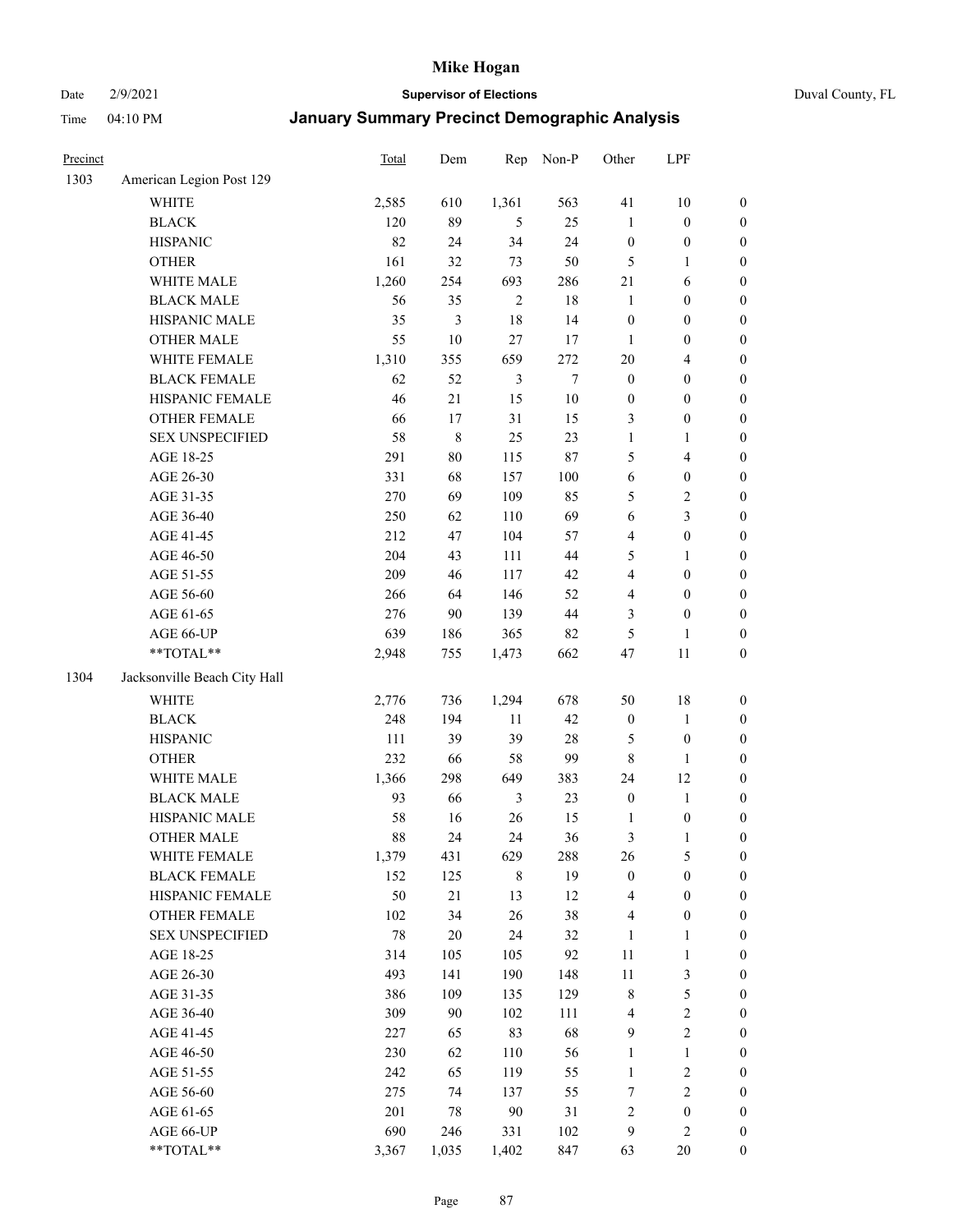Date 2/9/2021 **Supervisor of Elections** Duval County, FL

| Precinct |                          | Total | Dem         | Rep              | Non-P          | Other            | LPF                     |                  |
|----------|--------------------------|-------|-------------|------------------|----------------|------------------|-------------------------|------------------|
| 1305     | Beaches Regional Library |       |             |                  |                |                  |                         |                  |
|          | <b>WHITE</b>             | 2,746 | 769         | 1,380            | 546            | 36               | 15                      | 0                |
|          | <b>BLACK</b>             | 23    | 15          | 2                | $\overline{4}$ | $\mathfrak{2}$   | $\boldsymbol{0}$        | $\boldsymbol{0}$ |
|          | <b>HISPANIC</b>          | 66    | 25          | 22               | 17             | $\mathbf{1}$     | $\mathbf{1}$            | $\boldsymbol{0}$ |
|          | <b>OTHER</b>             | 134   | 37          | 50               | 42             | 3                | $\sqrt{2}$              | $\boldsymbol{0}$ |
|          | WHITE MALE               | 1,280 | 267         | 699              | 286            | 17               | 11                      | $\boldsymbol{0}$ |
|          | <b>BLACK MALE</b>        | 14    | $\tau$      | $\sqrt{2}$       | $\mathfrak{Z}$ | $\sqrt{2}$       | $\boldsymbol{0}$        | $\boldsymbol{0}$ |
|          | HISPANIC MALE            | 26    | 9           | 9                | $\tau$         | $\mathbf{1}$     | $\boldsymbol{0}$        | $\boldsymbol{0}$ |
|          | OTHER MALE               | 50    | 12          | 20               | 15             | $\mathbf{2}$     | $\mathbf{1}$            | $\boldsymbol{0}$ |
|          | WHITE FEMALE             | 1,436 | 493         | 668              | 253            | 18               | $\overline{\mathbf{4}}$ | $\boldsymbol{0}$ |
|          | <b>BLACK FEMALE</b>      | 9     | $\,$ 8 $\,$ | $\boldsymbol{0}$ | $\mathbf{1}$   | $\boldsymbol{0}$ | $\boldsymbol{0}$        | 0                |
|          | HISPANIC FEMALE          | 38    | 15          | 12               | $10\,$         | $\boldsymbol{0}$ | $\mathbf{1}$            | 0                |
|          | <b>OTHER FEMALE</b>      | 53    | 19          | 18               | 14             | $\mathbf{1}$     | $\mathbf{1}$            | $\boldsymbol{0}$ |
|          | <b>SEX UNSPECIFIED</b>   | 63    | 16          | 26               | $20\,$         | $\mathbf{1}$     | $\boldsymbol{0}$        | $\boldsymbol{0}$ |
|          | AGE 18-25                | 281   | 83          | 111              | 75             | 9                | $\mathfrak{Z}$          | $\boldsymbol{0}$ |
|          | AGE 26-30                | 279   | 97          | 110              | 64             | 5                | $\mathfrak{Z}$          | $\boldsymbol{0}$ |
|          | AGE 31-35                | 273   | 71          | 114              | 80             | 6                | $\sqrt{2}$              | $\boldsymbol{0}$ |
|          | AGE 36-40                | 256   | 65          | 107              | 79             | 4                | $\mathbf{1}$            | $\boldsymbol{0}$ |
|          | AGE 41-45                | 193   | 55          | 87               | 45             | $\overline{c}$   | $\overline{\mathbf{4}}$ | $\boldsymbol{0}$ |
|          | AGE 46-50                | 249   | 58          | 126              | 61             | $\overline{2}$   | $\sqrt{2}$              | $\boldsymbol{0}$ |
|          | AGE 51-55                | 232   | 53          | 127              | 43             | 7                | $\sqrt{2}$              | $\boldsymbol{0}$ |
|          | AGE 56-60                | 270   | 68          | 158              | $40\,$         | 4                | $\boldsymbol{0}$        | 0                |
|          | AGE 61-65                | 288   | 73          | 160              | 53             | $\mathbf{1}$     | $\mathbf{1}$            | $\boldsymbol{0}$ |
|          | AGE 66-UP                | 648   | 223         | 354              | 69             | $\mathbf{2}$     | $\boldsymbol{0}$        | $\boldsymbol{0}$ |
|          | **TOTAL**                | 2,969 | 846         | 1,454            | 609            | 42               | $18\,$                  | $\boldsymbol{0}$ |
| 1306     |                          |       |             |                  |                |                  |                         |                  |
|          | Atlantic Beach City Hall |       |             |                  |                |                  |                         |                  |
|          | WHITE                    | 2,342 | 749         | 1,058            | 496            | 31               | $\,$ 8 $\,$             | $\boldsymbol{0}$ |
|          | <b>BLACK</b>             | 92    | 71          | $\overline{4}$   | 17             | $\boldsymbol{0}$ | $\boldsymbol{0}$        | $\boldsymbol{0}$ |
|          | <b>HISPANIC</b>          | 49    | 24          | 11               | 14             | $\boldsymbol{0}$ | $\boldsymbol{0}$        | $\boldsymbol{0}$ |
|          | <b>OTHER</b>             | 170   | 44          | 59               | 63             | 2                | $\sqrt{2}$              | $\boldsymbol{0}$ |
|          | WHITE MALE               | 1,111 | 291         | 536              | 263            | 15               | $\sqrt{6}$              | $\boldsymbol{0}$ |
|          | <b>BLACK MALE</b>        | 49    | 35          | $\sqrt{2}$       | 12             | $\boldsymbol{0}$ | $\boldsymbol{0}$        | $\boldsymbol{0}$ |
|          | HISPANIC MALE            | 24    | $10\,$      | $\boldsymbol{7}$ | 7              | $\boldsymbol{0}$ | $\boldsymbol{0}$        | $\boldsymbol{0}$ |
|          | OTHER MALE               | 51    | 9           | $17\,$           | 25             | $\boldsymbol{0}$ | $\boldsymbol{0}$        | $\boldsymbol{0}$ |
|          | WHITE FEMALE             | 1,210 | 450         | 515              | 227            | 16               | 2                       | 0                |
|          | <b>BLACK FEMALE</b>      | 43    | 36          | $\overline{c}$   | 5              | $\boldsymbol{0}$ | $\boldsymbol{0}$        | $\boldsymbol{0}$ |
|          | HISPANIC FEMALE          | 24    | 14          | $\overline{4}$   | 6              | $\boldsymbol{0}$ | $\boldsymbol{0}$        | $\overline{0}$   |
|          | OTHER FEMALE             | 77    | 27          | 29               | 19             | $\mathbf{1}$     | $\mathbf{1}$            | $\overline{0}$   |
|          | <b>SEX UNSPECIFIED</b>   | 64    | 16          | 20               | 26             | $\mathbf{1}$     | $\mathbf{1}$            | 0                |
|          | AGE 18-25                | 228   | 77          | 86               | 60             | 4                | $\mathbf{1}$            | 0                |
|          | AGE 26-30                | 222   | 75          | 74               | 64             | 9                | $\boldsymbol{0}$        | 0                |
|          | AGE 31-35                | 251   | $88\,$      | 84               | 69             | 9                | $\mathbf{1}$            | 0                |
|          | AGE 36-40                | 212   | 63          | 76               | 68             | 2                | $\mathfrak{Z}$          | 0                |
|          | AGE 41-45                | 194   | 64          | 74               | 52             | 3                | $\mathbf{1}$            | 0                |
|          | AGE 46-50                | 214   | 61          | 93               | 56             | 3                | $\mathbf{1}$            | 0                |
|          | AGE 51-55                | 194   | 61          | 92               | 38             | 2                | $\mathbf{1}$            | 0                |
|          | AGE 56-60                | 253   | 63          | 141              | 49             | $\boldsymbol{0}$ | $\boldsymbol{0}$        | 0                |
|          | AGE 61-65                | 254   | 100         | 113              | 41             | $\boldsymbol{0}$ | $\boldsymbol{0}$        | 0                |
|          | AGE 66-UP                | 631   | 236         | 299              | 93             | $\mathbf{1}$     | $\mathbf{2}$            | 0                |
|          | **TOTAL**                | 2,653 | 888         | 1,132            | 590            | 33               | 10                      | $\boldsymbol{0}$ |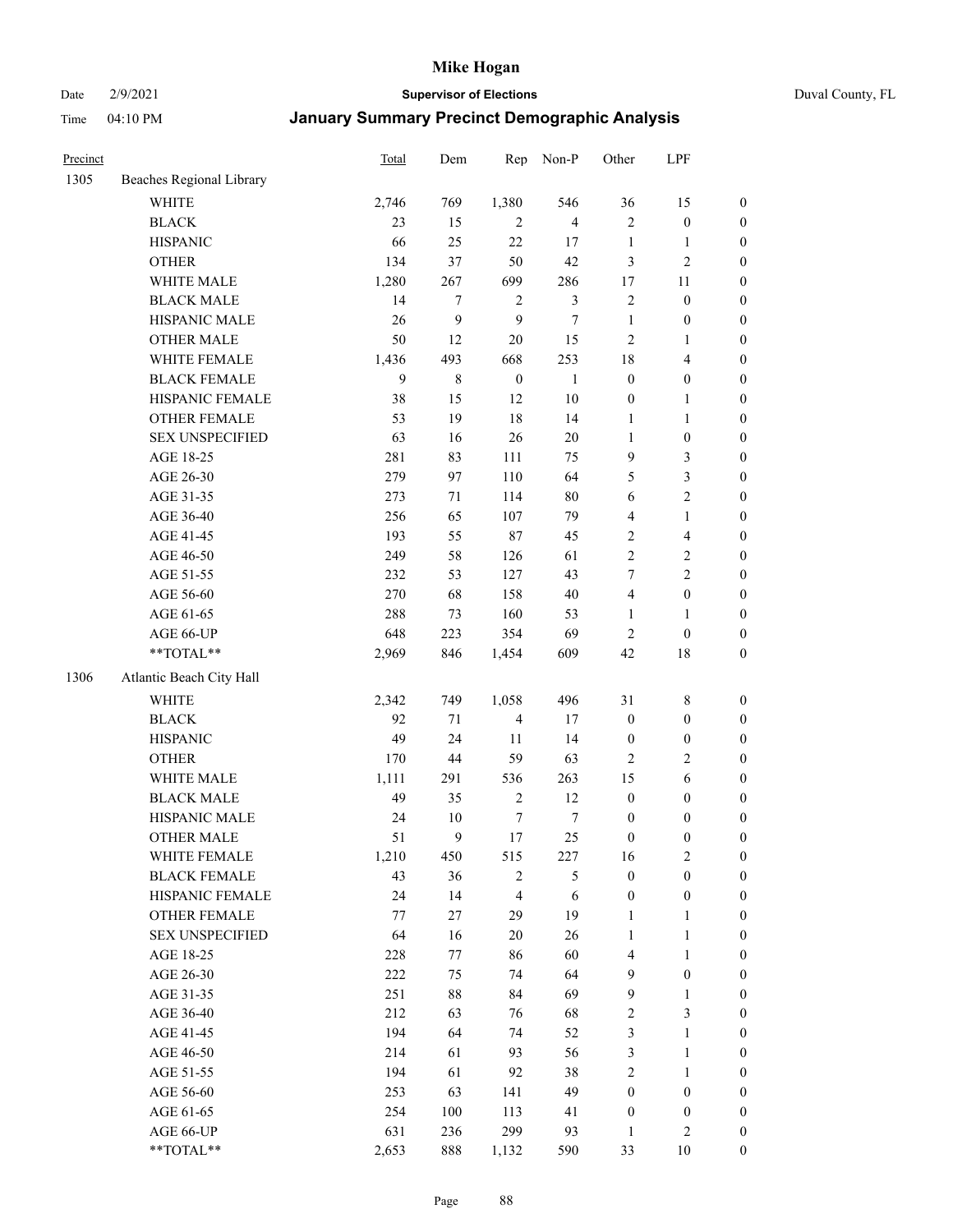Date 2/9/2021 **Supervisor of Elections** Duval County, FL

| Precinct |                               | Total | Dem          | Rep            | Non-P          | Other                   | LPF                     |                  |
|----------|-------------------------------|-------|--------------|----------------|----------------|-------------------------|-------------------------|------------------|
| 1307     | Adele Grage Cultural Center   |       |              |                |                |                         |                         |                  |
|          | WHITE                         | 2,806 | 785          | 1,481          | 496            | 31                      | 13                      | 0                |
|          | <b>BLACK</b>                  | 19    | 12           | $\overline{2}$ | $\overline{4}$ | $\boldsymbol{0}$        | $\mathbf{1}$            | 0                |
|          | <b>HISPANIC</b>               | 51    | 17           | 24             | 10             | $\boldsymbol{0}$        | $\boldsymbol{0}$        | $\boldsymbol{0}$ |
|          | <b>OTHER</b>                  | 155   | 41           | 61             | 48             | 4                       | $\mathbf{1}$            | $\boldsymbol{0}$ |
|          | WHITE MALE                    | 1,292 | 293          | 719            | 255            | 15                      | $10\,$                  | $\boldsymbol{0}$ |
|          | <b>BLACK MALE</b>             | 11    | 6            | $\mathbf{1}$   | $\mathfrak{Z}$ | $\boldsymbol{0}$        | $\mathbf{1}$            | $\boldsymbol{0}$ |
|          | HISPANIC MALE                 | 25    | 6            | 11             | 8              | $\boldsymbol{0}$        | $\boldsymbol{0}$        | $\boldsymbol{0}$ |
|          | <b>OTHER MALE</b>             | 62    | 14           | 28             | 19             | $\boldsymbol{0}$        | $\mathbf{1}$            | $\boldsymbol{0}$ |
|          | WHITE FEMALE                  | 1,497 | 486          | 753            | 239            | 16                      | $\mathfrak{Z}$          | $\boldsymbol{0}$ |
|          | <b>BLACK FEMALE</b>           | 8     | 6            | $\mathbf{1}$   | $\mathbf{1}$   | $\boldsymbol{0}$        | $\boldsymbol{0}$        | $\boldsymbol{0}$ |
|          | HISPANIC FEMALE               | 24    | 11           | 11             | $\sqrt{2}$     | $\boldsymbol{0}$        | $\boldsymbol{0}$        | 0                |
|          | OTHER FEMALE                  | 63    | 19           | 24             | 17             | 3                       | $\boldsymbol{0}$        | $\boldsymbol{0}$ |
|          | <b>SEX UNSPECIFIED</b>        | 49    | 14           | 20             | 14             | $\mathbf{1}$            | $\boldsymbol{0}$        | $\boldsymbol{0}$ |
|          | AGE 18-25                     | 228   | 72           | 100            | 47             | 7                       | $\sqrt{2}$              | $\boldsymbol{0}$ |
|          | AGE 26-30                     | 128   | 37           | 53             | 35             | 3                       | $\boldsymbol{0}$        | $\boldsymbol{0}$ |
|          | AGE 31-35                     | 108   | 33           | 36             | 35             | 3                       | $\mathbf{1}$            | $\boldsymbol{0}$ |
|          | AGE 36-40                     | 146   | 32           | 58             | 51             | 3                       | $\sqrt{2}$              | $\boldsymbol{0}$ |
|          | AGE 41-45                     | 128   | 34           | 63             | 30             | $\boldsymbol{0}$        | $\mathbf{1}$            | $\boldsymbol{0}$ |
|          | AGE 46-50                     | 147   | 36           | 60             | 46             | 1                       | $\overline{\mathbf{4}}$ | $\boldsymbol{0}$ |
|          | AGE 51-55                     | 234   | 55           | 138            | 36             | 3                       | $\sqrt{2}$              | $\boldsymbol{0}$ |
|          | AGE 56-60                     | 268   | 60           | 158            | 47             | 3                       | $\boldsymbol{0}$        | 0                |
|          | AGE 61-65                     | 308   | 104          | 158            | $40\,$         | 4                       | $\sqrt{2}$              | 0                |
|          | AGE 66-UP                     | 1,336 | 392          | 744            | 191            | 8                       | $\mathbf{1}$            | $\boldsymbol{0}$ |
|          | **TOTAL**                     | 3,031 | 855          | 1,568          | 558            | 35                      | 15                      | $\boldsymbol{0}$ |
| 1308     | Community Presbyterian Church |       |              |                |                |                         |                         |                  |
|          | WHITE                         | 2,594 | 712          | 1,284          | 550            | 32                      | 16                      | $\boldsymbol{0}$ |
|          | <b>BLACK</b>                  | 370   | 299          | 17             | 53             | $\boldsymbol{0}$        | $\mathbf{1}$            | $\boldsymbol{0}$ |
|          | <b>HISPANIC</b>               | 74    | 30           | 21             | 23             | $\boldsymbol{0}$        | $\boldsymbol{0}$        | $\boldsymbol{0}$ |
|          | <b>OTHER</b>                  | 166   | 59           | 54             | 48             | 4                       | $\mathbf{1}$            | $\boldsymbol{0}$ |
|          | WHITE MALE                    | 1,219 | 280          | 642            | 277            | 9                       | 11                      | $\boldsymbol{0}$ |
|          | <b>BLACK MALE</b>             | 152   | 111          | 12             | 29             | $\boldsymbol{0}$        | $\boldsymbol{0}$        | $\boldsymbol{0}$ |
|          | HISPANIC MALE                 | 28    | $\mathbf{9}$ | $\,$ 8 $\,$    | 11             | $\boldsymbol{0}$        | $\boldsymbol{0}$        | $\boldsymbol{0}$ |
|          | <b>OTHER MALE</b>             | 54    | 17           | 21             | 13             | 3                       | $\boldsymbol{0}$        | $\boldsymbol{0}$ |
|          | WHITE FEMALE                  | 1,354 | 425          | 636            | 266            | 22                      | 5                       | 0                |
|          | <b>BLACK FEMALE</b>           | 211   | 182          | $\mathfrak s$  | 23             | $\boldsymbol{0}$        | $\mathbf{1}$            | $\boldsymbol{0}$ |
|          | HISPANIC FEMALE               | 45    | $20\,$       | 13             | 12             | $\boldsymbol{0}$        | $\boldsymbol{0}$        | $\overline{0}$   |
|          | OTHER FEMALE                  | 68    | 27           | $22\,$         | $18\,$         | $\mathbf{1}$            | $\boldsymbol{0}$        | 0                |
|          | <b>SEX UNSPECIFIED</b>        | 72    | 29           | 17             | 24             | $\mathbf{1}$            | $\mathbf{1}$            | 0                |
|          | AGE 18-25                     | 340   | 117          | 117            | 96             | 9                       | $\mathbf{1}$            | 0                |
|          | AGE 26-30                     | 191   | 63           | 68             | 53             | $\overline{\mathbf{4}}$ | $\mathfrak{Z}$          | 0                |
|          | AGE 31-35                     | 246   | 92           | 77             | $70\,$         | 5                       | $\sqrt{2}$              | 0                |
|          | AGE 36-40                     | 266   | 78           | 98             | 86             | $\mathbf{1}$            | $\mathfrak{Z}$          | 0                |
|          | AGE 41-45                     | 226   | 70           | 87             | 64             | $\mathbf{1}$            | $\overline{\mathbf{4}}$ | 0                |
|          | AGE 46-50                     | 260   | 82           | 119            | 58             | $\boldsymbol{0}$        | $\mathbf{1}$            | 0                |
|          | AGE 51-55                     | 271   | 78           | 131            | 55             | $\overline{4}$          | $\mathfrak{Z}$          | 0                |
|          | AGE 56-60                     | 370   | 116          | 183            | 63             | 7                       | 1                       | 0                |
|          | AGE 61-65                     | 299   | 108          | 156            | 34             | $\mathbf{1}$            | $\boldsymbol{0}$        | 0                |
|          | AGE 66-UP                     | 735   | 296          | 340            | 95             | $\overline{4}$          | $\boldsymbol{0}$        | 0                |
|          | **TOTAL**                     | 3,204 | 1,100        | 1,376          | 674            | 36                      | 18                      | $\boldsymbol{0}$ |
|          |                               |       |              |                |                |                         |                         |                  |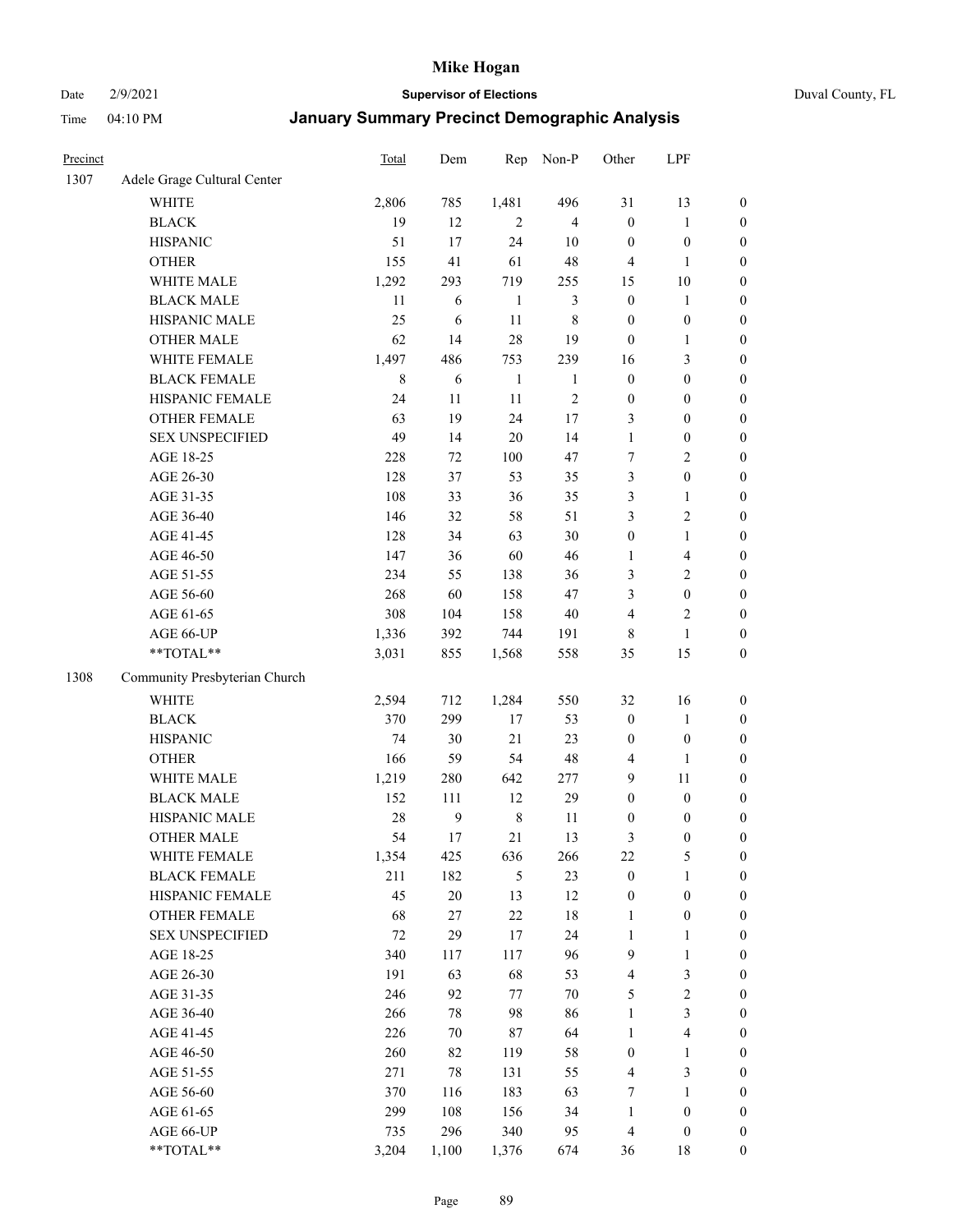Date 2/9/2021 **Supervisor of Elections** Duval County, FL

| Precinct |                                       | Total  | Dem    | Rep            | Non-P            | Other            | LPF                     |                  |
|----------|---------------------------------------|--------|--------|----------------|------------------|------------------|-------------------------|------------------|
| 1309     | Christ United Methodist Church        |        |        |                |                  |                  |                         |                  |
|          | <b>WHITE</b>                          | 2,857  | 707    | 1,463          | 624              | 46               | 17                      | 0                |
|          | <b>BLACK</b>                          | 40     | 19     | 6              | 12               | 3                | $\boldsymbol{0}$        | 0                |
|          | <b>HISPANIC</b>                       | 60     | 17     | 26             | 15               | $\mathbf{1}$     | $\mathbf{1}$            | 0                |
|          | <b>OTHER</b>                          | 161    | 36     | 47             | 71               | 3                | $\overline{\mathbf{4}}$ | $\boldsymbol{0}$ |
|          | WHITE MALE                            | 1,370  | 248    | 755            | 328              | 27               | 12                      | $\boldsymbol{0}$ |
|          | <b>BLACK MALE</b>                     | 20     | 10     | $\overline{2}$ | 6                | $\mathbf{2}$     | $\boldsymbol{0}$        | $\boldsymbol{0}$ |
|          | HISPANIC MALE                         | 30     | 6      | 14             | $\overline{9}$   | $\mathbf{1}$     | $\boldsymbol{0}$        | $\boldsymbol{0}$ |
|          | <b>OTHER MALE</b>                     | 58     | 11     | 17             | 26               | $\mathbf{2}$     | $\overline{2}$          | $\boldsymbol{0}$ |
|          | WHITE FEMALE                          | 1,452  | 455    | 690            | 283              | 19               | 5                       | 0                |
|          | <b>BLACK FEMALE</b>                   | $20\,$ | 9      | $\overline{4}$ | 6                | $\mathbf{1}$     | $\boldsymbol{0}$        | 0                |
|          | HISPANIC FEMALE                       | 29     | 11     | 11             | 6                | $\boldsymbol{0}$ | $\mathbf{1}$            | 0                |
|          | OTHER FEMALE                          | 68     | 19     | 23             | 24               | $\boldsymbol{0}$ | $\sqrt{2}$              | 0                |
|          | <b>SEX UNSPECIFIED</b>                | 70     | 10     | 26             | 33               | 1                | $\boldsymbol{0}$        | $\boldsymbol{0}$ |
|          | AGE 18-25                             | 308    | 64     | 125            | 105              | 10               | $\overline{\mathbf{4}}$ | $\boldsymbol{0}$ |
|          | AGE 26-30                             | 249    | 65     | 104            | 74               | 6                | $\boldsymbol{0}$        | $\boldsymbol{0}$ |
|          | AGE 31-35                             | 298    | 73     | 114            | 99               | 9                | $\mathfrak{Z}$          | $\boldsymbol{0}$ |
|          | AGE 36-40                             | 316    | 70     | 149            | 86               | 5                | $\sqrt{6}$              | $\boldsymbol{0}$ |
|          | AGE 41-45                             | 276    | 66     | 118            | 85               | 5                | $\sqrt{2}$              | $\boldsymbol{0}$ |
|          | AGE 46-50                             | 266    | 57     | 134            | 71               | $\overline{2}$   | $\overline{2}$          | $\boldsymbol{0}$ |
|          | AGE 51-55                             | 240    | 55     | 133            | 49               | $\overline{c}$   | $\mathbf{1}$            | 0                |
|          | AGE 56-60                             | 247    | 50     | 144            | 47               | $\overline{4}$   | $\sqrt{2}$              | 0                |
|          | AGE 61-65                             | 299    | 72     | 178            | 45               | 4                | $\boldsymbol{0}$        | 0                |
|          | AGE 66-UP                             | 619    | 207    | 343            | 61               | 6                | 2                       | 0                |
|          | **TOTAL**                             | 3,118  | 779    | 1,542          | 722              | 53               | $22\,$                  | $\boldsymbol{0}$ |
| 1310     | First Christian Church of the Beaches |        |        |                |                  |                  |                         |                  |
|          | <b>WHITE</b>                          | 2,941  | 731    | 1,475          | 665              | 54               | 16                      | $\boldsymbol{0}$ |
|          | <b>BLACK</b>                          | 41     | 24     | $\tau$         | 9                | $\mathbf{1}$     | $\boldsymbol{0}$        | $\boldsymbol{0}$ |
|          | <b>HISPANIC</b>                       | 95     | $28\,$ | 40             | 23               | 4                | $\boldsymbol{0}$        | 0                |
|          | <b>OTHER</b>                          | 184    | 41     | 59             | 78               | 3                | 3                       | $\boldsymbol{0}$ |
|          | WHITE MALE                            | 1,453  | 312    | 725            | 372              | 30               | 14                      | $\boldsymbol{0}$ |
|          | <b>BLACK MALE</b>                     | 22     | 10     | $\overline{4}$ | $\boldsymbol{7}$ | $\mathbf{1}$     | $\boldsymbol{0}$        | $\boldsymbol{0}$ |
|          | HISPANIC MALE                         | 46     | $10\,$ | 25             | $\overline{9}$   | $\sqrt{2}$       | $\boldsymbol{0}$        | 0                |
|          | <b>OTHER MALE</b>                     | 69     | 11     | 24             | 31               | 2                | 1                       | 0                |
|          | WHITE FEMALE                          | 1,462  | 413    | 737            | 286              | 24               | 2                       | 0                |
|          | <b>BLACK FEMALE</b>                   | 18     | 13     | $\mathfrak{Z}$ | $\overline{2}$   | $\boldsymbol{0}$ | $\boldsymbol{0}$        | $\boldsymbol{0}$ |
|          | HISPANIC FEMALE                       | 49     | $18\,$ | 15             | 14               | 2                | $\boldsymbol{0}$        | $\overline{0}$   |
|          | OTHER FEMALE                          | 74     | $22\,$ | 28             | 23               | $\boldsymbol{0}$ | $\mathbf{1}$            | $\overline{0}$   |
|          | <b>SEX UNSPECIFIED</b>                | 68     | 15     | 20             | 31               | $\mathbf{1}$     | $\mathbf{1}$            | 0                |
|          | AGE 18-25                             | 310    | 78     | 124            | 91               | 14               | $\mathfrak{Z}$          | 0                |
|          | AGE 26-30                             | 352    | 89     | 134            | 117              | $10\,$           | $\sqrt{2}$              | 0                |
|          | AGE 31-35                             | 363    | 93     | 148            | 114              | 5                | $\mathfrak{Z}$          | 0                |
|          | AGE 36-40                             | 264    | 69     | 101            | $8\sqrt{1}$      | $\mathbf{9}$     | $\overline{\mathbf{4}}$ | 0                |
|          | AGE 41-45                             | 233    | 61     | 104            | 59               | 5                | $\overline{\mathbf{4}}$ | 0                |
|          | AGE 46-50                             | 230    | 60     | 112            | 54               | 2                | $\sqrt{2}$              | 0                |
|          | AGE 51-55                             | 275    | 61     | 159            | 52               | 3                | $\boldsymbol{0}$        | $\overline{0}$   |
|          | AGE 56-60                             | 318    | 67     | 182            | 62               | 6                | 1                       | $\boldsymbol{0}$ |
|          | AGE 61-65                             | 277    | 65     | 149            | 61               | 2                | $\boldsymbol{0}$        | 0                |
|          | AGE 66-UP                             | 639    | 181    | 368            | 84               | 6                | $\boldsymbol{0}$        | 0                |
|          | **TOTAL**                             | 3,261  | 824    | 1,581          | 775              | 62               | 19                      | $\boldsymbol{0}$ |
|          |                                       |        |        |                |                  |                  |                         |                  |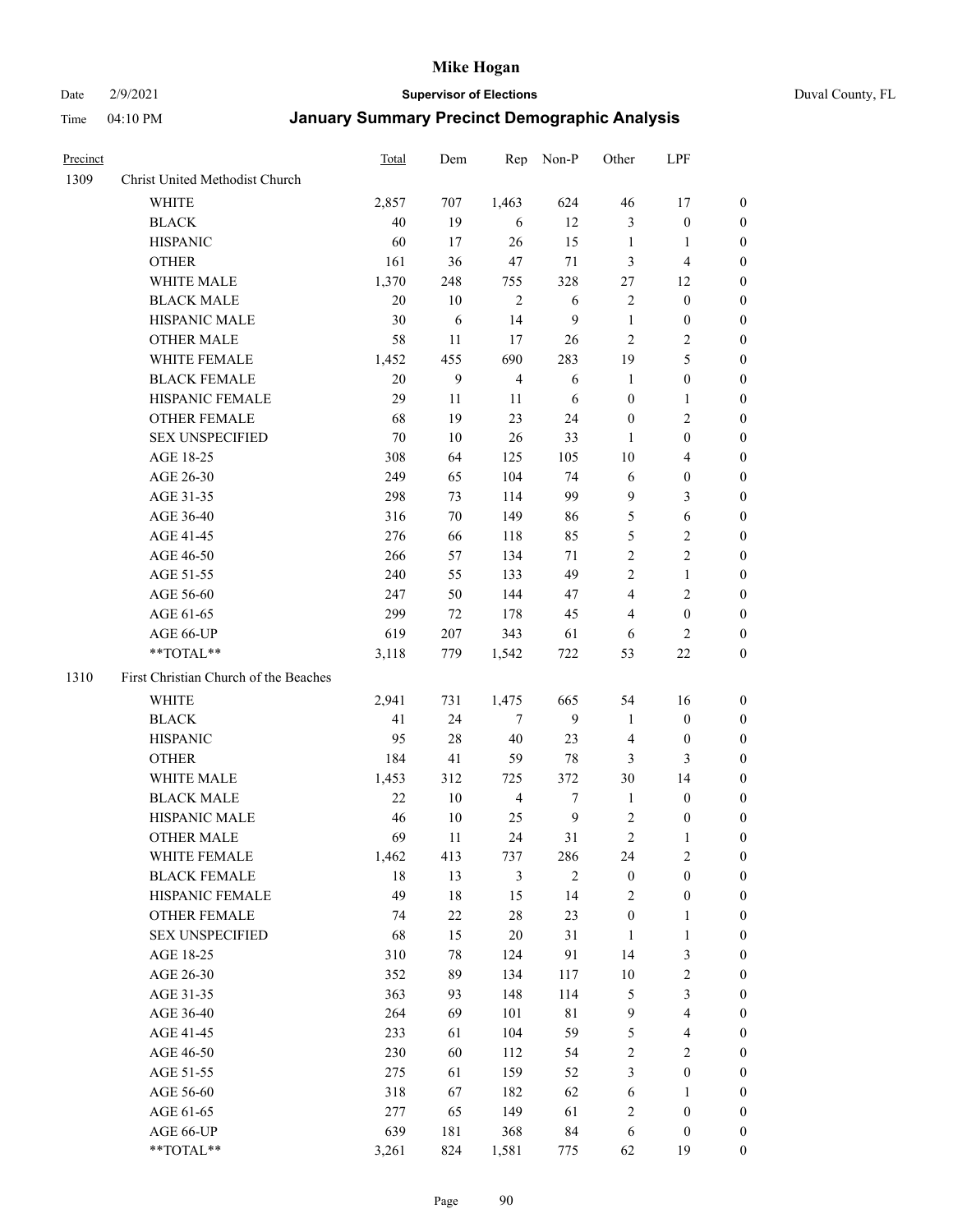Date 2/9/2021 **Supervisor of Elections** Duval County, FL

| Precinct |                            | <b>Total</b> | Dem    | Rep            | Non-P          | Other                   | LPF                     |                  |
|----------|----------------------------|--------------|--------|----------------|----------------|-------------------------|-------------------------|------------------|
| 1311     | Hampton Inn                |              |        |                |                |                         |                         |                  |
|          | <b>WHITE</b>               | 3,438        | 775    | 1,856          | 728            | 57                      | $22\,$                  | 0                |
|          | <b>BLACK</b>               | 74           | 50     | 8              | 14             | $\mathbf{1}$            | $\mathbf{1}$            | 0                |
|          | <b>HISPANIC</b>            | 92           | 35     | 34             | 21             | $\mathbf{2}$            | $\boldsymbol{0}$        | $\boldsymbol{0}$ |
|          | <b>OTHER</b>               | 240          | 66     | 103            | 68             | $\mathbf{1}$            | $\mathbf{2}$            | $\boldsymbol{0}$ |
|          | WHITE MALE                 | 1,583        | 273    | 912            | 363            | 23                      | 12                      | $\boldsymbol{0}$ |
|          | <b>BLACK MALE</b>          | 46           | 30     | 5              | 10             | $\mathbf{1}$            | $\boldsymbol{0}$        | $\boldsymbol{0}$ |
|          | HISPANIC MALE              | 28           | 11     | 11             | 6              | $\boldsymbol{0}$        | $\boldsymbol{0}$        | $\boldsymbol{0}$ |
|          | <b>OTHER MALE</b>          | 94           | 24     | 44             | 24             | $\boldsymbol{0}$        | $\overline{2}$          | $\boldsymbol{0}$ |
|          | WHITE FEMALE               | 1,822        | 494    | 932            | 352            | 34                      | $10\,$                  | $\boldsymbol{0}$ |
|          | <b>BLACK FEMALE</b>        | 28           | 20     | $\mathfrak{Z}$ | $\overline{4}$ | $\boldsymbol{0}$        | $\mathbf{1}$            | 0                |
|          | HISPANIC FEMALE            | 61           | 24     | 22             | 13             | $\sqrt{2}$              | $\boldsymbol{0}$        | 0                |
|          | <b>OTHER FEMALE</b>        | 111          | 35     | 48             | $27\,$         | $\mathbf{1}$            | $\boldsymbol{0}$        | $\boldsymbol{0}$ |
|          | <b>SEX UNSPECIFIED</b>     | 71           | 15     | 24             | 32             | $\boldsymbol{0}$        | $\boldsymbol{0}$        | $\boldsymbol{0}$ |
|          | AGE 18-25                  | 343          | $78\,$ | 151            | 98             | 13                      | $\mathfrak{Z}$          | $\boldsymbol{0}$ |
|          | AGE 26-30                  | 344          | 91     | 162            | 83             | 5                       | $\mathfrak{Z}$          | $\boldsymbol{0}$ |
|          | AGE 31-35                  | 382          | 63     | 193            | 116            | 6                       | $\overline{\mathbf{4}}$ | $\boldsymbol{0}$ |
|          | AGE 36-40                  | 336          | 82     | 149            | 94             | 8                       | $\mathfrak{Z}$          | $\boldsymbol{0}$ |
|          | AGE 41-45                  | 297          | 74     | 129            | 87             | 4                       | $\mathfrak{Z}$          | $\boldsymbol{0}$ |
|          | AGE 46-50                  | 278          | 45     | 159            | 65             | 4                       | $\mathfrak s$           | $\boldsymbol{0}$ |
|          | AGE 51-55                  | 326          | 58     | 200            | 62             | 4                       | $\sqrt{2}$              | 0                |
|          | AGE 56-60                  | 350          | 77     | 210            | 54             | 8                       | $\mathbf{1}$            | 0                |
|          | AGE 61-65                  | 328          | 106    | 174            | 45             | 2                       | $\mathbf{1}$            | 0                |
|          | AGE 66-UP                  | 860          | 252    | 474            | 127            | $\tau$                  | $\boldsymbol{0}$        | $\boldsymbol{0}$ |
|          | **TOTAL**                  | 3,844        | 926    | 2,001          | 831            | 61                      | 25                      | $\boldsymbol{0}$ |
| 1312     | Oceanside Church of Christ |              |        |                |                |                         |                         |                  |
|          | <b>WHITE</b>               | 1,982        | 533    | 851            | 552            | 33                      | 13                      | $\boldsymbol{0}$ |
|          | <b>BLACK</b>               | 352          | 255    | 16             | $78\,$         | 3                       | $\boldsymbol{0}$        | $\boldsymbol{0}$ |
|          | <b>HISPANIC</b>            | 139          | 65     | 31             | 41             | $\sqrt{2}$              | $\boldsymbol{0}$        | $\boldsymbol{0}$ |
|          | <b>OTHER</b>               | 185          | 55     | 52             | 73             | 3                       | $\sqrt{2}$              | $\boldsymbol{0}$ |
|          | WHITE MALE                 | 957          | 188    | 444            | 304            | 12                      | 9                       | $\boldsymbol{0}$ |
|          | <b>BLACK MALE</b>          | 156          | 102    | $10\,$         | 43             | $\mathbf{1}$            | $\boldsymbol{0}$        | $\boldsymbol{0}$ |
|          | HISPANIC MALE              | 64           | 24     | 17             | 23             | $\boldsymbol{0}$        | $\boldsymbol{0}$        | $\boldsymbol{0}$ |
|          | <b>OTHER MALE</b>          | 64           | 17     | 15             | 32             | $\boldsymbol{0}$        | $\boldsymbol{0}$        | $\boldsymbol{0}$ |
|          | WHITE FEMALE               | 1,007        | 337    | 400            | 245            | 21                      | 4                       | 0                |
|          | <b>BLACK FEMALE</b>        | 188          | 150    | $\mathfrak{S}$ | 31             | 2                       | $\boldsymbol{0}$        | $\boldsymbol{0}$ |
|          | HISPANIC FEMALE            | 74           | 41     | 13             | $18\,$         | $\overline{c}$          | $\boldsymbol{0}$        | $\overline{0}$   |
|          | <b>OTHER FEMALE</b>        | 84           | $28\,$ | 28             | 25             | $\mathbf{1}$            | $\sqrt{2}$              | 0                |
|          | <b>SEX UNSPECIFIED</b>     | 64           | 21     | 18             | 23             | 2                       | $\boldsymbol{0}$        | 0                |
|          | AGE 18-25                  | 303          | 97     | 93             | 100            | 9                       | $\overline{\mathbf{4}}$ | 0                |
|          | AGE 26-30                  | 326          | 105    | 101            | 112            | $\overline{\mathbf{4}}$ | $\overline{\mathbf{4}}$ | 0                |
|          | AGE 31-35                  | 317          | 97     | 97             | 112            | 9                       | $\sqrt{2}$              | 0                |
|          | AGE 36-40                  | 279          | 100    | 75             | 94             | 7                       | $\mathfrak{Z}$          | 0                |
|          | AGE 41-45                  | 218          | 76     | 64             | 76             | 2                       | $\boldsymbol{0}$        | 0                |
|          | AGE 46-50                  | 233          | 67     | 93             | 69             | 4                       | $\boldsymbol{0}$        | 0                |
|          | AGE 51-55                  | 207          | 57     | 98             | 51             | $\boldsymbol{0}$        | $\mathbf{1}$            | 0                |
|          | AGE 56-60                  | 236          | 73     | 117            | 44             | 1                       | 1                       | 0                |
|          | AGE 61-65                  | 204          | $88\,$ | 86             | 28             | 2                       | $\boldsymbol{0}$        | 0                |
|          | AGE 66-UP                  | 335          | 148    | 126            | 58             | 3                       | $\boldsymbol{0}$        | 0                |
|          | **TOTAL**                  | 2,658        | 908    | 950            | 744            | 41                      | 15                      | $\boldsymbol{0}$ |
|          |                            |              |        |                |                |                         |                         |                  |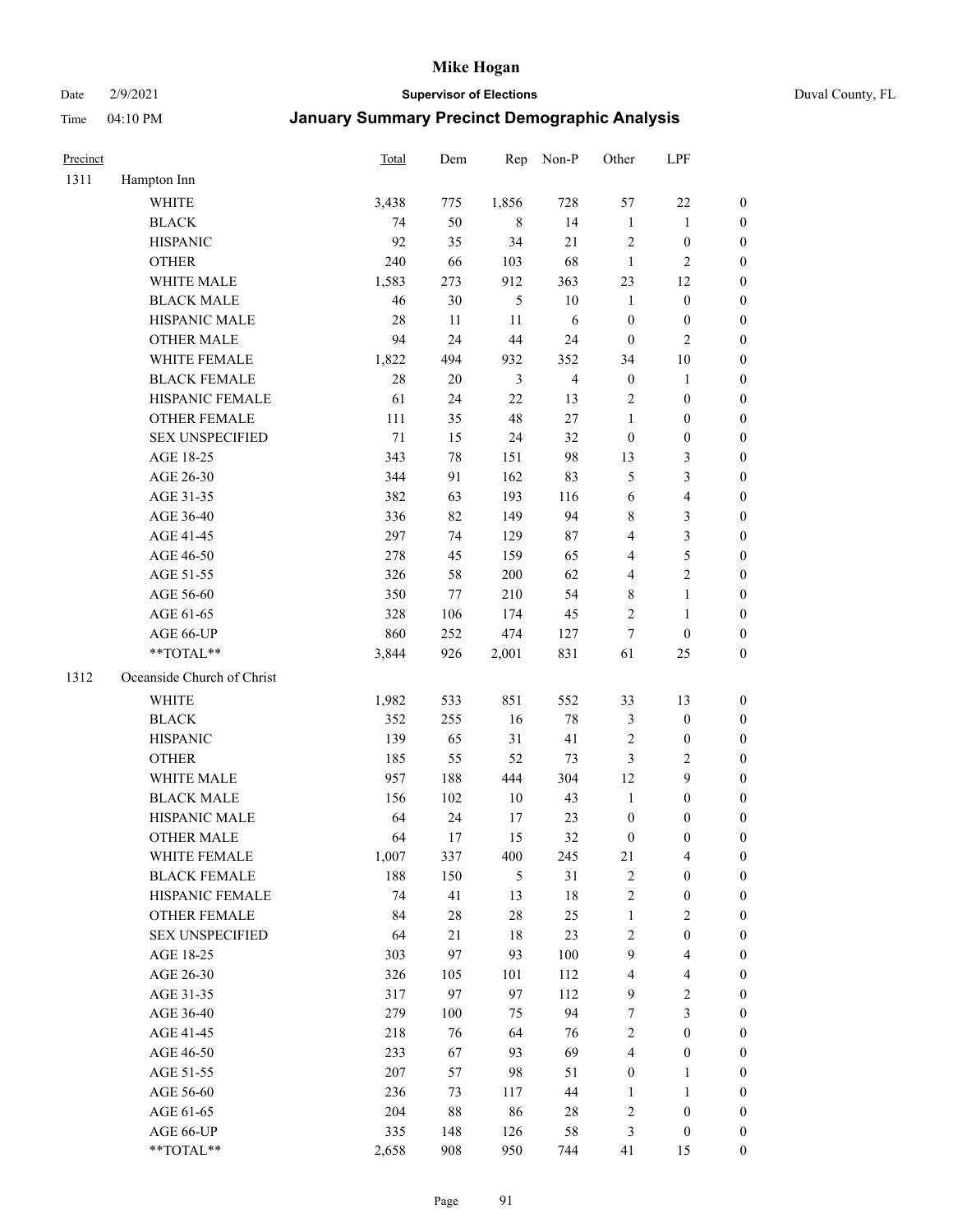#### Date 2/9/2021 **Supervisor of Elections** Duval County, FL

| Precinct |                          | <b>Total</b> | Dem    | Rep        | Non-P  | Other            | LPF              |                  |
|----------|--------------------------|--------------|--------|------------|--------|------------------|------------------|------------------|
| 1313     | Rivertown Church         |              |        |            |        |                  |                  |                  |
|          | <b>WHITE</b>             | 3,780        | 651    | 2,340      | 736    | 44               | $\boldsymbol{9}$ | 0                |
|          | <b>BLACK</b>             | 212          | 157    | 9          | 45     | $\mathbf{1}$     | $\boldsymbol{0}$ | $\boldsymbol{0}$ |
|          | <b>HISPANIC</b>          | 166          | 66     | 47         | 49     | 3                | 1                | $\boldsymbol{0}$ |
|          | <b>OTHER</b>             | 307          | 66     | 115        | 119    | 6                | $\mathbf{1}$     | $\boldsymbol{0}$ |
|          | WHITE MALE               | 1,861        | 244    | 1,194      | 403    | 16               | $\overline{4}$   | $\boldsymbol{0}$ |
|          | <b>BLACK MALE</b>        | 69           | 45     | 6          | 17     | $\mathbf{1}$     | $\boldsymbol{0}$ | $\boldsymbol{0}$ |
|          | HISPANIC MALE            | 81           | 26     | 25         | $27\,$ | 2                | $\mathbf{1}$     | $\boldsymbol{0}$ |
|          | <b>OTHER MALE</b>        | 103          | 25     | 32         | 46     | $\boldsymbol{0}$ | $\boldsymbol{0}$ | $\boldsymbol{0}$ |
|          | WHITE FEMALE             | 1,888        | 404    | 1,124      | 327    | 28               | $\mathfrak s$    | $\boldsymbol{0}$ |
|          | <b>BLACK FEMALE</b>      | 143          | 112    | 3          | $28\,$ | $\boldsymbol{0}$ | $\boldsymbol{0}$ | $\boldsymbol{0}$ |
|          | HISPANIC FEMALE          | 82           | 38     | 21         | 22     | $\mathbf{1}$     | $\boldsymbol{0}$ | 0                |
|          | <b>OTHER FEMALE</b>      | 144          | $30\,$ | 64         | 44     | 5                | $\mathbf{1}$     | $\boldsymbol{0}$ |
|          | <b>SEX UNSPECIFIED</b>   | 94           | 16     | 42         | 35     | $\mathbf{1}$     | $\boldsymbol{0}$ | $\boldsymbol{0}$ |
|          | AGE 18-25                | 446          | 106    | 190        | 143    | 7                | $\boldsymbol{0}$ | $\boldsymbol{0}$ |
|          | AGE 26-30                | 343          | 102    | 136        | 96     | 5                | $\overline{4}$   | $\boldsymbol{0}$ |
|          | AGE 31-35                | 364          | 96     | 165        | 97     | 6                | $\boldsymbol{0}$ | $\boldsymbol{0}$ |
|          | AGE 36-40                | 384          | 79     | 189        | 103    | 9                | $\overline{4}$   | $\boldsymbol{0}$ |
|          | AGE 41-45                | 380          | 86     | 183        | 107    | 4                | $\boldsymbol{0}$ | $\boldsymbol{0}$ |
|          | AGE 46-50                | 352          | 63     | 214        | $70\,$ | 5                | $\boldsymbol{0}$ | $\boldsymbol{0}$ |
|          | AGE 51-55                | 339          | 60     | 209        | 65     | 4                | 1                | $\boldsymbol{0}$ |
|          | AGE 56-60                | 437          | 65     | 293        | 74     | 4                | $\mathbf{1}$     | 0                |
|          | AGE 61-65                | 359          | 54     | 233        | 66     | 5                | $\mathbf{1}$     | 0                |
|          | AGE 66-UP                | 1,061        | 229    | 699        | 128    | 5                | $\boldsymbol{0}$ | $\boldsymbol{0}$ |
|          | **TOTAL**                | 4,465        | 940    | 2,511      | 949    | 54               | 11               | $\boldsymbol{0}$ |
| 1314     | Mayport Community Center |              |        |            |        |                  |                  |                  |
|          | <b>WHITE</b>             | 800          | 130    | 447        | 199    | 17               | $\boldsymbol{7}$ | $\boldsymbol{0}$ |
|          | <b>BLACK</b>             | 173          | 111    | $11\,$     | 43     | 8                | $\boldsymbol{0}$ | $\boldsymbol{0}$ |
|          | <b>HISPANIC</b>          | 86           | $27\,$ | 29         | 26     | $\boldsymbol{0}$ | $\overline{4}$   | $\boldsymbol{0}$ |
|          | <b>OTHER</b>             | 129          | 33     | 51         | $40\,$ | 5                | $\boldsymbol{0}$ | $\boldsymbol{0}$ |
|          | WHITE MALE               | 409          | 49     | 243        | 104    | 9                | $\overline{4}$   | $\boldsymbol{0}$ |
|          | <b>BLACK MALE</b>        | 76           | 42     | $\sqrt{6}$ | 23     | 5                | $\boldsymbol{0}$ | $\boldsymbol{0}$ |
|          | HISPANIC MALE            | 41           | 11     | 15         | 12     | $\boldsymbol{0}$ | $\mathfrak{Z}$   | $\boldsymbol{0}$ |
|          | <b>OTHER MALE</b>        | 43           | 9      | 19         | 11     | 4                | $\boldsymbol{0}$ | $\boldsymbol{0}$ |
|          | WHITE FEMALE             | 373          | 78     | 193        | 91     | 8                | 3                | 0                |
|          | <b>BLACK FEMALE</b>      | 93           | 67     | 5          | 18     | 3                | $\boldsymbol{0}$ | $\boldsymbol{0}$ |
|          | HISPANIC FEMALE          | 42           | 14     | 13         | 14     | $\boldsymbol{0}$ | 1                | $\overline{0}$   |
|          | OTHER FEMALE             | 61           | 16     | $22\,$     | 23     | $\boldsymbol{0}$ | $\boldsymbol{0}$ | 0                |
|          | <b>SEX UNSPECIFIED</b>   | 50           | 15     | 22         | 12     | $\mathbf{1}$     | $\boldsymbol{0}$ | 0                |
|          | AGE 18-25                | 162          | 43     | 61         | 52     | 4                | $\sqrt{2}$       | 0                |
|          | AGE 26-30                | 130          | 33     | 44         | 49     | $\overline{c}$   | $\sqrt{2}$       | 0                |
|          | AGE 31-35                | 162          | 44     | 62         | 46     | 6                | $\overline{4}$   | 0                |
|          | AGE 36-40                | 194          | 52     | 85         | 51     | 3                | $\mathfrak{Z}$   | 0                |
|          | AGE 41-45                | 130          | 26     | 67         | 34     | 3                | $\boldsymbol{0}$ | 0                |
|          | AGE 46-50                | 136          | 30     | 75         | 26     | 5                | $\boldsymbol{0}$ | 0                |
|          | AGE 51-55                | 67           | $8\,$  | 42         | 13     | 4                | $\boldsymbol{0}$ | 0                |
|          | AGE 56-60                | 67           | 24     | 28         | 14     | 1                | $\boldsymbol{0}$ | 0                |
|          | AGE 61-65                | 50           | 10     | $28\,$     | 11     | $\mathbf{1}$     | $\boldsymbol{0}$ | 0                |
|          | AGE 66-UP                | 90           | 31     | 46         | 12     | $\mathbf{1}$     | $\boldsymbol{0}$ | 0                |
|          | **TOTAL**                | 1,188        | 301    | 538        | 308    | 30               | 11               | $\boldsymbol{0}$ |
|          |                          |              |        |            |        |                  |                  |                  |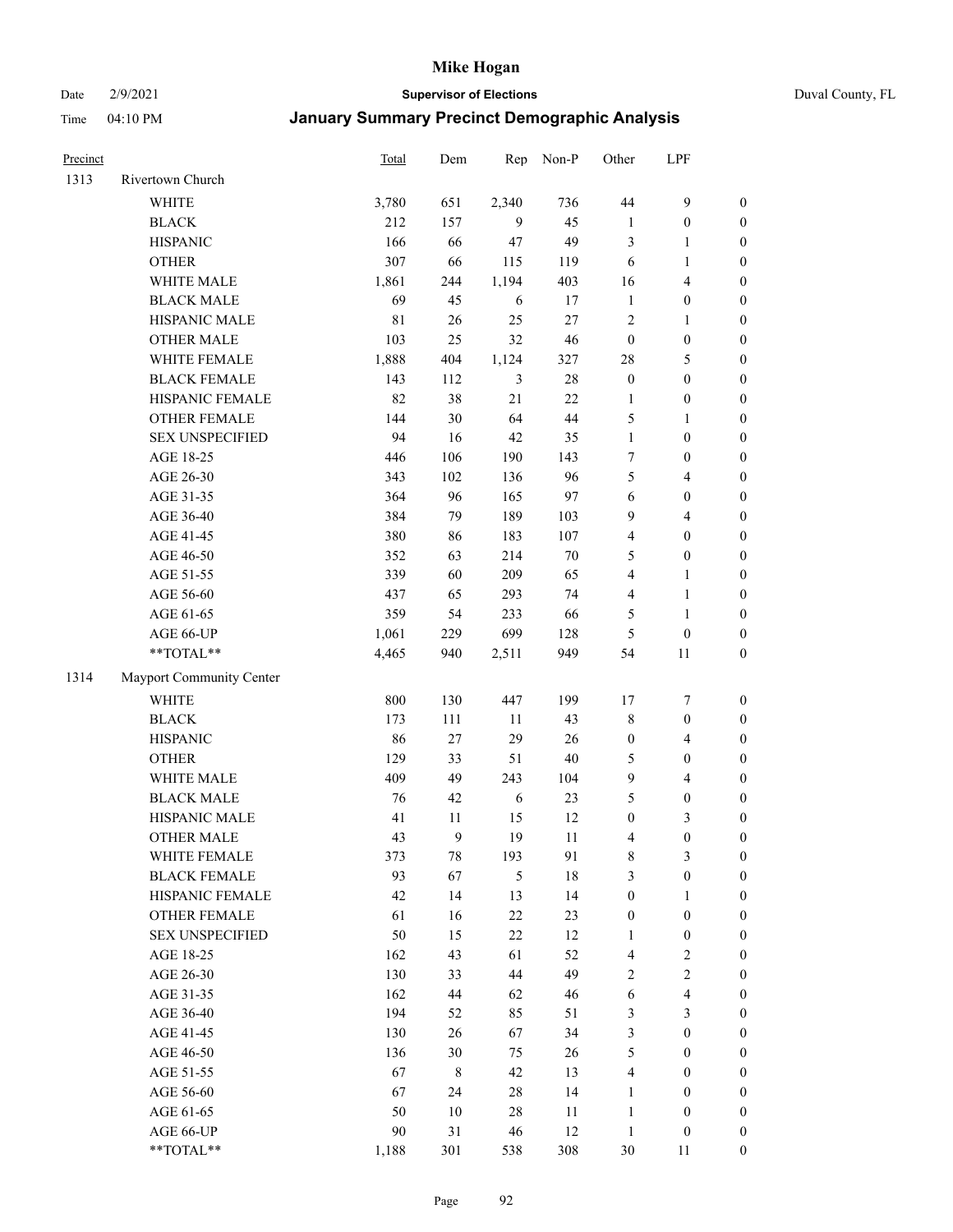# Date 2/9/2021 **Supervisor of Elections** Duval County, FL

| Precinct |                            | Total | Dem    | Rep    | Non-P  | Other            | LPF              |                  |
|----------|----------------------------|-------|--------|--------|--------|------------------|------------------|------------------|
| 1315     | USO Center of Jacksonville |       |        |        |        |                  |                  |                  |
|          | <b>WHITE</b>               | 4,456 | 1,059  | 2,055  | 1,232  | 76               | 34               | 0                |
|          | <b>BLACK</b>               | 835   | 585    | 56     | 174    | 16               | $\overline{4}$   | $\boldsymbol{0}$ |
|          | <b>HISPANIC</b>            | 461   | 163    | 113    | 174    | $\sqrt{6}$       | 5                | $\boldsymbol{0}$ |
|          | <b>OTHER</b>               | 607   | 164    | 187    | 246    | 7                | $\mathfrak{Z}$   | $\boldsymbol{0}$ |
|          | WHITE MALE                 | 2,124 | 408    | 1,043  | 612    | 40               | 21               | $\boldsymbol{0}$ |
|          | <b>BLACK MALE</b>          | 383   | 238    | 33     | 103    | 6                | $\mathfrak{Z}$   | $\boldsymbol{0}$ |
|          | HISPANIC MALE              | 220   | 63     | 62     | $88\,$ | 5                | $\sqrt{2}$       | $\boldsymbol{0}$ |
|          | <b>OTHER MALE</b>          | 237   | 56     | 85     | 92     | $\mathbf{1}$     | $\mathfrak{Z}$   | $\boldsymbol{0}$ |
|          | WHITE FEMALE               | 2,277 | 635    | 992    | 602    | 35               | 13               | $\boldsymbol{0}$ |
|          | <b>BLACK FEMALE</b>        | 436   | 333    | 23     | $70\,$ | $10\,$           | $\boldsymbol{0}$ | 0                |
|          | HISPANIC FEMALE            | 227   | 94     | 48     | 82     | $\mathbf{1}$     | $\sqrt{2}$       | 0                |
|          | OTHER FEMALE               | 265   | 77     | 84     | 101    | 3                | $\boldsymbol{0}$ | 0                |
|          | <b>SEX UNSPECIFIED</b>     | 190   | 67     | 41     | 76     | 4                | $\sqrt{2}$       | $\boldsymbol{0}$ |
|          | AGE 18-25                  | 751   | 246    | 208    | 269    | 21               | $\boldsymbol{7}$ | $\boldsymbol{0}$ |
|          | AGE 26-30                  | 755   | 202    | 235    | 286    | $20\,$           | 12               | $\boldsymbol{0}$ |
|          | AGE 31-35                  | 686   | 212    | 211    | 243    | 11               | $\boldsymbol{9}$ | $\boldsymbol{0}$ |
|          | AGE 36-40                  | 653   | 201    | 210    | 223    | $10\,$           | $\mathbf{9}$     | $\boldsymbol{0}$ |
|          | AGE 41-45                  | 478   | 123    | 176    | 171    | $\boldsymbol{7}$ | $\mathbf{1}$     | $\boldsymbol{0}$ |
|          | AGE 46-50                  | 533   | 172    | 198    | 151    | $\boldsymbol{9}$ | $\mathfrak{Z}$   | $\boldsymbol{0}$ |
|          | AGE 51-55                  | 467   | 132    | 219    | 110    | 5                | $\mathbf{1}$     | $\boldsymbol{0}$ |
|          | AGE 56-60                  | 533   | 169    | 244    | 115    | 4                | $\mathbf{1}$     | 0                |
|          | AGE 61-65                  | 506   | 171    | 220    | 102    | 10               | $\mathfrak{Z}$   | 0                |
|          | AGE 66-UP                  | 997   | 343    | 490    | 156    | 8                | $\boldsymbol{0}$ | $\boldsymbol{0}$ |
|          | $**TOTAL**$                | 6,359 | 1,971  | 2,411  | 1,826  | 105              | 46               | $\boldsymbol{0}$ |
| 1401     | Church at Argyle           |       |        |        |        |                  |                  |                  |
|          | <b>WHITE</b>               | 1,578 | 348    | 835    | 350    | 36               | $\mathbf{9}$     | $\boldsymbol{0}$ |
|          | <b>BLACK</b>               | 864   | 663    | 44     | 140    | 17               | $\boldsymbol{0}$ | $\boldsymbol{0}$ |
|          | <b>HISPANIC</b>            | 267   | 118    | 55     | $88\,$ | 5                | $\mathbf{1}$     | $\boldsymbol{0}$ |
|          | <b>OTHER</b>               | 325   | 108    | $90\,$ | 116    | 8                | 3                | $\boldsymbol{0}$ |
|          | WHITE MALE                 | 712   | 120    | 397    | 176    | 14               | $\mathfrak s$    | $\boldsymbol{0}$ |
|          | <b>BLACK MALE</b>          | 322   | 222    | 24     | 67     | $\mathbf{9}$     | $\boldsymbol{0}$ | $\boldsymbol{0}$ |
|          | HISPANIC MALE              | 110   | 45     | 23     | 39     | 3                | $\boldsymbol{0}$ | $\boldsymbol{0}$ |
|          | <b>OTHER MALE</b>          | 117   | 27     | 45     | 39     | 4                | $\mathfrak{2}$   | $\boldsymbol{0}$ |
|          | WHITE FEMALE               | 855   | 227    | 431    | 171    | 22               | 4                | 0                |
|          | <b>BLACK FEMALE</b>        | 534   | 435    | 19     | 72     | 8                | $\boldsymbol{0}$ | $\boldsymbol{0}$ |
|          | HISPANIC FEMALE            | 153   | $71\,$ | 32     | 48     | $\overline{c}$   | $\boldsymbol{0}$ | $\overline{0}$   |
|          | <b>OTHER FEMALE</b>        | 171   | $72\,$ | 38     | 57     | 3                | $\mathbf{1}$     | $\overline{0}$   |
|          | <b>SEX UNSPECIFIED</b>     | 60    | 18     | 15     | 25     | $\mathbf{1}$     | $\mathbf{1}$     | 0                |
|          | AGE 18-25                  | 329   | 132    | 77     | 103    | 15               | $\sqrt{2}$       | 0                |
|          | AGE 26-30                  | 354   | 160    | 72     | 110    | $10\,$           | $\sqrt{2}$       | 0                |
|          | AGE 31-35                  | 338   | 145    | 88     | 97     | 4                | $\overline{4}$   | 0                |
|          | AGE 36-40                  | 289   | 124    | $80\,$ | 74     | 9                | $\sqrt{2}$       | 0                |
|          | AGE 41-45                  | 228   | 85     | 67     | 69     | 6                | $\mathbf{1}$     | 0                |
|          | AGE 46-50                  | 247   | 98     | 98     | 45     | 5                | $\mathbf{1}$     | 0                |
|          | AGE 51-55                  | 240   | 108    | 90     | 39     | 3                | $\boldsymbol{0}$ | 0                |
|          | AGE 56-60                  | 259   | 104    | 107    | 46     | $\overline{c}$   | $\boldsymbol{0}$ | 0                |
|          | AGE 61-65                  | 253   | $87\,$ | 122    | 41     | 3                | $\boldsymbol{0}$ | $\overline{0}$   |
|          | AGE 66-UP                  | 497   | 194    | 223    | $70\,$ | 9                | $\mathbf{1}$     | 0                |
|          | **TOTAL**                  | 3,034 | 1,237  | 1,024  | 694    | 66               | 13               | $\boldsymbol{0}$ |
|          |                            |       |        |        |        |                  |                  |                  |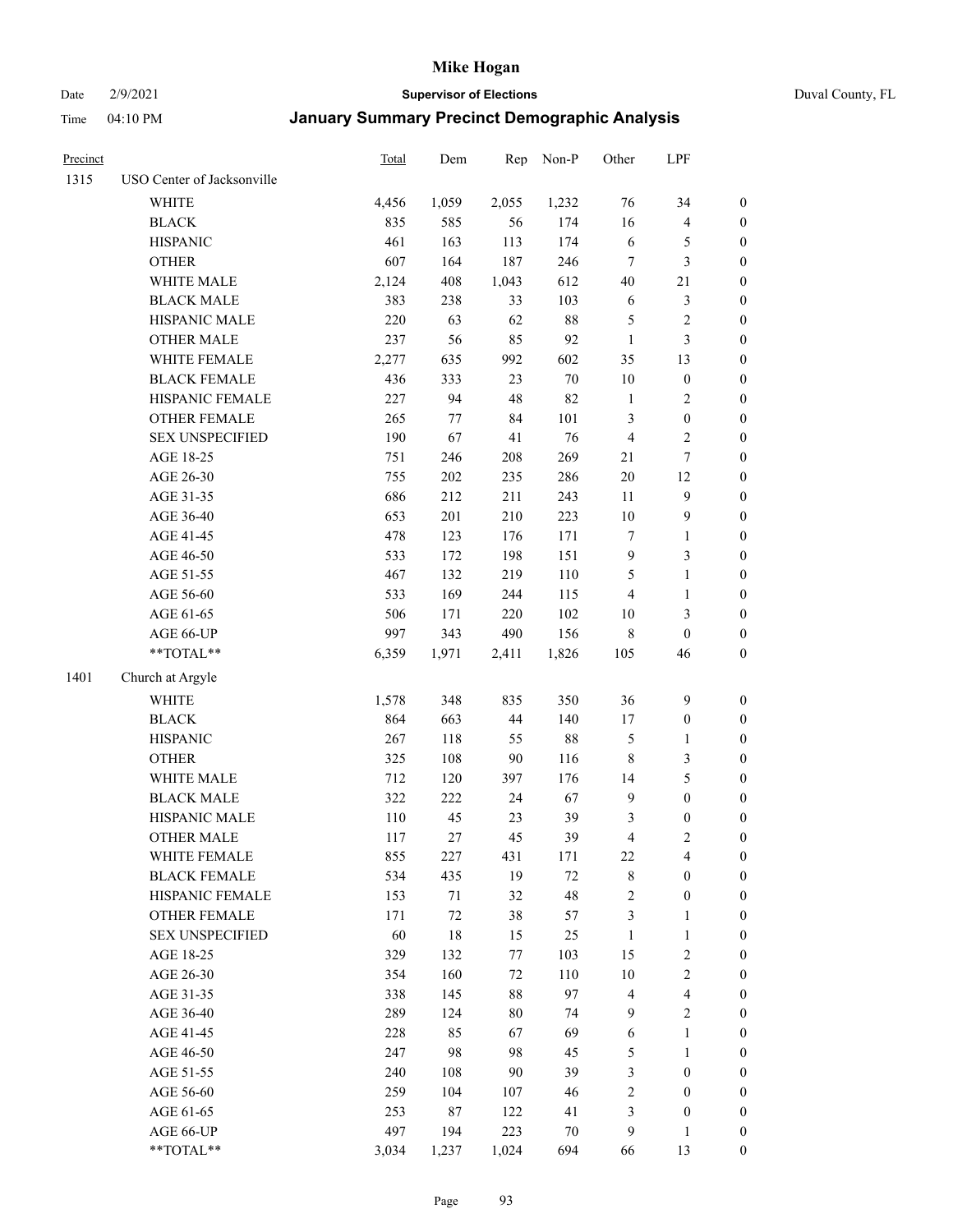Date 2/9/2021 **Supervisor of Elections** Duval County, FL

| Precinct |                              | Total | Dem       | Rep   | Non-P | Other            | LPF              |                                      |
|----------|------------------------------|-------|-----------|-------|-------|------------------|------------------|--------------------------------------|
| 1402     | Kirkwood Presbyterian Church |       |           |       |       |                  |                  |                                      |
|          | <b>WHITE</b>                 | 1,519 | 262       | 930   | 292   | 25               | 10               | 0                                    |
|          | <b>BLACK</b>                 | 822   | 632       | 47    | 133   | $\,$ 8 $\,$      | $\sqrt{2}$       | 0                                    |
|          | <b>HISPANIC</b>              | 254   | 96        | 74    | 80    | 3                | $\mathbf{1}$     | $\boldsymbol{0}$                     |
|          | <b>OTHER</b>                 | 439   | 109       | 164   | 156   | $10\,$           | $\boldsymbol{0}$ | $\boldsymbol{0}$                     |
|          | WHITE MALE                   | 741   | 107       | 467   | 150   | 9                | $\,$ 8 $\,$      | $\boldsymbol{0}$                     |
|          | <b>BLACK MALE</b>            | 364   | 264       | 27    | 68    | 3                | $\sqrt{2}$       | $\boldsymbol{0}$                     |
|          | HISPANIC MALE                | 120   | 39        | 42    | 36    | $\overline{c}$   | $\mathbf{1}$     | $\boldsymbol{0}$                     |
|          | <b>OTHER MALE</b>            | 167   | 42        | 68    | 52    | 5                | $\boldsymbol{0}$ | $\boldsymbol{0}$                     |
|          | WHITE FEMALE                 | 762   | 154       | 453   | 137   | 16               | $\sqrt{2}$       | $\boldsymbol{0}$                     |
|          | <b>BLACK FEMALE</b>          | 447   | 360       | 19    | 63    | 5                | $\boldsymbol{0}$ | $\boldsymbol{0}$                     |
|          | HISPANIC FEMALE              | 134   | 57        | 32    | 44    | $\mathbf{1}$     | $\boldsymbol{0}$ | $\boldsymbol{0}$                     |
|          | OTHER FEMALE                 | 217   | 57        | 88    | 68    | 4                | $\boldsymbol{0}$ | $\boldsymbol{0}$                     |
|          | <b>SEX UNSPECIFIED</b>       | 82    | 19        | 19    | 43    | $\mathbf{1}$     | $\boldsymbol{0}$ | $\boldsymbol{0}$                     |
|          | AGE 18-25                    | 267   | 101       | 65    | 95    | 4                | $\sqrt{2}$       | $\boldsymbol{0}$                     |
|          | AGE 26-30                    | 274   | 94        | 82    | 89    | 6                | 3                | $\boldsymbol{0}$                     |
|          | AGE 31-35                    | 279   | 92        | 95    | 88    | $\overline{c}$   | $\sqrt{2}$       | $\boldsymbol{0}$                     |
|          | AGE 36-40                    | 257   | 116       | 62    | 63    | 12               | $\overline{4}$   | $\boldsymbol{0}$                     |
|          | AGE 41-45                    | 261   | 109       | 85    | 63    | 3                | $\mathbf{1}$     | $\boldsymbol{0}$                     |
|          | AGE 46-50                    | 236   | 79        | 104   | 49    | 4                | $\boldsymbol{0}$ | $\boldsymbol{0}$                     |
|          | AGE 51-55                    | 278   | 106       | 122   | 48    | 2                | $\boldsymbol{0}$ | $\boldsymbol{0}$                     |
|          | AGE 56-60                    | 315   |           | 148   | 51    | 4                | $\boldsymbol{0}$ |                                      |
|          | AGE 61-65                    | 279   | 112<br>84 | 147   | 42    | 6                | $\boldsymbol{0}$ | 0<br>$\boldsymbol{0}$                |
|          |                              | 588   | 206       | 305   | 73    |                  |                  |                                      |
|          | AGE 66-UP<br>$**TOTAL**$     | 3,034 | 1,099     | 1,215 | 661   | 3<br>46          | 1<br>13          | $\boldsymbol{0}$<br>$\boldsymbol{0}$ |
|          |                              |       |           |       |       |                  |                  |                                      |
| 1403     | Argyle Branch Library        |       |           |       |       |                  |                  |                                      |
|          | <b>WHITE</b>                 | 1,491 | 280       | 828   | 342   | 34               | $\boldsymbol{7}$ | $\boldsymbol{0}$                     |
|          | <b>BLACK</b>                 | 783   | 601       | 25    | 145   | 11               | $\mathbf{1}$     | $\boldsymbol{0}$                     |
|          | <b>HISPANIC</b>              | 309   | 112       | 81    | 113   | 3                | $\boldsymbol{0}$ | $\boldsymbol{0}$                     |
|          | <b>OTHER</b>                 | 312   | 91        | 109   | 106   | 6                | $\boldsymbol{0}$ | $\boldsymbol{0}$                     |
|          | WHITE MALE                   | 703   | 111       | 407   | 162   | 16               | $\boldsymbol{7}$ | $\boldsymbol{0}$                     |
|          | <b>BLACK MALE</b>            | 338   | 239       | 13    | 76    | $\boldsymbol{9}$ | $\mathbf{1}$     | $\boldsymbol{0}$                     |
|          | HISPANIC MALE                | 143   | 46        | 41    | 55    | $\mathbf{1}$     | $\boldsymbol{0}$ | 0                                    |
|          | <b>OTHER MALE</b>            | 122   | 30        | 48    | 42    | 2                | $\boldsymbol{0}$ | $\boldsymbol{0}$                     |
|          | WHITE FEMALE                 | 773   | 166       | 413   | 177   | 17               | 0                | 0                                    |
|          | <b>BLACK FEMALE</b>          | 430   | 352       | 11    | 65    | 2                | $\boldsymbol{0}$ | $\overline{0}$                       |
|          | HISPANIC FEMALE              | 160   | 63        | 39    | 56    | $\overline{c}$   | $\boldsymbol{0}$ | $\overline{0}$                       |
|          | OTHER FEMALE                 | 153   | 45        | 56    | 48    | 4                | $\boldsymbol{0}$ | $\overline{0}$                       |
|          | <b>SEX UNSPECIFIED</b>       | 73    | 32        | 15    | 25    | $\mathbf{1}$     | $\boldsymbol{0}$ | 0                                    |
|          | AGE 18-25                    | 325   | 122       | 69    | 124   | 10               | $\boldsymbol{0}$ | 0                                    |
|          | AGE 26-30                    | 283   | 98        | 92    | 86    | 7                | $\boldsymbol{0}$ | 0                                    |
|          | AGE 31-35                    | 306   | 95        | 94    | 113   | 4                | $\boldsymbol{0}$ | 0                                    |
|          | AGE 36-40                    | 308   | 128       | 82    | 89    | 5                | $\overline{4}$   | 0                                    |
|          | AGE 41-45                    | 261   | 98        | 72    | 81    | 9                | $\mathbf{1}$     | 0                                    |
|          | AGE 46-50                    | 243   | 99        | 90    | 46    | 7                | $\mathbf{1}$     | 0                                    |
|          | AGE 51-55                    | 217   | 91        | 81    | 43    | 2                | $\boldsymbol{0}$ | 0                                    |
|          | AGE 56-60                    | 259   | 88        | 136   | 32    | 2                | 1                | 0                                    |
|          | AGE 61-65                    | 232   | 92        | 105   | 31    | 3                | $\mathbf{1}$     | 0                                    |
|          | AGE 66-UP                    | 461   | 173       | 222   | 61    | 5                | $\boldsymbol{0}$ | 0                                    |
|          | **TOTAL**                    | 2,895 | 1,084     | 1,043 | 706   | 54               | 8                | $\boldsymbol{0}$                     |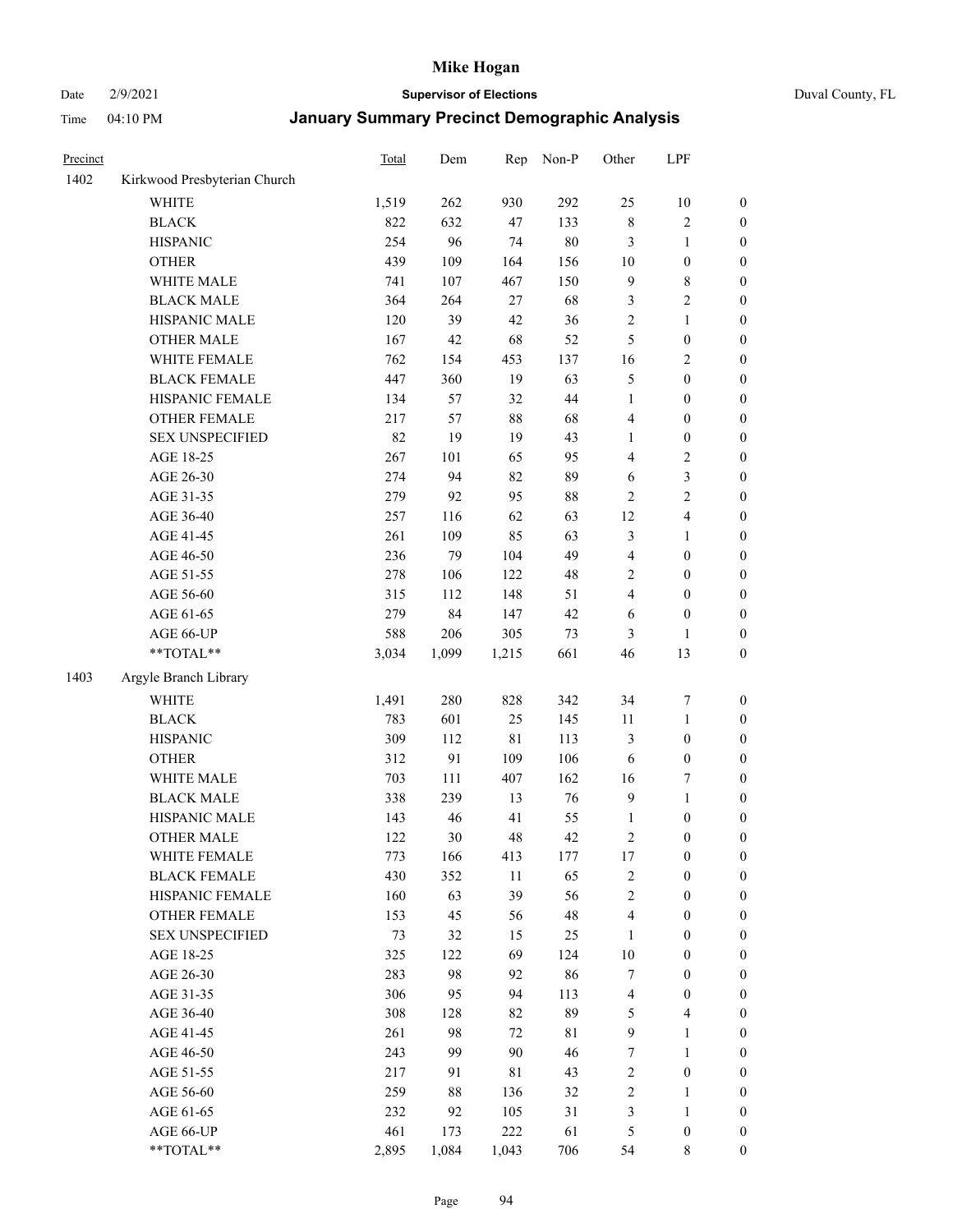Date 2/9/2021 **Supervisor of Elections** Duval County, FL

| Precinct |                            | <b>Total</b> | Dem    | Rep            | Non-P        | Other                   | LPF              |                  |
|----------|----------------------------|--------------|--------|----------------|--------------|-------------------------|------------------|------------------|
| 1404     | Grace Church of Avondale   |              |        |                |              |                         |                  |                  |
|          | <b>WHITE</b>               | 3,993        | 1,669  | 1,544          | 697          | 50                      | 33               | 0                |
|          | <b>BLACK</b>               | 96           | 73     | 6              | 15           | $\mathbf{1}$            | $\mathbf{1}$     | $\boldsymbol{0}$ |
|          | <b>HISPANIC</b>            | 160          | 82     | 31             | 39           | 6                       | $\sqrt{2}$       | $\boldsymbol{0}$ |
|          | <b>OTHER</b>               | 264          | 112    | 55             | 93           | 3                       | $\mathbf{1}$     | $\boldsymbol{0}$ |
|          | WHITE MALE                 | 1,860        | 670    | 764            | 383          | 21                      | $22\,$           | $\boldsymbol{0}$ |
|          | <b>BLACK MALE</b>          | 51           | 37     | 3              | 9            | $\mathbf{1}$            | 1                | $\boldsymbol{0}$ |
|          | HISPANIC MALE              | 70           | 36     | 15             | 16           | 2                       | $\mathbf{1}$     | $\boldsymbol{0}$ |
|          | <b>OTHER MALE</b>          | 111          | 45     | 22             | 43           | $\mathbf{1}$            | $\boldsymbol{0}$ | $\boldsymbol{0}$ |
|          | WHITE FEMALE               | 2,104        | 990    | 771            | 304          | 28                      | 11               | $\boldsymbol{0}$ |
|          | <b>BLACK FEMALE</b>        | 43           | 34     | $\mathfrak{Z}$ | 6            | $\boldsymbol{0}$        | $\boldsymbol{0}$ | 0                |
|          | HISPANIC FEMALE            | $88\,$       | 45     | 16             | 22           | 4                       | $\mathbf{1}$     | 0                |
|          | OTHER FEMALE               | 108          | 52     | 21             | 33           | $\overline{c}$          | $\boldsymbol{0}$ | $\boldsymbol{0}$ |
|          | <b>SEX UNSPECIFIED</b>     | 78           | 27     | 21             | $28\,$       | $\mathbf{1}$            | $\mathbf{1}$     | $\boldsymbol{0}$ |
|          | AGE 18-25                  | 349          | 155    | 104            | $80\,$       | $\sqrt{6}$              | $\overline{4}$   | $\boldsymbol{0}$ |
|          | AGE 26-30                  | 488          | 209    | 158            | 109          | 9                       | $\mathfrak{Z}$   | $\boldsymbol{0}$ |
|          | AGE 31-35                  | 540          | 234    | 167            | 127          | 8                       | $\overline{4}$   | $\boldsymbol{0}$ |
|          | AGE 36-40                  | 495          | 220    | 132            | 128          | 9                       | 6                | $\boldsymbol{0}$ |
|          | AGE 41-45                  | 379          | 167    | 107            | $88\,$       | $\boldsymbol{7}$        | 10               | $\boldsymbol{0}$ |
|          | AGE 46-50                  | 351          | 145    | 135            | 62           | 5                       | $\overline{4}$   | $\boldsymbol{0}$ |
|          | AGE 51-55                  | 378          | 130    | 154            | 89           | 5                       | $\boldsymbol{0}$ | $\boldsymbol{0}$ |
|          | AGE 56-60                  | 376          | 153    | 165            | 52           | $\overline{\mathbf{4}}$ | $\sqrt{2}$       | 0                |
|          | AGE 61-65                  | 324          | 155    | 125            | 40           | 2                       | $\sqrt{2}$       | $\boldsymbol{0}$ |
|          | AGE 66-UP                  | 833          | 368    | 389            | 69           | 5                       | $\mathbf{2}$     | $\boldsymbol{0}$ |
|          | $**TOTAL**$                | 4,513        | 1,936  | 1,636          | 844          | 60                      | $37\,$           | $\boldsymbol{0}$ |
| 1405     | Murray Hill Baptist Church |              |        |                |              |                         |                  |                  |
|          | <b>WHITE</b>               | 1,878        | 787    | 693            | 355          | 24                      | 19               | $\boldsymbol{0}$ |
|          | <b>BLACK</b>               | 196          | 156    | $10\,$         | $30\,$       | $\boldsymbol{0}$        | $\boldsymbol{0}$ | $\boldsymbol{0}$ |
|          | <b>HISPANIC</b>            | 111          | 55     | 27             | $27\,$       | $\mathbf{1}$            | $\mathbf{1}$     | $\boldsymbol{0}$ |
|          | <b>OTHER</b>               | 149          | 61     | 39             | $44\,$       | 3                       | $\overline{2}$   | $\boldsymbol{0}$ |
|          | WHITE MALE                 | 854          | 318    | 330            | 183          | 12                      | 11               | $\boldsymbol{0}$ |
|          | <b>BLACK MALE</b>          | $80\,$       | 59     | $\mathfrak{H}$ | 16           | $\boldsymbol{0}$        | $\boldsymbol{0}$ | $\boldsymbol{0}$ |
|          | HISPANIC MALE              | 44           | 21     | 13             | $10\,$       | $\boldsymbol{0}$        | $\boldsymbol{0}$ | 0                |
|          | <b>OTHER MALE</b>          | 63           | 22     | 17             | 22           | $\mathbf{1}$            | $\mathbf{1}$     | $\boldsymbol{0}$ |
|          | WHITE FEMALE               | 1,002        | 464    | 353            | 166          | 12                      | 7                | 0                |
|          | <b>BLACK FEMALE</b>        | 112          | 93     | 5              | 14           | $\boldsymbol{0}$        | $\boldsymbol{0}$ | $\overline{0}$   |
|          | HISPANIC FEMALE            | 62           | 32     | 13             | 15           | $\mathbf{1}$            | $\mathbf{1}$     | $\overline{0}$   |
|          | <b>OTHER FEMALE</b>        | 52           | $28\,$ | 13             | $\mathbf{9}$ | 2                       | $\boldsymbol{0}$ | 0                |
|          | <b>SEX UNSPECIFIED</b>     | 65           | $22\,$ | $20\,$         | 21           | $\boldsymbol{0}$        | $\mathfrak{2}$   | 0                |
|          | AGE 18-25                  | 151          | 68     | 30             | 46           | 6                       | $\mathbf{1}$     | 0                |
|          | AGE 26-30                  | 277          | 133    | 63             | 69           | 7                       | $\mathfrak s$    | 0                |
|          | AGE 31-35                  | 326          | 171    | 79             | 64           | 5                       | $\boldsymbol{7}$ | 0                |
|          | AGE 36-40                  | 236          | 126    | 57             | 50           | $\overline{\mathbf{c}}$ | $\mathbf{1}$     | 0                |
|          | AGE 41-45                  | 197          | 95     | 50             | 47           | $\overline{c}$          | $\mathfrak{Z}$   | 0                |
|          | AGE 46-50                  | 153          | 59     | 53             | 35           | 2                       | $\overline{4}$   | 0                |
|          | AGE 51-55                  | 153          | 58     | 60             | 34           | $\mathbf{1}$            | $\boldsymbol{0}$ | 0                |
|          | AGE 56-60                  | 158          | 60     | 68             | $30\,$       | $\boldsymbol{0}$        | $\boldsymbol{0}$ | $\overline{0}$   |
|          | AGE 61-65                  | 168          | 65     | 76             | 27           | $\boldsymbol{0}$        | $\boldsymbol{0}$ | $\overline{0}$   |
|          | AGE 66-UP                  | 515          | 224    | 233            | 54           | 3                       | $\mathbf{1}$     | 0                |
|          | **TOTAL**                  | 2,334        | 1,059  | 769            | 456          | 28                      | $22\,$           | $\boldsymbol{0}$ |
|          |                            |              |        |                |              |                         |                  |                  |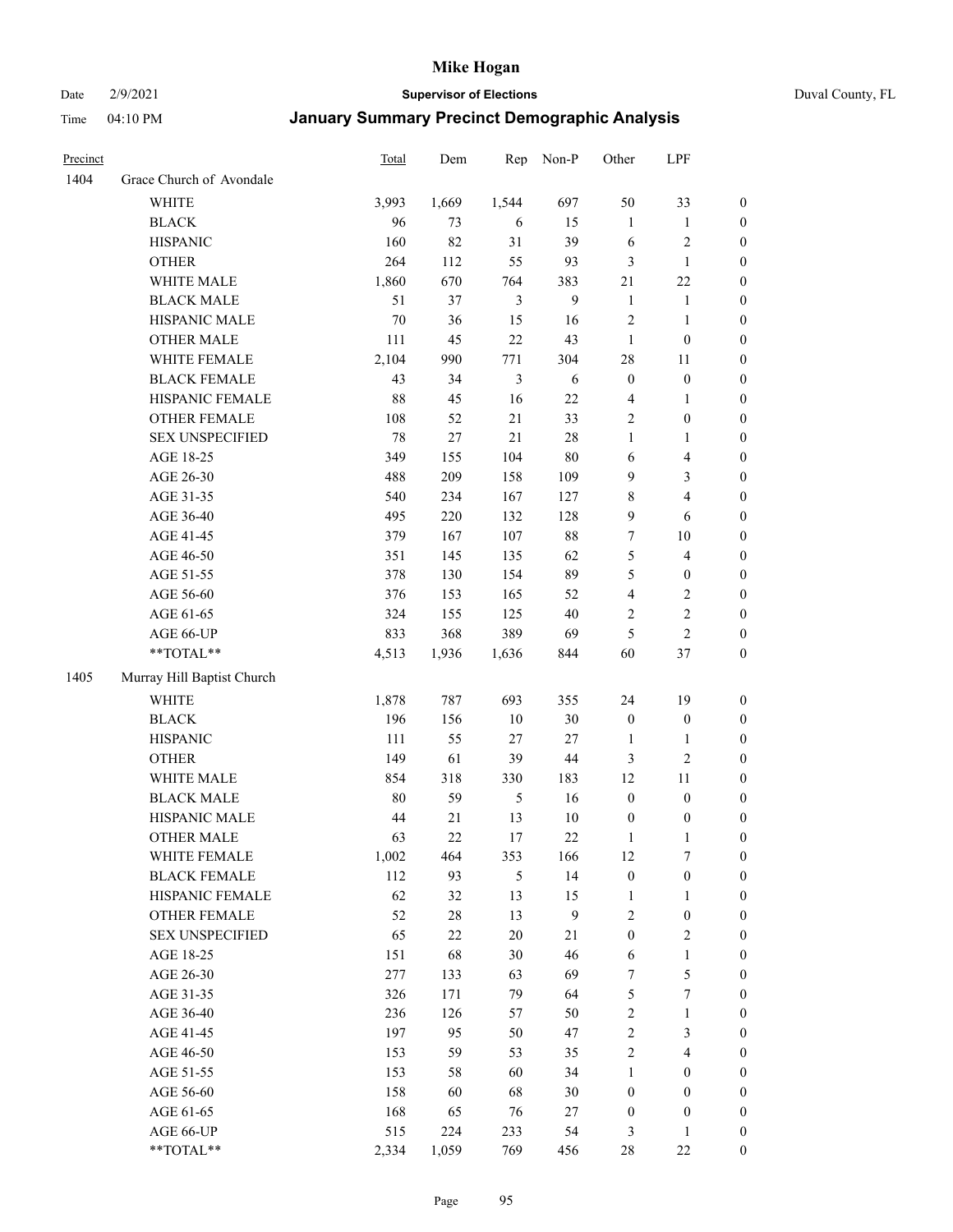#### Date 2/9/2021 **Supervisor of Elections** Duval County, FL

| Precinct |                                           | Total  | Dem    | Rep              | Non-P  | Other            | LPF              |                  |
|----------|-------------------------------------------|--------|--------|------------------|--------|------------------|------------------|------------------|
| 1406     | <b>Hillcrest Baptist</b>                  |        |        |                  |        |                  |                  |                  |
|          | <b>WHITE</b>                              | 1,069  | 218    | 617              | 218    | $\boldsymbol{9}$ | $\tau$           | $\boldsymbol{0}$ |
|          | <b>BLACK</b>                              | 370    | 295    | 18               | 50     | 5                | $\sqrt{2}$       | 0                |
|          | <b>HISPANIC</b>                           | 158    | 67     | 38               | 50     | $\mathbf{2}$     | $\mathbf{1}$     | 0                |
|          | <b>OTHER</b>                              | 190    | 36     | 59               | 87     | 6                | $\sqrt{2}$       | $\boldsymbol{0}$ |
|          | WHITE MALE                                | 484    | 79     | 301              | 97     | 3                | $\overline{4}$   | $\boldsymbol{0}$ |
|          | <b>BLACK MALE</b>                         | 164    | 122    | 13               | 23     | 4                | $\sqrt{2}$       | $\boldsymbol{0}$ |
|          | HISPANIC MALE                             | 65     | $21\,$ | 18               | 25     | $\boldsymbol{0}$ | $\mathbf{1}$     | $\boldsymbol{0}$ |
|          | <b>OTHER MALE</b>                         | $80\,$ | 16     | 27               | 34     | $\mathbf{1}$     | $\sqrt{2}$       | $\boldsymbol{0}$ |
|          | WHITE FEMALE                              | 573    | 135    | 309              | 120    | 6                | 3                | $\boldsymbol{0}$ |
|          | <b>BLACK FEMALE</b>                       | 201    | 170    | $\mathfrak s$    | 25     | $\mathbf{1}$     | $\boldsymbol{0}$ | $\boldsymbol{0}$ |
|          | HISPANIC FEMALE                           | 89     | 42     | $20\,$           | 25     | $\mathbf{2}$     | $\boldsymbol{0}$ | $\boldsymbol{0}$ |
|          | OTHER FEMALE                              | 92     | 19     | 28               | 40     | 5                | $\boldsymbol{0}$ | 0                |
|          | <b>SEX UNSPECIFIED</b>                    | 39     | 12     | 11               | 16     | $\boldsymbol{0}$ | $\boldsymbol{0}$ | $\boldsymbol{0}$ |
|          | AGE 18-25                                 | 155    | 54     | 41               | 56     | 3                | 1                | $\boldsymbol{0}$ |
|          | AGE 26-30                                 | 153    | 47     | 48               | 49     | 5                | $\overline{4}$   | $\boldsymbol{0}$ |
|          | AGE 31-35                                 | 179    | 65     | 58               | 49     | 4                | $\mathfrak{Z}$   | $\boldsymbol{0}$ |
|          | AGE 36-40                                 | 152    | 57     | 43               | 49     | 1                | $\sqrt{2}$       | $\boldsymbol{0}$ |
|          | AGE 41-45                                 | 124    | 42     | 43               | 36     | 3                | $\boldsymbol{0}$ | $\boldsymbol{0}$ |
|          | AGE 46-50                                 | 134    | 39     | 62               | 29     | 4                | $\boldsymbol{0}$ | $\boldsymbol{0}$ |
|          | AGE 51-55                                 | 154    | 53     | $70\,$           | 30     | $\mathbf{1}$     | $\boldsymbol{0}$ | $\boldsymbol{0}$ |
|          | AGE 56-60                                 | 184    | 56     | 97               | 29     | $\boldsymbol{0}$ | $\sqrt{2}$       | $\boldsymbol{0}$ |
|          | AGE 61-65                                 | 181    | 74     | 84               | 23     | $\boldsymbol{0}$ | $\boldsymbol{0}$ | 0                |
|          | AGE 66-UP                                 | 371    | 129    | 186              | 55     | 1                | $\boldsymbol{0}$ | 0                |
|          | **TOTAL**                                 | 1,787  | 616    | 732              | 405    | 22               | 12               | $\boldsymbol{0}$ |
| 1407     | Jacksonville Association of Fire Fighters |        |        |                  |        |                  |                  |                  |
|          | <b>WHITE</b>                              | 1,185  | 577    | 293              | 276    | 29               | $10\,$           | $\boldsymbol{0}$ |
|          | <b>BLACK</b>                              | 263    | 204    | 12               | 43     | 3                | $\mathbf{1}$     | $\boldsymbol{0}$ |
|          | <b>HISPANIC</b>                           | 67     | 34     | 12               | 17     | 4                | $\boldsymbol{0}$ | $\boldsymbol{0}$ |
|          | <b>OTHER</b>                              | 147    | 62     | 23               | 58     | 3                | $\mathbf{1}$     | $\boldsymbol{0}$ |
|          | WHITE MALE                                | 585    | 257    | 151              | 151    | 18               | $\,$ 8 $\,$      | $\boldsymbol{0}$ |
|          | <b>BLACK MALE</b>                         | 113    | 82     | $\mathfrak s$    | 24     | $\,1$            | $\mathbf{1}$     | $\boldsymbol{0}$ |
|          | HISPANIC MALE                             | 27     | 11     | $\mathfrak s$    | $10\,$ | $\mathbf{1}$     | $\boldsymbol{0}$ | $\boldsymbol{0}$ |
|          | <b>OTHER MALE</b>                         | 63     | 27     | 10               | 24     | 1                | 1                | $\boldsymbol{0}$ |
|          | WHITE FEMALE                              | 582    | 311    | 139              | 119    | 11               | $\sqrt{2}$       | 0                |
|          | <b>BLACK FEMALE</b>                       | 148    | 122    | 6                | 18     | 2                | $\boldsymbol{0}$ | 0                |
|          | HISPANIC FEMALE                           | 39     | $22\,$ | 7                | $\tau$ | 3                | $\boldsymbol{0}$ | 0                |
|          | <b>OTHER FEMALE</b>                       | 55     | 25     | $10\,$           | 19     | $\mathbf{1}$     | $\boldsymbol{0}$ | 0                |
|          | <b>SEX UNSPECIFIED</b>                    | 50     | 20     | $\boldsymbol{7}$ | 22     | $\mathbf{1}$     | $\boldsymbol{0}$ | $\overline{0}$   |
|          | AGE 18-25                                 | 170    | 101    | 18               | 42     | 9                | $\boldsymbol{0}$ | 0                |
|          | AGE 26-30                                 | 304    | 169    | 59               | 69     | 6                | $\mathbf{1}$     | 0                |
|          | AGE 31-35                                 | 295    | 139    | 54               | $88\,$ | 10               | $\overline{4}$   | 0                |
|          | AGE 36-40                                 | 182    | 84     | 34               | 59     | 2                | $\sqrt{3}$       | 0                |
|          | AGE 41-45                                 | 133    | 56     | 24               | 46     | 5                | $\sqrt{2}$       | 0                |
|          | AGE 46-50                                 | 123    | 72     | 30               | 18     | $\mathbf{2}$     | $\mathbf{1}$     | 0                |
|          | AGE 51-55                                 | 95     | 49     | 22               | $21\,$ | $\mathbf{2}$     | $\mathbf{1}$     | 0                |
|          | AGE 56-60                                 | 90     | 46     | 26               | 18     | $\boldsymbol{0}$ | $\boldsymbol{0}$ | 0                |
|          | AGE 61-65                                 | 88     | 55     | $20\,$           | 13     | $\boldsymbol{0}$ | $\boldsymbol{0}$ | $\overline{0}$   |
|          | AGE 66-UP                                 | 182    | 106    | 53               | $20\,$ | 3                | $\boldsymbol{0}$ | $\boldsymbol{0}$ |
|          | **TOTAL**                                 | 1,662  | 877    | 340              | 394    | 39               | 12               | $\boldsymbol{0}$ |
|          |                                           |        |        |                  |        |                  |                  |                  |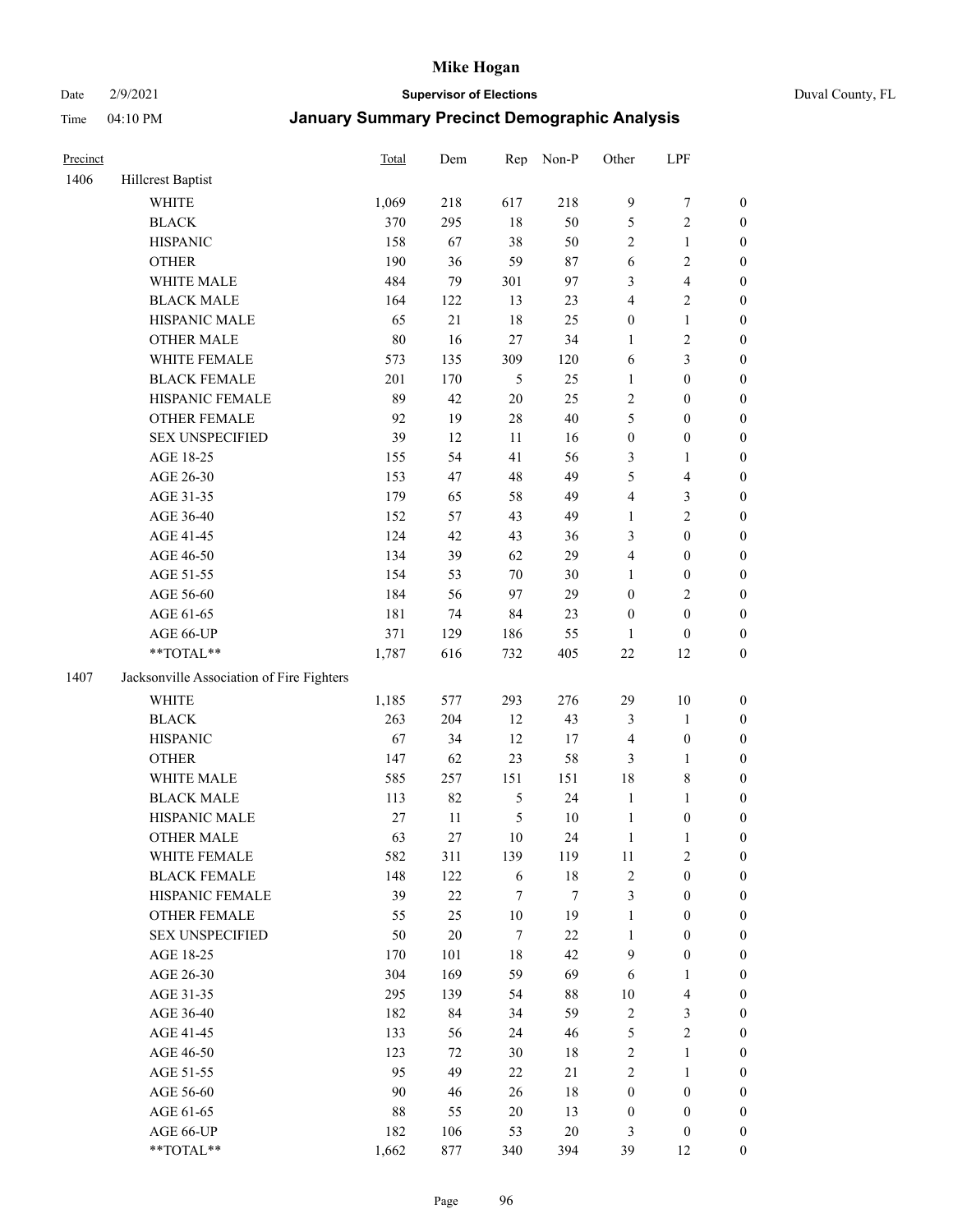Date 2/9/2021 **Supervisor of Elections** Duval County, FL

| Precinct |                               | <b>Total</b> | Dem    | Rep   | Non-P  | Other                   | LPF                     |                  |
|----------|-------------------------------|--------------|--------|-------|--------|-------------------------|-------------------------|------------------|
| 1408     | St. Johns Presbyterian Church |              |        |       |        |                         |                         |                  |
|          | <b>WHITE</b>                  | 3,038        | 935    | 1,477 | 564    | 41                      | $21\,$                  | 0                |
|          | <b>BLACK</b>                  | 216          | 151    | 23    | $40\,$ | $\sqrt{2}$              | $\boldsymbol{0}$        | 0                |
|          | <b>HISPANIC</b>               | 117          | 49     | 33    | 32     | 3                       | $\boldsymbol{0}$        | $\boldsymbol{0}$ |
|          | <b>OTHER</b>                  | 200          | 61     | 58    | $72\,$ | 8                       | $\mathbf{1}$            | $\boldsymbol{0}$ |
|          | WHITE MALE                    | 1,437        | 376    | 725   | 304    | 18                      | 14                      | $\boldsymbol{0}$ |
|          | <b>BLACK MALE</b>             | 100          | 63     | 11    | 25     | $\mathbf{1}$            | $\boldsymbol{0}$        | $\boldsymbol{0}$ |
|          | HISPANIC MALE                 | 60           | 26     | 17    | 17     | $\boldsymbol{0}$        | $\boldsymbol{0}$        | $\boldsymbol{0}$ |
|          | <b>OTHER MALE</b>             | 79           | 24     | 26    | $27\,$ | $\mathbf{1}$            | $\mathbf{1}$            | $\boldsymbol{0}$ |
|          | WHITE FEMALE                  | 1,563        | 549    | 733   | 251    | 23                      | $\boldsymbol{7}$        | $\boldsymbol{0}$ |
|          | <b>BLACK FEMALE</b>           | 114          | 86     | 12    | 15     | $\mathbf{1}$            | $\boldsymbol{0}$        | $\boldsymbol{0}$ |
|          | HISPANIC FEMALE               | 54           | $22\,$ | 15    | 14     | 3                       | $\boldsymbol{0}$        | 0                |
|          | OTHER FEMALE                  | 76           | 25     | 23    | $22\,$ | 6                       | $\boldsymbol{0}$        | $\boldsymbol{0}$ |
|          | <b>SEX UNSPECIFIED</b>        | 88           | 25     | 29    | 33     | $\mathbf{1}$            | $\boldsymbol{0}$        | $\boldsymbol{0}$ |
|          | AGE 18-25                     | 261          | 82     | 86    | $80\,$ | $10\,$                  | $\mathfrak{Z}$          | $\boldsymbol{0}$ |
|          | AGE 26-30                     | 348          | 131    | 119   | 85     | $11\,$                  | $\sqrt{2}$              | $\boldsymbol{0}$ |
|          | AGE 31-35                     | 379          | 127    | 135   | 104    | 6                       | $\boldsymbol{7}$        | $\boldsymbol{0}$ |
|          | AGE 36-40                     | 325          | 127    | 106   | 84     | 6                       | $\sqrt{2}$              | $\boldsymbol{0}$ |
|          | AGE 41-45                     | 272          | 93     | 99    | 74     | $\overline{\mathbf{4}}$ | $\sqrt{2}$              | $\boldsymbol{0}$ |
|          | AGE 46-50                     | 236          | 65     | 120   | 45     | $\overline{\mathbf{4}}$ | $\overline{2}$          | $\boldsymbol{0}$ |
|          | AGE 51-55                     | 260          | 76     | 125   | 53     | 5                       | $\mathbf{1}$            | $\boldsymbol{0}$ |
|          | AGE 56-60                     | 302          | 99     | 157   | 45     | $\mathbf{1}$            | $\boldsymbol{0}$        | 0                |
|          | AGE 61-65                     | 366          | 106    | 205   | 51     | 3                       | $\mathbf{1}$            | 0                |
|          | AGE 66-UP                     | 822          | 290    | 439   | $87\,$ | $\overline{4}$          | $\sqrt{2}$              | $\boldsymbol{0}$ |
|          | **TOTAL**                     | 3,571        | 1,196  | 1,591 | 708    | 54                      | $22\,$                  | $\boldsymbol{0}$ |
| 1409     | St. Peter's Episcopal Church  |              |        |       |        |                         |                         |                  |
|          | <b>WHITE</b>                  | 3,307        | 718    | 1,816 | 696    | 64                      | 13                      | $\boldsymbol{0}$ |
|          | <b>BLACK</b>                  | 1,358        | 1,005  | 57    | 277    | 18                      | $\mathbf{1}$            | $\boldsymbol{0}$ |
|          | <b>HISPANIC</b>               | 448          | 178    | 96    | 161    | 10                      | $\mathfrak{Z}$          | $\boldsymbol{0}$ |
|          | <b>OTHER</b>                  | 570          | 152    | 171   | 234    | 12                      | $\mathbf{1}$            | $\boldsymbol{0}$ |
|          | WHITE MALE                    | 1,600        | 290    | 920   | 354    | $28\,$                  | $8\,$                   | $\boldsymbol{0}$ |
|          | <b>BLACK MALE</b>             | 598          | 404    | 29    | 153    | 12                      | $\boldsymbol{0}$        | $\boldsymbol{0}$ |
|          | HISPANIC MALE                 | 216          | 69     | 54    | $88\,$ | $\overline{\mathbf{4}}$ | 1                       | $\boldsymbol{0}$ |
|          | <b>OTHER MALE</b>             | 215          | 55     | 75    | $80\,$ | 5                       | $\boldsymbol{0}$        | $\boldsymbol{0}$ |
|          | WHITE FEMALE                  | 1,660        | 422    | 868   | 331    | 34                      | 5                       | 0                |
|          | <b>BLACK FEMALE</b>           | 735          | 584    | 26    | 118    | 6                       | $\mathbf{1}$            | $\boldsymbol{0}$ |
|          | HISPANIC FEMALE               | 219          | 102    | 40    | $70\,$ | 6                       | $\mathbf{1}$            | $\boldsymbol{0}$ |
|          | <b>OTHER FEMALE</b>           | 254          | 71     | 77    | 102    | 4                       | $\boldsymbol{0}$        | $\overline{0}$   |
|          | <b>SEX UNSPECIFIED</b>        | 186          | 56     | 51    | $72\,$ | 5                       | $\mathbf{2}$            | 0                |
|          | AGE 18-25                     | 700          | 228    | 178   | 264    | 24                      | $\sqrt{6}$              | $\overline{0}$   |
|          | AGE 26-30                     | 562          | 197    | 150   | 199    | 16                      | $\boldsymbol{0}$        | 0                |
|          | AGE 31-35                     | 543          | 205    | 152   | 168    | 14                      | $\overline{\mathbf{4}}$ | 0                |
|          | AGE 36-40                     | 482          | 183    | 153   | 129    | 12                      | $\mathfrak{S}$          | 0                |
|          | AGE 41-45                     | 461          | 165    | 160   | 127    | 9                       | $\boldsymbol{0}$        | 0                |
|          | AGE 46-50                     | 455          | 169    | 186   | 95     | 5                       | $\boldsymbol{0}$        | 0                |
|          | AGE 51-55                     | 437          | 161    | 167   | 103    | 6                       | $\boldsymbol{0}$        | 0                |
|          | AGE 56-60                     | 532          | 211    | 224   | 93     | 3                       | $\mathbf{1}$            | $\boldsymbol{0}$ |
|          | AGE 61-65                     | 488          | 175    | 240   | 66     | 6                       | $\mathbf{1}$            | $\boldsymbol{0}$ |
|          | AGE 66-UP                     | 1,023        | 359    | 530   | 124    | 9                       | $\mathbf{1}$            | $\boldsymbol{0}$ |
|          | **TOTAL**                     | 5,683        | 2,053  | 2,140 | 1,368  | 104                     | 18                      | $\boldsymbol{0}$ |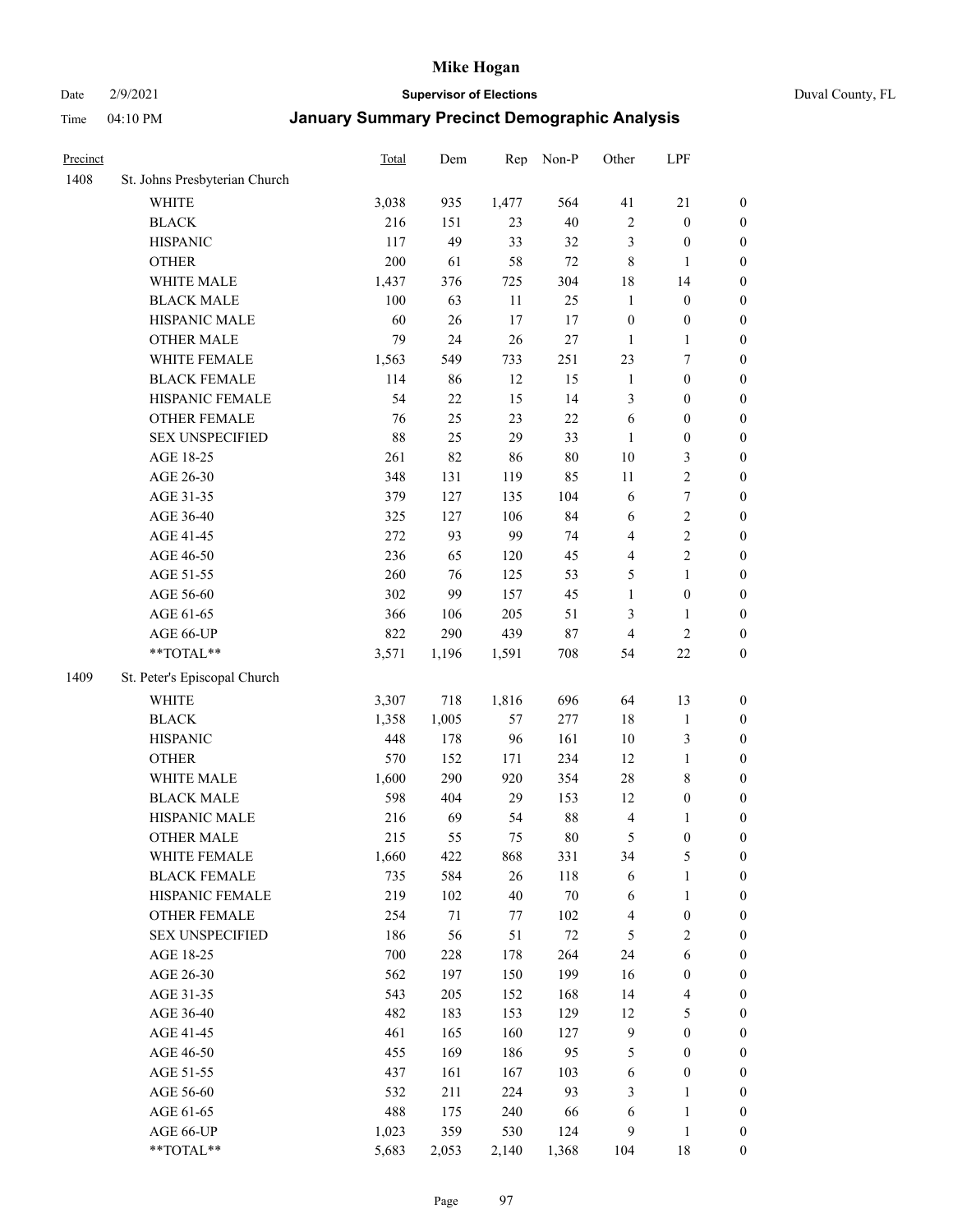#### Date 2/9/2021 **Supervisor of Elections** Duval County, FL

| Precinct |                                | Total | Dem    | Rep            | Non-P  | Other            | LPF              |                  |
|----------|--------------------------------|-------|--------|----------------|--------|------------------|------------------|------------------|
| 1410     | Fleet Reserve                  |       |        |                |        |                  |                  |                  |
|          | <b>WHITE</b>                   | 2,608 | 549    | 1,421          | 575    | 44               | 19               | 0                |
|          | <b>BLACK</b>                   | 1,651 | 1,272  | $70\,$         | 288    | 18               | $\mathfrak{Z}$   | 0                |
|          | <b>HISPANIC</b>                | 430   | 175    | 85             | 162    | 5                | $\mathfrak{Z}$   | $\boldsymbol{0}$ |
|          | <b>OTHER</b>                   | 533   | 183    | 125            | 216    | 5                | $\overline{4}$   | $\boldsymbol{0}$ |
|          | WHITE MALE                     | 1,194 | 192    | 685            | 284    | 21               | 12               | $\boldsymbol{0}$ |
|          | <b>BLACK MALE</b>              | 621   | 434    | 46             | 132    | 8                | 1                | $\boldsymbol{0}$ |
|          | HISPANIC MALE                  | 189   | 73     | $40\,$         | 75     | $\mathbf{1}$     | $\boldsymbol{0}$ | $\boldsymbol{0}$ |
|          | <b>OTHER MALE</b>              | 203   | 63     | 53             | 85     | $\mathbf{1}$     | $\mathbf{1}$     | $\boldsymbol{0}$ |
|          | WHITE FEMALE                   | 1,383 | 348    | 722            | 283    | 23               | $\overline{7}$   | $\boldsymbol{0}$ |
|          | <b>BLACK FEMALE</b>            | 995   | 811    | $22\,$         | 150    | $10\,$           | $\sqrt{2}$       | 0                |
|          | HISPANIC FEMALE                | 230   | 100    | 38             | 86     | 3                | $\mathfrak{Z}$   | 0                |
|          | OTHER FEMALE                   | 244   | 99     | 53             | 90     | $\mathbf{1}$     | $\mathbf{1}$     | 0                |
|          | <b>SEX UNSPECIFIED</b>         | 163   | 59     | 42             | 56     | $\overline{4}$   | $\sqrt{2}$       | $\boldsymbol{0}$ |
|          | AGE 18-25                      | 621   | 281    | 112            | 205    | $17\,$           | 6                | $\boldsymbol{0}$ |
|          | AGE 26-30                      | 520   | 206    | 120            | 183    | 8                | $\mathfrak{Z}$   | $\boldsymbol{0}$ |
|          | AGE 31-35                      | 504   | 216    | 121            | 152    | 8                | $\boldsymbol{7}$ | $\boldsymbol{0}$ |
|          | AGE 36-40                      | 449   | 202    | 97             | 142    | 4                | $\overline{4}$   | $\boldsymbol{0}$ |
|          | AGE 41-45                      | 401   | 163    | 119            | 107    | 8                | $\overline{4}$   | $\boldsymbol{0}$ |
|          | AGE 46-50                      | 415   | 178    | 146            | 86     | 4                | $\mathbf{1}$     | $\boldsymbol{0}$ |
|          | AGE 51-55                      | 483   | 180    | 194            | 101    | 7                | $\mathbf{1}$     | 0                |
|          | AGE 56-60                      | 458   | 199    | 172            | 82     | 4                | 1                | 0                |
|          | AGE 61-65                      | 440   | 187    | 192            | 55     | 4                | $\sqrt{2}$       | 0                |
|          | AGE 66-UP                      | 931   | 367    | 428            | 128    | 8                | $\boldsymbol{0}$ | $\boldsymbol{0}$ |
|          | $**TOTAL**$                    | 5,222 | 2,179  | 1,701          | 1,241  | $72\,$           | 29               | $\boldsymbol{0}$ |
| 1411     | Ortega United Methodist Church |       |        |                |        |                  |                  |                  |
|          | <b>WHITE</b>                   | 5,168 | 1,047  | 3,411          | 636    | 52               | $22\,$           | $\boldsymbol{0}$ |
|          | <b>BLACK</b>                   | 140   | 107    | 6              | 25     | 2                | $\boldsymbol{0}$ | $\boldsymbol{0}$ |
|          | <b>HISPANIC</b>                | 114   | 35     | 52             | 24     | 2                | $\mathbf{1}$     | $\boldsymbol{0}$ |
|          | <b>OTHER</b>                   | 228   | 53     | 90             | 75     | 9                | $\mathbf{1}$     | $\boldsymbol{0}$ |
|          | WHITE MALE                     | 2,394 | 398    | 1,632          | 326    | 27               | 11               | $\boldsymbol{0}$ |
|          | <b>BLACK MALE</b>              | 60    | 43     | $\overline{4}$ | 12     | $\mathbf{1}$     | $\boldsymbol{0}$ | $\boldsymbol{0}$ |
|          | HISPANIC MALE                  | 55    | $18\,$ | 25             | $10\,$ | 2                | $\boldsymbol{0}$ | 0                |
|          | <b>OTHER MALE</b>              | 78    | 15     | 34             | 26     | 3                | $\boldsymbol{0}$ | $\boldsymbol{0}$ |
|          | WHITE FEMALE                   | 2,723 | 640    | 1,747          | 300    | 25               | 11               | 0                |
|          | <b>BLACK FEMALE</b>            | 78    | 62     | 2              | 13     | $\mathbf{1}$     | $\boldsymbol{0}$ | $\boldsymbol{0}$ |
|          | HISPANIC FEMALE                | 59    | 17     | 27             | 14     | $\boldsymbol{0}$ | $\mathbf{1}$     | $\boldsymbol{0}$ |
|          | OTHER FEMALE                   | 94    | 30     | 40             | 20     | 3                | $\mathbf{1}$     | $\overline{0}$   |
|          | <b>SEX UNSPECIFIED</b>         | 109   | 19     | 48             | 39     | 3                | $\boldsymbol{0}$ | 0                |
|          | AGE 18-25                      | 579   | 123    | 314            | 123    | 13               | 6                | 0                |
|          | AGE 26-30                      | 421   | 93     | 238            | 87     | 3                | $\boldsymbol{0}$ | 0                |
|          | AGE 31-35                      | 520   | 114    | 302            | 92     | 9                | $\mathfrak{Z}$   | 0                |
|          | AGE 36-40                      | 430   | 97     | 220            | 100    | 6                | $\boldsymbol{7}$ | 0                |
|          | AGE 41-45                      | 390   | 80     | 226            | 75     | $\boldsymbol{7}$ | $\sqrt{2}$       | 0                |
|          | AGE 46-50                      | 433   | 95     | 254            | 80     | 3                | $\mathbf{1}$     | 0                |
|          | AGE 51-55                      | 452   | 97     | 286            | 59     | 7                | 3                | 0                |
|          | AGE 56-60                      | 452   | 84     | 333            | 31     | 3                | 1                | 0                |
|          | AGE 61-65                      | 517   | 125    | 352            | 34     | 5                | $\mathbf{1}$     | 0                |
|          | AGE 66-UP                      | 1,456 | 334    | 1,034          | 79     | 9                | $\boldsymbol{0}$ | 0                |
|          | **TOTAL**                      | 5,650 | 1,242  | 3,559          | 760    | 65               | 24               | $\boldsymbol{0}$ |
|          |                                |       |        |                |        |                  |                  |                  |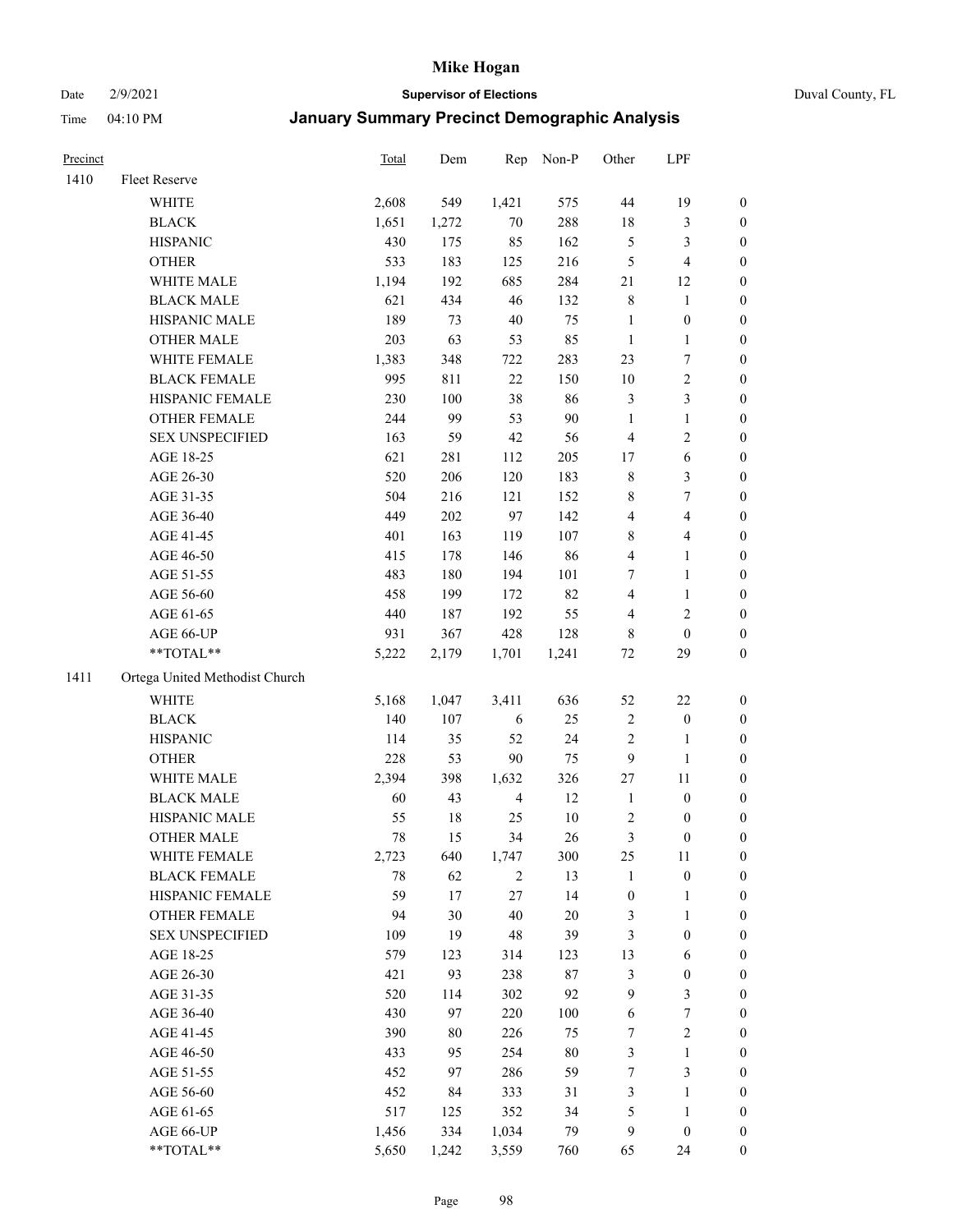#### Date 2/9/2021 **Supervisor of Elections** Duval County, FL

| Precinct |                                    | <b>Total</b> | Dem    | Rep         | Non-P  | Other                   | LPF                     |                  |
|----------|------------------------------------|--------------|--------|-------------|--------|-------------------------|-------------------------|------------------|
| 1412     | Saint Catherine's Episcopal Church |              |        |             |        |                         |                         |                  |
|          | <b>WHITE</b>                       | 1,933        | 585    | 908         | 394    | 33                      | 13                      | 0                |
|          | <b>BLACK</b>                       | 584          | 466    | 16          | 95     | $\tau$                  | $\boldsymbol{0}$        | 0                |
|          | <b>HISPANIC</b>                    | 168          | 73     | 34          | 56     | 4                       | $\mathbf{1}$            | $\boldsymbol{0}$ |
|          | <b>OTHER</b>                       | 210          | 63     | 46          | 94     | 6                       | $\mathbf{1}$            | $\boldsymbol{0}$ |
|          | WHITE MALE                         | 889          | 242    | 446         | 174    | 16                      | 11                      | $\boldsymbol{0}$ |
|          | <b>BLACK MALE</b>                  | 197          | 150    | 7           | 37     | 3                       | $\boldsymbol{0}$        | $\boldsymbol{0}$ |
|          | HISPANIC MALE                      | 80           | 35     | 20          | 22     | 2                       | $\mathbf{1}$            | $\boldsymbol{0}$ |
|          | <b>OTHER MALE</b>                  | 60           | $18\,$ | 16          | 23     | $\mathfrak{2}$          | $\mathbf{1}$            | $\boldsymbol{0}$ |
|          | WHITE FEMALE                       | 1,019        | 336    | 451         | 213    | 17                      | $\overline{2}$          | $\boldsymbol{0}$ |
|          | <b>BLACK FEMALE</b>                | 372          | 308    | $\,$ 8 $\,$ | 52     | $\overline{\mathbf{4}}$ | $\boldsymbol{0}$        | $\boldsymbol{0}$ |
|          | HISPANIC FEMALE                    | 85           | 38     | 14          | 31     | $\overline{2}$          | $\boldsymbol{0}$        | $\boldsymbol{0}$ |
|          | OTHER FEMALE                       | 96           | 33     | 22          | 37     | 4                       | $\boldsymbol{0}$        | $\boldsymbol{0}$ |
|          | <b>SEX UNSPECIFIED</b>             | 97           | 27     | 20          | 50     | $\boldsymbol{0}$        | $\boldsymbol{0}$        | $\boldsymbol{0}$ |
|          | AGE 18-25                          | 283          | 116    | 61          | 91     | 14                      | 1                       | $\boldsymbol{0}$ |
|          | AGE 26-30                          | 312          | 146    | 66          | 85     | 9                       | 6                       | $\boldsymbol{0}$ |
|          | AGE 31-35                          | 331          | 139    | 79          | 100    | $10\,$                  | $\mathfrak{Z}$          | $\boldsymbol{0}$ |
|          | AGE 36-40                          | 284          | 116    | 79          | 81     | 5                       | 3                       | $\boldsymbol{0}$ |
|          | AGE 41-45                          | 209          | 71     | 77          | 55     | $\sqrt{6}$              | $\boldsymbol{0}$        | $\boldsymbol{0}$ |
|          | AGE 46-50                          | 214          | $88\,$ | 74          | 50     | $\overline{2}$          | $\boldsymbol{0}$        | $\boldsymbol{0}$ |
|          | AGE 51-55                          | 222          | 93     | 96          | 33     | $\boldsymbol{0}$        | $\boldsymbol{0}$        | $\boldsymbol{0}$ |
|          | AGE 56-60                          | 290          | 106    | 124         | 55     | 3                       | $\overline{2}$          | 0                |
|          | AGE 61-65                          | 252          | 103    | 116         | 32     | 1                       | $\boldsymbol{0}$        | $\boldsymbol{0}$ |
|          | AGE 66-UP                          | 498          | 209    | 232         | 57     | $\boldsymbol{0}$        | $\boldsymbol{0}$        | $\boldsymbol{0}$ |
|          | **TOTAL**                          | 2,895        | 1,187  | 1,004       | 639    | 50                      | 15                      | $\boldsymbol{0}$ |
| 1413     | Trinity Lutheran Church - ELCA     |              |        |             |        |                         |                         |                  |
|          | <b>WHITE</b>                       | 3,454        | 1,544  | 1,167       | 660    | 55                      | $28\,$                  | $\boldsymbol{0}$ |
|          | <b>BLACK</b>                       | 276          | 194    | 16          | 62     | 4                       | $\boldsymbol{0}$        | $\boldsymbol{0}$ |
|          | <b>HISPANIC</b>                    | 157          | 87     | 26          | $44\,$ | $\boldsymbol{0}$        | $\boldsymbol{0}$        | $\boldsymbol{0}$ |
|          | <b>OTHER</b>                       | 281          | 126    | 50          | 94     | 11                      | $\boldsymbol{0}$        | $\boldsymbol{0}$ |
|          | WHITE MALE                         | 1,617        | 633    | 595         | 344    | 24                      | 21                      | $\boldsymbol{0}$ |
|          | <b>BLACK MALE</b>                  | 126          | 90     | 6           | 28     | $\overline{2}$          | $\boldsymbol{0}$        | $\boldsymbol{0}$ |
|          | HISPANIC MALE                      | 77           | 40     | 15          | $22\,$ | $\boldsymbol{0}$        | $\boldsymbol{0}$        | 0                |
|          | <b>OTHER MALE</b>                  | 110          | 38     | 21          | 46     | 5                       | $\boldsymbol{0}$        | $\boldsymbol{0}$ |
|          | WHITE FEMALE                       | 1,805        | 901    | 556         | 310    | 31                      | 7                       | 0                |
|          | <b>BLACK FEMALE</b>                | 146          | 103    | 9           | 32     | 2                       | $\boldsymbol{0}$        | $\boldsymbol{0}$ |
|          | HISPANIC FEMALE                    | 76           | 45     | 10          | 21     | $\boldsymbol{0}$        | $\boldsymbol{0}$        | $\overline{0}$   |
|          | <b>OTHER FEMALE</b>                | 113          | 60     | $20\,$      | $30\,$ | 3                       | $\boldsymbol{0}$        | $\overline{0}$   |
|          | <b>SEX UNSPECIFIED</b>             | 98           | 41     | 27          | $27\,$ | 3                       | $\boldsymbol{0}$        | 0                |
|          | AGE 18-25                          | 332          | 178    | 65          | 77     | 9                       | $\mathfrak{Z}$          | $\theta$         |
|          | AGE 26-30                          | 596          | 280    | 127         | 165    | 17                      | $\boldsymbol{7}$        | 0                |
|          | AGE 31-35                          | 656          | 334    | 142         | 161    | 15                      | $\overline{\mathbf{4}}$ | 0                |
|          | AGE 36-40                          | 452          | 196    | 120         | 116    | 11                      | $\mathbf{9}$            | 0                |
|          | AGE 41-45                          | 288          | 140    | 65          | $77\,$ | 3                       | $\mathfrak{Z}$          | 0                |
|          | AGE 46-50                          | 272          | 118    | 88          | 61     | 4                       | $\mathbf{1}$            | 0                |
|          | AGE 51-55                          | 276          | 112    | 104         | 56     | 3                       | $\mathbf{1}$            | 0                |
|          | AGE 56-60                          | 273          | 117    | 115         | 38     | 3                       | $\boldsymbol{0}$        | 0                |
|          | AGE 61-65                          | 292          | 153    | 103         | 33     | 3                       | $\boldsymbol{0}$        | $\overline{0}$   |
|          | AGE 66-UP                          | 731          | 323    | 330         | 76     | 2                       | $\boldsymbol{0}$        | 0                |
|          | **TOTAL**                          | 4,168        | 1,951  | 1,259       | 860    | 70                      | 28                      | $\boldsymbol{0}$ |